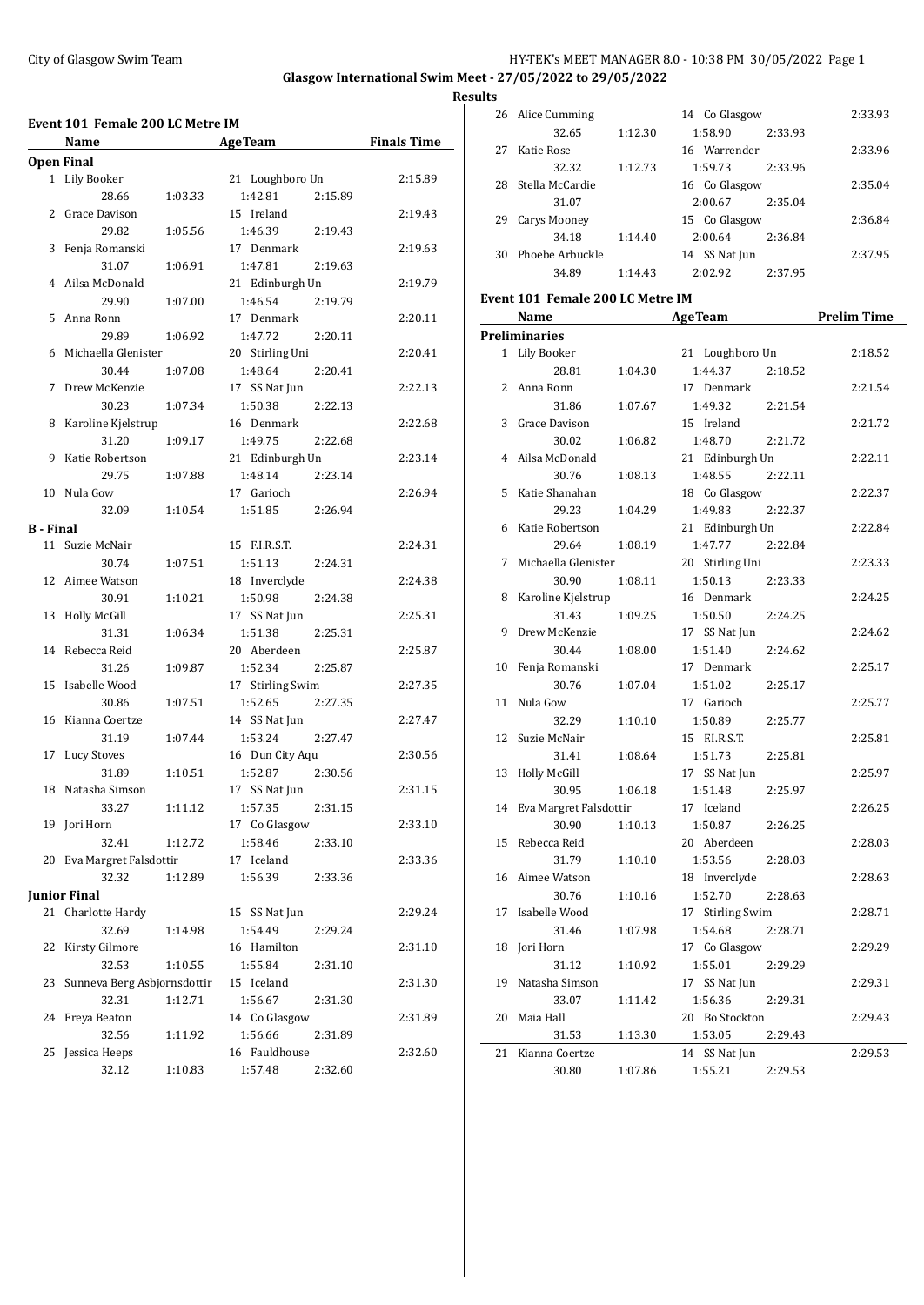# City of Glasgow Swim Team **HY-TEK's MEET MANAGER 8.0 - 10:38 PM 30/05/2022** Page 2 **Glasgow International Swim Meet - 27/05/2022 to 29/05/2022 Results**

 $\overline{\phantom{0}}$ 

|    | Preliminaries  (Event 101 Female 200 LC Metre IM) |         |                    |                    |  |  |  |
|----|---------------------------------------------------|---------|--------------------|--------------------|--|--|--|
|    | Name                                              |         | <b>AgeTeam</b>     | <b>Prelim Time</b> |  |  |  |
|    | 22 Lucy Stoves                                    |         | 16 Dun City Aqu    | 2:32.09            |  |  |  |
|    | 31.85                                             | 1:10.16 | 1:52.94<br>2:32.09 |                    |  |  |  |
| 23 | Charlotte Hardy                                   |         | 15 SS Nat Jun      | 2:32.10            |  |  |  |
|    | 32.67                                             | 1:14.27 | 1:56.01<br>2:32.10 |                    |  |  |  |
| 24 | Ava Simpson                                       |         | 19 Edinburgh Un    | 2:32.27            |  |  |  |
|    | 31.69                                             | 1:08.47 | 1:55.54<br>2:32.27 |                    |  |  |  |
| 25 | Freya Beaton                                      |         | 14 Co Glasgow      | 2:32.79            |  |  |  |
|    | 32.27                                             | 1:11.83 | 1:57.18<br>2:32.79 |                    |  |  |  |
| 26 | Katie Rose                                        |         | 16 Warrender       | 2:33.18            |  |  |  |
|    | 31.42                                             | 1:10.42 | 1:57.76<br>2:33.18 |                    |  |  |  |
| 27 | Amber Stevenson                                   |         | 17 Sth Ayrshire    | 2:33.42            |  |  |  |
|    | 31.28                                             | 1:11.21 | 1:57.04<br>2:33.42 |                    |  |  |  |
| 28 | Sunneva Berg Asbjornsdottir                       |         | 15 Iceland         | 2:33.59            |  |  |  |
|    | 33.27                                             | 1:14.34 | 1:58.55<br>2:33.59 |                    |  |  |  |
| 29 | Jessica Heeps                                     |         | 16 Fauldhouse      | 2:34.08            |  |  |  |
|    | 32.11                                             | 1:10.23 | 1:57.95<br>2:34.08 |                    |  |  |  |
| 30 | Phoebe Arbuckle                                   |         | 14 SS Nat Jun      | 2:34.25            |  |  |  |
|    | 33.43                                             | 1:12.42 | 1:59.45<br>2:34.25 |                    |  |  |  |
| 31 | Alice Cumming                                     |         | 14 Co Glasgow      | 2:34.32            |  |  |  |
|    | 33.13                                             | 1:12.03 | 1:59.19<br>2:34.32 |                    |  |  |  |
| 32 | Kirsty Gilmore                                    |         | 16 Hamilton        | 2:34.54            |  |  |  |
|    | 32.75                                             | 1:10.52 | 1:58.05<br>2:34.54 |                    |  |  |  |
| 33 | Carys Mooney                                      |         | 15 Co Glasgow      | 2:34.67            |  |  |  |
|    | 33.68                                             | 1:13.83 | 1:58.63<br>2:34.67 |                    |  |  |  |
| 34 | Stella McCardie                                   |         | 16 Co Glasgow      | 2:34.70            |  |  |  |
|    | 30.65                                             | 1:10.54 | 1:59.85<br>2:34.70 |                    |  |  |  |
| 35 | Milly Milne                                       |         | 17 Warrender       | 2:34.73            |  |  |  |
|    | 30.84                                             | 1:11.94 | 1:58.51<br>2:34.73 |                    |  |  |  |
| 36 | Iona Wilson                                       |         | 18 East Lothian    | 2:35.69            |  |  |  |
|    | 32.25                                             | 1:12.12 | 1:59.58<br>2:35.69 |                    |  |  |  |
| 37 | Anna D'Agrosa                                     |         | 18 Best            | 2:35.84            |  |  |  |
|    | 31.66                                             | 1:14.46 | 1:57.44<br>2:35.84 |                    |  |  |  |
| 38 | Kiera Davidson                                    |         | 17 Co Glasgow      | 2:36.03            |  |  |  |
|    | 32.27                                             | 1:13.09 | 1:58.55<br>2:36.03 |                    |  |  |  |
| 39 | Zoe Crawford                                      |         | 15 F.I.R.S.T.      | 2:36.25            |  |  |  |
|    | 31.87                                             | 1:10.55 | 1:58.16<br>2:36.25 |                    |  |  |  |
| 40 | Eilidh Armstrong                                  |         | 16 East Lothian    | 2:36.33            |  |  |  |
|    | 33.15                                             | 1:12.58 | 1:58.47<br>2:36.33 |                    |  |  |  |
|    | 41 Ellen Denny                                    |         | 14 Garioch         | 2:36.55            |  |  |  |
|    | 32.13                                             | 1:14.38 | 2:00.93<br>2:36.55 |                    |  |  |  |
| 42 | Eilidh Robertson                                  |         | 15 Sth Ayrshire    | 2:36.61            |  |  |  |
|    | 32.60                                             | 1:13.13 | 1:58.32<br>2:36.61 |                    |  |  |  |
| 43 | Cassie Wyper                                      |         | 15 Co Glasgow      | 2:36.94            |  |  |  |
|    | 34.20                                             | 1:14.72 | 2:00.14<br>2:36.94 |                    |  |  |  |
| 44 | Ellyn MacPhee                                     |         | 15 Fauldhouse      | 2:37.37            |  |  |  |
|    | 34.34                                             | 1:15.36 | 2:01.46<br>2:37.37 |                    |  |  |  |
| 45 | Madison Coull                                     |         | 14 Buckie          | 2:37.62            |  |  |  |
|    | 31.19                                             | 1:11.32 | 2:00.14<br>2:37.62 |                    |  |  |  |
|    | 46 Allana McDonald                                |         | 18 Bo Stockton     | 2:37.95            |  |  |  |
|    | 32.37                                             | 1:15.10 | 2:02.00<br>2:37.95 |                    |  |  |  |
| 47 | Ava Kirkham                                       |         | 16 F.I.R.S.T.      | 2:38.01            |  |  |  |
|    | 33.58                                             | 1:15.04 | 2:00.63<br>2:38.01 |                    |  |  |  |
| 48 | Laura Frizzel                                     |         | 18 Heart of Mid    | 2:38.12            |  |  |  |
|    | 33.81                                             | 1:15.23 | 2:03.41<br>2:38.12 |                    |  |  |  |

| uıts |                                |         |                                              |                              |
|------|--------------------------------|---------|----------------------------------------------|------------------------------|
| 49   | India Marshall                 |         | 17 East Lothian                              | 2:38.50                      |
|      | 34.58                          | 1:16.05 | 2:04.73<br>2:38.50                           |                              |
|      | 50 Talia Blackley              |         | 15 Co Glasgow                                | 2:38.87                      |
|      | 33.96                          | 1:11.86 | 2:02.12<br>2:38.87                           |                              |
|      | 51 Madeleine Paterson          |         | 14 Co Glasgow                                | 2:38.92                      |
|      | 35.63                          | 1:16.12 | 2:02.02<br>2:38.92                           |                              |
|      | 52 Elle Sutherland             |         | 20 Co Glasgow                                | 2:39.69                      |
|      | 33.24                          | 1:14.34 | 2:02.49<br>2:39.69                           |                              |
| 53   | Helen Stoddart                 |         | 15 East Lothian                              | 2:39.91                      |
|      | 31.14                          | 1:12.78 | 2:04.16<br>2:39.91                           |                              |
|      | 54 Gina Ren                    |         | 13 Co Glasgow                                | 2:40.38                      |
|      | 33.14                          | 1:14.51 | 2:02.37<br>2:40.38                           |                              |
|      | 55 Rosie Heeps                 |         | 14 Fauldhouse                                | 2:40.58                      |
|      | 33.37                          | 1:14.13 | 2:01.31<br>2:40.58                           |                              |
|      | 56 Rosie Liston                |         | 15 Co Glasgow                                | 2:40.61                      |
|      | 32.25                          | 1:11.80 | 2:03.99<br>2:40.61                           |                              |
| 57   | Alexandra Miller               |         | 15 Fauldhouse                                | 2:40.87                      |
|      | 33.08                          | 1:13.54 | 2:03.94<br>2:40.87                           |                              |
| 58   | Thea Glen                      |         | 15 Co Glasgow                                | 2:41.43                      |
|      | 34.90                          | 1:14.52 | 2:04.68<br>2:41.43                           |                              |
|      | 59 Maci Carty                  |         | 14 Fauldhouse                                | 2:41.50                      |
|      | 34.05                          | 1:16.05 | 2:03.85<br>2:41.50                           |                              |
| 60   | Madison Gallacher              |         | 15 F.I.R.S.T.                                | 2:42.16                      |
|      | 33.72                          | 1:18.39 | 2:06.21<br>2:42.16                           |                              |
|      | 61 Rosie Murrison              |         | 17 Co Glasgow                                | 2:42.53                      |
|      | 34.45                          | 1:18.20 | 2:04.72<br>2:42.53                           |                              |
|      | 62 Isla Garden                 |         | 15 Garioch                                   | 2:42.65                      |
|      | 34.55                          | 1:14.78 | 2:04.76<br>2:42.65                           |                              |
|      | 63 Amelia Campbell             |         | 15 Stirling Swim                             | 2:43.04                      |
|      | 34.71                          | 1:15.07 | 2:04.17<br>2:43.04                           |                              |
|      | 64 Jessica Kirkwood            |         | 13 Aberdeen Perf                             | 2:44.88                      |
|      | 35.55                          | 1:16.94 | 2:05.62<br>2:44.88                           |                              |
| 65   | Caitlin Frame                  |         | 15 F.I.R.S.T.                                | 2:45.06                      |
|      | 35.35                          | 1:18.24 | 2:08.27<br>2:45.06                           |                              |
| 66   | Myren MacPhee                  |         | 14 Fauldhouse                                | 2:45.32                      |
|      | 34.17                          | 1:16.38 | 2:06.92<br>2:45.32                           |                              |
| 67   | Ella McGeorge                  |         | 16 Cupar                                     | 2:46.64                      |
|      | 36.18                          | 1:19.94 | 2:06.64<br>2:46.64                           |                              |
|      | 68 Ava Ross                    |         | 13 Co Glasgow                                | 2:49.22                      |
|      | 37.83                          | 1:21.26 | 2:11.13<br>2:49.22                           |                              |
|      | 69 Daisy MacInnes              |         | 13 Co Glasgow                                | 2:52.41                      |
|      | 37.01                          | 1:22.70 | 2:12.41<br>2:52.41                           |                              |
|      | 70 Kiera Finlayson             |         | 13 Co Glasgow                                | 2:56.95                      |
|      | 36.32                          | 1:20.69 | 2:14.92<br>2:56.95                           |                              |
|      | --- Ellie Kennedy              |         | 14 Co Glasgow                                | DQ                           |
|      |                                |         | Event 101 Female 200 LC Metre IM Multi-Class |                              |
|      | Name                           |         | AgeTeam                                      | <b>Prelim Time</b>           |
|      | <b>Preliminaries</b>           |         |                                              |                              |
|      | 1 Toni Shaw SM9                |         | 19 Stirling Uni                              | 2:41.50                      |
|      | 32.98                          | 1:15.35 | 2:05.65<br>2:41.50                           |                              |
|      |                                |         |                                              |                              |
|      | Event 102 Male 200 LC Metre IM |         |                                              |                              |
|      | Name                           |         | <b>AgeTeam</b>                               | <b>Example 1</b> Finals Time |
|      | <b>Open Final</b>              |         |                                              |                              |

1 Charlie Hutchison 20 Loughboro Un 2:03.10 26.23 57.13 1:33.59 2:03.10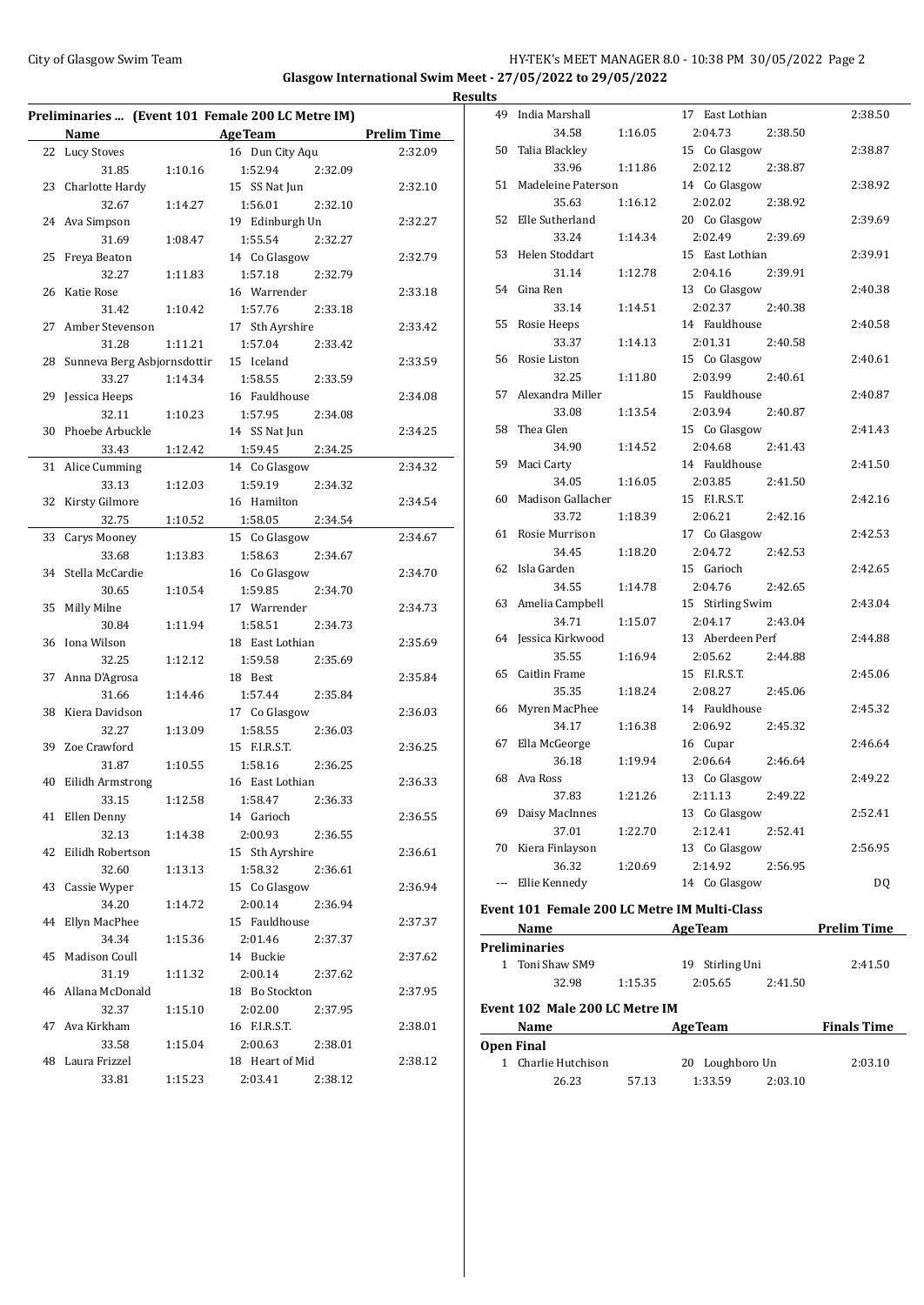### City of Glasgow Swim Team **HY-TEK's MEET MANAGER 8.0 - 10:38 PM 30/05/2022** Page 3 **Glasgow International Swim Meet - 27/05/2022 to 29/05/2022 Results**

**Open Final ... (Event 102 Male 200 LC Metre IM) Name Age Team Finals Time** 2 Tony Joe Trett Oliver 23 Stirling Uni 2:05.78 27.36 59.76 1:35.36 2:05.78 3 Mathias Christensen 18 Denmark 2:05.84 26.58 1:00.00 1:35.16 2:05.84 4 Angus Allison 19 Stirling Uni 2:05.99 29.01 1:00.17 1:36.43 2:05.99 5 George Smith 18 Leamington 2:06.80 27.10 1:01.66 1:37.11 2:06.80 6 Pierce Greening 19 Stirling Uni 2:06.95 27.78 1:01.38 1:37.55 2:06.95 7 Evan Bailey 17 Ireland 2:08.94 27.79 1:00.66 1:39.47 2:08.94 8 Rory Dickson 20 Stirling Uni 2:09.60 28.02 1:02.39 1:38.87 2:09.60 9 William Ellington 19 Stirling Uni 2:09.95 27.88 1:03.94 1:38.59 2:09.95 10 Birnir Freyr Halfdanarson 16 Iceland 2:10.80 27.19 1:01.85 1:40.57 2:10.80 **B - Final** 11 Igor Suvalov 19 Edinburgh Un 2:10.66 27.82 1:02.36 1:39.50 2:10.66 12 Mark Ford 19 Co Glasgow 2:10.76 26.64 59.43 1:39.30 2:10.76 13 Don Bisset 21 Stirling Uni 2:11.01 28.03 1:01.94 1:38.52 2:11.01 14 Tom Robinson 22 Aberdeen Perf 2:11.46 27.82 1:01.38 1:40.37 2:11.46 15 Harper Whitehead 21 Stirling Uni 2:11.48 28.57 1:02.65 1:40.31 2:11.48 16 Robert Burgess 17 Co Glasgow 2:13.76 29.05 1:02.90 1:41.47 2:13.76 17 Veigar Hrafn Sigþorsson 17 Iceland 2:13.83 28.22 1:03.33 1:44.08 2:13.83 \*18 George Booth Rudd 20 Maidenhead 2:15.41 28.78 1:04.19 1:43.17 2:15.41 \*18 Travis Davey 17 Dun City Aqu 2:15.41 28.23 1:04.52 1:44.55 2:15.41 20 Mads Moller 17 Denmark 2:15.82 27.95 1:02.18 1:44.15 2:15.82 **Junior Final** 21 Stefan Krawiec 16 SS Nat Jun 2:14.48 28.37 1:04.58 1:43.22 2:14.48 22 Luke Hornsey 16 SS Nat Jun 2:14.99 28.79 1:04.44 1:45.19 2:14.99 23 Micah van Blerk 17 Warrender 2:15.62 29.32 1:06.74 1:43.16 2:15.62 24 Jake Holmes 16 Co Glasgow 2:18.33 29.97 1:06.01 1:45.30 2:18.33 25 Matthew McMillan 16 SS Nat Jun 2:18.34 28.86 1:04.92 1:47.11 2:18.34 26 Ben McLaughlin 16 Garioch 2:19.27 30.12 1:07.91 1:47.58 2:19.27 27 Lucas Brown 16 SS Nat Jun 2:19.68 28.68 1:02.37 1:46.72 2:19.68

| <u>ILS</u>   |                                       |         |                  |         |                    |
|--------------|---------------------------------------|---------|------------------|---------|--------------------|
| 28           | Kai Connolly                          |         | 15 SS Nat Jun    |         | 2:21.54            |
|              | 29.82                                 | 1:06.06 | 1:48.40          | 2:21.54 |                    |
| 29           | Greg Hall                             |         | 15 Aberdeen Perf |         | 2:21.96            |
|              | 31.80                                 | 1:08.24 | 1:51.00          | 2:21.96 |                    |
|              | 30 Fraser Tetlow                      |         | 16 Garioch       |         | 2:23.56            |
|              | 30.73                                 | 1:08.25 | 1:51.19          | 2:23.56 |                    |
|              |                                       |         |                  |         |                    |
|              | <b>Event 102 Male 200 LC Metre IM</b> |         |                  |         |                    |
|              | Name                                  |         | Age Team         |         | <b>Prelim Time</b> |
|              | Preliminaries                         |         |                  |         |                    |
|              | 1 Charlie Hutchison                   |         | 20 Loughboro Un  |         | 2:05.46            |
|              | 27.35                                 | 59.29   | 1:35.89          | 2:05.46 |                    |
| $\mathbf{2}$ | Tony Joe Trett Oliver                 |         | 23 Stirling Uni  |         | 2:06.25            |
|              | 27.84                                 | 59.36   | 1:35.92          | 2:06.25 |                    |
| 3            | Mathias Christensen                   |         | 18 Denmark       |         | 2:07.02            |
|              | 26.62                                 | 1:00.43 | 1:36.18          | 2:07.02 |                    |
| 4            | George Smith                          |         | 18 Leamington    |         | 2:07.50            |
|              | 27.06                                 | 1:02.41 | 1:37.82          | 2:07.50 |                    |
| 5            | Pierce Greening                       |         | 19 Stirling Uni  |         | 2:08.60            |
|              | 28.21                                 | 1:01.47 | 1:39.00          | 2:08.60 |                    |
| 6            | Angus Allison                         |         | 19 Stirling Uni  |         | 2:08.67            |
|              | 28.12                                 | 1:01.66 | 1:37.77          | 2:08.67 |                    |
| 7            | Evan Bailey                           |         | 17 Ireland       |         | 2:08.72            |
|              | 26.49                                 | 1:00.70 | 1:38.92          | 2:08.72 |                    |
| 8            | Rory Dickson                          |         | 20 Stirling Uni  |         | 2:09.64            |
|              | 27.42                                 | 1:01.28 | 1:38.56          | 2:09.64 |                    |
| 9            | William Ellington                     |         | 19 Stirling Uni  |         | 2:09.92            |
|              | 28.16                                 | 1:03.25 | 1:37.54          | 2:09.92 |                    |
|              | 10 Birnir Freyr Halfdanarson          |         | 16 Iceland       |         | 2:11.44            |
|              | 27.00                                 | 1:02.19 | 1:40.24          | 2:11.44 |                    |
| 11           | Don Bisset                            |         | 21 Stirling Uni  |         | 2:11.57            |
|              | 28.17                                 | 1:02.01 | 1:39.72          | 2:11.57 |                    |
| 12           | Igor Suvalov                          |         | 19 Edinburgh Un  |         | 2:11.93            |
|              | 27.82                                 | 1:02.38 | 1:40.90          | 2:11.93 |                    |
| 13           | Tom Robinson                          |         | 22 Aberdeen Perf |         | 2:11.95            |
|              | 28.12                                 | 1:02.94 | 1:42.36          | 2:11.95 |                    |
|              | 14 Mark Ford                          |         | 19 Co Glasgow    |         | 2:13.10            |
|              | 26.87                                 | 1:00.43 | 1:41.05          | 2:13.10 |                    |
|              | 15 Harper Whitehead                   |         | 21 Stirling Uni  |         | 2:13.53            |
|              | 28.54                                 | 1:04.20 | 1:42.07 2:13.53  |         |                    |
|              | 16 Veigar Hrafn Sigborsson            |         | 17 Iceland       |         | 2:13.73            |
|              | 28.03                                 | 1:02.53 | 1:43.51          | 2:13.73 |                    |
| 17           | <b>Robert Burgess</b>                 |         | 17 Co Glasgow    |         | 2:14.11            |
|              | 29.66                                 | 1:03.12 | 1:41.68          | 2:14.11 |                    |
| 18           | <b>Travis Davey</b>                   |         | 17 Dun City Aqu  |         | 2:15.48            |
|              | 28.86                                 | 1:02.93 | 1:43.91          | 2:15.48 |                    |
|              |                                       |         |                  |         |                    |
| 19           | Mads Moller                           |         | 17 Denmark       |         | 2:15.82            |
|              | 27.49                                 | 1:01.55 | 1:44.13          | 2:15.82 |                    |
| 20           | Peter Allen                           |         | 21 Stirling Uni  |         | 2:16.32            |
|              | 27.62                                 | 1:04.47 | 1:45.69          | 2:16.32 |                    |
| 21           | Aron Þor Jonsson                      |         | 20 Iceland       |         | 2:16.37            |
|              | 28.57                                 | 1:06.39 | 1:43.00          | 2:16.37 |                    |
| 22           | George Booth Rudd                     |         | 20 Maidenhead    |         | 2:16.42            |
|              | 29.14                                 | 1:04.78 | 1:44.55          | 2:16.42 |                    |
| 23           | Luke Hornsey                          |         | 16 SS Nat Jun    |         | 2:16.74            |
|              | 29.80                                 | 1:03.60 | 1:45.65          | 2:16.74 |                    |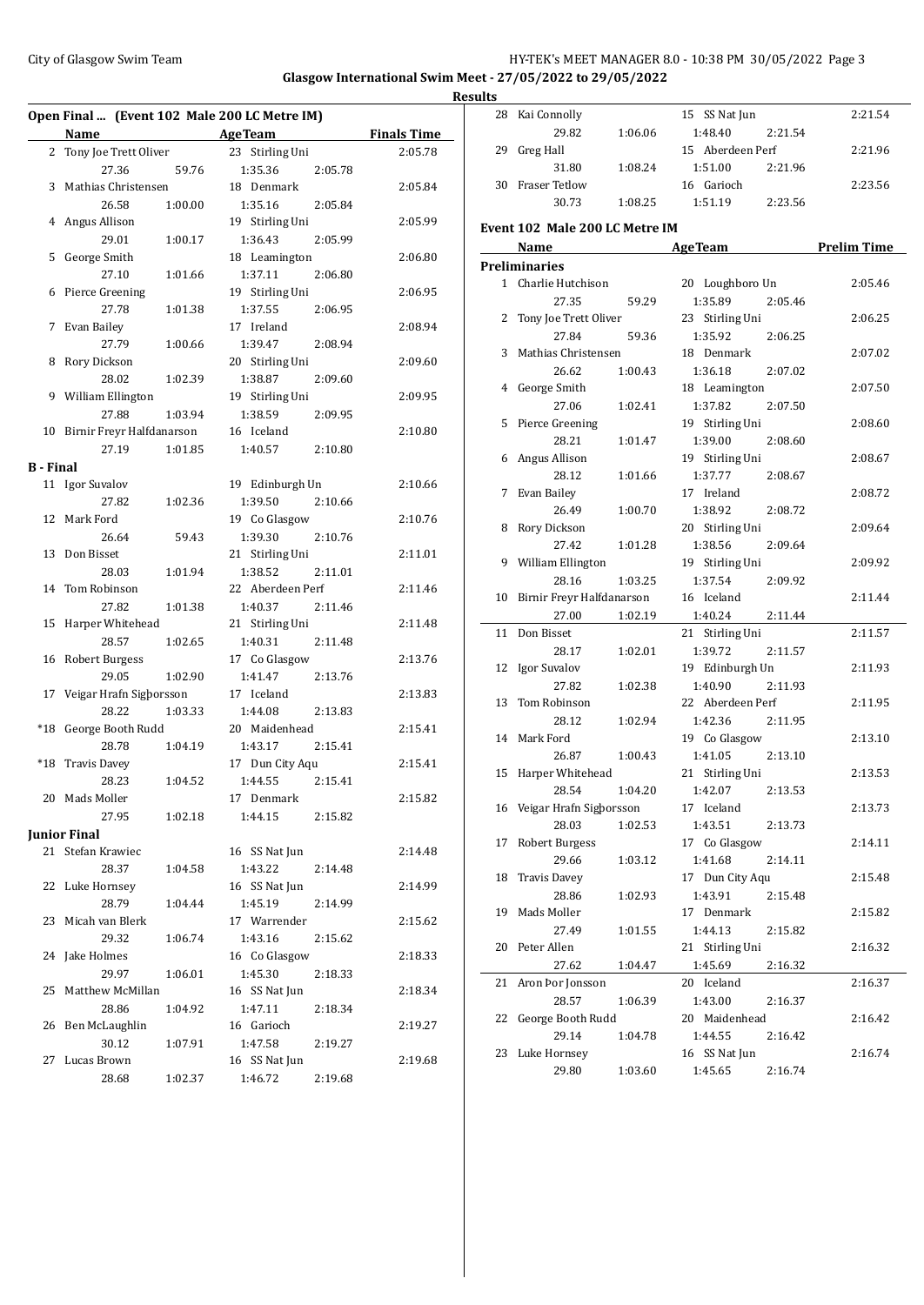# City of Glasgow Swim Team **HY-TEK's MEET MANAGER 8.0 - 10:38 PM 30/05/2022** Page 4 **Glasgow International Swim Meet - 27/05/2022 to 29/05/2022**

**Preliminaries ... (Event 102 Male 200 LC Metre IM) Name Age Team Prelim Time** 24 Micah van Blerk 17 Warrender 2:16.79 29.82 1:05.85 1:45.50 2:16.79 25 Matthew Brown 19 Aberdeen Perf 2:17.07 28.84 1:02.38 1:44.63 2:17.07 26 Michael Flynn 19 Co Glasgow 2:17.68 29.06 1:04.10 1:46.24 2:17.68 27 Stefan Krawiec 16 SS Nat Jun 2:17.95 27.81 1:03.96 1:43.79 2:17.95 28 Jude Liddiard 21 Edinburgh Un 2:19.20 28.44 1:04.14 1:48.07 2:19.20 29 Lucas Brown 16 SS Nat Jun 2:19.82 28.70 1:03.16 1:47.13 2:19.82 30 Andrew Arthur 20 Stirling Uni 2:19.97 28.73 1:04.07 1:46.12 2:19.97 31 Ben McLaughlin 16 Garioch 2:20.05 29.94 1:08.19 1:48.58 2:20.05 32 Jake Holmes 16 Co Glasgow 2:20.61 30.15 1:06.27 1:46.60 2:20.61 33 Fraser Tetlow 16 Garioch 2:20.78 29.94 1:07.77 1:47.80 2:20.78 34 Kai Connolly 15 SS Nat Jun 2:21.21 29.50 1:05.57 1:47.91 2:21.21 35 Greg Hall 15 Aberdeen Perf 2:22.06 31.20 1:07.84 1:51.19 2:22.06 36 Matthew McMillan 16 SS Nat Jun 2:22.72 29.39 1:06.20 1:50.71 2:22.72 37 Luke Porteous 18 East Lothian 2:23.53 29.97 1:06.24 1:51.10 2:23.53 38 Gregor Ross 14 Co Glasgow 2:23.58 30.27 1:07.95 1:49.74 2:23.58 39 Rojus Kringelis 15 Bellshill 2:23.69 31.18 1:08.88 1:49.46 2:23.69 40 Jonathan Venter 19 Perth City 2:24.34 29.07 1:05.48 1:50.23 2:24.34 41 Fraser MacIntosh 16 Eastkilbride 2:24.77 31.70 1:09.07 1:50.50 2:24.77 42 Lukas Johnson 15 Aberdeen Perf 2:24.88 28.42 1:06.30 1:51.31 2:24.88 43 Logan Vandermeulen 15 Stirling Swim 2:25.12 30.72 1:09.97 1:52.68 2:25.12 44 Owen Williamson 17 East Lothian 2:25.28 30.38 1:05.49 1:51.75 2:25.28 45 Guy Semple 18 Warrender 2:25.36 29.80 1:10.26 1:51.56 2:25.36 46 Lewis Gibson 14 N Ayrshire 2:25.45 31.33 1:10.64 1:52.77 2:25.45 47 Kyle Mitchell 16 Garioch 2:25.47 29.74 1:05.16 1:51.10 2:25.47 48 Ethan Stewart 16 Hamilton 2:25.75 30.79 1:06.17 1:52.23 2:25.75 49 Swaleh Talib 22 Stirling Uni 2:25.81 28.38 1:04.98 1:50.14 2:25.81 50 Connor Stewart 17 Stirling Swim 2:25.92 29.65 1:07.36 1:51.71 2:25.92

| <b>Results</b> |                      |         |                          |         |
|----------------|----------------------|---------|--------------------------|---------|
|                | 51 Jack Mitchell     |         | 16 Aberdeen Perf         | 2:26.48 |
|                | 29.70                | 1:10.48 | 1:52.60<br>2:26.48       |         |
|                | 52 Connor Mitchell   |         | 15 Warrender             | 2:26.56 |
|                | 29.88                | 1:09.83 | 1:50.73<br>2:26.56       |         |
|                | 53 Keane Smith       |         | 17 Airdrie               | 2:27.07 |
|                | 30.93                | 1:06.10 | 1:53.10<br>2:27.07       |         |
|                | 54 Dan Hall          |         | 15 Aberdeen Perf         | 2:27.37 |
|                | 31.11                | 1:10.16 | 1:53.86<br>2:27.37       |         |
|                | 55 Marcus Blake      |         | 15 Co Glasgow            | 2:27.46 |
|                | 30.58                | 1:10.57 | 1:53.59<br>2:27.46       |         |
|                | 56 David Landman     |         | 15 Co Glasgow            | 2:27.48 |
|                |                      | 1:09.94 | 1:54.05<br>2:27.48       |         |
| 57             | Kyle Wong            |         | 16 Co Glasgow            | 2:28.64 |
|                | 31.24                | 1:09.28 | 1:54.24<br>2:28.64       |         |
|                | 58 Cameron Gill      |         | 15 F.I.R.S.T.            | 2:29.14 |
|                | 29.89                | 1:09.24 | 1:54.97<br>2:29.14       |         |
|                | 59 Fraser McKane     |         | 29 Swim IT               | 2:29.52 |
|                | 29.72                | 1:08.36 | 1:53.48<br>2:29.52       |         |
|                | 60 Oliver Cartwright |         | 17 Co Glasgow            | 2:29.74 |
|                | 31.11                | 1:08.92 | 1:55.72<br>2:29.74       |         |
| 61             | Dylan Cashmore       |         | 17 Sth Ayrshire          | 2:30.04 |
|                | 31.37                | 1:08.75 | 1:55.51<br>2:30.04       |         |
| 62             | Gregor Skinner       |         | 16 F.I.R.S.T.            | 2:30.36 |
|                | 33.25                | 1:12.70 | 1:58.03<br>2:30.36       |         |
| 63             | Alex Black           |         | 16 F.I.R.S.T.            | 2:30.44 |
|                | 31.52                | 1:10.98 | 1:58.36<br>2:30.44       |         |
|                | 64 Finn Longmore     |         | 19 Cavan                 | 2:31.17 |
|                | 30.85                | 1:08.90 | 1:55.08<br>2:31.17       |         |
| 65             | Robbie Carlyle       |         | 16 Bellshill             | 2:31.19 |
|                | 32.56                | 1:10.99 | 1:55.34<br>2:31.19       |         |
|                | 66 Finlay Tsang      |         | 15 Co Glasgow            | 2:31.69 |
|                | 31.35                | 1:11.86 | 1:56.60<br>2:31.69       |         |
| 67             | Jake MacKenzie       |         | 17 Aberdeen Perf         | 2:32.67 |
|                | 31.19                | 1:11.28 | 1:56.65<br>2:32.67       |         |
|                | 68 Oscar Chirnside   |         | 14 Garioch               | 2:33.28 |
|                | 33.57                | 1:12.84 | 1:59.37<br>2:33.28       |         |
|                | 69 Euan Gray         |         | 16 Cupar                 | 2:33.64 |
|                | 32.57                | 1:11.84 | 1:57.27<br>2:33.64       |         |
|                | 70 Logan Scally      |         | 15 Aberdeen Perf         | 2:35.23 |
|                | 30.18                | 1:10.08 | 1:58.99<br>2:35.23       |         |
|                | 71 Nathan Lilly      |         | 17 Bellshill             | 2:35.35 |
|                | 30.76                | 1:12.31 | 1:58.68<br>2:35.35       |         |
|                | 72 Connor Brierley   |         | 16 Dun City Aqu          | 2:35.48 |
|                | 32.30                | 1:11.19 | 2:01.59<br>2:35.48       |         |
| 73             | Daniel Hendry        |         | 13 Co Glasgow            | 2:37.08 |
|                | 32.06                | 1:12.50 | 2:00.31<br>2:37.08       |         |
| 74             | Liam Johnstone       |         | 17 Best                  | 2:37.87 |
|                | 32.50                | 1:16.21 | 2:03.07<br>2:37.87       |         |
| 75             | Cole Morrison        |         | 16 Stirling Swim         | 2:38.64 |
|                | 32.12                | 1:12.68 | 2:02.49<br>2:38.64       |         |
| 76             | Aran Machin          |         | 12 Co Glasgow            | 2:40.74 |
|                | 34.19                |         | 2:03.90                  |         |
| 77             | Kyle Connolly        | 1:16.84 | 2:40.74<br>13 Co Glasgow | 2:41.24 |
|                |                      |         |                          |         |
|                | 34.94                | 1:16.35 | 2:04.66<br>2:41.24       |         |
|                | Ruairi McKinnon      |         | 18 SS Nat Jun            | DQ      |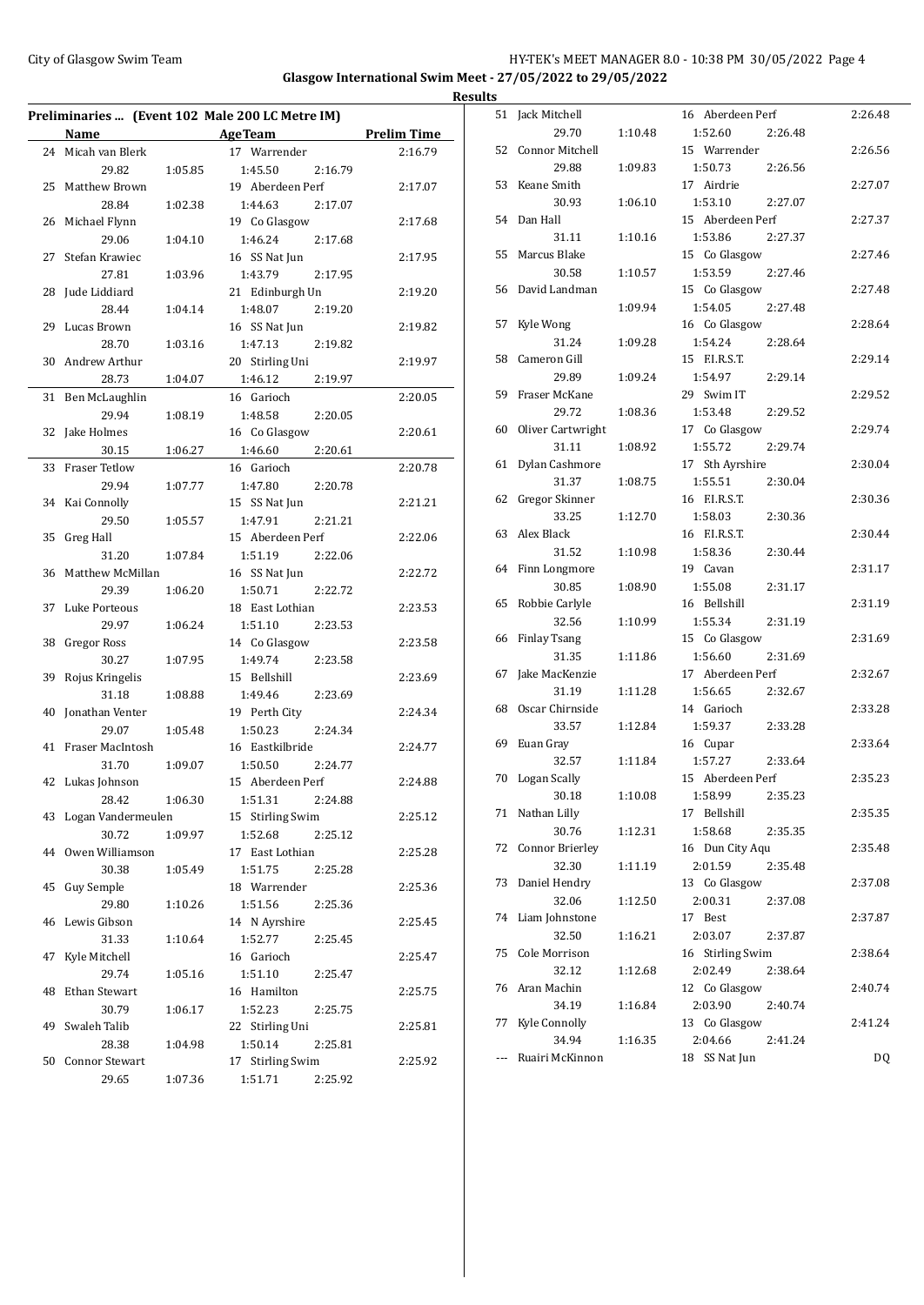# City of Glasgow Swim Team **HY-TEK's MEET MANAGER 8.0 - 10:38 PM 30/05/2022** Page 5 **Glasgow International Swim Meet - 27/05/2022 to 29/05/2022**

**Results Event 102 Male 200 LC Metre IM Multi-Class Name Age Team Prelim Time Preliminaries** --- Louis Lawlor SM14 20 Co Glasgow DQ **Event 103 Female 100 LC Metre Butterfly Name Age Team Finals Time Open Final** 1 Keanna MacInnes 21 Stirling Uni 59.10 28.20 59.10 2 Tain Bruce 24 Edinburgh Un 59.82 27.87 59.82 3 Yasmin Perry 21 Aberdeen Perf 1:00.49 28.52 1:00.49 4 Martine Damborg 15 Denmark 1:01.11 29.33 1:01.11 5 Ciara Schlosshan 21 Edinburgh Un 1:01.43 28.60 1:01.43 6 Maisie Elliot 19 Loughboro Un 1:01.64 29.12 1:01.64 7 Yvonne Brown 20 Aberdeen Perf 1:01.69 29.44 1:01.69 8 Lucy Grieve 18 Sth Ayrshire 1:02.17 29.53 1:02.17 9 Kristine Nilsson Norby 17 Denmark 1:02.57 30.73 1:02.57 10 Cecile Helmark 17 Denmark 1:02.74 29.56 1:02.74 **B - Final** 11 Amanda Madsen 17 Denmark 1:02.40 29.46 1:02.40 12 Schastine Tabor 17 Denmark 1:02.83 29.50 1:02.83 13 Elena Morgan 20 Stirling Uni 1:03.35 30.26 1:03.35 14 Louise Thisted 17 Denmark 1:03.73 28.88 1:03.73 15 Kaitlyn Mc Caw 26 Ulster 1:03.96 29.18 1:03.96 16 Imara-Bella Thorpe 21 Edinburgh Un 1:04.48 30.25 1:04.48 17 Abigail Stemp 19 Edinburgh Un 1:04.90 29.83 1:04.90 18 Olivia Butler 19 Edinburgh Un 1:05.28 30.98 1:05.28 19 Katherine Bailey 18 SS Nat Jun 1:05.31 31.01 1:05.31 20 Kirstin Lawrie 21 Edinburgh Un 1:05.55 31.22 1:05.55 **Junior Final** 21 Helen Stoddart 15 East Lothian 1:05.34 29.87 1:05.34 22 Kianna Coertze 14 SS Nat Jun 1:05.99 30.78 1:05.99 23 Coco Croxford 14 SS Nat Jun 1:06.52

31.31 1:06.52

| ◡   |                      |         |     |                 |         |
|-----|----------------------|---------|-----|-----------------|---------|
| 24  | Madison Coull        |         | 14  | <b>Buckie</b>   | 1:07.52 |
|     | 30.76                | 1:07.52 |     |                 |         |
| 25. | Orla MacInnes        |         | 15. | Heart of Mid    | 1:07.75 |
|     | 32.32                | 1:07.75 |     |                 |         |
|     | 26 Layla Wedderspoon |         |     | 14 Heart of Mid | 1:09.12 |
|     | 32.57                | 1:09.12 |     |                 |         |
| 27  | Grace Courtney       |         |     | 16 East Lothian | 1:09.59 |
|     | 32.98                | 1:09.59 |     |                 |         |
| 28  | Freya Beaton         |         | 14  | Co Glasgow      | 1:09.73 |
|     | 33.68                | 1:09.73 |     |                 |         |
| 29  | Jessica Heeps        |         | 16  | Fauldhouse      | 1:10.02 |
|     | 32.57                | 1:10.02 |     |                 |         |

### **Event 103 Female 100 LC Metre Butterfly**

|    | <u>Name</u>             |         |    | <b>AgeTeam</b> | <b>Prelim Time</b> |
|----|-------------------------|---------|----|----------------|--------------------|
|    | <b>Preliminaries</b>    |         |    |                |                    |
| 1  | Keanna MacInnes         |         | 21 | Stirling Uni   | 59.52              |
|    | 28.12                   | 59.52   |    |                |                    |
| 2  | <b>Tain Bruce</b>       |         | 24 | Edinburgh Un   | 1:00.49            |
|    | 28.78                   | 1:00.49 |    |                |                    |
| 3  | Yasmin Perry            |         | 21 | Aberdeen Perf  | 1:00.98            |
|    | 27.97                   | 1:00.98 |    |                |                    |
| 4  | Ciara Schlosshan        |         | 21 | Edinburgh Un   | 1:01.40            |
|    | 29.22                   | 1:01.40 |    |                |                    |
| 5  | Yvonne Brown            |         | 20 | Aberdeen Perf  | 1:01.50            |
|    | 29.39                   | 1:01.50 |    |                |                    |
| 6  | Martine Damborg         |         | 15 | Denmark        | 1:01.65            |
|    | 28.69                   | 1:01.65 |    |                |                    |
| 7  | Maisie Elliot           |         | 19 | Loughboro Un   | 1:02.26            |
|    | 29.02                   | 1:02.26 |    |                |                    |
| 8  | Kristine Nilsson Norby  |         | 17 | Denmark        | 1:02.42            |
|    | 29.52                   | 1:02.42 |    |                |                    |
| 9  | Lucy Grieve             |         | 18 | Sth Ayrshire   | 1:02.59            |
|    | 29.62                   | 1:02.59 |    |                |                    |
| 10 | Cecile Helmark          |         | 17 | Denmark        | 1:02.68            |
|    | 29.11                   | 1:02.68 |    |                |                    |
| 11 | <b>Schastine Tabor</b>  |         | 17 | Denmark        | 1:02.82            |
|    | 29.39                   | 1:02.82 |    |                |                    |
| 12 | Amanda Madsen           |         | 17 | Denmark        | 1:03.32            |
|    | 29.74                   | 1:03.32 |    |                |                    |
| 13 | Louise Thisted          |         | 17 | Denmark        | 1:03.53            |
|    | 29.25                   | 1:03.53 |    |                |                    |
| 14 | Kaitlyn Mc Caw          |         | 26 | Ulster         | 1:03.72            |
|    | 29.58                   | 1:03.72 |    |                |                    |
| 15 | Elena Morgan            |         | 20 | Stirling Uni   | 1:04.03            |
|    | 29.86                   | 1:04.03 |    |                |                    |
| 16 | Katherine Bailey        |         | 18 | SS Nat Jun     | 1:04.24            |
|    | 30.19                   | 1:04.24 |    |                |                    |
| 17 | Jennifer King           |         | 24 | Stirling Uni   | 1:04.29            |
|    | 30.41<br>Olivia Butler  | 1:04.29 |    |                |                    |
| 18 | 30.42                   |         | 19 | Edinburgh Un   | 1:04.69            |
|    |                         | 1:04.69 |    |                |                    |
| 19 | Kirstin Lawrie<br>31.17 |         | 21 | Edinburgh Un   | 1:04.93            |
| 20 | Imara-Bella Thorpe      | 1:04.93 | 21 | Edinburgh Un   | 1:05.14            |
|    | 30.57                   | 1:05.14 |    |                |                    |
|    |                         |         |    |                |                    |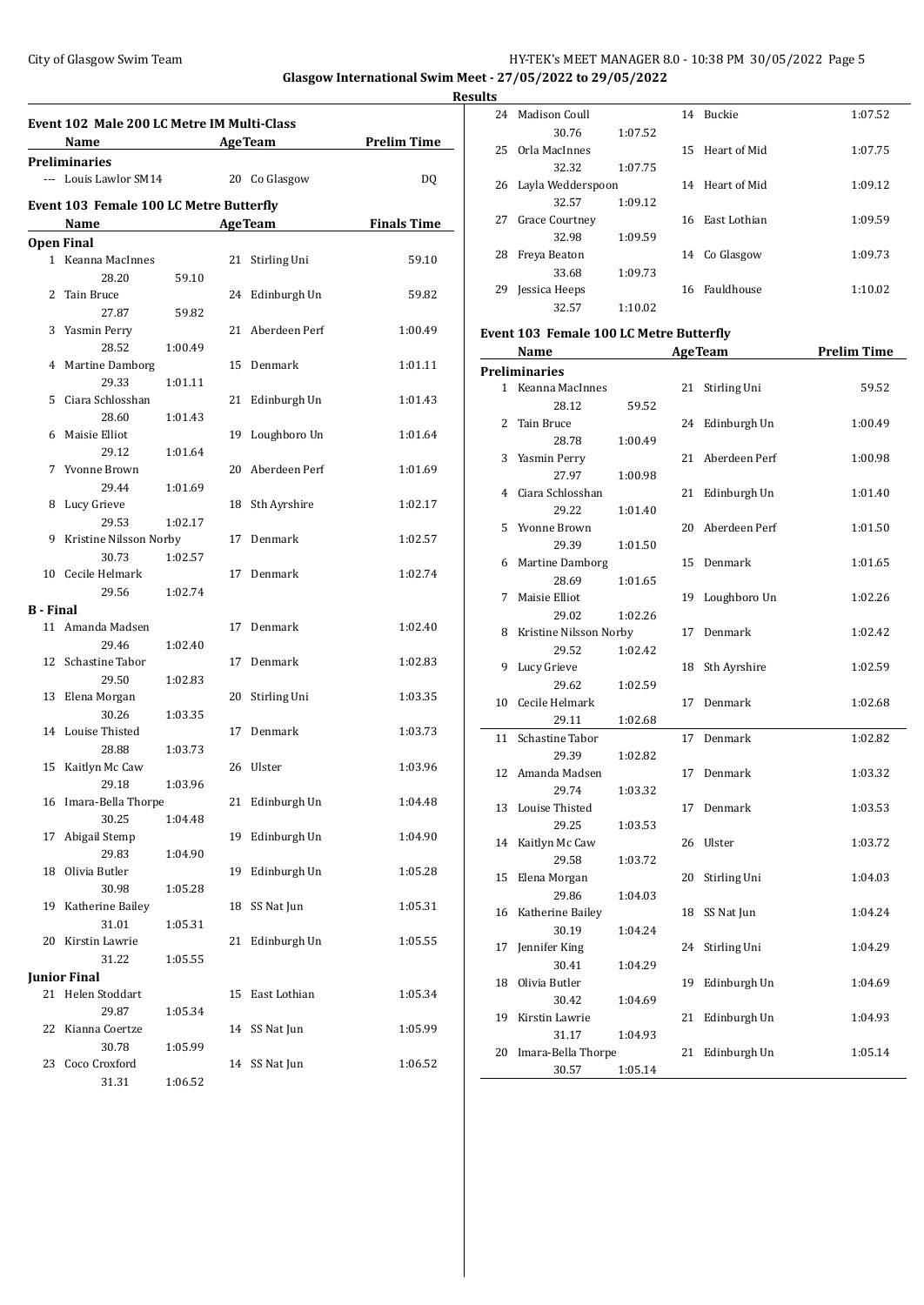# City of Glasgow Swim Team **HY-TEK's MEET MANAGER 8.0 - 10:38 PM 30/05/2022** Page 6 **Glasgow International Swim Meet - 27/05/2022 to 29/05/2022 Results**

|    | Preliminaries  (Event 103 Female 100 LC Metre Butterfly)<br>Name |         |    | <b>AgeTeam</b>       | <b>Prelim Time</b> |
|----|------------------------------------------------------------------|---------|----|----------------------|--------------------|
| 21 | Abigail Stemp                                                    |         |    | 19 Edinburgh Un      | 1:05.27            |
|    | 30.27                                                            | 1:05.27 |    |                      |                    |
| 22 |                                                                  |         |    | Edinburgh Un         |                    |
|    | Lauren Paterson                                                  |         | 19 |                      | J1:05.27           |
|    | 30.66                                                            | 1:05.27 |    |                      |                    |
| 23 | Ailsa McDonald                                                   |         | 21 | Edinburgh Un         | 1:05.36            |
|    | 30.83                                                            | 1:05.36 |    |                      |                    |
| 24 | Emmie Hutchison                                                  |         | 23 | Co Glasgow           | 1:05.79            |
|    | 30.31                                                            | 1:05.79 |    |                      |                    |
| 25 | Mairi Craig                                                      |         | 18 | <b>Stirling Swim</b> | 1:06.16            |
|    | 30.81                                                            | 1:06.16 |    |                      |                    |
| 26 | <b>Hannah Willis</b>                                             |         | 17 | SS Nat Jun           | 1:06.44            |
|    | 31.10                                                            | 1:06.44 |    |                      |                    |
| 27 | Coco Croxford                                                    |         | 14 | SS Nat Jun           | 1:06.91            |
|    | 30.98                                                            | 1:06.91 |    |                      |                    |
| 28 | Jennifer Murray                                                  |         | 19 | Edinburgh Un         | 1:06.96            |
|    | 31.68                                                            | 1:06.96 |    |                      |                    |
| 29 | Mhairi Swanson                                                   |         | 23 | Aberdeen Perf        | 1:07.04            |
|    | 30.21                                                            | 1:07.04 |    |                      |                    |
| 30 | Kianna Coertze                                                   |         | 14 | SS Nat Jun           | 1:07.31            |
|    | 30.96                                                            | 1:07.31 |    |                      |                    |
| 31 | Orla MacInnes                                                    |         | 15 | Heart of Mid         | 1:07.39            |
|    | 31.31                                                            | 1:07.39 |    |                      |                    |
| 32 | Eve Mair                                                         |         | 18 | Sth Ayrshire         | 1:07.63            |
|    | 30.74                                                            | 1:07.63 |    |                      |                    |
| 33 | Laura Hodgson                                                    |         | 17 | SS Nat Jun           | 1:07.94            |
|    | 31.22                                                            | 1:07.94 |    |                      |                    |
| 34 | Nula Gow                                                         |         | 17 | Garioch              | 1:08.10            |
|    | 33.23                                                            | 1:08.10 |    |                      |                    |
| 35 | Jori Horn                                                        |         | 17 | Co Glasgow           | 1:08.32            |
|    | 32.12                                                            | 1:08.32 |    |                      |                    |
| 36 | Helen Stoddart                                                   |         | 15 | East Lothian         | 1:08.44            |
|    | 31.24                                                            | 1:08.44 |    |                      |                    |
| 37 | Freya Beaton                                                     |         | 14 | Co Glasgow           | 1:08.72            |
|    | 31.97                                                            | 1:08.72 |    |                      |                    |
| 38 | Rebecca Augier                                                   |         | 18 | Eastkilbride         | 1:08.76            |
|    | 32.48                                                            | 1:08.76 |    |                      |                    |
| 39 | Madison Coull                                                    |         |    | 14 Buckie            | 1:08.93            |
|    | 31.21                                                            | 1:08.93 |    |                      |                    |
| 40 |                                                                  |         |    | 16 East Lothian      | 1:08.97            |
|    | Grace Courtney<br>32.27                                          | 1:08.97 |    |                      |                    |
| 41 |                                                                  |         |    | 14 Heart of Mid      |                    |
|    | Layla Wedderspoon<br>32.73                                       | 1:09.18 |    |                      | 1:09.18            |
|    |                                                                  |         |    |                      |                    |
| 42 | Anna D'Agrosa                                                    |         |    | 18 Best              | 1:09.28            |
|    | 32.38                                                            | 1:09.28 |    |                      |                    |
| 43 | Jessica Heeps                                                    |         | 16 | Fauldhouse           | 1:09.32            |
|    | 32.03                                                            | 1:09.32 |    |                      |                    |
| 44 | Rosie Liston                                                     |         | 15 | Co Glasgow           | 1:09.40            |
|    | 32.75                                                            | 1:09.40 |    |                      |                    |
| 45 | Kirsty Gilmore                                                   |         | 16 | Hamilton             | 1:09.63            |
|    | 32.57                                                            | 1:09.63 |    |                      |                    |
| 46 | Nadja Djurovic                                                   |         | 15 | Iceland              | 1:09.64            |
|    | 32.66                                                            | 1:09.64 |    |                      |                    |
| 47 | Lucy D'Agrosa                                                    |         |    | 16 Best              | 1:09.82            |
|    | 31.93                                                            | 1:09.82 |    |                      |                    |

|    | 48 Lexine McCappin           |         |    | 16 F.I.R.S.T.        | 1:09.95 |
|----|------------------------------|---------|----|----------------------|---------|
| 49 | 33.23<br>Ashleigh Drake      | 1:09.95 |    | 15 Warrender         | 1:10.21 |
| 50 | 32.15<br>Iona Wilson         | 1:10.21 | 18 | East Lothian         | 1:10.23 |
|    | 32.90                        | 1:10.23 |    |                      |         |
| 51 | Kristin Mackay<br>32.86      | 1:10.30 |    | 14 Warrender         | 1:10.30 |
| 52 | Ellen Denny                  |         | 14 | Garioch              | 1:10.58 |
| 53 | 32.97<br>Lauren Anderson     | 1:10.58 | 15 | Fauldhouse           | 1:10.69 |
|    | 31.91                        | 1:10.69 |    |                      |         |
| 54 | Laura Frizzel<br>32.80       | 1:10.73 |    | 18 Heart of Mid      | 1:10.73 |
| 55 | Melana Louw                  |         | 17 | South Aberd          | 1:10.80 |
| 56 | 33.19<br>Caitriona Stewart   | 1:10.80 | 17 | West Dunbart         | 1:10.94 |
|    | 32.29                        | 1:10.94 |    |                      |         |
| 57 | Emma Finlay<br>31.77         | 1:10.96 | 17 | East Lothian         | 1:10.96 |
| 58 | Madison Gallacher            |         | 15 | F.I.R.S.T.           | 1:11.18 |
| 59 | 32.86<br>Ella Thatcher-Plant | 1:11.18 | 20 | Edinburgh Un         | 1:11.37 |
|    | 33.64                        | 1:11.37 |    |                      |         |
| 60 | Alexandra Miller<br>33.32    | 1:11.42 | 15 | Fauldhouse           | 1:11.42 |
| 61 | Perrie Scobbie               |         | 15 | <b>Stirling Swim</b> | 1:11.63 |
| 62 | 32.50<br>Milly Milne         | 1:11.63 |    | 17 Warrender         | 1:11.64 |
|    | 32.48                        | 1:11.64 |    |                      |         |
| 63 | Georgia Reid<br>33.47        | 1:11.70 |    | 16 Co Glasgow        | 1:11.70 |
| 64 | Eva Gordon                   |         | 15 | <b>Stirling Swim</b> | 1:11.78 |
| 65 | 32.96<br>Zara Krawiec        | 1:11.78 | 13 | East Lothian         | 1:11.87 |
|    | 33.99                        | 1:11.87 |    |                      |         |
| 66 | Allana McDonald              | 1:11.91 | 18 | <b>Bo Stockton</b>   | 1:11.91 |
| 67 | 32.39<br>Emily Riach         |         | 20 | Aberdeen Perf        | 1:12.22 |
|    | 33.42                        | 1:12.22 |    |                      |         |
|    | 68 Emma Leggate<br>32.58     | 1:12.31 |    | 16 Hamilton          | 1:12.31 |
| 69 | Louise Connell J             |         | 15 | Co Glasgow           | 1:12.37 |
| 70 | 33.41<br>Holly Lumsden       | 1:12.37 | 17 | Heart of Mid         | 1:12.40 |
|    | 33.66                        | 1:12.40 |    |                      |         |
| 71 | Chloe Mclean<br>33.33        | 1:12.62 | 15 | Dun City Aqu         | 1:12.62 |
| 72 | Rosie Heeps                  |         | 14 | Fauldhouse           | 1:12.79 |
| 73 | 33.77<br>Maci Carty          | 1:12.79 | 14 | Fauldhouse           | 1:12.93 |
|    | 33.91                        | 1:12.93 |    |                      |         |
| 74 | Anna Harkness<br>33.47       | 1:12.99 | 15 | Best                 | 1:12.99 |
| 75 | Hannah Staal                 |         | 17 | Cupar                | 1:13.14 |
| 76 | 32.26<br>Milly Donnachie     | 1:13.14 | 17 | Eastkilbride         | 1:13.45 |
|    | 34.04                        | 1:13.45 |    |                      |         |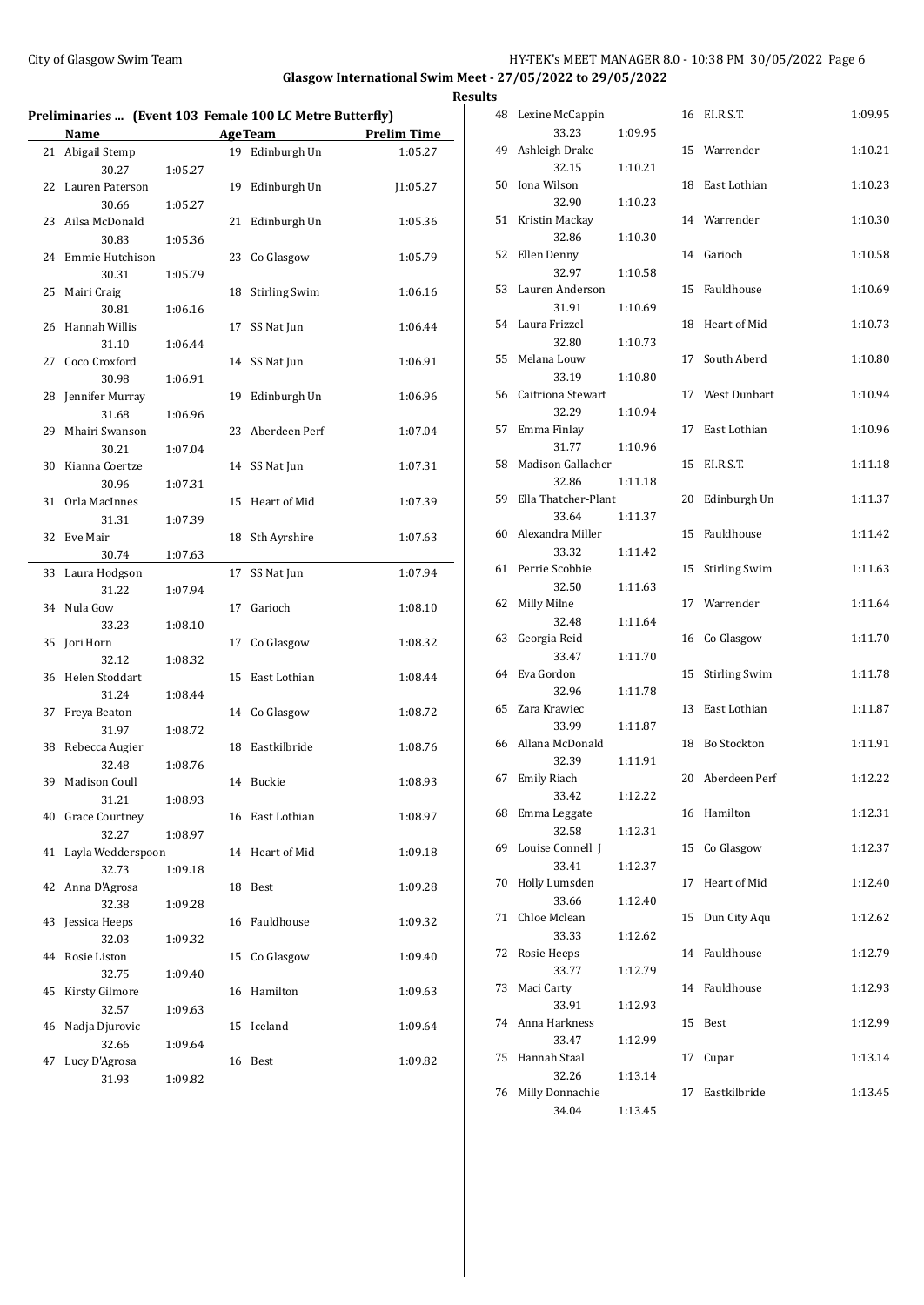## City of Glasgow Swim Team **HY-TEK's MEET MANAGER 8.0 - 10:38 PM 30/05/2022** Page 7 **Glasgow International Swim Meet - 27/05/2022 to 29/05/2022**

**Results**

**Preliminaries ... (Event 103 Female 100 LC Metre Butterfly) Name Age Team Prelim Time** 77 Keira Greig 14 Fauldhouse 1:13.59 34.52 1:13.59 78 Katie Brennan 17 Bellshill 1:14.13 34.14 1:14.13 79 Victoria Niven 16 Co Glasgow 1:14.40 35.44 1:14.40 80 Phoebe Arbuckle 14 SS Nat Jun 1:14.45 34.27 1:14.45 81 Ava Kirkham 16 F.I.R.S.T. 1:14.59 33.76 1:14.59 82 Sofia Fallone 14 Monifieth 1:14.68 33.56 1:14.68 83 Ellie Kennedy 14 Co Glasgow 1:14.71 34.06 1:14.71 84 Madisyn Stuart 13 Aberdeen Perf 1:14.77 34.50 1:14.77 85 Kirsty Funnell 16 Heart of Mid 1:14.85 33.77 1:14.85 86 Talia Blackley 15 Co Glasgow 1:15.12 33.27 1:15.12 87 Mia MacLeod 15 Swim IT 1:15.14 35.21 1:15.14 88 Emma Freeborn 18 West Lothian 1:15.19 33.97 1:15.19 \*89 Abigail Crawford 13 Co Glasgow 1:15.85 34.71 1:15.85 \*89 Caelin Chan 14 N Ayrshire 1:15.85 34.71 1:15.85 91 India Marshall 17 East Lothian 1:15.96 36.69 1:15.96 92 Emma Silcock 14 F.I.R.S.T. 1:16.07 35.83 1:16.07 93 Erica Watt 16 Heart of Mid 1:16.31 34.17 1:16.31 94 Isla Garden 15 Garioch 1:16.42 34.88 1:16.42 95 Caera Baillie 15 Cupar 1:16.85 34.39 1:16.85 96 Adrienne Keuck 19 Cavan 1:16.88 34.75 1:16.88 97 Lizzie Whike 17 Heart of Mid 1:18.44 35.69 1:18.44 98 Simone Finlayson 15 Dun City Aqu 1:19.07 35.86 1:19.07 99 Chloe Kirk 13 Milngavie &B 1:19.29 36.06 1:19.29 100 Olivia Paton 18 Sth Ayrshire 1:20.07 35.94 1:20.07 101 Keisha McCormack 17 Scotia 1:22.08 35.10 1:22.08 102 Emily Dickens 15 Co Glasgow 1:22.80 33.72 1:22.80

| Event 103 Female 100 LC Metre Butterfly Multi-Class |                                       |                                   |    |                 |                    |
|-----------------------------------------------------|---------------------------------------|-----------------------------------|----|-----------------|--------------------|
|                                                     | Name                                  | and the control of the control of |    | <b>AgeTeam</b>  | <b>Prelim Time</b> |
|                                                     | <b>Preliminaries</b>                  |                                   |    |                 |                    |
|                                                     | 1 Toni Shaw S9                        |                                   |    | 19 Stirling Uni | 1:09.95            |
|                                                     | 32.71                                 | 1:09.95                           |    |                 |                    |
|                                                     | Event 104 Male 100 LC Metre Butterfly |                                   |    |                 |                    |
|                                                     | Name                                  |                                   |    | <b>AgeTeam</b>  | <b>Finals Time</b> |
|                                                     | <b>Open Final</b>                     |                                   |    |                 |                    |
|                                                     | 1 Gregor Swinney                      |                                   | 25 | Co Glasgow      | 54.38              |
|                                                     | 25.80                                 | 54.38                             |    |                 |                    |
| 2                                                   |                                       |                                   | 17 | Denmark         | 54.66              |
|                                                     | Casper Puggaard<br>25.02              |                                   |    |                 |                    |
|                                                     |                                       | 54.66                             |    |                 |                    |
| 3                                                   | Ben Carr                              |                                   | 23 | Edinburgh Un    | 54.96              |
|                                                     | 25.01                                 | 54.96                             |    |                 |                    |
|                                                     | 4 Jamie Robertson                     |                                   | 22 | Stirling Uni    | 55.21              |
|                                                     | 25.47                                 | 55.21                             |    |                 |                    |
| 5.                                                  | Eduard Rednic                         |                                   | 26 | Stirling Uni    | 55.84              |
|                                                     | 25.84                                 | 55.84                             |    |                 |                    |
|                                                     | 6 Cole Hewitt                         |                                   |    | 20 Swansea Uni  | 56.31              |
|                                                     | 26.14                                 | 56.31                             |    |                 |                    |
| 7                                                   | Salvador Gordo                        |                                   | 19 | Stirling Uni    | 56.50              |
|                                                     | 26.70                                 | 56.50                             |    |                 |                    |
|                                                     | *8 Brogan Hyde                        |                                   | 19 | Stirling Uni    | 56.89              |
|                                                     | 26.28                                 | 56.89                             |    |                 |                    |
|                                                     | *8 Peter Allen                        |                                   | 21 | Stirling Uni    | 56.89              |
|                                                     | 26.26                                 | 56.89                             |    |                 |                    |
| <b>B</b> - Final                                    |                                       |                                   |    |                 |                    |
|                                                     | 11 Marc Elrick                        |                                   | 23 | Co Glasgow      | 56.88              |
|                                                     | 26.18                                 | 56.88                             |    |                 |                    |
|                                                     | 12 Charlie Poole                      |                                   | 21 | Stirling Uni    | 57.18              |
|                                                     | 26.47                                 | 57.18                             |    |                 |                    |
|                                                     | 13 Lars Riisgaard-Jensen              |                                   |    | 18 Denmark      | 57.23              |
|                                                     | 25.59                                 | 57.23                             |    |                 |                    |
|                                                     | 14 Benjamin Chooyin                   |                                   | 20 | Edinburgh Un    | 57.71              |
|                                                     | 26.59                                 | 57.71                             |    |                 |                    |
|                                                     | 15 Ross Noble                         |                                   | 18 | SS Nat Jun      | 57.74              |
|                                                     | 27.14                                 | 57.74                             |    |                 |                    |
|                                                     | 16 Luke Shaw                          |                                   | 20 | Edinburgh Un    | 57.75              |
|                                                     | 27.88                                 | 57.75                             |    |                 |                    |
|                                                     | 17 Calum Rose                         |                                   |    | 18 Warrender    | 57.88              |
|                                                     | 27.22                                 | 57.88                             |    |                 |                    |
|                                                     | 19 Albert Bangun                      |                                   | 19 | Stirling Uni    | 59.44              |
|                                                     | 27.56                                 | 59.44                             |    |                 |                    |
|                                                     |                                       |                                   |    | Edinburgh Un    |                    |
|                                                     | 20 Igor Suvalov                       |                                   | 19 |                 | 1:00.61            |
|                                                     | 28.33                                 | 1:00.61                           |    |                 |                    |
|                                                     | <b>Junior Final</b>                   |                                   |    |                 |                    |
|                                                     | 21 Stefan Krawiec                     |                                   | 16 | SS Nat Jun      | 59.48              |
|                                                     | 28.43                                 | 59.48                             |    |                 |                    |
| 22                                                  | Ben Kelly                             |                                   |    | 16 Warrender    | 1:00.39            |
|                                                     | 27.90                                 | 1:00.39                           |    |                 |                    |
| 23                                                  | <b>Scott Fleming</b>                  |                                   | 16 | Eastkilbride    | 1:00.47            |
|                                                     | 28.62                                 | 1:00.47                           |    |                 |                    |
| 24                                                  | Sidar Gullen                          |                                   |    | 16 Warrender    | 1:01.08            |
|                                                     | 28.27                                 | 1:01.08                           |    |                 |                    |
| 25                                                  | Kian Hampson Bahia                    |                                   |    | 17 Warrender    | 1:01.14            |
|                                                     | 28.34                                 | 1:01.14                           |    |                 |                    |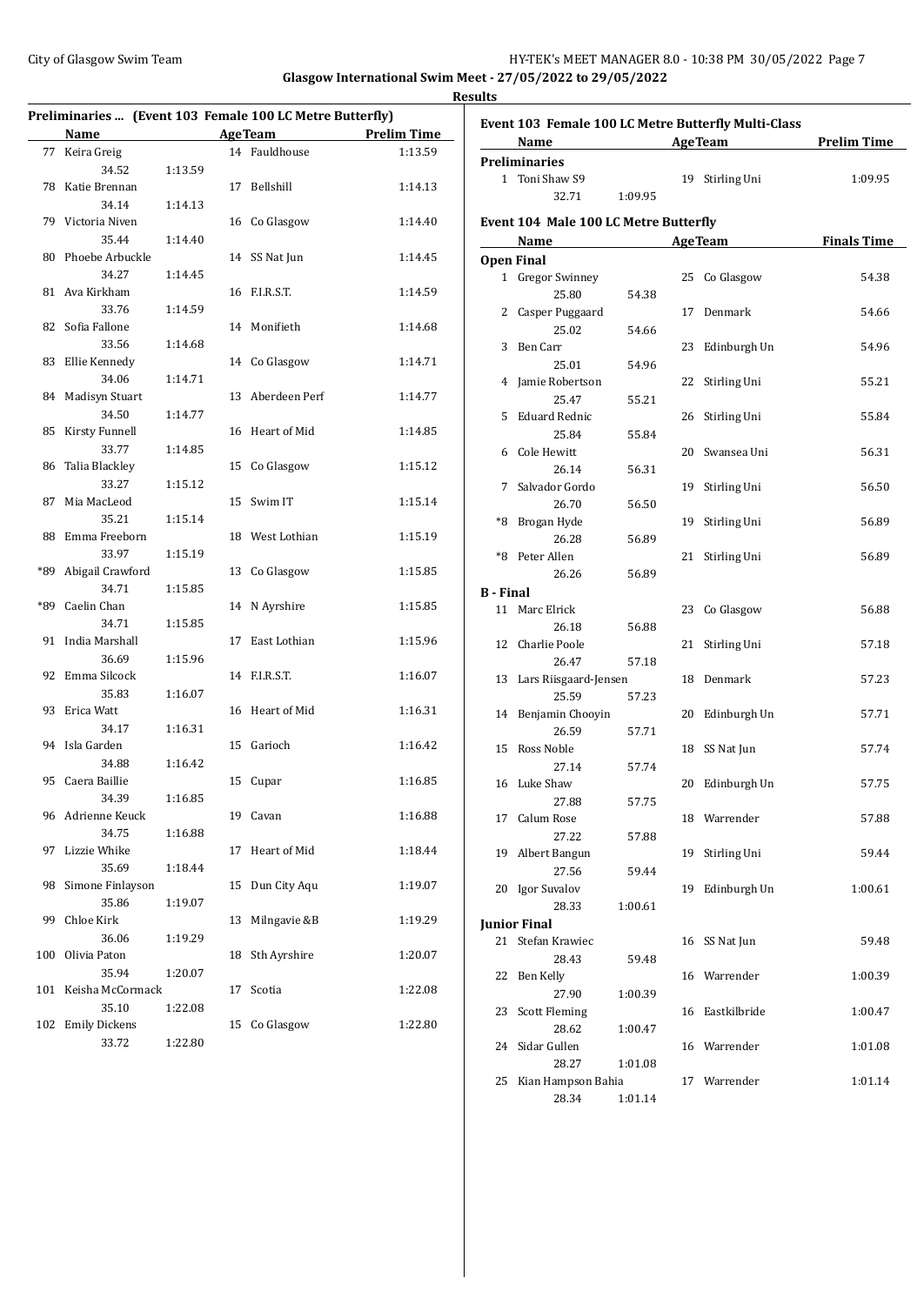# City of Glasgow Swim Team **HY-TEK's MEET MANAGER 8.0 - 10:38 PM 30/05/2022** Page 8 **Glasgow International Swim Meet - 27/05/2022 to 29/05/2022**

**Junior Final ... (Event 104 Male 100 LC Metre Butterfly) Name Age Team Finals Time** 26 Matthew McMillan 16 SS Nat Jun 1:01.51 29.16 1:01.51 27 Connor Stewart 17 Stirling Swim 1:02.09 28.84 1:02.09 28 Ben Haughton 17 Co Manch Aq 1:02.50 28.33 1:02.50 29 Callum Sinclair 15 West Lothian 1:02.70 29.74 1:02.70 30 Lukas Johnson 15 Aberdeen Perf 1:03.11 30.03 1:03.11

### **Event 104 Male 100 LC Metre Butterfly**

|              | Name                  |       |    | <b>AgeTeam</b> | <b>Prelim Time</b> |
|--------------|-----------------------|-------|----|----------------|--------------------|
|              | Preliminaries         |       |    |                |                    |
| $\mathbf{1}$ | <b>Gregor Swinney</b> |       | 25 | Co Glasgow     | 55.41              |
|              | 25.24                 | 55.41 |    |                |                    |
| 2            | Ben Carr              |       | 23 | Edinburgh Un   | 55.52              |
|              | 25.56                 | 55.52 |    |                |                    |
| 3            | Casper Puggaard       |       | 17 | Denmark        | 55.53              |
|              | 25.51                 | 55.53 |    |                |                    |
| 4            | Jamie Robertson       |       | 22 | Stirling Uni   | 55.76              |
|              | 25.84                 | 55.76 |    |                |                    |
| 5            | <b>Eduard Rednic</b>  |       | 26 | Stirling Uni   | 56.04              |
|              | 25.76                 | 56.04 |    |                |                    |
| 6            | Chris Muir            |       | 24 | Stirling Uni   | 56.32              |
|              | 26.03                 | 56.32 |    |                |                    |
| 7            | Brogan Hyde           |       | 19 | Stirling Uni   | 56.33              |
|              | 26.54                 | 56.33 |    |                |                    |
| 8            | Cole Hewitt           |       | 20 | Swansea Uni    | 56.66              |
|              | 26.31                 | 56.66 |    |                |                    |
| 9            | Salvador Gordo        |       | 19 | Stirling Uni   | 56.70              |
|              | 26.66                 | 56.70 |    |                |                    |
| 10           | Peter Allen           |       | 21 | Stirling Uni   | 57.43              |
|              | 27.18                 | 57.43 |    |                |                    |
| 11           | Marc Elrick           |       | 23 | Co Glasgow     | 57.52              |
|              | 26.65                 | 57.52 |    |                |                    |
| 12           | Charlie Poole         |       | 21 | Stirling Uni   | 57.71              |
|              | 27.02                 | 57.71 |    |                |                    |
| 13           | Calum Rose            |       | 18 | Warrender      | 57.74              |
|              | 27.23                 | 57.74 |    |                |                    |
| 14           | Lars Riisgaard-Jensen |       | 18 | Denmark        | 57.82              |
|              | 25.92                 | 57.82 |    |                |                    |
| 15           | Benjamin Chooyin      |       | 20 | Edinburgh Un   | 57.87              |
|              | 26.84                 | 57.87 |    |                |                    |
| 16           | Luke Shaw             |       | 20 | Edinburgh Un   | 58.30              |
|              | 27.15                 | 58.30 |    |                |                    |
| 17           | Ross Noble            |       | 18 | SS Nat Jun     | 58.67              |
|              | 27.90                 | 58.67 |    |                |                    |
| 18           | Igor Suvalov          |       | 19 | Edinburgh Un   | 58.69              |
|              | 28.05                 | 58.69 |    |                |                    |
| 19           | Albert Bangun         |       | 19 | Stirling Uni   | 58.75              |
|              | 27.67                 | 58.75 |    |                |                    |
| 20           | Mark Innes            |       | 20 | Edinburgh Un   | 58.98              |
|              | 27.30                 | 58.98 |    |                |                    |

 $\overline{\phantom{a}}$ 

|    | <b>Results</b> |                                       |         |    |                      |         |
|----|----------------|---------------------------------------|---------|----|----------------------|---------|
|    |                | 21 Birnir Freyr Halfdanarson<br>27.33 | 59.23   |    | 16 Iceland           | 59.23   |
| ŗ. |                | 22 Stefan Krawiec                     |         |    | 16 SS Nat Jun        | 59.88   |
|    |                | 28.10<br>23 Harper Whitehead          | 59.88   | 21 | Stirling Uni         | 1:00.05 |
|    |                | 28.02<br>24 Ryan Ferguson             | 1:00.05 | 21 | Edinburgh Un         | 1:00.15 |
|    |                | 27.58<br>25 Scott Fleming             | 1:00.15 | 16 | Eastkilbride         | 1:00.26 |
|    |                | 28.74<br>26 Ben Kelly                 | 1:00.26 |    | 16 Warrender         | 1:00.46 |
|    |                | 27.54<br>27 Rory Young                | 1:00.46 |    | 20 Co Glasgow        | 1:00.47 |
|    |                | 28.79<br>28 Shakil Giordani           | 1:00.47 | 20 | Co Manch Aq          | 1:00.54 |
|    |                | 26.84<br>29 Sidar Gullen              | 1:00.54 |    | 16 Warrender         | 1:00.79 |
|    |                | 27.68                                 | 1:00.79 |    |                      |         |
|    |                | 30 Myles Lapsley<br>27.35             | 1:00.95 | 19 | Edinburgh Un         | 1:00.95 |
|    | 31             | Henry Baker<br>27.87                  | 1:01.21 | 19 | Stirling Uni         | 1:01.21 |
|    |                | 32 Connor Stewart<br>28.39            | 1:01.56 | 17 | Stirling Swim        | 1:01.56 |
|    |                | 33 Kian Hampson Bahia<br>28.34        | 1:01.62 | 17 | Warrender            | 1:01.62 |
|    |                | 34 Alexander Harris<br>28.65          | 1:02.39 | 20 | <b>Stirling Swim</b> | 1:02.39 |
|    |                | 35 Fraser Wilson<br>28.58             | 1:02.44 | 20 | Aberdeen Perf        | 1:02.44 |
|    |                | 36 Matthew McMillan                   |         |    | 16 SS Nat Jun        | 1:02.50 |
|    |                | 29.49<br>37 Fraser Claxton            | 1:02.50 | 18 | Heart of Mid         | 1:02.57 |
|    |                | 29.05<br>38 Lukas Johnson             | 1:02.57 | 15 | Aberdeen Perf        | 1:02.59 |
|    |                | 29.13<br>39 Ben Haughton              | 1:02.59 | 17 | Co Manch Aq          | 1:02.81 |
|    |                | 28.08<br>40 Callum Sinclair           | 1:02.81 |    | 15 West Lothian      | 1:02.83 |
|    |                | 29.37<br>41 James Burnett             | 1:02.83 |    | 15 Warrender         | 1:02.84 |
|    |                | 28.57<br>42 Lewis Gray                | 1:02.84 | 16 | Inverclyde           | 1:03.21 |
|    | 43             | 29.10<br>Jack Murphy                  | 1:03.21 | 18 | Bellshill            | 1:03.23 |
|    |                | 29.46<br>44 Owen Carroll              | 1:03.23 | 17 | Perth City           | 1:03.31 |
|    |                | 29.50<br>45 Alex Thomson              | 1:03.31 |    | 18 Warrender         | 1:03.38 |
|    | 46             | 29.57<br>Kyle Mitchell                | 1:03.38 |    | 16 Garioch           | 1:03.45 |
|    | 47             | 30.26<br>Matthew Brown                | 1:03.45 | 19 | Aberdeen Perf        | 1:03.47 |
|    |                | 29.44<br>48 Kai Connolly              | 1:03.47 | 15 | SS Nat Jun           | 1:03.84 |
|    |                | 29.13                                 | 1:03.84 |    |                      |         |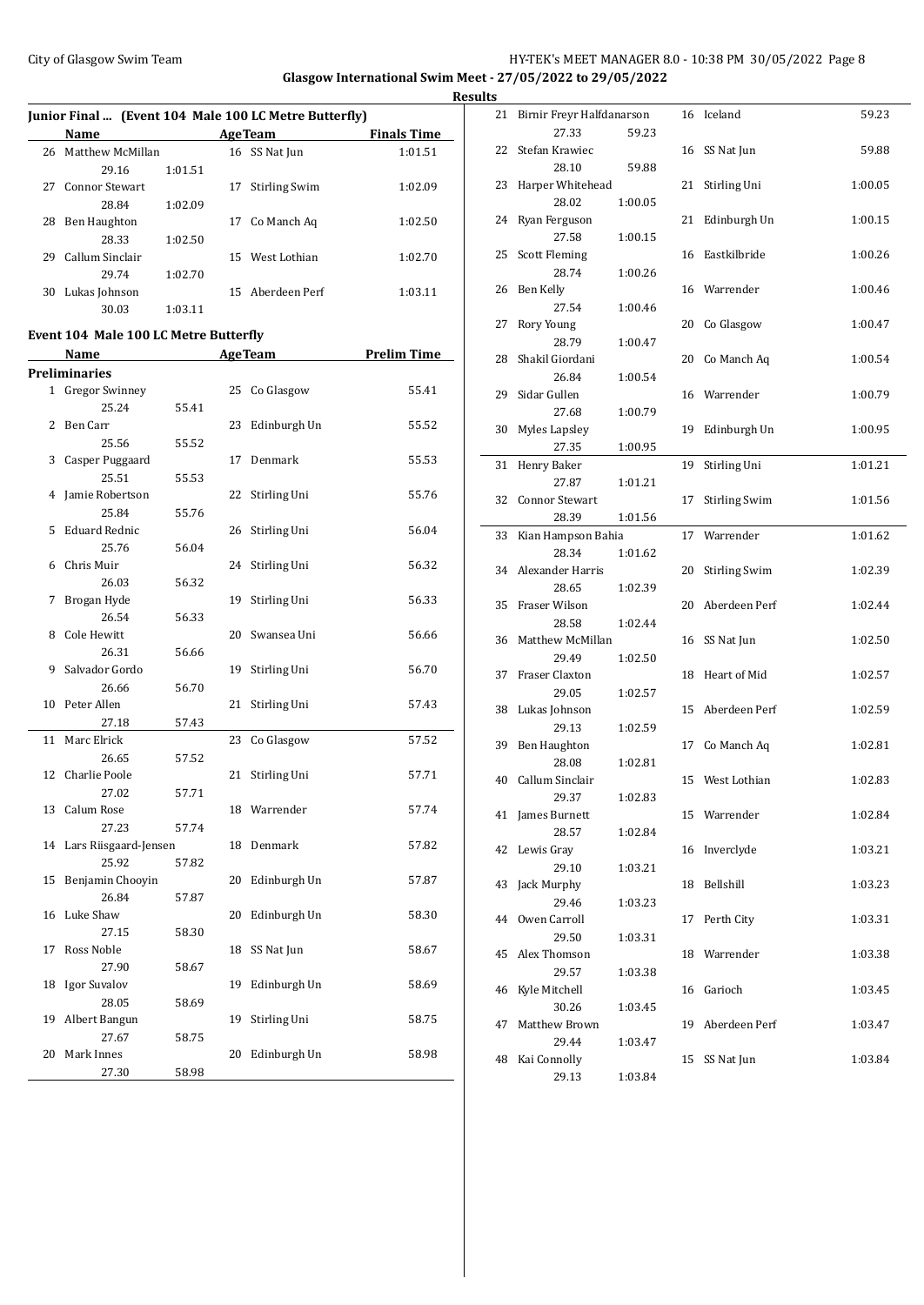## City of Glasgow Swim Team **HY-TEK's MEET MANAGER 8.0 - 10:38 PM 30/05/2022** Page 9 **Glasgow International Swim Meet - 27/05/2022 to 29/05/2022 Results**

| Preliminaries  (Event 104 Male 100 LC Metre Butterfly) |                                                                                                                                                                                                                               |         |    |                      |                    |
|--------------------------------------------------------|-------------------------------------------------------------------------------------------------------------------------------------------------------------------------------------------------------------------------------|---------|----|----------------------|--------------------|
|                                                        | Name                                                                                                                                                                                                                          |         |    | <b>AgeTeam</b>       | <b>Prelim Time</b> |
| 49                                                     | Ross Anderton                                                                                                                                                                                                                 |         |    | 14 East Lothian      | 1:04.64            |
|                                                        | 29.08                                                                                                                                                                                                                         | 1:04.64 |    |                      |                    |
| 50                                                     | Ben McLaughlin                                                                                                                                                                                                                |         |    | 16 Garioch           | 1:04.66            |
|                                                        | 30.63                                                                                                                                                                                                                         | 1:04.66 |    |                      |                    |
| 51                                                     | David Landman                                                                                                                                                                                                                 |         | 15 | Co Glasgow           | 1:04.81            |
|                                                        | 29.92                                                                                                                                                                                                                         | 1:04.81 |    |                      |                    |
| 52                                                     | Lewis Condy                                                                                                                                                                                                                   |         | 23 | Stirling Uni         | 1:04.91            |
|                                                        | 29.16                                                                                                                                                                                                                         | 1:04.91 |    |                      |                    |
| 53                                                     | Jonathan Venter                                                                                                                                                                                                               |         | 19 | Perth City           | 1:05.01            |
|                                                        | 29.63                                                                                                                                                                                                                         | 1:05.01 |    |                      |                    |
| 54                                                     | <b>Fraser Tetlow</b>                                                                                                                                                                                                          |         | 16 | Garioch              | 1:05.10            |
|                                                        | 30.35                                                                                                                                                                                                                         | 1:05.10 |    |                      |                    |
| 55                                                     | Cain Buchanan                                                                                                                                                                                                                 |         | 15 | Dun City Aqu         | 1:05.12            |
|                                                        | 30.13                                                                                                                                                                                                                         | 1:05.12 |    |                      |                    |
| 56                                                     | Dean Barghati                                                                                                                                                                                                                 |         | 14 | Hamilton             | 1:06.65            |
|                                                        | 30.41                                                                                                                                                                                                                         | 1:06.65 |    |                      |                    |
| 57                                                     | Andrew Venter                                                                                                                                                                                                                 |         | 18 | Perth City           | 1:06.78            |
|                                                        | 30.11                                                                                                                                                                                                                         | 1:06.78 |    |                      |                    |
| 58                                                     | Logan Scally                                                                                                                                                                                                                  |         | 15 | Aberdeen Perf        | 1:07.02            |
|                                                        | 31.10                                                                                                                                                                                                                         | 1:07.02 |    |                      |                    |
| 59                                                     | Charlie McLaren                                                                                                                                                                                                               |         | 17 | South Aberd          | 1:07.18            |
|                                                        | 31.33                                                                                                                                                                                                                         | 1:07.18 |    |                      |                    |
| 60                                                     | Euan Weir                                                                                                                                                                                                                     |         | 14 | Dun City Aqu         | 1:07.21            |
|                                                        | 31.05                                                                                                                                                                                                                         | 1:07.21 |    |                      |                    |
| 61                                                     | Fraser Cowie                                                                                                                                                                                                                  |         |    | 14 N Ayrshire        | 1:07.85            |
|                                                        | 31.33                                                                                                                                                                                                                         | 1:07.85 |    |                      |                    |
| 62                                                     | Ben Montgomery                                                                                                                                                                                                                |         | 16 | <b>Stirling Swim</b> | 1:08.55            |
|                                                        | 31.70                                                                                                                                                                                                                         | 1:08.55 |    |                      |                    |
| 63                                                     | Alex Black                                                                                                                                                                                                                    |         | 16 | F.I.R.S.T.           | 1:08.73            |
|                                                        | 31.62                                                                                                                                                                                                                         | 1:08.73 |    |                      |                    |
| 64                                                     | Tom Armitage                                                                                                                                                                                                                  |         | 15 | Thurso               | 1:09.33            |
|                                                        | 30.18                                                                                                                                                                                                                         | 1:09.33 |    |                      |                    |
| 65                                                     | Kayden McLaughlin                                                                                                                                                                                                             |         | 15 | Scotia               | 1:10.00            |
|                                                        | 32.95                                                                                                                                                                                                                         | 1:10.00 |    |                      |                    |
| 66                                                     | Oscar Chirnside                                                                                                                                                                                                               |         |    | 14 Garioch           | 1:11.53            |
|                                                        | 34.28                                                                                                                                                                                                                         | 1:11.53 |    |                      |                    |
| 67                                                     | Daniel Hendry                                                                                                                                                                                                                 |         |    | 13 Co Glasgow        | 1:12.33            |
|                                                        | 32.87                                                                                                                                                                                                                         | 1:12.33 |    |                      |                    |
|                                                        |                                                                                                                                                                                                                               |         |    |                      |                    |
|                                                        | Event 104 Male 100 LC Metre Butterfly Multi-Class                                                                                                                                                                             |         |    |                      |                    |
|                                                        | Name and the same of the same of the same of the same of the same of the same of the same of the same of the same of the same of the same of the same of the same of the same of the same of the same of the same of the same |         |    | <b>AgeTeam</b>       | <b>Finals Time</b> |
| <b>B</b> - Final                                       |                                                                                                                                                                                                                               |         |    |                      |                    |
| 18                                                     | Stephen Clegg S12                                                                                                                                                                                                             |         |    | 27 Edinburgh Un      | 57.89              |
|                                                        | 26.76                                                                                                                                                                                                                         | 57.89   |    |                      |                    |
|                                                        | Event 104 Male 100 LC Metre Butterfly Multi-Class                                                                                                                                                                             |         |    |                      |                    |
|                                                        | Name                                                                                                                                                                                                                          |         |    | AgeTeam              | <b>Prelim Time</b> |
|                                                        | <b>Preliminaries</b>                                                                                                                                                                                                          |         |    |                      |                    |
| 1                                                      | Stephen Clegg S12                                                                                                                                                                                                             |         |    | 27 Edinburgh Un      | 58.49              |
|                                                        | 27.32                                                                                                                                                                                                                         | 58.49   |    |                      |                    |
|                                                        | 2 Ollie Carter S10                                                                                                                                                                                                            |         | 22 | Stirling Uni         | 1:04.83            |
|                                                        | 29.57                                                                                                                                                                                                                         | 1:04.83 |    |                      |                    |

| <b>Event 105 Female 200 LC Metre Backstroke</b> |                        |         |                    |                    |
|-------------------------------------------------|------------------------|---------|--------------------|--------------------|
|                                                 | Name                   |         | <b>AgeTeam</b>     | <b>Finals Time</b> |
|                                                 | <b>Open Final</b>      |         |                    |                    |
|                                                 | 1 Honey Osrin          |         | 19 Loughboro Un    | 2:13.00            |
|                                                 | 31.90                  | 1:06.06 | 1:39.34<br>2:13.00 |                    |
| 2                                               | Cassie Wild            |         | 22 Stirling Uni    | 2:13.28            |
|                                                 | 31.24                  | 1:04.20 | 1:38.57<br>2:13.28 |                    |
| 3                                               | Rachel Anderson        |         | 20 Loughboro Un    | 2:13.77            |
|                                                 | 31.82                  | 1:06.07 | 1:39.86<br>2:13.77 |                    |
|                                                 | 4 Ioana Sacha          |         | 23 Edinburgh Un    | 2:16.27            |
|                                                 | 32.28                  | 1:06.67 | 1:41.53<br>2:16.27 |                    |
| 5                                               | Holly McGill           |         | 17 SS Nat Jun      | 2:16.38            |
|                                                 | 32.50                  | 1:07.29 | 1:41.99<br>2:16.38 |                    |
| 6                                               | Kristine Nilsson Norby |         | 17 Denmark         | 2:16.72            |
|                                                 | 32.56                  | 1:07.16 | 1:41.85<br>2:16.72 |                    |
| 7                                               | Ellis Shiels           |         | 20 Edinburgh Un    | 2:17.08            |
|                                                 | 32.59                  | 1:07.36 | 1:42.33<br>2:17.08 |                    |
| 8                                               | Olivia Butler          |         | 19 Edinburgh Un    | 2:18.63            |
|                                                 | 32.46                  | 1:07.69 | 1:43.15<br>2:18.63 |                    |
| 9                                               | Jennifer King          |         | 24 Stirling Uni    | 2:18.93            |
|                                                 | 32.62                  | 1:07.54 | 1:43.32<br>2:18.93 |                    |
|                                                 | 10 Anna Green          |         | 17 SS Nat Jun      | 2:21.39            |
|                                                 | 32.70                  | 1:08.85 | 1:45.42<br>2:21.39 |                    |
| <b>B</b> - Final                                |                        |         |                    |                    |
|                                                 | 11 Natasha Whittall    |         | 19 Loughboro Un    | 2:21.58            |
|                                                 | 33.37                  | 1:09.26 | 1:45.25<br>2:21.58 |                    |
|                                                 | 12 Hannah Willis       |         | 17 SS Nat Jun      | 2:23.61            |
|                                                 | 33.34                  | 1:09.88 | 1:47.08<br>2:23.61 |                    |
|                                                 | 13 Ellie Turner        |         | 19 Stirling Uni    | 2:23.70            |
|                                                 | 33.06                  | 1:09.18 | 1:46.47<br>2:23.70 |                    |
|                                                 | 14 Florence Tinsley    |         | 20 Stirling Uni    | 2:24.11            |
|                                                 | 33.30                  | 1:09.92 | 1:47.17<br>2:24.11 |                    |
|                                                 | 15 Ella Stevenson      |         | 17 Bellshill       | 2:26.94            |
|                                                 | 33.55                  | 1:10.30 | 1:48.87<br>2:26.94 |                    |
|                                                 | 16 Sunna J             |         | 15 Iceland         | 2:28.00            |
|                                                 | 34.69                  | 1:13.03 | 1:51.49<br>2:28.00 |                    |
|                                                 | 17 Maria Howe          |         | 15 Aberdeen Perf   | 2:29.16            |
|                                                 | 35.10                  | 1:13.04 | 1:51.87<br>2:29.16 |                    |
|                                                 | 18 Coco Croxford       |         | 14 SS Nat Jun      | 2:29.49            |
|                                                 | 34.94                  | 1:13.00 | 1:51.94<br>2:29.49 |                    |
|                                                 | 19 Saphrina Machin     |         | 15 Co Glasgow      | 2:30.26            |
|                                                 | 35.06                  | 1:13.09 | 1:51.62<br>2:30.26 |                    |
|                                                 | 20 Fearne Crighton     |         | 17 Perth City      | 2:31.06            |
|                                                 | 33.68                  | 1:11.86 | 1:51.73<br>2:31.06 |                    |
|                                                 | <b>Junior Final</b>    |         |                    |                    |
|                                                 | 21 Katherine Renfrew   |         | 15 Perth City      | 2:26.58            |
|                                                 | 34.32                  | 1:11.30 | 1:49.38<br>2:26.58 |                    |
|                                                 | 22 Zoe Crawford        |         | 15 F.I.R.S.T.      | 2:29.47            |
|                                                 | 34.39                  | 1:12.10 | 1:51.11<br>2:29.47 |                    |
|                                                 | 23 Rosie Forster       |         | 15 Warrender       | 2:31.04            |
|                                                 | 35.12                  | 1:13.88 | 1:52.47<br>2:31.04 |                    |
|                                                 | *24 Jessica Heeps      |         | 16 Fauldhouse      | 2:31.35            |
|                                                 | 35.35                  | 1:13.99 | 1:52.93<br>2:31.35 |                    |
|                                                 | *24 Emma McGavin       |         | 15 Hamilton        | 2:31.35            |
|                                                 | 34.87                  | 1:13.67 | 1:53.43<br>2:31.35 |                    |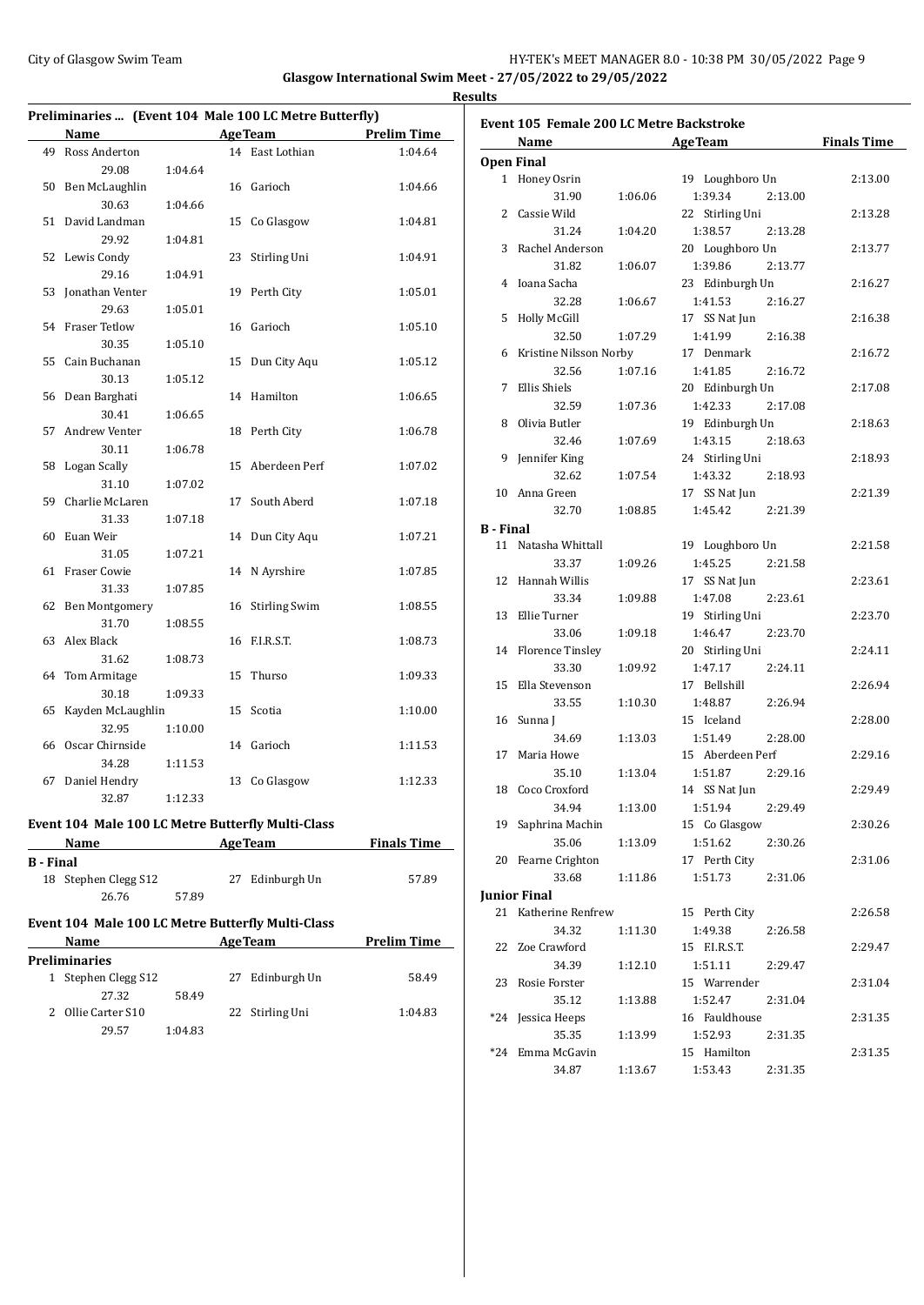## City of Glasgow Swim Team HY-TEK's MEET MANAGER 8.0 - 10:38 PM 30/05/2022 Page 10 **Glasgow International Swim Meet - 27/05/2022 to 29/05/2022 Results**

**Junior Final ... (Event 105 Female 200 LC Metre Backstroke) Name Age Team Finals Time** 26 Kirsty Gilmore 16 Hamilton 2:31.87 36.06 1:15.37 1:54.29 2:31.87 27 Katie Rose 16 Warrender 2:32.65 35.57 1:14.92 1:55.38 2:32.65 28 Mei Rogers 15 Warrender 2:36.25 36.41 1:15.92 1:55.91 2:36.25 29 Lucy Atherton 15 Heart of Mid 2:37.43 36.29 1:16.99 1:58.18 2:37.43

### **Event 105 Female 200 LC Metre Backstroke**

|                | <u>Name</u>             |         | <b>AgeTeam</b>     | <b>Prelim Time</b> |
|----------------|-------------------------|---------|--------------------|--------------------|
|                | Preliminaries           |         |                    |                    |
| $\mathbf{1}$   | Rachel Anderson         |         | 20 Loughboro Un    | 2:14.72            |
|                | 32.14                   | 1:06.25 | 1:40.63<br>2:14.72 |                    |
| 2              | Honey Osrin             |         | 19 Loughboro Un    | 2:15.88            |
|                | 31.69                   | 1:06.64 | 1:40.88<br>2:15.88 |                    |
| 3              | Katie Shanahan          |         | 18 Co Glasgow      | 2:16.02            |
|                | 32.33                   | 1:07.09 | 1:41.85<br>2:16.02 |                    |
| $\overline{4}$ | Cassie Wild             |         | 22 Stirling Uni    | 2:16.60            |
|                | 31.06                   | 1:05.66 | 1:40.94<br>2:16.60 |                    |
| 5              | Kristine Nilsson Norby  |         | 17 Denmark         | 2:16.80            |
|                | 32.40                   | 1:07.44 | 1:41.75<br>2:16.80 |                    |
| 6              | <b>Holly McGill</b>     |         | 17 SS Nat Jun      | 2:16.86            |
|                | 32.91                   | 1:08.61 | 1:43.02<br>2:16.86 |                    |
| 7              | Ellis Shiels            |         | 20 Edinburgh Un    | 2:17.40            |
|                | 32.34                   | 1:06.93 | 1:42.05<br>2:17.40 |                    |
| 8              | Ioana Sacha             |         | 23 Edinburgh Un    | 2:18.08            |
|                | 31.80                   | 1:06.75 | 1:41.68<br>2:18.08 |                    |
| 9              | Olivia Butler           |         | 19 Edinburgh Un    | 2:19.59            |
|                | 31.86                   | 1:07.59 | 1:43.32<br>2:19.59 |                    |
| 10             | Jennifer King           |         | 24 Stirling Uni    | 2:19.91            |
|                | 32.31                   | 1:07.88 | 1:43.46<br>2:19.91 |                    |
| 11             | Anna Green              |         | 17 SS Nat Jun      | 2:20.51            |
|                | 32.62                   | 1:08.18 | 1:44.62<br>2:20.51 |                    |
| 12             | Natasha Whittall        |         | 19 Loughboro Un    | 2:23.79            |
|                | 33.16                   | 1:08.27 | 1:46.24<br>2:23.79 |                    |
| 13             | <b>Florence Tinsley</b> |         | 20 Stirling Uni    | 2:24.85            |
|                | 33.70                   | 1:09.66 | 1:47.41<br>2:24.85 |                    |
| 14             | Ellie Turner            |         | 19 Stirling Uni    | 2:25.48            |
|                | 32.28                   | 1:08.98 | 1:46.46<br>2:25.48 |                    |
| 15             | Hannah Willis           |         | 17 SS Nat Jun      | 2:26.27            |
|                | 33.52                   | 1:10.98 | 1:48.72<br>2:26.27 |                    |
| 16             | Fearne Crighton         |         | 17 Perth City      | 2:27.75            |
|                | 32.75                   | 1:10.45 | 1:49.28<br>2:27.75 |                    |
| 17             | Suzie McNair            |         | 15 F.I.R.S.T.      | 2:28.19            |
|                | 35.02                   | 1:13.37 | 1:51.12<br>2:28.19 |                    |
| 18             | Ella Stevenson          |         | 17 Bellshill       | 2:28.35            |
|                | 33.20                   | 1:11.27 | 1:49.52<br>2:28.35 |                    |
| 19             | Coco Croxford           |         | 14 SS Nat Jun      | 2:28.60            |
|                | 35.54                   | 1:13.01 | 1:51.96<br>2:28.60 |                    |
| 20             | Saphrina Machin         |         | 15 Co Glasgow      | 2:28.91            |
|                | 34.77                   | 1:12.43 | 1:50.75<br>2:28.91 |                    |
| 21             | Sunna J                 |         | 15 Iceland         | 2:28.99            |
|                | 34.94                   | 1:13.14 | 1:52.16<br>2:28.99 |                    |

| 22    | Keira Stericker            |         | 18 Sth Ayrshire          |         | 2:29.08 |
|-------|----------------------------|---------|--------------------------|---------|---------|
|       | 35.21                      | 1:14.38 | 1:52.24                  | 2:29.08 |         |
| 23    | Maria Howe                 |         | 15 Aberdeen Perf         |         | 2:30.67 |
|       | 34.53                      | 1:13.18 | 1:52.23                  | 2:30.67 |         |
| 24    | Kiana Belotti              |         | 19 Edinburgh Un          |         | 2:30.82 |
|       | 34.79                      | 1:12.51 | 1:52.71                  | 2:30.82 |         |
| 25    | Rosie Forster              |         | 15 Warrender             |         | 2:30.90 |
|       | 34.87                      | 1:13.56 | 1:51.43                  | 2:30.90 |         |
| 26    | Zoe Crawford               |         | 15 F.I.R.S.T.            |         | 2:30.94 |
|       | 35.08                      | 1:13.59 | 1:51.90                  |         |         |
|       |                            |         |                          | 2:30.94 |         |
| 27    | Katherine Renfrew          |         | 15 Perth City            |         | 2:31.05 |
|       | 34.71                      | 1:12.87 | 1:52.48                  | 2:31.05 |         |
| 28    | Ceri Gillespie             |         | 17 Aberdeen Perf         |         | 2:31.93 |
|       | 34.95                      | 1:12.81 | 1:52.04                  | 2:31.93 |         |
| 29    | Mei Rogers                 |         | 15 Warrender             |         | 2:32.58 |
|       | 35.02                      | 1:14.06 | 1:52.92                  | 2:32.58 |         |
| 30    | Kirsty Gilmore             |         | 16 Hamilton              |         | 2:32.68 |
|       | 35.73                      | 1:17.26 | 1:55.97                  | 2:32.68 |         |
| 31    | Libby Doubleday            |         | 17 Co Glasgow            |         | 2:33.09 |
|       | 36.52                      | 1:15.49 | 1:55.15                  | 2:33.09 |         |
| 32    | Nula Gow                   |         | 17 Garioch               |         | 2:33.37 |
|       | 36.11                      | 1:16.13 | 1:55.99                  | 2:33.37 |         |
| 33    | Jessica Heeps              |         | 16 Fauldhouse            |         | 2:33.54 |
|       | 35.46                      | 1:13.44 | 1:53.85                  | 2:33.54 |         |
| 34    | Lucy Atherton              |         | 15 Heart of Mid          |         | 2:34.11 |
|       | 35.04                      | 1:15.18 | 1:55.58                  | 2:34.11 |         |
| 35    | Emma McGavin               |         | 15 Hamilton              |         | 2:34.58 |
|       | 35.36                      | 1:13.97 | 1:55.02                  | 2:34.58 |         |
|       |                            |         | 16 Warrender             |         |         |
| 36    | Katie Rose                 |         |                          |         | 2:34.61 |
|       | 36.25                      | 1:17.18 | 1:56.77                  | 2:34.61 |         |
| 37    | Eilidh Armstrong           |         | 16 East Lothian          |         | 2:34.68 |
|       | 35.12                      | 1:13.62 | 1:54.65                  | 2:34.68 |         |
|       | 38 Amelia Campbell         |         | 15 Stirling Swim         |         | 2:34.71 |
|       |                            | 1:16.36 | 1:55.98                  | 2:34.71 |         |
|       | 36.01                      |         |                          |         |         |
| 39    | Talia Blackley             |         | 15 Co Glasgow            |         | 2:34.90 |
|       | 35.82                      | 1:14.90 | 1:54.76                  | 2:34.90 |         |
|       | 40 Amber Stevenson         |         | 17 Sth Ayrshire          |         | 2:35.23 |
|       | 36.14                      | 1:15.96 | 1:57.41                  | 2:35.23 |         |
|       | 41 Melissa Mennie          |         | 14 Eastkilbride          |         | 2:36.14 |
|       | 35.45                      | 1:15.48 | 1:55.86 2:36.14          |         |         |
|       | 42 Rosie Liston            |         | 15 Co Glasgow            |         | 2:36.69 |
|       | 36.02                      | 1:15.37 | 1:56.26                  | 2:36.69 |         |
| 43    | Katla Mara Brynjarsdoottir |         | 15 Iceland               |         | 2:36.76 |
|       | 36.14                      | 1:14.92 | 1:55.80                  |         |         |
|       |                            |         |                          | 2:36.76 |         |
| $*44$ | Alice Cumming              |         | 14 Co Glasgow            |         | 2:36.98 |
|       | 36.42                      | 1:16.64 | 1:56.75                  | 2:36.98 |         |
| $*44$ | Grace Noonan               |         | 15 Milngavie &B          |         | 2:36.98 |
|       | 36.94                      | 1:17.41 | 1:59.34                  | 2:36.98 |         |
| 46    | Zuzia Smith                |         | 15 F.I.R.S.T.            |         | 2:37.05 |
|       | 36.66                      | 1:16.79 | 1:58.29                  | 2:37.05 |         |
| 47    | Chloe Mclean               |         | 15 Dun City Aqu          |         | 2:37.40 |
|       | 35.40                      | 1:15.42 | 1:56.40                  | 2:37.40 |         |
|       | 48 Anna Easton             |         | 15 Dun City Aqu          |         | 2:37.46 |
|       | 36.74                      | 1:16.65 | 1:58.18                  | 2:37.46 |         |
| 49    | Cassie Wyper<br>37.78      | 1:17.76 | 15 Co Glasgow<br>1:59.16 | 2:37.87 | 2:37.87 |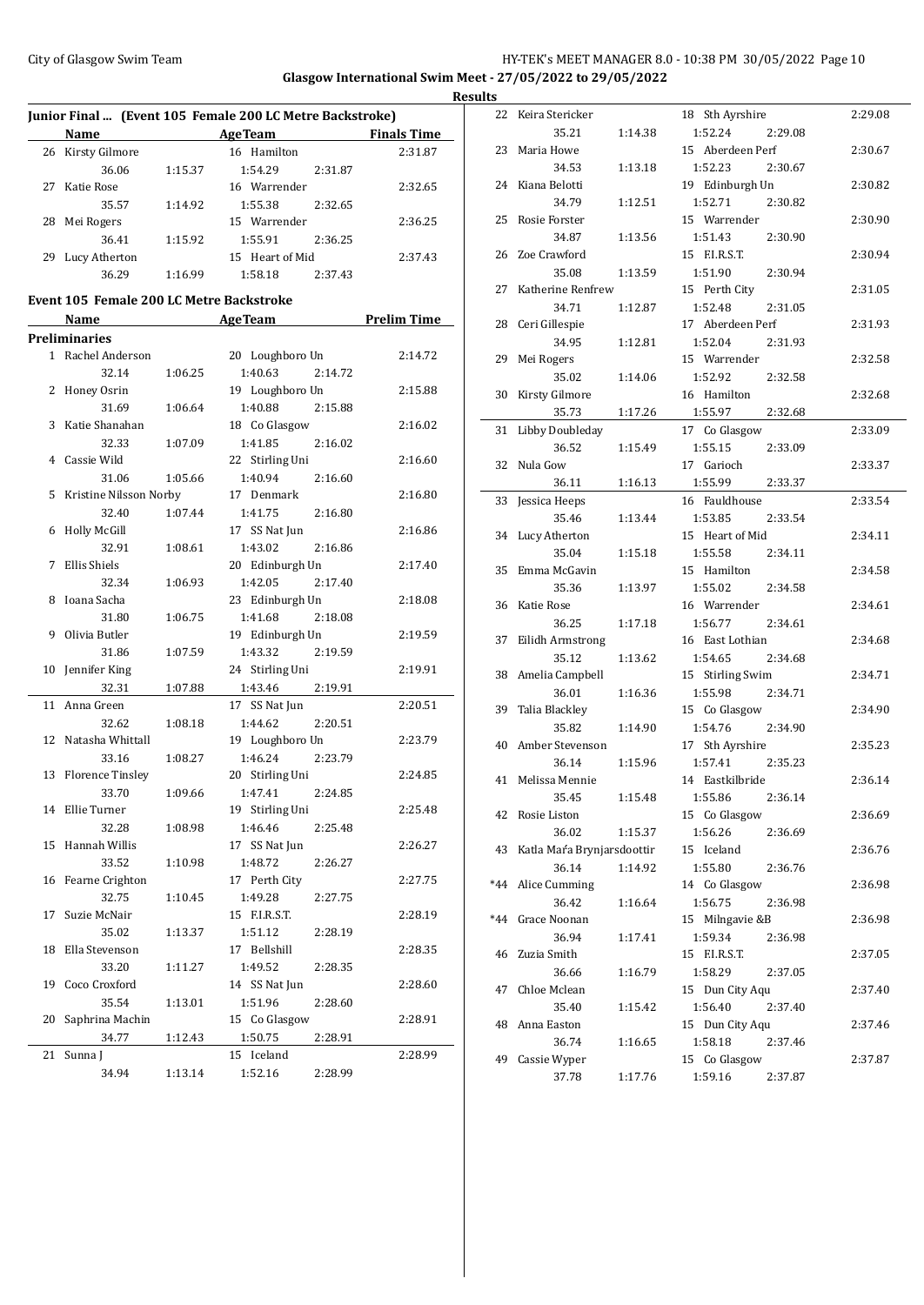## City of Glasgow Swim Team Team Frameters Music City of Glasgow Swim Team Frameters Music City of Glasgow Swim Team Frameters Music City of Glasgow Swim Team Frameters Music City of Glasgow Swim Team Frameters Music City of **Glasgow International Swim Meet - 27/05/2022 to 29/05/2022 Results**

| Preliminaries  (Event 105 Female 200 LC Metre Backstroke) |                        |         |                    |                    |
|-----------------------------------------------------------|------------------------|---------|--------------------|--------------------|
|                                                           | Name                   |         | <b>AgeTeam</b>     | <b>Prelim Time</b> |
|                                                           | 50 Isla Gilmurray      |         | 14 Dun City Aqu    | 2:38.20            |
|                                                           | 36.00                  | 1:16.42 | 1:58.03<br>2:38.20 |                    |
| 51                                                        | <b>Emily Riach</b>     |         | 20 Aberdeen Perf   | 2:38.47            |
|                                                           | 35.99                  | 1:16.20 | 1:57.29<br>2:38.47 |                    |
| 52                                                        | Madeleine Paterson     |         | 14 Co Glasgow      | 2:38.77            |
|                                                           | 36.56                  | 1:16.65 | 1:58.15<br>2:38.77 |                    |
| 53                                                        | Naomi Wilson           |         | 15 Warrender       | 2:38.84            |
|                                                           | 36.75                  | 1:17.20 | 1:58.89<br>2:38.84 |                    |
| 54                                                        | <b>Caitlin Peebles</b> |         | 15 East Lothian    | 2:39.05            |
|                                                           | 37.40                  | 1:18.67 | 1:58.81<br>2:39.05 |                    |
| 55                                                        | Eva Smith              |         | 13 Aberdeen Perf   | 2:39.40            |
|                                                           | 35.45                  | 1:16.38 | 1:58.88<br>2:39.40 |                    |
| 56                                                        | Rose McLean            |         | 17 Perth City      | 2:39.42            |
|                                                           | 35.75                  | 1:15.98 | 1:57.94<br>2:39.42 |                    |
| 57                                                        | Iona Henderson         |         | 15 Rutherglen      | 2:39.83            |
|                                                           | 38.53                  | 1:19.45 | 2:00.92<br>2:39.83 |                    |
| *58                                                       | Lucy D'Agrosa          |         | 16 Best            | 2:40.59            |
|                                                           | 36.76                  | 1:16.69 | 2:40.59<br>1:59.32 |                    |
| *58                                                       | Emma Finlay            |         | 17 East Lothian    | 2:40.59            |
|                                                           | 36.20                  | 1:17.11 | 1:59.06<br>2:40.59 |                    |
| 60                                                        | Erin Coulter           |         | 14 Hamilton        | 2:40.92            |
|                                                           | 37.60                  | 1:18.82 | 2:00.84<br>2:40.92 |                    |
| 61                                                        | Thea Glen              |         | 15 Co Glasgow      | 2:41.39            |
|                                                           | 38.61                  | 1:19.64 | 2:00.58<br>2:41.39 |                    |
| 62                                                        | Ellyn MacPhee          |         | 15 Fauldhouse      | 2:41.80            |
|                                                           | 37.21                  | 1:18.76 | 2:00.82<br>2:41.80 |                    |
| 63                                                        | Alexandra Miller       |         | 15 Fauldhouse      | 2:42.53            |
|                                                           | 38.70                  | 1:19.60 | 2:02.16<br>2:42.53 |                    |
| 64                                                        | Abigail Hill           |         | 15 Milngavie &B    | 2:42.63            |
|                                                           | 38.08                  | 1:19.73 | 2:01.90<br>2:42.63 |                    |
| 65                                                        | Ella Balanowska        |         | 16 West Lothian    | 2:42.67            |
|                                                           | 37.65                  | 1:19.47 | 2:01.56<br>2:42.67 |                    |
| 66                                                        | Jocelyn McKenzie       |         | 17 Milngavie &B    | 2:42.84            |
|                                                           | 36.77                  | 1:18.55 | 2:02.14<br>2:42.84 |                    |
| 67                                                        | Kaysey Dickson         |         | 12 Rutherglen      | 2:43.23            |
|                                                           | 38.40                  | 1:20.15 | 2:02.85<br>2:43.23 |                    |
| 68                                                        | Lauren Anderson        |         | 15 Fauldhouse      | 2:43.86            |
|                                                           | 36.62                  | 1:17.80 | 2:00.84<br>2:43.86 |                    |
|                                                           | *69 Mollie Weir        |         | 14 West Lothian    | 2:43.96            |
|                                                           | 38.60                  | 1:20.60 | 2:02.80<br>2:43.96 |                    |
| *69                                                       | Abigail Crawford       |         | 13 Co Glasgow      | 2:43.96            |
|                                                           | 39.33                  | 1:21.32 | 2:05.18<br>2:43.96 |                    |
| 71                                                        | Remi Muirhead          |         | 17 Scotia          | 2:44.04            |
|                                                           | 36.85                  | 1:18.46 | 2:01.18<br>2:44.04 |                    |
| 72                                                        | Zara Denson            |         | 16 Monifieth       | 2:44.06            |
|                                                           | 38.37                  | 1:20.20 | 2:02.66<br>2:44.06 |                    |
| 73                                                        | Orla Myles             |         | 16 South Aberd     | 2:44.34            |
|                                                           | 36.91                  | 1:18.31 | 2:02.30<br>2:44.34 |                    |
|                                                           | 74 Caitlin Frame       |         | 15 F.I.R.S.T.      | 2:44.57            |
|                                                           | 38.74                  | 1:20.96 | 2:03.72<br>2:44.57 |                    |
| 75                                                        | Jessie Norris          |         | 15 Best            | 2:45.12            |
|                                                           | 37.79                  | 1:19.91 | 2:03.45<br>2:45.12 |                    |
| 76                                                        | Hannah Anderson        |         | 15 Hamilton        | 2:45.29            |
|                                                           | 39.18                  | 1:22.69 | 2:06.46<br>2:45.29 |                    |
| 77                                                        | Abbi Morton            |         | 15 Swim IT         | 2:46.01            |
|                                                           | 36.39                  | 1:18.66 | 2:02.71<br>2:46.01 |                    |
|                                                           |                        |         |                    |                    |

|                  | 78 Isla Garden                          |                                | 15 Garioch                  |         | 2:46.21            |
|------------------|-----------------------------------------|--------------------------------|-----------------------------|---------|--------------------|
|                  | 38.18                                   | 1:19.93                        | 2:03.69                     | 2:46.21 |                    |
|                  | 79 Chloe Kirk                           |                                | 13 Milngavie &B             |         | 2:47.24            |
|                  | 39.39                                   | 1:21.10                        | 2:04.81                     | 2:47.24 |                    |
| 80               | Laura Frizzel                           |                                | 18 Heart of Mid             |         | 2:49.44            |
|                  | 39.05                                   | 1:21.01                        | 2:05.78                     | 2:49.44 |                    |
|                  | 81 Zara Dunn                            |                                | 14 Co Glasgow               |         | 2:55.16            |
|                  | 39.37                                   | 1:24.26                        | 2:10.97                     | 2:55.16 |                    |
|                  | Event 106 Male 200 LC Metre Backstroke  |                                |                             |         |                    |
|                  |                                         |                                |                             |         |                    |
|                  | Name                                    | <u> 1989 - Jan James James</u> | <b>AgeTeam</b>              |         | <b>Finals Time</b> |
|                  | <b>Open Final</b>                       |                                |                             |         |                    |
|                  | 1 Charlie Brown                         |                                | 21 Loughboro Un             |         | 1:58.53            |
|                  | 28.13                                   | 58.08                          | 1:28.19                     | 1:58.53 |                    |
|                  | 2 Elliot Clogg                          |                                | 23 Loughboro Un             |         | 1:59.07            |
|                  | 27.64                                   | 57.99                          | 1:28.97                     | 1:59.07 |                    |
|                  | 3 Cameron Brooker                       |                                | 20 Bath NC                  |         | 1:59.94            |
|                  | 27.78                                   | 58.13                          | 1:29.14                     | 1:59.94 |                    |
|                  | 4 Craig McNally                         |                                | 30 Stirling Uni             |         | 2:02.06            |
|                  | 28.63                                   | 59.51                          | 1:30.54                     | 2:02.06 |                    |
| 5                | Zach Speakman                           |                                | 20 Stirling Uni             |         | 2:04.97            |
|                  | 28.88                                   | 59.73                          | 1:31.73                     | 2:04.97 |                    |
| 6                | Matthew Ward                            |                                | 17 SS Nat Jun               |         | 2:05.78            |
|                  | 29.45                                   | 1:01.05                        | 1:33.10                     | 2:05.78 |                    |
| 7                | Stephen Milne                           |                                | 28 Stirling Uni             |         | 2:06.26            |
|                  | 29.89                                   |                                | 1:34.66                     | 2:06.26 |                    |
| 8                | Jamie Ferguson                          |                                | 19 Aberdeen Perf            |         | 2:07.10            |
|                  | 29.78                                   | 1:01.52                        | 1:34.44                     | 2:07.10 |                    |
|                  | 9 Angus Allison                         |                                | 19 Stirling Uni             |         | 2:08.87            |
|                  | 30.31                                   | 1:02.54                        | 1:36.18                     | 2:08.87 |                    |
|                  | 10 Cameron Travis                       |                                | 18 SS Nat Jun               |         | 2:09.88            |
|                  | 30.26                                   | 1:02.68                        | 1:36.74                     | 2:09.88 |                    |
| <b>B</b> - Final |                                         |                                |                             |         |                    |
|                  | 11 Mads Moller                          |                                | 17 Denmark                  |         | 2:10.54            |
|                  | 30.84                                   | 1:03.50                        | 1:37.14                     | 2:10.54 |                    |
|                  | 12 Michael Flynn                        |                                | 19 Co Glasgow               |         | 2:12.96            |
|                  | 31.26                                   | 1:05.20                        | 1:39.66                     | 2:12.96 |                    |
|                  | 13 Robert Burgess                       |                                | 17 Co Glasgow               |         | 2:13.39            |
|                  | 31.03                                   | 1:05.23                        | 1:39.87                     | 2:13.39 |                    |
|                  | 14 Bergur Fafnir Bjarnason              |                                | 16 Iceland                  |         | 2:14.61            |
|                  | 31.14                                   | 1:05.77                        | 1:41.10                     | 2:14.61 |                    |
|                  | 15 Lucas Brown                          |                                | 16 SS Nat Jun               |         | 2:15.87            |
|                  | 30.77                                   |                                | 1:40.87                     | 2:15.87 |                    |
|                  | 16 Owen Williamson                      |                                | 17 East Lothian             |         | 2:16.19            |
|                  | 31.80                                   | 1:06.42                        | 1:41.62                     | 2:16.19 |                    |
|                  | 17 Travis Davey                         |                                | 17 Dun City Aqu             |         | 2:17.09            |
|                  | 31.47<br><b>Ethan Stewart</b>           | 1:06.96                        | 1:42.63                     | 2:17.09 |                    |
| 18               | 31.92                                   |                                | 16 Hamilton                 |         | 2:17.62            |
| 19               | Grier Vandermeulen                      | 1:06.68                        | 1:42.07                     | 2:17.62 |                    |
|                  |                                         |                                | 17 Stirling Swim<br>1:44.23 |         | 2:20.41            |
|                  | 31.20<br>20 Calum Peebles               | 1:07.72                        | 16 SS Nat Jun               | 2:20.41 |                    |
|                  | 31.43                                   |                                |                             |         | 2:21.99            |
|                  |                                         | 1:06.25                        | 1:43.56                     | 2:21.99 |                    |
|                  | <b>Junior Final</b><br>21 Kyle Mitchell |                                |                             |         |                    |
|                  |                                         |                                | 16 Garioch                  |         | 2:19.93            |
|                  | 31.36                                   | 1:06.92                        | 1:43.79                     | 2:19.93 |                    |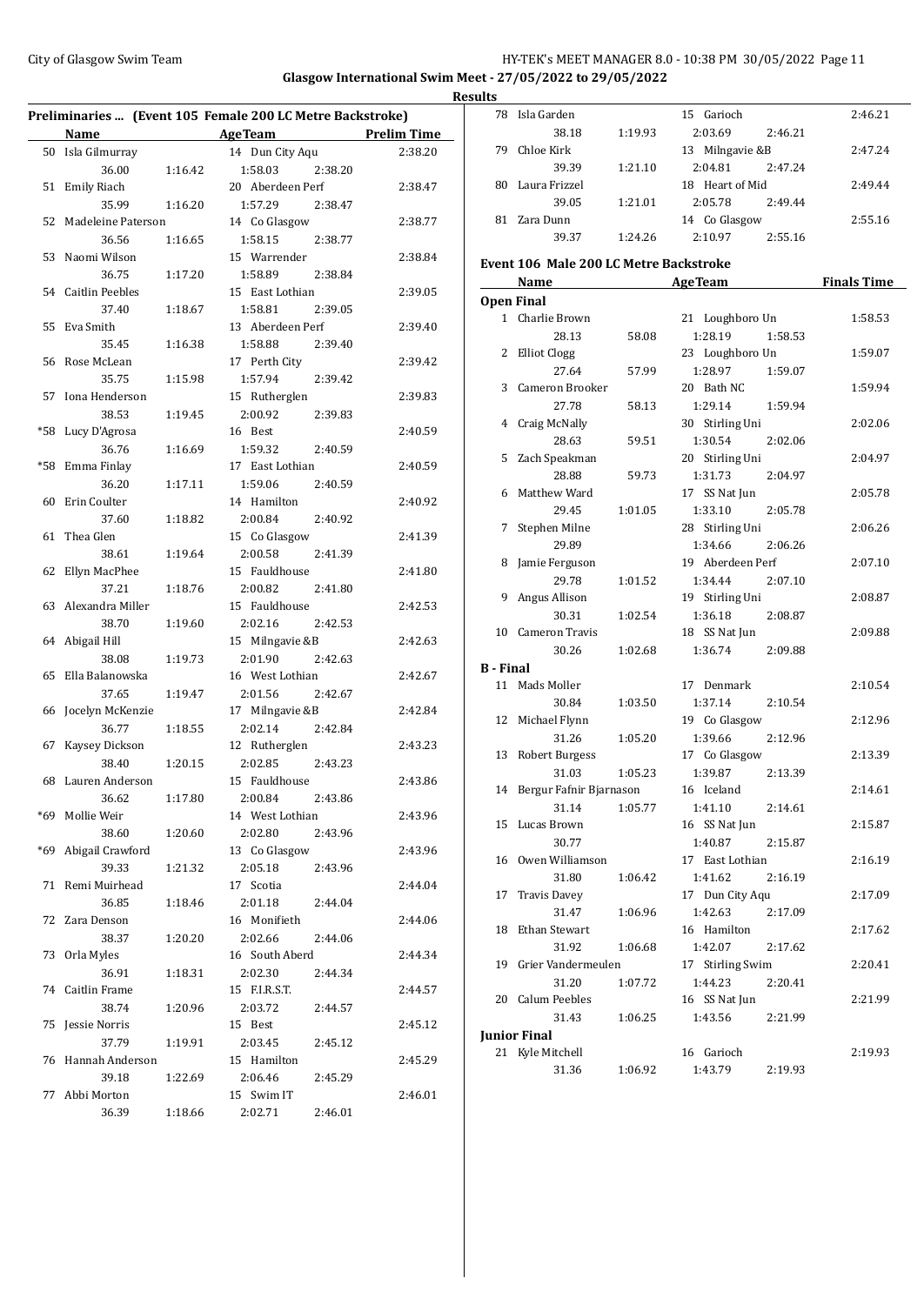$\overline{a}$ 

## City of Glasgow Swim Team **HY-TEK's MEET MANAGER 8.0 - 10:38 PM 30/05/2022** Page 12 **Glasgow International Swim Meet - 27/05/2022 to 29/05/2022 Results**

| Junior Final  (Event 106 Male 200 LC Metre Backstroke) |                          |         |                 |         |                    |
|--------------------------------------------------------|--------------------------|---------|-----------------|---------|--------------------|
|                                                        | Name                     |         | <b>AgeTeam</b>  |         | <b>Finals Time</b> |
|                                                        | 22 Tom Armitage          |         | 15 Thurso       |         | 2:20.33            |
|                                                        | 32.87                    | 1:09.74 | 1:47.04         | 2:20.33 |                    |
|                                                        | 23 Robbie Carlyle        |         | 16 Bellshill    |         | 2:21.41            |
|                                                        | 32.66                    | 1:08.94 | 1:45.74         | 2:21.41 |                    |
|                                                        | 24 Jack Docherty-Simpson |         | 15 Scotia       |         | 2:23.21            |
|                                                        | 33.20                    | 1:09.81 | 1:46.06         | 2:23.21 |                    |
|                                                        | 25 Fraser Tetlow         |         | 16 Garioch      |         | 2:24.11            |
|                                                        | 34.35                    | 1:11.90 | 1:49.37         | 2:24.11 |                    |
| 26                                                     | Gregor Ross              |         | 14 Co Glasgow   |         | 2:26.24            |
|                                                        | 35.07                    | 1:12.35 | 1:49.78         | 2:26.24 |                    |
| 27                                                     | Jamie Gilchrist          |         | 16 Eastkilbride |         | 2:27.15            |
|                                                        | 34.57                    | 1:12.79 | 1:51.07         | 2:27.15 |                    |
| 28                                                     | Manow Drysdale           |         | 15 Warrender    |         | 2:28.16            |
|                                                        | 34.37                    | 1:11.05 | 1:49.78         | 2:28.16 |                    |
| 29                                                     | Ben McLaughlin           |         | 16 Garioch      |         | 2:29.23            |
|                                                        | 35.48                    | 1:13.85 | 1:51.79         | 2:29.23 |                    |
| 30                                                     | Oscar Chirnside          |         | 14 Garioch      |         | 2:29.46            |
|                                                        | 35.09                    | 1:13.44 | 1:52.41         | 2:29.46 |                    |

## **Event 106 Male 200 LC Metre Backstroke**

|    | Name                    |         | <b>AgeTeam</b>     | <b>Prelim Time</b> |
|----|-------------------------|---------|--------------------|--------------------|
|    | <b>Preliminaries</b>    |         |                    |                    |
| 1  | <b>Elliot Clogg</b>     |         | 23 Loughboro Un    | 2:00.82            |
|    | 27.90                   | 58.64   | 1:29.84<br>2:00.82 |                    |
| 2  | Charlie Brown           |         | 21 Loughboro Un    | 2:00.90            |
|    | 28.43                   | 58.73   | 1:30.02<br>2:00.90 |                    |
| 3  | Cameron Brooker         |         | 20 Bath NC         | 2:02.63            |
|    | 27.86                   | 59.36   | 1:30.81<br>2:02.63 |                    |
| 4  | Craig McNally           |         | 30 Stirling Uni    | 2:03.86            |
|    | 29.67                   | 59.60   | 1:30.49<br>2:03.86 |                    |
| 5  | Stephen Milne           |         | 28 Stirling Uni    | 2:06.09            |
|    | 30.24                   | 1:02.03 | 1:34.69<br>2:06.09 |                    |
| 6  | Matthew Ward            |         | 17 SS Nat Jun      | 2:06.94            |
|    | 29.17                   | 1:00.77 | 1:33.48<br>2:06.94 |                    |
| 7  | Zach Speakman           |         | 20 Stirling Uni    | 2:07.33            |
|    | 29.25                   | 1:01.41 | 1:34.21<br>2:07.33 |                    |
| 8  | Jamie Ferguson          |         | 19 Aberdeen Perf   | 2:08.97            |
|    | 30.18                   | 1:02.00 | 1:36.20<br>2:08.97 |                    |
| 9  | <b>Cameron Travis</b>   |         | 18 SS Nat Jun      | 2:09.17            |
|    | 30.17                   | 1:04.16 | 1:37.01<br>2:09.17 |                    |
| 10 | Jack Muncey             |         | 19 Stirling Uni    | 2:10.68            |
|    | 30.23                   | 1:02.75 | 1:36.85<br>2:10.68 |                    |
| 11 | Angus Allison           |         | 19 Stirling Uni    | 2:12.24            |
|    | 30.95                   | 1:04.90 | 1:39.08<br>2:12.24 |                    |
| 12 | Pierce Greening         |         | 19 Stirling Uni    | 2:12.76            |
|    | 30.89                   | 1:04.86 | 1:38.71<br>2:12.76 |                    |
| 13 | Mads Moller             |         | 17 Denmark         | 2:12.78            |
|    | 30.70                   | 1:04.46 | 1:38.38<br>2:12.78 |                    |
| 14 | Ross Noble              |         | 18 SS Nat Jun      | 2:13.70            |
|    | 31.22                   | 1:05.52 | 1:40.02<br>2:13.70 |                    |
| 15 | Michael Flynn           |         | 19 Co Glasgow      | 2:14.48            |
|    | 31.36                   | 1:04.59 | 1:39.83<br>2:14.48 |                    |
| 16 | Bergur Fafnir Bjarnason |         | 16 Iceland         | 2:14.90            |
|    | 31.02                   | 1:04.75 | 1:40.77<br>2:14.90 |                    |
|    |                         |         |                    |                    |

| 17 | Robert Burgess         |         | 17 Co Glasgow    |         | 2:14.93 |
|----|------------------------|---------|------------------|---------|---------|
|    | 32.75                  | 1:08.02 | 1:42.33          | 2:14.93 |         |
|    | 18 Lucas Brown         |         | 16 SS Nat Jun    |         | 2:17.95 |
|    | 30.64                  | 1:05.66 | 1:41.26          | 2:17.95 |         |
|    | 19 Owen Williamson     |         | 17 East Lothian  |         | 2:17.96 |
|    | 31.83                  | 1:07.12 | 1:42.30          | 2:17.96 |         |
| 20 | Calum Peebles          |         | 16 SS Nat Jun    |         | 2:18.27 |
|    | 32.03                  | 1:06.99 | 1:43.08          | 2:18.27 |         |
| 21 | <b>Travis Davey</b>    |         | 17 Dun City Aqu  |         | 2:18.70 |
|    | 30.86                  | 1:05.29 | 1:42.67          | 2:18.70 |         |
| 22 | Ethan Stewart          |         | 16 Hamilton      |         | 2:19.47 |
|    | 32.61                  | 1:09.16 | 1:46.32          | 2:19.47 |         |
| 23 | Grier Vandermeulen     |         | 17 Stirling Swim |         | 2:19.69 |
|    | 30.99                  | 1:04.98 | 1:42.27          | 2:19.69 |         |
|    | 24 Kyle Mitchell       |         | 16 Garioch       |         | 2:19.89 |
|    | 31.31                  | 1:06.70 | 1:42.64          | 2:19.89 |         |
| 25 | Keane Smith            |         | 17 Airdrie       |         | 2:21.83 |
|    | 32.00                  | 1:07.56 | 1:44.26          | 2:21.83 |         |
| 26 | Tom Armitage           |         | 15 Thurso        |         | 2:22.10 |
|    | 32.76                  | 1:08.96 | 1:46.93          | 2:22.10 |         |
| 27 | Luke Porteous          |         | 18 East Lothian  |         | 2:22.42 |
|    | 33.38                  | 1:09.23 | 1:46.65          | 2:22.42 |         |
| 28 | Jack Docherty-Simpson  |         | 15 Scotia        |         | 2:25.12 |
|    | 32.81                  | 1:08.36 | 1:46.74          | 2:25.12 |         |
| 29 | Fraser Claxton         |         | 18 Heart of Mid  |         | 2:25.59 |
|    | 33.93                  | 1:10.52 | 1:47.84          | 2:25.59 |         |
| 30 | Robbie Carlyle         |         | 16 Bellshill     |         | 2:25.87 |
|    | 34.09                  | 1:11.34 | 1:48.82          | 2:25.87 |         |
| 31 | Manow Drysdale         |         | 15 Warrender     |         | 2:26.18 |
|    | 33.63                  | 1:11.35 | 1:48.41          | 2:26.18 |         |
| 32 | Ben McLaughlin         |         | 16 Garioch       |         | 2:26.23 |
|    | 34.84                  | 1:12.25 | 1:49.37          | 2:26.23 |         |
| 33 | Oliver Tykesson        |         | 22 Stirling Uni  |         | 2:26.40 |
|    |                        | 1:09.95 |                  |         |         |
|    | 33.00                  |         | 1:48.75          | 2:26.40 |         |
|    | 34 Fraser Tetlow       |         | 16 Garioch       |         | 2:26.54 |
|    | 33.57                  | 1:11.60 | 1:49.79          | 2:26.54 |         |
|    | 35 Gregor Ross         |         | 14 Co Glasgow    |         | 2:26.97 |
|    | 35.41                  | 1:13.51 | 1:51.60          | 2:26.97 |         |
|    | 36 Jamie Gilchrist     |         | 16 Eastkilbride  |         | 2:27.35 |
|    | 33.95                  | 1:11.96 | 1:50.33          | 2:27.35 |         |
|    | 37 Oscar Chirnside     |         | 14 Garioch       |         | 2:27.51 |
|    | 35.64                  | 1:13.05 | 1:51.57          | 2:27.51 |         |
|    | 38 Andrew Smitton      |         | 16 South Aberd   |         | 2:27.97 |
|    | 33.95                  | 1:10.56 | 1:49.40          | 2:27.97 |         |
| 39 | Sam Currie             |         | 17 Perth City    |         | 2:28.42 |
|    | 33.63                  | 1:10.79 | 1:49.89          | 2:28.42 |         |
| 40 | Blair McKean           |         | 17 Bellshill     |         | 2:28.48 |
|    | 33.13                  | 1:10.80 | 1:50.15          | 2:28.48 |         |
| 41 | Lex Garrett            |         | 17 Sth Ayrshire  |         | 2:29.03 |
|    | 33.72                  | 1:12.27 | 1:52.02          | 2:29.03 |         |
| 42 | <b>Finlay Saunders</b> |         | 21 Edinburgh Un  |         | 2:29.53 |
|    | 33.10                  | 1:11.26 | 1:49.97          | 2:29.53 |         |
| 43 | Dylan McCombie         |         | 15 South Aberd   |         | 2:30.01 |
|    | 34.54                  | 1:12.94 | 1:51.87          | 2:30.01 |         |
|    | 44 Dan Hall            |         | 15 Aberdeen Perf |         | 2:30.25 |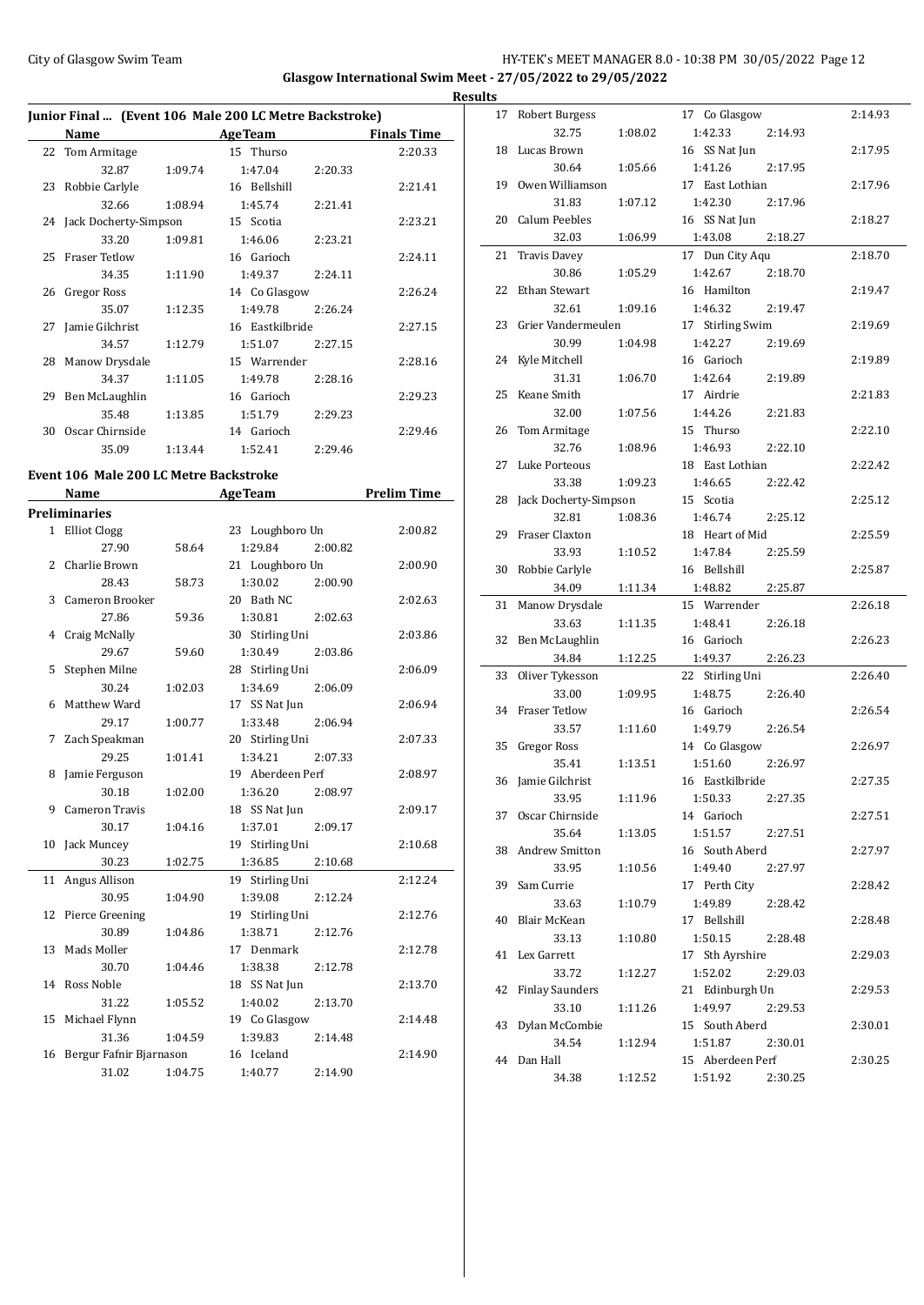$\overline{a}$ 

## City of Glasgow Swim Team Team Frameters Music City of Glasgow Swim Team Frameters 13 **Glasgow International Swim Meet - 27/05/2022 to 29/05/2022**

**Results**

| Preliminaries  (Event 106 Male 200 LC Metre Backstroke) |                      |         |                    |                    |  |
|---------------------------------------------------------|----------------------|---------|--------------------|--------------------|--|
|                                                         | Name                 |         | <b>AgeTeam</b>     | <b>Prelim Time</b> |  |
| 45                                                      | <b>Adam Phillips</b> |         | 18 Dun City Aqu    | 2:31.02            |  |
|                                                         | 34.70                | 1:13.34 | 1:52.70<br>2:31.02 |                    |  |
| 46                                                      | Richard Laws         |         | 15 Cupar           | 2:31.32            |  |
|                                                         | 37.27                | 1:16.60 | 1:56.68<br>2:31.32 |                    |  |
| 47                                                      | Ciaran Hayes         |         | 17 Aberdeen        | 2:31.74            |  |
|                                                         | 35.04                | 1:13.25 | 1:54.00<br>2:31.74 |                    |  |
| 48                                                      | Marcus Blake         |         | 15 Co Glasgow      | 2:31.87            |  |
|                                                         | 36.23                | 1:15.60 | 1:55.18<br>2:31.87 |                    |  |
| 49                                                      | Lewis Gibson         |         | 14 N Ayrshire      | 2:32.31            |  |
|                                                         | 34.51                | 1:14.07 | 1:53.87<br>2:32.31 |                    |  |
| 50                                                      | Gregor Skinner       |         | 16 F.I.R.S.T.      | 2:33.96            |  |
|                                                         | 37.06                | 1:17.27 | 1:56.34<br>2:33.96 |                    |  |
| 51                                                      | Adam Hill            |         | 15 Stirling Swim   | 2:34.09            |  |
|                                                         | 35.73                | 1:15.09 | 1:55.48<br>2:34.09 |                    |  |
| 52                                                      | Charlie McLaren      |         | 17 South Aberd     | 2:34.33            |  |
|                                                         | 33.46                | 1:13.03 | 1:54.28<br>2:34.33 |                    |  |
| 53                                                      | Jake MacKenzie       |         | 17 Aberdeen Perf   | 2:35.08            |  |
|                                                         | 35.35                | 1:14.43 | 1:56.13<br>2:35.08 |                    |  |
| 54                                                      | Fraser Vandermeulen  |         | 13 Stirling Swim   | 2:36.78            |  |
|                                                         | 36.66                | 1:16.38 | 1:57.31<br>2:36.78 |                    |  |
| 55                                                      | Cole Morrison        |         | 16 Stirling Swim   | 2:37.52            |  |
|                                                         | 33.71                | 1:13.44 | 1:55.33<br>2:37.52 |                    |  |
| 56                                                      | <b>Ethan Collins</b> |         | 13 Bellshill       | 2:38.45            |  |
|                                                         | 35.22                | 1:15.75 | 1:57.10<br>2:38.45 |                    |  |
| 57                                                      | Campbell McLean      |         | 15 Co Glasgow      | 2:39.17            |  |
|                                                         | 37.62                | 1:18.56 | 2:00.00<br>2:39.17 |                    |  |
| 58                                                      | Kyle Connolly        |         | 13 Co Glasgow      | 2:39.31            |  |
|                                                         | 38.66                | 1:18.90 | 2:00.20<br>2:39.31 |                    |  |
| 59                                                      | Nathan Lilly         |         | 17 Bellshill       | 2:40.07            |  |
|                                                         | 36.03                | 1:17.42 | 1:59.40<br>2:40.07 |                    |  |
| 60                                                      | Aaron McDowell       |         | 17 Swim IT         | 2:40.73            |  |
|                                                         | 35.33                | 1:16.30 | 1:59.16<br>2:40.73 |                    |  |
| 61                                                      | Callen Weir          |         | 17 West Lothian    | 2:41.47            |  |
|                                                         | 36.62                | 1:17.63 | 1:58.74<br>2:41.47 |                    |  |
| 62                                                      | Daniel Hendry        |         | 13 Co Glasgow      | 2:41.83            |  |
|                                                         | 37.07                | 1:18.41 | 2:00.90<br>2:41.83 |                    |  |
| 63                                                      | <b>Logan Scally</b>  |         | 15 Aberdeen Perf   | 2:45.08            |  |
|                                                         | 37.43                | 1:20.53 | 2:03.09<br>2:45.08 |                    |  |

### **Event 106 Male 200 LC Metre Backstroke Multi-Class**

| <b>Name</b>     |         | <b>AgeTeam</b> |         | <b>Prelim Time</b> |
|-----------------|---------|----------------|---------|--------------------|
| Preliminaries   |         |                |         |                    |
| 1 Sam Downie S8 |         | 16 SS Nat Jun  |         | 2:36.80            |
| 36.17           | 1:16.60 | 1:57.16        | 2:36.80 |                    |
| 2 Jake Woods S9 |         | 30 Co Glasgow  |         | 2:51.70            |
| 40.05           | 1:23.48 | 2:08.11        | 2:51.70 |                    |

## **Event 107 Female 50 LC Metre Freestyle**

|                   | Name                          |    | <b>AgeTeam</b>  | <b>Finals Time</b> |  |  |  |
|-------------------|-------------------------------|----|-----------------|--------------------|--|--|--|
| <b>Open Final</b> |                               |    |                 |                    |  |  |  |
| 1                 | Evelyn Davis                  | 18 | Bromley         | 25.97              |  |  |  |
| 2                 | Lucy Hope                     |    | 25 Stirling Uni | 26.08              |  |  |  |
|                   | 3 Johanna Elin Gudmundsdottii |    | 21 Iceland      | 26.09              |  |  |  |
|                   | 4 Frida Knudsen               |    | 15 Denmark      | 26.27              |  |  |  |
| 5.                | Cille Kirketerp               | 17 | Denmark         | 26.57              |  |  |  |
| 6                 | Katie Goodburn                | 19 | Edinburgh Un    | 26.70              |  |  |  |

| $*7$             | Steingerdur Hauksdottir     | 26  | Iceland       | 26.72 |
|------------------|-----------------------------|-----|---------------|-------|
| $*7$             | Anne Thastrup-Hansen        | 16  | Denmark       | 26.72 |
| 9                | Kristin Helga Hakonardottir | 18  | Iceland       | 26.79 |
| 10 <sup>1</sup>  | Drew McKenzie               | 17  | SS Nat Jun    | 27.10 |
| <b>B</b> - Final |                             |     |               |       |
| 11               | Martine Damborg             | 15  | Denmark       | 27.00 |
| 12               | Yasmin Perry                | 2.1 | Aberdeen Perf | 27.02 |
| 13               | Lucy Grieve                 | 18  | Sth Ayrshire  | 27.25 |
| 14               | Kaitlyn Mc Caw              | 26  | Ulster        | 27.32 |
| 15               | <b>Emily Grant</b>          | 25  | Aberdeen Perf | 27.36 |
| 16               | Sofie Herche                | 15  | Denmark       | 27.38 |
| 17               | Cecile Helmark              | 17  | Denmark       | 27.62 |
| 18               | Fenja Romanski              | 17  | Denmark       | 27.64 |
| 19               | Ava Simpson                 | 19  | Edinburgh Un  | 27.92 |
|                  | <b>Junior Final</b>         |     |               |       |
| 21               | Grace Davison               | 15  | Ireland       | 26.66 |
| 22               | Mia MacLeod                 | 15  | Swim IT       | 27.94 |
| 23               | Grace Noonan                | 15  | Milngavie &B  | 27.95 |
|                  | 24 Ashleigh Drake           | 15  | Warrender     | 28.14 |
| 25               | Eilidh Robertson            | 15  | Sth Ayrshire  | 28.18 |
| 26               | Kianna Coertze              | 14  | SS Nat Jun    | 28.23 |
| 27               | Nadja Djurovic              | 15  | Iceland       | 28.33 |
| 28               | Layla Wedderspoon           | 14  | Heart of Mid  | 28.59 |
| 29               | Katie Rose                  | 16  | Warrender     | 28.67 |
| 30               | Julie Dunn                  | 16  | Sth Ayrshire  | 28.71 |
| <b>B</b> - Final |                             |     |               |       |
|                  | Yasmine Hamerlaine          |     | 19 Millfield  | DQ    |

## **Event 107 Female 50 LC Metre Freestyle**

|                             | <b>Preliminaries</b><br>1 |               |                                   |  |  |  |  |  |  |
|-----------------------------|---------------------------|---------------|-----------------------------------|--|--|--|--|--|--|
|                             | 18                        | Bromley       | 25.88                             |  |  |  |  |  |  |
| Lucy Hope                   | 25                        | Stirling Uni  | 26.11                             |  |  |  |  |  |  |
| Johanna Elin Gudmundsdottii | 21                        | Iceland       | 26.22                             |  |  |  |  |  |  |
| Frida Knudsen               | 15                        | Denmark       | 26.61                             |  |  |  |  |  |  |
| Kristin Helga Hakonardottir | 18                        | Iceland       | 26.68                             |  |  |  |  |  |  |
| Katie Goodburn              |                           | Edinburgh Un  | 26.81                             |  |  |  |  |  |  |
| Cille Kirketerp             | 17                        | Denmark       | 26.82                             |  |  |  |  |  |  |
| Steingerdur Hauksdottir     | 26                        | Iceland       | 26.88                             |  |  |  |  |  |  |
| Anne Thastrup-Hansen        | 16                        | Denmark       | 26.90                             |  |  |  |  |  |  |
| Drew McKenzie               |                           | SS Nat Jun    | 26.95                             |  |  |  |  |  |  |
| Martine Damborg             |                           | Denmark       | 26.96                             |  |  |  |  |  |  |
| Yasmine Hamerlaine          | 19                        | Millfield     | 27.04                             |  |  |  |  |  |  |
| <b>Emily Grant</b>          | 25                        | Aberdeen Perf | 27.08                             |  |  |  |  |  |  |
| Kaitlyn Mc Caw              | 26                        | <b>Ulster</b> | 27.13                             |  |  |  |  |  |  |
| Yasmin Perry                | 21                        | Aberdeen Perf | 27.13                             |  |  |  |  |  |  |
| Sofie Herche                | 15                        | Denmark       | 27.17                             |  |  |  |  |  |  |
| Lucy Grieve                 | 18                        | Sth Ayrshire  | 27.34                             |  |  |  |  |  |  |
| Cecile Helmark              | 17                        | Denmark       | 27.45                             |  |  |  |  |  |  |
| Fenja Romanski              | 17                        | Denmark       | 27.47                             |  |  |  |  |  |  |
| Ava Simpson                 |                           | Edinburgh Un  | 27.59                             |  |  |  |  |  |  |
| Keira Stericker             | 18                        | Sth Ayrshire  | 27.67                             |  |  |  |  |  |  |
| Grace Davison               | 15                        | Ireland       | 27.69                             |  |  |  |  |  |  |
| Abigail Stemp               | 19                        | Edinburgh Un  | 27.80                             |  |  |  |  |  |  |
| Ashleigh Drake              | 15                        | Warrender     | 27.81                             |  |  |  |  |  |  |
| Layla Wedderspoon           | 14                        | Heart of Mid  | 27.84                             |  |  |  |  |  |  |
|                             | <b>Evelyn Davis</b>       |               | 19<br>17<br>15 <sup>2</sup><br>19 |  |  |  |  |  |  |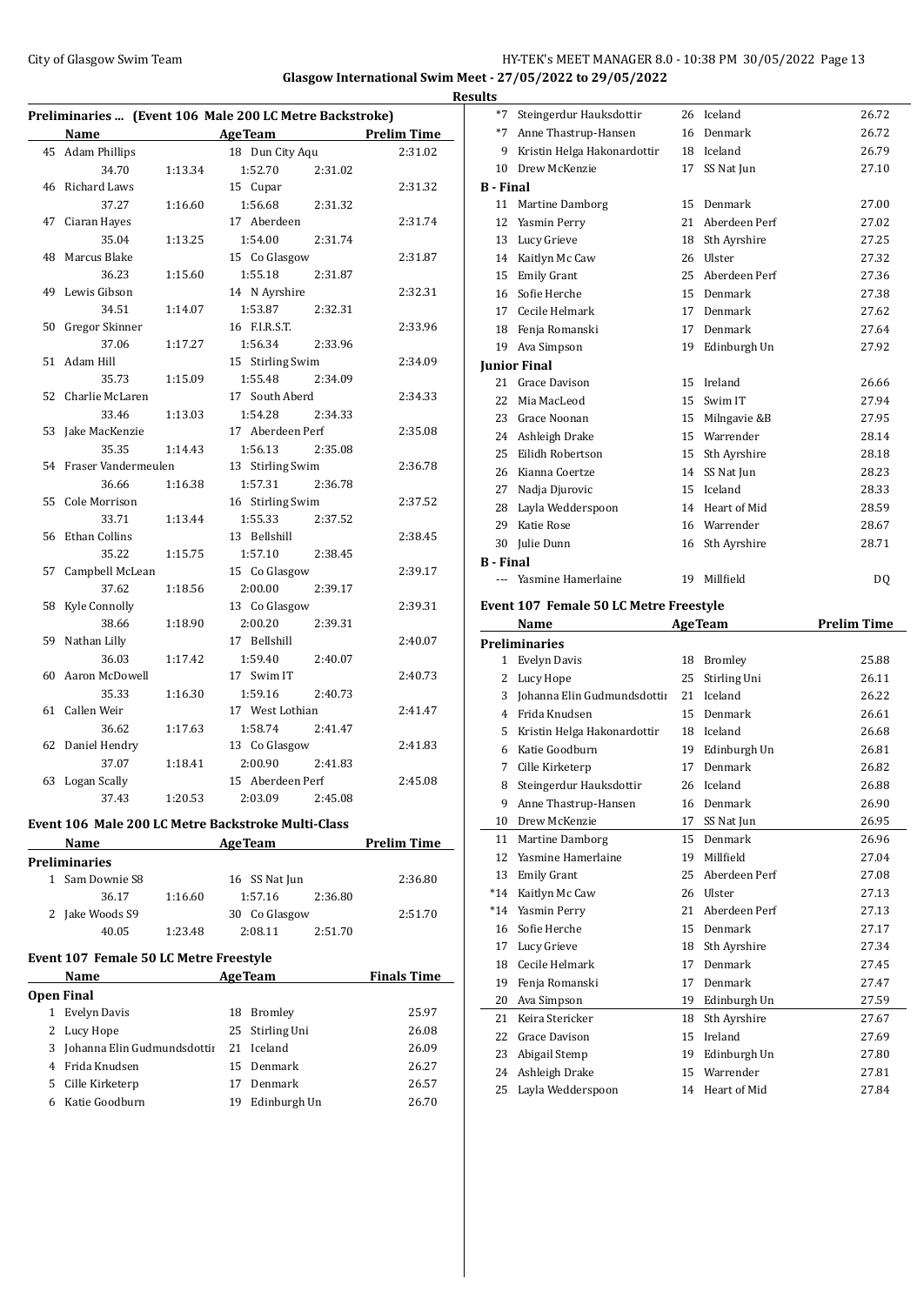# City of Glasgow Swim Team Team Feam Fermi States of Glasgow Swim Team Feam Fermi States of American States and HY-TEK's MEET MANAGER 8.0 - 10:38 PM 30/05/2022 Page 14 **Glasgow International Swim Meet - 27/05/2022 to 29/05/2022**

| Preliminaries  (Event 107 Female 50 LC Metre Freestyle) |                                       |                |                                       |                    |  |  |
|---------------------------------------------------------|---------------------------------------|----------------|---------------------------------------|--------------------|--|--|
|                                                         | Name                                  | <b>AgeTeam</b> |                                       | <b>Prelim Time</b> |  |  |
| 26                                                      | Elena Morgan                          | 20             | Stirling Uni                          | 27.85              |  |  |
| 27                                                      | Emma Scobie                           | 25             | Kirkintilloc                          | 27.88              |  |  |
| 28                                                      | Milly Milne                           |                | 17 Warrender                          | 27.97              |  |  |
| 29                                                      | Anna Morgan                           |                | 19 Edinburgh Un                       | 28.01              |  |  |
| 30                                                      | Tatiana Tostevin                      |                | 19 Loughboro Un                       | 28.05              |  |  |
| 31                                                      | Sophie Hoole                          |                | 18 Warrender                          | 28.08              |  |  |
| 32                                                      | Vicky Russell                         |                | 22 Stirling Uni                       | 28.10              |  |  |
| 33                                                      | Kianna Coertze                        | 14             | SS Nat Jun                            | 28.13              |  |  |
| 34                                                      | Aimee Watson                          |                | 18 Inverclyde                         | 28.16              |  |  |
| 35                                                      | Emmie Hutchison                       |                | 23 Co Glasgow                         | 28.17              |  |  |
| 36                                                      | Maisie Elliot                         | 19             | Loughboro Un                          | 28.18              |  |  |
| 37                                                      | Mairi Craig                           | 18             | <b>Stirling Swim</b>                  | 28.22              |  |  |
| 38                                                      | Eilidh Robertson                      | 15             | Sth Ayrshire                          | 28.24              |  |  |
| 39                                                      | Grace Noonan                          | 15             | Milngavie &B                          | 28.25              |  |  |
| $*40$                                                   | Georgina Dennis                       | 20             | Loughboro Un                          | 28.33              |  |  |
| $*40$                                                   | Gudbjorgrg Bja Gudmundsdo             | 17             | Iceland                               | 28.33              |  |  |
| $*40$                                                   | Mhairi Swanson                        | 23             | Aberdeen Perf                         | 28.33              |  |  |
| $*40$                                                   | Elle Sutherland                       |                | 20 Co Glasgow                         | 28.33              |  |  |
| 44                                                      | Mia MacLeod                           |                | 15 Swim IT                            | 28.41              |  |  |
| 45                                                      | Isabelle Wood                         |                | 17 Stirling Swim                      | 28.44              |  |  |
| $*46$                                                   | Kirstin Lawrie                        | 21             | Edinburgh Un                          | 28.58              |  |  |
| $*46$                                                   | Nadja Djurovic                        | 15             | Iceland                               | 28.58              |  |  |
| $*46$                                                   | Anna D'Agrosa                         | 18             | Best                                  | 28.58              |  |  |
| 49                                                      | Laura Hodgson                         | 17             | SS Nat Jun                            | 28.60              |  |  |
| 50                                                      | Rebecca Reid                          | 20             | Aberdeen                              | 28.66              |  |  |
| $*51$                                                   | Lucy Lucas                            |                | 19 Edinburgh Un                       | 28.68              |  |  |
| $*51$                                                   | Eve Mair                              |                | 18 Sth Ayrshire                       | 28.68              |  |  |
| 53                                                      | Julie Dunn                            |                | 16 Sth Ayrshire                       | 28.70              |  |  |
| 54                                                      | Katie Rose                            |                | 16 Warrender                          | 28.76              |  |  |
| $*55$<br>$*55$                                          | Isla Gilmurray                        |                | 14 Dun City Aqu<br><b>Bo Stockton</b> | 28.78              |  |  |
| 57                                                      | Allana McDonald<br>Tiana Greenshields | 18             | 15 Hamilton                           | 28.78<br>28.83     |  |  |
| 58                                                      | Natasha Simson                        | 17             | SS Nat Jun                            | 28.84              |  |  |
| 59                                                      | Stella McCardie                       |                | 16 Co Glasgow                         | 28.89              |  |  |
| $*60$                                                   | <b>Madison Coull</b>                  |                | 14 Buckie                             | 28.92              |  |  |
| $*60$                                                   | Phoebe Arbuckle                       | 14             | SS Nat Jun                            | 28.92              |  |  |
|                                                         | 62 Orla MacInnes                      |                | 15 Heart of Mid                       | 28.94              |  |  |
| *63                                                     | Charlotte Wraight                     | 15             | South Aberd                           | 28.97              |  |  |
| $*63$                                                   | Abbie Winstanley                      | 20             | Co Manch Aq                           | 28.97              |  |  |
| 65                                                      | Amy Shiels                            | 17             | Co Glasgow                            | 29.07              |  |  |
| 66                                                      | Zoe Crawford                          | 15             | F.I.R.S.T.                            | 29.09              |  |  |
| 67                                                      | Bronwen Payne                         | 15             | Best                                  | 29.11              |  |  |
| 68                                                      | Lucy Atherton                         | 15             | Heart of Mid                          | 29.25              |  |  |
| 69                                                      | Sarah Stewart                         | 16             | Milngavie &B                          | 29.26              |  |  |
| 70                                                      | Tilly Lakie                           | 16             | Best                                  | 29.31              |  |  |
| 71                                                      | Ellie Craik-Collins                   |                | 15 Warrender                          | 29.34              |  |  |
| 72                                                      | Perrie Scobbie                        | 15             | <b>Stirling Swim</b>                  | 29.50              |  |  |
| 73                                                      | Ceri Gillespie                        | 17             | Aberdeen Perf                         | 29.54              |  |  |
| 74                                                      | Emma Leggate                          | 16             | Hamilton                              | 29.57              |  |  |
| *75                                                     | Melissa Mennie                        |                | 14 Eastkilbride                       | 29.60              |  |  |
| *75                                                     | Ellie Kennedy                         | 14             | Co Glasgow                            | 29.60              |  |  |
| 77                                                      | <b>Emily Fawkes</b>                   | 15             | F.I.R.S.T.                            | 29.65              |  |  |
| 78                                                      | Tara Montgomery                       | 16             | <b>Stirling Swim</b>                  | 29.71              |  |  |
| 79                                                      | Emma McGavin                          | 15             | Hamilton                              | 29.73              |  |  |
| 80                                                      | Hannah Lockington                     | 16             | Milngavie &B                          | 29.74              |  |  |

| <b>Results</b> |     |                       |    |                  |       |  |  |
|----------------|-----|-----------------------|----|------------------|-------|--|--|
|                |     | 81 Emily Riach        |    | 20 Aberdeen Perf | 29.75 |  |  |
|                |     | *82 Lili Mundell      |    | 12 Heart of Mid  | 29.76 |  |  |
|                |     | *82 Nula Gow          |    | 17 Garioch       | 29.76 |  |  |
|                |     | *84 Louise Connell J  |    | 15 Co Glasgow    | 29.77 |  |  |
|                |     | *84 Caitlin Frame     |    | 15 F.I.R.S.T.    | 29.77 |  |  |
|                |     | 86 Isabelle Kendall   |    | 16 Stirling Swim | 29.79 |  |  |
|                |     | 87 Rebecca Cole       |    | 15 Hamilton      | 29.80 |  |  |
|                |     | *88 Rosie Liston      |    | 15 Co Glasgow    | 29.82 |  |  |
|                |     | *88 Jessica Kirkwood  |    | 13 Aberdeen Perf | 29.82 |  |  |
|                |     | 90 Keisha McCormack   |    | 17 Scotia        | 29.84 |  |  |
|                |     | 91 Wiktoria Grabowska |    | 15 West Dunbart  | 29.86 |  |  |
|                |     | *92 Loren Stewart     |    | 15 Stirling Swim | 29.90 |  |  |
|                |     | *92 Sophie Alison J   |    | 14 West Dunbart  | 29.90 |  |  |
|                |     | 94 Anna Easton        |    | 15 Dun City Aqu  | 29.91 |  |  |
|                |     | 95 Katie Brennan      |    | 17 Bellshill     | 29.94 |  |  |
|                |     | *96 Carla Brawley     |    | 23 Glasgow Uni   | 29.96 |  |  |
|                |     | *96 Mei Rogers        |    | 15 Warrender     | 29.96 |  |  |
|                |     | 98 Alex Coy           |    | 16 Warrender     | 29.99 |  |  |
|                |     | *99 Madisyn Stuart    |    | 13 Aberdeen Perf | 30.02 |  |  |
|                |     | *99 Lauren Anderson   |    | 15 Fauldhouse    | 30.02 |  |  |
|                |     | 101 Ellen Denny       |    | 14 Garioch       | 30.03 |  |  |
|                |     | *102 Heather Stuart   |    | 16 N Ayrshire    | 30.07 |  |  |
|                |     | *102 Abbi Morton      |    | 15 Swim IT       | 30.07 |  |  |
|                |     | *104 Rebekah Cent     |    | 16 Kingston      | 30.08 |  |  |
|                |     | *104 Greta Simaska    |    | 15 Warrender     | 30.08 |  |  |
|                |     | 106 Saphrina Machin   |    | 15 Co Glasgow    | 30.10 |  |  |
|                |     | 107 Addison Cole      |    | 14 Hamilton      | 30.16 |  |  |
|                |     | 108 Erica Watt        |    | 16 Heart of Mid  | 30.20 |  |  |
|                |     | 109 Anna Lee          |    | 14 Stirling Swim | 30.22 |  |  |
|                |     | 110 Iona Henderson    |    | 15 Rutherglen    | 30.23 |  |  |
|                |     | 111 Libby Doubleday   |    | 17 Co Glasgow    | 30.26 |  |  |
|                |     | 112 Isla Garden       |    | 15 Garioch       | 30.28 |  |  |
|                |     | 113 Hannah Staal      |    | 17 Cupar         | 30.36 |  |  |
|                |     | 114 Maria Howe        |    | 15 Aberdeen Perf | 30.37 |  |  |
|                |     | 115 Rosie Heeps       |    | 14 Fauldhouse    | 30.38 |  |  |
|                |     | 116 Caelin Chan       |    | 14 N Ayrshire    | 30.40 |  |  |
|                |     | 117 Reilly McIntosh   |    | 13 Dun City Aqu  | 30.46 |  |  |
|                |     | 118 Victoria Niven    |    | 16 Co Glasgow    | 30.50 |  |  |
|                |     | 119 Sofia Fallone     |    | 14 Monifieth     | 30.55 |  |  |
|                | 120 | Madison Gallacher     |    | 15 F.I.R.S.T.    | 30.60 |  |  |
|                |     | 121 Olivia Paton      | 18 | Sth Ayrshire     | 30.67 |  |  |
|                |     | 122 Victoria Weir     |    | 14 F.I.R.S.T.    | 30.72 |  |  |
|                |     | 123 Darci Reid        |    | 15 Dun City Aqu  | 30.73 |  |  |
|                |     | 124 Keira Anderson    |    | 15 Fauldhouse    | 30.75 |  |  |
|                |     | 125 Joanna Calder     |    | 14 Milngavie &B  | 30.80 |  |  |
|                |     | 126 Ashley Merson     |    | 17 West Lothian  | 30.81 |  |  |
|                |     | 127 Zuzia Smith       |    | 15 F.I.R.S.T.    | 30.82 |  |  |
|                |     | 128 Rose McLean       |    | 17 Perth City    | 30.90 |  |  |
|                |     | 129 Orla Myles        |    | 16 South Aberd   | 30.91 |  |  |
|                |     | 130 Rose McDermott    |    | 14 Milngavie &B  | 30.93 |  |  |
|                |     | 131 Chloe Kirk        |    | 13 Milngavie &B  | 31.04 |  |  |
|                |     | 132 Adrienne Keuck    |    | 19 Cavan         | 31.06 |  |  |
|                |     | 133 Hannah McCulloch  |    | 18 Milngavie &B  | 31.07 |  |  |
|                |     | *134 Maci Carty       |    | 14 Fauldhouse    | 31.10 |  |  |
|                |     | *134 Eva Gordon       |    | 15 Stirling Swim | 31.10 |  |  |
|                |     | 136 Jocelyn McKenzie  | 17 | Milngavie &B     | 31.13 |  |  |
|                | 137 | Kiera Hart            | 16 | Scotia           | 31.18 |  |  |
|                | 138 | Ella McGeorge         |    | 16 Cupar         | 31.19 |  |  |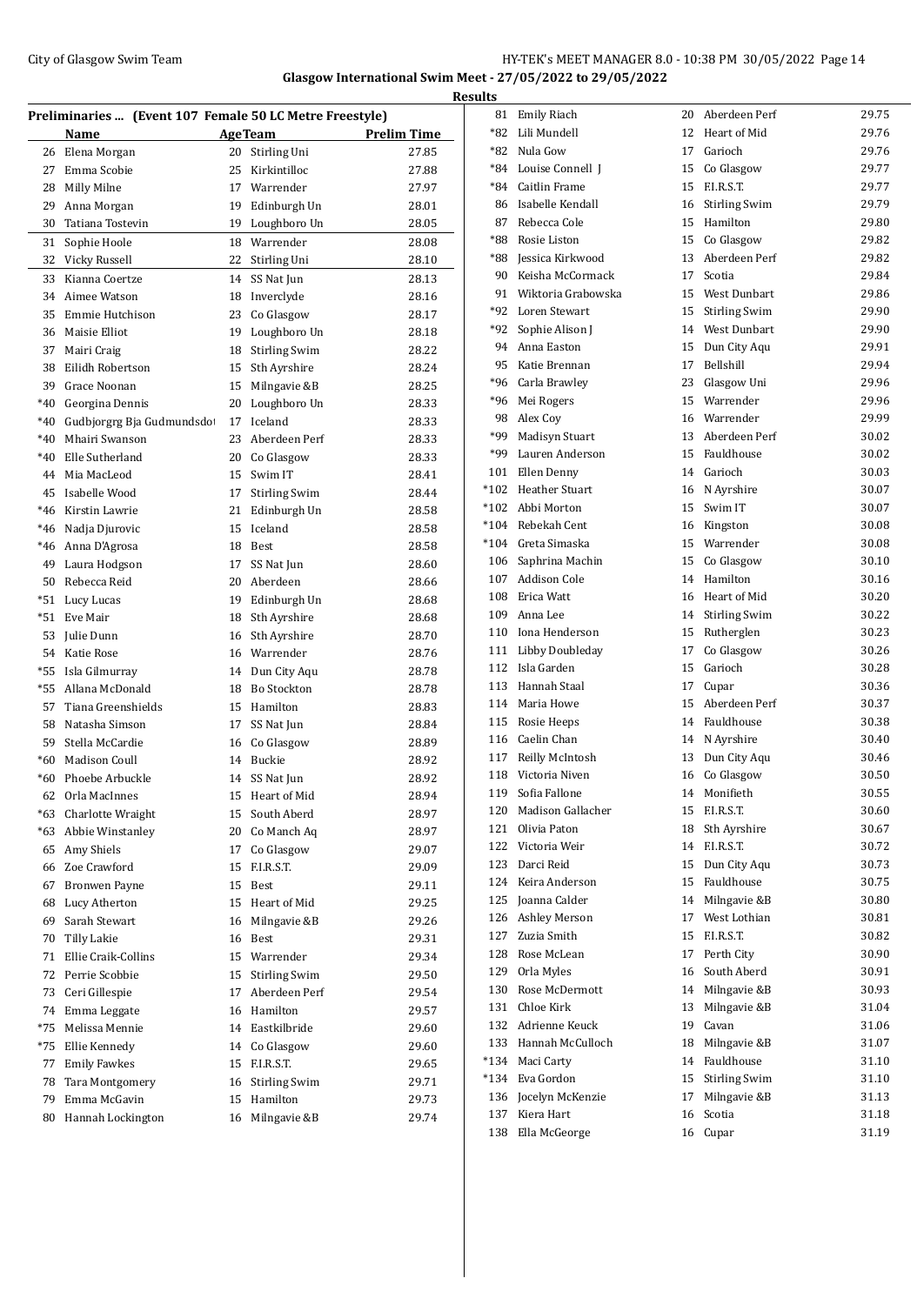## City of Glasgow Swim Team HY-TEK's MEET MANAGER 8.0 - 10:38 PM 30/05/2022 Page 15 **Glasgow International Swim Meet - 27/05/2022 to 29/05/2022**

**Results**

**Preliminaries ... (Event 107 Female 50 LC Metre Freestyle) Name Age Team Prelim Time**  Taylor Mackenzie 15 Monifieth 31.22 Lucy McLeod 15 F.I.R.S.T. 31.25 Melana Louw 17 South Aberd 31.28 Rosie Murrison 17 Co Glasgow 31.31 143 Emily Chong 14 Co Glasgow 31.32 \*144 Daisy MacInnes 13 Co Glasgow 31.39 \*144 Emma Freeborn 18 West Lothian 31.39 \*146 Abigail Hill 15 Milngavie &B 31.48 \*146 Neve Duncan 14 Kirkintilloc 31.48 Payton Forbes 13 Buckie 31.55 Eva Smith 13 Aberdeen Perf 31.56 Ava Gallacher 14 F.I.R.S.T. 31.57 \*151 Simone Finlayson 15 Dun City Aqu 31.58 \*151 Jessica Murdoch 17 Sth Ayrshire 31.58 153 Emily Dawson 13 Milngavie &B 31.60 Jenna Murphy 15 Bellshill 31.61 Millie Barton 14 Bellshill 31.64 Lucy Nimmo 15 Bellshill 31.66 Kaysey Dickson 12 Rutherglen 31.69 Calli Abel 14 Co Glasgow 31.73 Isla Petrie 13 Monifieth 31.77 Anjali Pavri 15 Co Glasgow 31.93 Katie Mulvey 18 Cavan 32.29 Daisy Gildea 12 Co Glasgow 32.34 Ella Cunningham 13 Co Glasgow 32.43 Zara Dunn 14 Co Glasgow 33.65 **Event 107 Female 50 LC Metre Freestyle Multi-Class Name Age Team Prelim Time Preliminaries** 1 Abby Kane S13 19 Stirling Uni 30.66 **Event 108 Male 50 LC Metre Freestyle Name Age Team Finals Time Open Final** Jamie Robertson 22 Stirling Uni 23.60 Martyn Walton 25 Stirling Uni 23.69 Gregor Swinney 25 Co Glasgow 23.72 Evan Bailey 17 Ireland 23.89 Oscar Isberg 18 Denmark 24.02 \*6 Casper Puggaard 17 Denmark 24.04 \*6 Nicholas Castella 15 Denmark 24.04 8 Ruairi McKinnon 18 SS Nat Jun 24.07 \*9 Chris Muir 24 Stirling Uni 24.41 \*9 Charlie Poole 21 Stirling Uni 24.41 **B - Final** 11 Henry Baker 19 Stirling Uni 24.23 Myles Lapsley 19 Edinburgh Un 24.34 Lewis Birrell 21 Aberdeen Perf 24.48 \*14 Murray Pritchard 18 Perth City 24.55 \*14 Swaleh Talib 22 Stirling Uni 24.55 William Strachan 22 Glasgow Uni 24.65 Stefan Krawiec 16 SS Nat Jun 24.73 Mark Ford 19 Co Glasgow 24.80 Ethan Horn 20 Co Glasgow 24.92

|       | Junior Final                                |    |                      |                    |
|-------|---------------------------------------------|----|----------------------|--------------------|
| $*21$ | Ben Kelly                                   |    | 16 Warrender         | 24.87              |
| *21   | Kristjan Magnusson                          | 17 | Iceland              | 24.87              |
| $*23$ | <b>Calum Peebles</b>                        |    | 16 SS Nat Jun        | 25.22              |
| $*23$ | Lucas Brown                                 |    | 16 SS Nat Jun        | 25.22              |
| 25    | Grier Vandermeulen                          |    | 17 Stirling Swim     | 25.50              |
| 26    | Sidar Gullen                                |    | 16 Warrender         | 25.57              |
| 27    | Ben Haughton                                |    | 17 Co Manch Aq       | 25.81              |
| 28    | Ben King                                    | 15 | Milngavie &B         | 26.08              |
| 29    | Marcus Blake                                | 15 | Co Glasgow           | 26.18              |
| 30    | Callum Sinclair                             |    | 15 West Lothian      | 26.28              |
|       | <b>Event 108 Male 50 LC Metre Freestyle</b> |    |                      |                    |
|       | Name                                        |    | <b>AgeTeam</b>       | <b>Prelim Time</b> |
|       | Preliminaries                               |    |                      |                    |
| 1     | Jamie Robertson                             | 22 | Stirling Uni         | 23.58              |
| 2     | Martyn Walton                               | 25 | Stirling Uni         | 23.87              |
| 3     | <b>Gregor Swinney</b>                       |    | 25 Co Glasgow        | 23.88              |
| 4     | Oscar Isberg                                |    | 18 Denmark           | 24.08              |
| 5     | Casper Puggaard                             |    | 17 Denmark           | 24.10              |
| 6     | Ruairi McKinnon                             |    | 18 SS Nat Jun        | 24.13              |
| 7     | Evan Bailey                                 |    | 17 Ireland           | 24.17              |
| 8     | Charlie Poole                               | 21 | Stirling Uni         | 24.19              |
| 9     | Chris Muir                                  |    | 24 Stirling Uni      | 24.20              |
| 10    | Nicholas Castella                           |    | 15 Denmark           | 24.22              |
| 11    | Murray Pritchard                            |    | 18 Perth City        | 24.33              |
| 12    | Swaleh Talib                                | 22 | Stirling Uni         | 24.61              |
| 13    | Stefan Krawiec                              | 16 | SS Nat Jun           | 24.62              |
| 14    | Ethan Horn                                  |    | 20 Co Glasgow        | 24.63              |
| 15    | William Strachan                            | 22 | Glasgow Uni          | 24.64              |
| 16    | Henry Baker                                 | 19 | Stirling Uni         | 24.69              |
| $*17$ | Lewis Birrell                               | 21 | Aberdeen Perf        | 24.73              |
| $*17$ | Myles Lapsley                               |    | 19 Edinburgh Un      | 24.73              |
| 19    | Mark Ford                                   | 19 | Co Glasgow           | 24.75              |
| 20    | Liam McLaughlin                             |    | 20 Edinburgh Un      | 24.78              |
| 21    | Ben Kelly                                   |    | 16 Warrender         | 24.82              |
| *22   | Marijus Kringelis                           |    | 19 Edinburgh Un      | 24.87              |
| *22   | Shakil Giordani                             |    | 20 Co Manch Aq       | 24.87              |
| 24    | <b>Conor Massey</b>                         | 20 | Aberdeen Perf        | 24.90              |
|       | 25 Luke Shaw                                |    | 20 Edinburgh Un      | 25.05              |
| 26    | Kristjan Magnusson                          | 17 | Iceland              | 25.07              |
| 27    | <b>Martin McInnes</b>                       | 24 | Co Glasgow           | 25.09              |
| 28    | Peter Allen                                 | 21 | Stirling Uni         | 25.10              |
| 29    | Greg Fairbairn                              | 20 | Stirling Uni         | 25.14              |
| 30    | Calum Dunn                                  | 18 | Sth Ayrshire         | 25.16              |
| 31    | Sidar Gullen                                | 16 | Warrender            | 25.28              |
| 32    | Adam Ritchie                                | 18 | Warrender            | 25.30              |
| 33    | Ryan Ferguson                               | 21 | Edinburgh Un         | 25.31              |
| 34    | Jack Murphy                                 | 18 | Bellshill            | 25.52              |
| 35    | Alexander Harris                            | 20 | <b>Stirling Swim</b> | 25.59              |
| 36    | <b>Calum Peebles</b>                        | 16 | SS Nat Jun           | 25.60              |
| 37    | Matthew Brown                               | 19 | Aberdeen Perf        | 25.69              |
| 38    | Grier Vandermeulen                          | 17 | <b>Stirling Swim</b> | 25.75              |
| 39    | Guy Semple                                  |    | 18 Warrender         | 25.76              |
| 40    | Lucas Brown                                 |    | 16 SS Nat Jun        | 25.78              |
| 41    | Lewis McKean                                | 20 | Stirling Uni         | 25.86              |
|       |                                             |    |                      |                    |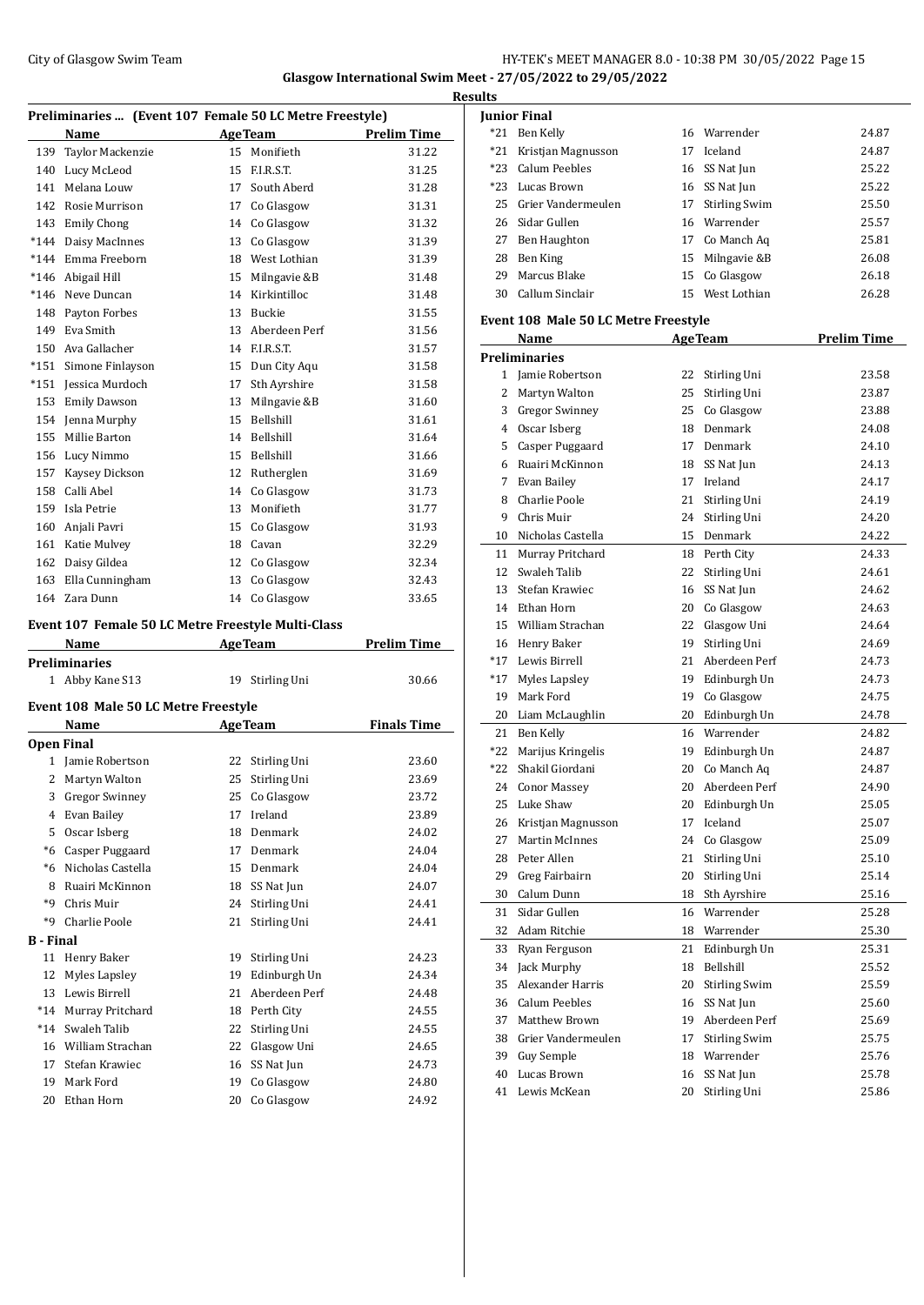## City of Glasgow Swim Team HY-TEK's MEET MANAGER 8.0 - 10:38 PM 30/05/2022 Page 16 **Glasgow International Swim Meet - 27/05/2022 to 29/05/2022**

**Preliminaries ... (Event 108 Male 50 LC Metre Freestyle) Name Age Team Prelim Time**  Calum Rose 18 Warrender 25.87 \*43 Finlay Saunders 21 Edinburgh Un 25.96 \*43 Alex Thomson 18 Warrender 25.96 Sam Moore 18 Sth Ayrshire 26.01 Ben King 15 Milngavie &B 26.03 Ben Haughton 17 Co Manch Aq 26.07 Jonathan Venter 19 Perth City 26.14 Callum Sinclair 15 West Lothian 26.17 Marcus Blake 15 Co Glasgow 26.20 Dylan Cashmore 17 Sth Ayrshire 26.26 Logan Vandermeulen 15 Stirling Swim 26.32 Oliver Tykesson 22 Stirling Uni 26.33 \*54 Cain Buchanan 15 Dun City Aqu 26.36 \*54 Corey Philip 14 Dun City Aqu 26.36 Lewis Moir 16 Eastkilbride 26.37 Fraser Baird 17 Scotia 26.42 Lewis Condy 23 Stirling Uni 26.46 Lewis Gray 16 Inverclyde 26.52 Cameron Gill 15 F.I.R.S.T. 26.53 Alex Black 16 F.I.R.S.T. 26.55 Lars Riisgaard-Jensen 18 Denmark 26.58 \*63 Luke Porteous 18 East Lothian 26.60 \*63 Matthew McMillan 16 SS Nat Jun 26.60 Robbie Boyd 15 Warrender 26.61 Richard Laws 15 Cupar 26.69 Adam Phillips 18 Dun City Aqu 26.71 Finlay Tsang 15 Co Glasgow 26.72 Jake Holmes 16 Co Glasgow 26.84 Adam Scott 16 Co Glasgow 26.94 Sam Currie 17 Perth City 27.00 Blair McKean 17 Bellshill 27.04 Fraser Claxton 18 Heart of Mid 27.06 Jack Simpson 16 Eastkilbride 27.09 Keane Smith 17 Airdrie 27.11 Lewis Hussen 15 Stirling Swim 27.21 Ben Montgomery 16 Stirling Swim 27.23 Connor Brierley 16 Dun City Aqu 27.27 Ross Anderton 14 East Lothian 27.39 \*80 Fraser Tetlow 16 Garioch 27.45 \*80 Cole Morrison 16 Stirling Swim 27.45 Ben McLaughlin 16 Garioch 27.47 83 David Landman 15 Co Glasgow 27.49 \*84 Charlie McLaren 17 South Aberd 27.50 \*84 Lukas Johnson 15 Aberdeen Perf 27.50 Dylan McCombie 15 South Aberd 27.66 87 Callen Weir 17 West Lothian 27.67 88 Euan Gray 16 Cupar 27.68 Kyle Mitchell 16 Garioch 27.72 Tom Armitage 15 Thurso 27.74 91 Liam Johnstone 17 Best 27.76 92 Dean Barghati 14 Hamilton 27.80 Andrew Smitton 16 South Aberd 27.90 Michael Winship 15 Co Glasgow 27.98 Louis di Mascio 15 Stirling Swim 28.27 Martyn Brown 15 Aberdeen Perf 28.35 Fraser Cowie 14 N Ayrshire 28.46

| <b>Results</b>   |                                                                            |    |                 |                    |
|------------------|----------------------------------------------------------------------------|----|-----------------|--------------------|
|                  | 98 Nathan Geddie                                                           |    | 15 Garioch      | 28.47              |
|                  | 99 Aaron McDowell                                                          | 17 | Swim IT         | 29.24              |
|                  | 100 Adam Kuhl                                                              |    | 14 Co Glasgow   | 29.37              |
|                  | 101 Campbell McLean                                                        |    | 15 Co Glasgow   | 30.58              |
|                  | 102 Cole Murphy                                                            |    | 13 Co Glasgow   | 31.25              |
|                  | Event 108 Male 50 LC Metre Freestyle Multi-Class<br><b>AgeTeam</b><br>Name |    |                 | <b>Finals Time</b> |
| <b>B</b> - Final |                                                                            |    |                 |                    |
|                  | 17 Louis Lawlor S14                                                        |    | 20 Co Glasgow   | 24.73              |
|                  |                                                                            |    |                 |                    |
|                  | Event 108 Male 50 LC Metre Freestyle Multi-Class<br>Name                   |    | <b>AgeTeam</b>  | <b>Prelim Time</b> |
|                  | <b>Preliminaries</b>                                                       |    |                 |                    |
|                  | 1 Louis Lawlor S14                                                         |    | 20 Co Glasgow   | 24.72              |
|                  | 2 Stephen Clegg S12                                                        |    | 27 Edinburgh Un | 25.40              |
|                  | 3 Michael Jones S7                                                         |    | 28 Co Manch Aq  | 31.93              |
|                  | 4 Jake Woods S9                                                            |    | 30 Co Glasgow   | 32.12              |
|                  | 5 Sam Downie S8                                                            |    | 16 SS Nat Jun   | 32.22              |
|                  |                                                                            |    |                 |                    |
|                  | <b>Event 109 Female 50 LC Metre Breaststroke</b><br>Name                   |    | Age Team        | <b>Finals Time</b> |
|                  | <b>Open Final</b>                                                          |    |                 |                    |
|                  | 1 Kara Hanlon                                                              |    | 25 Edinburgh Un | 31.33              |
|                  | 2 Schastine Tabor                                                          |    | 17 Denmark      | 31.98              |
|                  | 3 Katie Goodburn                                                           |    |                 | 32.74              |
|                  | 4 Katie Robertson                                                          |    | 19 Edinburgh Un |                    |
|                  |                                                                            |    | 21 Edinburgh Un | 32.85              |
|                  | 5 Ida Skov Kragh                                                           |    | 16 Denmark      | 32.99              |
|                  | 6 Olwyn Cooke                                                              |    | 19 Edinburgh Un | 33.66              |
|                  | 7 Anna Morgan                                                              |    | 19 Edinburgh Un | 33.71              |
|                  | 8 Charlotte Hardy                                                          |    | 15 SS Nat Jun   | 33.77              |
|                  | 9 Maia Hall                                                                |    | 20 Bo Stockton  | 33.81              |
|                  | 10 Caitriona Stewart                                                       |    | 17 West Dunbart | 34.60              |
| <b>B</b> - Final |                                                                            |    |                 |                    |
|                  | 11 Vicky Russell                                                           |    | 22 Stirling Uni | 34.11              |
|                  | 12 Kiera Davidson                                                          |    | 17 Co Glasgow   | 34.23              |
|                  | 13 Katja Lilja Andrsysdottir                                               |    | 16 Iceland      | 34.34              |
|                  | 14 Aimee Watson                                                            |    | 18 Inverclyde   | 34.45              |
|                  | 15 Bridget Lemasurier                                                      |    | 20 Edinburgh Un | 34.61              |
|                  | 16 Anna D'Agrosa                                                           |    | 18 Best         | 34.62              |
|                  | 17 Karoline Kjelstrup                                                      |    | 16 Denmark      | 34.63              |
|                  | 18 Nula Gow                                                                | 17 | Garioch         | 34.95              |
|                  | 19 Lucy Stoves                                                             |    | 16 Dun City Aqu | 35.03              |
|                  | 20 Emily McGhee                                                            | 19 | Carnoustie      | 35.50              |
|                  | <b>Junior Final</b>                                                        |    |                 |                    |
|                  | 21 Eilidh Robertson                                                        | 15 | Sth Ayrshire    | 35.42              |
| 22               | Amy Owenson                                                                | 15 | Best            | 35.82              |
|                  | 23 Mei Rogers                                                              | 15 | Warrender       | 35.83              |
|                  | 24 Freyja Birkisdottir                                                     | 16 | Iceland         | 35.86              |
|                  | 25 Eilidh Stewart                                                          |    | 16 Warrender    | 35.95              |
|                  | 26 Sarah McNaughton                                                        |    | 16 Warrender    | 36.23              |
|                  | 27 Zahara Smith                                                            |    | 15 Warrender    | 36.28              |
|                  | 28 Ella McGeorge                                                           |    | 16 Cupar        | 36.49              |
|                  | 29 Rebecca Cole                                                            | 15 | Hamilton        | 36.62              |
| 30               | Lucy Nimmo                                                                 | 15 | Bellshill       | 36.75              |
|                  |                                                                            |    |                 |                    |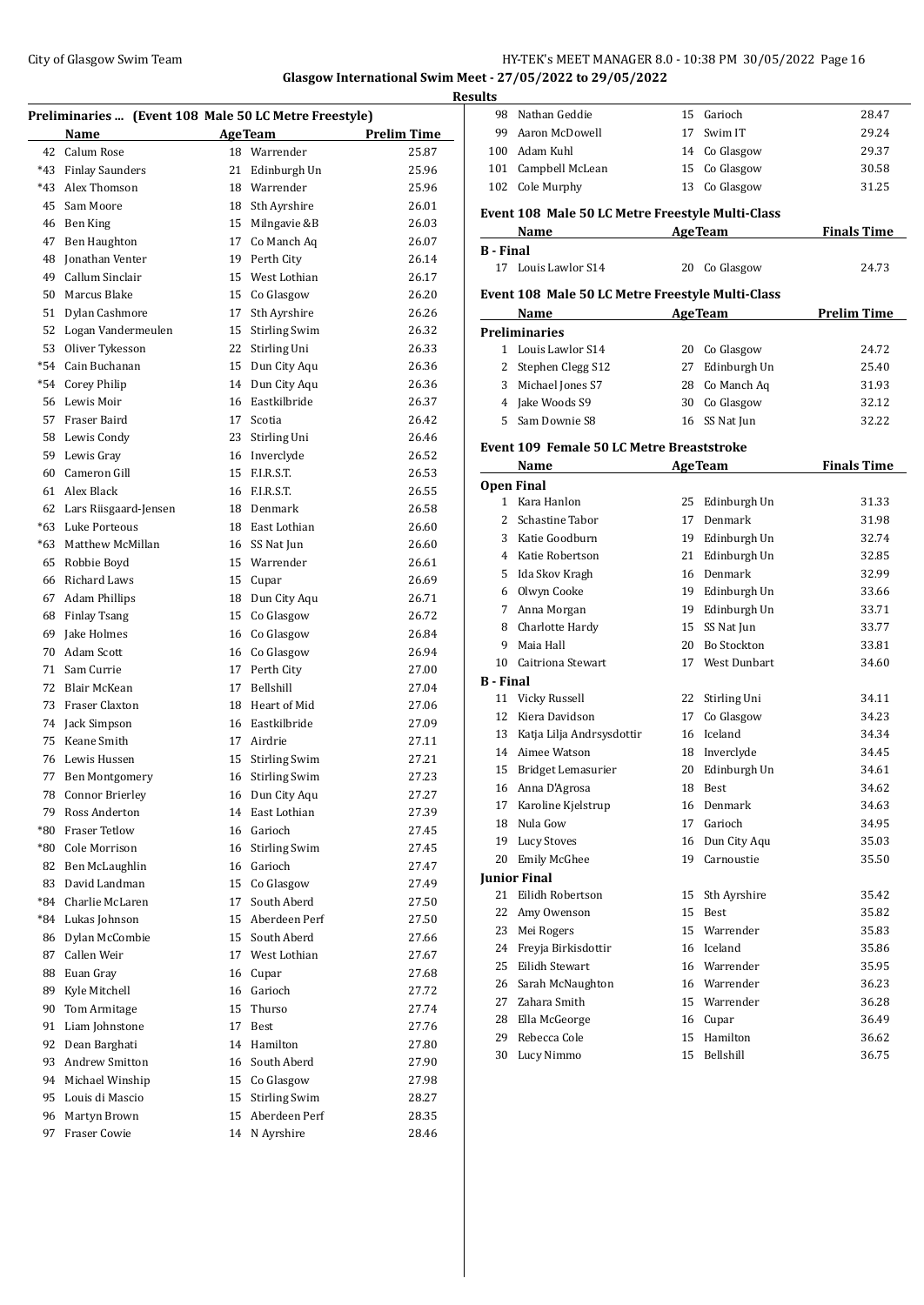## City of Glasgow Swim Team HY-TEK's MEET MANAGER 8.0 - 10:38 PM 30/05/2022 Page 17 **Glasgow International Swim Meet - 27/05/2022 to 29/05/2022**

**Event 109 Female 50 LC Metre Breaststroke Name Age Team Prelim Time Preliminaries** Kara Hanlon 25 Edinburgh Un 31.59 2 Schastine Tabor 17 Denmark 32.60 Ida Skov Kragh 16 Denmark 32.67 Katie Goodburn 19 Edinburgh Un 32.69 Katie Robertson 21 Edinburgh Un 32.80 Charlotte Hardy 15 SS Nat Jun 33.81 Olwyn Cooke 19 Edinburgh Un 33.90 8 Anna Morgan 19 Edinburgh Un 33.96 Maia Hall 20 Bo Stockton 34.08 Caitriona Stewart 17 West Dunbart 34.24 Karoline Kjelstrup 16 Denmark 34.47 Aimee Watson 18 Inverclyde 34.53 Katja Lilja Andrsysdottir 16 Iceland 34.55 Vicky Russell 22 Stirling Uni 34.79 Anna D'Agrosa 18 Best 34.80 \*16 Kiera Davidson 17 Co Glasgow 34.81 \*16 Nula Gow 17 Garioch 34.81 \*18 Lucy Stoves 16 Dun City Aqu 34.90 \*18 Emily McGhee 19 Carnoustie 34.90 Bridget Lemasurier 20 Edinburgh Un 34.99 21 Sophie Hoole 18 Warrender 35.08 Yasmin Ali 18 Warrender 35.46 Mei Rogers 15 Warrender 35.52 \*24 Eilidh Stewart 16 Warrender 35.60 \*24 Amy Owenson 15 Best 35.60 Eilidh Robertson 15 Sth Ayrshire 35.71 \*27 Rebecca Cole 15 Hamilton 35.79 \*27 Zahara Smith 15 Warrender 35.79 Aoife Marley 20 Witham 35.80 Sarah McNaughton 16 Warrender 35.97 Freyja Birkisdottir 16 Iceland 36.02 Abigail Thomson 18 Kingston 36.13 Ella McGeorge 16 Cupar 36.19 34 Holly Lumsden 17 Heart of Mid 36.30 Lucy Nimmo 15 Bellshill 36.35 Perrie Scobbie 15 Stirling Swim 36.53 37 Bronwen Payne 15 Best 36.66 Isabelle Kendall 16 Stirling Swim 36.67 Allanah Wilson 14 Bellshill 36.70 Zara Krawiec 13 East Lothian 36.88 Katie Caldwell 16 Milngavie &B 36.89 Katie Simpson 20 Edinburgh Un 36.93 Erica Watt 16 Heart of Mid 37.06 Rosie Murrison 17 Co Glasgow 37.08 Hannah Staal 17 Cupar 37.12 Eilidh McNair 15 Milngavie &B 37.35 Katie Brennan 17 Bellshill 37.39 Amber Stevenson 17 Sth Ayrshire 37.41 Fearne Crighton 17 Perth City 37.42 Lauren Anderson 15 Fauldhouse 37.47 Amalie McCusker 15 Co Glasgow 37.53 Leah Bulloch 16 Eastkilbride 37.57

|   | <b>Results</b> |                             |    |                               |                |
|---|----------------|-----------------------------|----|-------------------------------|----------------|
|   |                | 53 Carys Mooney             | 15 | Co Glasgow                    | 37.71          |
|   |                | 54 Greta Simaska            |    | 15 Warrender                  | 38.03          |
|   |                | 55 Madison Gallacher        | 15 | F.I.R.S.T.                    | 38.05          |
|   |                | 56 Eilidh Armstrong         |    | 16 East Lothian               | 38.11          |
|   | 57             | Ava Kirkham                 |    | 16 F.I.R.S.T.                 | 38.13          |
|   |                | 58 Madeleine Paterson       |    | 14 Co Glasgow                 | 38.16          |
|   |                | 59 Carla Brawley            | 23 | Glasgow Uni                   | 38.19          |
|   |                | 60 Ellie Craik-Collins      |    | 15 Warrender                  | 38.29          |
|   |                | 61 Alice Cumming            |    | 14 Co Glasgow                 | 38.33          |
|   |                | 62 Katie Mulvey             |    | 18 Cavan                      | 38.37          |
|   |                | 63 Cassie Wyper             |    | 15 Co Glasgow                 | 38.42          |
|   |                | 64 Caelin Chan              |    | 14 N Ayrshire                 | 38.46          |
|   | 65             | Tiana Greenshields          |    | 15 Hamilton                   | 38.47          |
|   |                | 66 Carolyn Rae              |    | 18 Monifieth                  | 38.50          |
|   |                | 67 Lucia Bivar Segurado     |    | 18 East Lothian               | 38.63          |
|   |                | 68 Lexine McCappin          |    | 16 F.I.R.S.T.                 | 38.64          |
|   |                | 69 Tara Montgomery          | 16 | <b>Stirling Swim</b>          | 38.69          |
|   |                | 70 Emma Silcock             | 14 | F.I.R.S.T.                    | 38.70          |
|   |                | 71 Isla Gilmurray           |    | 14 Dun City Aqu               | 38.71          |
|   |                | 72 Lili Mundell             | 12 | Heart of Mid                  | 38.85          |
|   |                | 73 Milly Donnachie          | 17 | Eastkilbride                  | 38.90          |
|   |                | 74 Payton Forbes            | 13 | Buckie                        | 38.91          |
|   |                | 75 Ella Balanowska          |    | 16 West Lothian               | 38.92          |
|   |                | 76 Millie Barton            |    | 14 Bellshill                  | 38.96          |
|   |                | *77 Zara Denson             |    | 16 Monifieth                  | 38.98          |
|   |                | *77 Ava McDermott           |    | 17 Milngavie &B               | 38.98          |
|   |                | 79 Wiktoria Grabowska       |    | 15 West Dunbart               | 39.09          |
|   |                | 80 Eden Fraser              |    | 15 Aberdeen Perf              | 39.11          |
|   |                | *81 Kristin Mackay          |    | 14 Warrender                  | 39.25          |
|   |                | *81 Ellie Kennedy           |    | 14 Co Glasgow                 | 39.25          |
|   |                | 83 Jessica Heeps            |    | 16 Fauldhouse                 | 39.26          |
|   |                | 84 Victoria Weir            |    | 14 F.I.R.S.T.                 | 39.27          |
|   |                | 85 Jessica Kirkwood         |    | 13 Aberdeen Perf              | 39.32          |
|   |                | 86 Grace Harley             |    | 16 East Lothian               | 39.41          |
|   |                | 87 Ellie Hardie             |    | 18 East Lothian               | 39.45          |
| ÷ |                | 88 Remi Muirhead            |    | 17 Scotia                     | 39.47          |
|   |                | 89 Ksenia Mann              | 12 | Dun City Aqu                  | 39.50          |
|   | 90             | Kiera Hart                  | 16 | Scotia                        | 39.56          |
|   | 91             | Keziah McCappin             | 14 | F.I.R.S.T.                    | 39.58          |
|   | 92             | Grace Hanak                 | 14 | East Lothian                  | 39.62          |
|   |                | 93 Grace Prain              | 15 | Dun City Aqu                  | 39.71          |
|   |                | 94 Sarah Kay                | 17 | South Aberd                   | 39.80          |
|   |                | 95 Ayla Cochrane            |    | 16 Co Glasgow                 | 39.82          |
|   | 96<br>*97      | Olivia Flockhart            |    | 14 East Lothian               | 39.84          |
|   |                | Gina Ren<br>*97 Ellen Denny | 13 | Co Glasgow<br>14 Garioch      | 39.86          |
|   |                | *99 Helen Black             | 17 |                               | 39.86          |
|   |                | *99 Ava Ross                | 13 | Cupar<br>Co Glasgow           | 39.87<br>39.87 |
|   |                | 101 Addison Cole            |    | 14 Hamilton                   | 39.88          |
|   |                | 102 Rose McDermott          |    |                               |                |
|   | 103            | Maci Carty                  | 14 | 14 Milngavie &B<br>Fauldhouse | 39.89<br>40.00 |
|   |                | 104 Madison Coull           |    | 14 Buckie                     | 40.01          |
|   |                | 105 Rosie Heeps             |    | 14 Fauldhouse                 | 40.09          |
|   |                | 106 Isla Garden             | 15 | Garioch                       | 40.17          |
|   |                | 107 Louise Connell J        | 15 | Co Glasgow                    | 40.18          |
|   |                | *108 Abigail Thomson        | 14 | Dun City Aqu                  | 40.21          |
|   | $^*108$        | Emma Binnie                 | 13 | N Ayrshire                    | 40.21          |
|   |                | 110 Zuzia Smith             | 15 | F.I.R.S.T.                    | 40.23          |
|   |                |                             |    |                               |                |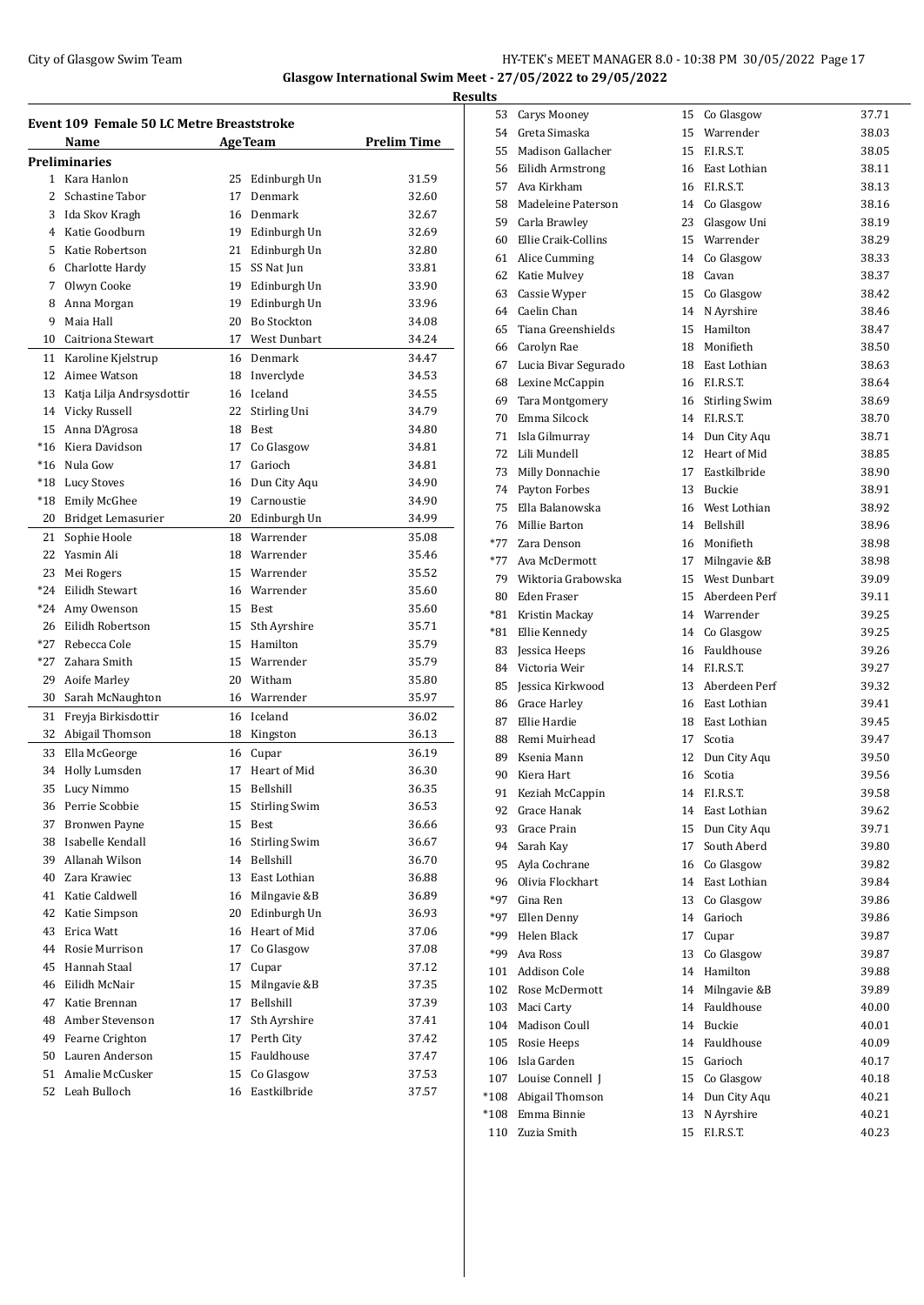# City of Glasgow Swim Team HY-TEK's MEET MANAGER 8.0 - 10:38 PM 30/05/2022 Page 18 **Glasgow International Swim Meet - 27/05/2022 to 29/05/2022**

**Preliminaries ... (Event 109 Female 50 LC Metre Breaststroke) Name Age Team Prelim Time** 111 Simone Finlayson 15 Dun City Aqu 40.30 Joanna Calder 14 Milngavie &B 40.31 Ella Cunningham 13 Co Glasgow 40.34 Katie Gaffney 13 Rutherglen 40.71 Jessie Norris 15 Best 40.80 Daisy MacInnes 13 Co Glasgow 40.81 117 Coco Croxford 14 SS Nat Jun 40.88 Lucy McLeod 15 F.I.R.S.T. 40.90 119 Heather Stuart 16 N Ayrshire 41.00 120 Rebecca Strachan 14 Larkhall 41.12 121 Lizzie Whike 17 Heart of Mid 41.16 122 Keira Anderson 15 Fauldhouse 122 Keira Anderson 123 Jenna Murphy 15 Bellshill 41.84 Madisyn Stuart 13 Aberdeen Perf 42.17 Sofia Fallone 14 Monifieth 42.34 Taylor Mackenzie 15 Monifieth 42.35 127 Anna Easton 15 Dun City Aqu 42.45 Evie Chan 12 N Ayrshire 42.88

### **Event 109 Female 50 LC Metre Breaststroke Multi-Class**

|                  | Name                                    |    | <b>AgeTeam</b>  | <b>Prelim Time</b> |
|------------------|-----------------------------------------|----|-----------------|--------------------|
|                  | <b>Preliminaries</b>                    |    |                 |                    |
|                  | 1 Laura Pilkington SB5                  | 25 | ELR.S.T.        | 59.77              |
|                  | Event 110 Male 50 LC Metre Breaststroke |    |                 |                    |
|                  | Name                                    |    | <b>AgeTeam</b>  | <b>Finals Time</b> |
|                  | <b>Open Final</b>                       |    |                 |                    |
| $\mathbf{1}$     | Craig Benson                            | 28 | Co Glasgow      | 28.02              |
| 2                | Archie Goodburn                         | 21 | Edinburgh Un    | 28.18              |
| 3                | Elias Elsgaard                          | 18 | Denmark         | 28.81              |
| 4                | Jonas Gaur                              |    | 17 Denmark      | 28.89              |
| 5                | Ross Young                              |    | 23 Edinburgh Un | 28.92              |
| 6                | Rory Dickson                            |    | 20 Stirling Uni | 28.96              |
| 7                | Uiseann Cooke                           |    | 21 Edinburgh Un | 29.09              |
| 8                | Dadi Bjornsson                          | 18 | Iceland         | 29.16              |
| 9                | Hugh Takemoto                           | 23 | Edinburgh Un    | 29.24              |
| 10               | Einar Margeir Agustsson                 | 17 | Iceland         | 29.26              |
| <b>B</b> - Final |                                         |    |                 |                    |
| 11               | Robert Pederson                         | 17 | Denmark         | 29.35              |
| 12               | <b>Youssef Betout</b>                   | 22 | Co Glasgow      | 29.51              |
| 13               | Snorri Dagur Einarsson                  | 17 | Iceland         | 29.62              |
| 14               | Charlie Trotman                         |    | 20 Edinburgh Un | 29.69              |
| $*15$            | Joshua Mitchell                         |    | 20 Edinburgh Un | 29.85              |
| $*15$            | Alex Meijer                             |    | 20 Stirling Uni | 29.85              |
| 17               | Sam Pease                               | 23 | Stirling Uni    | 30.13              |
| 18               | Mathias Christensen                     | 18 | Denmark         | 30.21              |
| 19               | Kari Snaer Halldorsson                  | 18 | Iceland         | 30.26              |
| 20               | Don Bisset                              | 21 | Stirling Uni    | 30.42              |
|                  | <b>Junior Final</b>                     |    |                 |                    |
| 21               | Micah van Blerk                         | 17 | Warrender       | 31.01              |
| 22               | <b>Connor Mitchell</b>                  |    | 15 Warrender    | 31.03              |
| 23               | Jake Holmes                             |    | 16 Co Glasgow   | 32.01              |
| 24               | Luke Hornsey                            | 16 | SS Nat Jun      | 32.28              |
| 25               | Rojus Kringelis                         |    | 15 Bellshill    | 32.40              |
| 26               | Adam Scott                              | 16 | Co Glasgow      | 32.44              |
| 27               | Lewis Gray                              |    | 16 Inverclyde   | 32.51              |
|                  |                                         |    |                 |                    |

| <b>Results</b> |                                         |          |                                  |                    |
|----------------|-----------------------------------------|----------|----------------------------------|--------------------|
|                | 28 Owen Carroll                         |          | 17 Perth City                    | 32.57              |
|                | 29 Euan Weir                            | 14       | Dun City Aqu                     | 32.69              |
| 30             | Lewis Brander                           | 15       | Monifieth                        | 33.07              |
|                |                                         |          |                                  |                    |
|                | Event 110 Male 50 LC Metre Breaststroke |          |                                  |                    |
|                | Name                                    |          | <b>AgeTeam</b>                   | <b>Prelim Time</b> |
|                | <b>Preliminaries</b>                    |          |                                  |                    |
|                | 1 Archie Goodburn                       | 21       | Edinburgh Un                     | 28.36              |
|                | 2 Craig Benson                          | 28       | Co Glasgow                       | 28.60              |
|                | 3 Rory Dickson                          | 20       | Stirling Uni                     | 29.06              |
|                | 4 Einar Margeir Agustsson               | 17       | Iceland                          | 29.10              |
|                | 5 Dadi Bjornsson                        | 18<br>17 | Iceland                          | 29.17              |
|                | 6 Jonas Gaur<br>*7 Elias Elsgaard       |          | Denmark                          | 29.29              |
|                |                                         |          | 18 Denmark                       | 29.39              |
|                | *7 Ross Young<br>9 Uiseann Cooke        |          | 23 Edinburgh Un                  | 29.39              |
|                |                                         |          | 21 Edinburgh Un                  | 29.40              |
|                | 10 Hugh Takemoto                        |          | 23 Edinburgh Un                  | 29.45              |
|                | 11 Alex Meijer<br>12 Youssef Betout     | 20       | Stirling Uni                     | 29.65              |
|                |                                         |          | 22 Co Glasgow                    | 29.70              |
|                | *13 Robert Pederson                     | 17       | Denmark                          | 29.86              |
|                | *13 Kari Snaer Halldorsson              |          | 18 Iceland                       | 29.86              |
|                | 15 Sam Pease                            | 23       | Stirling Uni                     | 29.98              |
|                | *16 Don Bisset                          | 21       | Stirling Uni                     | 30.07              |
|                | *16 Snorri Dagur Einarsson              | 17       | Iceland                          | 30.07              |
|                | 18 Mathias Christensen                  | 18       | Denmark                          | 30.19              |
|                | 19 Joshua Mitchell                      | 20       | Edinburgh Un                     | 30.29              |
|                | 20 Charlie Trotman                      |          | 20 Edinburgh Un                  | 30.31              |
|                | *21 William Ellington                   |          | 19 Stirling Uni                  | 30.34              |
|                | *21 Andrew Arthur                       | 20       | Stirling Uni                     | 30.34              |
|                | 23 Aron Þor Jonsson                     |          | 20 Iceland                       | 30.37              |
|                | 24 Marijus Kringelis                    |          | 19 Edinburgh Un                  | 30.41              |
|                | 25 Liam Davis                           | 22       | Edinburgh Un<br>20 Aberdeen Perf | 30.45              |
|                | 26 Conor Massey                         |          |                                  | 30.48              |
| 27<br>28       | Harper Whitehead<br>Micah van Blerk     | 21<br>17 | Stirling Uni<br>Warrender        | 30.50              |
|                |                                         |          |                                  | 30.53              |
| 29             | Murray Pritchard<br>30 Connor Mitchell  | 18<br>15 | Perth City<br>Warrender          | 30.56<br>30.64     |
|                |                                         |          |                                  |                    |
| 31             | Tony Joe Trett Oliver                   | 23       | Stirling Uni                     | 30.87              |
| 32             | Ethan Horn                              | 20       | Co Glasgow                       | 31.07              |
| 33             | Martin McInnes                          | 24       | Co Glasgow                       | 31.16<br>31.46     |
| 34<br>35       | Greg Fairbairn<br>David Blair           | 20<br>19 | Stirling Uni<br>Co Glasgow       |                    |
| 36             | Adam Scott                              | 16       |                                  | 31.58              |
| 37             |                                         | 16       | Co Glasgow<br>SS Nat Jun         | 31.96              |
| 38             | Luke Hornsey<br>Sam Harrison            | 18       | Perth City                       | 31.98<br>32.03     |
| 39             | Jake Holmes                             | 16       |                                  | 32.07              |
| 40             |                                         | 19       | Co Glasgow                       |                    |
| 41             | Albert Bangun<br>Rojus Kringelis        | 15       | Stirling Uni<br>Bellshill        | 32.20<br>32.32     |
| 42             | <b>Conner Morrison</b>                  | 25       | Aberdeen Perf                    |                    |
|                |                                         |          |                                  | 32.43              |
| 43             | Owen Carroll                            | 17       | Perth City                       | 32.78              |
| 44             | Lewis Gray                              | 16       | Inverclyde                       | 32.79              |
| 45             | Euan Weir                               | 14       | Dun City Aqu                     | 32.81              |
| 46             | Guy Semple                              | 18       | Warrender                        | 33.06              |
| 47             | Lewis Brander                           | 15       | Monifieth                        | 33.08              |
| 48             | Marcus Blake                            | 15       | Co Glasgow                       | 33.18              |
| 49             | Swaleh Talib                            | 22       | Stirling Uni                     | 33.24              |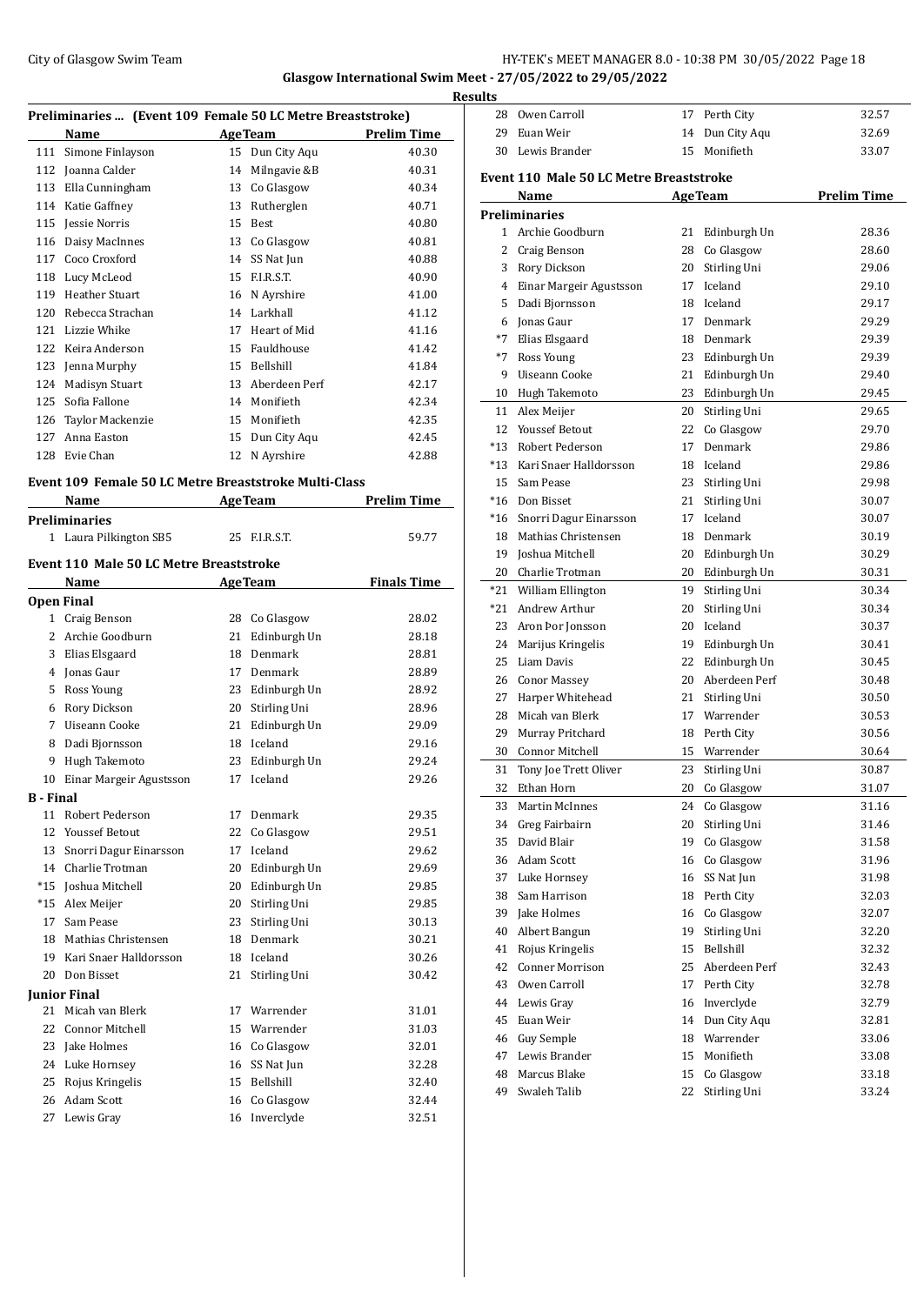## City of Glasgow Swim Team HY-TEK's MEET MANAGER 8.0 - 10:38 PM 30/05/2022 Page 19 **Glasgow International Swim Meet - 27/05/2022 to 29/05/2022**

**Results**

**Preliminaries ... (Event 110 Male 50 LC Metre Breaststroke) Name Age Team Prelim Time**  Dylan McCombie 15 South Aberd 33.42 Jake MacKenzie 17 Aberdeen Perf 33.62 Kyle Wong 16 Co Glasgow 33.84 Jake Percy 18 Hamilton 33.88 54 Sam Moore 18 Sth Ayrshire 33.89 Manow Drysdale 15 Warrender 34.15 Ben King 15 Milngavie &B 34.17 Adam Hill 15 Stirling Swim 34.18 Logan Vandermeulen 15 Stirling Swim 34.21 Mark Watchorn 15 Scotia 34.26 Sam Ross 15 Warrender 34.27 Ronan Payne 27 Co Glasgow 34.36 Ben McLaughlin 16 Garioch 34.44 Finlay Tsang 15 Co Glasgow 34.50 Euan Gray 16 Cupar 34.75 Kai Connolly 15 SS Nat Jun 34.77 Fraser Tetlow 16 Garioch 34.90 Lewis Moir 16 Eastkilbride 34.97 Bradley Jack 16 F.I.R.S.T. 34.99 Finn Longmore 19 Cavan 35.10 Ciaran Hayes 17 Aberdeen 35.12 Lewis Graham 19 Airdrie 35.13 Finn Bannerman 15 Perth City 35.20 Torin Liversedge 15 South Aberd 35.33 Aidan Nixon 15 Bellshill 35.77 Adam Phillips 18 Dun City Aqu 36.08 \*76 Hayden Pritchard 15 Garioch 36.18 \*76 Oscar Longmore 16 Cavan 36.18 Ewan Wardlaw 16 Hamilton 36.35 Alex Playfair 16 Best 36.52 Ross Hutchinson 14 Monifieth 36.70 81 Finlay Bennett 13 Rutherglen 36.73 82 Cole Morrison 16 Stirling Swim 36.98 Oscar Moogan-Sharratt 16 Co Glasgow 37.05 \*84 Kyle Connolly 13 Co Glasgow 37.06 \*84 Aidan McCavish 14 F.I.R.S.T. 37.06 Dean Barghati 14 Hamilton 37.45 Connor Brierley 16 Dun City Aqu 38.81 Aran Machin 12 Co Glasgow 39.02 89 Adam Kuhl 14 Co Glasgow 42.12 --- Jack Mitchell 16 Aberdeen Perf DQ **Event 110 Male 50 LC Metre Breaststroke Multi-Class Name Age Team Prelim Time Preliminaries** Gavin Roberts SB14 23 Co Glasgow 32.58 2 Jake Woods SB8 30 Co Glasgow 44.90 **Event 112 Female 100 LC Metre Butterfly Swim-off Name Age Team Finals Time - Swim-off** Abigail Stemp 19 Edinburgh Un 1:04.52 29.46 1:04.52

2 Lauren Paterson 19 Edinburgh Un 1:05.12

30.30 1:05.12

|    | Event 121 Female 200 LC Metre IM |         |                                     |                    |  |  |
|----|----------------------------------|---------|-------------------------------------|--------------------|--|--|
|    | Name                             |         | <b>AgeTeam</b>                      | <b>Prelim Time</b> |  |  |
|    | <b>Preliminaries</b>             |         |                                     |                    |  |  |
|    | 1 Carys Mooney                   |         | 15 Co Glasgow                       | 2:34.67            |  |  |
|    | 33.68                            | 1:13.83 | 1:58.63<br>2:34.67                  |                    |  |  |
|    | 2 Ellen Denny                    |         | 14 Garioch                          | 2:36.55            |  |  |
|    | 32.13                            | 1:14.38 | 2:00.93<br>2:36.55                  |                    |  |  |
| 3  | Ellyn MacPhee                    |         | 15 Fauldhouse                       | 2:37.37            |  |  |
|    | 34.34                            | 1:15.36 | 2:01.46<br>2:37.37                  |                    |  |  |
| 4  | Madison Coull                    |         | 14 Buckie                           | 2:37.62            |  |  |
|    | 31.19                            | 1:11.32 | 2:00.14<br>2:37.62                  |                    |  |  |
|    | 5 Ava Kirkham                    |         | 16 F.I.R.S.T.                       | 2:38.01            |  |  |
|    | 33.58                            | 1:15.04 | 2:00.63<br>2:38.01                  |                    |  |  |
| 6  | Laura Frizzel                    |         | 18 Heart of Mid                     | 2:38.12            |  |  |
|    | 33.81                            | 1:15.23 | 2:03.41<br>2:38.12                  |                    |  |  |
| 7  | Madeleine Paterson               |         | 14 Co Glasgow                       | 2:38.92            |  |  |
|    | 35.63                            | 1:16.12 | 2:02.02<br>2:38.92                  |                    |  |  |
| 8  | Gina Ren                         |         | 13 Co Glasgow                       | 2:40.38            |  |  |
|    |                                  |         |                                     |                    |  |  |
|    | 33.14                            | 1:14.51 | 2:02.37<br>2:40.38<br>14 Fauldhouse |                    |  |  |
| 9  | Rosie Heeps                      |         |                                     | 2:40.58            |  |  |
|    | 33.37                            | 1:14.13 | 2:01.31<br>2:40.58                  |                    |  |  |
| 10 | Alexandra Miller                 |         | 15 Fauldhouse                       | 2:40.87            |  |  |
|    | 33.08                            | 1:13.54 | 2:03.94<br>2:40.87                  |                    |  |  |
| 11 | Thea Glen                        |         | 15 Co Glasgow                       | 2:41.43            |  |  |
|    | 34.90                            | 1:14.52 | 2:04.68<br>2:41.43                  |                    |  |  |
| 12 | Maci Carty                       |         | 14 Fauldhouse                       | 2:41.50            |  |  |
|    | 34.05                            | 1:16.05 | 2:03.85<br>2:41.50                  |                    |  |  |
| 13 | Madison Gallacher                |         | 15 F.I.R.S.T.                       | 2:42.16            |  |  |
|    | 33.72                            | 1:18.39 | 2:06.21<br>2:42.16                  |                    |  |  |
|    | 14 Rosie Murrison                |         | 17 Co Glasgow                       | 2:42.53            |  |  |
|    | 34.45                            | 1:18.20 | 2:04.72<br>2:42.53                  |                    |  |  |
| 15 | Isla Garden                      |         | 15 Garioch                          | 2:42.65            |  |  |
|    | 34.55                            | 1:14.78 | 2:04.76<br>2:42.65                  |                    |  |  |
|    | 16 Amelia Campbell               |         | 15 Stirling Swim                    | 2:43.04            |  |  |
|    | 34.71                            | 1:15.07 | 2:04.17<br>2:43.04                  |                    |  |  |
| 17 | Jessica Kirkwood                 |         | 13 Aberdeen Perf                    | 2:44.88            |  |  |
|    | 35.55                            | 1:16.94 | 2:05.62<br>2:44.88                  |                    |  |  |
| 18 | Caitlin Frame                    |         | 15 F.I.R.S.T.                       | 2:45.06            |  |  |
|    | 35.35                            | 1:18.24 | 2:08.27<br>2:45.06                  |                    |  |  |
|    | 19 Myren MacPhee                 |         | 14 Fauldhouse                       | 2:45.32            |  |  |
|    | 34.17                            | 1:16.38 | 2:06.92<br>2:45.32                  |                    |  |  |
| 20 | Ella McGeorge                    |         | 16 Cupar                            | 2:46.64            |  |  |
|    | 36.18                            | 1:19.94 | 2:06.64<br>2:46.64                  |                    |  |  |
| 21 | Ava Ross                         |         | 13 Co Glasgow                       | 2:49.22            |  |  |
|    | 37.83                            | 1:21.26 | 2:11.13<br>2:49.22                  |                    |  |  |
| 22 | Daisy MacInnes                   |         | 13 Co Glasgow                       | 2:52.41            |  |  |
|    | 37.01                            | 1:22.70 | 2:12.41<br>2:52.41                  |                    |  |  |
| 23 | Kiera Finlayson                  |         | 13 Co Glasgow                       | 2:56.95            |  |  |
|    | 36.32                            | 1:20.69 | 2:14.92<br>2:56.95                  |                    |  |  |
|    | Ellie Kennedy                    |         | 14 Co Glasgow                       | DQ                 |  |  |
|    |                                  |         |                                     |                    |  |  |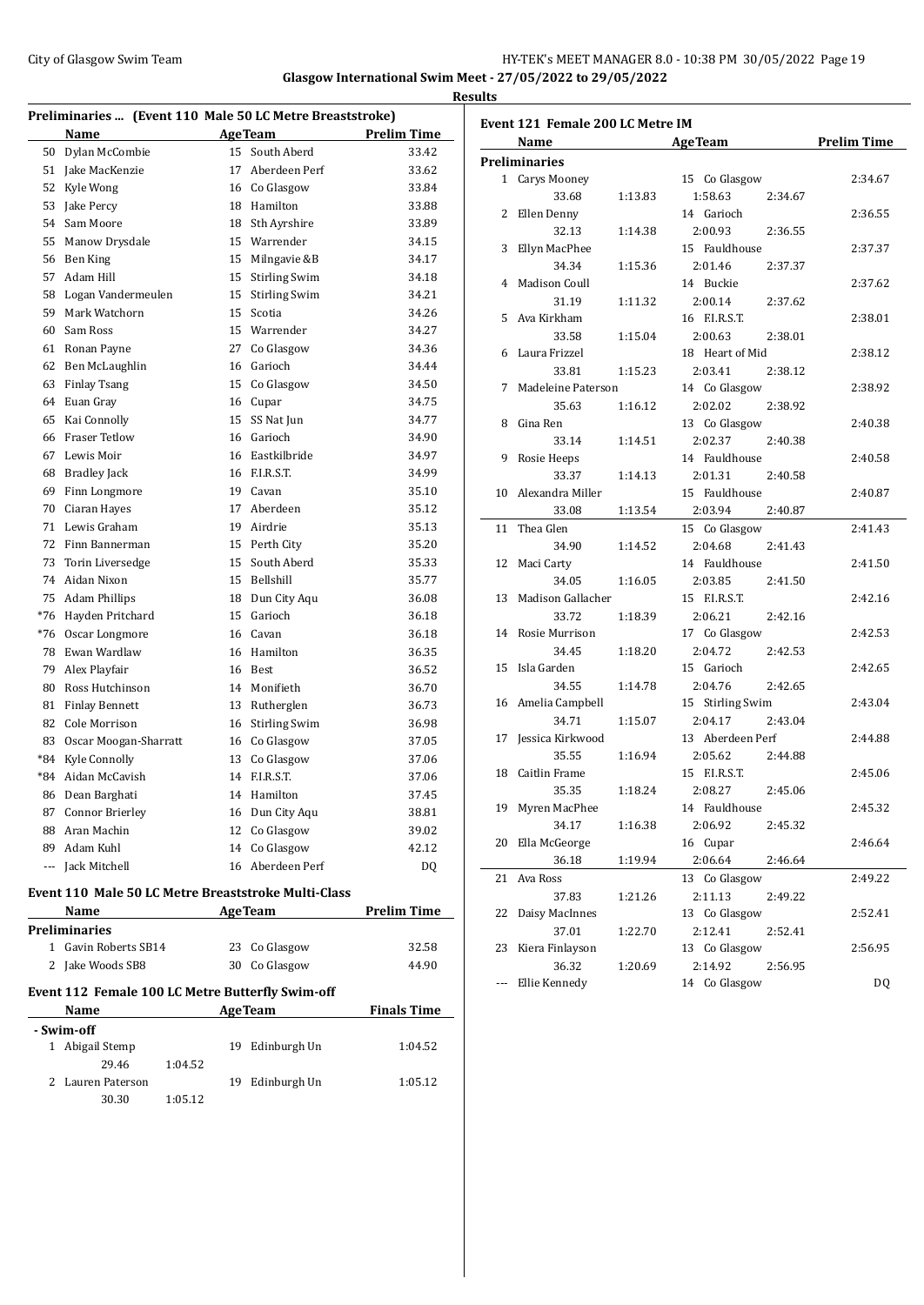### City of Glasgow Swim Team HY-TEK's MEET MANAGER 8.0 - 10:38 PM 30/05/2022 Page 20 **Glasgow International Swim Meet - 27/05/2022 to 29/05/2022 Results**

**Event 121 Female 200 LC Metre IM Multi-Class Name Age Team Prelim Time Preliminaries** 1 Toni Shaw SM9 19 Stirling Uni 2:41.50 32.98 1:15.35 2:05.65 2:41.50 **Event 122 Male 200 LC Metre IM Name Age Team Prelim Time Preliminaries** 1 Fraser Tetlow 16 Garioch 2:20.78 29.94 1:07.77 1:47.80 2:20.78 2 Rojus Kringelis 15 Bellshill 2:23.69 31.18 1:08.88 1:49.46 2:23.69 3 Fraser MacIntosh 16 Eastkilbride 2:24.77 31.70 1:09.07 1:50.50 2:24.77 4 Lukas Johnson 15 Aberdeen Perf 2:24.88 28.42 1:06.30 1:51.31 2:24.88 5 Logan Vandermeulen 15 Stirling Swim 2:25.12 30.72 1:09.97 1:52.68 2:25.12 6 Guy Semple 18 Warrender 2:25.36 29.80 1:10.26 1:51.56 2:25.36 7 Lewis Gibson 14 N Ayrshire 2:25.45 31.33 1:10.64 1:52.77 2:25.45 8 Ethan Stewart 16 Hamilton 2:25.75 30.79 1:06.17 1:52.23 2:25.75 9 Jack Mitchell 16 Aberdeen Perf 2:26.48 29.70 1:10.48 1:52.60 2:26.48 10 Connor Mitchell 15 Warrender 2:26.56 29.88 1:09.83 1:50.73 2:26.56 11 Keane Smith 17 Airdrie 2:27.07 30.93 1:06.10 1:53.10 2:27.07 12 Dan Hall 15 Aberdeen Perf 2:27.37 31.11 1:10.16 1:53.86 2:27.37 13 Marcus Blake 15 Co Glasgow 2:27.46 30.58 1:10.57 1:53.59 2:27.46 14 David Landman 15 Co Glasgow 2:27.48 1:09.94 1:54.05 2:27.48 15 Cameron Gill 15 F.I.R.S.T. 2:29.14 29.89 1:09.24 1:54.97 2:29.14 16 Fraser McKane 29 Swim IT 2:29.52 29.72 1:08.36 1:53.48 2:29.52 17 Oliver Cartwright 17 Co Glasgow 2:29.74 31.11 1:08.92 1:55.72 2:29.74 18 Dylan Cashmore 17 Sth Ayrshire 2:30.04 31.37 1:08.75 1:55.51 2:30.04 19 Gregor Skinner 16 F.I.R.S.T. 2:30.36 33.25 1:12.70 1:58.03 2:30.36 20 Alex Black 16 F.I.R.S.T. 2:30.44 31.52 1:10.98 1:58.36 2:30.44 21 Finn Longmore 19 Cavan 2:31.17 30.85 1:08.90 1:55.08 2:31.17 22 Robbie Carlyle 16 Bellshill 2:31.19 32.56 1:10.99 1:55.34 2:31.19 23 Finlay Tsang 15 Co Glasgow 2:31.69 31.35 1:11.86 1:56.60 2:31.69

|    | 24 Jake MacKenzie                              |         | 17 Aberdeen Perf   | 2:32.67 |
|----|------------------------------------------------|---------|--------------------|---------|
|    | 31.19                                          | 1:11.28 | 1:56.65<br>2:32.67 |         |
|    | 25 Oscar Chirnside                             |         | 14 Garioch         | 2:33.28 |
|    | 33.57                                          | 1:12.84 | 1:59.37<br>2:33.28 |         |
|    | 26 Euan Gray                                   |         | 16 Cupar           | 2:33.64 |
|    | 32.57                                          | 1:11.84 | 1:57.27<br>2:33.64 |         |
|    | 27 Logan Scally                                |         | 15 Aberdeen Perf   | 2:35.23 |
|    | 30.18                                          | 1:10.08 | 1:58.99<br>2:35.23 |         |
|    | 28 Nathan Lilly                                |         | 17 Bellshill       | 2:35.35 |
|    | 30.76                                          | 1:12.31 | 1:58.68<br>2:35.35 |         |
|    | 29 Connor Brierley                             |         | 16 Dun City Aqu    | 2:35.48 |
|    | 32.30                                          | 1:11.19 | 2:01.59<br>2:35.48 |         |
| 30 | Daniel Hendry                                  |         | 13 Co Glasgow      | 2:37.08 |
|    | 32.06                                          | 1:12.50 | 2:00.31<br>2:37.08 |         |
|    | 31 Liam Johnstone                              |         | 17 Best            | 2:37.87 |
|    | 32.50                                          | 1:16.21 | 2:03.07<br>2:37.87 |         |
|    | 32 Cole Morrison                               |         | 16 Stirling Swim   | 2:38.64 |
|    | 32.12                                          | 1:12.68 | 2:02.49<br>2:38.64 |         |
| 33 | Aran Machin                                    |         | 12 Co Glasgow      | 2:40.74 |
|    | 34.19                                          | 1:16.84 | 2:03.90<br>2:40.74 |         |
|    | 34 Kyle Connolly                               |         | 13 Co Glasgow      | 2:41.24 |
|    | 34.94                                          | 1:16.35 | 2:04.66<br>2:41.24 |         |
|    | <b>Event 123 Female 100 LC Metre Butterfly</b> |         |                    |         |

#### **Event 123 Female 100 LC Metre Butterfly Name Age Team Prelim Time**

|    | маше                  |         |    | две геаш        | гтении типе |
|----|-----------------------|---------|----|-----------------|-------------|
|    | Preliminaries         |         |    |                 |             |
|    | 1 Freya Beaton        |         |    | 14 Co Glasgow   | 1:08.72     |
|    | 31.97                 | 1:08.72 |    |                 |             |
| 2  | <b>Grace Courtney</b> |         |    | 16 East Lothian | 1:08.97     |
|    | 32.27                 | 1:08.97 |    |                 |             |
| 3  | Layla Wedderspoon     |         |    | 14 Heart of Mid | 1:09.18     |
|    | 32.73                 | 1:09.18 |    |                 |             |
| 4  | Kirsty Gilmore        |         |    | 16 Hamilton     | 1:09.63     |
|    | 32.57                 | 1:09.63 |    |                 |             |
| 5  | Lucy D'Agrosa         |         |    | 16 Best         | 1:09.82     |
|    | 31.93                 | 1:09.82 |    |                 |             |
| 6  | Lexine McCappin       |         |    | 16 F.I.R.S.T.   | 1:09.95     |
|    | 33.23                 | 1:09.95 |    |                 |             |
| 7  | Ashleigh Drake        |         |    | 15 Warrender    | 1:10.21     |
|    | 32.15                 | 1:10.21 |    |                 |             |
| 8  | Kristin Mackay        |         |    | 14 Warrender    | 1:10.30     |
|    | 32.86                 | 1:10.30 |    |                 |             |
| 9  | Ellen Denny           |         |    | 14 Garioch      | 1:10.58     |
|    | 32.97                 | 1:10.58 |    |                 |             |
| 10 | Lauren Anderson       |         |    | 15 Fauldhouse   | 1:10.69     |
|    | 31.91                 | 1:10.69 |    |                 |             |
| 11 | Melana Louw           |         | 17 | South Aberd     | 1:10.80     |
|    | 33.19                 | 1:10.80 |    |                 |             |
|    | 12 Caitriona Stewart  |         |    | 17 West Dunbart | 1:10.94     |
|    | 32.29                 | 1:10.94 |    |                 |             |
| 13 | Emma Finlay           |         | 17 | East Lothian    | 1:10.96     |
|    | 31.77                 | 1:10.96 |    |                 |             |
| 14 | Ella Thatcher-Plant   |         | 20 | Edinburgh Un    | 1:11.37     |
|    | 33.64                 | 1:11.37 |    |                 |             |
| 15 | Alexandra Miller      |         |    | 15 Fauldhouse   | 1:11.42     |
|    | 33.32                 | 1:11.42 |    |                 |             |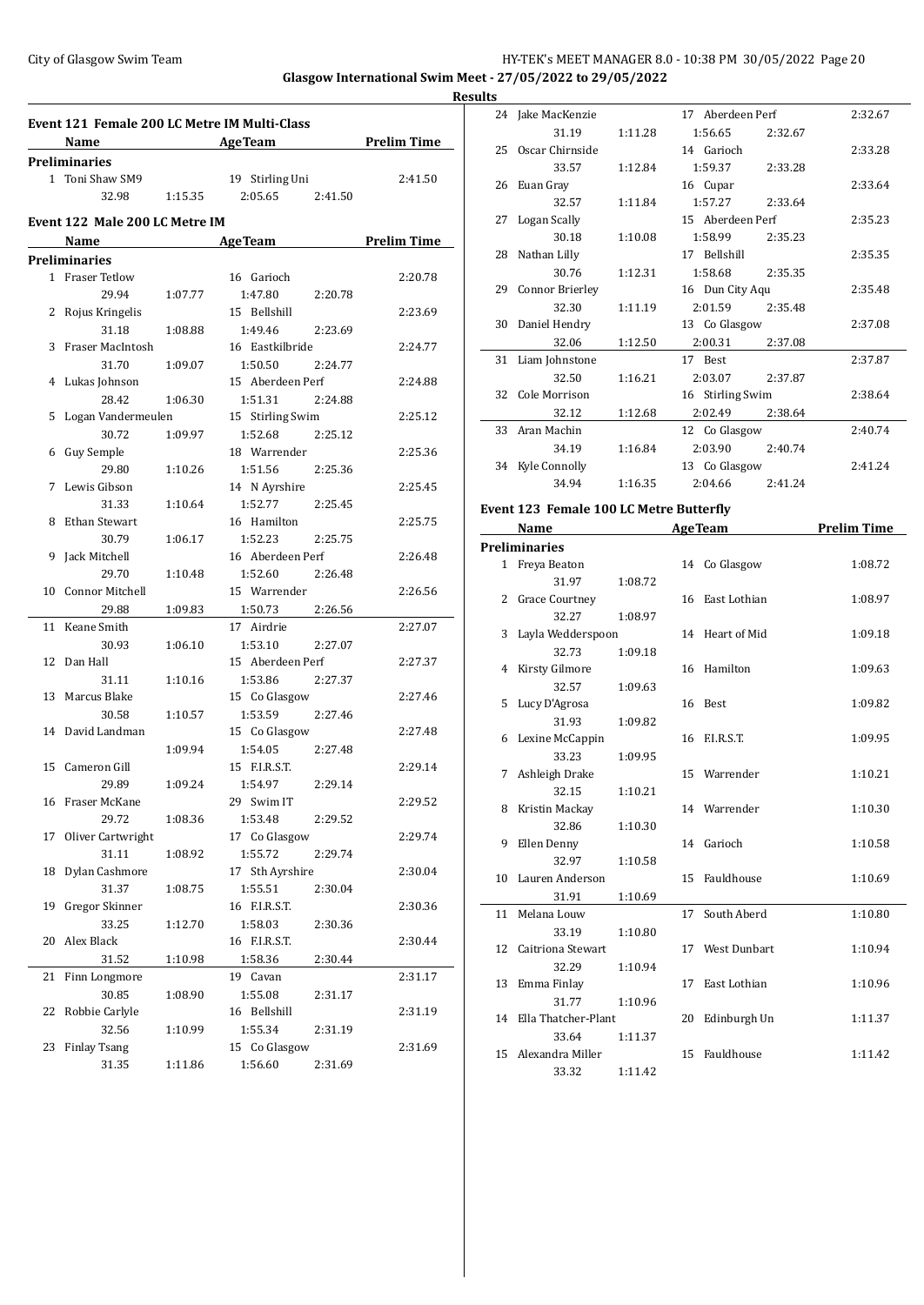# City of Glasgow Swim Team **HY-TEK's MEET MANAGER 8.0 - 10:38 PM 30/05/2022** Page 21 **Glasgow International Swim Meet - 27/05/2022 to 29/05/2022**

|    |                             |         |    | Preliminaries  (Event 123 Female 100 LC Metre Butterfly) |                    |
|----|-----------------------------|---------|----|----------------------------------------------------------|--------------------|
|    | Name                        |         |    | <b>AgeTeam</b>                                           | <b>Prelim Time</b> |
|    | 16 Perrie Scobbie           |         |    | 15 Stirling Swim                                         | 1:11.63            |
|    | 32.50                       | 1:11.63 |    |                                                          |                    |
| 17 | Georgia Reid                |         | 16 | Co Glasgow                                               | 1:11.70            |
|    | 33.47                       | 1:11.70 |    |                                                          |                    |
| 18 | Eva Gordon                  |         | 15 | <b>Stirling Swim</b>                                     | 1:11.78            |
|    | 32.96                       | 1:11.78 |    |                                                          |                    |
| 19 | Zara Krawiec                |         | 13 | East Lothian                                             | 1:11.87            |
|    | 33.99                       | 1:11.87 |    |                                                          |                    |
| 20 | Allana McDonald             |         | 18 | <b>Bo Stockton</b>                                       | 1:11.91            |
|    | 32.39                       | 1:11.91 |    |                                                          |                    |
| 21 | Emily Riach                 |         | 20 | Aberdeen Perf                                            | 1:12.22            |
|    | 33.42                       | 1:12.22 |    |                                                          |                    |
| 22 | Emma Leggate                |         | 16 | Hamilton                                                 | 1:12.31            |
|    | 32.58                       | 1:12.31 |    |                                                          |                    |
| 23 | Louise Connell J            |         | 15 | Co Glasgow                                               | 1:12.37            |
|    | 33.41                       | 1:12.37 |    |                                                          |                    |
| 24 | Holly Lumsden               |         | 17 | Heart of Mid                                             | 1:12.40            |
|    | 33.66                       | 1:12.40 |    |                                                          |                    |
| 25 | Chloe Mclean                |         | 15 | Dun City Aqu                                             | 1:12.62            |
|    | 33.33                       | 1:12.62 |    |                                                          |                    |
| 26 | Rosie Heeps                 |         | 14 | Fauldhouse                                               | 1:12.79            |
|    | 33.77                       | 1:12.79 |    |                                                          |                    |
| 27 | Maci Carty                  |         | 14 | Fauldhouse                                               | 1:12.93            |
|    | 33.91                       | 1:12.93 |    |                                                          |                    |
| 28 | Anna Harkness               |         | 15 | Best                                                     | 1:12.99            |
|    | 33.47                       | 1:12.99 |    |                                                          |                    |
| 29 | Hannah Staal                |         | 17 | Cupar                                                    | 1:13.14            |
|    | 32.26                       | 1:13.14 |    |                                                          |                    |
| 30 | Milly Donnachie             |         | 17 | Eastkilbride                                             | 1:13.45            |
|    | 34.04                       | 1:13.45 |    |                                                          |                    |
| 31 | Keira Greig                 |         | 14 | Fauldhouse                                               | 1:13.59            |
|    | 34.52                       | 1:13.59 |    |                                                          |                    |
| 32 | Katie Brennan               |         | 17 | Bellshill                                                | 1:14.13            |
|    | 34.14                       | 1:14.13 |    |                                                          |                    |
| 33 | Victoria Niven              | 1:14.40 | 16 | Co Glasgow                                               | 1:14.40            |
|    | 35.44<br>34 Phoebe Arbuckle |         |    | 14 SS Nat Jun                                            | 1:14.45            |
|    | 34.27                       | 1:14.45 |    |                                                          |                    |
|    | 35 Ava Kirkham              |         |    | 16 F.I.R.S.T.                                            | 1:14.59            |
|    | 33.76                       | 1:14.59 |    |                                                          |                    |
| 36 | Sofia Fallone               |         | 14 | Monifieth                                                | 1:14.68            |
|    | 33.56                       | 1:14.68 |    |                                                          |                    |
| 37 | Ellie Kennedy               |         |    | 14 Co Glasgow                                            | 1:14.71            |
|    | 34.06                       | 1:14.71 |    |                                                          |                    |
| 38 | <b>Madisyn Stuart</b>       |         | 13 | Aberdeen Perf                                            | 1:14.77            |
|    | 34.50                       | 1:14.77 |    |                                                          |                    |
| 39 | Kirsty Funnell              |         | 16 | Heart of Mid                                             | 1:14.85            |
|    | 33.77                       | 1:14.85 |    |                                                          |                    |
| 40 | Talia Blackley              |         | 15 | Co Glasgow                                               | 1:15.12            |
|    | 33.27                       | 1:15.12 |    |                                                          |                    |
| 41 | Mia MacLeod                 |         | 15 | Swim IT                                                  | 1:15.14            |
|    | 35.21                       | 1:15.14 |    |                                                          |                    |
| 42 | Emma Freeborn               |         |    | 18 West Lothian                                          | 1:15.19            |
|    | 33.97                       | 1:15.19 |    |                                                          |                    |

| <b>Results</b> |                        |         |    |                 |         |
|----------------|------------------------|---------|----|-----------------|---------|
|                | *43 Abigail Crawford   |         |    | 13 Co Glasgow   | 1:15.85 |
|                | 34.71                  | 1:15.85 |    |                 |         |
|                | *43 Caelin Chan        |         |    | 14 N Ayrshire   | 1:15.85 |
|                | 34.71                  | 1:15.85 |    |                 |         |
|                | 45 India Marshall      |         |    | 17 East Lothian | 1:15.96 |
|                | 36.69                  | 1:15.96 |    |                 |         |
|                | 46 Emma Silcock        |         |    | 14 F.I.R.S.T.   | 1:16.07 |
|                | 35.83                  | 1:16.07 |    |                 |         |
|                | 47 Erica Watt          |         |    | 16 Heart of Mid | 1:16.31 |
|                | 34.17                  | 1:16.31 |    |                 |         |
|                | 48 Isla Garden         |         |    | 15 Garioch      | 1:16.42 |
|                | 34.88                  | 1:16.42 |    |                 |         |
|                | 49 Caera Baillie       |         |    | 15 Cupar        | 1:16.85 |
|                | 34.39                  | 1:16.85 |    |                 |         |
|                | 50 Adrienne Keuck      |         |    | 19 Cavan        | 1:16.88 |
|                | 34.75                  | 1:16.88 |    |                 |         |
|                | 51 Lizzie Whike        |         |    | 17 Heart of Mid | 1:18.44 |
|                | 35.69                  | 1:18.44 |    |                 |         |
|                | 52 Simone Finlayson    |         |    | 15 Dun City Aqu | 1:19.07 |
|                | 35.86<br>53 Chloe Kirk | 1:19.07 |    | 13 Milngavie &B | 1:19.29 |
|                | 36.06                  | 1:19.29 |    |                 |         |
|                | 54 Olivia Paton        |         |    | 18 Sth Ayrshire | 1:20.07 |
|                | 35.94                  | 1:20.07 |    |                 |         |
|                | 55 Keisha McCormack    |         |    | 17 Scotia       | 1:22.08 |
|                | 35.10                  | 1:22.08 |    |                 |         |
|                | 56 Emily Dickens       |         | 15 | Co Glasgow      | 1:22.80 |
|                | 33.72                  | 1:22.80 |    |                 |         |
|                |                        |         |    |                 |         |

### **Event 124 Male 100 LC Metre Butterfly**

|                | Name                 |         |    | <b>AgeTeam</b>       | <b>Prelim Time</b> |
|----------------|----------------------|---------|----|----------------------|--------------------|
|                | Preliminaries        |         |    |                      |                    |
|                | 1 Rory Young         |         |    | 20 Co Glasgow        | 1:00.47            |
|                | 28.79                | 1:00.47 |    |                      |                    |
| $\overline{2}$ | Connor Stewart       |         | 17 | <b>Stirling Swim</b> | 1:01.56            |
|                | 28.39                | 1:01.56 |    |                      |                    |
| 3              | Lukas Johnson        |         |    | 15 Aberdeen Perf     | 1:02.59            |
|                | 29.13                | 1:02.59 |    |                      |                    |
|                | 4 Alex Thomson       |         |    | 18 Warrender         | 1:03.38            |
|                | 29.57                | 1:03.38 |    |                      |                    |
| 5.             | Kyle Mitchell        |         |    | 16 Garioch           | 1:03.45            |
|                | 30.26                | 1:03.45 |    |                      |                    |
| 6              | Kai Connolly         |         | 15 | SS Nat Jun           | 1:03.84            |
|                | 29.13                | 1:03.84 |    |                      |                    |
| 7              | Ross Anderton        |         |    | 14 East Lothian      | 1:04.64            |
|                | 29.08                | 1:04.64 |    |                      |                    |
| 8              | Ben McLaughlin       |         |    | 16 Garioch           | 1:04.66            |
|                | 30.63                | 1:04.66 |    |                      |                    |
| 9              | David Landman        |         |    | 15 Co Glasgow        | 1:04.81            |
|                | 29.92                | 1:04.81 |    |                      |                    |
| 10             | Lewis Condy          |         | 23 | Stirling Uni         | 1:04.91            |
|                | 29.16                | 1:04.91 |    |                      |                    |
|                | 11 Jonathan Venter   |         | 19 | Perth City           | 1:05.01            |
|                | 29.63                | 1:05.01 |    |                      |                    |
| 12             | <b>Fraser Tetlow</b> |         | 16 | Garioch              | 1:05.10            |
|                | 30.35                | 1:05.10 |    |                      |                    |
|                |                      |         |    |                      |                    |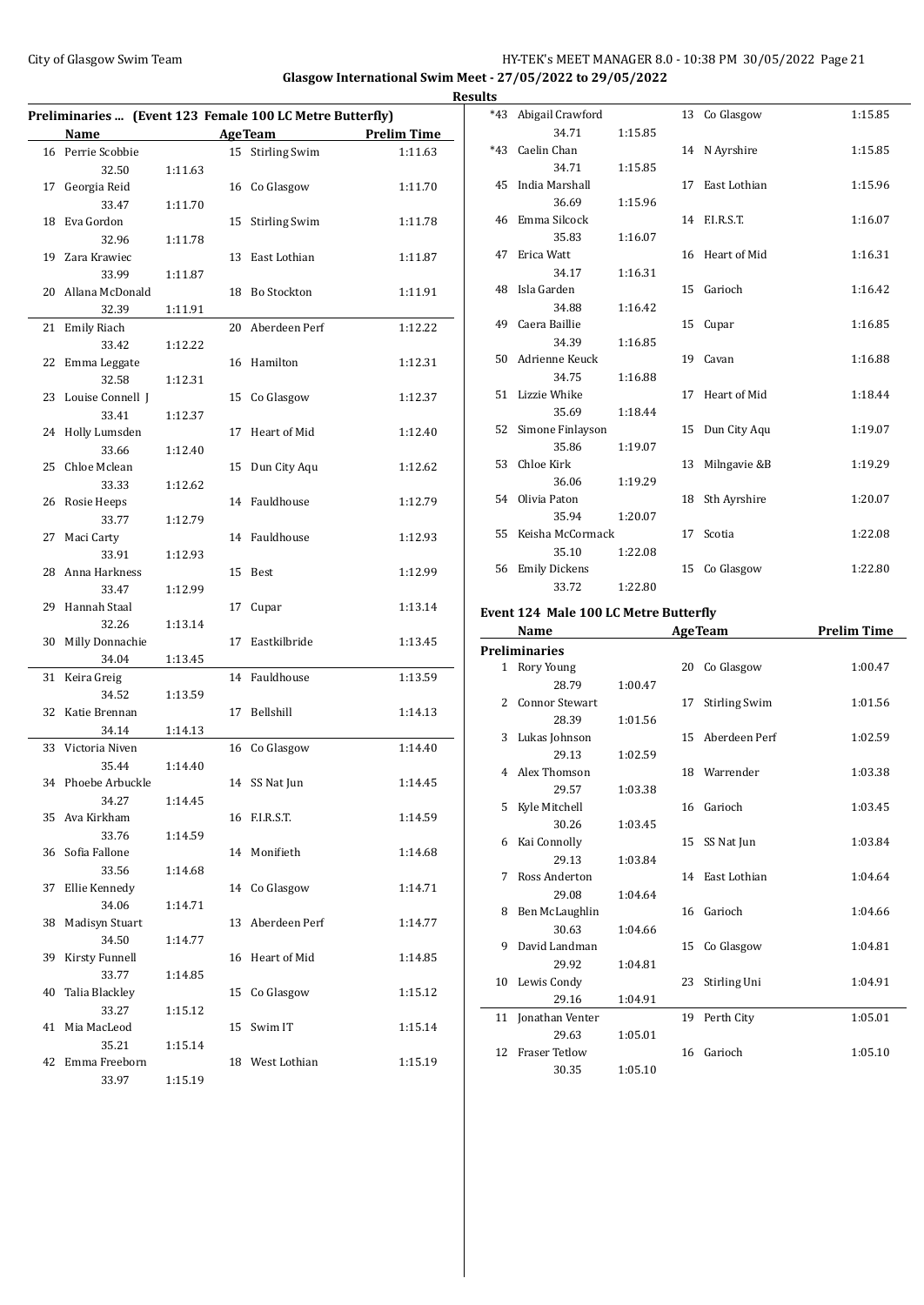# City of Glasgow Swim Team **HY-TEK's MEET MANAGER 8.0 - 10:38 PM 30/05/2022** Page 22 **Glasgow International Swim Meet - 27/05/2022 to 29/05/2022**

|    | Preliminaries  (Event 124 Male 100 LC Metre Butterfly) |         |                 |                  |                    |  |  |
|----|--------------------------------------------------------|---------|-----------------|------------------|--------------------|--|--|
|    | Name                                                   |         |                 | <b>AgeTeam</b>   | <b>Prelim Time</b> |  |  |
| 13 | Cain Buchanan                                          |         |                 | 15 Dun City Aqu  | 1:05.12            |  |  |
|    | 30.13                                                  | 1:05.12 |                 |                  |                    |  |  |
|    | 14 Dean Barghati                                       |         |                 | 14 Hamilton      | 1:06.65            |  |  |
|    | 30.41                                                  | 1:06.65 |                 |                  |                    |  |  |
| 15 | Andrew Venter                                          |         |                 | 18 Perth City    | 1:06.78            |  |  |
|    | 30.11                                                  | 1:06.78 |                 |                  |                    |  |  |
|    | 16 Logan Scally                                        |         |                 | 15 Aberdeen Perf | 1:07.02            |  |  |
|    | 31.10                                                  | 1:07.02 |                 |                  |                    |  |  |
| 17 | Charlie McLaren                                        |         | 17              | South Aberd      | 1:07.18            |  |  |
|    | 31.33                                                  | 1:07.18 |                 |                  |                    |  |  |
| 18 | Euan Weir                                              |         |                 | 14 Dun City Aqu  | 1:07.21            |  |  |
|    | 31.05                                                  | 1:07.21 |                 |                  |                    |  |  |
|    | 19 Fraser Cowie                                        |         |                 | 14 N Ayrshire    | 1:07.85            |  |  |
|    | 31.33                                                  | 1:07.85 |                 |                  |                    |  |  |
|    | 20 Ben Montgomery                                      |         |                 | 16 Stirling Swim | 1:08.55            |  |  |
|    | 31.70                                                  | 1:08.55 |                 |                  |                    |  |  |
|    | 21 Alex Black                                          |         |                 | 16 F.I.R.S.T.    | 1:08.73            |  |  |
|    | 31.62                                                  | 1:08.73 |                 |                  |                    |  |  |
|    | 22 Tom Armitage                                        |         | 15 <sup>7</sup> | Thurso           | 1:09.33            |  |  |
|    | 30.18                                                  | 1:09.33 |                 |                  |                    |  |  |
|    | 23 Kayden McLaughlin                                   |         |                 | 15 Scotia        | 1:10.00            |  |  |
|    | 32.95                                                  | 1:10.00 |                 |                  |                    |  |  |
|    | 24 Oscar Chirnside                                     |         |                 | 14 Garioch       | 1:11.53            |  |  |
|    | 34.28                                                  | 1:11.53 |                 |                  |                    |  |  |
|    | 25 Daniel Hendry                                       |         |                 | 13 Co Glasgow    | 1:12.33            |  |  |
|    | 32.87                                                  | 1:12.33 |                 |                  |                    |  |  |
|    |                                                        |         |                 |                  |                    |  |  |

# **Event 124 Male 100 LC Metre Butterfly Multi-Class**

| <b>Name</b>          |         | <b>AgeTeam</b>  | <b>Prelim Time</b> |
|----------------------|---------|-----------------|--------------------|
| <b>Preliminaries</b> |         |                 |                    |
| 1 Ollie Carter S10   |         | 22 Stirling Uni | 1:04.83            |
| 29.57                | 1:04.83 |                 |                    |

### **Event 125 Female 200 LC Metre Backstroke**

|    | Name                   |         | <b>AgeTeam</b>   |         | <b>Prelim Time</b> |
|----|------------------------|---------|------------------|---------|--------------------|
|    | <b>Preliminaries</b>   |         |                  |         |                    |
|    | 1 Fearne Crighton      |         | 17 Perth City    |         | 2:27.75            |
|    | 32.75                  | 1:10.45 | 1:49.28          | 2:27.75 |                    |
|    | 2 Rosie Forster        |         | 15 Warrender     |         | 2:30.90            |
|    | 34.87                  | 1:13.56 | 1:51.43          | 2:30.90 |                    |
|    | 3 Amelia Campbell      |         | 15 Stirling Swim |         | 2:34.71            |
|    | 36.01                  | 1:16.36 | 1:55.98          | 2:34.71 |                    |
|    | *4 Grace Noonan        |         | 15 Milngavie &B  |         | 2:36.98            |
|    | 36.94                  | 1:17.41 | 1:59.34          | 2:36.98 |                    |
|    | *4 Alice Cumming       |         | 14 Co Glasgow    |         | 2:36.98            |
|    | 36.42                  | 1:16.64 | 1:56.75          | 2:36.98 |                    |
|    | 6 Zuzia Smith          |         | 15 F.I.R.S.T.    |         | 2:37.05            |
|    | 36.66                  | 1:16.79 | 1:58.29          | 2:37.05 |                    |
| 7  | Cassie Wyper           |         | 15 Co Glasgow    |         | 2:37.87            |
|    | 37.78                  | 1:17.76 | 1:59.16          | 2:37.87 |                    |
| 8  | Isla Gilmurray         |         | 14 Dun City Aqu  |         | 2:38.20            |
|    | 36.00                  | 1:16.42 | 1:58.03          | 2:38.20 |                    |
| 9. | <b>Caitlin Peebles</b> |         | 15 East Lothian  |         | 2:39.05            |
|    | 37.40                  | 1:18.67 | 1:58.81          | 2:39.05 |                    |
|    | 10 Eva Smith           |         | 13 Aberdeen Perf |         | 2:39.40            |
|    | 35.45                  | 1:16.38 | 1:58.88          | 2:39.40 |                    |

| <b>Results</b> |                      |         |                    |         |
|----------------|----------------------|---------|--------------------|---------|
|                | 11 Rose McLean       |         | 17 Perth City      | 2:39.42 |
|                | 35.75                | 1:15.98 | 1:57.94<br>2:39.42 |         |
| 12             | Iona Henderson       |         | 15 Rutherglen      | 2:39.83 |
|                | 38.53                | 1:19.45 | 2:00.92<br>2:39.83 |         |
| 13             | Erin Coulter         |         | 14 Hamilton        | 2:40.92 |
|                | 37.60                | 1:18.82 | 2:00.84<br>2:40.92 |         |
|                | 14 Thea Glen         |         | 15 Co Glasgow      | 2:41.39 |
|                | 38.61                | 1:19.64 | 2:00.58<br>2:41.39 |         |
| 15             | Ellyn MacPhee        |         | 15 Fauldhouse      | 2:41.80 |
|                | 37.21                | 1:18.76 | 2:00.82<br>2:41.80 |         |
|                | 16 Alexandra Miller  |         | 15 Fauldhouse      | 2:42.53 |
|                | 38.70                | 1:19.60 | 2:02.16<br>2:42.53 |         |
| 17             | Abigail Hill         |         | 15 Milngavie &B    | 2:42.63 |
|                | 38.08                | 1:19.73 | 2:01.90<br>2:42.63 |         |
|                | 18 Ella Balanowska   |         | 16 West Lothian    | 2:42.67 |
|                | 37.65                | 1:19.47 | 2:01.56<br>2:42.67 |         |
| 19             | Jocelyn McKenzie     |         | 17 Milngavie &B    | 2:42.84 |
|                | 36.77                | 1:18.55 | 2:02.14<br>2:42.84 |         |
| 20             | Kaysey Dickson       |         | 12 Rutherglen      | 2:43.23 |
|                | 38.40                | 1:20.15 | 2:02.85<br>2:43.23 |         |
| 21             | Lauren Anderson      |         | 15 Fauldhouse      | 2:43.86 |
|                | 36.62                | 1:17.80 | 2:00.84<br>2:43.86 |         |
|                | *22 Abigail Crawford |         | 13 Co Glasgow      | 2:43.96 |
|                | 39.33                | 1:21.32 | 2:05.18<br>2:43.96 |         |
| *22            | Mollie Weir          |         | 14 West Lothian    | 2:43.96 |
|                | 38.60                | 1:20.60 | 2:02.80<br>2:43.96 |         |
|                | 24 Remi Muirhead     |         | 17 Scotia          | 2:44.04 |
|                | 36.85                | 1:18.46 | 2:01.18<br>2:44.04 |         |
| 25             | Zara Denson          |         | 16 Monifieth       | 2:44.06 |
|                | 38.37                | 1:20.20 | 2:02.66<br>2:44.06 |         |
|                | 26 Orla Myles        |         | 16 South Aberd     | 2:44.34 |
|                | 36.91                | 1:18.31 | 2:02.30<br>2:44.34 |         |
| 27             | Caitlin Frame        |         | 15 F.I.R.S.T.      | 2:44.57 |
|                | 38.74                | 1:20.96 | 2:03.72<br>2:44.57 |         |
|                | 28 Jessie Norris     |         | 15 Best            | 2:45.12 |
|                | 37.79                | 1:19.91 | 2:03.45<br>2:45.12 |         |
| 29             | Hannah Anderson      |         | 15 Hamilton        | 2:45.29 |
|                | 39.18                | 1:22.69 | 2:06.46<br>2:45.29 |         |
| 30             | Abbi Morton          |         | 15 Swim IT         | 2:46.01 |
|                | 36.39                | 1:18.66 | 2:02.71<br>2:46.01 |         |
| 31             | Isla Garden          |         | 15 Garioch         | 2:46.21 |
|                | 38.18                | 1:19.93 | 2:03.69<br>2:46.21 |         |
| 32             | Chloe Kirk           |         | 13 Milngavie &B    | 2:47.24 |
|                | 39.39                | 1:21.10 | 2:04.81<br>2:47.24 |         |
| 33             | Zara Dunn            |         | 14 Co Glasgow      | 2:55.16 |
|                | 39.37                | 1:24.26 | 2:10.97<br>2:55.16 |         |
|                |                      |         |                    |         |

# **Event 126 Male 200 LC Metre Backstroke**

|   | Name                 |         | <b>AgeTeam</b>  |         | <b>Prelim Time</b> |
|---|----------------------|---------|-----------------|---------|--------------------|
|   | <b>Preliminaries</b> |         |                 |         |                    |
| 1 | Ben McLaughlin       |         | 16 Garioch      |         | 2:26.23            |
|   | 34.84                | 1:12.25 | 1:49.37         | 2:26.23 |                    |
|   | Gregor Ross          |         | 14 Co Glasgow   |         | 2:26.97            |
|   | 35.41                | 1:13.51 | 1:51.60         | 2:26.97 |                    |
|   | Jamie Gilchrist      |         | 16 Eastkilbride |         | 2:27.35            |
|   | 33.95                | 1:11.96 | 1:50.33         | 2:27.35 |                    |
|   |                      |         |                 |         |                    |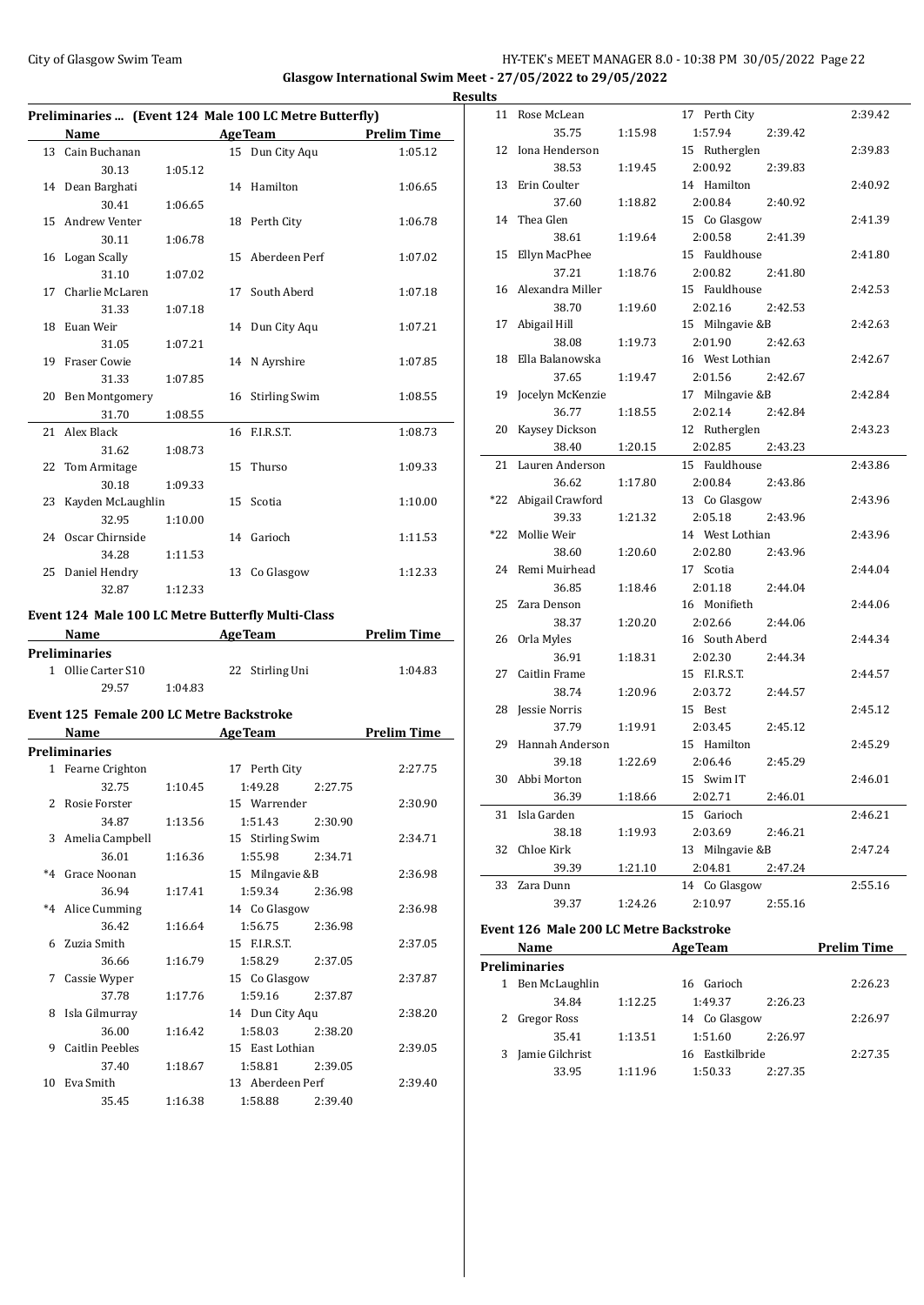# City of Glasgow Swim Team Team Feam Fermic Matter of the HY-TEK's MEET MANAGER 8.0 - 10:38 PM 30/05/2022 Page 23 **Glasgow International Swim Meet - 27/05/2022 to 29/05/2022**

|    |                                        |         | Preliminaries  (Event 126 Male 200 LC Metre Backstroke) |                    |
|----|----------------------------------------|---------|---------------------------------------------------------|--------------------|
|    |                                        |         | Name AgeTeam Prelim Time                                |                    |
|    | 4 Adam Phillips                        |         | 18 Dun City Aqu                                         | 2:31.02            |
|    | 34.70                                  | 1:13.34 | 1:52.70<br>2:31.02                                      |                    |
|    | 5 Richard Laws                         |         | 15 Cupar                                                | 2:31.32            |
|    | 37.27                                  | 1:16.60 | 1:56.68<br>2:31.32                                      |                    |
|    | 6 Marcus Blake                         |         | 15 Co Glasgow                                           | 2:31.87            |
|    | 36.23                                  | 1:15.60 | 1:55.18<br>2:31.87                                      |                    |
| 7  | Gregor Skinner                         |         | 16 F.I.R.S.T.                                           | 2:33.96            |
|    | 37.06                                  | 1:17.27 | 1:56.34<br>2:33.96                                      |                    |
|    | 8 Adam Hill                            |         | 15 Stirling Swim                                        | 2:34.09            |
|    | 35.73                                  | 1:15.09 | 1:55.48<br>2:34.09                                      |                    |
| 9  | Fraser Vandermeulen                    |         | 13 Stirling Swim                                        | 2:36.78            |
|    | 36.66                                  | 1:16.38 | 1:57.31<br>2:36.78                                      |                    |
| 10 | Ethan Collins                          |         | 13 Bellshill                                            | 2:38.45            |
|    | 35.22                                  | 1:15.75 | 1:57.10<br>2:38.45                                      |                    |
| 11 | Campbell McLean                        |         | 15 Co Glasgow                                           | 2:39.17            |
|    | 37.62                                  | 1:18.56 | 2:00.00<br>2:39.17                                      |                    |
| 12 | Kyle Connolly                          |         | 13 Co Glasgow                                           | 2:39.31            |
|    | 38.66                                  | 1:18.90 | 2:00.20<br>2:39.31                                      |                    |
|    | 13 Nathan Lilly                        |         | 17 Bellshill                                            | 2:40.07            |
|    | 36.03                                  | 1:17.42 | 1:59.40<br>2:40.07                                      |                    |
|    | 14 Aaron McDowell                      |         | 17 Swim IT                                              | 2:40.73            |
|    | 35.33                                  | 1:16.30 | 1:59.16<br>2:40.73                                      |                    |
|    | 15 Callen Weir                         |         | 17 West Lothian                                         | 2:41.47            |
|    | 36.62                                  | 1:17.63 | 1:58.74<br>2:41.47                                      |                    |
|    | 16 Daniel Hendry                       |         | 13 Co Glasgow                                           | 2:41.83            |
|    | 37.07                                  | 1:18.41 | 2:00.90<br>2:41.83                                      |                    |
|    | 17 Logan Scally                        |         | 15 Aberdeen Perf                                        | 2:45.08            |
|    | 37.43                                  | 1:20.53 | 2:03.09<br>2:45.08                                      |                    |
|    |                                        |         | Event 126 Male 200 LC Metre Backstroke Multi-Class      |                    |
|    | Name                                   |         | <b>Example 2018 Age Team</b>                            | <b>Prelim Time</b> |
|    | Preliminaries                          |         |                                                         |                    |
|    | 1 Sam Downie S8                        |         | 16 SS Nat Jun                                           | 2:36.80            |
|    | 36.17                                  | 1:16.60 | 1:57.16<br>2:36.80                                      |                    |
|    | 2 Jake Woods S9                        |         | 30 Co Glasgow                                           | 2:51.70            |
|    | 40.05                                  | 1:23.48 | 2:08.11<br>2:51.70                                      |                    |
|    |                                        |         |                                                         |                    |
|    | Event 127 Female 50 LC Metre Freestyle |         |                                                         |                    |
|    | <b>Name</b>                            |         | <b>AgeTeam</b>                                          | <b>Prelim Time</b> |
|    | <b>Preliminaries</b>                   |         |                                                         |                    |
|    | 1 Mairi Craig                          |         | 18 Stirling Swim                                        | 28.22              |

|      | erennunaries         |    |                      |       |
|------|----------------------|----|----------------------|-------|
| 1    | Mairi Craig          | 18 | <b>Stirling Swim</b> | 28.22 |
| 2    | Isabelle Wood        | 17 | <b>Stirling Swim</b> | 28.44 |
| 3    | Lucy Lucas           | 19 | Edinburgh Un         | 28.68 |
| 4    | Julie Dunn           | 16 | Sth Ayrshire         | 28.70 |
| $*5$ | Allana McDonald      | 18 | <b>Bo Stockton</b>   | 28.78 |
| $*5$ | Isla Gilmurray       |    | 14 Dun City Agu      | 28.78 |
| 7    | Tiana Greenshields   | 15 | Hamilton             | 28.83 |
| 8    | Stella McCardie      |    | 16 Co Glasgow        | 28.89 |
| 9    | Madison Coull        | 14 | <b>Buckie</b>        | 28.92 |
| 10   | Orla MacInnes        | 15 | Heart of Mid         | 28.94 |
| 11   | Charlotte Wraight    | 15 | South Aberd          | 28.97 |
| 12   | Amy Shiels           | 17 | Co Glasgow           | 29.07 |
| 13   | <b>Bronwen Payne</b> | 15 | Best                 | 29.11 |
| 14   | Lucy Atherton        | 15 | Heart of Mid         | 29.25 |
| 15   | Sarah Stewart        | 16 | Milngavie &B         | 29.26 |
|      |                      |    |                      |       |

| <b>Results</b> |                          |        |                      |       |
|----------------|--------------------------|--------|----------------------|-------|
|                | 16 Tilly Lakie           |        | 16 Best              | 29.31 |
| 17             | Ellie Craik-Collins      |        | 15 Warrender         | 29.34 |
|                | 18 Perrie Scobbie        | 15     | <b>Stirling Swim</b> | 29.50 |
|                | 19 Emma Leggate          |        | 16 Hamilton          | 29.57 |
| $*20$          | Ellie Kennedy            |        | 14 Co Glasgow        | 29.60 |
| $*20$          | Melissa Mennie           |        | 14 Eastkilbride      | 29.60 |
|                | <b>Swim-Off Required</b> |        |                      |       |
|                | 22 Emily Fawkes          |        | 15 F.I.R.S.T.        | 29.65 |
| 23             | Tara Montgomery          |        | 16 Stirling Swim     | 29.71 |
|                | 24 Emma McGavin          |        | 15 Hamilton          | 29.73 |
|                | 25 Hannah Lockington     |        | 16 Milngavie &B      | 29.74 |
|                | 26 Emily Riach           |        | 20 Aberdeen Perf     | 29.75 |
|                | *27 Lili Mundell         |        | 12 Heart of Mid      | 29.76 |
| $*27$          | Nula Gow                 |        | 17 Garioch           | 29.76 |
|                | *29 Caitlin Frame        |        | 15 F.I.R.S.T.        | 29.77 |
|                | *29 Louise Connell J     |        | 15 Co Glasgow        | 29.77 |
|                | 31 Isabelle Kendall      |        | 16 Stirling Swim     | 29.79 |
|                | 32 Rebecca Cole          |        | 15 Hamilton          |       |
|                |                          |        |                      | 29.80 |
|                | *33 Jessica Kirkwood     |        | 13 Aberdeen Perf     | 29.82 |
| *33            | Rosie Liston             |        | 15 Co Glasgow        | 29.82 |
| 35             | Keisha McCormack         | 17     | Scotia               | 29.84 |
|                | 36 Wiktoria Grabowska    |        | 15 West Dunbart      | 29.86 |
|                | *37 Loren Stewart        |        | 15 Stirling Swim     | 29.90 |
| *37            | Sophie Alison J          |        | 14 West Dunbart      | 29.90 |
| 39             | Anna Easton              |        | 15 Dun City Aqu      | 29.91 |
|                | 40 Katie Brennan         |        | 17 Bellshill         | 29.94 |
|                | 41 Mei Rogers            |        | 15 Warrender         | 29.96 |
|                | 42 Alex Coy              |        | 16 Warrender         | 29.99 |
|                | *43 Madisyn Stuart       |        | 13 Aberdeen Perf     | 30.02 |
|                | *43 Lauren Anderson      |        | 15 Fauldhouse        | 30.02 |
|                | 45 Ellen Denny           |        | 14 Garioch           | 30.03 |
|                | *46 Abbi Morton          |        | 15 Swim IT           | 30.07 |
|                | *46 Heather Stuart       |        | 16 N Ayrshire        | 30.07 |
|                | *48 Rebekah Cent         |        | 16 Kingston          | 30.08 |
|                | *48 Greta Simaska        |        | 15 Warrender         | 30.08 |
| 50             | Saphrina Machin          |        | 15 Co Glasgow        | 30.10 |
| 51             | <b>Addison Cole</b>      |        | 14 Hamilton          | 30.16 |
| 52             | Erica Watt               |        | 16 Heart of Mid      | 30.20 |
| 53             | Anna Lee                 | 14     | <b>Stirling Swim</b> | 30.22 |
| 54             | Iona Henderson           | 15     | Rutherglen           | 30.23 |
| 55             | Libby Doubleday          | $17\,$ | Co Glasgow           | 30.26 |
|                | 56 Isla Garden           | 15     | Garioch              | 30.28 |
| 57             | Hannah Staal             | 17     | Cupar                | 30.36 |
| 58             | Maria Howe               | 15     | Aberdeen Perf        | 30.37 |
| 59             | Rosie Heeps              |        | 14 Fauldhouse        | 30.38 |
|                | Caelin Chan              |        |                      |       |
| 60             |                          | 14     | N Ayrshire           | 30.40 |
| 61             | Reilly McIntosh          | 13     | Dun City Aqu         | 30.46 |
| 62             | Victoria Niven           | 16     | Co Glasgow           | 30.50 |
| 63             | Sofia Fallone            | 14     | Monifieth            | 30.55 |
| 64             | Madison Gallacher        | 15     | F.I.R.S.T.           | 30.60 |
| 65             | Olivia Paton             | 18     | Sth Ayrshire         | 30.67 |
|                | 66 Victoria Weir         | 14     | F.I.R.S.T.           | 30.72 |
| 67             | Darci Reid               | 15     | Dun City Aqu         | 30.73 |
| 68             | Keira Anderson           | 15     | Fauldhouse           | 30.75 |
| 69             | Joanna Calder            |        | 14 Milngavie &B      | 30.80 |
| 70             | Ashley Merson            | 17     | West Lothian         | 30.81 |
| 71             | Zuzia Smith              |        | 15 F.I.R.S.T.        | 30.82 |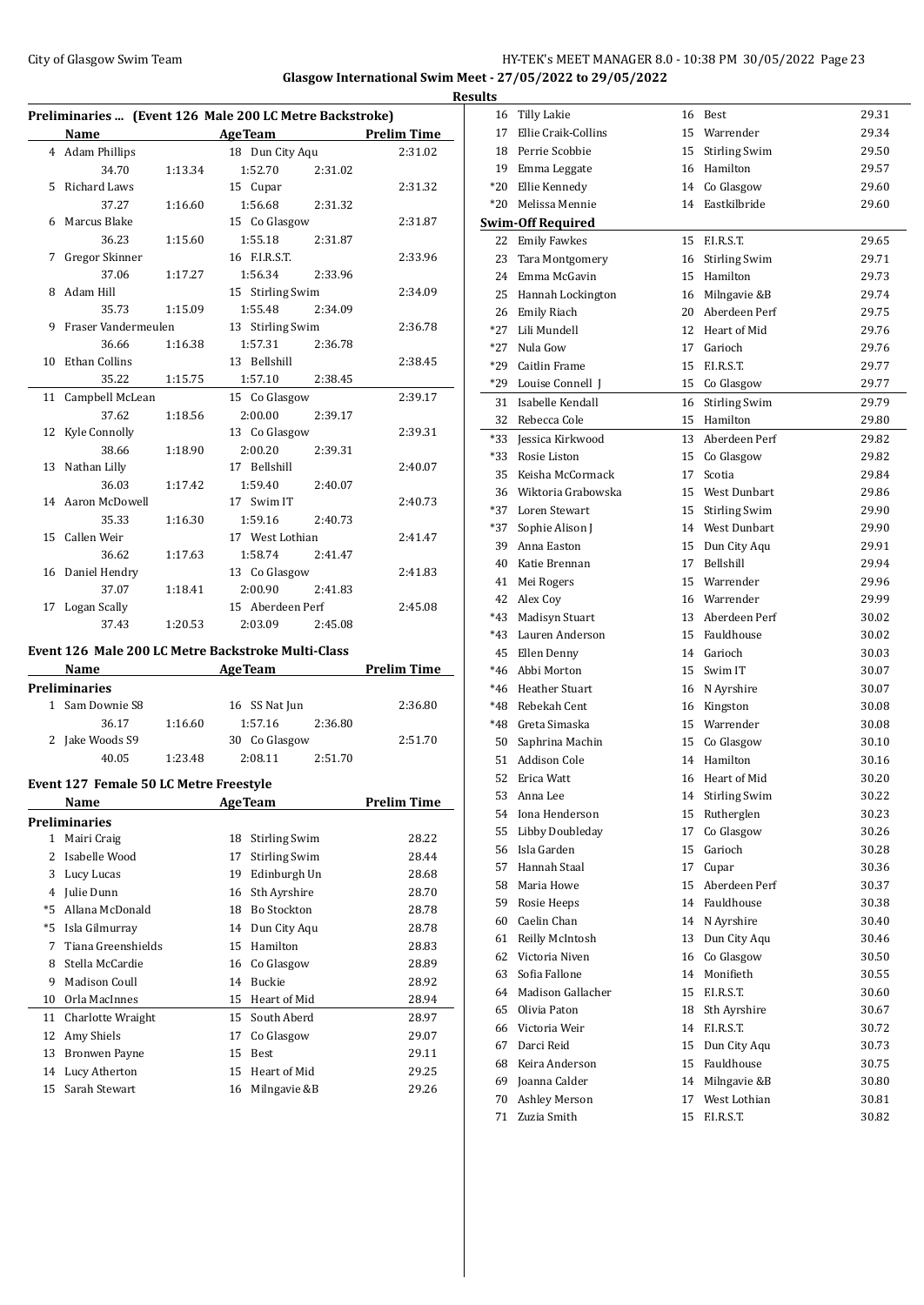# City of Glasgow Swim Team HY-TEK's MEET MANAGER 8.0 - 10:38 PM 30/05/2022 Page 24 **Glasgow International Swim Meet - 27/05/2022 to 29/05/2022**

| Preliminaries  (Event 127 Female 50 LC Metre Freestyle) |                     |    |                  |                    |  |  |
|---------------------------------------------------------|---------------------|----|------------------|--------------------|--|--|
|                                                         | Name                |    | <b>AgeTeam</b>   | <b>Prelim Time</b> |  |  |
| 72                                                      | Rose McLean         |    | 17 Perth City    | 30.90              |  |  |
| 73                                                      | Orla Myles          | 16 | South Aberd      | 30.91              |  |  |
| 74                                                      | Rose McDermott      |    | 14 Milngavie &B  | 30.93              |  |  |
| 75                                                      | Chloe Kirk          | 13 | Milngavie &B     | 31.04              |  |  |
| 76                                                      | Adrienne Keuck      | 19 | Cavan            | 31.06              |  |  |
| 77                                                      | Hannah McCulloch    | 18 | Milngavie &B     | 31.07              |  |  |
| $*78$                                                   | Maci Carty          |    | 14 Fauldhouse    | 31.10              |  |  |
| $*78$                                                   | Eva Gordon          |    | 15 Stirling Swim | 31.10              |  |  |
| 80                                                      | Jocelyn McKenzie    | 17 | Milngavie &B     | 31.13              |  |  |
| 81                                                      | Kiera Hart          | 16 | Scotia           | 31.18              |  |  |
| 82                                                      | Ella McGeorge       |    | 16 Cupar         | 31.19              |  |  |
| 83                                                      | Taylor Mackenzie    |    | 15 Monifieth     | 31.22              |  |  |
| 84                                                      | Lucy McLeod         |    | 15 F.I.R.S.T.    | 31.25              |  |  |
| 85                                                      | Melana Louw         | 17 | South Aberd      | 31.28              |  |  |
| 86                                                      | Rosie Murrison      | 17 | Co Glasgow       | 31.31              |  |  |
| 87                                                      | <b>Emily Chong</b>  |    | 14 Co Glasgow    | 31.32              |  |  |
| *88                                                     | Daisy MacInnes      |    | 13 Co Glasgow    | 31.39              |  |  |
| *88                                                     | Emma Freeborn       |    | 18 West Lothian  | 31.39              |  |  |
| $*90$                                                   | Neve Duncan         |    | 14 Kirkintilloc  | 31.48              |  |  |
| $*90$                                                   | Abigail Hill        |    | 15 Milngavie &B  | 31.48              |  |  |
| 92                                                      | Payton Forbes       | 13 | Buckie           | 31.55              |  |  |
| 93                                                      | Eva Smith           | 13 | Aberdeen Perf    | 31.56              |  |  |
| 94                                                      | Ava Gallacher       |    | 14 F.I.R.S.T.    | 31.57              |  |  |
| $*95$                                                   | Simone Finlayson    |    | 15 Dun City Aqu  | 31.58              |  |  |
| *95                                                     | Jessica Murdoch     | 17 | Sth Ayrshire     | 31.58              |  |  |
| 97                                                      | <b>Emily Dawson</b> | 13 | Milngavie &B     | 31.60              |  |  |
| 98                                                      | Jenna Murphy        | 15 | Bellshill        | 31.61              |  |  |
| 99                                                      | Millie Barton       | 14 | Bellshill        | 31.64              |  |  |
| 100                                                     | Lucy Nimmo          | 15 | Bellshill        | 31.66              |  |  |
| 101                                                     | Kaysey Dickson      |    | 12 Rutherglen    | 31.69              |  |  |
| 102                                                     | Calli Abel          |    | 14 Co Glasgow    | 31.73              |  |  |
| 103                                                     | Isla Petrie         |    | 13 Monifieth     | 31.77              |  |  |
| 104                                                     | Anjali Pavri        | 15 | Co Glasgow       | 31.93              |  |  |
| 105                                                     | Katie Mulvey        |    | 18 Cavan         | 32.29              |  |  |
| 106                                                     | Daisy Gildea        |    | 12 Co Glasgow    | 32.34              |  |  |
| 107                                                     | Ella Cunningham     | 13 | Co Glasgow       | 32.43              |  |  |
| 108                                                     | Zara Dunn           |    | 14 Co Glasgow    | 33.65              |  |  |

## **Event 127 Female 50 LC Metre Freestyle Multi-Class**

| <b>Name</b>     | <b>AgeTeam</b>  | <b>Prelim Time</b> |  |
|-----------------|-----------------|--------------------|--|
| Preliminaries   |                 |                    |  |
| 1 Abby Kane S13 | 19 Stirling Uni | 30.66              |  |

## **Event 128 Male 50 LC Metre Freestyle**

|    | Name             | <b>AgeTeam</b> |                      | <b>Prelim Time</b> |
|----|------------------|----------------|----------------------|--------------------|
|    | Preliminaries    |                |                      |                    |
|    | Alexander Harris | 20             | <b>Stirling Swim</b> | 25.59              |
| 2  | Guy Semple       | 18             | Warrender            | 25.76              |
| 3  | Jonathan Venter  | 19             | Perth City           | 26.14              |
| 4  | Marcus Blake     |                | 15 Co Glasgow        | 26.20              |
| 5. | Oliver Tykesson  |                | 22 Stirling Uni      | 26.33              |
| 6  | Cain Buchanan    |                | 15 Dun City Agu      | 26.36              |
|    | Fraser Baird     | 17             | Scotia               | 26.42              |
| 8  | Lewis Condy      | 23             | Stirling Uni         | 26.46              |
| 9  | Lewis Gray       |                | 16 Inverclyde        | 26.52              |
| 10 | Alex Black       | 16             | ELR.S.T.             | 26.55              |

| <b>Results</b> |                          |    |                  |       |
|----------------|--------------------------|----|------------------|-------|
|                | 11 Matthew McMillan      |    | 16 SS Nat Jun    | 26.60 |
| 12             | Robbie Boyd              |    | 15 Warrender     | 26.61 |
| 13             | Richard Laws             | 15 | Cupar            | 26.69 |
|                | 14 Adam Phillips         |    | 18 Dun City Aqu  | 26.71 |
| 15             | Finlay Tsang             |    | 15 Co Glasgow    | 26.72 |
|                | 16 Adam Scott            |    | 16 Co Glasgow    | 26.94 |
| 17             | Sam Currie               |    | 17 Perth City    | 27.00 |
| 18             | <b>Blair McKean</b>      | 17 | Bellshill        | 27.04 |
| 19             | Fraser Claxton           |    | 18 Heart of Mid  | 27.06 |
| 20             | Jack Simpson             |    | 16 Eastkilbride  | 27.09 |
| 21             | Keane Smith              |    | 17 Airdrie       | 27.11 |
|                | 22 Lewis Hussen          |    | 15 Stirling Swim | 27.21 |
|                | 23 Ben Montgomery        |    | 16 Stirling Swim | 27.23 |
|                | 24 Connor Brierley       |    | 16 Dun City Aqu  | 27.27 |
| 25             | Ross Anderton            |    | 14 East Lothian  | 27.39 |
|                | *26 Cole Morrison        |    | 16 Stirling Swim | 27.45 |
|                | *26 Fraser Tetlow        |    | 16 Garioch       | 27.45 |
|                | 28 Ben McLaughlin        |    | 16 Garioch       | 27.47 |
|                | 29 David Landman         |    | 15 Co Glasgow    | 27.49 |
|                | *30 Lukas Johnson        |    | 15 Aberdeen Perf | 27.50 |
| $*30$          | Charlie McLaren          | 17 | South Aberd      | 27.50 |
|                | <b>Swim-Off Required</b> |    |                  |       |
| 32             | Dylan McCombie           | 15 | South Aberd      | 27.66 |
| 33             | Callen Weir              |    | 17 West Lothian  | 27.67 |
| 34             | Euan Gray                |    | 16 Cupar         | 27.68 |
| 35             | Kyle Mitchell            |    | 16 Garioch       | 27.72 |
|                | 36 Tom Armitage          |    | 15 Thurso        | 27.74 |
| 37             | Liam Johnstone           | 17 | Best             | 27.76 |
|                | 38 Dean Barghati         |    | 14 Hamilton      | 27.80 |
|                | 39 Andrew Smitton        |    | 16 South Aberd   | 27.90 |
| 40             | Michael Winship          |    | 15 Co Glasgow    | 27.98 |
|                | 41 Louis di Mascio       |    | 15 Stirling Swim | 28.27 |
|                | 42 Martyn Brown          |    | 15 Aberdeen Perf | 28.35 |
| 43             | <b>Fraser Cowie</b>      |    | 14 N Ayrshire    | 28.46 |
| 44             | Nathan Geddie            |    | 15 Garioch       | 28.47 |
|                | 45 Aaron McDowell        | 17 | Swim IT          | 29.24 |
|                | 46 Adam Kuhl             |    | 14 Co Glasgow    | 29.37 |
| 47             | Campbell McLean          | 15 | Co Glasgow       | 30.58 |
| 48             | Cole Murphy              |    | 13 Co Glasgow    | 31.25 |
|                |                          |    |                  |       |

### **Event 128 Male 50 LC Metre Freestyle Multi-Class**

| Name |                      | <b>AgeTeam</b> | <b>Prelim Time</b> |
|------|----------------------|----------------|--------------------|
|      | <b>Preliminaries</b> |                |                    |
|      | 1 Michael Jones S7   | 28 Co Manch Ag | 31.93              |
|      | 2 Jake Woods S9      | 30 Co Glasgow  | 32.12              |
|      | 3 Sam Downie S8      | 16 SS Nat Jun  | 32.22              |

## **Event 129 Female 50 LC Metre Breaststroke**

| Name |                      |    | <b>AgeTeam</b>   | <b>Prelim Time</b> |
|------|----------------------|----|------------------|--------------------|
|      | <b>Preliminaries</b> |    |                  |                    |
|      | Katie Caldwell       |    | 16 Milngavie & B | 36.89              |
|      | 2 Katie Brennan      | 17 | <b>Bellshill</b> | 37.39              |
|      | 3 Lauren Anderson    |    | 15 Fauldhouse    | 37.47              |
|      | 4 Carys Mooney       |    | 15 Co Glasgow    | 37.71              |
|      | 5 Greta Simaska      |    | 15 Warrender     | 38.03              |
|      | Ellie Craik-Collins  |    | 15 Warrender     | 38.29              |
|      | Alice Cumming        | 14 | Co Glasgow       | 38.33              |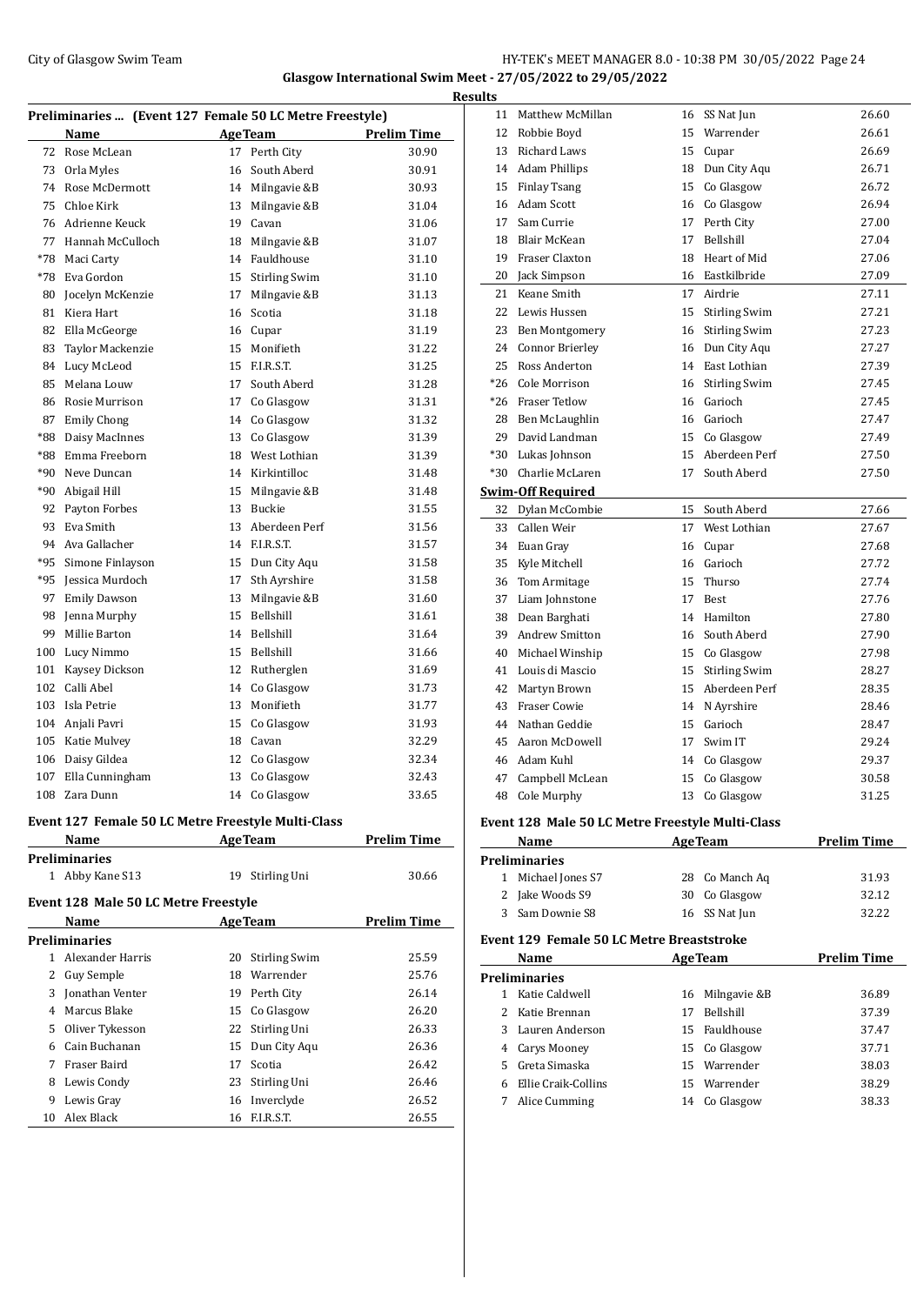# City of Glasgow Swim Team Team Feam Fermi States of City of Glasgow Swim Team Fermi States 25 **Glasgow International Swim Meet - 27/05/2022 to 29/05/2022**

|       | Preliminaries  (Event 129 Female 50 LC Metre Breaststroke) |    |                  |                    |
|-------|------------------------------------------------------------|----|------------------|--------------------|
|       | <b>Name</b>                                                |    | AgeTeam          | <b>Prelim Time</b> |
| 8     | Katie Mulvey                                               | 18 | Cavan            | 38.37              |
| 9     | Caelin Chan                                                |    | 14 N Ayrshire    | 38.46              |
| 10    | Tiana Greenshields                                         |    | 15 Hamilton      | 38.47              |
| 11    | Carolyn Rae                                                |    | 18 Monifieth     | 38.50              |
| 12    | Lexine McCappin                                            |    | 16 F.I.R.S.T.    | 38.64              |
| 13    | Tara Montgomery                                            |    | 16 Stirling Swim | 38.69              |
| 14    | Emma Silcock                                               |    | 14 F.I.R.S.T.    | 38.70              |
| 15    | Isla Gilmurray                                             |    | 14 Dun City Aqu  | 38.71              |
| 16    | Lili Mundell                                               |    | 12 Heart of Mid  | 38.85              |
| 17    | Payton Forbes                                              |    | 13 Buckie        | 38.91              |
| 18    | Ella Balanowska                                            |    | 16 West Lothian  | 38.92              |
| 19    | Millie Barton                                              |    | 14 Bellshill     | 38.96              |
| $*20$ | Ava McDermott                                              | 17 | Milngavie &B     | 38.98              |
| $*20$ | Zara Denson                                                | 16 | Monifieth        | 38.98              |
|       | <u>Swim-Off Required</u>                                   |    |                  |                    |
| 22    | Wiktoria Grabowska                                         |    | 15 West Dunbart  | 39.09              |
| 23    | Eden Fraser                                                |    | 15 Aberdeen Perf | 39.11              |
| *24   | Kristin Mackay                                             |    | 14 Warrender     | 39.25              |
| $*24$ | Ellie Kennedy                                              |    | 14 Co Glasgow    | 39.25              |
| 26    | Jessica Heeps                                              |    | 16 Fauldhouse    | 39.26              |
| 27    | Victoria Weir                                              |    | 14 F.I.R.S.T.    | 39.27              |
| 28    | Grace Harley                                               |    | 16 East Lothian  | 39.41              |
| 29    | Ellie Hardie                                               |    | 18 East Lothian  | 39.45              |
| 30    | Remi Muirhead                                              | 17 | Scotia           | 39.47              |
|       |                                                            |    |                  |                    |
| 31    | Ksenia Mann                                                | 12 | Dun City Aqu     | 39.50              |
| 32    | Kiera Hart                                                 | 16 | Scotia           | 39.56              |
| 33    | Keziah McCappin                                            | 14 | F.I.R.S.T.       | 39.58              |
| 34    | Grace Hanak                                                |    | 14 East Lothian  | 39.62              |
| 35    | Grace Prain                                                |    | 15 Dun City Aqu  | 39.71              |
| 36    | Sarah Kay                                                  | 17 | South Aberd      | 39.80              |
| 37    | Ayla Cochrane                                              |    | 16 Co Glasgow    | 39.82              |
| 38    | Olivia Flockhart                                           |    | 14 East Lothian  | 39.84              |
| *39   | Gina Ren                                                   |    | 13 Co Glasgow    | 39.86              |
| *39   | Ellen Denny                                                |    | 14 Garioch       | 39.86              |
| $*41$ | Helen Black                                                | 17 | Cupar            | 39.87              |
| $*41$ | Ava Ross                                                   | 13 | Co Glasgow       | 39.87              |
|       | 43 Addison Cole                                            |    | 14 Hamilton      | 39.88              |
| 44    | Rose McDermott                                             | 14 | Milngavie &B     | 39.89              |
| 45    | Maci Carty                                                 | 14 | Fauldhouse       | 40.00              |
| 46    | <b>Madison Coull</b>                                       | 14 | Buckie           | 40.01              |
| 47    | Rosie Heeps                                                | 14 | Fauldhouse       | 40.09              |
| 48    | Isla Garden                                                | 15 | Garioch          | 40.17              |
| 49    | Louise Connell J                                           | 15 | Co Glasgow       | 40.18              |
| *50   | Emma Binnie                                                | 13 | N Ayrshire       | 40.21              |
| *50   | Abigail Thomson                                            | 14 | Dun City Aqu     | 40.21              |
| 52    | Zuzia Smith                                                | 15 | F.I.R.S.T.       | 40.23              |
| 53    | Simone Finlayson                                           | 15 | Dun City Aqu     | 40.30              |
| 54    | Joanna Calder                                              | 14 | Milngavie &B     | 40.31              |
| 55    | Ella Cunningham                                            | 13 | Co Glasgow       | 40.34              |
| 56    | Katie Gaffney                                              | 13 | Rutherglen       | 40.71              |
| 57    | Jessie Norris                                              | 15 | Best             | 40.80              |
| 58    | Daisy MacInnes                                             | 13 | Co Glasgow       | 40.81              |
| 59    | Coco Croxford                                              | 14 | SS Nat Jun       | 40.88              |
| 60    | Lucy McLeod                                                | 15 | F.I.R.S.T.       | 40.90              |
|       |                                                            |    |                  |                    |

| <b>Results</b> |                     |    |                  |       |  |  |  |  |
|----------------|---------------------|----|------------------|-------|--|--|--|--|
|                | 61 Heather Stuart   |    | 16 N Avrshire    | 41.00 |  |  |  |  |
|                | 62 Rebecca Strachan |    | 14 Larkhall      | 41.12 |  |  |  |  |
|                | 63 Lizzie Whike     |    | 17 Heart of Mid  | 41.16 |  |  |  |  |
|                | 64 Keira Anderson   |    | 15 Fauldhouse    | 41.42 |  |  |  |  |
|                | 65 Jenna Murphy     |    | 15 Bellshill     | 41.84 |  |  |  |  |
|                | 66 Madisyn Stuart   |    | 13 Aberdeen Perf | 42.17 |  |  |  |  |
| 67             | Sofia Fallone       |    | 14 Monifieth     | 42.34 |  |  |  |  |
|                | 68 Taylor Mackenzie |    | 15 Monifieth     | 42.35 |  |  |  |  |
| 69.            | Anna Easton         |    | 15 Dun City Agu  | 42.45 |  |  |  |  |
|                | 70 Evie Chan        | 12 | N Avrshire       | 42.88 |  |  |  |  |
|                |                     |    |                  |       |  |  |  |  |

### **Event 129 Female 50 LC Metre Breaststroke Multi-Class**

| Name                   | <b>AgeTeam</b> | <b>Prelim Time</b> |  |
|------------------------|----------------|--------------------|--|
| <b>Preliminaries</b>   |                |                    |  |
| 1 Laura Pilkington SB5 | 25 F.I.R.S.T.  | 59.77              |  |

### **Event 130 Male 50 LC Metre Breaststroke**

|       | Name                     | <b>AgeTeam</b> |                      | <b>Prelim Time</b> |
|-------|--------------------------|----------------|----------------------|--------------------|
|       | <b>Preliminaries</b>     |                |                      |                    |
| 1     | Lewis Brander            | 15             | Monifieth            | 33.08              |
| 2     | Jake Percy               | 18             | Hamilton             | 33.88              |
| 3     | Sam Moore                | 18             | Sth Ayrshire         | 33.89              |
| 4     | Manow Drysdale           | 15             | Warrender            | 34.15              |
| 5     | Ben King                 | 15             | Milngavie &B         | 34.17              |
| 6.    | Adam Hill                | 15             | <b>Stirling Swim</b> | 34.18              |
| 7     | Sam Ross                 |                | 15 Warrender         | 34.27              |
| 8     | Ronan Payne              | 27             | Co Glasgow           | 34.36              |
| 9     | <b>Finlay Tsang</b>      | 15             | Co Glasgow           | 34.50              |
| 10    | Euan Gray                |                | 16 Cupar             | 34.75              |
| 11    | Kai Connolly             | 15             | SS Nat Jun           | 34.77              |
| 12    | <b>Fraser Tetlow</b>     | 16             | Garioch              | 34.90              |
| 13    | <b>Bradley Jack</b>      | 16             | F.I.R.S.T.           | 34.99              |
| 14    | Finn Longmore            | 19             | Cavan                | 35.10              |
| 15    | Ciaran Hayes             | 17             | Aberdeen             | 35.12              |
| 16    | Lewis Graham             | 19             | Airdrie              | 35.13              |
| 17    | Finn Bannerman           | 15             | Perth City           | 35.20              |
| 18    | Aidan Nixon              | 15             | <b>Bellshill</b>     | 35.77              |
| 19    | <b>Adam Phillips</b>     | 18             | Dun City Aqu         | 36.08              |
| $*20$ | Hayden Pritchard         | 15             | Garioch              | 36.18              |
| $*20$ | Oscar Longmore           | 16             | Cavan                | 36.18              |
|       | <b>Swim-Off Required</b> |                |                      |                    |
| 22    | Ewan Wardlaw             | 16             | Hamilton             | 36.35              |
| 23    | Alex Playfair            | 16             | <b>Rest</b>          | 36.52              |
| 24    | Ross Hutchinson          | 14             | Monifieth            | 36.70              |
| 25    | <b>Finlay Bennett</b>    | 13             | Rutherglen           | 36.73              |
| 26    | Cole Morrison            | 16             | <b>Stirling Swim</b> | 36.98              |
| 27    | Oscar Moogan-Sharratt    | 16             | Co Glasgow           | 37.05              |
| $*28$ | Aidan McCavish           | 14             | F.I.R.S.T.           | 37.06              |
| $*28$ | Kyle Connolly            | 13             | Co Glasgow           | 37.06              |
| 30    | Dean Barghati            | 14             | Hamilton             | 37.45              |
| 31    | Connor Brierley          |                | 16 Dun City Aqu      | 38.81              |
| 32    | Aran Machin              | 12             | Co Glasgow           | 39.02              |
| 33    | Adam Kuhl                | 14             | Co Glasgow           | 42.12              |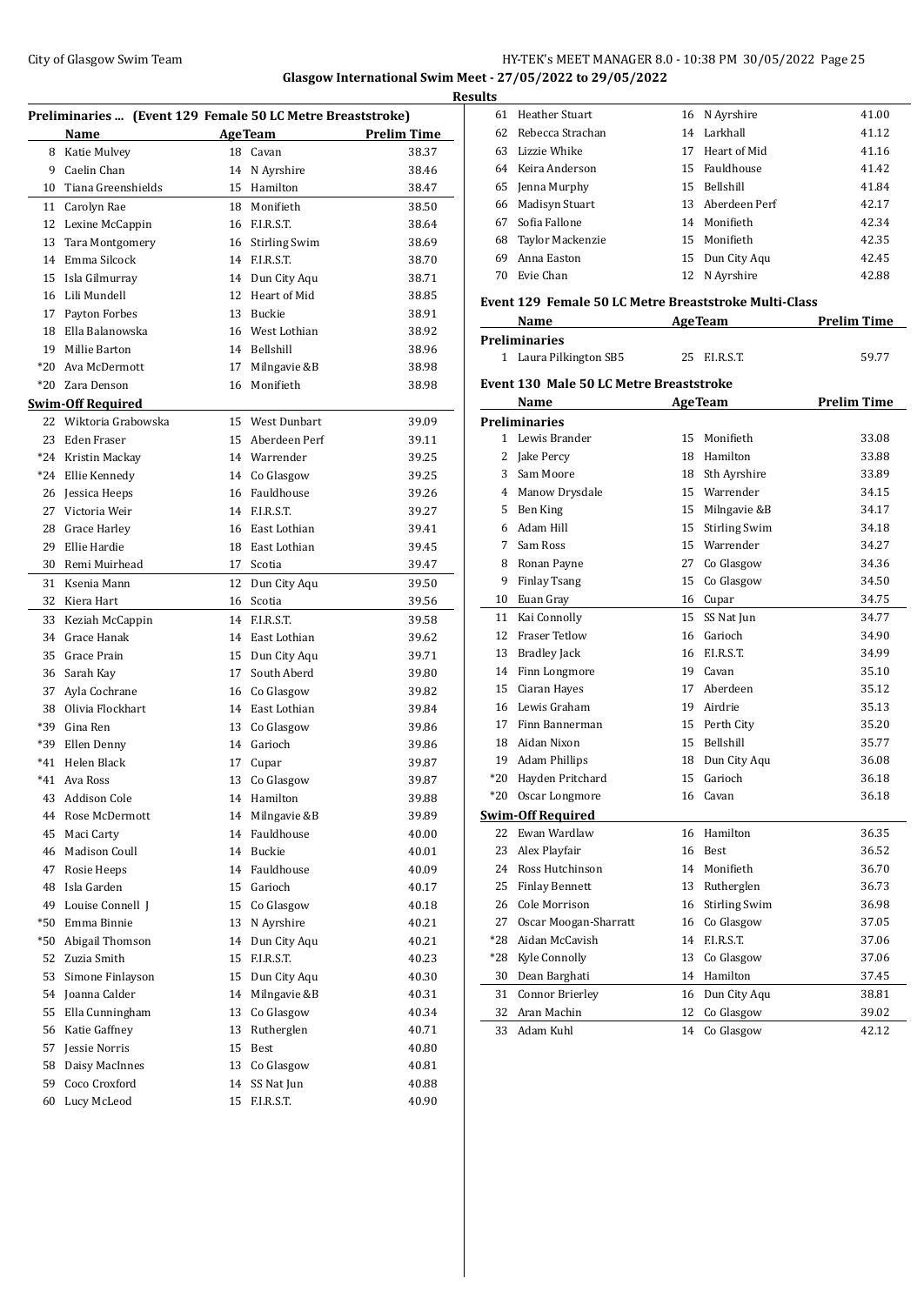## City of Glasgow Swim Team Team Feam Fermic Matter of the HY-TEK's MEET MANAGER 8.0 - 10:38 PM 30/05/2022 Page 26 **Glasgow International Swim Meet - 27/05/2022 to 29/05/2022 Results**

|                                                     |          |                 |          |                    | <b>Results</b>     |          |                 |          |          |
|-----------------------------------------------------|----------|-----------------|----------|--------------------|--------------------|----------|-----------------|----------|----------|
| Event 130 Male 50 LC Metre Breaststroke Multi-Class |          |                 |          |                    | 6 William Shepherd |          | 16 Perth City   |          | 17:03.00 |
| Name                                                |          | <b>AgeTeam</b>  |          | <b>Prelim Time</b> | 30.28              | 1:03.95  | 1:37.61         | 2:11.83  |          |
| <b>Preliminaries</b>                                |          |                 |          |                    | 2:46.10            | 3:20.25  | 3:54.74         | 4:29.31  |          |
| 1 Jake Woods SB8                                    |          | 30 Co Glasgow   |          | 44.90              | 5:03.83            | 5:38.15  | 6:12.74         | 6:47.36  |          |
|                                                     |          |                 |          |                    | 7:21.67            | 7:56.00  | 8:30.86         | 9:05.10  |          |
| Event 131 Male 1500 LC Metre Freestyle              |          |                 |          |                    | 9:39.55            | 10:14.01 | 10:48.88        | 11:23.14 |          |
| <b>Name</b>                                         |          | <b>AgeTeam</b>  |          | <b>Finals Time</b> | 11:57.59           | 12:31.98 | 13:06.25        | 13:40.67 |          |
| 1 Jack Muncey                                       |          | 19 Stirling Uni |          | 16:24.02           | 14:15.10           | 14:49.50 | 15:23.79        | 15:56.81 |          |
| 30.33                                               | 1:02.85  | 1:35.87         | 2:09.16  |                    | 16:31.31           | 17:03.00 |                 |          |          |
| 2:42.45                                             | 3:15.55  | 3:48.82         | 4:21.94  |                    | 7 Struan Bennet    |          | 18 Kinross      |          | 17:17.99 |
| 4:55.30                                             | 5:28.67  | 6:01.76         | 6:34.86  |                    | 30.89              | 1:04.63  | 1:38.95         | 2:13.35  |          |
| 7:08.17                                             | 7:41.56  | 8:14.80         | 8:47.83  |                    | 2:47.90            | 3:22.50  | 3:57.42         | 4:31.59  |          |
| 9:21.01                                             | 9:53.91  | 10:27.06        | 11:00.07 |                    | 5:06.19            | 5:40.73  | 6:15.33         | 6:50.27  |          |
| 11:32.64                                            | 12:05.64 | 12:38.26        | 13:11.05 |                    | 7:23.86            | 7:58.19  | 8:32.53         | 9:07.19  |          |
| 13:43.82                                            | 14:16.82 | 14:49.36        | 15:21.75 |                    | 9:41.64            | 10:16.36 | 10:51.12        | 11:26.83 |          |
| 15:53.49                                            | 16:24.02 |                 |          |                    | 12:01.95           | 12:37.55 | 13:13.40        | 13:49.47 |          |
| 2 Jack Rudd                                         |          | 18 Maidenhead   |          | 16:26.37           | 14:25.01           | 15:00.50 | 15:35.74        | 16:10.71 |          |
| 29.49                                               | 1:02.41  | 1:35.42         | 2:08.80  |                    | 16:45.34           | 17:17.99 |                 |          |          |
| 2:42.30                                             | 3:15.83  | 3:49.16         | 4:22.39  |                    | 8 Ryan Coulthard   |          | 19 Co Manch Aq  |          | 17:18.95 |
| 4:55.52                                             | 5:28.89  | 6:01.98         | 6:35.27  |                    | 28.63              | 1:00.03  | 1:32.93         | 2:06.66  |          |
| 7:08.33                                             | 7:41.66  | 8:14.65         | 8:47.82  |                    | 2:40.56            | 3:14.87  | 3:49.22         | 4:23.76  |          |
| 9:20.06                                             | 9:53.43  | 10:26.63        | 10:59.62 |                    | 4:58.32            | 5:32.81  | 6:07.42         | 6:42.10  |          |
| 11:31.66                                            | 12:04.30 | 12:36.78        | 13:09.92 |                    | 7:17.33            | 7:52.32  | 8:27.54         | 9:02.77  |          |
| 13:42.69                                            | 14:15.85 | 14:48.60        | 15:21.97 |                    | 9:38.59            | 10:13.93 | 10:49.19        | 11:24.58 |          |
| 15:54.48                                            | 16:26.37 |                 |          |                    | 12:00.53           | 12:36.47 | 13:12.00        | 13:47.66 |          |
| 3 Marshall Illingworth                              |          | 22 Co Glasgow   |          | 16:26.53           | 14:23.87           | 14:59.89 | 15:36.19        | 16:11.57 |          |
| 29.96                                               | 1:02.93  | 1:35.79         | 2:09.00  |                    | 16:46.64           | 17:18.95 |                 |          |          |
| 2:42.14                                             | 3:15.36  | 3:48.40         | 4:21.87  |                    | 9 Jack Simpson     |          | 16 Eastkilbride |          | 17:27.47 |
| 4:54.93                                             | 5:28.39  | 6:01.12         | 6:34.70  |                    | 30.03              |          | 1:37.73         | 2:11.27  |          |
| 7:07.62                                             | 7:41.11  | 8:14.07         | 8:47.31  |                    | 2:45.88            | 3:20.25  | 3:54.91         | 4:29.38  |          |
| 9:20.01                                             | 9:53.21  | 10:26.11        | 10:59.49 |                    | 5:03.99            | 5:38.45  | 6:13.02         | 6:47.70  |          |
| 11:32.32                                            | 12:05.50 | 12:38.28        | 13:11.26 |                    | 7:22.99            | 7:57.47  | 8:33.05         | 9:07.86  |          |
| 13:43.90                                            | 14:16.95 | 14:49.55        | 15:22.63 |                    | 9:43.77            | 10:19.19 | 10:54.89        | 11:31.00 |          |
| 15:55.04                                            | 16:26.53 |                 |          |                    | 12:06.81           | 13:53.94 | 13:18.15        |          |          |
| 4 Luke Hornsey                                      |          | 16 SS Nat Jun   |          | 16:48.53           | 14:30.09           | 15:05.71 | 15:41.99        | 16:17.13 |          |
| 29.09                                               | 1:01.90  | 1:35.45         | 2:09.54  |                    | 16:53.04           | 17:27.47 |                 |          |          |
| 2:43.47                                             | 3:17.75  | 3:51.96         | 4:25.56  |                    | 10 Oscar Chirnside |          | 14 Garioch      |          | 17:38.72 |
| 4:59.52                                             | 5:33.49  | 6:07.73         | 6:41.61  |                    | 30.77              | 1:05.26  | 1:39.80         | 2:15.12  |          |
| 7:15.68                                             | 7:49.48  | 8:23.68         | 8:57.65  |                    | 2:50.40            | 3:26.27  | 4:01.69         | 4:37.41  |          |
| 9:31.66                                             | 10:05.56 | 10:39.59        | 11:13.44 |                    | 5:12.71            | 5:48.67  | 6:24.24         | 7:00.43  |          |
| 11:47.76                                            | 12:21.68 | 12:55.54        | 13:29.65 |                    | 7:35.74            | 8:11.57  | 8:47.01         | 9:22.71  |          |
| 14:03.56                                            | 14:37.62 | 15:11.28        | 15:45.06 |                    | 9:58.01            | 10:33.66 | 11:09.29        | 11:44.83 |          |
| 16:17.35                                            | 16:48.53 |                 |          |                    | 12:20.36           | 12:56.21 | 13:31.67        | 14:07.67 |          |
| 5 Scott Fleming                                     |          | 16 Eastkilbride |          | 17:02.60           | 14:43.10           | 15:18.81 | 15:54.01        | 16:29.69 |          |
| 30.79                                               | 1:04.59  | 1:38.38         | 2:12.52  |                    | 17:05.06           | 17:38.72 |                 |          |          |
| 2:46.73                                             | 3:20.97  | 3:55.32         | 4:29.55  |                    | 11 Kyle Mitchell   |          | 16 Garioch      |          | 17:51.22 |
| 5:03.97                                             | 5:38.14  | 6:12.16         | 6:46.04  |                    | 31.04              | 1:05.28  | 1:39.52         | 2:14.60  |          |
| 7:20.28                                             | 7:54.43  | 8:29.08         | 9:03.25  |                    | 2:50.67            | 3:26.82  | 4:02.84         | 4:39.26  |          |
| 9:37.75                                             | 10:11.82 | 10:46.40        | 11:20.72 |                    | 5:15.33            | 5:51.53  | 6:27.96         | 7:03.55  |          |
| 11:55.34                                            | 12:29.45 | 13:04.05        | 13:38.18 |                    | 7:40.16            | 8:16.08  | 8:52.07         | 9:28.19  |          |
| 14:12.92                                            | 14:47.47 | 15:22.49        | 15:56.86 |                    | 10:04.54           | 10:40.61 | 11:16.72        | 11:53.22 |          |
| 16:31.05                                            | 17:02.60 |                 |          |                    | 12:29.55           | 13:06.00 | 13:41.40        | 14:17.32 |          |
|                                                     |          |                 |          |                    | 14:53.64           | 15:30.10 | 16:05.61        | 16:41.45 |          |
|                                                     |          |                 |          |                    | 17:16.67           | 17:51.22 |                 |          |          |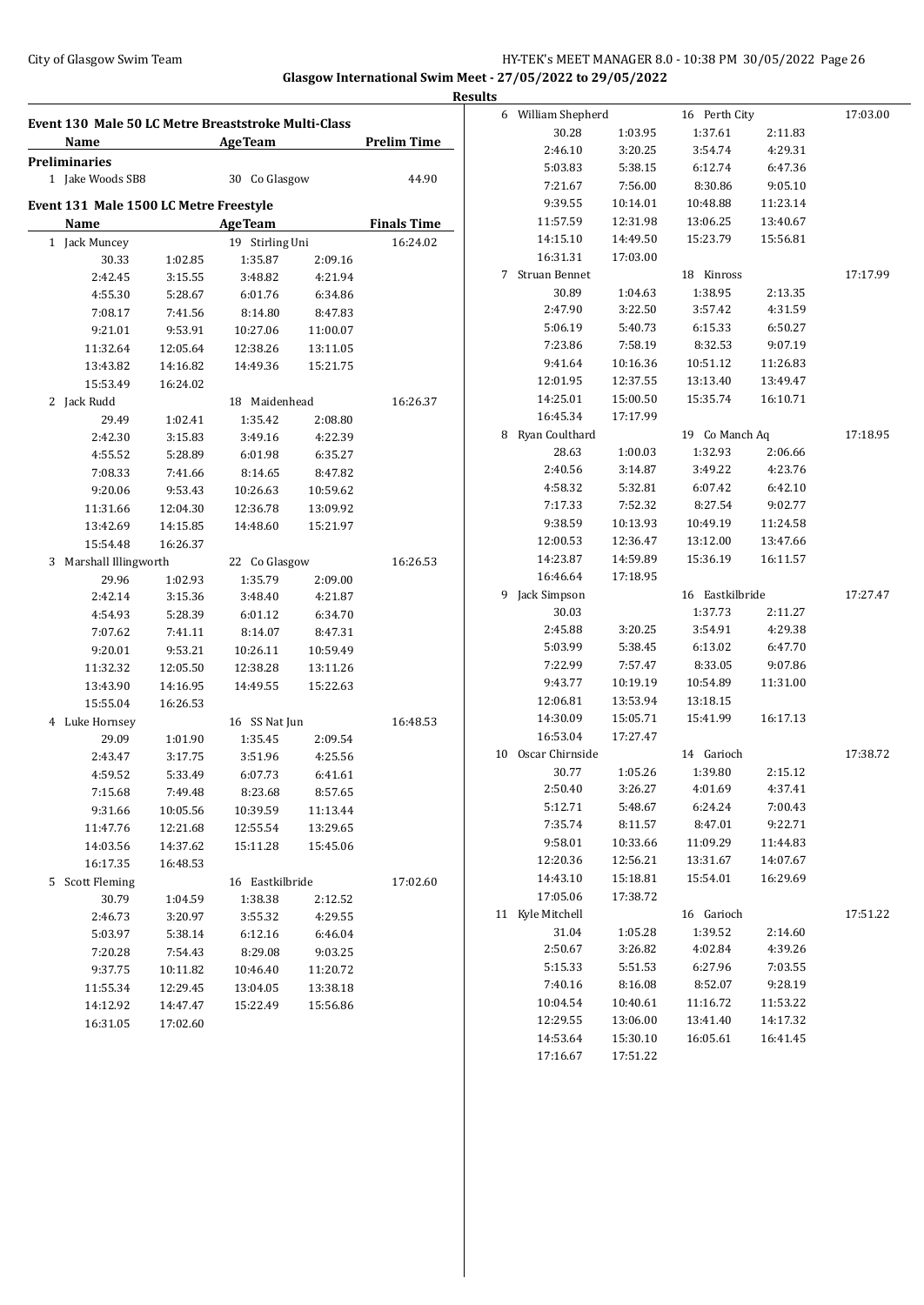# City of Glasgow Swim Team HY-TEK's MEET MANAGER 8.0 - 10:38 PM 30/05/2022 Page 27 **Glasgow International Swim Meet - 27/05/2022 to 29/05/2022**

**Results**

**(Event 131 Male 1500 LC Metre Freestyle) Name Age Team Finals Time** 12 Ally Jeffrey 17 Satellites 18:11.61 30.01 1:03.67 1:38.64 2:14.22 2:50.13 3:26.38 4:02.26 4:38.06 5:14.50 5:51.22 6:28.40 7:04.97 7:42.27 8:18.89 8:56.20 9:33.52 10:11.17 10:48.88 11:26.18 12:03.98 12:41.49 13:18.03 13:55.35 14:33.16 15:11.12 15:48.32 16:25.30 17:01.75 17:37.15 18:11.61 13 Euan Jones 16 West Lothian 18:17.57 32.66 1:09.24 1:45.67 2:23.27 3:00.18 3:38.17 4:15.07 4:53.07 5:30.05 6:07.89 6:44.44 7:21.93 7:58.50 8:36.01 9:12.72 9:50.19 10:26.63 11:04.37 11:40.42 12:17.41 12:53.42 13:30.09 14:06.22 14:43.23 15:19.07 15:56.22 16:31.73 17:08.22 17:43.11 18:17.57 14 Oliver Cartwright 17 Co Glasgow 18:19.70 31.15 1:06.39 1:42.22 2:19.17 2:55.81 3:32.98 4:10.07 4:47.64 5:24.41 6:02.32 6:39.99 7:17.28 7:54.39 8:31.70 9:08.87 9:46.52 10:23.66 11:01.07 11:37.78 12:14.84 12:51.59 13:28.40 14:05.31 14:42.70 15:19.72 15:56.94 16:33.60 17:09.58 17:45.44 18:19.70 15 Gregor Ross 14 Co Glasgow 18:21.16 34.49 1:11.06 1:49.05 2:26.00 3:03.58 3:41.23 4:19.87 4:56.89 5:35.03 6:11.97 6:49.39 7:26.33 8:03.92 8:40.52 9:17.89 9:54.54 10:31.36 11:07.80 11:44.86 12:21.31 12:58.01 13:34.17 14:11.23 14:47.82 15:25.19 16:01.43 16:37.86 17:13.60 17:48.17 18:21.16 16 Jamie Gilchrist 16 Eastkilbride 18:34.01 33.58 1:11.30 1:48.71 2:26.66 3:04.12 3:41.83 4:18.95 4:56.48 5:33.68 6:11.27 6:48.12 7:25.33 8:01.76 8:38.77 9:15.26 9:52.57 10:28.80 11:05.67 11:42.02 12:19.26 12:56.19 13:33.64 14:10.48 14:48.01 15:25.74 16:03.70 16:41.19 17:19.22 17:56.55 18:34.01 **Event 201 Female 400 LC Metre IM** 3 Grace Davison 15 Ireland 4:56.71 **B - Final**

## **Name Age Team Finals Time Open Final** 1 Lily Booker 21 Loughboro Un 4:49.23 29.38 1:03.92 1:40.99 2:18.11 2:58.69 3:40.13 4:15.47 4:49.23 2 Martine Damborg 15 Denmark 4:55.23 30.64 1:06.36 1:45.69 2:23.91 3:05.48 3:48.52 4:22.44 4:55.23

|                | Grace Davison               |         | тэ пекши      |         | 4.90.71 |
|----------------|-----------------------------|---------|---------------|---------|---------|
|                | 31.97                       | 1:08.60 | 1:47.34       | 2:25.86 |         |
|                | 3:08.06                     | 3:50.09 | 4:24.33       | 4:56.71 |         |
| $\overline{4}$ | <b>Holly McGill</b>         |         | 17 SS Nat Jun |         | 5:04.17 |
|                | 32.44                       | 1:09.38 | 1:46.39       | 2:21.94 |         |
|                | 3:08.38                     | 3:54.68 | 4:30.15       | 5:04.17 |         |
| 5              | Nula Gow                    |         | 17 Garioch    |         | 5:05.11 |
|                | 32.54                       | 1:10.09 | 1:51.06       | 2:31.99 |         |
|                | 3:12.51                     | 3:54.92 | 4:31.30       | 5:05.11 |         |
| 6              | Suzie McNair                |         | 15 F.I.R.S.T. |         | 5:05.35 |
|                | 33.65                       | 1:11.23 | 1:50.46       | 2:29.51 |         |
|                | 3:13.28                     | 3:57.33 | 4:33.03       | 5:05.35 |         |
| 7              | Karoline Kjelstrup          |         | 16 Denmark    |         | 5:05.55 |
|                | 32.64                       | 1:09.53 | 1:51.75       | 2:31.34 |         |
|                | 3:13.96                     | 3:55.90 | 4:31.44       | 5:05.55 |         |
| 8              | Eva Margret Falsdottir      |         | 17 Iceland    |         | 5:10.84 |
|                | 31.60                       | 1:09.76 | 1:51.42       | 2:32.08 |         |
|                | 3:14.62                     | 3:57.95 | 4:35.15       | 5:10.84 |         |
| 9              | Kianna Coertze              |         | 14 SS Nat Jun |         | 5:15.37 |
|                | 32.90                       | 1:11.67 | 1:50.60       | 2:28.47 |         |
|                | 3:16.02                     | 4:03.01 | 4:40.49       | 5:15.37 |         |
| 10             | Jori Horn                   |         | 17 Co Glasgow |         | 5:24.04 |
|                | 33.14                       | 1:11.89 | 1:54.60       | 2:35.70 |         |
|                | 3:22.98                     | 4:11.60 | 4:48.66       | 5:24.04 |         |
| B - Final      |                             |         |               |         |         |
| 11             | Amy Macleod                 |         | 16 Co Glasgow |         | 5:13.75 |
|                | 32.26                       | 1:10.89 | 1:52.20       | 2:33.36 |         |
|                | 3:15.92                     | 4:00.61 | 4:37.82       | 5:13.75 |         |
| 12             | Sunneva Berg Asbjornsdottir |         | 15 Iceland    |         | 5:22.91 |
|                | 34.37                       | 1:15.70 | 1:58.11       | 2:39.81 |         |
|                | 3:25.21                     | 4:11.73 | 4:47.68       | 5:22.91 |         |
| 13             | Lexine McCappin             |         | 16 F.I.R.S.T. |         | 5:24.30 |
|                | 34.23                       | 1:13.87 | 1:56.49       | 2:38.20 |         |
|                | 3:24.08                     | 4:10.48 | 4:48.25       | 5:24.30 |         |
| 14             | Libby Doubleday             |         | 17 Co Glasgow |         | 5:24.54 |
|                | 33.92                       | 1:13.18 | 1:54.44       | 2:35.29 |         |
|                | 3:22.35                     | 4:10.04 | 4:48.60       | 5:24.54 |         |
| 15             | Freya Beaton                |         | 14 Co Glasgow |         | 5:26.11 |
|                | 33.24                       | 1:12.09 | 1:54.70       | 2:37.22 |         |
|                | 3:23.79                     | 4:12.58 | 4:49.40       | 5:26.11 |         |
|                | 16 Kirsty Gilmore           |         | 16 Hamilton   |         | 5:27.33 |
|                | 33.43                       | 1:13.15 | 1:54.89       | 2:35.74 |         |
|                | 3:23.82                     | 4:12.42 | 4:50.96       | 5:27.33 |         |
| 17             | Alice Cumming               |         | 14 Co Glasgow |         | 5:28.76 |
|                | 35.08                       | 1:14.61 | 1:57.41       | 2:38.64 |         |
|                | 3:26.23                     | 4:14.16 | 4:52.19       | 5:28.76 |         |
|                | 18 Carys Mooney             |         | 15 Co Glasgow |         | 5:31.94 |
|                | 34.80                       | 1:16.35 | 2:00.04       | 2:42.24 |         |
|                | 3:29.89                     | 4:17.73 | 4:55.84       | 5:31.94 |         |
|                | 19 Louise Connell J         |         | 15 Co Glasgow |         | 5:32.91 |
|                | 35.06                       | 1:16.32 | 2:00.60       | 2:42.82 |         |
|                | 3:32.83                     | 4:21.91 | 4:58.54       | 5:32.91 |         |
|                | Junior Final                |         |               |         |         |
|                | 21 Cassie Wyper             |         | 15 Co Glasgow |         | 5:29.93 |
|                | 34.89                       | 1:17.40 | 2:00.17       | 2:41.93 |         |
|                | 3:27.74                     | 4:14.32 | 4:52.40       | 5:29.93 |         |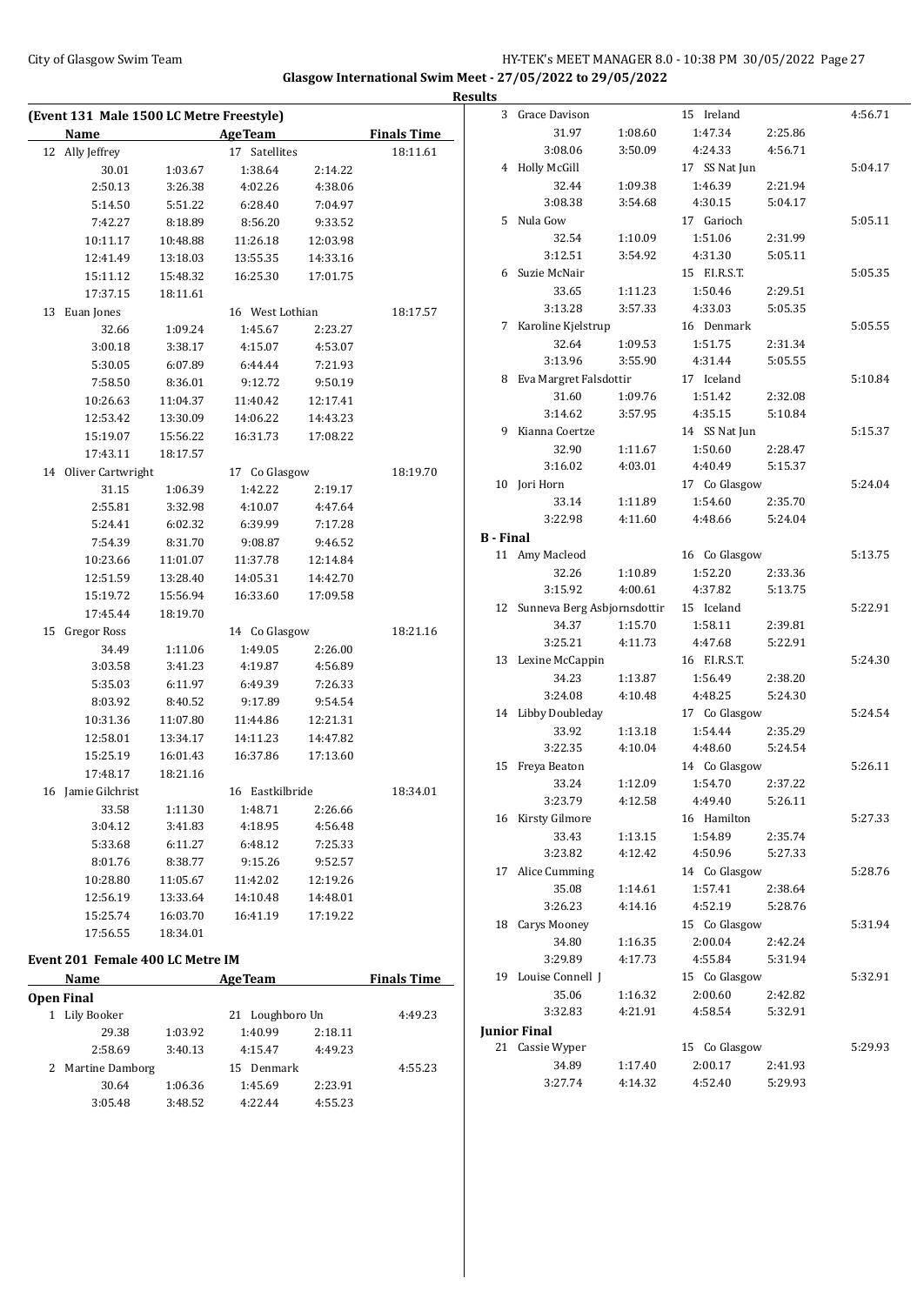# City of Glasgow Swim Team **HY-TEK's MEET MANAGER 8.0 - 10:38 PM 30/05/2022** Page 28 **Glasgow International Swim Meet - 27/05/2022 to 29/05/2022**

|                                                  |         |                 |         |                    | <b>Results</b> |                                |         |                 |         |         |
|--------------------------------------------------|---------|-----------------|---------|--------------------|----------------|--------------------------------|---------|-----------------|---------|---------|
| Junior Final  (Event 201 Female 400 LC Metre IM) |         |                 |         |                    |                | 13 Amy Macleod                 |         | 16 Co Glasgow   |         | 5:20.18 |
| Name                                             |         | <b>AgeTeam</b>  |         | <b>Finals Time</b> |                | 33.21                          | 1:11.99 | 1:54.30         | 2:35.28 |         |
| 22 Kristin Mackay                                |         | 14 Warrender    |         | 5:34.50            |                | 3:20.44                        | 4:04.53 | 4:43.28         | 5:20.18 |         |
| 33.78                                            | 1:14.50 | 1:58.49         | 2:41.77 |                    |                | 14 Freya Beaton                |         | 14 Co Glasgow   |         | 5:24.61 |
| 3:28.98                                          | 4:18.12 | 4:56.95         | 5:34.50 |                    |                | 34.07                          | 1:14.12 | 1:56.45         | 2:37.86 |         |
| 23 Ellen Denny                                   |         | 14 Garioch      |         | 5:37.63            |                | 3:24.73                        | 4:12.73 | 4:49.48         | 5:24.61 |         |
| 33.80                                            | 1:13.86 | 1:58.53         | 2:42.31 |                    |                | 15 Tegan Black                 |         | 15 East Lothian |         | 5:24.62 |
| 3:31.39                                          | 4:20.71 | 4:59.53         | 5:37.63 |                    |                | 34.50                          | 1:15.82 | 1:57.74         | 2:38.13 |         |
| 24 Ellyn MacPhee                                 |         | 15 Fauldhouse   |         | 5:39.11            |                | 3:25.43                        | 4:11.57 | 4:48.83         | 5:24.62 |         |
| 35.20                                            | 1:22.39 | 2:05.56         | 2:48.86 |                    |                | 16 Sunneva Berg Asbjornsdottir |         | 15 Iceland      |         | 5:24.78 |
| 3:36.22                                          | 4:24.07 | 5:03.07         | 5:39.11 |                    |                | 35.08                          | 1:16.20 | 1:58.94         | 2:39.81 |         |
| 25 Maci Carty                                    |         | 14 Fauldhouse   |         | 5:42.01            |                | 3:26.05                        | 4:12.64 | 4:49.74         | 5:24.78 |         |
| 34.31                                            | 1:15.86 | 2:01.20         | 2:44.85 |                    |                | 17 Lexine McCappin             |         | 16 F.I.R.S.T.   |         | 5:24.91 |
| 3:33.70                                          | 4:22.50 | 5:03.28         | 5:42.01 |                    |                | 34.31                          | 1:13.49 | 1:55.70         | 2:38.21 |         |
| 26 Alexandra Miller                              |         | 15 Fauldhouse   |         | 5:42.78            |                | 3:24.25                        | 4:11.44 | 4:48.30         | 5:24.91 |         |
| 36.67                                            | 1:19.58 | 2:02.45         | 2:44.53 |                    |                | 18 Libby Doubleday             |         | 17 Co Glasgow   |         | 5:26.95 |
| 3:35.71                                          | 4:26.35 | 5:05.98         | 5:42.78 |                    |                | 33.93                          | 1:12.40 | 1:53.24         | 2:33.57 |         |
|                                                  |         |                 |         |                    |                | 3:20.74                        | 4:09.52 | 4:49.00         | 5:26.95 |         |
| Event 201 Female 400 LC Metre IM                 |         |                 |         |                    |                | 19 Eleanor Ross                |         | 16 Tain         |         | 5:27.31 |
| Name                                             |         | AgeTeam         |         | <b>Prelim Time</b> |                | 33.51                          | 1:15.74 | 1:56.92         | 2:38.11 |         |
| <b>Preliminaries</b>                             |         |                 |         |                    |                | 3:25.46                        | 4:13.86 | 4:50.97         | 5:27.31 |         |
| 1 Lily Booker                                    |         | 21 Loughboro Un |         | 4:52.02            |                | 20 Kirsty Gilmore              |         | 16 Hamilton     |         | 5:27.36 |
| 29.98                                            | 1:05.14 | 1:42.81         | 2:20.94 |                    |                | 33.50                          | 1:13.82 | 1:55.89         | 2:36.46 |         |
| 3:00.56                                          | 3:41.94 | 4:17.89         | 4:52.02 |                    |                | 3:25.87                        | 4:13.99 | 4:52.28         | 5:27.36 |         |
| 2 Martine Damborg                                |         | 15 Denmark      |         | 4:54.48            |                | 21 Carys Mooney                |         | 15 Co Glasgow   |         | 5:28.55 |
| 30.50                                            | 1:06.58 | 1:45.95         | 2:23.15 |                    |                | 35.20                          | 1:16.02 | 1:58.73         | 2:40.86 |         |
| 3:04.97                                          | 3:47.24 | 4:21.83         | 4:54.48 |                    |                | 3:27.60                        | 4:15.66 | 4:53.29         | 5:28.55 |         |
| 3 Michaella Glenister                            |         | 20 Stirling Uni |         | 4:59.32            |                | 22 Alice Cumming               |         | 14 Co Glasgow   |         | 5:29.23 |
| 31.43                                            | 1:08.15 | 1:47.28         | 2:25.27 |                    |                | 33.80                          | 1:13.41 | 1:55.76         | 2:37.02 |         |
| 3:07.66                                          | 3:51.33 | 4:25.68         | 4:59.32 |                    |                | 3:24.51                        | 4:13.41 | 4:51.27         | 5:29.23 |         |
| 4 Grace Davison                                  |         | 15 Ireland      |         | 5:02.91            |                | 23 Louise Connell J            |         | 15 Co Glasgow   |         | 5:29.42 |
| 31.57                                            | 1:09.13 | 1:47.74         | 2:27.73 |                    |                | 34.32                          | 1:14.62 | 1:57.29         | 2:38.63 |         |
| 3:09.32                                          | 3:53.15 | 4:28.35         | 5:02.91 |                    |                | 3:29.05                        | 4:18.45 | 4:54.88         | 5:29.42 |         |
| 5 Anna Ronn                                      |         | 17 Denmark      |         | 5:03.71            |                | 24 Ellyn MacPhee               |         | 15 Fauldhouse   |         | 5:35.59 |
| 31.92                                            | 1:08.66 | 1:47.73         | 2:27.06 |                    |                | 36.63                          | 1:20.22 | 2:03.31         | 2:46.41 |         |
| 3:10.39                                          | 3:54.94 | 4:29.47         | 5:03.71 |                    |                | 3:33.24                        | 4:21.50 | 4:58.90         | 5:35.59 |         |
| 6 Nula Gow                                       |         | 17 Garioch      |         | 5:05.38            |                | 25 Kristin Mackay              |         | 14 Warrender    |         | 5:37.53 |
| 33.11                                            | 1:10.79 | 1:51.70         | 2:31.56 |                    |                | 34.49                          | 1:15.12 | 1:59.41         | 2:42.47 |         |
| 3:12.73                                          | 3:54.92 | 4:31.26         | 5:05.38 |                    |                | 3:32.17                        | 4:19.82 | 4:59.52         | 5:37.53 |         |
| 7 Holly McGill                                   |         | 17 SS Nat Jun   |         | 5:07.30            |                | 26 Cassie Wyper                |         | 15 Co Glasgow   |         | 5:38.46 |
| 32.33                                            | 1:09.78 | 1:47.22         | 2:23.32 |                    |                | 35.51                          | 1:18.95 | 2:01.81         | 2:43.51 |         |
| 3:08.73                                          | 3:55.23 | 4:32.36         | 5:07.30 |                    |                | 3:30.97                        | 4:19.40 | 4:59.90         | 5:38.46 |         |
| 8 Suzie McNair                                   |         | 15 F.I.R.S.T.   |         | 5:09.75            |                | 27 Ellen Denny                 |         | 14 Garioch      |         | 5:39.74 |
| 32.90                                            | 1:11.11 | 1:50.01         | 2:28.56 |                    |                | 33.43                          | 1:13.55 | 1:58.60         | 2:43.08 |         |
| 3:13.65                                          | 3:59.08 | 4:35.00         | 5:09.75 |                    |                | 3:32.06                        | 4:21.38 | 5:00.71         | 5:39.74 |         |
| 9 Karoline Kjelstrup                             |         | 16 Denmark      |         | 5:10.06            |                | 28 Alexandra Miller            |         | 15 Fauldhouse   |         | 5:44.80 |
| 32.81                                            | 1:11.57 | 1:52.86         | 2:33.51 |                    |                | 35.57                          | 1:17.73 | 2:01.43         | 2:44.40 |         |
| 3:16.47                                          | 4:00.12 | 4:35.91         | 5:10.06 |                    |                | 3:36.11                        | 4:26.87 | 5:06.29         | 5:44.80 |         |
| 10 Eva Margret Falsdottir                        |         | 17 Iceland      |         | 5:10.46            |                | 29 India Marshall              |         | 17 East Lothian |         | 5:44.84 |
| 32.81                                            | 1:11.35 | 1:53.06         | 2:33.76 |                    |                | 35.19                          | 1:17.15 | 2:01.75         | 2:46.28 |         |
| 3:15.65                                          | 3:58.81 | 4:35.33         | 5:10.46 |                    |                | 3:36.52                        | 4:28.70 | 5:06.40         | 5:44.84 |         |
| 11 Kianna Coertze                                |         | 14 SS Nat Jun   |         | 5:18.69            |                | 30 Maci Carty                  |         | 14 Fauldhouse   |         | 5:47.44 |
| 32.52                                            | 1:10.17 | 1:49.41         | 2:28.68 |                    |                | 34.48                          | 1:16.20 | 2:01.95         | 2:46.00 |         |
| 3:15.79                                          | 4:02.55 | 4:40.85         | 5:18.69 |                    |                | 3:35.66                        | 4:25.89 | 5:06.84         | 5:47.44 |         |
| 12 Jori Horn                                     |         | 17 Co Glasgow   |         | 5:19.87            |                |                                |         |                 |         |         |
| 32.92                                            | 1:11.50 | 1:53.61         | 2:34.38 |                    |                |                                |         |                 |         |         |
| 3:20.83                                          | 4:08.50 | 4:45.27         | 5:19.87 |                    |                |                                |         |                 |         |         |
|                                                  |         |                 |         |                    |                |                                |         |                 |         |         |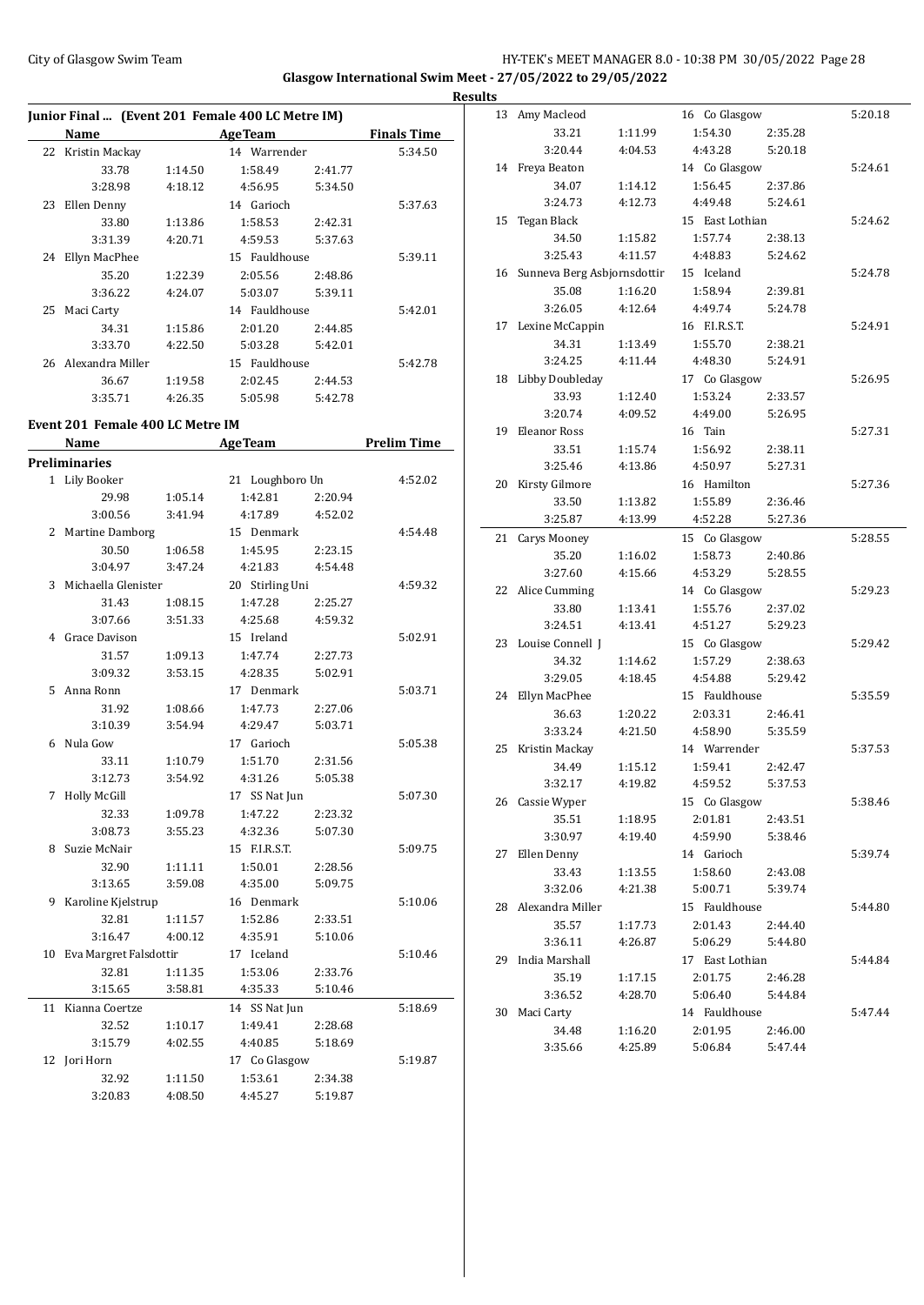## City of Glasgow Swim Team HY-TEK's MEET MANAGER 8.0 - 10:38 PM 30/05/2022 Page 29 **Glasgow International Swim Meet - 27/05/2022 to 29/05/2022**

**Results**

**Event 202 Male 400 LC Metre IM Name Age Team Finals Time Open Final** 1 Charlie Hutchison 20 Loughboro Un 4:25.88 27.42 59.01 1:32.94 2:06.33 2:44.36 3:23.11 3:54.81 4:25.88 2 Tom Robinson 22 Aberdeen Perf 4:36.43 28.82 1:03.17 1:38.99 2:14.71 2:53.51 3:33.94 4:06.08 4:36.43 3 Matthew Ward 17 SS Nat Jun 4:36.79 28.98 1:01.63 1:37.30 2:11.58 2:53.01 3:33.79 4:06.57 4:36.79 4 Don Bisset 21 Stirling Uni 4:41.21 28.57 1:03.09 1:40.31 2:17.22 2:54.88 3:34.04 4:07.94 4:41.21 5 Veigar Hrafn Sigþorsson 17 Iceland 4:42.04 28.77 1:03.19 1:39.54 2:15.98 2:58.06 3:40.28 4:11.64 4:42.04 6 Robert Burgess 17 Co Glasgow 4:46.40 29.85 1:03.99 1:40.73 2:17.32 2:58.03 3:39.26 4:13.27 4:46.40 7 Matthew McMillan 16 SS Nat Jun 4:52.73 29.23 1:02.19 1:41.74 2:19.65 3:03.54 3:47.05 4:20.49 4:52.73 8 Ben McLaughlin 16 Garioch 4:55.97 30.51 1:06.00 1:46.41 2:26.26 3:08.66 3:52.34 4:24.46 4:55.97 9 Travis Davey 17 Dun City Aqu 4:56.43 28.70 1:02.19 1:39.99 2:17.48 3:02.30 3:46.25 4:21.83 4:56.43 10 Kai Connolly 15 SS Nat Jun 4:58.05 30.70 1:06.94 1:45.42 2:24.13 3:06.82 3:50.06 4:24.43 4:58.05 **B - Final** 11 Gregor Ross 14 Co Glasgow 4:59.55 31.33 1:08.05 1:47.44 2:27.12 3:08.45 3:51.21 4:26.01 4:59.55 12 Fraser Tetlow 16 Garioch 5:00.61 31.63 1:08.34 1:49.23 2:27.51 3:10.14 3:53.54 4:27.89 5:00.61 13 Greg Hall 15 Aberdeen Perf 5:01.03 32.36 1:11.56 1:49.74 2:28.70 3:12.17 3:56.44 4:29.70 5:01.03 14 Thomas Traynor 15 Eastkilbride 5:01.75 31.41 1:08.40 1:47.99 2:26.25 3:09.34 3:52.92 4:28.36 5:01.75 15 Kyle Mitchell 16 Garioch 5:02.76 29.86 1:05.71 1:44.10 2:22.95 3:07.88 3:54.84 4:28.69 5:02.76 16 Cameron Doran 17 Bellshill 5:05.06 31.12 1:06.77 1:44.71 2:22.35 3:07.14 3:54.12 4:30.39 5:05.06 17 Oscar Chirnside 14 Garioch 5:13.25 33.39 1:12.08 1:53.13 2:33.04 3:19.79 4:05.98 4:40.98 5:13.25

|    | 31.96                          | 1:10.91 | 1:51.50          | 2:31.39 |                    |
|----|--------------------------------|---------|------------------|---------|--------------------|
|    | 3:18.01                        | 4:04.11 | 4:40.25          | 5:13.32 |                    |
|    | 19 Robbie Carlyle              |         | 16 Bellshill     |         | 5:22.09            |
|    | 32.69                          | 1:11.38 | 1:53.13          | 2:33.57 |                    |
|    | 3:19.54                        | 4:06.45 | 4:44.34          | 5:22.09 |                    |
|    | <b>Junior Final</b>            |         |                  |         |                    |
|    | 21 Euan Jones                  |         | 16 West Lothian  |         | 5:17.66            |
|    | 31.52                          | 1:09.49 | 1:51.09          | 2:31.28 |                    |
|    | 3:18.51                        | 4:06.06 | 4:42.50          | 5:17.66 |                    |
|    | 22 Hayden Stirling             |         | 16 St Thomas     |         | 5:24.39            |
|    | 32.20                          | 1:10.73 | 1:55.24          | 2:37.08 |                    |
|    | 3:23.64                        | 4:11.70 | 4:49.01          | 5:24.39 |                    |
|    | 23 Arran Dunn                  |         | 16 Co Glasgow    |         | 5:42.61            |
|    | 34.47                          | 1:17.85 | 2:00.72          | 2:42.88 |                    |
|    | 3:34.44                        | 4:26.19 | 5:05.11          | 5:42.61 |                    |
|    |                                |         |                  |         |                    |
|    | Event 202 Male 400 LC Metre IM |         |                  |         |                    |
|    | Name                           |         | <b>AgeTeam</b>   |         | <b>Prelim Time</b> |
|    | <b>Preliminaries</b>           |         |                  |         |                    |
|    | 1 Charlie Hutchison            |         | 20 Loughboro Un  |         | 4:33.05            |
|    | 28.35                          | 1:01.33 | 1:36.72          | 2:12.07 |                    |
|    | 2:50.04                        | 3:29.22 | 4:02.06          | 4:33.05 |                    |
| 2  | George Smith                   |         | 18 Leamington    |         | 4:35.83            |
|    | 29.13                          | 1:03.35 | 1:40.10          | 2:16.41 |                    |
|    | 2:52.84                        | 3:31.00 | 4:04.87          | 4:35.83 |                    |
| 3  | Don Bisset                     |         | 21 Stirling Uni  |         | 4:38.59            |
|    | 29.31                          | 1:02.57 | 1:40.61          | 2:16.52 |                    |
|    | 2:53.93                        | 3:32.23 | 4:05.91          | 4:38.59 |                    |
|    | 4 Matthew Ward                 |         | 17 SS Nat Jun    |         | 4:40.10            |
|    | 29.05                          | 1:03.17 | 1:38.82          | 2:14.43 |                    |
|    | 2:54.74                        | 3:35.98 | 4:08.72          | 4:40.10 |                    |
| 5. | Tom Robinson                   |         | 22 Aberdeen Perf |         | 4:42.73            |
|    | 28.51                          | 1:01.59 | 1:38.33          | 2:15.06 |                    |
|    | 2:54.31                        | 3:34.93 | 4:09.02          | 4:42.73 |                    |
| 6  | George Booth Rudd              |         | 20 Maidenhead    |         | 4:47.52            |
|    | 29.57                          | 1:04.23 | 1:41.86          | 2:19.37 |                    |
|    | 2:58.96                        | 3:40.12 | 4:14.15          | 4:47.52 |                    |
| 7  | Veigar Hrafn Sigborsson        |         | 17 Iceland       |         | 4:48.09            |
|    | 29.29                          | 1:05.00 | 1:41.91          | 2:17.68 |                    |
|    | 3:00.45                        | 3:43.50 | 4:16.49          | 4:48.09 |                    |
| 8  | <b>Robert Burgess</b>          |         | 17 Co Glasgow    |         | 4:52.08            |
|    | 30.43                          | 1:05.07 | 1:44.44          | 2:20.72 |                    |
|    | 3:02.67                        | 3:43.57 | 4:19.38          | 4:52.08 |                    |
| 9  | <b>Travis Davey</b>            |         | 17 Dun City Aqu  |         | 4:53.42            |
|    | 28.63                          | 1:02.20 | 1:39.19          | 2:16.13 |                    |
|    | 2:59.76                        | 3:43.85 | 4:19.09          | 4:53.42 |                    |
| 10 | Ben McLaughlin                 |         | 16 Garioch       |         | 4:58.57            |
|    | 30.81                          | 1:06.12 | 1:46.99          | 2:26.34 |                    |
|    | 3:08.69                        | 3:51.43 | 4:26.57          | 4:58.57 |                    |
| 11 | Matthew McMillan               |         | 16 SS Nat Jun    |         | 4:59.95            |
|    | 29.97                          | 1:03.95 | 1:44.75          | 2:23.92 |                    |
|    | 3:08.03                        | 3:52.74 | 4:27.05          | 4:59.95 |                    |
| 12 | Kai Connolly                   |         | 15 SS Nat Jun    |         | 5:01.53            |
|    | 31.23                          | 1:08.57 | 1:45.98          | 2:24.47 |                    |
|    | 3:08.59                        | 3:52.14 | 4:26.80          | 5:01.53 |                    |
|    |                                |         |                  |         |                    |

18 Dan Hall 15 Aberdeen Perf 5:13.32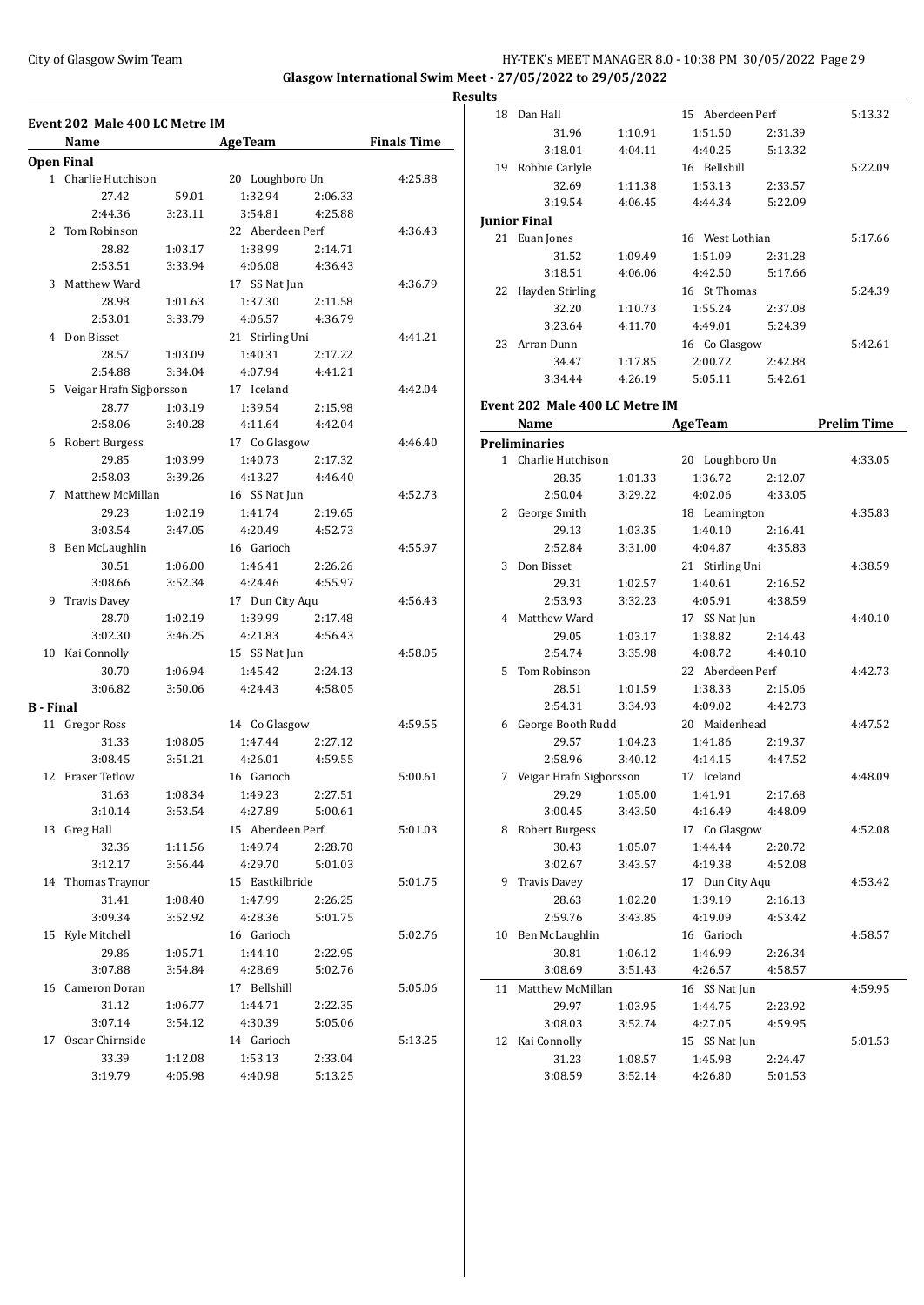## City of Glasgow Swim Team Team Team Fermic Management of the HY-TEK's MEET MANAGER 8.0 - 10:38 PM 30/05/2022 Page 30 **Glasgow International Swim Meet - 27/05/2022 to 29/05/2022 Results**

| Preliminaries  (Event 202 Male 400 LC Metre IM) |                  |         |                  |         |                    |  |  |
|-------------------------------------------------|------------------|---------|------------------|---------|--------------------|--|--|
|                                                 | <b>Name</b>      |         | <b>AgeTeam</b>   |         | <b>Prelim Time</b> |  |  |
| 13                                              | <b>Greg Hall</b> |         | 15 Aberdeen Perf |         | 5:04.81            |  |  |
|                                                 | 32.92            | 1:10.82 | 1:48.85          | 2:26.70 |                    |  |  |
|                                                 | 3:11.69          | 5:04.81 | 4:31.66          | 5:04.81 |                    |  |  |
|                                                 | 14 Gregor Ross   |         | 14 Co Glasgow    |         | 5:05.29            |  |  |
|                                                 | 32.90            | 1:08.81 | 1:48.03          | 2:27.23 |                    |  |  |
|                                                 | 3:10.73          | 3:54.05 | 4:30.48          | 5:05.29 |                    |  |  |
| 15                                              | Thomas Traynor   |         | 15 Eastkilbride  |         | 5:07.94            |  |  |
|                                                 | 31.59            | 1:09.03 | 1:49.01          | 2:27.35 |                    |  |  |
|                                                 | 3:12.18          | 3:57.77 | 4:33.38          | 5:07.94 |                    |  |  |
|                                                 | 16 Kyle Mitchell |         | 16 Garioch       |         | 5:09.72            |  |  |
|                                                 | 30.84            | 1:07.73 | 1:47.33          | 2:26.65 |                    |  |  |
|                                                 | 3:11.75          | 3:59.23 | 4:36.53          | 5:09.72 |                    |  |  |
| 17                                              | Fraser Tetlow    |         | 16 Garioch       |         | 5:10.86            |  |  |
|                                                 | 31.81            | 1:10.18 | 1:51.44          | 2:31.16 |                    |  |  |
|                                                 | 3:15.39          | 4:00.90 | 4:37.84          | 5:10.86 |                    |  |  |
| 18                                              | Cameron Doran    |         | 17 Bellshill     |         | 5:11.02            |  |  |
|                                                 | 30.13            | 1:06.21 | 1:44.64          | 2:22.21 |                    |  |  |
|                                                 | 3:10.01          | 3:57.87 | 4:36.18          | 5:11.02 |                    |  |  |
| 19                                              | Dan Hall         |         | 15 Aberdeen Perf |         | 5:12.68            |  |  |
|                                                 | 31.78            | 1:08.87 | 1:49.63          | 2:29.73 |                    |  |  |
|                                                 | 3:15.01          | 4:01.43 | 4:38.01          | 5:12.68 |                    |  |  |
| 20                                              | Owen Williamson  |         | 17 East Lothian  |         | 5:14.19            |  |  |
|                                                 | 30.20            | 1:06.89 | 1:46.20          | 2:24.24 |                    |  |  |
|                                                 | 3:13.20          | 4:02.75 | 4:39.08          | 5:14.19 |                    |  |  |
| 21                                              | Robbie Carlyle   |         | 16 Bellshill     |         | 5:14.36            |  |  |
|                                                 | 32.54            | 1:10.54 | 1:51.52          | 2:31.39 |                    |  |  |
|                                                 | 3:17.13          | 4:03.10 | 4:39.82          | 5:14.36 |                    |  |  |
| 22                                              | Lewis Gibson     |         | 14 N Ayrshire    |         | 5:15.27            |  |  |
|                                                 | 32.30            | 1:11.22 | 1:53.33          | 2:35.43 |                    |  |  |
|                                                 | 3:19.02          | 4:04.35 | 4:40.52          | 5:15.27 |                    |  |  |
| 23                                              | Oscar Chirnside  |         | 14 Garioch       |         | 5:16.14            |  |  |
|                                                 | 32.82            | 1:10.59 | 1:50.69          | 2:30.61 |                    |  |  |
|                                                 | 3:17.50          | 4:06.11 | 4:41.22          | 5:16.14 |                    |  |  |
|                                                 | 24 Euan Jones    |         | 16 West Lothian  |         | 5:19.26            |  |  |
|                                                 | 32.82            | 1:10.99 | 1:52.82          | 2:32.78 |                    |  |  |
|                                                 | 3:20.06          | 4:07.44 | 4:44.84          | 5:19.26 |                    |  |  |
| 25                                              | Hayden Stirling  |         | 16 St Thomas     |         | 5:20.48            |  |  |
|                                                 | 32.08            | 1:09.88 | 1:53.95          | 2:34.85 |                    |  |  |
|                                                 | 3:21.42          | 4:09.21 | 4:45.98          | 5:20.48 |                    |  |  |
| 26                                              | Gregor Skinner   |         | 16 F.I.R.S.T.    |         | 5:26.81            |  |  |
|                                                 | 34.79            | 1:17.92 | 1:58.96          | 2:40.73 |                    |  |  |
|                                                 | 3:26.77          | 4:14.05 | 4:51.81          | 5:26.81 |                    |  |  |
| 27                                              | Arran Dunn       |         | 16 Co Glasgow    |         | 5:48.05            |  |  |
|                                                 | 33.63            | 1:16.53 | 2:00.59          | 2:43.87 |                    |  |  |
|                                                 | 3:36.37          | 4:29.88 | 5:09.30          | 5:48.05 |                    |  |  |
|                                                 |                  |         |                  |         |                    |  |  |

# **Event 203 Female 100 LC Metre Breaststroke**

| <b>Name</b> |                   |         |    | <b>AgeTeam</b>  | <b>Finals Time</b> |  |
|-------------|-------------------|---------|----|-----------------|--------------------|--|
|             | <b>Open Final</b> |         |    |                 |                    |  |
|             | Kara Hanlon       |         |    | 25 Edinburgh Un | 1:08.15            |  |
|             | 32.22             | 1:08.15 |    |                 |                    |  |
|             | 2 Katie Robertson |         |    | 21 Edinburgh Un | 1:10.58            |  |
|             | 33.10             | 1:10.58 |    |                 |                    |  |
| 3           | Anna Morgan       |         | 19 | Edinburgh Un    | 1:13.08            |  |
|             | 34.12             | 1:13.08 |    |                 |                    |  |
|             |                   |         |    |                 |                    |  |

| ults             |                           |         |    |                      |         |
|------------------|---------------------------|---------|----|----------------------|---------|
|                  | 4 Charlotte Hardy         |         |    | 15 SS Nat Jun        | 1:13.40 |
|                  | 34.96                     | 1:13.40 |    |                      |         |
| 5                | Maia Hall                 |         |    | 20 Bo Stockton       | 1:13.46 |
|                  | 35.15                     | 1:13.46 |    |                      |         |
| 6                | Katie Goodburn            |         | 19 | Edinburgh Un         | 1:13.51 |
|                  | 34.38                     | 1:13.51 |    |                      |         |
| 7                | Olwyn Cooke               |         | 19 | Edinburgh Un         | 1:13.65 |
|                  | 34.20                     | 1:13.65 |    | Denmark              |         |
| 8                | Ida Skov Kragh            |         | 16 |                      | 1:13.69 |
| 9                | 34.52<br>Ailsa McDonald   | 1:13.69 | 21 | Edinburgh Un         |         |
|                  | 35.34                     | 1:13.87 |    |                      | 1:13.87 |
|                  | 10 Nula Gow               |         | 17 | Garioch              | 1:14.32 |
|                  | 36.02                     | 1:14.32 |    |                      |         |
| <b>B</b> - Final |                           |         |    |                      |         |
|                  | 11 Schastine Tabor        |         | 17 | Denmark              | 1:13.25 |
|                  | 33.81                     | 1:13.25 |    |                      |         |
| 12               | Bridget Lemasurier        |         | 20 | Edinburgh Un         | 1:14.05 |
|                  | 34.49                     | 1:14.05 |    |                      |         |
| 13               | Kiera Davidson            |         | 17 | Co Glasgow           | 1:15.25 |
|                  | 35.20                     | 1:15.25 |    |                      |         |
|                  | 14 Lucy Stoves            |         |    | 16 Dun City Aqu      | 1:15.72 |
|                  | 35.05                     | 1:15.72 |    |                      |         |
| 15               | <b>Emily McGhee</b>       |         |    | 19 Carnoustie        | 1:16.54 |
|                  | 35.75                     | 1:16.54 |    |                      |         |
|                  | 16 Cille Kirketerp        |         | 17 | Denmark              | 1:16.61 |
|                  | 36.21                     | 1:16.61 |    |                      |         |
|                  | 17 Anna D'Agrosa          |         | 18 | Best                 | 1:16.99 |
|                  | 35.13                     | 1:16.99 |    |                      |         |
|                  | 18 Amy Macleod            |         |    | 16 Co Glasgow        | 1:17.13 |
|                  | 36.99                     | 1:17.13 |    |                      |         |
| 19               | Aoife Marley              |         |    | 20 Witham            | 1:18.09 |
|                  | 36.44                     | 1:18.09 |    |                      |         |
| 20               | Mairi Craig               |         | 18 | <b>Stirling Swim</b> | 1:20.53 |
|                  | 37.58                     | 1:20.53 |    |                      |         |
|                  | <b>Junior Final</b>       |         |    |                      |         |
|                  | 21 Mei Rogers             |         |    | 15 Warrender         | 1:18.51 |
| 22               | 37.02<br>Eilidh Robertson | 1:18.51 |    |                      | 1:18.57 |
|                  | 36.91                     | 1:18.57 | 15 | Sth Ayrshire         |         |
| 23               | Ella McGeorge             |         |    | 16 Cupar             | 1:19.17 |
|                  | 36.96                     | 1:19.17 |    |                      |         |
| 24               | Perrie Scobbie            |         | 15 | <b>Stirling Swim</b> | 1:19.39 |
|                  | 37.56                     | 1:19.39 |    |                      |         |
| 25               | Tegan Black               |         | 15 | East Lothian         | 1:19.74 |
|                  | 38.09                     | 1:19.74 |    |                      |         |
| 26               | Rebecca Cole              |         | 15 | Hamilton             | 1:19.85 |
|                  | 36.99                     | 1:19.85 |    |                      |         |
| 27               | Leah Bulloch              |         | 16 | Eastkilbride         | 1:20.34 |
|                  | 37.43                     | 1:20.34 |    |                      |         |
| 28               | Zahara Smith              |         | 15 | Warrender            | 1:20.89 |
|                  | 38.45                     | 1:20.89 |    |                      |         |
| 29               | Madeleine Paterson        |         |    | 14 Co Glasgow        | 1:20.98 |
|                  | 37.57                     | 1:20.98 |    |                      |         |
| 30               | Eilidh Stewart            |         |    | 16 Warrender         | 1:21.81 |
|                  | 36.96                     | 1:21.81 |    |                      |         |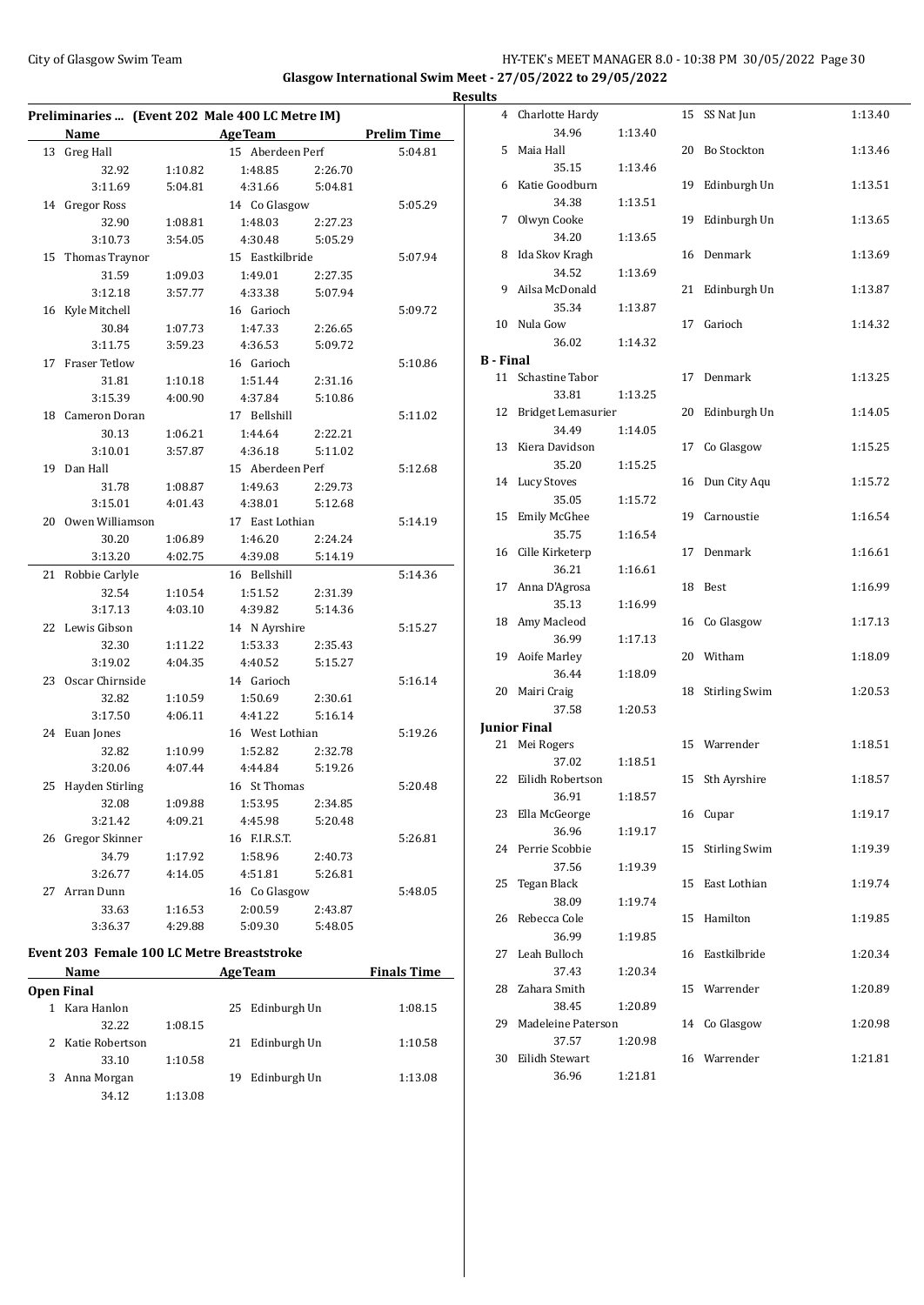### City of Glasgow Swim Team HY-TEK's MEET MANAGER 8.0 - 10:38 PM 30/05/2022 Page 31 **Glasgow International Swim Meet - 27/05/2022 to 29/05/2022 Result**

 $\overline{\phantom{0}}$ 

**Event 203 Female 100 LC Metre Breaststroke Name Age Team Prelim Time Preliminaries** 1 Kara Hanlon 25 Edinburgh Un 1:08.80 33.14 1:08.80 2 Katie Robertson 21 Edinburgh Un 1:11.02 33.48 1:11.02 3 Katie Goodburn 19 Edinburgh Un 1:13.53 33.98 1:13.53 4 Anna Morgan 19 Edinburgh Un 1:13.65 35.04 1:13.65 5 Charlotte Hardy 15 SS Nat Jun 1:13.88 34.81 1:13.88 \*6 Olwyn Cooke 19 Edinburgh Un 1:14.14 35.00 1:14.14 \*6 Nula Gow 17 Garioch 1:14.14 35.89 1:14.14 8 Ida Skov Kragh 16 Denmark 1:14.24 34.63 1:14.24 9 Maia Hall 20 Bo Stockton 1:14.36 34.74 1:14.36 10 Ailsa McDonald 21 Edinburgh Un 1:14.44 35.05 1:14.44 11 Schastine Tabor 17 Denmark 1:14.62 35.18 1:14.62 12 Bridget Lemasurier 20 Edinburgh Un 1:15.15 35.14 1:15.15 13 Kiera Davidson 17 Co Glasgow 1:15.63 35.23 1:15.63 14 Anna D'Agrosa 18 Best 1:15.92 35.81 1:15.92 15 Cille Kirketerp 17 Denmark 1:16.28 36.34 1:16.28 16 Lucy Stoves 16 Dun City Aqu 1:16.55 35.89 1:16.55 17 Emily McGhee 19 Carnoustie 1:16.73 36.45 1:16.73 18 Aoife Marley 20 Witham 1:16.99 36.92 1:16.99 19 Mairi Craig 18 Stirling Swim 1:17.92 36.17 1:17.92 20 Caitriona Stewart 17 West Dunbart 1:18.26 36.06 1:18.26 21 Amy Macleod 16 Co Glasgow 1:18.28 36.90 1:18.28 22 Eilidh Robertson 15 Sth Ayrshire 1:18.69 37.89 1:18.69 23 Mei Rogers 15 Warrender 1:18.81 37.21 1:18.81 24 Rachel Saunders 17 SS Nat Jun 1:19.53 37.48 1:19.53 25 Abigail Thomson 18 Kingston 1:19.68 38.02 1:19.68 26 Rebecca Cole 15 Hamilton 1:20.40 37.20 1:20.40

| ts  |                          |         |    |                      |         |
|-----|--------------------------|---------|----|----------------------|---------|
| 27  | Eilidh Stewart           |         | 16 | Warrender            | 1:20.45 |
| 28  | 37.66<br>Perrie Scobbie  | 1:20.45 | 15 | <b>Stirling Swim</b> | 1:20.46 |
|     | 37.45                    | 1:20.46 |    |                      |         |
| 29  | Tegan Black              |         | 15 | East Lothian         | 1:20.53 |
|     | 39.45                    | 1:20.53 |    |                      |         |
| 30  | Holly Lumsden            |         | 17 | Heart of Mid         | 1:20.61 |
|     | 37.65                    | 1:20.61 |    |                      |         |
| 31  | Leah Bulloch             |         | 16 | Eastkilbride         | 1:20.63 |
|     | 37.17                    | 1:20.63 |    |                      |         |
| 32  | Ella McGeorge            |         | 16 | Cupar                | 1:20.78 |
|     | 37.37<br>Zahara Smith    | 1:20.78 |    |                      |         |
| 33  | 38.16                    | 1:20.81 | 15 | Warrender            | 1:20.81 |
| 34  | Madeleine Paterson       |         | 14 | Co Glasgow           | 1:20.90 |
|     | 37.95                    | 1:20.90 |    |                      |         |
| 35  | Sophie Hoole             |         | 18 | Warrender            | 1:20.98 |
|     | 37.90                    | 1:20.98 |    |                      |         |
| 36  | Lucy Nimmo               |         | 15 | Bellshill            | 1:21.25 |
|     | 37.53                    | 1:21.25 |    |                      |         |
| *37 | Ellie Kennedy            |         | 14 | Co Glasgow           | 1:21.50 |
|     | 38.19                    | 1:21.50 |    |                      |         |
| *37 | Ava Kirkham              |         | 16 | F.I.R.S.T.           | 1:21.50 |
|     | 38.26                    | 1:21.50 |    |                      |         |
| 39  | Yasmin Ali               |         | 18 | Warrender            | 1:21.61 |
|     | 38.65                    | 1:21.61 |    |                      |         |
| 40  | Iona Wilson              |         | 18 | East Lothian         | 1:21.73 |
|     | 39.04                    | 1:21.73 |    |                      |         |
| 41  | Megan Ruddy              |         | 19 | Hamilton             | 1:21.79 |
|     | 37.77                    | 1:21.79 |    |                      |         |
| 42  | Eilidh Armstrong         |         | 16 | East Lothian         | 1:21.94 |
|     | 38.62                    | 1:21.94 |    |                      |         |
| 43  | Cassie Wyper             |         | 15 | Co Glasgow           | 1:22.44 |
| 44  | 38.81<br>Amy Owenson     | 1:22.44 | 15 | Best                 | 1:22.49 |
|     | 38.84                    | 1:22.49 |    |                      |         |
| 45  | Milly Donnachie          |         | 17 | Eastkilbride         | 1:22.52 |
|     | 38.83                    | 1:22.52 |    |                      |         |
| 46  | Erica Watt               |         | 16 | Heart of Mid         | 1:22.55 |
|     | 38.64                    | 1:22.55 |    |                      |         |
| 47  | <b>Bronwen Payne</b>     |         |    | 15 Best              | 1:22.86 |
|     | 38.54                    | 1:22.86 |    |                      |         |
| 48  | Lucia Bivar Segurado     |         | 18 | East Lothian         | 1:22.97 |
|     | 38.51                    | 1:22.97 |    |                      |         |
| 49  | Isabelle Kendall         |         | 16 | <b>Stirling Swim</b> | 1:23.28 |
|     | 38.25                    | 1:23.28 |    |                      |         |
| 50  | Madison Gallacher        |         | 15 | F.I.R.S.T.           | 1:23.33 |
|     | 39.47                    | 1:23.33 |    |                      |         |
| 51  | Amber Stevenson          |         | 17 | Sth Ayrshire         | 1:23.59 |
|     | 38.31                    | 1:23.59 |    |                      |         |
| 52  | Evi Mackie               |         | 13 | Lanark               | 1:23.65 |
| 53  | 39.12<br>Lauren Anderson | 1:23.65 | 15 | Fauldhouse           | 1:23.70 |
|     | 38.38                    | 1:23.70 |    |                      |         |
|     | 54 Zara Krawiec          |         | 13 | East Lothian         | 1:23.79 |
|     | 39.13                    | 1:23.79 |    |                      |         |
|     |                          |         |    |                      |         |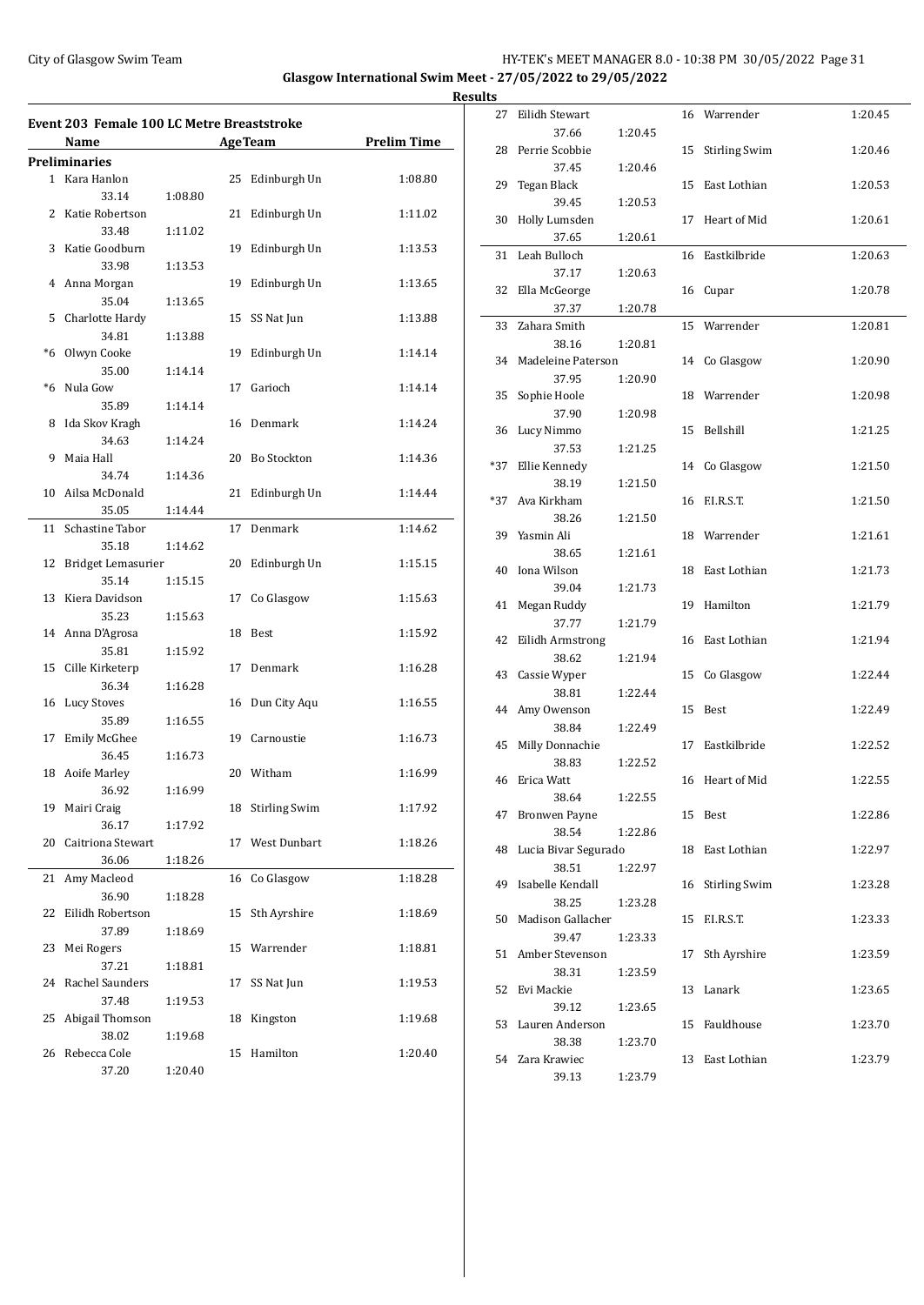# City of Glasgow Swim Team **HY-TEK's MEET MANAGER 8.0 - 10:38 PM 30/05/2022** Page 32 **Glasgow International Swim Meet - 27/05/2022 to 29/05/2022**

|     | Preliminaries  (Event 203 Female 100 LC Metre Breaststroke) |         |    |                  |                                       |
|-----|-------------------------------------------------------------|---------|----|------------------|---------------------------------------|
|     | Name                                                        |         |    |                  | <b>Example 2 Age Team</b> Prelim Time |
|     | 55 Caelin Chan                                              |         |    | 14 N Ayrshire    | 1:24.15                               |
|     | 38.85                                                       | 1:24.15 |    |                  |                                       |
|     | 56 Eilidh McNair                                            |         |    | 15 Milngavie &B  | 1:24.21                               |
|     | 37.80                                                       | 1:24.21 |    |                  |                                       |
|     | 57 Kiera Hart                                               |         |    | 16 Scotia        | 1:24.39                               |
|     | 58 Allanah Wilson                                           |         |    | 14 Bellshill     | 1:24.44                               |
|     | 38.30                                                       | 1:24.44 |    |                  |                                       |
|     | 59 Greta Simaska                                            |         |    | 15 Warrender     | 1:24.54                               |
|     | 39.52                                                       | 1:24.54 |    |                  |                                       |
|     | 60 Alice Cumming                                            |         |    | 14 Co Glasgow    | 1:24.55                               |
|     | 39.65                                                       | 1:24.55 |    |                  |                                       |
|     | 61 Jessica Kirkwood                                         |         |    | 13 Aberdeen Perf | 1:24.84                               |
|     | 40.34                                                       | 1:24.84 |    |                  |                                       |
|     | 62 Katie Towers                                             |         |    | 14 Lanark        | 1:24.85                               |
|     | 39.36                                                       | 1:24.85 |    |                  |                                       |
|     | 63 Katie Broadfoot                                          |         |    | 16 Sth Ayrshire  | 1:24.86                               |
|     | 39.81                                                       | 1:24.86 |    |                  |                                       |
|     | 64 Isla Gilmurray                                           |         |    | 14 Dun City Aqu  | 1:24.99                               |
|     | 39.70                                                       | 1:24.99 |    |                  |                                       |
|     | 65 Eden Fraser                                              |         |    | 15 Aberdeen Perf | 1:25.16                               |
|     | 39.63                                                       | 1:25.16 |    |                  |                                       |
|     | 66 Grace Harley                                             |         |    | 16 East Lothian  | 1:25.19                               |
|     | 39.54                                                       | 1:25.19 |    |                  |                                       |
|     | 67 Zara Denson                                              |         |    | 16 Monifieth     | 1:25.52                               |
|     | 40.58                                                       | 1:25.52 |    |                  |                                       |
|     | 68 Emma Silcock                                             |         |    | 14 F.I.R.S.T.    | 1:25.69                               |
|     | 40.64                                                       | 1:25.69 |    |                  |                                       |
|     | 69 Maci Carty                                               |         |    | 14 Fauldhouse    | 1:26.00                               |
|     | 41.93                                                       | 1:26.00 |    |                  |                                       |
|     | 70 Katie Simpson                                            |         |    | 20 Edinburgh Un  | 1:26.02                               |
|     | 39.62                                                       | 1:26.02 |    |                  |                                       |
|     | 71 Ellie Craik-Collins                                      |         |    | 15 Warrender     | 1:26.08                               |
|     | 39.02                                                       | 1:26.08 |    |                  |                                       |
|     | 72 Millie Barton                                            |         |    | 14 Bellshill     | 1:26.23                               |
|     | 41.29                                                       | 1:26.23 |    |                  |                                       |
|     | *73 Ava McDermott                                           |         |    | 17 Milngavie &B  | 1:26.27                               |
|     | 39.97                                                       | 1:26.27 |    |                  |                                       |
|     | *73 Katie Mulvey                                            |         |    | 18 Cavan         | 1:26.27                               |
|     | 38.05                                                       | 1:26.27 |    |                  |                                       |
|     | 75 Carolyn Rae                                              |         |    | 18 Monifieth     | 1:26.33                               |
|     | 40.75                                                       | 1:26.33 |    |                  |                                       |
| 76  | Helen Black                                                 |         | 17 | Cupar            | 1:26.42                               |
|     | 41.21                                                       |         |    |                  |                                       |
|     |                                                             | 1:26.42 |    |                  |                                       |
| *77 | Daisy MacInnes                                              |         |    | 13 Co Glasgow    | 1:26.70                               |
|     | 41.27                                                       | 1:26.70 |    |                  |                                       |
| *77 | Natalie Cooper                                              |         |    | 16 Warrender     | 1:26.70                               |
|     | 41.38                                                       | 1:26.70 |    |                  |                                       |
|     | 79 Sarah Kay                                                |         |    | 17 South Aberd   | 1:26.73                               |
|     | 40.76                                                       | 1:26.73 |    |                  |                                       |
| 80  | Hannah Edmiston                                             |         | 17 | Co Glasgow       | 1:26.76                               |
|     | 41.31                                                       | 1:26.76 |    |                  |                                       |
|     | 81 Lucy McDonald                                            |         |    | 18 Inverleith    | 1:26.81                               |
|     | 40.11                                                       | 1:26.81 |    |                  |                                       |
| 82  | Ellie Hardie                                                |         |    | 18 East Lothian  | 1:27.07                               |
|     | 40.36                                                       | 1:27.07 |    |                  |                                       |

|   | <b>Results</b> |                          |         |    |                  |         |
|---|----------------|--------------------------|---------|----|------------------|---------|
|   |                | 83 Grace Prain           |         |    | 15 Dun City Aqu  | 1:27.31 |
| - |                | 40.96                    | 1:27.31 |    |                  |         |
|   |                | 84 Ava Ross              |         |    | 13 Co Glasgow    | 1:27.49 |
|   |                | 41.74                    | 1:27.49 |    |                  |         |
|   |                | 85 Wiktoria Grabowska    |         |    | 15 West Dunbart  | 1:27.54 |
|   |                | 40.09                    | 1:27.54 |    |                  |         |
|   |                | 86 Ayla Cochrane         |         |    | 16 Co Glasgow    | 1:27.78 |
|   |                | 41.66                    | 1:27.78 |    |                  |         |
|   |                | 87 Zuzia Smith           |         |    | 15 F.I.R.S.T.    | 1:27.94 |
|   |                | 41.13                    | 1:27.94 |    |                  |         |
|   | 88             | Joanna Calder            |         |    | 14 Milngavie &B  | 1:27.95 |
|   |                | 42.18                    | 1:27.95 |    |                  |         |
|   |                | 89 Ksenia Mann           |         |    | 12 Dun City Aqu  | 1:28.11 |
|   |                | 41.53                    | 1:28.11 |    |                  |         |
|   |                | 90 Grace Hanak           |         |    | 14 East Lothian  | 1:28.12 |
|   |                | 41.10                    | 1:28.12 |    |                  |         |
|   |                | 91 Lucy McLeod           |         |    | 15 F.I.R.S.T.    | 1:28.32 |
|   |                | 41.07                    | 1:28.32 |    |                  |         |
|   | 92             | Morgan Higgins           |         |    | 14 Aberdeen Perf | 1:28.45 |
|   |                | 41.92                    | 1:28.45 |    | 14 F.I.R.S.T.    |         |
|   | 93             | Keziah McCappin          |         |    |                  | 1:28.49 |
|   |                | 41.53<br>94 Lizzie Whike | 1:28.49 |    | 17 Heart of Mid  | 1:28.53 |
|   |                | 41.86                    | 1:28.53 |    |                  |         |
|   | 95             | Ellen Denny              |         |    | 14 Garioch       | 1:28.59 |
|   |                | 42.68                    | 1:28.59 |    |                  |         |
|   |                | 96 Victoria Weir         |         |    | 14 F.I.R.S.T.    | 1:28.66 |
|   |                | 41.62                    | 1:28.66 |    |                  |         |
|   |                | 97 Rebecca Strachan      |         |    | 14 Larkhall      | 1:28.98 |
|   |                | 41.91                    | 1:28.98 |    |                  |         |
|   |                | 98 Amalie McCusker       |         |    | 15 Co Glasgow    | 1:29.24 |
|   |                | 41.91                    | 1:29.24 |    |                  |         |
|   | 99             | Abigail Thomson          |         |    | 14 Dun City Aqu  | 1:29.78 |
|   |                | 41.65                    | 1:29.78 |    |                  |         |
|   | 100            | Erin Falconer            |         |    | 16 Bellshill     | 1:30.18 |
|   |                | 42.02                    | 1:30.18 |    |                  |         |
|   |                | 101 Isla Garden          |         |    | 15 Garioch       | 1:30.59 |
|   |                | 42.46                    | 1:30.59 |    |                  |         |
|   |                | 102 Payton Forbes        |         |    | 13 Buckie        | 1:30.78 |
|   |                | 42.43                    | 1:30.78 |    |                  |         |
|   | 103            | Keira Anderson           |         |    | 15 Fauldhouse    | 1:31.20 |
|   |                | 41.76                    | 1:31.20 |    |                  |         |
|   | 104            | Emma Binnie              |         | 13 | N Avrshire       | 1:31.71 |
|   |                | 42.57                    | 1:31.71 |    |                  |         |
|   | 105            | Caitlyn Hamilton         |         | 18 | Lanark           | 1:32.98 |
|   |                | 42.80                    | 1:32.98 |    |                  |         |
|   |                | --- Iona Henderson       |         | 15 | Rutherglen       | DQ      |
|   |                | Remi Muirhead            |         | 17 | Scotia           | DQ      |
|   |                |                          |         |    |                  |         |

# **Event 203 Female 100 LC Metre Breaststroke Multi-Class**

| Name |                        |         | <b>AgeTeam</b>  | <b>Prelim Time</b> |  |
|------|------------------------|---------|-----------------|--------------------|--|
|      | <b>Preliminaries</b>   |         |                 |                    |  |
|      | 1 Abby Kane SB13       |         | 19 Stirling Uni | 1:29.26            |  |
|      | 41.90                  | 1:29.26 |                 |                    |  |
|      | 2 Laura Pilkington SB5 |         | 25 F.I.R.S.T.   | 2:11.56            |  |
|      | 1:00.41                | 2:11.56 |                 |                    |  |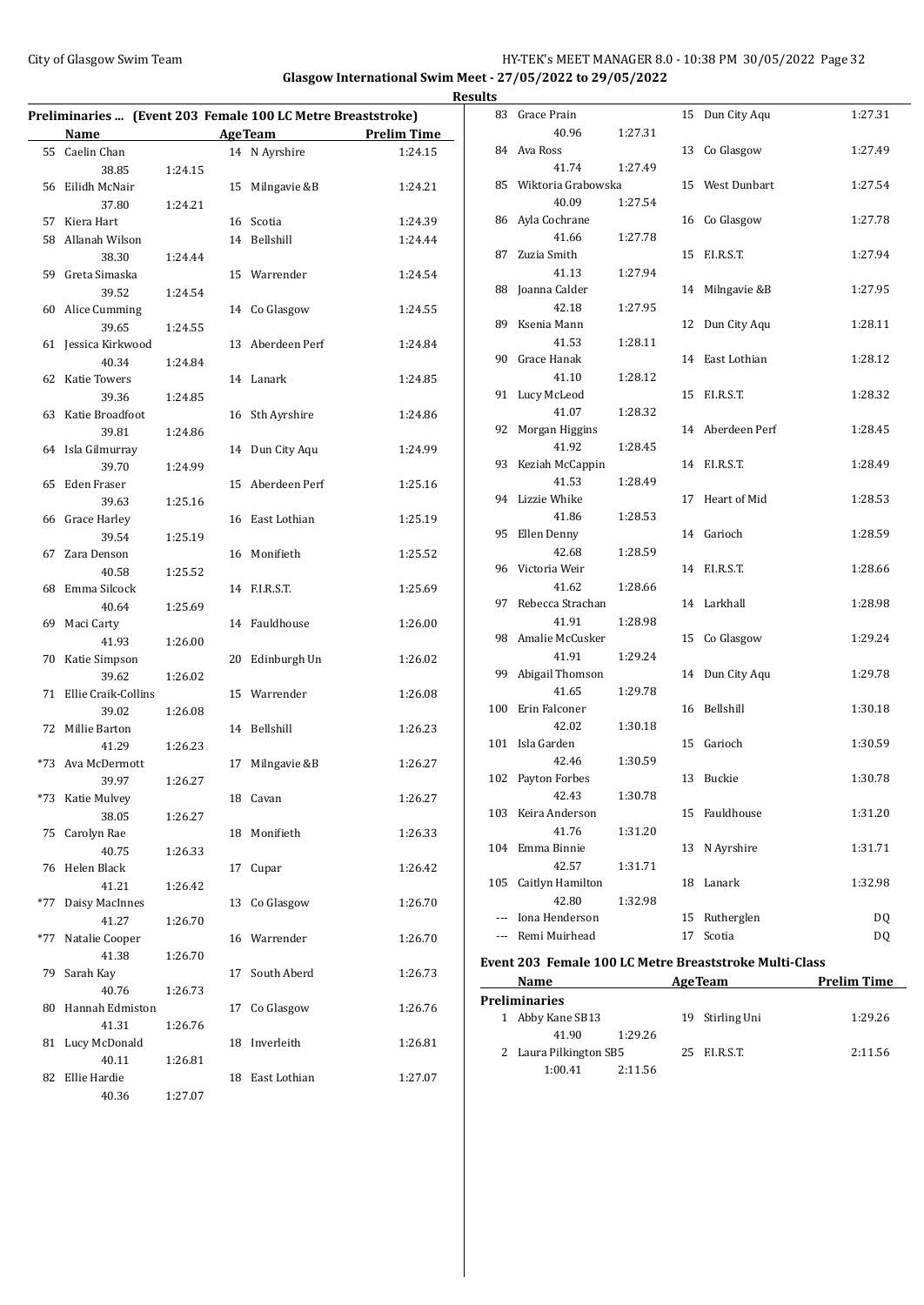# City of Glasgow Swim Team **HY-TEK's MEET MANAGER 8.0 - 10:38 PM 30/05/2022** Page 33 **Glasgow International Swim Meet - 27/05/2022 to 29/05/2022**

**Results**

|                   | Event 204 Male 100 LC Metre Breaststroke<br>Name |         |    | <b>AgeTeam</b> | <b>Finals Time</b> |
|-------------------|--------------------------------------------------|---------|----|----------------|--------------------|
| <b>Open Final</b> |                                                  |         |    |                |                    |
|                   | 1 Archie Goodburn                                |         | 21 | Edinburgh Un   | 1:02.22            |
|                   | 29.10                                            | 1:02.22 |    |                |                    |
|                   | 2 Craig Benson                                   |         |    | 28 Co Glasgow  | 1:02.56            |
|                   | 29.79                                            | 1:02.56 |    |                |                    |
| 3                 | Uiseann Cooke                                    |         | 21 | Edinburgh Un   | 1:03.26            |
|                   | 29.51                                            | 1:03.26 |    |                |                    |
| 4                 | Elias Elsgaard                                   |         | 18 | Denmark        | 1:03.94            |
|                   | 30.46                                            | 1:03.94 |    |                |                    |
| 5                 | Callum Melville                                  |         |    | 16 SS Nat Jun  | 1:04.54            |
|                   | 30.31                                            | 1:04.54 |    |                |                    |
| 6                 | Einar Margeir Agustsson                          |         | 17 | Iceland        | 1:04.80            |
|                   | 30.21                                            | 1:04.80 |    |                |                    |
| 7                 | Rory Dickson                                     |         | 20 | Stirling Uni   | 1:04.93            |
|                   | 30.53                                            | 1:04.93 |    |                |                    |
| 8                 | William Ellington                                |         | 19 | Stirling Uni   | 1:05.09            |
|                   | 30.96                                            | 1:05.09 |    |                |                    |
| 9                 | Mathias Christensen                              |         | 18 | Denmark        | 1:05.31            |
|                   | 30.76                                            | 1:05.31 |    |                |                    |
|                   | 10 Robert Pederson                               |         | 17 | Denmark        | 1:05.96            |
|                   | 30.91                                            | 1:05.96 |    |                |                    |
| B - Final         |                                                  |         |    |                |                    |
|                   | 11 Jonas Gaur                                    |         | 17 | Denmark        | 1:05.19            |
|                   | 30.12                                            | 1:05.19 |    |                |                    |
| 12                | Dadi Bjornsson                                   |         | 18 | Iceland        | 1:05.36            |
|                   | 30.04                                            | 1:05.36 |    |                |                    |
|                   | 13 Youssef Betout                                |         |    | 22 Co Glasgow  | 1:05.41            |
|                   | 30.43                                            | 1:05.41 |    |                |                    |
| 14                | Hugh Takemoto                                    |         | 23 | Edinburgh Un   | 1:05.63            |
|                   | 30.38                                            | 1:05.63 |    |                |                    |
| 15                | Alex Meijer                                      |         | 20 | Stirling Uni   | 1:06.13            |
|                   | 30.46                                            | 1:06.13 |    |                |                    |
| 16                | Joshua Mitchell                                  |         | 20 | Edinburgh Un   | 1:06.28            |
|                   | 31.51                                            | 1:06.28 |    |                |                    |
| 17                | Angus Allison                                    |         | 19 | Stirling Uni   | 1:06.87            |
|                   | 32.04                                            | 1:06.87 |    |                |                    |
|                   | 18 Aron Þor Jonsson                              |         |    | 20 Iceland     | 1:07.27            |
|                   | 32.45                                            | 1:07.27 |    |                |                    |
| 19                | Snorri Dagur Einarsson                           |         | 17 | Iceland        | 1:07.28            |
|                   | 31.25                                            | 1:07.28 |    |                |                    |
| 20                | Don Bisset                                       |         | 21 | Stirling Uni   | 1:09.75            |
|                   | 32.95                                            | 1:09.75 |    |                |                    |
|                   | <b>Junior Final</b>                              |         |    |                |                    |
|                   | 21 Evan Bailey                                   |         | 17 | Ireland        | 1:07.14            |
|                   | 31.95                                            | 1:07.14 |    |                |                    |
| 22                | Robson Miles                                     |         | 17 | Co Glasgow     | 1:09.98            |
|                   | 33.07                                            | 1:09.98 |    |                |                    |
| 23                | Luke Hornsey                                     |         | 16 | SS Nat Jun     | 1:10.38            |
|                   | 32.76                                            | 1:10.38 |    |                |                    |
| 24                | Jake Holmes                                      |         | 16 | Co Glasgow     | 1:11.11            |
|                   | 33.56                                            | 1:11.11 |    |                |                    |
| *25               | Lewis Gray                                       |         | 16 | Inverclyde     | 1:11.31            |
|                   | 34.05                                            | 1:11.31 |    |                |                    |

| เร    |                    |         |    |                  |         |
|-------|--------------------|---------|----|------------------|---------|
| $*25$ | Rojus Kringelis    |         | 15 | <b>Bellshill</b> | 1:11.31 |
|       | 33.46              | 1:11.31 |    |                  |         |
| $*25$ | Connor Mitchell    |         |    | 15 Warrender     | 1:11.31 |
|       | 32.88              | 1:11.31 |    |                  |         |
| 28    | Max Pelosi         |         |    | 16 Co Glasgow    | 1:11.82 |
|       | 34.21              | 1:11.82 |    |                  |         |
| 29    | Adam Scott         |         |    | 16 Co Glasgow    | 1:11.87 |
|       | 34.31              | 1:11.87 |    |                  |         |
| 30    | Logan Vandermeulen |         | 15 | Stirling Swim    | 1:12.93 |
|       | 35.18              | 1:12.93 |    |                  |         |

# **Event 204 Male 100 LC Metre Breaststroke**

|                | <u>Name</u>             |         |    | <b>AgeTeam</b> | <b>Prelim Time</b> |
|----------------|-------------------------|---------|----|----------------|--------------------|
|                | <b>Preliminaries</b>    |         |    |                |                    |
| $\mathbf{1}$   | Archie Goodburn         |         | 21 | Edinburgh Un   | 1:02.71            |
|                | 29.82                   | 1:02.71 |    |                |                    |
| 2              | Craig Benson            |         | 28 | Co Glasgow     | 1:03.98            |
|                | 31.27                   | 1:03.98 |    |                |                    |
| 3              | Uiseann Cooke           |         | 21 | Edinburgh Un   | 1:04.10            |
|                | 30.16                   | 1:04.10 |    |                |                    |
| $\overline{4}$ | Callum Melville         |         | 16 | SS Nat Jun     | 1:04.84            |
|                | 31.17                   | 1:04.84 |    |                |                    |
| 5              | Elias Elsgaard          |         | 18 | Denmark        | 1:04.87            |
|                | 31.08                   | 1:04.87 |    |                |                    |
| 6              | Rory Dickson            |         | 20 | Stirling Uni   | 1:05.11            |
|                | 31.07                   | 1:05.11 |    |                |                    |
| 7              | Einar Margeir Agustsson |         | 17 | Iceland        | 1:05.22            |
|                | 30.78                   | 1:05.22 |    |                |                    |
| 8              | Mathias Christensen     |         | 18 | Denmark        | 1:05.24            |
|                | 31.12                   | 1:05.24 |    |                |                    |
| 9              | Ross Young              |         | 23 | Edinburgh Un   | 1:05.33            |
|                | 30.16                   | 1:05.33 |    |                |                    |
| 10             | William Ellington       |         | 19 | Stirling Uni   | 1:05.44            |
|                | 30.62                   | 1:05.44 |    |                |                    |
| 11             | Robert Pederson         |         | 17 | Denmark        | 1:05.52            |
|                | 30.62                   | 1:05.52 |    |                |                    |
| 12             | Dadi Bjornsson          |         | 18 | Iceland        | 1:05.71            |
|                | 30.03                   | 1:05.71 |    |                |                    |
| 13             | Jonas Gaur              |         | 17 | Denmark        | 1:05.78            |
|                | 30.83                   | 1:05.78 |    |                |                    |
| 14             | <b>Youssef Betout</b>   |         | 22 | Co Glasgow     | 1:06.03            |
|                | 31.32                   | 1:06.03 |    |                |                    |
| 15             | Alex Meijer             |         | 20 | Stirling Uni   | 1:06.13            |
|                | 31.23                   | 1:06.13 |    |                |                    |
| 16             | Hugh Takemoto           |         | 23 | Edinburgh Un   | 1:06.15            |
|                | 30.99                   | 1:06.15 |    |                |                    |
| 17             | Snorri Dagur Einarsson  |         | 17 | Iceland        | 1:06.66            |
|                | 31.26                   | 1:06.66 |    |                |                    |
| 18             | Joshua Mitchell         |         | 20 | Edinburgh Un   | 1:06.77            |
|                | 31.60                   | 1:06.77 |    |                |                    |
| 19             | Pierce Greening         |         | 19 | Stirling Uni   | 1:07.04            |
|                | 31.76                   | 1:07.04 |    |                |                    |
| 20             | Aron Þor Jonsson        |         | 20 | Iceland        | 1:07.16            |
|                | 31.44                   | 1:07.16 |    |                |                    |
| 21             | Don Bisset              |         | 21 | Stirling Uni   | 1:07.17            |
|                | 31.53                   | 1:07.17 |    |                |                    |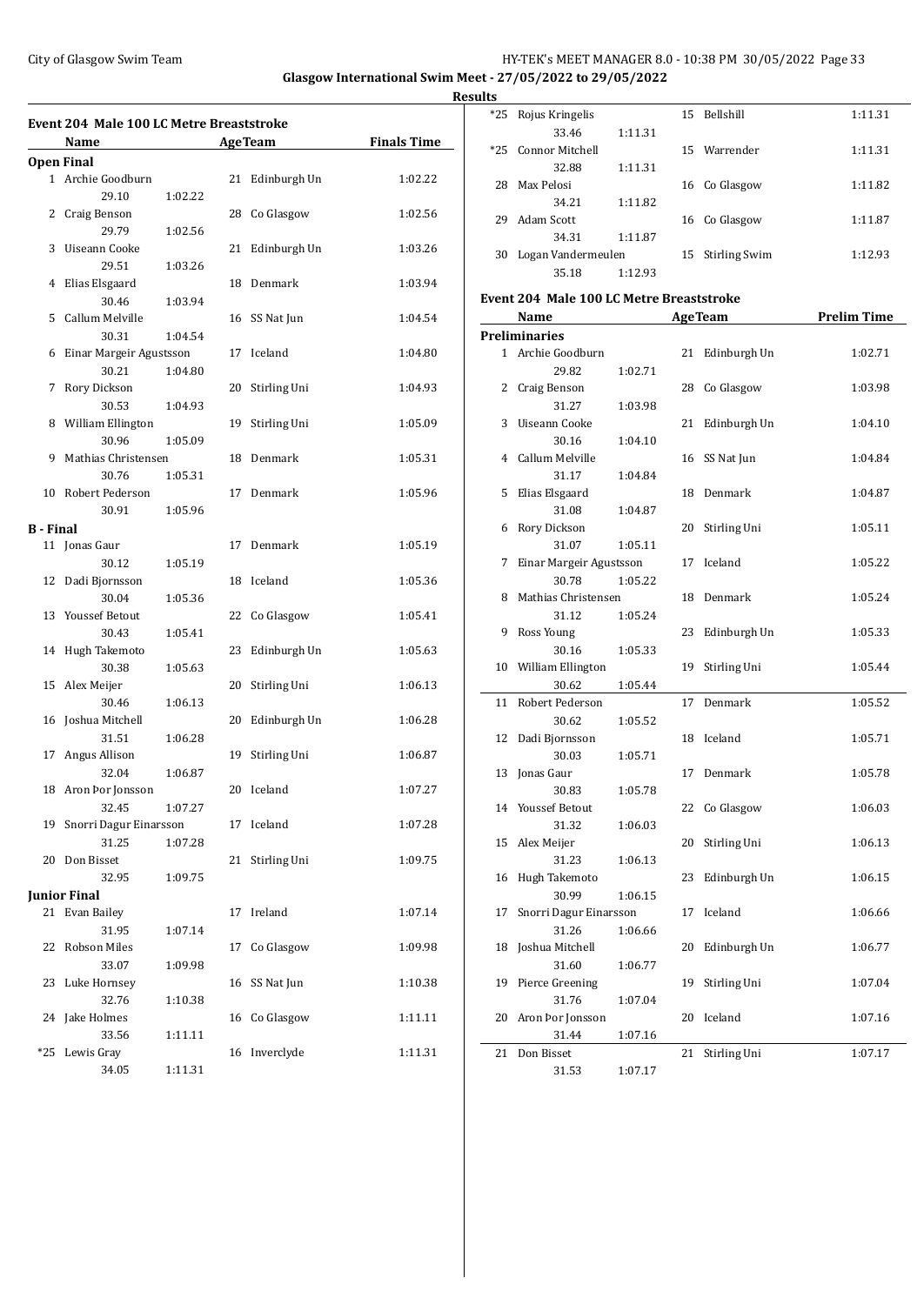# City of Glasgow Swim Team HY-TEK's MEET MANAGER 8.0 - 10:38 PM 30/05/2022 Page 34 **Glasgow International Swim Meet - 27/05/2022 to 29/05/2022 Results**

| Preliminaries  (Event 204 Male 100 LC Metre Breaststroke) |                           |         |    |                 |                    |  |  |
|-----------------------------------------------------------|---------------------------|---------|----|-----------------|--------------------|--|--|
|                                                           | Name                      |         |    | <b>AgeTeam</b>  | <b>Prelim Time</b> |  |  |
| 22                                                        | Angus Allison             |         |    | 19 Stirling Uni | 1:07.29            |  |  |
|                                                           | 32.95                     | 1:07.29 |    |                 |                    |  |  |
| 23                                                        | Liam Davis                |         | 22 | Edinburgh Un    | 1:07.30            |  |  |
|                                                           | 31.41                     | 1:07.30 |    |                 |                    |  |  |
| 24                                                        | Tony Joe Trett Oliver     |         | 23 | Stirling Uni    | 1:07.58            |  |  |
|                                                           | 32.30                     | 1:07.58 |    |                 |                    |  |  |
| 25                                                        | <b>Gregor Swinney</b>     |         | 25 | Co Glasgow      | 1:07.74            |  |  |
|                                                           | 31.34                     | 1:07.74 |    |                 |                    |  |  |
| 26                                                        | Andrew Arthur             |         | 20 | Stirling Uni    | 1:07.77            |  |  |
|                                                           | 32.12                     | 1:07.77 |    |                 |                    |  |  |
| 27                                                        | Emil Morawski             |         | 18 | Warrender       | 1:07.79            |  |  |
|                                                           | 32.24                     | 1:07.79 |    |                 |                    |  |  |
| 28                                                        | Harper Whitehead          |         | 21 | Stirling Uni    | 1:07.96            |  |  |
|                                                           | 31.64                     | 1:07.96 |    |                 |                    |  |  |
| 29                                                        | <b>Conor Massey</b>       |         | 20 | Aberdeen Perf   | 1:07.97            |  |  |
|                                                           | 31.65                     | 1:07.97 |    |                 |                    |  |  |
| 30                                                        | Greg Fairbairn            |         | 20 | Stirling Uni    | 1:08.27            |  |  |
|                                                           | 32.04                     | 1:08.27 |    |                 |                    |  |  |
| 31                                                        | Charlie Trotman           |         | 20 | Edinburgh Un    | 1:08.64            |  |  |
|                                                           | 32.25                     | 1:08.64 |    |                 |                    |  |  |
| 32                                                        | Marijus Kringelis         |         | 19 | Edinburgh Un    | 1:08.71            |  |  |
|                                                           | 31.48                     | 1:08.71 |    |                 |                    |  |  |
| 33                                                        | Kari Snaer Halldorsson    |         | 18 | Iceland         | 1:09.18            |  |  |
|                                                           | 31.69                     | 1:09.18 |    |                 |                    |  |  |
| 34                                                        | Evan Bailey               |         | 17 | Ireland         | 1:09.92            |  |  |
|                                                           | 32.54                     | 1:09.92 |    |                 |                    |  |  |
| 35                                                        | <b>Robson Miles</b>       |         | 17 | Co Glasgow      | 1:09.98            |  |  |
|                                                           | 32.60                     | 1:09.98 |    |                 |                    |  |  |
| 36                                                        | Jamie Ferguson            |         | 19 | Aberdeen Perf   | 1:10.11            |  |  |
|                                                           | 33.12                     | 1:10.11 |    |                 |                    |  |  |
| 37                                                        | Murray Pritchard<br>32.17 | 1:10.53 | 18 | Perth City      | 1:10.53            |  |  |
| 38                                                        | Sam Harrison              |         | 18 | Perth City      | 1:10.81            |  |  |
|                                                           | 33.50                     | 1:10.81 |    |                 |                    |  |  |
| 39                                                        | David Blair               |         | 19 | Co Glasgow      | 1:10.90            |  |  |
|                                                           | 32.85                     | 1:10.90 |    |                 |                    |  |  |
| 40                                                        | Luke Hornsey              |         |    | 16 SS Nat Jun   | 1:10.94            |  |  |
|                                                           | 33.83                     | 1:10.94 |    |                 |                    |  |  |
|                                                           | *41 Stefan Krawiec        |         |    | 16 SS Nat Jun   | 1:10.99            |  |  |
|                                                           | 33.46                     | 1:10.99 |    |                 |                    |  |  |
| *41                                                       | <b>Conner Morrison</b>    |         | 25 | Aberdeen Perf   | 1:10.99            |  |  |
|                                                           | 33.16                     | 1:10.99 |    |                 |                    |  |  |
| 43                                                        | <b>Connor Mitchell</b>    |         |    | 15 Warrender    | 1:11.13            |  |  |
|                                                           | 32.98                     | 1:11.13 |    |                 |                    |  |  |
| 44                                                        | Finn Bremner              |         |    | 18 Warrender    | 1:11.21            |  |  |
|                                                           | 33.42                     | 1:11.21 |    |                 |                    |  |  |
| 45                                                        | Rojus Kringelis           |         | 15 | Bellshill       | 1:11.23            |  |  |
|                                                           | 33.40                     | 1:11.23 |    |                 |                    |  |  |
| 46                                                        | Jake Holmes               |         | 16 | Co Glasgow      | 1:11.29            |  |  |
|                                                           | 32.64                     | 1:11.29 |    |                 |                    |  |  |
| 47                                                        | Ethan Horn                |         | 20 | Co Glasgow      | 1:11.91            |  |  |
|                                                           | 33.02                     | 1:11.91 |    |                 |                    |  |  |
| 48                                                        | Max Pelosi                |         | 16 | Co Glasgow      | 1:12.00            |  |  |
|                                                           | 33.71                     | 1:12.00 |    |                 |                    |  |  |
|                                                           |                           |         |    |                 |                    |  |  |

| <u>s</u> |                        |         |    |                      |         |
|----------|------------------------|---------|----|----------------------|---------|
| 49       | Logan Vandermeulen     |         | 15 | <b>Stirling Swim</b> | 1:12.45 |
|          | 34.73                  | 1:12.45 |    |                      |         |
| 50       | Adam Scott             |         | 16 | Co Glasgow           | 1:12.60 |
|          | 34.01                  | 1:12.60 |    |                      |         |
| 51       | Lewis Gray             |         | 16 | Inverclyde           | 1:12.91 |
|          | 34.69                  | 1:12.91 |    |                      |         |
| 52       | Owen Carroll           |         | 17 | Perth City           | 1:13.17 |
|          | 33.88                  | 1:13.17 |    |                      |         |
| 53       | Lewis Brander          |         | 15 | Monifieth            | 1:13.20 |
|          | 34.50                  | 1:13.20 |    |                      |         |
| 54       | Euan Weir              |         | 14 | Dun City Aqu         | 1:14.45 |
|          | 35.33                  | 1:14.45 |    |                      |         |
| 55       | Fraser MacIntosh       |         | 16 | Eastkilbride         | 1:14.90 |
|          | 34.72                  | 1:14.90 |    |                      |         |
| 56       | <b>Finlay Saunders</b> |         | 21 | Edinburgh Un         | 1:14.98 |
|          | 34.74                  | 1:14.98 |    |                      |         |
| 57       | <b>Corey Philip</b>    |         | 14 |                      | 1:14.99 |
|          | 36.16                  |         |    | Dun City Aqu         |         |
|          |                        | 1:14.99 |    |                      |         |
| 58       | Jack Mitchell          |         | 16 | Aberdeen Perf        | 1:15.49 |
|          | 35.34                  | 1:15.49 |    |                      |         |
| 59       | Guy Pelosi             |         | 16 | Co Glasgow           | 1:15.52 |
|          | 34.46                  | 1:15.52 |    |                      |         |
| 60       | Adam Hill              |         | 15 | <b>Stirling Swim</b> | 1:15.62 |
|          | 35.88                  | 1:15.62 |    |                      |         |
| 61       | Ben McLaughlin         |         | 16 | Garioch              | 1:15.78 |
|          | 35.96                  | 1:15.78 |    |                      |         |
| *62      | Dylan McCombie         |         | 15 | South Aberd          | 1:15.97 |
|          | 35.09                  | 1:15.97 |    |                      |         |
| $*62$    | Mark Watchorn          |         | 15 | Scotia               | 1:15.97 |
|          | 36.04                  | 1:15.97 |    |                      |         |
| 64       | Kyle Wong              |         | 16 | Co Glasgow           | 1:16.08 |
|          | 36.42                  | 1:16.08 |    |                      |         |
| 65       | <b>Finlay Tsang</b>    |         | 15 | Co Glasgow           | 1:16.28 |
|          | 35.86                  | 1:16.28 |    |                      |         |
| 66       | Jake Percy             |         | 18 | Hamilton             | 1:16.46 |
|          | 35.57                  | 1:16.46 |    |                      |         |
| *67      | <b>Fraser Tetlow</b>   |         | 16 | Garioch              | 1:16.52 |
|          | 36.04                  | 1:16.52 |    |                      |         |
| $*67$    | Finn Bannerman         |         | 15 | Perth City           | 1:16.52 |
|          | 35.28                  | 1:16.52 |    |                      |         |
| 69       | Michael Skakle         |         |    | 16 Inverleith        | 1:16.77 |
|          | 36.64                  | 1:16.77 |    |                      |         |
| 70       | Ciaran Hayes           |         | 17 | Aberdeen             | 1:16.81 |
|          | 35.62                  | 1:16.81 |    |                      |         |
| 71       | Euan Gray              |         | 16 | Cupar                | 1:16.87 |
|          | 35.17                  | 1:16.87 |    |                      |         |
| 72       | Sam Ross               |         | 15 | Warrender            | 1:17.04 |
|          | 36.35                  | 1:17.04 |    |                      |         |
| 73       | Marcus Blake           |         | 15 | Co Glasgow           | 1:17.08 |
|          | 36.31                  | 1:17.08 |    |                      |         |
| 74       | Lewis Graham           |         | 19 | Airdrie              | 1:17.18 |
|          | 35.30                  |         |    |                      |         |
| 75       | Andrew Venter          | 1:17.18 |    | Perth City           |         |
|          |                        |         | 18 |                      | 1:17.31 |
|          | 35.12                  | 1:17.31 |    |                      |         |
| 76       | Jake MacKenzie         |         | 17 | Aberdeen Perf        | 1:17.79 |
|          | 35.87                  | 1:17.79 |    |                      |         |
| 77       | Lochlan Small          |         | 13 | <b>Stirling Swim</b> | 1:18.00 |
|          | 36.32                  | 1:18.00 |    |                      |         |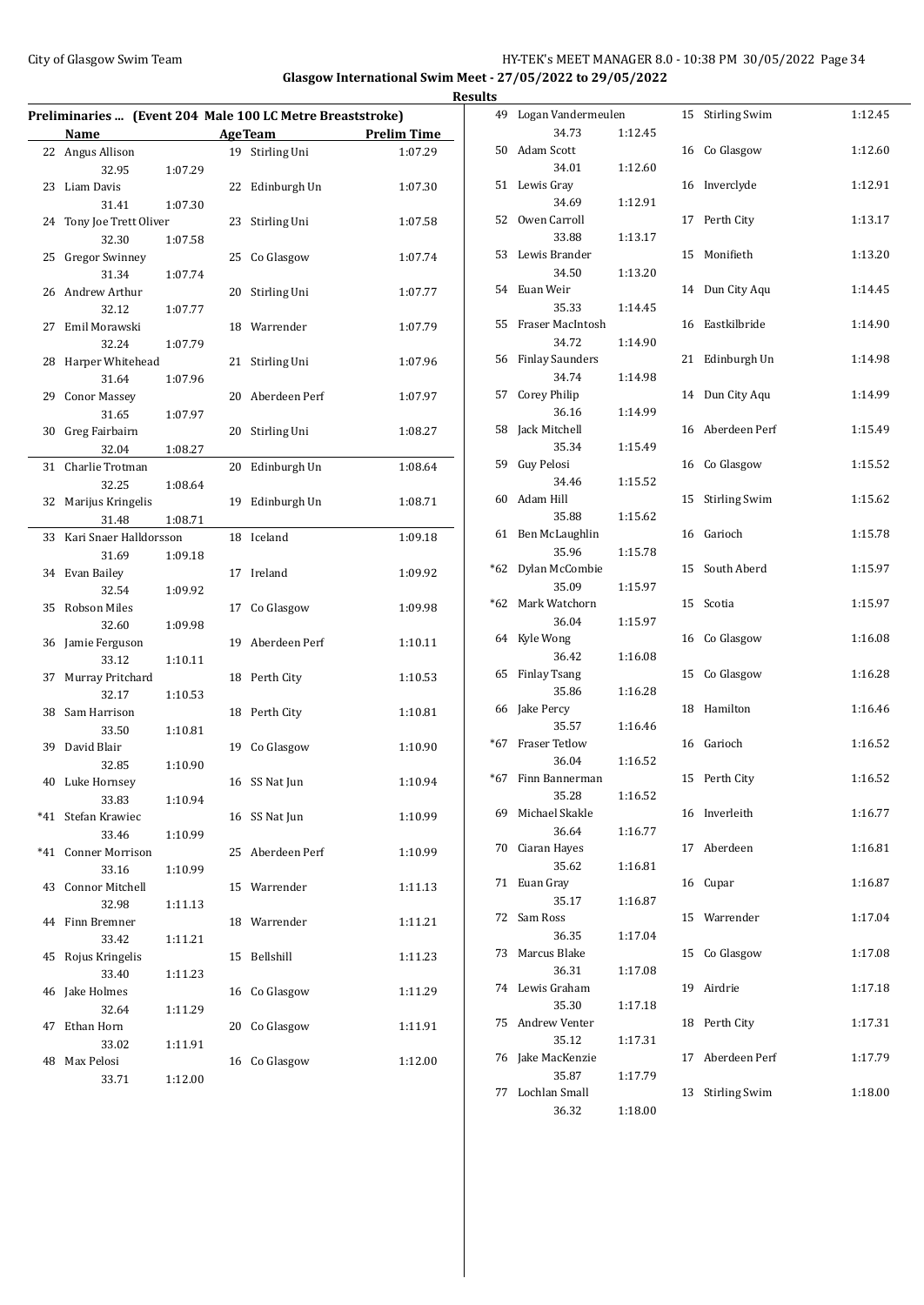# City of Glasgow Swim Team HY-TEK's MEET MANAGER 8.0 - 10:38 PM 30/05/2022 Page 35 **Glasgow International Swim Meet - 27/05/2022 to 29/05/2022**

**Results**

| Preliminaries  (Event 204 Male 100 LC Metre Breaststroke)                                    |                                                      |         |    |                      |                    |  |  |
|----------------------------------------------------------------------------------------------|------------------------------------------------------|---------|----|----------------------|--------------------|--|--|
|                                                                                              | Name                                                 |         |    | AgeTeam              | <b>Prelim Time</b> |  |  |
| 78                                                                                           | Benji Jones                                          |         |    | 17 Lanark            | 1:18.20            |  |  |
|                                                                                              | 36.45                                                | 1:18.20 |    |                      |                    |  |  |
| 79                                                                                           | Finn Longmore                                        |         |    | 19 Cavan             | 1:18.25            |  |  |
|                                                                                              | 35.82                                                | 1:18.25 |    |                      |                    |  |  |
| 80                                                                                           | <b>Bradley Jack</b>                                  |         |    | 16 F.I.R.S.T.        | 1:18.29            |  |  |
|                                                                                              | 37.11                                                | 1:18.29 |    |                      |                    |  |  |
| 81                                                                                           | David Landman                                        |         | 15 | Co Glasgow           | 1:18.88            |  |  |
|                                                                                              | 37.68                                                | 1:18.88 |    |                      |                    |  |  |
| 82                                                                                           | Aidan McCavish                                       |         |    | 14 F.I.R.S.T.        | 1:18.96            |  |  |
|                                                                                              | 37.07                                                | 1:18.96 |    |                      |                    |  |  |
| 83                                                                                           | Robbie Carlyle                                       |         |    | 16 Bellshill         | 1:19.61            |  |  |
|                                                                                              | 36.89                                                | 1:19.61 |    |                      |                    |  |  |
| 84                                                                                           | Aidan Nixon                                          |         |    | 15 Bellshill         | 1:19.93            |  |  |
|                                                                                              | 37.41                                                | 1:19.93 |    |                      |                    |  |  |
| 85                                                                                           | Lewis Moir                                           |         |    | 16 Eastkilbride      | 1:20.21            |  |  |
|                                                                                              | 34.94                                                | 1:20.21 |    |                      |                    |  |  |
| 86                                                                                           | Alex Cumming                                         |         |    | 15 Bellshill         | 1:20.70            |  |  |
|                                                                                              | 37.39                                                | 1:20.70 |    |                      |                    |  |  |
| 87                                                                                           | Fraser Vandermeulen                                  |         | 13 | <b>Stirling Swim</b> | 1:21.15            |  |  |
|                                                                                              | 37.33                                                | 1:21.15 |    |                      |                    |  |  |
| 88                                                                                           | <b>Finlay Bennett</b>                                |         | 13 | Rutherglen           | 1:21.76            |  |  |
|                                                                                              | 38.62                                                | 1:21.76 |    |                      |                    |  |  |
| 89                                                                                           | Kyle Mitchell                                        |         | 16 | Garioch              | 1:21.99            |  |  |
|                                                                                              | 38.22                                                | 1:21.99 |    |                      |                    |  |  |
| 90                                                                                           | Aran Machin                                          |         |    | 12 Co Glasgow        | 1:22.08            |  |  |
|                                                                                              | 40.08                                                | 1:22.08 |    |                      |                    |  |  |
| 91                                                                                           | Gregor Skinner                                       |         | 16 | F.I.R.S.T.           | 1:22.52            |  |  |
|                                                                                              | 39.90                                                | 1:22.52 |    |                      |                    |  |  |
| 92                                                                                           | Kyle Connolly                                        |         | 13 | Co Glasgow           | 1:24.05            |  |  |
|                                                                                              | 39.56                                                | 1:24.05 |    |                      |                    |  |  |
| 93                                                                                           | Cole Morrison                                        |         | 16 | <b>Stirling Swim</b> | 1:24.14            |  |  |
|                                                                                              | 39.29                                                | 1:24.14 |    |                      |                    |  |  |
| 94                                                                                           | Ross Hutchinson                                      |         |    | 14 Monifieth         | 1:24.53            |  |  |
|                                                                                              | 39.35                                                | 1:24.53 |    |                      |                    |  |  |
| ---                                                                                          | Micah van Blerk                                      |         |    | 17 Warrender         | DQ                 |  |  |
|                                                                                              |                                                      |         |    |                      |                    |  |  |
|                                                                                              | Event 204 Male 100 LC Metre Breaststroke Multi-Class |         |    |                      |                    |  |  |
|                                                                                              | Name                                                 |         |    | <b>AgeTeam</b>       | <b>Prelim Time</b> |  |  |
|                                                                                              | Preliminaries                                        |         |    |                      |                    |  |  |
|                                                                                              | 1 Jack Milne SB14                                    |         |    | 21 Dun City Aqu      | 1:12.01            |  |  |
|                                                                                              | 33.34                                                | 1:12.01 |    |                      |                    |  |  |
|                                                                                              | 2 Gavin Roberts SB14                                 |         |    | 23 Co Glasgow        | 1:13.75            |  |  |
|                                                                                              | 32.83                                                | 1:13.75 |    |                      |                    |  |  |
| <b>Event 205 Female 200 LC Metre Butterfly</b>                                               |                                                      |         |    |                      |                    |  |  |
| <b>AgeTeam</b><br><b>Finals Time</b><br>Name<br>the control of the control of the control of |                                                      |         |    |                      |                    |  |  |
|                                                                                              | <b>Open Final</b>                                    |         |    |                      |                    |  |  |
|                                                                                              | 1 Keanna MacInnes                                    |         |    | 21 Stirling Uni      | 2:10.70            |  |  |
|                                                                                              | 29.58                                                | 1:03.13 |    | 1:36.76              | 2:10.70            |  |  |
|                                                                                              | 2 Yvonne Brown                                       |         |    | 20 Aberdeen Perf     | 2:13.49            |  |  |
|                                                                                              | 30.05 1:04.04 1:38.83 2:13.49                        |         |    |                      |                    |  |  |

3 Ciara Schlosshan 21 Edinburgh Un 2:14.29 30.59 1:04.64 1:39.12 2:14.29 4 Yasmin Perry 21 Aberdeen Perf 2:16.88 29.86 1:04.94 1:40.28 2:16.88

5 Jennifer King 24 Stirling Uni 2:19.11 31.75 1:06.35 1:42.32 2:19.11 6 Amanda Madsen 17 Denmark 2:19.19 31.09 1:06.87 1:43.05 2:19.19 7 Cecile Helmark 17 Denmark 2:24.51 32.14 1:08.17 1:46.03 2:24.51 8 Coco Croxford 14 SS Nat Jun 2:27.86 32.28 1:10.17 1:48.70 2:27.86 9 Orla MacInnes 15 Heart of Mid 2:29.39 33.26 1:11.17 1:50.38 2:29.39 10 Stella McCardie 16 Co Glasgow 2:29.58 32.49 1:10.50 1:50.59 2:29.58 **B - Final** 11 Hannah Willis 17 SS Nat Jun 2:28.00 31.94 1:09.14 1:48.59 2:28.00 12 Nula Gow 17 Garioch 2:30.62 33.84 1:12.40 1:52.27 2:30.62 13 Kate Cassidy 18 Aberdeen Perf 2:33.63 34.19 1:12.38 1:52.96 2:33.63 14 Madison Coull 14 Buckie 2:33.79 31.42 1:09.60 1:50.85 2:33.79 15 Lucy D'Agrosa 16 Best 2:36.00 32.21 1:10.86 1:51.68 2:36.00 16 Jori Horn 17 Co Glasgow 2:37.21 33.79 1:13.47 1:55.32 2:37.21 17 Eva Gordon 15 Stirling Swim 2:38.38 35.19 1:13.58 1:55.75 2:38.38 18 Lexine McCappin 16 F.I.R.S.T. 2:40.08 35.08 1:17.37 1:58.85 2:40.08 19 Alice Cumming 14 Co Glasgow 2:42.84 35.39 1:16.22 1:59.55 2:42.84 20 Layla Wedderspoon 14 Heart of Mid 2:43.56 36.79 1:17.75 2:02.72 2:43.56 **Junior Final** 21 Evi Mackie 13 Lanark 2:36.56 33.68 1:14.01 1:55.43 2:36.56 22 Lauren Anderson 15 Fauldhouse 2:37.74 33.44 1:13.16 1:55.33 2:37.74 23 Helen Stoddart 15 East Lothian 2:39.01 33.59 1:13.65 1:56.40 2:39.01 24 Ellen Denny 14 Garioch 2:43.52 35.43 1:15.05 1:59.20 2:43.52 25 Kristin Mackay 14 Warrender 2:43.82 35.10 1:15.83 1:59.21 2:43.82 26 Abbie Barnstaple 15 Lanark 2:46.59 33.05 1:14.61 2:00.15 2:46.59 27 Alexandra Miller 15 Fauldhouse 2:47.64 37.51 1:19.89 2:05.87 2:47.64 28 Maci Carty 14 Fauldhouse 2:50.75 36.11 1:18.71 2:06.55 2:50.75 29 Keira Greig 14 Fauldhouse 2:57.26 37.66 1:19.68 2:07.98 2:57.26 --- Georgia Reid 16 Co Glasgow DQ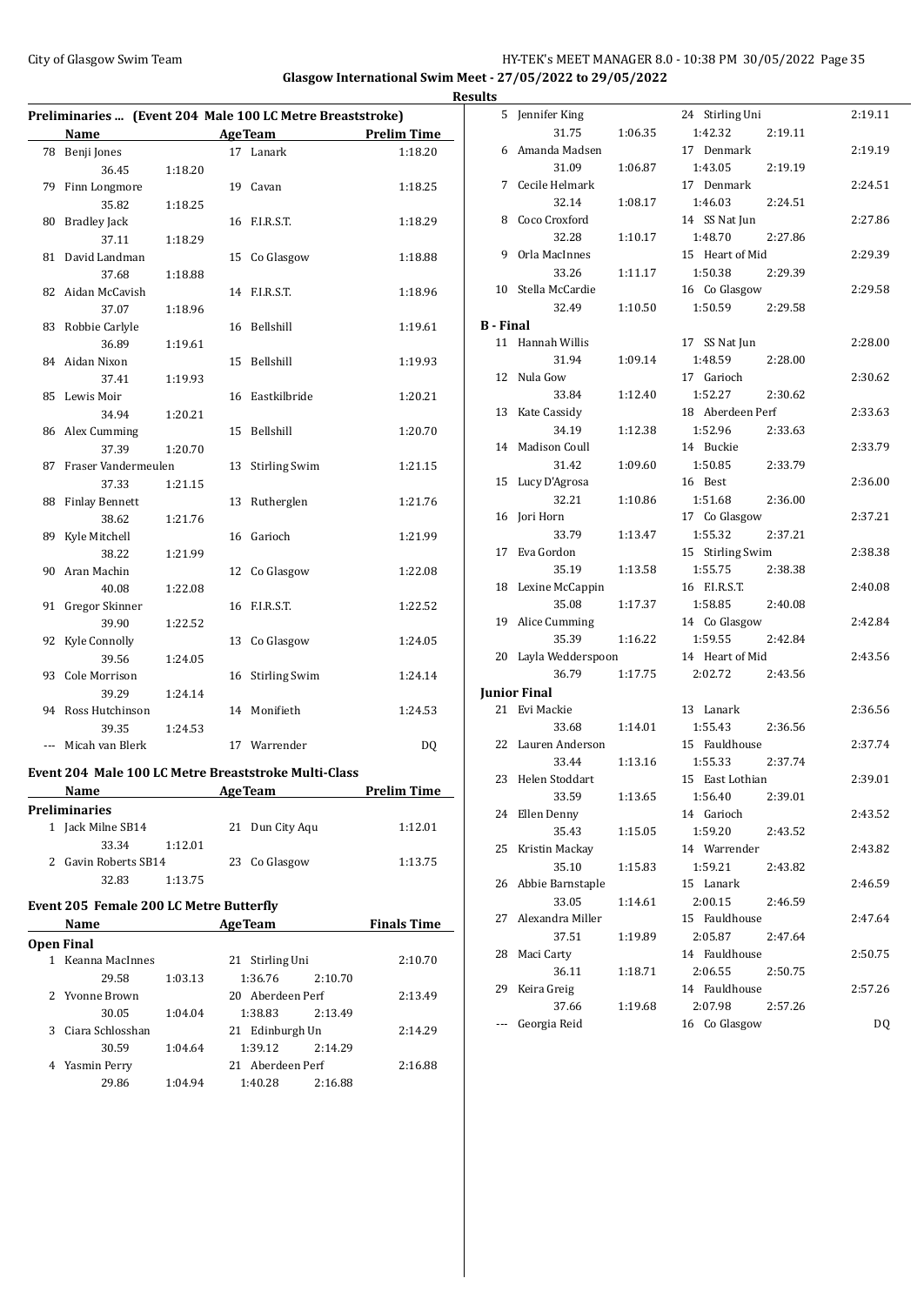### City of Glasgow Swim Team HY-TEK's MEET MANAGER 8.0 - 10:38 PM 30/05/2022 Page 36 **Glasgow International Swim Meet - 27/05/2022 to 29/05/2022 Result**

**Event 205 Female 200 LC Metre Butterfly Name Age Team Prelim Time Preliminaries** 1 Keanna MacInnes 21 Stirling Uni 2:12.22 30.02 1:03.28 1:37.76 2:12.22 2 Yvonne Brown 20 Aberdeen Perf 2:14.15 30.39 1:04.57 1:39.48 2:14.15 3 Ciara Schlosshan 21 Edinburgh Un 2:16.08 30.54 1:05.43 1:40.48 2:16.08 4 Yasmin Perry 21 Aberdeen Perf 2:17.77 30.36 1:05.60 1:41.49 2:17.77 5 Jennifer King 24 Stirling Uni 2:18.19 31.43 1:06.65 1:41.62 2:18.19 6 Amanda Madsen 17 Denmark 2:20.41 31.41 1:08.18 1:44.32 2:20.41 7 Katherine Bailey 18 SS Nat Jun 2:21.90 31.52 1:06.96 1:43.84 2:21.90 8 Cecile Helmark 17 Denmark 2:22.49 31.12 1:06.44 1:44.07 2:22.49 9 Coco Croxford 14 SS Nat Jun 2:27.65 31.66 1:08.88 1:48.43 2:27.65 10 Stella McCardie 16 Co Glasgow 2:28.29 32.53 1:10.23 1:49.42 2:28.29 11 Orla MacInnes 15 Heart of Mid 2:30.42 33.10 1:11.31 1:49.99 2:30.42 12 Nula Gow 17 Garioch 2:32.65 34.47 1:12.38 1:53.10 2:32.65 13 Hannah Willis 17 SS Nat Jun 2:33.29 33.08 1:12.17 1:52.24 2:33.29 14 Jori Horn 17 Co Glasgow 2:34.96 33.44 1:12.70 1:54.34 2:34.96 15 Lucy D'Agrosa 16 Best 2:36.28 32.43 1:11.21 1:52.38 2:36.28 16 Kate Cassidy 18 Aberdeen Perf 2:36.61 33.56 1:13.47 1:54.80 2:36.61 17 Madison Coull 14 Buckie 2:37.18 32.10 1:10.48 1:52.96 2:37.18 18 Eva Gordon 15 Stirling Swim 2:37.91 34.93 1:16.89 1:58.32 2:37.91 19 Lexine McCappin 16 F.I.R.S.T. 2:37.93 34.56 1:14.52 1:56.60 2:37.93 20 Layla Wedderspoon 14 Heart of Mid 2:37.96 34.44 1:16.21 1:58.72 2:37.96 21 Alice Cumming 14 Co Glasgow 2:38.08 33.98 1:13.82 1:56.16 2:38.08 22 Helen Stoddart 15 East Lothian 2:39.44 32.41 1:13.65 1:56.04 2:39.44 23 Melana Louw 17 South Aberd 2:39.68 33.91 1:14.41 1:57.70 2:39.68 24 Georgia Reid 16 Co Glasgow J2:39.68 34.35 1:13.84 1:56.95 2:39.68 25 Kristin Mackay 14 Warrender 2:39.96 34.16 1:14.22 1:56.14 2:39.96 26 Evi Mackie 13 Lanark 2:40.90 34.08 1:14.64 1:58.24 2:40.90

| <u>ILS</u>                            |                           |         |                    |         |  |  |  |
|---------------------------------------|---------------------------|---------|--------------------|---------|--|--|--|
| 27                                    | Ellen Denny               |         | 14 Garioch         | 2:41.96 |  |  |  |
|                                       | 33.32                     | 1:12.64 | 1:55.08<br>2:41.96 |         |  |  |  |
| 28                                    | Lauren Anderson           |         | 15 Fauldhouse      | 2:43.25 |  |  |  |
|                                       | 34.48                     | 1:14.60 | 2:00.20<br>2:43.25 |         |  |  |  |
| 29                                    | <b>Emily Riach</b>        |         | 20 Aberdeen Perf   | 2:44.13 |  |  |  |
|                                       | 33.97                     | 1:15.08 | 1:59.00<br>2:44.13 |         |  |  |  |
| 30                                    | Maci Carty                |         | 14 Fauldhouse      | 2:46.56 |  |  |  |
|                                       | 35.35                     | 1:17.74 | 2:02.93<br>2:46.56 |         |  |  |  |
| 31                                    | <b>Madison Gallacher</b>  |         | 15 F.I.R.S.T.      | 2:49.26 |  |  |  |
|                                       | 36.25                     | 1:17.91 | 2:03.63<br>2:49.26 |         |  |  |  |
| 32                                    | Abbie Barnstaple          |         | 15 Lanark          | 2:49.61 |  |  |  |
|                                       | 33.75                     | 1:15.56 | 2:01.02<br>2:49.61 |         |  |  |  |
| 33                                    | Keira Greig               |         | 14 Fauldhouse      | 2:50.66 |  |  |  |
|                                       | 35.62                     | 1:17.30 | 2:01.25<br>2:50.66 |         |  |  |  |
| 34                                    | Alexandra Miller          |         | 15 Fauldhouse      | 2:50.89 |  |  |  |
|                                       | 36.10                     | 1:18.89 | 2:05.25<br>2:50.89 |         |  |  |  |
| 35                                    | Erica Watt                |         | 16 Heart of Mid    | 2:51.57 |  |  |  |
|                                       | 36.70                     | 1:20.53 | 2:07.36<br>2:51.57 |         |  |  |  |
| 36                                    | Lucy Morgan               |         | 14 Aberdeen Perf   | 2:51.97 |  |  |  |
|                                       | 36.73                     | 1:20.51 | 2:07.15<br>2:51.97 |         |  |  |  |
| 37                                    | Thea Glen                 |         | 15 Co Glasgow      | 2:56.74 |  |  |  |
|                                       | 37.02                     | 1:22.12 | 2:08.77<br>2:56.74 |         |  |  |  |
| 38                                    | Ellie Tetlow              |         | 14 Garioch         | 2:57.32 |  |  |  |
|                                       | 39.25                     | 1:24.08 | 2:12.08<br>2:57.32 |         |  |  |  |
| 39                                    | Isla Garden               |         | 15 Garioch         | 2:58.82 |  |  |  |
|                                       | 36.61                     | 1:21.59 | 2:09.00<br>2:58.82 |         |  |  |  |
| 40                                    | Caelin Chan               |         | 14 N Ayrshire      | 3:02.21 |  |  |  |
|                                       | 36.92                     | 1:20.32 | 2:08.66<br>3:02.21 |         |  |  |  |
| 41                                    | <b>Jessie Norris</b>      |         | 15 Best            | 3:03.51 |  |  |  |
|                                       | 37.01                     | 1:21.16 | 2:11.41<br>3:03.51 |         |  |  |  |
| 42                                    | Carolyn Rae               |         | 18 Monifieth       | 3:08.86 |  |  |  |
|                                       | 40.11                     | 1:29.52 | 2:20.20<br>3:08.86 |         |  |  |  |
| Event 206 Male 200 LC Metre Butterfly |                           |         |                    |         |  |  |  |
|                                       | <b>Finals Time</b>        |         |                    |         |  |  |  |
|                                       | Name<br><b>Open Final</b> |         | <b>AgeTeam</b>     |         |  |  |  |
| $\mathbf{1}$                          | <b>Eduard Rednic</b>      |         | 26 Stirling Uni    | 2:05.00 |  |  |  |
|                                       | 27.66                     | 59.93   | 1:32.45<br>2:05.00 |         |  |  |  |
| 2                                     | Benjamin Chooyin          |         | 20 Edinburgh Un    | 2:08.20 |  |  |  |
|                                       | 29.26                     | 1:01.96 | 1:34.75<br>2:08.20 |         |  |  |  |
|                                       |                           |         |                    |         |  |  |  |

|                  | 5 Albert Bangun      |                 | 19 Stirling Uni | 2:10.09 |         |
|------------------|----------------------|-----------------|-----------------|---------|---------|
|                  | 29.15                | 1:01.96         | 1:35.75         | 2:10.09 |         |
| 6                | Ross Noble           |                 | 18 SS Nat Jun   |         | 2:10.18 |
|                  | 28.53                | 1:01.31         | 1:35.58         | 2:10.18 |         |
|                  | 7 Scott Fleming      | 16 Eastkilbride |                 |         | 2:11.79 |
|                  | 29.19                | 1:02.43         | 1:37.09         | 2:11.79 |         |
| 8                | Calum Rose           |                 | 18 Warrender    | 2:12.26 |         |
|                  | 28.31                | 1:02.13         | 1:37.21         | 2:12.26 |         |
| 9                | Rory Young           |                 | 20 Co Glasgow   |         | 2:16.84 |
|                  | 29.70                | 1:03.93         | 1:39.74         | 2:16.84 |         |
| <b>B</b> - Final |                      |                 |                 |         |         |
|                  | 11 George Booth Rudd |                 | 20 Maidenhead   |         | 2:14.13 |
|                  | 29.49                | 1:03.25         | 1:37.56         | 2:14.13 |         |

3 Cole Hewitt 20 Swansea Uni 2:08.41 27.93 59.76 1:33.36 2:08.41 4 Peter Allen 21 Stirling Uni 2:09.91 29.10 1:02.36 1:36.35 2:09.91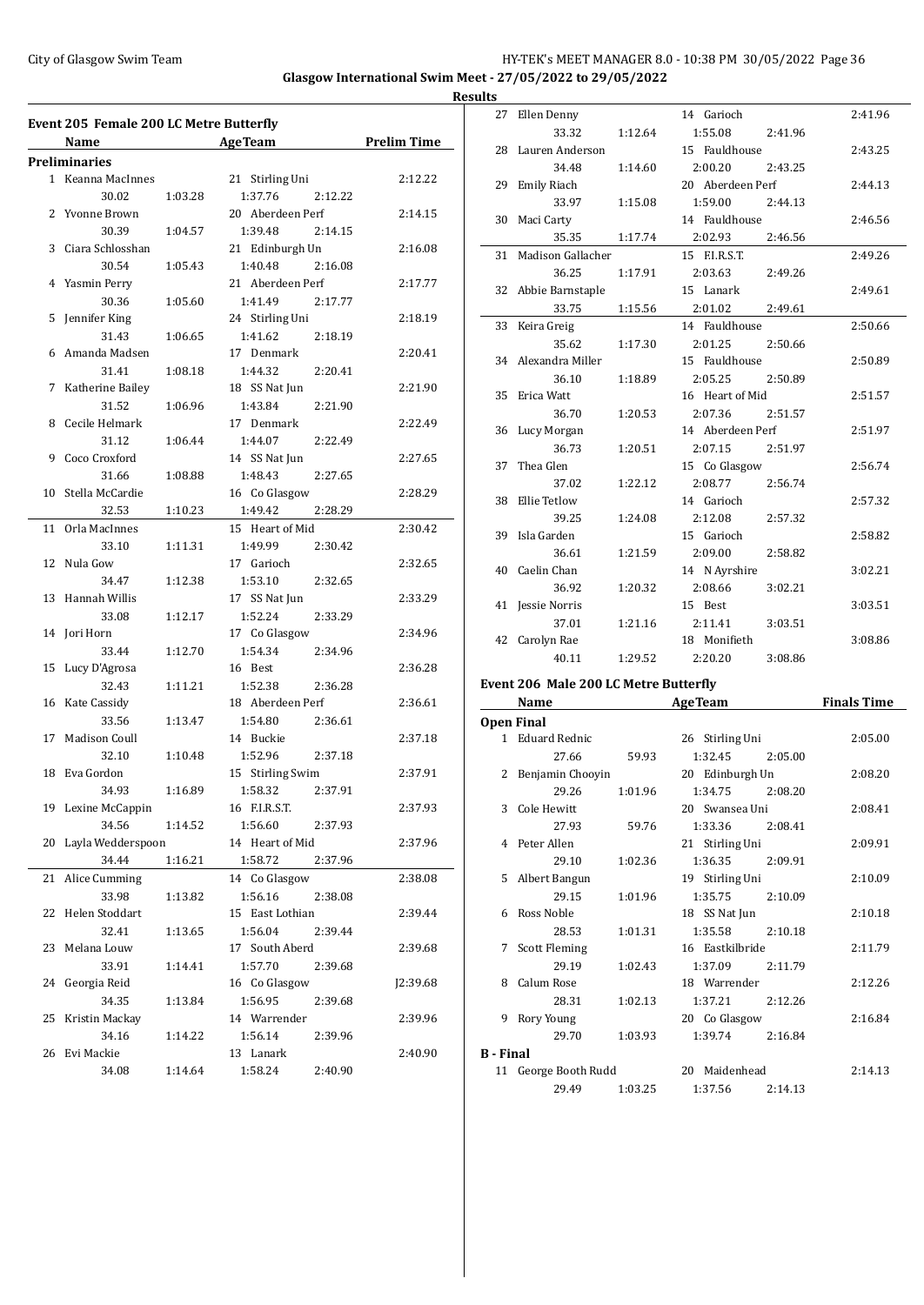## City of Glasgow Swim Team Team Frameters Music City of Glasgow Swim Team Frameters Music City of Glasgow Swim Team Frameters Music City of Glasgow Swim Team Frameters Music City of Glasgow Swim Team Frameters Music City of **Glasgow International Swim Meet - 27/05/2022 to 29/05/2022**

|    |                     |         | B - Final  (Event 206 Male 200 LC Metre Butterfly) |                    |
|----|---------------------|---------|----------------------------------------------------|--------------------|
|    | Name                |         | <b>Example 2.1 Age Team</b>                        | <b>Finals Time</b> |
|    | 12 Fraser Wilson    |         | 20 Aberdeen Perf                                   | 2:17.75            |
|    | 29.11               | 1:03.32 | 1:38.49 2:17.75                                    |                    |
|    | 13 James Burnett    |         | 15 Warrender                                       | 2:20.21            |
|    | 29.76               | 1:04.53 | 1:40.67<br>2:20.21                                 |                    |
|    | 14 Cameron Bruce    |         | 17 Lanark                                          | 2:23.76            |
|    | 31.24               | 1:08.30 | 1:46.47<br>2:23.76                                 |                    |
|    | 15 Ben McLaughlin   |         | 16 Garioch                                         | 2:24.06            |
|    | 31.54               | 1:09.05 | 1:47.28<br>2:24.06                                 |                    |
|    | 16 Lukas Johnson    |         | 15 Aberdeen Perf                                   | 2:25.47            |
|    | 31.64               | 1:08.58 | 1:48.26<br>2:25.47                                 |                    |
| 17 | Kyle Mitchell       |         | 16 Garioch                                         | 2:26.26            |
|    | 30.93               | 1:08.73 | 1:47.44 2:26.26                                    |                    |
|    | 18 Zach Slater      |         | 15 East Lothian                                    | 2:26.53            |
|    | 29.91               | 1:05.39 | 1:44.66 2:26.53                                    |                    |
|    | 19 Fraser Claxton   |         | 18 Heart of Mid                                    | 2:27.32            |
|    | 30.97               | 1:07.77 | 1:46.32<br>2:27.32                                 |                    |
|    | 20 Fraser Tetlow    |         | 16 Garioch                                         | 2:31.82            |
|    | 32.09               | 1:10.42 | 1:51.45 2:31.82                                    |                    |
|    | <b>Junior Final</b> |         |                                                    |                    |
|    | 21 Logan Scally     |         | 15 Aberdeen Perf                                   | 2:27.24            |
|    | 32.65               | 1:10.10 | 1:48.20<br>2:27.24                                 |                    |
|    | 22 Peter Maloney    |         | 15 Inverclyde                                      | 2:30.62            |
|    | 32.15               | 1:10.49 | 1:50.77<br>2:30.62                                 |                    |
|    | 23 Oscar Chirnside  |         | 14 Garioch                                         | 2:31.28            |
|    | 33.41               | 1:12.52 | 1:51.76<br>2:31.28                                 |                    |
|    | 24 Ross Anderton    |         | 14 East Lothian                                    | 2:35.19            |
|    | 29.37               | 1:06.88 | 1:49.01<br>2:35.19                                 |                    |
| 25 | Kayden McLaughlin   |         | 15 Scotia                                          | 2:38.20            |
|    | 34.10               | 1:14.14 | 1:56.16<br>2:38.20                                 |                    |

## **Event 206 Male 200 LC Metre Butterfly<br>Name AgeTeam**

|   | Name                 |         | <b>AgeTeam</b>     | <b>Prelim Time</b> |
|---|----------------------|---------|--------------------|--------------------|
|   | Preliminaries        |         |                    |                    |
|   |                      |         |                    |                    |
|   | 1 Eduard Rednic      |         | 26 Stirling Uni    | 2:07.79            |
|   | 28.29                | 1:00.88 | 1:34.54<br>2:07.79 |                    |
|   | 2 Albert Bangun      |         | 19 Stirling Uni    | 2:09.17            |
|   | 28.85                | 1:01.47 | 1:34.57<br>2:09.17 |                    |
| 3 | Benjamin Chooyin     |         | 20 Edinburgh Un    | 2:09.56            |
|   | 29.39                | 1:01.80 | 1:35.03<br>2:09.56 |                    |
|   | 4 Peter Allen        |         | 21 Stirling Uni    | 2:10.11            |
|   | 28.60                | 1:01.55 | 1:35.37<br>2:10.11 |                    |
|   | 5 Zach Speakman      |         | 20 Stirling Uni    | 2:10.18            |
|   | 28.77                | 1:01.13 | 1:35.97 2:10.18    |                    |
|   | 6 Cole Hewitt        |         | 20 Swansea Uni     | 2:10.28            |
|   | 28.06                | 1:00.12 | 1:33.79<br>2:10.28 |                    |
| 7 | Angus Allison        |         | 19 Stirling Uni    | 2:13.22            |
|   | 29.46                | 1:03.11 | 1:37.55 2:13.22    |                    |
| 8 | <b>Scott Fleming</b> |         | 16 Eastkilbride    | 2:13.28            |
|   | 29.23                | 1:03.10 | 1:37.40<br>2:13.28 |                    |
| 9 | Ross Noble           |         | 18 SS Nat Jun      | 2:13.55            |
|   | 29.46                | 1:02.96 | 1:38.10<br>2:13.55 |                    |
|   | 10 Marc Elrick       |         | 23 Co Glasgow      | 2:13.59            |
|   | 28.37                | 1:02.43 | 1:37.13<br>2:13.59 |                    |
|   | 11 Calum Rose        |         | 18 Warrender       | 2:14.04            |
|   | 28.55                | 1:03.26 | 1:39.04<br>2:14.04 |                    |

| <b>Results</b> |                      |         |                  |         |         |
|----------------|----------------------|---------|------------------|---------|---------|
| 12             | Rory Young           |         | 20 Co Glasgow    |         | 2:19.12 |
|                | 29.84                | 1:04.33 | 1:40.73          | 2:19.12 |         |
| 13             | George Booth Rudd    |         | 20 Maidenhead    |         | 2:19.42 |
|                | 30.80                | 1:06.10 | 1:43.27          | 2:19.42 |         |
|                | 14 Fraser Wilson     |         | 20 Aberdeen Perf |         | 2:19.68 |
|                | 29.31                | 1:03.44 | 1:39.34          | 2:19.68 |         |
| 15             | James Burnett        |         | 15 Warrender     |         | 2:20.39 |
|                | 30.06                | 1:05.19 | 1:42.85          | 2:20.39 |         |
|                | 16 Kyle Mitchell     |         | 16 Garioch       |         | 2:24.50 |
|                | 31.96                | 1:08.49 | 1:45.64          | 2:24.50 |         |
| 17             | Zach Slater          |         | 15 East Lothian  |         | 2:24.81 |
|                | 30.16                | 1:08.99 | 1:45.50          | 2:24.81 |         |
| 18             | Fraser Claxton       |         | 18 Heart of Mid  |         | 2:25.75 |
|                | 31.47                | 1:08.28 | 1:47.71          | 2:25.75 |         |
|                | 19 Lukas Johnson     |         | 15 Aberdeen Perf |         | 2:26.39 |
|                | 31.07                | 1:08.27 | 1:48.29          | 2:26.39 |         |
| 20             | Ben McLaughlin       |         | 16 Garioch       |         | 2:27.40 |
|                | 32.23                | 1:10.08 | 1:48.32          | 2:27.40 |         |
| 21             | Fraser Tetlow        |         | 16 Garioch       |         | 2:27.55 |
|                | 32.98                | 1:10.96 | 1:51.12          | 2:27.55 |         |
| 22             | Cameron Bruce        |         | 17 Lanark        |         | 2:28.14 |
|                | 30.78                | 1:08.63 | 1:48.54          | 2:28.14 |         |
| 23             | Oscar Chirnside      |         | 14 Garioch       |         | 2:28.45 |
|                | 33.58                | 1:10.66 | 1:51.65          | 2:28.45 |         |
|                | 24 Peter Maloney     |         | 15 Inverclyde    |         | 2:29.25 |
|                | 31.60                | 1:09.24 | 1:49.00          | 2:29.25 |         |
| 25             | Logan Scally         |         | 15 Aberdeen Perf |         | 2:31.11 |
|                | 32.57                | 1:10.04 | 1:50.66          | 2:31.11 |         |
| 26             | Euan McLeod          |         | 17 Lanark        |         | 2:32.52 |
|                | 31.63                | 1:09.29 | 1:51.63          | 2:32.52 |         |
| 27             | Kayden McLaughlin    |         | 15 Scotia        |         | 2:36.79 |
|                | 33.82                | 1:14.62 | 1:55.21          | 2:36.79 |         |
| 28             | Ross Anderton        |         | 14 East Lothian  |         | 2:39.80 |
|                | 30.81                | 1:09.93 | 1:53.88          | 2:39.80 |         |
| 29             | <b>Ethan Collins</b> |         | 13 Bellshill     |         | 2:45.87 |
|                | 35.12                | 1:17.56 | 2:01.70          | 2:45.87 |         |

## **Event 207 Female 200 LC Metre Freestyle**

|               | Name                        |         | <b>AgeTeam</b>  |         | <b>Finals Time</b> |
|---------------|-----------------------------|---------|-----------------|---------|--------------------|
|               | <b>Open Final</b>           |         |                 |         |                    |
| 1             | Lucy Hope                   |         | 25 Stirling Uni |         | 2:01.14            |
|               | 28.05                       | 58.37   | 1:29.77         | 2:01.14 |                    |
| $\mathcal{L}$ | Rachel Anderson             |         | 20 Loughboro Un |         | 2:03.98            |
|               | 29.11                       | 1:00.78 | 1:32.34         | 2:03.98 |                    |
| 3             | Georgina Dennis             |         | 20 Loughboro Un |         | 2:04.85            |
|               | 29.45                       | 1:01.33 | 1:32.99         | 2:04.85 |                    |
| 4             | Anne Thastrup-Hansen        |         | 16 Denmark      |         | 2:05.07            |
|               | 29.52                       | 1:00.83 | 1:32.95         | 2:05.07 |                    |
| 5.            | Evelyn Davis                |         | 18 Bromley      |         | 2:05.78            |
|               | 29.64                       | 1:01.70 | 1:33.63         | 2:05.78 |                    |
| 6             | Honey Osrin                 |         | 19 Loughboro Un |         | 2:05.89            |
|               | 29.73                       | 1:01.44 | 1:33.59         | 2:05.89 |                    |
| 7             | Kristin Helga Hakonardottir |         | 18 Iceland      |         | 2:06.62            |
|               | 30.19                       | 1:02.70 | 1:35.78         | 2:06.62 |                    |
| 8             | Anna Ronn                   |         | Denmark<br>17   |         | 2:07.32            |
|               | 29.85                       | 1:01.57 | 1:34.98         | 2:07.32 |                    |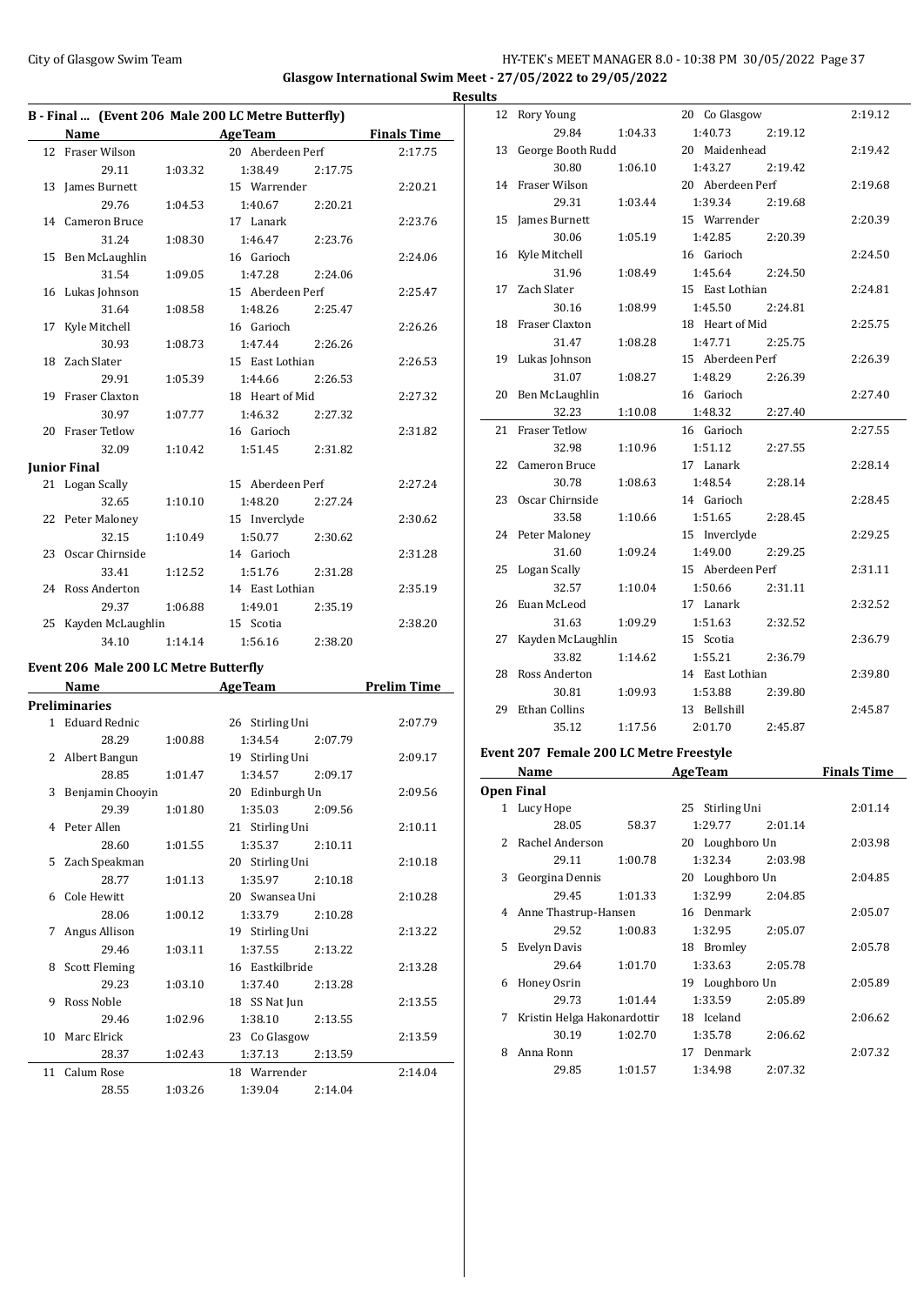## City of Glasgow Swim Team **HY-TEK's MEET MANAGER 8.0 - 10:38 PM 30/05/2022** Page 38 **Glasgow International Swim Meet - 27/05/2022 to 29/05/2022**

 $\overline{a}$ 

|           | Open Final  (Event 207 Female 200 LC Metre Freestyle) |         |                    |                    |  |  |  |
|-----------|-------------------------------------------------------|---------|--------------------|--------------------|--|--|--|
|           | Name                                                  |         | <b>AgeTeam</b>     | <b>Finals Time</b> |  |  |  |
|           | 9 Scarlett Orchard                                    |         | 19 Loughboro Un    | 2:07.60            |  |  |  |
|           | 29.93                                                 | 1:01.90 | 1:34.69<br>2:07.60 |                    |  |  |  |
| 10        | Maisie Elliot                                         |         | 19 Loughboro Un    | 2:08.10            |  |  |  |
|           | 29.78                                                 | 1:01.80 | 1:35.33<br>2:08.10 |                    |  |  |  |
| B - Final |                                                       |         |                    |                    |  |  |  |
|           | 11 Katherine Bailey                                   |         | 18 SS Nat Jun      | 2:05.75            |  |  |  |
|           | 29.87                                                 | 1:01.73 | 1:33.33<br>2:05.75 |                    |  |  |  |
| 12        | Drew McKenzie                                         |         | 17 SS Nat Jun      | 2:05.77            |  |  |  |
|           | 29.82                                                 | 1:02.31 | 1:33.84<br>2:05.77 |                    |  |  |  |
| 13        | Kristine Nilsson Norby                                |         | 17 Denmark         | 2:06.25            |  |  |  |
|           | 30.06                                                 | 1:02.06 | 1:34.23<br>2:06.25 |                    |  |  |  |
| 14        | Mollie Mc Alorum                                      |         | 17 Ulster          | 2:07.32            |  |  |  |
|           | 29.89                                                 | 1:01.59 | 1:34.43<br>2:07.32 |                    |  |  |  |
| 15        | Mairi Craig                                           |         | 18 Stirling Swim   | 2:08.33            |  |  |  |
|           | 30.47                                                 | 1:02.81 | 1:35.78<br>2:08.33 |                    |  |  |  |
| 16        | Natasha Simson                                        |         | 17 SS Nat Jun      | 2:08.69            |  |  |  |
|           | 29.77                                                 | 1:02.48 | 1:35.38<br>2:08.69 |                    |  |  |  |
| 17        | Rebecca Reid                                          |         | 20 Aberdeen        | 2:09.07            |  |  |  |
|           | 29.93                                                 | 1:02.95 | 1:35.97<br>2:09.07 |                    |  |  |  |
| 18        | Jennifer Murray                                       |         | 19 Edinburgh Un    | 2:09.84            |  |  |  |
|           | 29.85                                                 | 1:02.39 | 1:36.07<br>2:09.84 |                    |  |  |  |
| 19        | Lauren Paterson                                       |         | 19 Edinburgh Un    | 2:11.14            |  |  |  |
|           | 30.47                                                 | 1:03.69 | 1:37.25<br>2:11.14 |                    |  |  |  |
| 20        | Laura Hodgson                                         |         | 17 SS Nat Jun      | 2:14.90            |  |  |  |
|           | 33.09                                                 | 1:06.57 | 1:40.69<br>2:14.90 |                    |  |  |  |
|           | <b>Junior Final</b>                                   |         |                    |                    |  |  |  |
|           | 21 Sofie Herche                                       |         | 15 Denmark         | 2:09.88            |  |  |  |
|           | 29.68                                                 | 1:03.03 | 1:36.38<br>2:09.88 |                    |  |  |  |
| 22        | Katja Lilja Andrsysdottir                             |         | 16 Iceland         | 2:14.26            |  |  |  |
|           | 30.65                                                 | 1:04.84 | 1:39.85<br>2:14.26 |                    |  |  |  |
| 23        | Phoebe Arbuckle                                       |         | 14 SS Nat Jun      | 2:15.00            |  |  |  |
|           | 30.94                                                 | 1:06.05 | 1:40.96<br>2:15.00 |                    |  |  |  |
|           | 24 Ashleigh Drake                                     |         | 15 Warrender       | 2:15.12            |  |  |  |
|           | 30.52                                                 | 1:05.51 | 1:40.67<br>2:15.12 |                    |  |  |  |
| 25        | Suzie McNair                                          |         | 15 F.I.R.S.T.      | 2:15.57            |  |  |  |
|           | 31.87                                                 | 1:06.95 | 1:42.05<br>2:15.57 |                    |  |  |  |
| 26        | Coco Croxford                                         |         | 14 SS Nat Jun      | 2:16.24            |  |  |  |
|           | 32.77                                                 | 1:07.16 | 2:16.24<br>1:42.07 |                    |  |  |  |
| 27        | Grace Noonan                                          |         | 15 Milngavie &B    | 2:16.25            |  |  |  |
|           | 32.18                                                 | 1:07.39 | 1:44.03<br>2:16.25 |                    |  |  |  |
| 28        | Sarah Stewart                                         |         | 16 Milngavie &B    | 2:16.57            |  |  |  |
|           | 32.49                                                 | 1:07.47 | 1:43.37<br>2:16.57 |                    |  |  |  |
| 29        | Tegan Black                                           |         | 15 East Lothian    | 2:17.30            |  |  |  |
|           | 31.33                                                 | 1:06.78 | 1:41.83<br>2:17.30 |                    |  |  |  |
| 30        | Charlotte Hardy                                       |         | 15 SS Nat Jun      | 2:19.65            |  |  |  |
|           | 31.34                                                 | 1:06.95 | 1:44.26<br>2:19.65 |                    |  |  |  |
|           |                                                       |         |                    |                    |  |  |  |

## **Event 207 Female 200 LC Metre Freestyle**

| <b>Name</b>          |         | <b>AgeTeam</b>  |         | <b>Prelim Time</b> |
|----------------------|---------|-----------------|---------|--------------------|
| <b>Preliminaries</b> |         |                 |         |                    |
| Lucy Hope            |         | 25 Stirling Uni |         | 2:01.03            |
| 28.56                | 59.07   | 1:30.05         | 2:01.03 |                    |
| 2 Rachel Anderson    |         | 20 Loughboro Un |         | 2:04.97            |
| 29.15                | 1:01.11 | 1:32.98         | 2:04.97 |                    |

| <b>Results</b> |                             |         |                  |         |          |
|----------------|-----------------------------|---------|------------------|---------|----------|
|                | 3 Anne Thastrup-Hansen      |         | 16 Denmark       |         | 2:05.36  |
|                | 29.47                       | 1:00.94 | 1:32.70          | 2:05.36 |          |
| 4              | Georgina Dennis             |         | 20 Loughboro Un  |         | 2:06.02  |
|                | 29.41                       | 1:01.09 | 1:33.43          | 2:06.02 |          |
| 5              | Marion Hanquet              |         | 21 Loughboro Un  |         | 2:06.49  |
|                | 29.55                       | 1:01.52 | 1:34.01          | 2:06.49 |          |
| 6              | Honey Osrin                 |         | 19 Loughboro Un  |         | 2:06.68  |
|                | 29.48                       | 1:01.86 | 1:33.84          | 2:06.68 |          |
| 7              | Evelyn Davis                |         | 18 Bromley       |         | 2:06.72  |
|                | 29.44                       | 1:01.10 | 1:33.61          | 2:06.72 |          |
| 8              | Maisie Elliot               |         | 19 Loughboro Un  |         | 2:06.87  |
|                | 29.26                       | 1:01.29 | 1:34.38          | 2:06.87 |          |
| 9              | Scarlett Orchard            |         | 19 Loughboro Un  |         | 2:07.15  |
|                | 29.82                       | 1:01.43 | 1:34.40          | 2:07.15 |          |
| 10             | Kristin Helga Hakonardottir |         | 18 Iceland       |         | 2:07.18  |
|                | 29.98                       | 1:02.70 | 1:35.81          | 2:07.18 |          |
| 11             | Anna Ronn                   |         | 17 Denmark       |         | 2:07.36  |
|                | 30.65                       | 1:02.32 | 1:35.60          | 2:07.36 |          |
| 12             | Kristine Nilsson Norby      |         | 17 Denmark       |         | 2:08.13  |
|                | 30.73                       | 1:02.95 | 1:36.31          | 2:08.13 |          |
| 13             | Katherine Bailey            |         | 18 SS Nat Jun    |         | 2:08.14  |
|                | 30.77                       | 1:03.08 | 1:36.20          | 2:08.14 |          |
|                | 14 Laura Hodgson            |         | 17 SS Nat Jun    |         | 2:08.35  |
|                | 30.27                       | 1:03.18 | 1:35.77          | 2:08.35 |          |
| 15             | Natasha Simson              |         | 17 SS Nat Jun    |         | 2:08.40  |
|                | 30.37                       | 1:02.43 | 1:35.68          | 2:08.40 |          |
|                | 16 Mairi Craig              |         | 18 Stirling Swim |         | 2:08.64  |
|                | 29.71                       | 1:02.13 | 1:35.08          | 2:08.64 |          |
| 17             | Drew McKenzie               |         | 17 SS Nat Jun    |         | 2:08.91  |
|                | 29.25                       | 1:01.83 | 1:34.94          | 2:08.91 |          |
| 18             | Mollie Mc Alorum            |         | 17 Ulster        |         | 2:09.07  |
|                | 29.92                       | 1:02.34 | 1:35.98          | 2:09.07 |          |
| 19             | Rebecca Reid                |         | 20 Aberdeen      |         | 2:09.10  |
|                | 29.55                       | 1:02.42 | 1:35.53          | 2:09.10 |          |
| 20             | Jennifer Murray             |         | 19 Edinburgh Un  |         | 2:09.20  |
|                | 29.72                       | 1:02.53 | 1:35.78          | 2:09.20 |          |
| 21             | Lauren Paterson             |         | 19 Edinburgh Un  |         | 2:09.27  |
|                | 30.31                       | 1:02.81 | 1:36.05          | 2:09.27 |          |
|                | 22 Abbie Holl               |         | 20 Edinburgh Un  |         | I2:09.27 |
|                | 30.09                       | 1:02.32 | 1:35.76          | 2:09.27 |          |
|                | 23 Fenja Romanski           |         | 17 Denmark       |         | 2:09.70  |
|                | 29.58                       | 1:01.64 | 1:35.58          | 2:09.70 |          |
| 24             | Ailsa McDonald              |         | 21 Edinburgh Un  |         | 2:09.85  |
|                | 30.84                       | 1:03.57 | 1:36.85          | 2:09.85 |          |
| 25             | Sofie Herche                |         | 15 Denmark       |         | 2:09.91  |
|                | 30.05                       | 1:02.81 | 1:36.07          | 2:09.91 |          |
| 26             | Kailyn Hall                 |         | 18 Aberdeen Perf |         | 2:09.92  |
|                | 29.76                       | 1:02.19 | 1:36.40          | 2:09.92 |          |
| 27             | Amelia Moule                |         | 19 Loughboro Un  |         | 2:10.23  |
|                | 30.03                       | 1:03.29 | 1:37.24          | 2:10.23 |          |
| 28             | <b>Florence Tinsley</b>     |         | 20 Stirling Uni  |         | 2:10.28  |
|                | 30.06                       | 1:01.99 | 1:35.44          | 2:10.28 |          |
| 29             | Isabelle Wood               |         | 17 Stirling Swim |         | 2:11.01  |
|                | 29.98                       | 1:03.18 | 1:36.91          | 2:11.01 |          |
| 30             | Freyja Birkisdottir         |         | 16 Iceland       |         | 2:12.00  |
|                | 30.47                       | 1:04.33 | 1:39.31          | 2:12.00 |          |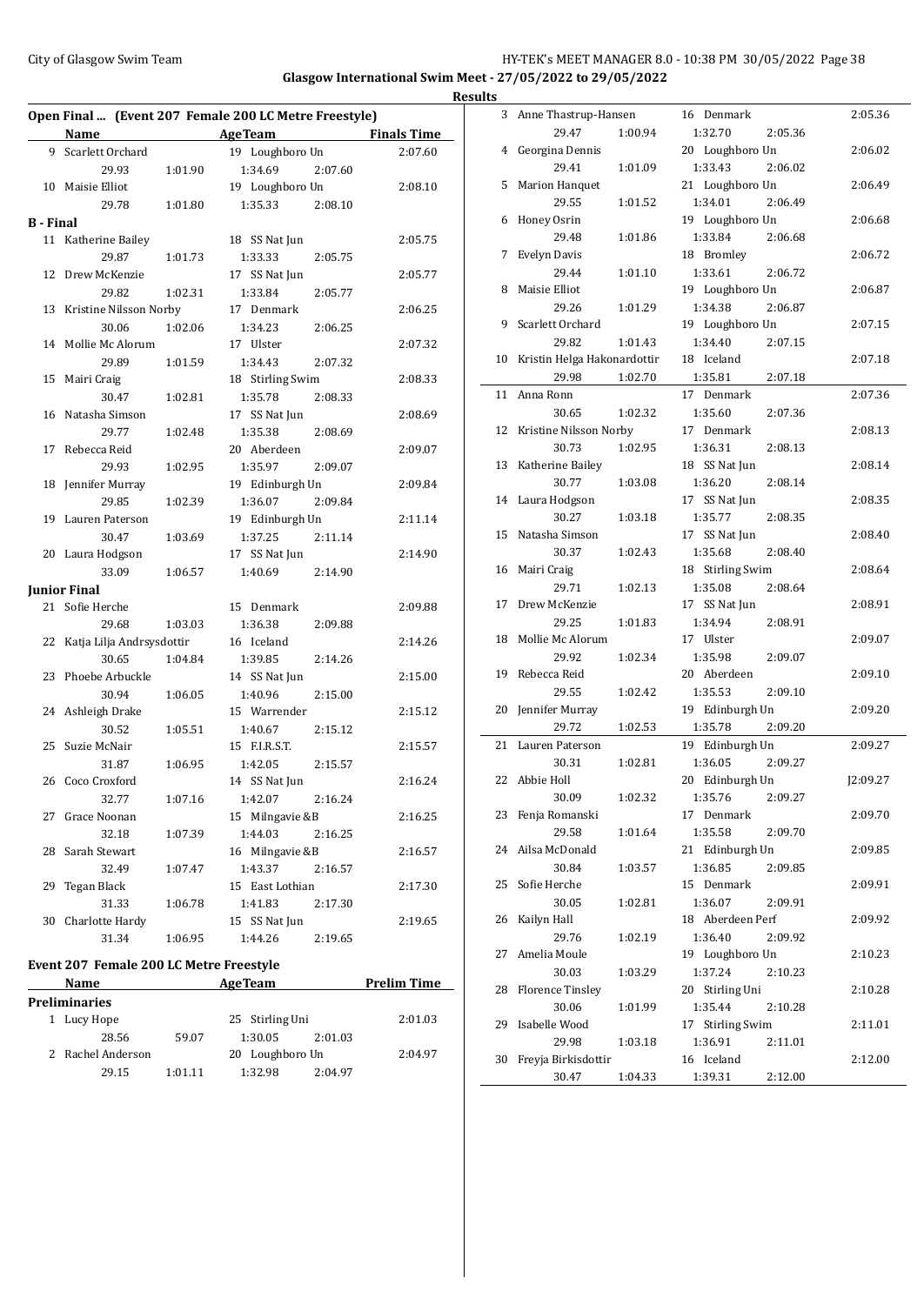## City of Glasgow Swim Team **HY-TEK's MEET MANAGER 8.0 - 10:38 PM 30/05/2022** Page 39 **Glasgow International Swim Meet - 27/05/2022 to 29/05/2022 Results**

|     | Preliminaries  (Event 207 Female 200 LC Metre Freestyle) |         |                                                |         |         |  |  |
|-----|----------------------------------------------------------|---------|------------------------------------------------|---------|---------|--|--|
|     | Name                                                     |         | <b>Example 2018</b> AgeTeam <b>Prelim Time</b> |         |         |  |  |
| 31  | Phoebe Arbuckle                                          |         | 14 SS Nat Jun                                  |         | 2:12.09 |  |  |
|     | 31.01                                                    | 1:04.91 | 1:39.09                                        | 2:12.09 |         |  |  |
| 32  | Olivia Butler                                            |         | 19 Edinburgh Un                                |         | 2:12.70 |  |  |
|     | 30.55                                                    | 1:03.53 | 1:38.30                                        | 2:12.70 |         |  |  |
| 33  | Ellis Shiels                                             |         | 20 Edinburgh Un                                |         | 2:12.71 |  |  |
|     | 30.51                                                    | 1:03.73 | 1:38.25                                        | 2:12.71 |         |  |  |
| 34  | Katja Lilja Andrsysdottir                                |         | 16 Iceland                                     |         | 2:12.78 |  |  |
|     | 29.82                                                    | 1:03.24 | 1:37.98                                        | 2:12.78 |         |  |  |
| 35  | Cille Kirketerp                                          |         | 17 Denmark                                     |         | 2:13.38 |  |  |
|     | 30.10                                                    | 1:04.22 | 1:39.07                                        | 2:13.38 |         |  |  |
| 36  | Tegan Black                                              |         | 15 East Lothian                                |         | 2:14.76 |  |  |
|     | 30.81                                                    | 1:05.57 | 1:40.42                                        | 2:14.76 |         |  |  |
| *37 | Gudbjorgrg Bja Gudmundsdot                               |         | 17 Iceland                                     |         | 2:14.86 |  |  |
|     | 30.74                                                    | 1:04.91 | 1:39.65                                        | 2:14.86 |         |  |  |
| *37 | Ella Stevenson                                           |         | 17 Bellshill                                   |         | 2:14.86 |  |  |
|     | 30.76                                                    | 1:05.45 | 1:40.30                                        | 2:14.86 |         |  |  |
| 39  | Ella Thatcher-Plant                                      |         | 20 Edinburgh Un                                |         | 2:14.90 |  |  |
|     | 31.28                                                    | 1:05.44 | 1:39.97                                        | 2:14.90 |         |  |  |
| 40  | Ellie Turner                                             |         | 19 Stirling Uni                                |         | 2:14.92 |  |  |
|     |                                                          |         |                                                |         |         |  |  |
|     | 29.91                                                    | 1:03.23 | 1:38.14                                        | 2:14.92 |         |  |  |
| 41  | Milly Milne                                              |         | 17 Warrender                                   |         | 2:14.97 |  |  |
|     | 29.82                                                    | 1:03.08 | 1:38.72                                        | 2:14.97 |         |  |  |
| 42  | Eve Mair                                                 |         | 18 Sth Ayrshire                                |         | 2:15.29 |  |  |
|     | 31.41                                                    | 1:05.01 | 1:40.58                                        | 2:15.29 |         |  |  |
| 43  | Olwyn Cooke                                              |         | 19 Edinburgh Un                                |         | 2:15.59 |  |  |
|     | 30.53                                                    | 1:03.89 | 1:39.72                                        | 2:15.59 |         |  |  |
| 44  | Coco Croxford                                            |         | 14 SS Nat Jun                                  |         | 2:15.68 |  |  |
|     | 32.58                                                    | 1:06.91 | 1:41.99                                        | 2:15.68 |         |  |  |
| 45  | Allana McDonald                                          |         | 18 Bo Stockton                                 |         | 2:15.90 |  |  |
|     | 30.52                                                    | 1:04.39 | 1:40.30                                        | 2:15.90 |         |  |  |
| 46  | Kiera Davidson                                           |         | 17 Co Glasgow                                  |         | 2:15.92 |  |  |
|     | 30.32                                                    | 1:04.15 | 1:39.73                                        | 2:15.92 |         |  |  |
| 47  | Suzie McNair                                             |         | 15 F.I.R.S.T.                                  |         | 2:16.01 |  |  |
|     | 31.45                                                    | 1:06.27 | 1:41.09                                        | 2:16.01 |         |  |  |
| 48  | Grace Noonan                                             |         | 15 Milngavie &B                                |         | 2:16.41 |  |  |
|     | 31.56                                                    | 1:08.10 | 1:43.44                                        | 2:16.41 |         |  |  |
| 49  | Ashleigh Drake                                           |         | 15 Warrender                                   |         | 2:16.51 |  |  |
|     | 30.85                                                    | 1:05.38 | 1:40.69 2:16.51                                |         |         |  |  |
|     | 50 Abby Davis                                            |         | 19 East Lothian                                |         | 2:16.53 |  |  |
|     | 30.52                                                    | 1:05.52 | 1:41.30                                        | 2:16.53 |         |  |  |
| 51  | Sarah Stewart                                            |         | 16 Milngavie &B                                |         | 2:16.55 |  |  |
|     | 31.81                                                    | 1:06.99 | 1:42.12                                        | 2:16.55 |         |  |  |
| 52  | Hannah Edmiston                                          |         | 17 Co Glasgow                                  |         | 2:16.98 |  |  |
|     | 31.47                                                    | 1:06.00 | 1:42.22                                        | 2:16.98 |         |  |  |
| 53  | Ceri Gillespie                                           |         | 17 Aberdeen Perf                               |         | 2:17.12 |  |  |
|     | 31.03                                                    | 1:05.65 | 1:41.18                                        | 2:17.12 |         |  |  |
| 54  | Charlotte Hardy                                          |         | 15 SS Nat Jun                                  |         | 2:17.31 |  |  |
|     | 31.54                                                    | 1:06.59 | 1:42.93                                        | 2:17.31 |         |  |  |
| *55 | Zara Krawiec                                             |         | 13 East Lothian                                |         | 2:17.41 |  |  |
|     | 32.80                                                    | 1:08.62 | 1:42.73                                        | 2:17.41 |         |  |  |
| *55 | <b>Eleanor Ross</b>                                      |         | 16 Tain                                        |         | 2:17.41 |  |  |
|     | 31.14                                                    | 1:06.03 | 1:42.40                                        | 2:17.41 |         |  |  |
| 57  | Zoe Crawford                                             |         | 15 F.I.R.S.T.                                  |         | 2:17.46 |  |  |
|     | 31.56                                                    | 1:06.63 | 1:42.14                                        | 2:17.46 |         |  |  |
|     |                                                          |         |                                                |         |         |  |  |

|    | 58 Victoria Niven     |         | 16 Co Glasgow      | 2:17.48 |
|----|-----------------------|---------|--------------------|---------|
|    | 31.74                 | 1:06.75 | 1:42.39<br>2:17.48 |         |
| 59 | Nadja Djurovic        |         | 15 Iceland         | 2:17.49 |
|    | 31.74                 | 1:08.09 | 1:44.00<br>2:17.49 |         |
| 60 | Louise Connell I      |         | 15 Co Glasgow      | 2:17.90 |
|    | 31.91                 | 1:07.14 | 1:42.87<br>2:17.90 |         |
| 61 | Talia Blackley        |         | 15 Co Glasgow      | 2:17.98 |
|    | 31.68                 | 1:06.52 | 1:41.84<br>2:17.98 |         |
| 62 | Carys Mooney          |         | 15 Co Glasgow      | 2:18.01 |
|    | 32.18                 | 1:07.75 | 1:43.63<br>2:18.01 |         |
| 63 | Saphrina Machin       |         | 15 Co Glasgow      | 2:18.27 |
|    | 31.62                 | 1:06.67 | 1:42.87<br>2:18.27 |         |
| 64 | Amber Stevenson       |         | 17 Sth Ayrshire    | 2:18.42 |
|    | 31.57                 |         | 1:42.89<br>2:18.42 |         |
|    |                       | 1:06.53 |                    |         |
| 65 | Alex Coy              |         | 16 Warrender       | 2:18.54 |
|    | 31.36                 | 1:07.47 | 1:43.51<br>2:18.54 |         |
| 66 | Nula Gow              |         | 17 Garioch         | 2:18.77 |
|    | 32.62                 | 1:08.06 | 1:44.22<br>2:18.77 |         |
| 67 | Sophie Alison J       |         | 14 West Dunbart    | 2:18.95 |
|    | 31.66                 | 1:07.15 | 1:43.54<br>2:18.95 |         |
| 68 | Emma McGavin          |         | 15 Hamilton        | 2:19.24 |
|    | 31.84                 | 1:06.93 | 1:43.86<br>2:19.24 |         |
| 69 | Ellie Craik-Collins   |         | 15 Warrender       | 2:19.26 |
|    | 30.75                 | 1:05.68 | 1:42.38<br>2:19.26 |         |
| 70 | Maria Howe            |         | 15 Aberdeen Perf   | 2:19.27 |
|    | 31.96                 | 1:07.13 | 1:42.96<br>2:19.27 |         |
| 71 | India Marshall        |         | 17 East Lothian    | 2:19.49 |
|    | 32.13                 | 1:07.38 | 1:44.29<br>2:19.49 |         |
| 72 | Eilidh Robertson      |         | 15 Sth Ayrshire    | 2:19.79 |
|    | 32.00                 | 1:07.44 | 1:43.28<br>2:19.79 |         |
| 73 | Rosie Liston          |         | 15 Co Glasgow      | 2:20.27 |
|    | 31.36                 | 1:07.08 | 1:43.16<br>2:20.27 |         |
| 74 | Elle Sutherland       |         | 20 Co Glasgow      | 2:20.31 |
|    | 30.78                 | 1:05.11 | 1:43.01<br>2:20.31 |         |
| 75 | Melissa Mennie        |         | 14 Eastkilbride    | 2:20.53 |
|    | 32.19                 | 1:08.10 | 1:44.86<br>2:20.53 |         |
|    | 76 Addison Cole       |         | 14 Hamilton        | 2:20.63 |
|    | 33.15                 | 1:08.72 | 1:45.52<br>2:20.63 |         |
| 77 | Naomi Wilson          |         | 15 Warrender       | 2:20.95 |
|    | 32.38                 | 1:08.57 | 1:45.63<br>2:20.95 |         |
| 78 | Millie McArthur       |         | 16 Lanark          | 2:21.11 |
|    | 31.93                 | 1:08.13 | 1:45.17<br>2:21.11 |         |
| 79 | Lauren Anderson       |         | 15 Fauldhouse      | 2:21.19 |
|    | 31.78                 | 1:08.65 | 1:45.68<br>2:21.19 |         |
| 80 | Lucy Atherton         |         | 15 Heart of Mid    | 2:21.78 |
|    | 31.39                 | 1:07.19 | 1:44.41<br>2:21.78 |         |
| 81 | <b>Heather Stuart</b> |         | 16 N Ayrshire      | 2:22.22 |
|    | 32.57                 | 1:08.23 | 1:45.56<br>2:22.22 |         |
| 82 | Ellyn MacPhee         |         | 15 Fauldhouse      | 2:22.56 |
|    | 32.71                 | 1:08.26 | 1:45.58<br>2:22.56 |         |
| 83 | Lucy McDonald         |         | 18 Inverleith      | 2:23.28 |
|    | 31.40                 | 1:08.53 | 1:47.10<br>2:23.28 |         |
| 84 | Reilly McIntosh       |         | 13 Dun City Aqu    | 2:23.32 |
|    | 31.76                 | 1:08.26 | 1:45.74<br>2:23.32 |         |
| 85 | Gina Ren              |         | 13 Co Glasgow      | 2:23.70 |
|    | 32.51                 | 1:08.83 | 1:47.01<br>2:23.70 |         |
| 86 | Ayla Cochrane         |         | 16 Co Glasgow      | 2:23.98 |
|    | 33.33                 | 1:09.79 | 1:47.10<br>2:23.98 |         |
|    |                       |         |                    |         |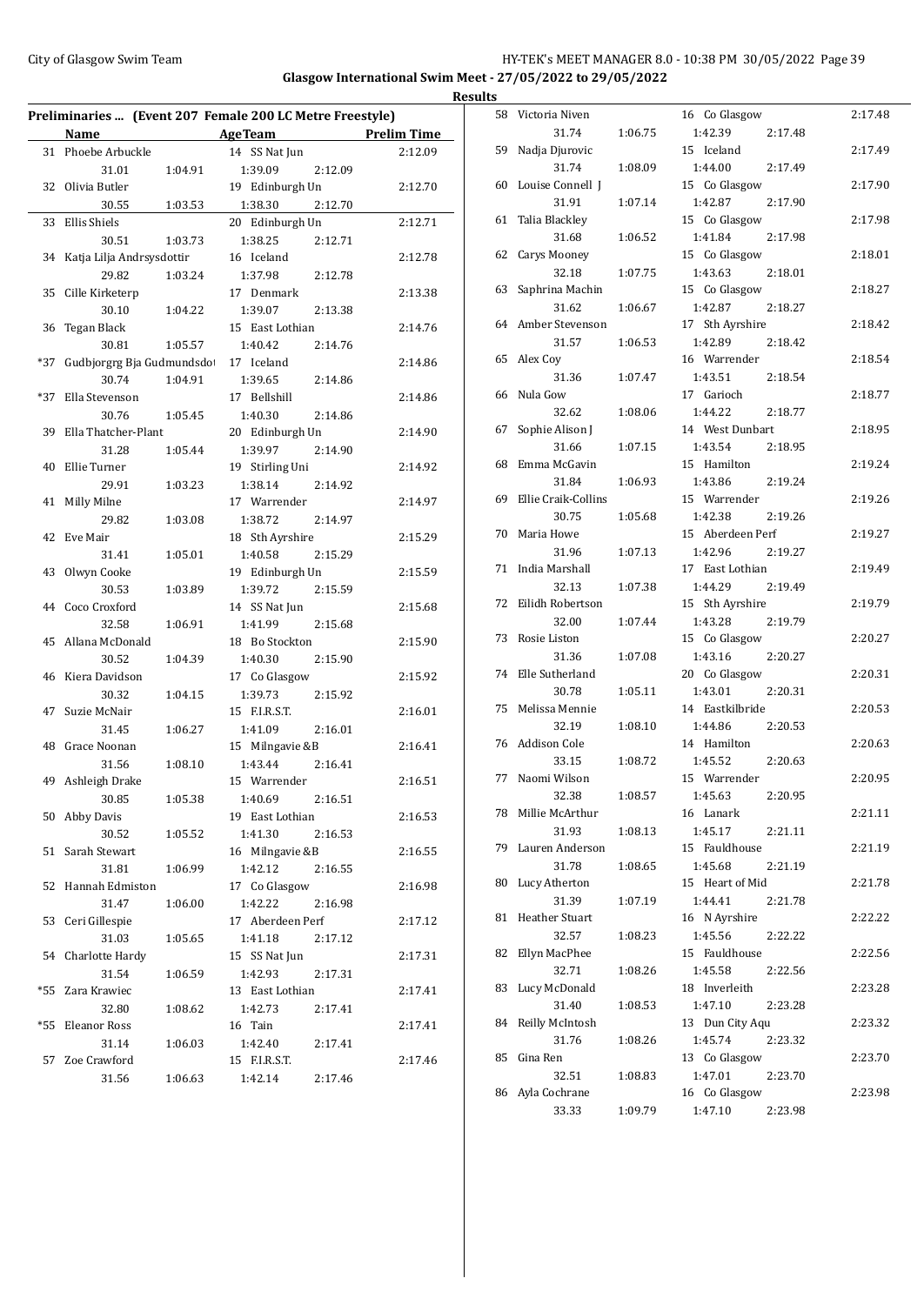### City of Glasgow Swim Team **HY-TEK's MEET MANAGER 8.0 - 10:38 PM 30/05/2022** Page 40 **Glasgow International Swim Meet - 27/05/2022 to 29/05/2022 Results**

| Preliminaries  (Event 207 Female 200 LC Metre Freestyle) |                      |         |                    |                    |  |  |
|----------------------------------------------------------|----------------------|---------|--------------------|--------------------|--|--|
|                                                          | Name                 |         | <b>AgeTeam</b>     | <b>Prelim Time</b> |  |  |
| 87                                                       | Ava Kirkham          |         | 16 F.I.R.S.T.      | 2:24.03            |  |  |
|                                                          | 33.10                | 1:09.50 | 1:47.53<br>2:24.03 |                    |  |  |
| 88                                                       | Tara Montgomery      |         | 16 Stirling Swim   | 2:24.24            |  |  |
|                                                          | 31.92                | 1:07.37 | 1:46.76<br>2:24.24 |                    |  |  |
| 89                                                       | Caitlin Frame        |         | 15 F.I.R.S.T.      | 2:24.33            |  |  |
|                                                          | 33.14                | 1:10.35 | 1:48.96<br>2:24.33 |                    |  |  |
| 90                                                       | Ellie Kennedy        |         | 14 Co Glasgow      | 2:24.42            |  |  |
|                                                          | 33.46                | 1:10.43 | 1:47.91<br>2:24.42 |                    |  |  |
| 91                                                       | Ceri Sinnett         |         | 17 Bellshill       | 2:25.17            |  |  |
|                                                          | 33.06                | 1:09.39 | 1:47.31<br>2:25.17 |                    |  |  |
| 92                                                       | Phoebe Samson        |         | 14 Dun City Aqu    | 2:25.36            |  |  |
|                                                          | 32.34                | 1:09.27 | 1:47.22<br>2:25.36 |                    |  |  |
| 93                                                       | Eden Fraser          |         | 15 Aberdeen Perf   | 2:25.87            |  |  |
|                                                          | 33.27                | 1:09.88 | 1:48.35<br>2:25.87 |                    |  |  |
| $*94$                                                    | Keisha McCormack     |         | 17 Scotia          | 2:26.86            |  |  |
|                                                          | 32.07                | 1:08.19 | 1:46.40<br>2:26.86 |                    |  |  |
| $*94$                                                    | Madisyn Stuart       |         | 13 Aberdeen Perf   | 2:26.86            |  |  |
|                                                          | 32.64                | 1:10.43 | 1:48.63<br>2:26.86 |                    |  |  |
| 96                                                       | Lucy Nimmo           |         | 15 Bellshill       | 2:27.42            |  |  |
|                                                          | 33.02                | 1:10.20 | 1:49.22<br>2:27.42 |                    |  |  |
| 97                                                       | Simone Finlayson     |         | 15 Dun City Aqu    | 2:27.46            |  |  |
|                                                          | 32.77                | 1:10.70 | 1:50.21<br>2:27.46 |                    |  |  |
| 98                                                       | Abigail Crawford     |         | 13 Co Glasgow      | 2:28.82            |  |  |
|                                                          | 34.89                | 1:12.78 | 1:52.51<br>2:28.82 |                    |  |  |
| 99                                                       | Anna Easton          |         | 15 Dun City Aqu    | 2:29.98            |  |  |
|                                                          | 33.18                | 1:12.07 | 1:51.89<br>2:29.98 |                    |  |  |
| 100                                                      | Ellen Denny          |         | 14 Garioch         | 2:30.02            |  |  |
|                                                          | 34.49                | 1:12.10 | 1:51.49<br>2:30.02 |                    |  |  |
| 101                                                      | Anna Campbell        |         | 13 Co Glasgow      | 2:30.65            |  |  |
|                                                          | 32.68                | 1:10.84 | 1:50.85<br>2:30.65 |                    |  |  |
| 102                                                      | Isla Garden          |         | 15 Garioch         | 2:31.23            |  |  |
|                                                          | 34.00                | 1:11.47 | 1:51.87<br>2:31.23 |                    |  |  |
| 103                                                      | Caelin Chan          |         | 14 N Ayrshire      | 2:31.77            |  |  |
|                                                          | 34.82                | 1:14.61 | 1:54.74<br>2:31.77 |                    |  |  |
|                                                          | 104 Alexandra Miller |         | 15 Fauldhouse      | 2:31.86            |  |  |
|                                                          | 35.95                | 1:16.07 | 1:55.48<br>2:31.86 |                    |  |  |
| 105                                                      | Scarlett Wilson      |         | 14 Co Glasgow      | 2:32.51            |  |  |
|                                                          | 33.08                | 1:10.86 | 1:51.65<br>2:32.51 |                    |  |  |
| 106                                                      | Daisy MacInnes       |         | 13 Co Glasgow      | 2:32.75            |  |  |
|                                                          | 33.70                | 1:12.25 | 1:53.47<br>2:32.75 |                    |  |  |
| 107                                                      | <b>Emily Easton</b>  |         | 14 Larkhall        | 2:34.40            |  |  |
|                                                          | 33.56                | 1:12.34 | 1:53.62<br>2:34.40 |                    |  |  |
|                                                          | --- Keira Stericker  |         | 18 Sth Ayrshire    | DQ                 |  |  |

# **Event 208 Male 200 LC Metre Freestyle**

|      | Name              |       | <b>AgeTeam</b>     |         | <b>Finals Time</b> |
|------|-------------------|-------|--------------------|---------|--------------------|
|      | <b>Open Final</b> |       |                    |         |                    |
|      | Stephen Milne     |       | Stirling Uni<br>28 |         | 1:50.27            |
|      | 25.91             | 54.61 | 1:23.04            | 1:50.27 |                    |
|      | *2 Charlie Brown  |       | 21 Loughboro Un    |         | 1:50.69            |
|      | 25.95             | 53.74 | 1:21.94            | 1:50.69 |                    |
| $*2$ | Jakob Goodman     |       | 22 Loughboro Un    |         | 1:50.69            |
|      | 25.83             | 53.85 | 1:22.51            | 1:50.69 |                    |
|      | Nicholas Castella |       | 15 Denmark         |         | 1:52.85            |
|      | 26.12             | 54.52 | 1:23.69            | 1:52.85 |                    |
|      |                   |       |                    |         |                    |

| 5                | Tony Joe Trett Oliver |         | 23 Stirling Uni  |         | 1:53.74 |
|------------------|-----------------------|---------|------------------|---------|---------|
|                  | 26.74                 | 55.74   | 1:24.54          | 1:53.74 |         |
| 6                | Oscar Isberg          |         | 18 Denmark       |         | 1:55.53 |
|                  | 26.62                 | 55.70   | 1:25.29          | 1:55.53 |         |
|                  | 7 Jack Muncey         |         | 19 Stirling Uni  |         | 1:55.93 |
|                  | 27.09                 | 56.07   | 1:25.81          | 1:55.93 |         |
|                  | 8 Evan Bailey         |         | 17 Ireland       |         | 1:56.04 |
|                  | 27.56                 | 57.30   | 1:26.67          | 1:56.04 |         |
|                  | 9 Mathias Christensen |         | 18 Denmark       |         | 1:56.36 |
|                  | 26.51                 | 55.39   | 1:25.99          | 1:56.36 |         |
|                  | 10 Charlie Poole      |         | 21 Stirling Uni  |         | 1:59.08 |
|                  | 26.06                 | 54.82   | 1:26.73          | 1:59.08 |         |
| <b>B</b> - Final |                       |         |                  |         |         |
|                  |                       |         |                  |         |         |
|                  | 11 George Smith       |         | 18 Leamington    |         | 1:53.74 |
|                  | 26.17                 | 54.93   | 1:24.32          | 1:53.74 |         |
| 12               | Ruairi McKinnon       |         | 18 SS Nat Jun    |         | 1:55.98 |
|                  | 26.78                 | 56.18   | 1:26.29          | 1:55.98 |         |
|                  | 13 Pierce Greening    |         | 19 Stirling Uni  |         | 1:56.12 |
|                  | 27.10                 | 56.46   | 1:26.58          | 1:56.12 |         |
|                  | 14 Cameron Travis     |         | 18 SS Nat Jun    |         | 1:57.14 |
|                  | 27.31                 | 57.37   | 1:27.39          | 1:57.14 |         |
|                  | 15 Casper Puggaard    |         | 17 Denmark       |         | 1:57.19 |
|                  | 26.98                 | 56.25   | 1:27.04          | 1:57.19 |         |
|                  | 16 Greg Fairbairn     |         | 20 Stirling Uni  |         | 1:57.54 |
|                  | 27.28                 | 56.99   | 1:27.57          | 1:57.54 |         |
| 17               | Henry Baker           |         | 19 Stirling Uni  |         | 1:57.56 |
|                  | 26.57                 | 56.04   | 1:26.94          | 1:57.56 |         |
| 18               | Jude Liddiard         |         | 21 Edinburgh Un  |         | 1:58.46 |
|                  | 27.59                 | 57.26   | 1:28.42          | 1:58.46 |         |
|                  | 19 Michael Flynn      |         | 19 Co Glasgow    |         | 1:58.98 |
|                  | 27.73                 | 57.61   | 1:28.47          | 1:58.98 |         |
|                  | 20 Liam McLaughlin    |         | 20 Edinburgh Un  |         | 2:01.70 |
|                  | 27.43                 | 57.81   | 1:29.45          | 2:01.70 |         |
|                  | <b>Junior Final</b>   |         |                  |         |         |
|                  | 21 Stefan Krawiec     |         | 16 SS Nat Jun    |         | 1:58.26 |
|                  | 26.97                 | 56.29   | 1:26.58          | 1:58.26 |         |
|                  | 22 Luke Hornsey       |         | 16 SS Nat Jun    |         | 1:59.56 |
|                  | 27.72                 | 57.83   | 1:29.29          | 1:59.56 |         |
| 23               | Mads Moller           |         | 17 Denmark       |         | 2:00.09 |
|                  | 27.79                 | 58.01   | 1:29.23          | 2:00.09 |         |
| 24               | <b>Scott Fleming</b>  |         | 16 Eastkilbride  |         | 2:01.39 |
|                  | 28.17                 |         |                  |         |         |
|                  |                       | 59.16   | 1:30.78          | 2:01.39 |         |
| 25               | Calum Peebles         |         | 16 SS Nat Jun    |         | 2:03.12 |
|                  | 27.15                 | 57.72   | 1:29.54          | 2:03.12 |         |
| 26               | Lucas Brown           |         | 16 SS Nat Jun    |         | 2:03.88 |
|                  | 27.64                 | 59.18   | 1:31.84          | 2:03.88 |         |
| 27               | Kristjan Magnusson    |         | 17 Iceland       |         | 2:04.13 |
|                  | 28.51                 | 59.90   | 1:32.44          | 2:04.13 |         |
| 28               | Sidar Gullen          |         | 16 Warrender     |         | 2:04.42 |
|                  | 28.51                 | 59.98   | 1:32.62          | 2:04.42 |         |
| 29               | <b>Travis Davey</b>   |         | 17 Dun City Aqu  |         | 2:06.75 |
|                  | 28.33                 | 1:00.74 | 1:34.98          | 2:06.75 |         |
| 30               | Grier Vandermeulen    |         | 17 Stirling Swim |         | 2:07.05 |
|                  | 27.69                 | 59.48   | 1:33.34          | 2:07.05 |         |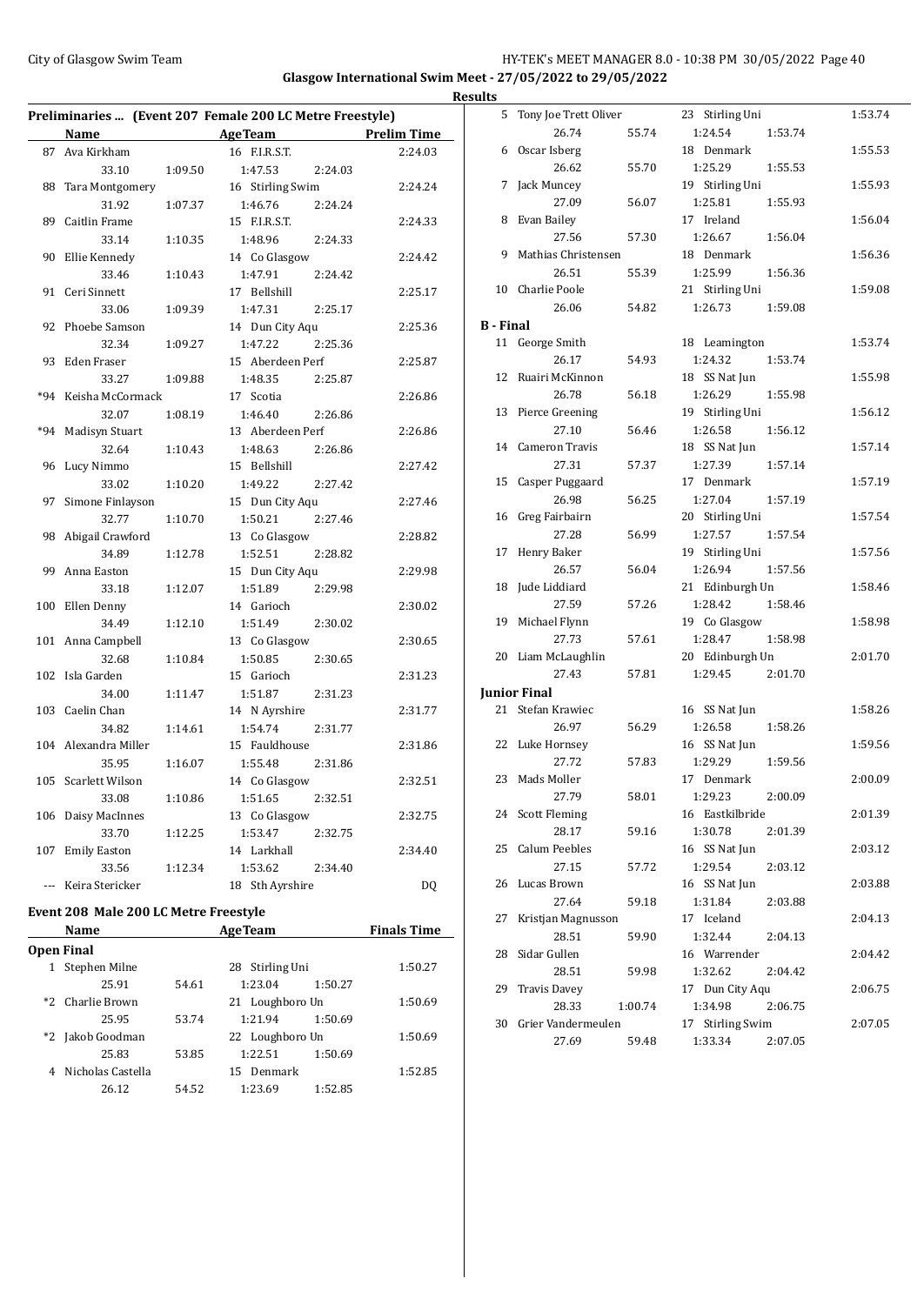#### City of Glasgow Swim Team HY-TEK's MEET MANAGER 8.0 - 10:38 PM 30/05/2022 Page 41 **Glasgow International Swim Meet - 27/05/2022 to 29/05/2022 Results**

**Event 208 Male 200 LC Metre Freestyle Name Age Team Prelim Time Preliminaries** 1 Nicholas Castella 15 Denmark 1:52.09 26.21 54.75 1:23.54 1:52.09 2 Stephen Milne 28 Stirling Uni 1:52.55 26.03 55.15 1:23.80 1:52.55 3 Jakob Goodman 22 Loughboro Un 1:53.17 25.94 54.84 1:23.48 1:53.17 4 Tony Joe Trett Oliver 23 Stirling Uni 1:53.71 26.88 55.91 1:24.46 1:53.71 5 Charlie Brown 21 Loughboro Un 1:54.15 26.24 55.45 1:24.57 1:54.15 6 Oscar Isberg 18 Denmark 1:54.37 25.87 54.46 1:23.89 1:54.37 7 Mathias Christensen 18 Denmark 1:55.46 26.06 54.77 1:25.42 1:55.46 8 Evan Bailey 17 Ireland 1:55.85 27.40 57.32 1:26.38 1:55.85 9 Reg Lloyd 25 Stirling Uni 1:55.90 27.26 57.04 1:26.08 1:55.90 10 Charlie Poole 21 Stirling Uni 1:56.24 26.31 55.60 1:25.66 1:56.24 11 Jack Muncey 19 Stirling Uni 1:56.42 27.37 56.77 1:26.68 1:56.42 12 Ruairi McKinnon 18 SS Nat Jun 1:57.00 27.21 57.02 1:27.14 1:57.00 13 Henry Baker 19 Stirling Uni 1:57.26 26.89 56.39 1:26.19 1:57.26 14 Cameron Travis 18 SS Nat Jun 1:57.40 27.56 58.15 1:28.35 1:57.40 15 Liam McLaughlin 20 Edinburgh Un 1:57.61 27.56 57.33 1:28.12 1:57.61 16 Pierce Greening 19 Stirling Uni 1:57.62 27.42 57.08 1:27.39 1:57.62 17 George Smith 18 Leamington 1:57.64 27.47 57.04 1:27.89 1:57.64 18 Casper Puggaard 17 Denmark 1:58.16 26.77 56.36 1:27.43 1:58.16 19 Michael Flynn 19 Co Glasgow 1:58.78 27.72 57.40 1:28.39 1:58.78 20 Greg Fairbairn 20 Stirling Uni 1:58.98 28.13 58.13 1:29.27 1:58.98 21 Jude Liddiard 21 Edinburgh Un 1:58.99 27.77 58.82 1:29.51 1:58.99 22 William Ellington 19 Stirling Uni 1:59.51 27.91 57.73 1:28.97 1:59.51 23 Luke Hornsey 16 SS Nat Jun 1:59.57 28.45 58.77 1:29.71 1:59.57 24 Mads Moller 17 Denmark 1:59.73 27.69 58.11 1:28.96 1:59.73 25 Stefan Krawiec 16 SS Nat Jun 2:00.59 28.31 58.80 1:31.12 2:00.59 26 Finn Bremner 18 Warrender 2:00.93 27.98 59.21 1:29.84 2:00.93

| 27 | Jack Rudd              |         | 18 Maidenhead      | 2:01.03 |
|----|------------------------|---------|--------------------|---------|
|    | 28.08                  | 58.93   | 1:30.18<br>2:01.03 |         |
| 28 | Myles Lapsley          |         | 19 Edinburgh Un    | 2:01.12 |
|    | 27.55                  | 56.89   | 1:29.11<br>2:01.12 |         |
| 29 | Matthew Brown          |         | 19 Aberdeen Perf   | 2:01.30 |
|    | 28.47                  | 58.81   | 1:30.04<br>2:01.30 |         |
| 30 | Calum Peebles          |         | 16 SS Nat Jun      | 2:01.31 |
|    | 27.44                  | 58.61   | 1:30.04<br>2:01.31 |         |
| 31 | <b>Scott Fleming</b>   |         | 16 Eastkilbride    | 2:01.44 |
|    | 27.87                  | 59.29   | 1:30.57<br>2:01.44 |         |
| 32 | Ross Noble             |         | 18 SS Nat Jun      | 2:02.28 |
|    | 28.87                  | 1:00.48 | 1:31.59<br>2:02.28 |         |
| 33 | Grier Vandermeulen     |         | 17 Stirling Swim   | 2:02.86 |
|    | 27.71                  | 58.64   | 1:30.94<br>2:02.86 |         |
| 34 | Kristjan Magnusson     |         | 17 Iceland         | 2:02.98 |
|    | 28.43                  | 59.49   | 1:31.23<br>2:02.98 |         |
| 35 | <b>Travis Davey</b>    |         | 17 Dun City Aqu    | 2:03.16 |
|    | 27.00                  | 58.19   | 1:31.19<br>2:03.16 |         |
| 36 | Murray Pritchard       |         | 18 Perth City      | 2:03.64 |
|    | 28.16                  | 1:00.54 | 1:34.72<br>2:03.64 |         |
| 37 | Charlie Trotman        |         | 20 Edinburgh Un    | 2:03.76 |
|    | 28.33                  | 59.02   | 1:31.26<br>2:03.76 |         |
| 38 | Sidar Gullen           |         | 16 Warrender       | 2:04.29 |
|    | 27.77                  | 59.81   | 1:32.42<br>2:04.29 |         |
| 39 | Lucas Brown            |         | 16 SS Nat Jun      | 2:04.32 |
|    | 28.07                  | 1:00.44 | 1:32.72<br>2:04.32 |         |
| 40 | Jack Murphy            |         | 18 Bellshill       | 2:04.36 |
|    | 28.08                  | 59.71   | 1:31.69<br>2:04.36 |         |
| 41 | <b>Ionathan Venter</b> |         | 19 Perth City      | 2:04.79 |
|    | 27.82                  | 58.47   | 1:31.31<br>2:04.79 |         |
| 42 | Jack Simpson           |         | 16 Eastkilbride    | 2:04.98 |
|    | 27.85                  | 59.65   | 1:32.06<br>2:04.98 |         |
| 43 | Callum Melville        |         | 16 SS Nat Jun      | 2:05.33 |
|    | 28.43                  | 1:00.24 | 1:32.62<br>2:05.33 |         |
| 44 | Tom Robinson           |         | 22 Aberdeen Perf   | 2:05.46 |
|    | 28.19                  | 59.73   | 1:32.88<br>2:05.46 |         |
| 45 | Kai Connolly           |         | 15 SS Nat Jun      | 2:06.13 |
|    | 29.01                  | 1:01.55 | 1:33.96<br>2:06.13 |         |
|    | 46 Owen Carroll        |         | 17 Perth City      | 2:06.35 |
|    | 29.12                  | 1:00.35 | 1:33.53<br>2:06.35 |         |
| 47 | Micah van Blerk        |         | 17 Warrender       | 2:06.60 |
|    | 28.63                  | 1:00.74 | 1:34.20<br>2:06.60 |         |
| 48 | Max Pelosi             |         | 16 Co Glasgow      | 2:06.63 |
|    | 29.34                  | 1:01.88 | 1:35.12<br>2:06.63 |         |
| 49 | Adam Ritchie           |         | 18 Warrender       | 2:06.95 |
|    | 28.78                  | 1:00.91 | 1:35.53<br>2:06.95 |         |
| 50 | Luke Porteous          |         | 18 East Lothian    | 2:06.96 |
|    | 27.67                  | 1:00.11 | 1:33.70<br>2:06.96 |         |
| 51 | Ben McLaughlin         |         | 16 Garioch         | 2:07.07 |
|    | 30.12                  | 1:02.59 | 1:35.86<br>2:07.07 |         |
| 52 | <b>Greg Hall</b>       |         | 15 Aberdeen Perf   | 2:07.59 |
|    | 29.80                  | 1:02.32 | 1:35.41<br>2:07.59 |         |
| 53 | Ben Haughton           |         | 17 Co Manch Aq     | 2:07.71 |
|    | 28.28                  | 1:00.89 | 1:34.31<br>2:07.71 |         |
| 54 | <b>Finlay Saunders</b> |         | 21 Edinburgh Un    | 2:07.75 |
|    | 28.35                  | 59.38   | 1:33.02<br>2:07.75 |         |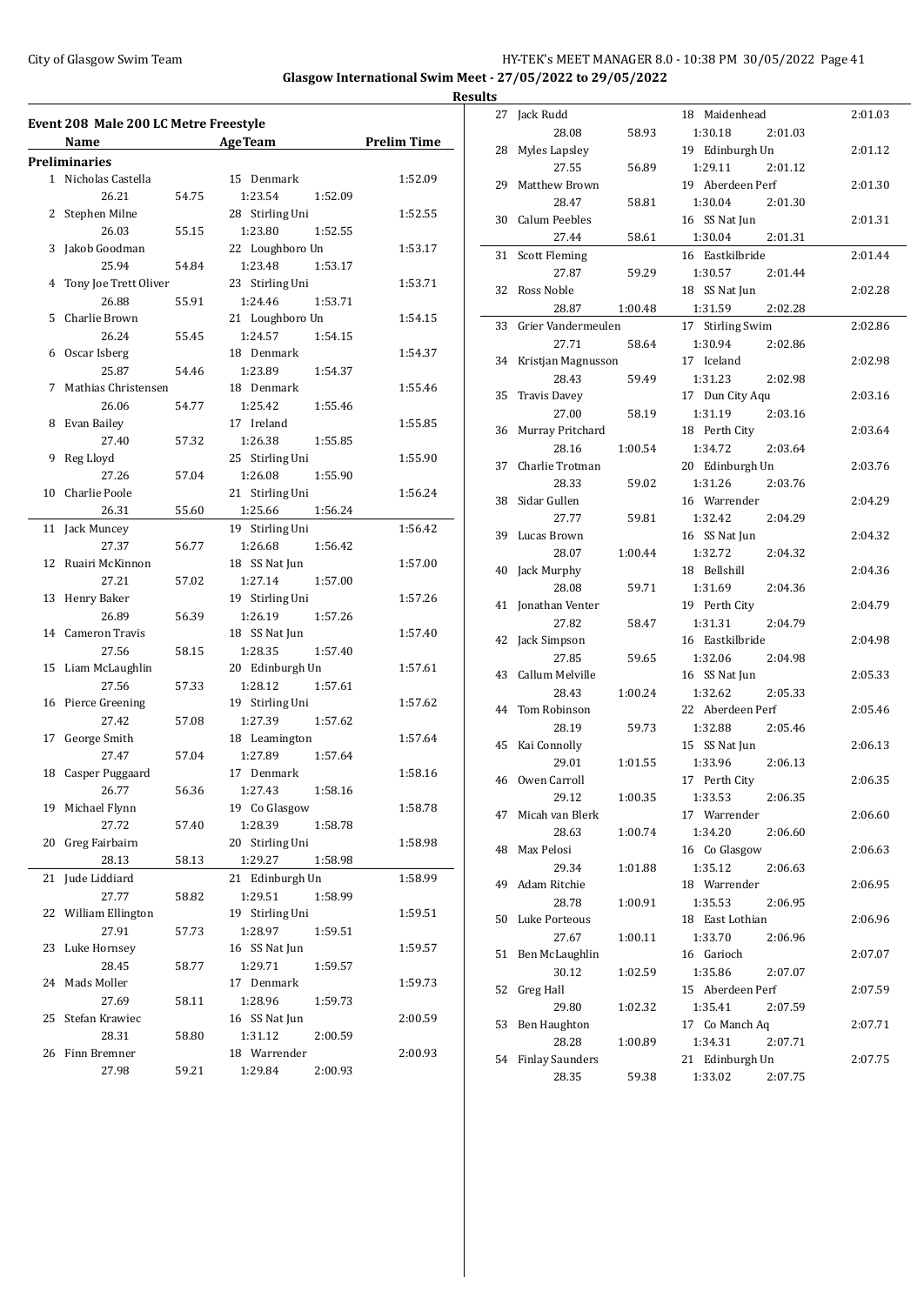## City of Glasgow Swim Team Team Feam Fermion City of Glasgow Swim Team Feam Fermion City of Glasgow Swim Team Feam Fermion City of Glasgow Swim Team Fermion City of Glasgow Swim Team Fermion City of Glasgow Swim Team Fermio **Glasgow International Swim Meet - 27/05/2022 to 29/05/2022**

**Results**

|    | Name                   |         | Preliminaries  (Event 208 Male 200 LC Metre Freestyle)<br><b>AgeTeam</b> | <b>Prelim Time</b> |
|----|------------------------|---------|--------------------------------------------------------------------------|--------------------|
|    |                        |         | 15 Eastkilbride                                                          |                    |
| 55 | Thomas Traynor         |         |                                                                          | 2:07.87            |
|    | 29.21                  | 1:01.29 | 1:35.36<br>2:07.87                                                       |                    |
| 56 | Cain Buchanan          |         | 15 Dun City Aqu                                                          | 2:08.15            |
|    | 28.92                  | 1:01.47 | 1:34.53<br>2:08.15                                                       |                    |
| 57 | Keane Smith            |         | 17 Airdrie                                                               | 2:08.16            |
|    | 28.13                  | 1:00.63 | 1:34.71<br>2:08.16                                                       |                    |
| 58 | Lewis Gibson           |         | 14 N Ayrshire                                                            | 2:08.57            |
|    | 29.29                  | 1:02.15 | 1:35.60<br>2:08.57                                                       |                    |
| 59 | <b>Ben Montgomery</b>  |         | 16 Stirling Swim                                                         | 2:08.88            |
|    | 29.43                  | 1:02.78 | 1:36.15<br>2:08.88                                                       |                    |
| 60 | Ben King               |         | 15 Milngavie &B                                                          | 2:09.45            |
|    | 29.55                  | 1:02.47 | 1:36.85<br>2:09.45                                                       |                    |
| 61 | Fraser Claxton         |         | 18 Heart of Mid                                                          | 2:09.47            |
|    | 28.55                  | 1:01.44 | 1:35.36<br>2:09.47                                                       |                    |
| 62 | Ally Jeffrey           |         | 17 Satellites                                                            | 2:09.61            |
|    | 29.24                  | 1:01.56 | 1:36.29<br>2:09.61                                                       |                    |
| 63 | Tom Armitage           |         | 15 Thurso                                                                | 2:09.69            |
|    | 30.60                  | 1:04.36 | 1:39.02<br>2:09.69                                                       |                    |
| 64 | Lukas Johnson          |         | 15 Aberdeen Perf                                                         | 2:10.09            |
|    | 29.62                  | 1:02.72 | 1:37.48<br>2:10.09                                                       |                    |
| 65 | Oscar Chirnside        |         | 14 Garioch                                                               | 2:10.10            |
|    | 30.26                  | 1:04.06 | 1:37.56<br>2:10.10                                                       |                    |
| 66 | Kyle Mitchell          |         | 16 Garioch                                                               | 2:10.27            |
|    | 29.55                  | 1:02.76 | 1:36.80<br>2:10.27                                                       |                    |
| 67 | Sam Currie             |         | 17 Perth City                                                            | 2:11.07            |
|    | 28.74                  | 1:01.26 | 1:35.96<br>2:11.07                                                       |                    |
| 68 | Guy Pelosi             |         | 16 Co Glasgow                                                            | 2:11.36            |
|    | 30.21                  | 1:03.02 | 1:37.59<br>2:11.36                                                       |                    |
| 69 | Gregor Skinner         |         | 16 F.I.R.S.T.                                                            | 2:12.71            |
|    | 30.19                  | 1:04.10 | 1:38.88<br>2:12.71                                                       |                    |
| 70 | Andrew Venter          |         | 18 Perth City                                                            | 2:12.82            |
|    | 29.72                  | 1:04.15 | 1:40.14<br>2:12.82                                                       |                    |
| 71 | <b>Adam Scott</b>      |         | 16 Co Glasgow                                                            | 2:12.87            |
|    | 30.39                  | 1:03.95 | 1:39.35<br>2:12.87                                                       |                    |
| 72 | <b>Connor Brierley</b> |         | 16 Dun City Aqu                                                          | 2:13.39            |
|    | 29.43                  | 1:04.17 | 1:39.57<br>2:13.39                                                       |                    |
| 73 | <b>Finlay Tsang</b>    |         | 15 Co Glasgow                                                            | 2:13.79            |
|    | 30.52                  | 1:04.92 | 1:40.57<br>2:13.79                                                       |                    |
|    | 74 Andrew Smitton      |         | 16 South Aberd                                                           | 2:14.42            |
|    | 30.32                  | 1:04.35 | 1:40.02<br>2:14.42                                                       |                    |
| 75 | <b>Fraser Tetlow</b>   |         | 16 Garioch                                                               | 2:14.75            |
|    | 30.00                  | 1:04.85 | 1:39.80<br>2:14.75                                                       |                    |
| 76 | Lochlan Small          |         | 13 Stirling Swim                                                         | 2:16.56            |
|    | 31.23                  | 1:06.47 | 1:41.81<br>2:16.56                                                       |                    |
|    | Charlie McLaren        |         | 17 South Aberd                                                           |                    |
| 77 |                        |         |                                                                          | 2:16.82            |
|    | 29.55                  | 1:03.32 | 1:39.97<br>2:16.82                                                       |                    |
| 78 | Jack Mitchell          |         | 16 Aberdeen Perf                                                         | 2:18.71            |
|    | 30.76                  | 1:05.58 | 1:42.54<br>2:18.71                                                       |                    |
| 79 | Blair McKean           |         | 17 Bellshill                                                             | 2:19.55            |
|    | 29.32                  | 1:03.42 | 1:39.73<br>2:19.55                                                       |                    |
| 80 | Aran Machin            |         | 12 Co Glasgow                                                            | 2:21.51            |
|    | 32.82                  | 1:09.28 | 1:46.69<br>2:21.51                                                       |                    |
| 81 | Kyle Mossman           |         | 13 Co Glasgow                                                            | 2:23.68            |
|    | 32.84                  | 1:10.85 | 1:48.40<br>2:23.68                                                       |                    |
| 82 | Jake MacKenzie         |         | 17 Aberdeen Perf                                                         | 2:24.31            |
|    | 31.42                  | 1:07.87 | 1:47.29<br>2:24.31                                                       |                    |

| 83               | Kyle Connolly                                     |         |    | 13 Co Glasgow                | 2:24.85            |
|------------------|---------------------------------------------------|---------|----|------------------------------|--------------------|
|                  | 32.75                                             | 1:10.55 |    | 1:48.50<br>2:24.85           |                    |
| 84               | Adam Kuhl                                         |         |    | 14 Co Glasgow                | 2:32.37            |
|                  | 32.87                                             | 1:10.17 |    | 1:51.51<br>2:32.37           |                    |
|                  | Event 208 Male 200 LC Metre Freestyle Multi-Class |         |    |                              |                    |
|                  | Name                                              |         |    | <b>Example 2018 Age Team</b> | <b>Prelim Time</b> |
|                  | <b>Preliminaries</b>                              |         |    |                              |                    |
|                  | 1 Ollie Carter S10                                |         |    | 22 Stirling Uni              | 2:04.17            |
|                  | 28.25                                             | 59.01   |    | 1:30.93<br>2:04.17           |                    |
|                  | 2 Louis Lawlor S14                                |         |    | 20 Co Glasgow                | 2:05.16            |
|                  | 27.70                                             | 59.82   |    | 1:31.66<br>2:05.16           |                    |
| 3                | Jack Milne S14                                    |         |    | 21 Dun City Aqu              | 2:11.29            |
|                  | 29.45                                             | 1:02.84 |    | 1:36.97<br>2:11.29           |                    |
| 4                | Sam Downie S8                                     |         |    | 16 SS Nat Jun                | 2:25.14            |
|                  | 33.38                                             | 1:11.10 |    | 1:48.57<br>2:25.14           |                    |
|                  | <b>Event 209 Female 50 LC Metre Backstroke</b>    |         |    |                              |                    |
|                  | Name                                              |         |    | <b>AgeTeam</b>               | <b>Finals Time</b> |
|                  | <b>Open Final</b>                                 |         |    |                              |                    |
|                  | 1 Cassie Wild                                     |         |    | 22 Stirling Uni              | 29.06              |
|                  | 2 Yasmine Hamerlaine                              |         |    | 19 Millfield                 | 29.93              |
|                  | 3 Steingerdur Hauksdottir                         |         |    | 26 Iceland                   | 30.00              |
|                  | 4 Emily Grant                                     |         |    | 25 Aberdeen Perf             | 30.04              |
|                  | 5 Martine Damborg                                 |         |    | 15 Denmark                   | 30.08              |
|                  | 6 Anna Green                                      |         |    | 17 SS Nat Jun                | 30.17              |
|                  | 7 Charley Jones                                   |         |    | 20 Loughboro Un              | 30.23              |
|                  | 8 Kristine Nilsson Norby                          |         |    | 17 Denmark                   | 30.32              |
|                  | 9 Frida Knudsen                                   |         |    | 15 Denmark                   | 30.44              |
|                  | 10 Sofie Herche                                   |         |    | 15 Denmark                   | 30.72              |
| <b>B</b> - Final |                                                   |         |    |                              |                    |
| 11               | Tatiana Tostevin                                  |         |    | 19 Loughboro Un              | 30.42              |
|                  | 12 Holly McGill                                   |         |    | 17 SS Nat Jun                | 30.43              |
|                  | 13 Schastine Tabor                                |         |    | 17 Denmark                   | 30.54              |
|                  | 14 Louise Thisted                                 |         |    | 17 Denmark                   | 30.58              |
|                  | 15 Kianna Coertze                                 |         |    | 14 SS Nat Jun                | 30.59              |
|                  | *16 Keira Stericker                               |         |    | 18 Sth Ayrshire              | 30.65              |
|                  | *16 Grace Davison                                 |         |    | 15 Ireland                   | 30.65              |
|                  | *16 Natasha Whittall                              |         |    | 19 Loughboro Un              | 30.65              |
|                  | 19 Emma Scobie                                    |         |    | 25 Kirkintilloc              | 30.86              |
|                  | 20 Ava Simpson                                    |         | 19 | Edinburgh Un                 | 30.89              |
|                  | <b>Junior Final</b>                               |         |    |                              |                    |
|                  | 21 Lucy Stoves                                    |         |    | 16 Dun City Aqu              | 31.57              |
| 22               | Eilidh Armstrong                                  |         |    | 16 East Lothian              | 32.24              |
|                  | 23 Maria Howe                                     |         |    | 15 Aberdeen Perf             | 32.25              |
|                  | 24 Zoe Crawford                                   |         |    | 15 F.I.R.S.T.                | 32.26              |
|                  | 25 Sunna J                                        |         |    | 15 Iceland                   | 32.35              |
|                  | 26 Katherine Renfrew                              |         |    | 15 Perth City                | 32.60              |
|                  | 27 Emma Leggate                                   |         |    | 16 Hamilton                  | 32.91              |
|                  | 28 Melissa Mennie                                 |         |    | 14 Eastkilbride              | 32.95              |
|                  | 29 Layla Wedderspoon                              |         |    | 14 Heart of Mid              | 33.72              |
|                  | --- Bronwen Payne                                 |         |    | 15 Best                      | DQ                 |
|                  | <b>Event 209 Female 50 LC Metre Backstroke</b>    |         |    |                              |                    |
|                  | Name                                              |         |    | <b>AgeTeam</b>               | <b>Prelim Time</b> |
|                  | <b>Preliminaries</b>                              |         |    |                              |                    |
| 1                | Cassie Wild                                       |         | 22 | Stirling Uni                 | 29.44              |

| 1 Cassie Wild             | 22 Stirling Uni | 29.44 |
|---------------------------|-----------------|-------|
| 2 Steingerdur Hauksdottir | 26 Iceland      | 29.61 |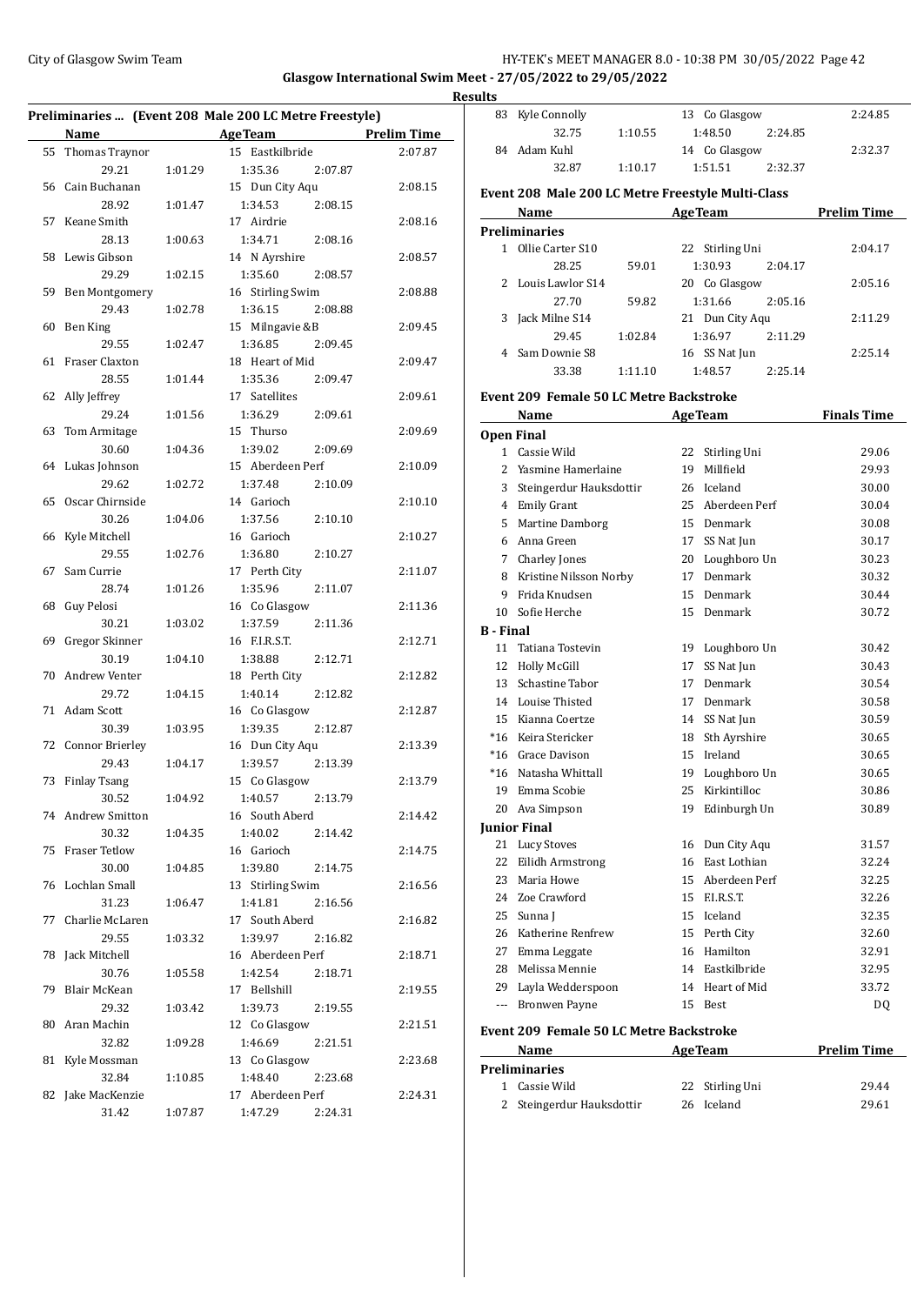## City of Glasgow Swim Team Team Frameters Music City of Glasgow Swim Team Frameters 10:38 PM 30/05/2022 Page 43 **Glasgow International Swim Meet - 27/05/2022 to 29/05/2022**

| Preliminaries  (Event 209 Female 50 LC Metre Backstroke) |                        |    |                      |                    |  |  |  |
|----------------------------------------------------------|------------------------|----|----------------------|--------------------|--|--|--|
|                                                          | Name                   |    | <b>AgeTeam</b>       | <b>Prelim Time</b> |  |  |  |
| 3                                                        | Yasmine Hamerlaine     | 19 | Millfield            | 30.07              |  |  |  |
| 4                                                        | <b>Martine Damborg</b> |    | 15 Denmark           | 30.29              |  |  |  |
| 5                                                        | <b>Emily Grant</b>     |    | 25 Aberdeen Perf     | 30.32              |  |  |  |
| 6                                                        | Kristine Nilsson Norby | 17 | Denmark              | 30.34              |  |  |  |
| 7                                                        | Anna Green             | 17 | SS Nat Jun           | 30.39              |  |  |  |
| 8                                                        | Charley Jones          | 20 | Loughboro Un         | 30.40              |  |  |  |
| 9                                                        | Frida Knudsen          | 15 | Denmark              | 30.50              |  |  |  |
| 10                                                       | Sofie Herche           | 15 | Denmark              | 30.51              |  |  |  |
| 11                                                       | Schastine Tabor        | 17 | Denmark              | 30.59              |  |  |  |
| $*12$                                                    | <b>Holly McGill</b>    | 17 | SS Nat Jun           | 30.60              |  |  |  |
| $*12$                                                    | Kianna Coertze         |    | 14 SS Nat Jun        | 30.60              |  |  |  |
| 14                                                       | Tatiana Tostevin       | 19 | Loughboro Un         | 30.62              |  |  |  |
| 15                                                       | Natasha Whittall       | 19 | Loughboro Un         | 30.70              |  |  |  |
| 16                                                       | Keira Stericker        | 18 | Sth Ayrshire         | 30.71              |  |  |  |
| 17                                                       | Emma Scobie            |    | 25 Kirkintilloc      | 30.91              |  |  |  |
| 18                                                       | Ava Simpson            | 19 | Edinburgh Un         | 30.92              |  |  |  |
| 19                                                       | Louise Thisted         | 17 | Denmark              | 30.94              |  |  |  |
| 20                                                       | Grace Davison          |    | 15 Ireland           | 31.06              |  |  |  |
| 21                                                       | Hannah Willis          | 17 | SS Nat Jun           | 31.11              |  |  |  |
| 22                                                       | Fearne Crighton        |    | 17 Perth City        | 31.15              |  |  |  |
| 23                                                       | Tain Bruce             |    | 24 Edinburgh Un      | 31.25              |  |  |  |
| 24                                                       | <b>Lucy Stoves</b>     | 16 | Dun City Aqu         | 31.26              |  |  |  |
| 25                                                       | Lucy Lucas             | 19 | Edinburgh Un         | 31.31              |  |  |  |
| 26                                                       | Amy Shiels             | 17 | Co Glasgow           | 31.42              |  |  |  |
| 27                                                       | Jennifer King          | 24 | Stirling Uni         | 31.50              |  |  |  |
| 28                                                       | Mollie Mc Alorum       | 17 | Ulster               | 31.66              |  |  |  |
| 29                                                       | Rebecca Reid           | 20 | Aberdeen             | 31.73              |  |  |  |
| 30                                                       | Rachel Saunders        | 17 | SS Nat Jun           | 31.76              |  |  |  |
| 31                                                       | Kiana Belotti          | 19 | Edinburgh Un         | 31.87              |  |  |  |
| 32                                                       | Sunna J                | 15 | Iceland              | 32.08              |  |  |  |
| 33                                                       | Zoe Crawford           | 15 | F.I.R.S.T.           | 32.23              |  |  |  |
| 34                                                       | Katherine Renfrew      | 15 | Perth City           | 32.30              |  |  |  |
| 35                                                       | Isabelle Wood          | 17 | <b>Stirling Swim</b> | 32.34              |  |  |  |
| 36                                                       | Emma Leggate           | 16 | Hamilton             | 32.40              |  |  |  |
| 37                                                       | Maria Howe             | 15 | Aberdeen Perf        | 32.42              |  |  |  |
| 38                                                       | Ella Stevenson         | 17 | Bellshill            | 32.61              |  |  |  |
| 39                                                       | Caitriona Stewart      | 17 | West Dunbart         | 32.69              |  |  |  |
| 40                                                       | <b>Bronwen Payne</b>   | 15 | Best                 | 32.71              |  |  |  |
| $*41$                                                    | Eilidh Armstrong       | 16 | East Lothian         | 32.80              |  |  |  |
| $*41$                                                    | Melissa Mennie         | 14 | Eastkilbride         | 32.80              |  |  |  |
| 43                                                       | Layla Wedderspoon      |    | 14 Heart of Mid      | 32.83              |  |  |  |
| 44                                                       | Rosie Forster          |    | 15 Warrender         | 32.89              |  |  |  |
| 45                                                       | Grace Noonan           | 15 | Milngavie &B         | 33.04              |  |  |  |
| 46                                                       | Eva Smith              | 13 | Aberdeen Perf        | 33.16              |  |  |  |
| 47                                                       | Chloe Mclean           | 15 | Dun City Aqu         | 33.19              |  |  |  |
| 48                                                       | Remi Muirhead          | 17 | Scotia               | 33.24              |  |  |  |
| 49                                                       | Natasha Simson         | 17 | SS Nat Jun           | 33.26              |  |  |  |
| $*50$                                                    | Saphrina Machin        | 15 | Co Glasgow           | 33.29              |  |  |  |
| *50                                                      | <b>Madison Coull</b>   | 14 | Buckie               | 33.29              |  |  |  |
| 52                                                       | Emma McGavin           | 15 | Hamilton             | 33.34              |  |  |  |
| $*53$                                                    | Coco Croxford          | 14 | SS Nat Jun           | 33.36              |  |  |  |
| *53                                                      | <b>Kirsty Gilmore</b>  |    | 16 Hamilton          | 33.36              |  |  |  |
| 55                                                       | Libby Doubleday        | 17 | Co Glasgow           | 33.39              |  |  |  |
| 56                                                       | Orla Myles             | 16 | South Aberd          | 33.45              |  |  |  |
|                                                          |                        |    |                      |                    |  |  |  |

|   | <b>Results</b> |                       |    |                  |       |
|---|----------------|-----------------------|----|------------------|-------|
|   | 57             | Helen Stoddart        |    | 15 East Lothian  | 33.50 |
|   |                | 58 Zuzia Smith        |    | 15 F.I.R.S.T.    | 33.53 |
|   |                | 59 Ceri Gillespie     |    | 17 Aberdeen Perf | 33.60 |
|   |                | 60 Iona Henderson     |    | 15 Rutherglen    | 33.63 |
|   | 61             | Jocelyn McKenzie      | 17 | Milngavie &B     | 33.67 |
|   |                | 62 Rosie Liston       | 15 | Co Glasgow       | 33.68 |
|   |                | 63 Alex Coy           |    | 16 Warrender     | 33.70 |
|   |                | 64 Grace Courtney     |    | 16 East Lothian  | 33.74 |
|   |                | 65 Ashleigh Drake     |    | 15 Warrender     | 33.76 |
|   |                | 66 Perrie Scobbie     |    | 15 Stirling Swim | 33.77 |
|   |                | 67 Emma Finlay        |    | 17 East Lothian  | 33.78 |
|   |                | 68 Anna Easton        |    | 15 Dun City Aqu  | 33.85 |
|   |                | 69 Milly Milne        |    | 17 Warrender     | 33.88 |
|   |                | 70 Millie McArthur    |    | 16 Lanark        | 33.93 |
|   |                | *71 Rebecca Cole      |    | 15 Hamilton      | 33.95 |
|   |                | *71 Isla Gilmurray    |    | 14 Dun City Aqu  | 33.95 |
|   |                | 73 Zahara Smith       |    | 15 Warrender     | 33.96 |
|   |                | 74 Lucy Atherton      |    | 15 Heart of Mid  | 34.03 |
|   |                | 75 Emma Silcock       |    | 14 F.I.R.S.T.    | 34.04 |
|   |                | 76 Kaysey Dickson     |    | 12 Rutherglen    | 34.14 |
|   |                | *77 Talia Blackley    |    | 15 Co Glasgow    | 34.18 |
|   |                | *77 Rose McLean       |    | 17 Perth City    | 34.18 |
|   |                | 79 Amelia Campbell    |    | 15 Stirling Swim | 34.23 |
|   |                | 80 Simone Finlayson   |    | 15 Dun City Aqu  | 34.26 |
|   |                | 81 Nula Gow           |    | 17 Garioch       | 34.31 |
|   |                | 82 Lucy D'Agrosa      |    | 16 Best          | 34.51 |
|   |                | 83 Wiktoria Grabowska |    | 15 West Dunbart  | 34.52 |
|   |                | 84 Hannah Anderson    |    | 15 Hamilton      | 34.55 |
|   |                | 85 Caitlyn Hamilton   |    | 18 Lanark        | 34.56 |
|   |                | 86 Emily Riach        |    | 20 Aberdeen Perf | 34.58 |
|   |                | 87 Alexandra Miller   |    | 15 Fauldhouse    | 34.62 |
|   |                | 88 Lauren Anderson    |    | 15 Fauldhouse    | 34.63 |
| - |                | 89 Jessie Norris      |    | 15 Best          | 34.69 |
|   |                | 90 Jessica Kirkwood   |    | 13 Aberdeen Perf | 34.70 |
|   |                | 91 Caitlin Peebles    |    | 15 East Lothian  | 34.75 |
|   |                | 92 Addison Cole       |    | 14 Hamilton      | 34.78 |
|   |                | 93 Sarah Stewart      | 16 | Milngavie &B     | 34.80 |
|   | 94             | Anna Harkness         | 15 | Best             | 34.84 |
|   | 95             | Natalie Cooper        | 16 | Warrender        | 34.86 |
|   |                | 96 Laura Frizzel      |    | 18 Heart of Mid  | 34.91 |
|   | 97             | Eilidh McNair         |    | 15 Milngavie &B  | 34.93 |
|   |                | 98 Naomi Wilson       |    | 15 Warrender     | 34.97 |
|   |                | 99 Erin Coulter       |    | 14 Hamilton      | 35.12 |
|   |                | 100 Isabelle Kendall  |    | 16 Stirling Swim | 35.15 |
|   |                | 101 Abigail Hill      |    | 15 Milngavie &B  | 35.20 |
|   |                | 102 Lucy McLeod       |    | 15 F.I.R.S.T.    | 35.23 |
|   |                | *103 Erica Watt       |    | 16 Heart of Mid  | 35.27 |
|   |                | *103 Abigail Crawford |    | 13 Co Glasgow    | 35.27 |
|   |                | 105 Heather Stuart    |    | 16 N Ayrshire    | 35.39 |
|   |                | 106 Neve Duncan       |    | 14 Kirkintilloc  | 35.50 |
|   |                | *107 Katie Towers     |    | 14 Lanark        | 35.52 |
|   |                | *107 Melana Louw      |    | 17 South Aberd   | 35.52 |
|   |                |                       |    |                  |       |
|   |                | 109 Ella McGeorge     |    | 16 Cupar         | 35.61 |
|   |                | 110 Kiera Hart        | 16 | Scotia           | 35.66 |
|   |                | 111 Tara Montgomery   |    | 16 Stirling Swim | 35.69 |
|   | 112            | Anjali Pavri          |    | 15 Co Glasgow    | 35.70 |
|   | 113            | Phoebe Samson         |    | 14 Dun City Aqu  | 35.78 |
|   |                | 114 Libby Coull       | 15 | St Thomas        | 35.87 |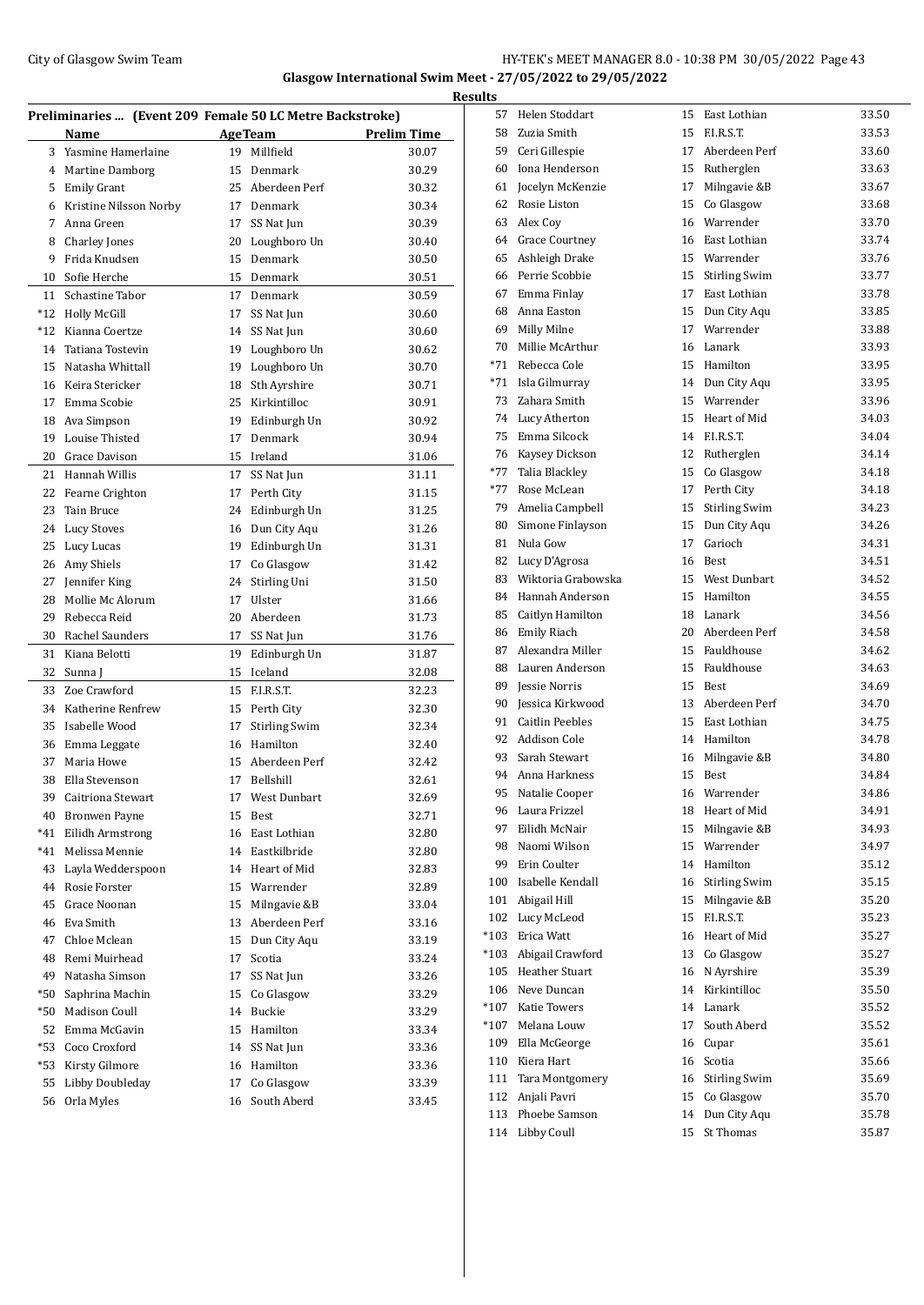## City of Glasgow Swim Team Team Frameters Music City of Glasgow Swim Team Frameters Music City of Glasgow Swim Team Frameters Music City of Glasgow Swim Team Frameters Music City of Glasgow Swim Team Frameters Music City of **Glasgow International Swim Meet - 27/05/2022 to 29/05/2022**

| Preliminaries  (Event 209 Female 50 LC Metre Backstroke) |                                                     |    |                      |                    |  |  |  |
|----------------------------------------------------------|-----------------------------------------------------|----|----------------------|--------------------|--|--|--|
|                                                          | Name                                                |    | <b>AgeTeam</b>       | <b>Prelim Time</b> |  |  |  |
| 115                                                      | <b>Emily Dawson</b>                                 | 13 | Milngavie &B         | 36.10              |  |  |  |
| 116                                                      | Emily McGhee                                        | 19 | Carnoustie           | 36.20              |  |  |  |
| 117                                                      | Eva Martin                                          | 15 | Scotia               | 36.24              |  |  |  |
| 118                                                      | Amy Owenson                                         | 15 | Best                 | 36.32              |  |  |  |
| $*119$                                                   | Tessa Boyd                                          | 15 | Garioch              | 36.38              |  |  |  |
| $*119$                                                   | Isla Garden                                         | 15 | Garioch              | 36.38              |  |  |  |
| 121                                                      | Milly Donnachie                                     | 17 | Eastkilbride         | 36.45              |  |  |  |
| 122                                                      | Emily Easton                                        |    | 14 Larkhall          | 36.46              |  |  |  |
| $*123$                                                   | Anna Campbell                                       |    | 13 Co Glasgow        | 36.51              |  |  |  |
|                                                          | *123 Rachel McGavin                                 |    | 14 Hamilton          | 36.51              |  |  |  |
| 125                                                      | Eva Gordon                                          | 11 | Co Glasgow           | 36.63              |  |  |  |
| 126                                                      | Keira Anderson                                      |    | 15 Fauldhouse        | 36.66              |  |  |  |
| 127                                                      | Caitlin Frame                                       |    | 15 F.I.R.S.T.        | 36.77              |  |  |  |
| 128                                                      | Zara Denson                                         |    | 16 Monifieth         | 36.80              |  |  |  |
| 129                                                      | Rose McDermott                                      | 14 | Milngavie &B         | 37.00              |  |  |  |
| $*130$                                                   | Ceri Sinnett                                        | 17 | Bellshill            | 37.02              |  |  |  |
| $*130$                                                   | <b>Madisyn Stuart</b>                               |    | 13 Aberdeen Perf     | 37.02              |  |  |  |
| 132                                                      | <b>Emily Chong</b>                                  |    | 14 Co Glasgow        | 37.35              |  |  |  |
| 133                                                      | Zara Dunn                                           |    | 14 Co Glasgow        | 37.52              |  |  |  |
|                                                          | 134 Payton Forbes                                   |    | 13 Buckie            | 37.67              |  |  |  |
| 135                                                      | Amalie McCusker                                     | 15 | Co Glasgow           | 37.88              |  |  |  |
|                                                          | 136 Scarlett Wilson                                 | 14 | Co Glasgow           | 38.65              |  |  |  |
|                                                          |                                                     |    |                      |                    |  |  |  |
|                                                          | Event 209 Female 50 LC Metre Backstroke Multi-Class |    |                      |                    |  |  |  |
|                                                          | Name                                                |    | <b>AgeTeam</b>       | <b>Prelim Time</b> |  |  |  |
|                                                          | Preliminaries<br>1 Abby Kane S13                    | 19 | Stirling Uni         | 34.02              |  |  |  |
|                                                          |                                                     |    |                      |                    |  |  |  |
|                                                          | <b>Event 210 Male 50 LC Metre Backstroke</b>        |    |                      |                    |  |  |  |
|                                                          | Name                                                |    | <b>AgeTeam</b>       | <b>Finals Time</b> |  |  |  |
|                                                          | <b>Open Final</b>                                   |    |                      |                    |  |  |  |
| $\mathbf{1}$                                             | Scott Gibson                                        | 22 | Edinburgh Un         | 25.60              |  |  |  |
| 2                                                        | Jonathan Adam                                       | 20 | Bath NC              | 25.68              |  |  |  |
| 3                                                        | Martyn Walton                                       | 25 | Stirling Uni         | 25.92              |  |  |  |
| 4                                                        | Cameron Brooker                                     |    | 20 Bath NC           | 26.09              |  |  |  |
| 5                                                        | Craig McNally                                       |    | 30 Stirling Uni      | 26.14              |  |  |  |
| 6                                                        | Matthew Ward                                        | 17 | SS Nat Jun           | 26.16              |  |  |  |
|                                                          | 7 Zach Speakman                                     |    | 20 Stirling Uni      | 26.26              |  |  |  |
| 8                                                        | Jamie Robertson                                     | 22 | Stirling Uni         | 26.42              |  |  |  |
| 9                                                        | Robert Pederson                                     | 17 | Denmark              | 26.59              |  |  |  |
| 10                                                       | Sam Pease                                           | 23 | Stirling Uni         | 26.87              |  |  |  |
| B - Final                                                |                                                     |    |                      |                    |  |  |  |
| 11                                                       | Mark Ford                                           | 19 | Co Glasgow           | 27.13              |  |  |  |
| 12                                                       | Brogan Hyde                                         | 19 | Stirling Uni         | 27.28              |  |  |  |
| 13                                                       | Cameron Travis                                      | 18 | SS Nat Jun           | 27.38              |  |  |  |
| $*14$                                                    | Casper Puggaard                                     | 17 | Denmark              | 27.40              |  |  |  |
| $*14$                                                    | Shakil Giordani                                     |    | 20 Co Manch Aq       | 27.40              |  |  |  |
| 16                                                       | <b>Conor Massey</b>                                 |    | 20 Aberdeen Perf     | 27.48              |  |  |  |
| 17                                                       | Lucas Brown                                         |    | 16 SS Nat Jun        | 27.65              |  |  |  |
| 18                                                       | Alexander Harris                                    | 20 | <b>Stirling Swim</b> | 27.77              |  |  |  |
| 19                                                       | Fannar Snaevar Hauksson                             |    | 18 Iceland           | 27.83              |  |  |  |
| 20                                                       | Salvador Gordo                                      | 19 | Stirling Uni         | 27.86              |  |  |  |
|                                                          | Junior Final                                        |    |                      |                    |  |  |  |
| 21                                                       | Mads Moller                                         | 17 | Denmark              | 27.67              |  |  |  |
|                                                          | 22 - Birnir Freyr Halfdanarson                      |    | 16 Iceland           | 28.12              |  |  |  |

| 21 Mads Moller               | 17 Denmark    | 27.67 |
|------------------------------|---------------|-------|
| 22 Birnir Freyr Halfdanarson | 16 Iceland    | 28.12 |
| 23 Robert Burgess            | 17 Co Glasgow | 28.26 |

| <b>Results</b> |                                              |          |                                  |                    |
|----------------|----------------------------------------------|----------|----------------------------------|--------------------|
|                | 24 Grier Vandermeulen                        |          | 17 Stirling Swim                 | 28.58              |
|                | 25 Luke Hornsey                              |          | 16 SS Nat Jun                    | 28.71              |
|                | 26 Robbie Boyd                               |          | 15 Warrender                     | 28.93              |
|                | 27 Ethan Stewart                             |          | 16 Hamilton                      | 29.40              |
| 28             | Cameron Doran                                |          | 17 Bellshill                     | 29.43              |
| 29             | Lex Garrett                                  | 17       | Sth Ayrshire                     | 29.88              |
|                |                                              |          |                                  |                    |
|                | <b>Event 210 Male 50 LC Metre Backstroke</b> |          |                                  |                    |
|                | Name                                         |          | <b>AgeTeam</b>                   | <b>Prelim Time</b> |
|                | <b>Preliminaries</b>                         |          |                                  | 25.64              |
| 2              | 1 Jonathan Adam                              |          | 20 Bath NC                       |                    |
|                | Scott Gibson                                 |          | 22 Edinburgh Un                  | 25.65              |
|                | 3 Martyn Walton                              | 25       | Stirling Uni<br>20 Bath NC       | 26.05<br>26.22     |
|                | 4 Cameron Brooker                            |          |                                  | 26.37              |
|                | 5 Jamie Robertson                            |          | 22 Stirling Uni                  |                    |
|                | 6 Craig McNally                              |          | 30 Stirling Uni                  | 26.40              |
|                | 7 Elliot Clogg<br>8 Matthew Ward             |          | 23 Loughboro Un                  | 26.41              |
| 9              | Robert Pederson                              |          | 17 SS Nat Jun<br>17 Denmark      | 26.44              |
|                |                                              |          |                                  | 26.82              |
|                | 10 Zach Speakman                             |          | 20 Stirling Uni                  | 26.84              |
|                | 11 Sam Pease                                 |          | 23 Stirling Uni                  | 27.00              |
|                | 12 Brogan Hyde                               | 19       | Stirling Uni                     | 27.10              |
|                | 13 Mark Ford                                 |          | 19 Co Glasgow                    | 27.36              |
|                | 14 Casper Puggaard                           |          | 17 Denmark                       | 27.45              |
|                | 15 Fannar Snaevar Hauksson                   |          | 18 Iceland                       | 27.52              |
|                | 16 Conor Massey                              |          | 20 Aberdeen Perf                 | 27.58              |
|                | 17 Lucas Brown                               |          | 16 SS Nat Jun                    | 27.59              |
|                | 18 Cameron Travis<br>19 Alexander Harris     |          | 18 SS Nat Jun                    | 27.69              |
|                | 20 Shakil Giordani                           |          | 20 Stirling Swim                 | 27.86<br>27.91     |
|                |                                              |          | 20 Co Manch Aq                   |                    |
| 21             | Salvador Gordo                               |          | 19 Stirling Uni                  | 27.92              |
| 23             | 22 Mads Moller<br>Ben Carr                   |          | 17 Denmark                       | 27.99              |
|                | 24 Robert Burgess                            |          | 23 Edinburgh Un<br>17 Co Glasgow | 28.03<br>28.25     |
|                | 25 Ross Noble                                |          | 18 SS Nat Jun                    |                    |
|                |                                              |          |                                  | 28.28              |
| 27             | 26 Luke Hornsey<br>Birnir Freyr Halfdanarson |          | 16 SS Nat Jun<br>16 Iceland      | 28.39<br>28.47     |
| 28             |                                              |          |                                  |                    |
|                | Michael Flynn                                | 19       | Co Glasgow                       | 28.48              |
| 29<br>30       | Grier Vandermeulen                           | 17<br>18 | Stirling Swim<br>Warrender       | 28.60              |
|                | Calum Rose                                   | 21       | Edinburgh Un                     | 28.65              |
| 31             | Ryan Ferguson                                |          |                                  | 28.84              |
| 32             | Jude Liddiard                                | 21       | Edinburgh Un                     | 28.86              |
| 33             | Robbie Boyd                                  | 15       | Warrender                        | 29.23              |
| 34             | Ethan Stewart                                |          | 16 Hamilton                      | 29.31              |
| 35             | Adam Ritchie                                 |          | 18 Warrender                     | 29.38              |
|                | 36 Cameron Doran                             |          | 17 Bellshill                     | 29.41              |
| 37             | Owen Williamson                              | 17       | East Lothian                     | 29.50              |
| 38             | Ruairi McKinnon                              | 18       | SS Nat Jun                       | 29.55              |
| 39             | Lex Garrett                                  | 17       | Sth Ayrshire                     | 29.65              |
| 40             | Logan Vandermeulen                           | 15       | <b>Stirling Swim</b>             | 29.76              |
| 41             | Alex Thomson                                 | 18       | Warrender                        | 29.79              |
| 42             | Fraser Wilson                                |          | 20 Aberdeen Perf                 | 29.92              |
| 43             | Jack Docherty-Simpson                        | 15       | Scotia                           | 30.04              |
| 44             | Matthew Brown                                | 19       | Aberdeen Perf                    | 30.06              |
| 45             | Dylan Cashmore                               | 17       | Sth Ayrshire                     | 30.10              |
| 46             | Lars Riisgaard-Jensen                        | 18       | Denmark                          | 30.13              |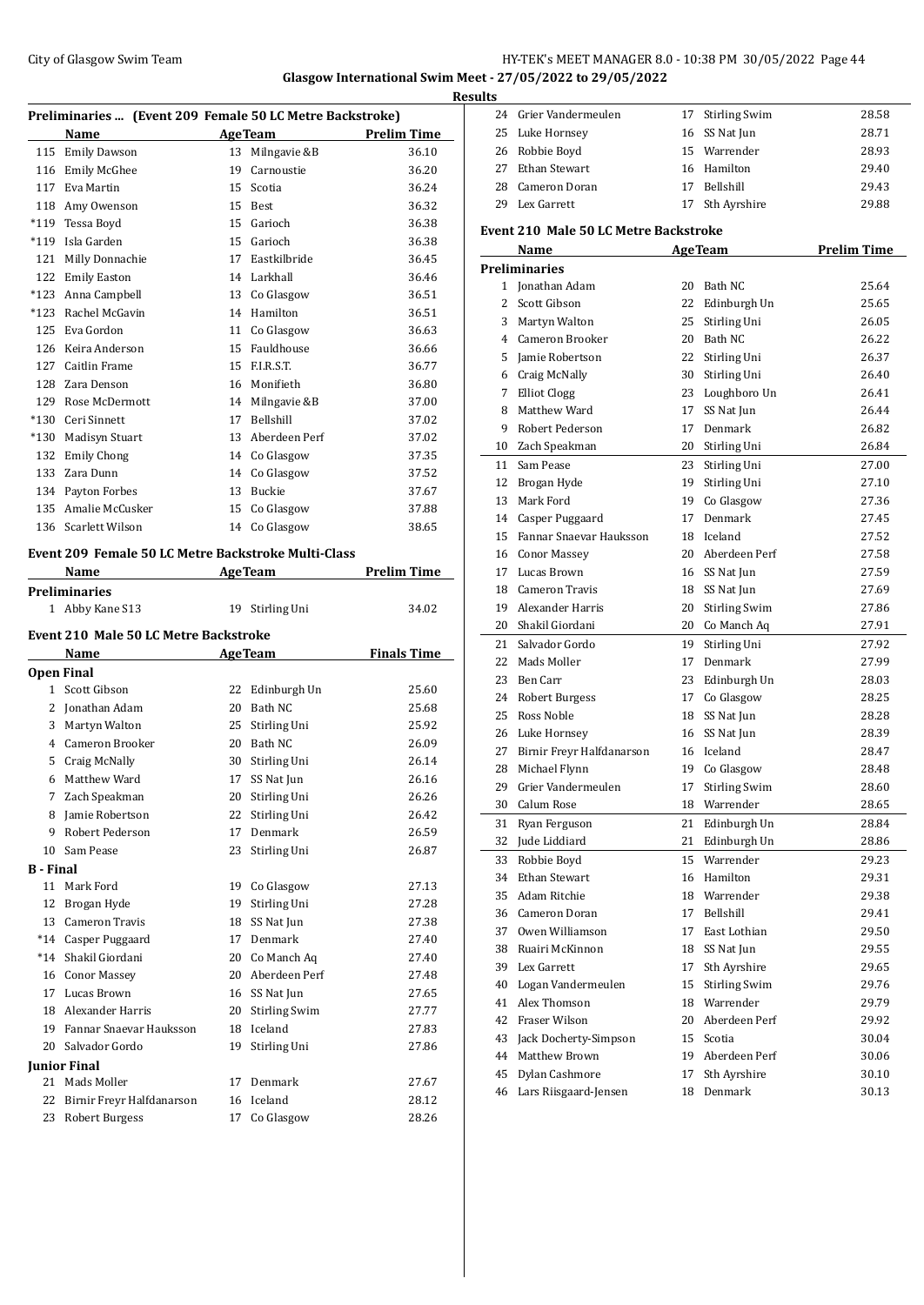## City of Glasgow Swim Team Team Frameters Music City of Glasgow Swim Team Frameters Music City of Glasgow Swim Team Frameters Music City of Glasgow Swim Team Frameters Music City of Glasgow Swim Team Frameters Music City of **Glasgow International Swim Meet - 27/05/2022 to 29/05/2022**

 $\overline{\phantom{0}}$ 

|       | Preliminaries  (Event 210 Male 50 LC Metre Backstroke) |    |                |                    |
|-------|--------------------------------------------------------|----|----------------|--------------------|
|       | Name                                                   |    | <b>AgeTeam</b> | <b>Prelim Time</b> |
| 47    | Tom Armitage                                           | 15 | Thurso         | 30.19              |
| 48    | Keane Smith                                            | 17 | Airdrie        | 30.22              |
| 49    | Sidar Gullen                                           |    | 16 Warrender   | 30.24              |
| 50    | <b>Robson Miles</b>                                    |    | 17 Co Glasgow  | 30.29              |
| 51    | Calum Peebles                                          | 16 | SS Nat Jun     | 30.30              |
| 52    | Kyle Muirhead                                          | 15 | West Lothian   | 30.33              |
| 53    | Corey Philip                                           | 14 | Dun City Agu   | 30.45              |
| 54    | Rory Young                                             | 20 | Co Glasgow     | 30.48              |
| 55    | Calum Dunn                                             | 18 | Sth Ayrshire   | 30.53              |
| 56    | <b>Richard Laws</b>                                    | 15 | Cupar          | 30.56              |
| 57    | Charlie McLaren                                        | 17 | South Aberd    | 30.60              |
| 58    | Oliver Tykesson                                        | 22 | Stirling Uni   | 30.62              |
| 59    | John MacKay                                            | 17 | Perth City     | 30.70              |
| 60    | Dylan McCombie                                         | 15 | South Aberd    | 30.80              |
| 61    | Robbie Carlyle                                         | 16 | Bellshill      | 30.81              |
| 62    | Luke Porteous                                          | 18 | East Lothian   | 30.84              |
| 63    | Blair McKean                                           | 17 | Bellshill      | 30.85              |
| $*64$ | Lukas Johnson                                          | 15 | Aberdeen Perf  | 30.88              |
| $*64$ | Swaleh Talib                                           | 22 | Stirling Uni   | 30.88              |
| 66    | <b>Andrew Smitton</b>                                  | 16 | South Aberd    | 31.09              |
| 67    | Manow Drysdale                                         | 15 | Warrender      | 31.10              |
| 68    | Sam Moore                                              | 18 | Sth Ayrshire   | 31.13              |
| 69    | Sam Currie                                             | 17 | Perth City     | 31.21              |
| 70    | Jack Simpson                                           | 16 | Eastkilbride   | 31.22              |
| 71    | Kyle Wong                                              | 16 | Co Glasgow     | 31.23              |
| 72    | Oscar Longmore                                         | 16 | Cavan          | 31.28              |
| *73   | Ross Anderton                                          | 14 | East Lothian   | 31.34              |
| *73   | Kyle Mitchell                                          | 16 | Garioch        | 31.34              |
| *75   | Adam Scott                                             | 16 | Co Glasgow     | 31.44              |
| *75   | Matthew Heasley                                        | 17 | Co Glasgow     | 31.44              |
| 77    | Fraser Baird                                           | 17 | Scotia         | 31.45              |
| 78    | David Landman                                          | 15 | Co Glasgow     | 31.58              |
|       | 79 Fraser Tetlow                                       | 16 | Garioch        | 31.62              |
| 80    | Marcus Blake                                           | 15 | Co Glasgow     | 31.64              |
| 81    | Cole Morrison                                          | 16 | Stirling Swim  | 31.78              |
| 82    | Aaron McDowell                                         | 17 | Swim IT        | 31.84              |
| 83    | Rory Webster                                           | 15 | Monifieth      | 31.88              |
| 84    | Kai Connolly                                           | 15 | SS Nat Jun     | 31.93              |
| 85    | Jake Holmes                                            | 16 | Co Glasgow     | 31.98              |
| 86    | Fraser Claxton                                         | 18 | Heart of Mid   | 32.05              |
| 87    | Logan Scally                                           | 15 | Aberdeen Perf  | 32.06              |
| 88    | Michael Skakle                                         | 16 | Inverleith     | 32.09              |
| 89    | Gregor Ross                                            | 14 | Co Glasgow     | 32.22              |
| 90    | Finn Longmore                                          | 19 | Cavan          | 32.24              |
| 91    | <b>Connor Brierley</b>                                 | 16 | Dun City Aqu   | 32.25              |
| 92    | Connor Mitchell                                        | 15 | Warrender      | 32.42              |
| 93    | Lewis Moir                                             | 16 | Eastkilbride   | 32.64              |
| 94    | Oliver Cartwright                                      | 17 | Co Glasgow     | 32.71              |
| 95    | Euan McLeod                                            | 17 | Lanark         | 32.75              |
| *96   | Jamie Gilchrist                                        | 16 | Eastkilbride   | 32.88              |
| *96   | Jake MacKenzie                                         | 17 | Aberdeen Perf  | 32.88              |
| 98    | Nathan Lilly                                           | 17 | Bellshill      | 32.92              |
| 99    | Dean Barghati                                          | 14 | Hamilton       | 33.01              |
| 100   | Euan Gray                                              | 16 | Cupar          | 33.09              |
| 101   | Ben McLaughlin                                         | 16 | Garioch        | 33.13              |
| 102   | Keir Samson                                            | 15 | Scotia         | 33.14              |
|       |                                                        |    |                |                    |

| *103 Liam Black                                   |               | 16 Cupar                                      |         | 33.30              |
|---------------------------------------------------|---------------|-----------------------------------------------|---------|--------------------|
| *103 Lewis Hussen                                 |               | 15 Stirling Swim                              |         | 33.30              |
| 105 Andrew Venter                                 |               | 18 Perth City                                 |         | 33.34              |
| 106 Adam Hill                                     |               | 15 Stirling Swim                              |         | 33.45              |
| 107 Louis di Mascio                               |               | 15 Stirling Swim                              |         | 33.48              |
| 108 Matthew Lees                                  |               | 15 Hamilton                                   |         | 33.53              |
| 109 Steven Laws                                   |               | 14 Cupar                                      |         | 33.72              |
| 110 Alex Cumming                                  |               | 15 Bellshill                                  |         | 33.77              |
| 111 Campbell McLean                               |               | 15 Co Glasgow                                 |         | 34.22              |
| 112 Arran Dunn                                    |               | 16 Co Glasgow                                 |         | 34.38              |
| 113 Oscar Chirnside                               |               | 14 Garioch                                    |         | 34.40              |
| 114 Aidan Thomson                                 |               | 15 Kingston                                   |         | 34.44              |
| 115 Martyn Brown                                  |               | 15 Aberdeen Perf                              |         | 34.78              |
| 116 Ethan Collins                                 |               | 13 Bellshill                                  |         | 35.86              |
| 117 Adam Kuhl                                     |               | 14 Co Glasgow                                 |         | 37.99              |
| --- Cole Murphy                                   |               | 13 Co Glasgow                                 |         | DQ                 |
| Event 210 Male 50 LC Metre Backstroke Multi-Class |               |                                               |         |                    |
| Name                                              |               | <b>Example 2018 Age Team</b>                  |         | <b>Prelim Time</b> |
| <b>Preliminaries</b>                              |               |                                               |         |                    |
| 1 Louis Lawlor S14                                |               | 20 Co Glasgow                                 |         | 29.72              |
| 2 Sam Downie S8                                   |               | 16 SS Nat Jun                                 |         | 35.90              |
| Event 212 Female 200 LC Metre Freestyle Swim-off  |               |                                               |         |                    |
| Name AgeTeam Finals Time                          |               |                                               |         |                    |
| - Swim-off                                        |               |                                               |         |                    |
| 1 Lauren Paterson                                 |               | 19 Edinburgh Un                               |         | 2:09.16            |
| 29.61 1:02.35                                     |               | 1:36.03                                       | 2:09.16 |                    |
| 2 Abbie Holl                                      |               | 20 Edinburgh Un                               |         | 2:09.18            |
| 29.59                                             | 1:02.44       | 1:35.51                                       | 2:09.18 |                    |
| Event 221 Female 400 LC Metre IM                  |               |                                               |         |                    |
| Name                                              |               | <u>AgeTeam AgeTeam</u>                        |         | <b>Prelim Time</b> |
| <b>Preliminaries</b>                              |               |                                               |         |                    |
| 1 Ellyn MacPhee                                   |               |                                               |         |                    |
|                                                   |               | 15 Fauldhouse                                 |         | 5:35.59            |
| 36.63                                             | 1:20.22       | 2:03.31                                       | 2:46.41 |                    |
| 3:33.24                                           | 4:21.50       | 4:58.90                                       | 5:35.59 |                    |
| 2 Ellen Denny                                     |               | 14 Garioch                                    |         | 5:39.74            |
| 33.43                                             | 1:13.55       | 1:58.60                                       | 2:43.08 |                    |
| 3:32.06                                           | 4:21.38       | 5:00.71                                       | 5:39.74 |                    |
| 3 Alexandra Miller                                |               | 15 Fauldhouse                                 |         |                    |
| 35.57                                             | 1:17.73       | 2:01.43                                       | 2:44.40 |                    |
|                                                   |               | $3:36.11$ $4:26.87$ $5:06.29$ $5:44.80$       |         |                    |
| 4 Maci Carty                                      |               | 14 Fauldhouse                                 |         | 5:44.80<br>5:47.44 |
|                                                   | 34.48 1:16.20 | 2:01.95                                       | 2:46.00 |                    |
|                                                   |               | 3:35.66 4:25.89 5:06.84 5:47.44               |         |                    |
| Event 222 Male 400 LC Metre IM                    |               |                                               |         |                    |
| Name                                              |               | AgeTeam Prelim Time                           |         |                    |
| <b>Preliminaries</b>                              |               |                                               |         |                    |
| 1 Oscar Chirnside                                 |               | 14 Garioch                                    |         |                    |
| 32.82                                             | 1:10.59       | 1:50.69 2:30.61                               |         |                    |
| 3:17.50                                           | 4:06.11       | 4:41.22                                       | 5:16.14 |                    |
| 2 Hayden Stirling                                 |               | 16 St Thomas                                  |         |                    |
| 32.08                                             | 1:09.88       | 1:53.95<br>3:21.42  4:09.21  4:45.98  5:20.48 | 2:34.85 | 5:16.14<br>5:20.48 |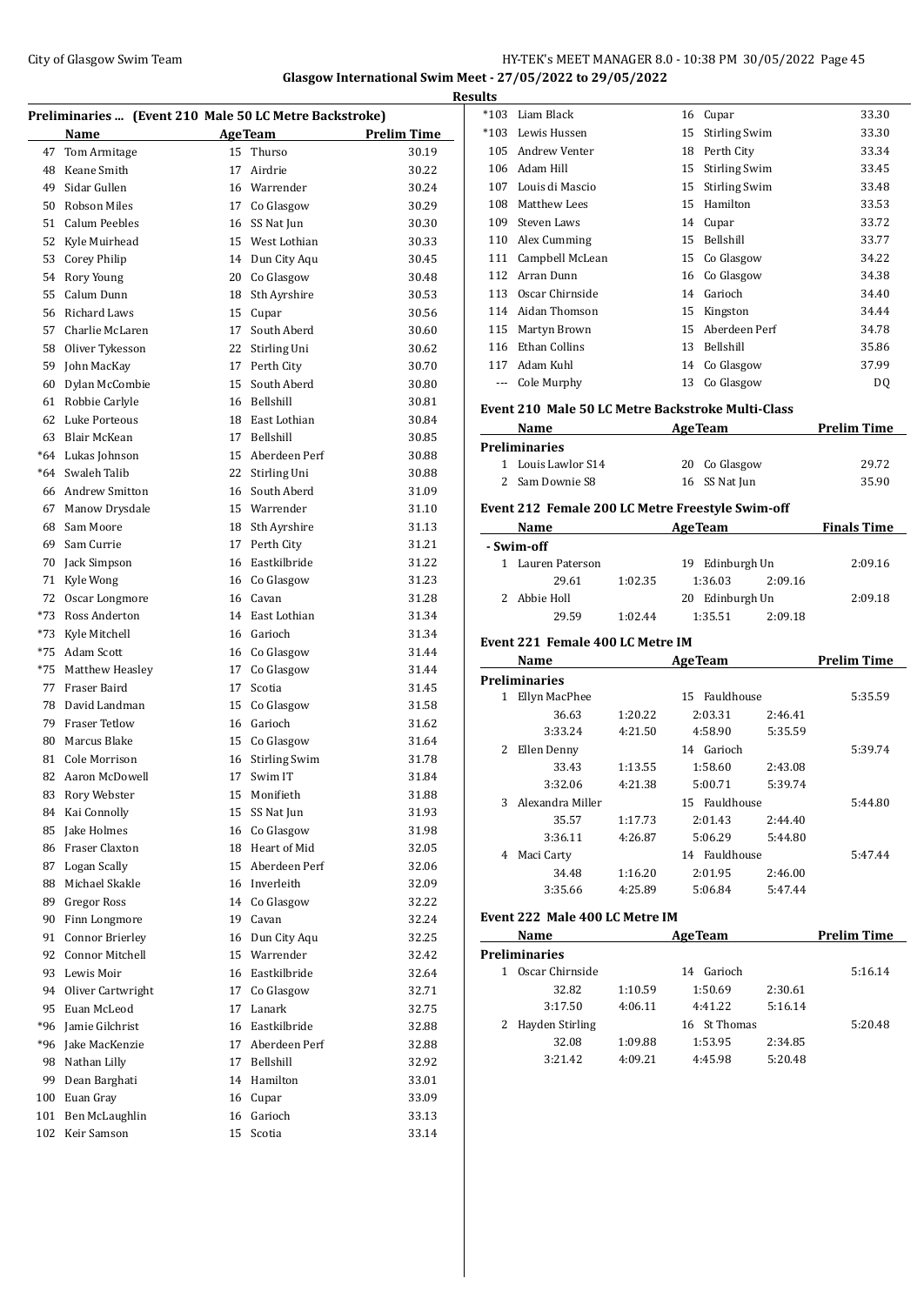## City of Glasgow Swim Team Team Feam Fermi Management School HY-TEK's MEET MANAGER 8.0 - 10:38 PM 30/05/2022 Page 46 **Glasgow International Swim Meet - 27/05/2022 to 29/05/2022**

|      | Preliminaries  (Event 222 Male 400 LC Metre IM)<br>Name |                                         |    | <b>AgeTeam</b>       |         | <b>Prelim Time</b> |
|------|---------------------------------------------------------|-----------------------------------------|----|----------------------|---------|--------------------|
|      |                                                         | <u> 1980 - Johann Barbara, martxa a</u> |    |                      |         |                    |
|      | 3 Gregor Skinner                                        |                                         |    | 16 F.I.R.S.T.        |         | 5:26.81            |
|      | 34.79                                                   | 1:17.92                                 |    | 1:58.96              | 2:40.73 |                    |
|      | 3:26.77                                                 | 4:14.05                                 |    | 4:51.81              | 5:26.81 |                    |
|      | 4 Arran Dunn                                            |                                         |    | 16 Co Glasgow        |         | 5:48.05            |
|      | 33.63                                                   | 1:16.53                                 |    | 2:00.59              | 2:43.87 |                    |
|      | 3:36.37                                                 | 4:29.88                                 |    | 5:09.30              | 5:48.05 |                    |
|      | <b>Event 223 Female 100 LC Metre Breaststroke</b>       |                                         |    |                      |         |                    |
|      | Name                                                    |                                         |    | AgeTeam              |         | <b>Prelim Time</b> |
|      | <b>Preliminaries</b>                                    |                                         |    |                      |         |                    |
|      | *1 Ellie Kennedy                                        |                                         |    | 14 Co Glasgow        |         | 1:21.50            |
|      | 38.19                                                   | 1:21.50                                 |    |                      |         |                    |
| $*1$ | Ava Kirkham                                             |                                         | 16 | F.I.R.S.T.           |         | 1:21.50            |
|      | 38.26                                                   | 1:21.50                                 |    |                      |         |                    |
| 3    | Iona Wilson                                             |                                         |    | 18 East Lothian      |         | 1:21.73            |
|      | 39.04                                                   | 1:21.73                                 |    |                      |         |                    |
|      | 4 Cassie Wyper                                          |                                         | 15 | Co Glasgow           |         | 1:22.44            |
|      | 38.81                                                   | 1:22.44                                 |    |                      |         |                    |
| 5    | Amy Owenson                                             |                                         | 15 | Best                 |         | 1:22.49            |
|      | 38.84                                                   | 1:22.49                                 |    |                      |         |                    |
| 6    | <b>Bronwen Payne</b>                                    |                                         | 15 | Best                 |         | 1:22.86            |
|      | 38.54                                                   | 1:22.86                                 |    |                      |         |                    |
| 7    | Lucia Bivar Segurado                                    |                                         |    | 18 East Lothian      |         | 1:22.97            |
|      | 38.51                                                   | 1:22.97                                 |    |                      |         |                    |
| 8    | Isabelle Kendall                                        |                                         | 16 | <b>Stirling Swim</b> |         | 1:23.28            |
|      | 38.25                                                   | 1:23.28                                 |    |                      |         |                    |
| 9    | Madison Gallacher                                       |                                         | 15 | F.I.R.S.T.           |         | 1:23.33            |
|      | 39.47                                                   | 1:23.33                                 |    |                      |         |                    |
| 10   | Evi Mackie                                              |                                         | 13 | Lanark               |         | 1:23.65            |
|      | 39.12                                                   | 1:23.65                                 |    |                      |         |                    |
| 11   | Lauren Anderson                                         |                                         | 15 | Fauldhouse           |         | 1:23.70            |
|      |                                                         |                                         |    |                      |         |                    |
|      | 38.38                                                   | 1:23.70                                 |    |                      |         |                    |
|      | 12 Caelin Chan                                          |                                         |    | 14 N Ayrshire        |         | 1:24.15            |
|      | 38.85                                                   | 1:24.15                                 |    |                      |         |                    |
| 13   | Eilidh McNair                                           |                                         | 15 | Milngavie &B         |         | 1:24.21            |
|      | 37.80                                                   | 1:24.21                                 |    |                      |         |                    |
|      | 14 Kiera Hart                                           |                                         |    | 16 Scotia            |         | 1:24.39            |
|      | 15 Allanah Wilson                                       |                                         |    | 14 Bellshill         |         | 1:24.44            |
|      | 38.30                                                   | 1:24.44                                 |    |                      |         |                    |
| 16   | Greta Simaska                                           |                                         | 15 | Warrender            |         | 1:24.54            |
|      | 39.52                                                   | 1:24.54                                 |    |                      |         |                    |
| 17   | Jessica Kirkwood                                        |                                         | 13 | Aberdeen Perf        |         | 1:24.84            |
|      | 40.34                                                   | 1:24.84                                 |    |                      |         |                    |
| 18   | Katie Towers                                            |                                         |    | 14 Lanark            |         | 1:24.85            |
|      | 39.36                                                   | 1:24.85                                 |    |                      |         |                    |
| 19   | Katie Broadfoot                                         |                                         | 16 | Sth Ayrshire         |         | 1:24.86            |
|      | 39.81                                                   | 1:24.86                                 |    |                      |         |                    |
| 20   | Isla Gilmurray                                          |                                         |    | 14 Dun City Aqu      |         | 1:24.99            |
|      | 39.70                                                   | 1:24.99                                 |    |                      |         |                    |
| 21   | Eden Fraser                                             |                                         |    | 15 Aberdeen Perf     |         | 1:25.16            |
|      | 39.63                                                   | 1:25.16                                 |    |                      |         |                    |
| 22   | Grace Harley                                            |                                         |    | 16 East Lothian      |         | 1:25.19            |
|      | 39.54                                                   | 1:25.19                                 |    |                      |         |                    |
| 23   | Zara Denson                                             |                                         | 16 | Monifieth            |         | 1:25.52            |
|      | 40.58                                                   | 1:25.52                                 |    |                      |         |                    |

|    | <b>Results</b> |                           |         |    |                  |         |
|----|----------------|---------------------------|---------|----|------------------|---------|
|    |                | 24 Emma Silcock           |         |    | 14 F.I.R.S.T.    | 1:25.69 |
| ī. |                | 40.64                     | 1:25.69 |    |                  |         |
|    | 25             | Maci Carty                |         |    | 14 Fauldhouse    | 1:26.00 |
|    |                | 41.93                     | 1:26.00 |    |                  |         |
|    |                | 26 Katie Simpson          |         |    | 20 Edinburgh Un  | 1:26.02 |
|    |                | 39.62                     | 1:26.02 |    |                  |         |
|    | 27             | Ellie Craik-Collins       |         |    | 15 Warrender     | 1:26.08 |
|    |                | 39.02                     | 1:26.08 |    |                  |         |
|    | 28             | Millie Barton             |         |    | 14 Bellshill     | 1:26.23 |
|    |                | 41.29                     | 1:26.23 |    |                  |         |
|    |                | *29 Ava McDermott         |         | 17 | Milngavie &B     | 1:26.27 |
|    |                | 39.97                     | 1:26.27 |    |                  |         |
|    | *29            | Katie Mulvey              |         |    | 18 Cavan         | 1:26.27 |
|    |                | 38.05                     | 1:26.27 |    |                  |         |
|    | 31             | Carolyn Rae               |         |    | 18 Monifieth     | 1:26.33 |
|    | 32             | 40.75<br>Helen Black      | 1:26.33 |    |                  |         |
|    |                | 41.21                     |         |    | 17 Cupar         | 1:26.42 |
|    | *33            |                           | 1:26.42 | 13 | Co Glasgow       | 1:26.70 |
|    |                | Daisy MacInnes<br>41.27   | 1:26.70 |    |                  |         |
|    | *33            | Natalie Cooper            |         |    | 16 Warrender     | 1:26.70 |
|    |                | 41.38                     | 1:26.70 |    |                  |         |
|    | 35             | Sarah Kay                 |         | 17 | South Aberd      | 1:26.73 |
|    |                | 40.76                     | 1:26.73 |    |                  |         |
|    |                | 36 Hannah Edmiston        |         | 17 | Co Glasgow       | 1:26.76 |
|    |                | 41.31                     | 1:26.76 |    |                  |         |
|    | 37             | Lucy McDonald             |         |    | 18 Inverleith    | 1:26.81 |
|    |                | 40.11                     | 1:26.81 |    |                  |         |
|    | 38             | Ellie Hardie              |         |    | 18 East Lothian  | 1:27.07 |
|    |                | 40.36                     | 1:27.07 |    |                  |         |
|    |                | 39 Grace Prain            |         | 15 | Dun City Aqu     | 1:27.31 |
|    |                | 40.96                     | 1:27.31 |    |                  |         |
|    | 40             | Ava Ross                  |         | 13 | Co Glasgow       | 1:27.49 |
|    |                | 41.74                     | 1:27.49 |    |                  |         |
|    |                | 41 Wiktoria Grabowska     |         |    | 15 West Dunbart  | 1:27.54 |
|    |                | 40.09                     | 1:27.54 |    |                  |         |
|    |                | 42 Ayla Cochrane          |         |    | 16 Co Glasgow    | 1:27.78 |
|    |                | 41.66                     | 1:27.78 |    |                  |         |
|    |                | 43 Zuzia Smith            |         |    | 15 F.I.R.S.T.    | 1:27.94 |
|    |                | 41.13<br>44 Joanna Calder | 1:27.94 |    | 14 Milngavie &B  | 1:27.95 |
|    |                | 42.18                     | 1:27.95 |    |                  |         |
|    | 45             | Ksenia Mann               |         |    | 12 Dun City Agu  | 1:28.11 |
|    |                | 41.53                     | 1:28.11 |    |                  |         |
|    |                | 46 Grace Hanak            |         |    | 14 East Lothian  | 1:28.12 |
|    |                | 41.10                     | 1:28.12 |    |                  |         |
|    | 47             | Lucy McLeod               |         | 15 | F.I.R.S.T.       | 1:28.32 |
|    |                | 41.07                     | 1:28.32 |    |                  |         |
|    | 48             | Morgan Higgins            |         |    | 14 Aberdeen Perf | 1:28.45 |
|    |                | 41.92                     | 1:28.45 |    |                  |         |
|    | 49             | Keziah McCappin           |         |    | 14 F.I.R.S.T.    | 1:28.49 |
|    |                | 41.53                     | 1:28.49 |    |                  |         |
|    | 50             | Lizzie Whike              |         | 17 | Heart of Mid     | 1:28.53 |
|    |                | 41.86                     | 1:28.53 |    |                  |         |
|    |                | 51 Ellen Denny            |         | 14 | Garioch          | 1:28.59 |
|    |                | 42.68                     | 1:28.59 |    |                  |         |
|    |                |                           |         |    |                  |         |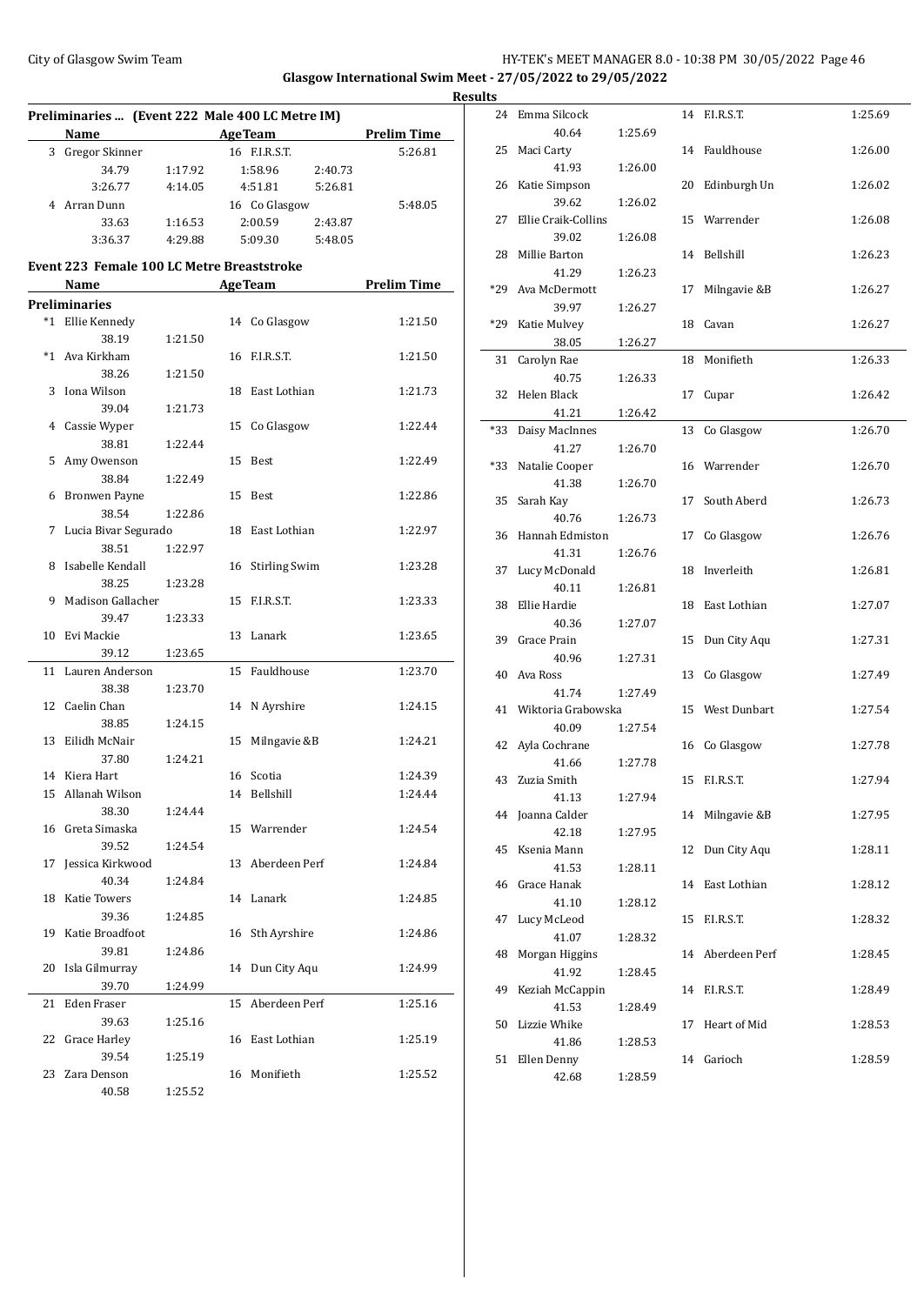## City of Glasgow Swim Team Team Frameters Music City of Glasgow Swim Team Frameters Music City of Glasgow Swim Team Frameters Music City of Glasgow Swim Team Frameters Music City of Glasgow Swim Team Frameters Music City of **Glasgow International Swim Meet - 27/05/2022 to 29/05/2022**

|              | Preliminaries  (Event 223 Female 100 LC Metre Breaststroke) |         |    |                      |                          |
|--------------|-------------------------------------------------------------|---------|----|----------------------|--------------------------|
|              | Name AgeTeam                                                |         |    |                      | <b>Prelim Time</b>       |
|              | 52 Victoria Weir                                            |         |    | 14 F.I.R.S.T.        | 1:28.66                  |
|              | 41.62                                                       | 1:28.66 |    |                      |                          |
| 53           | Rebecca Strachan                                            |         |    | 14 Larkhall          | 1:28.98                  |
|              | 41.91                                                       | 1:28.98 |    |                      |                          |
|              | 54 Amalie McCusker                                          |         |    | 15 Co Glasgow        | 1:29.24                  |
|              | 41.91                                                       | 1:29.24 |    |                      |                          |
| 55           | Abigail Thomson                                             |         |    | 14 Dun City Aqu      | 1:29.78                  |
|              | 41.65                                                       | 1:29.78 |    |                      |                          |
| 56           | Erin Falconer                                               |         |    | 16 Bellshill         | 1:30.18                  |
|              | 42.02                                                       | 1:30.18 |    |                      |                          |
| 57           | Isla Garden                                                 |         |    | 15 Garioch           | 1:30.59                  |
|              | 42.46                                                       | 1:30.59 |    |                      |                          |
| 58           | Payton Forbes                                               |         |    | 13 Buckie            | 1:30.78                  |
|              | 42.43                                                       | 1:30.78 |    |                      |                          |
| 59           | Keira Anderson                                              |         |    | 15 Fauldhouse        | 1:31.20                  |
|              | 41.76                                                       | 1:31.20 |    |                      |                          |
| 60           | Emma Binnie                                                 |         |    | 13 N Ayrshire        | 1:31.71                  |
|              | 42.57                                                       | 1:31.71 |    |                      |                          |
| 61           | Caitlyn Hamilton                                            |         |    | 18 Lanark            | 1:32.98                  |
|              | 42.80                                                       | 1:32.98 |    |                      |                          |
|              | --- Remi Muirhead                                           |         |    | 17 Scotia            | DQ                       |
|              | --- Iona Henderson                                          |         |    | 15 Rutherglen        | DQ                       |
|              |                                                             |         |    |                      |                          |
|              | Event 223 Female 100 LC Metre Breaststroke Multi-Class      |         |    |                      |                          |
|              |                                                             |         |    |                      | Name AgeTeam Prelim Time |
|              | <b>Preliminaries</b>                                        |         |    |                      |                          |
|              | 1 Abby Kane SB13                                            |         |    | 19 Stirling Uni      | 1:29.26                  |
|              | 41.90                                                       | 1:29.26 |    |                      |                          |
|              | 2 Laura Pilkington SB5                                      |         |    | 25 F.I.R.S.T.        | 2:11.56                  |
|              | 1:00.41                                                     | 2:11.56 |    |                      |                          |
|              | Event 224 Male 100 LC Metre Breaststroke                    |         |    |                      |                          |
|              | Name <u>_____________</u>                                   |         |    | <b>AgeTeam</b>       | <b>Prelim Time</b>       |
|              | <b>Preliminaries</b>                                        |         |    |                      |                          |
| $\mathbf{1}$ | Marijus Kringelis                                           |         |    | 19 Edinburgh Un      | 1:08.71                  |
|              | 31.48                                                       | 1:08.71 |    |                      |                          |
| 2            | Rojus Kringelis                                             |         |    | 15 Bellshill         | 1:11.23                  |
|              | 33.40                                                       | 1:11.23 |    |                      |                          |
| 3            | Max Pelosi                                                  |         |    | 16 Co Glasgow        | 1:12.00                  |
|              | 33.71                                                       | 1:12.00 |    |                      |                          |
| 4            | Logan Vandermeulen                                          |         | 15 | <b>Stirling Swim</b> | 1:12.45                  |
|              | 34.73                                                       | 1:12.45 |    |                      |                          |
| 5            | <b>Adam Scott</b>                                           |         | 16 | Co Glasgow           | 1:12.60                  |
|              | 34.01                                                       | 1:12.60 |    |                      |                          |
| 6            | Lewis Gray                                                  |         | 16 | Inverclyde           | 1:12.91                  |
|              | 34.69                                                       | 1:12.91 |    |                      |                          |
| 7            | Lewis Brander                                               |         | 15 | Monifieth            | 1:13.20                  |
|              | 34.50                                                       | 1:13.20 |    |                      |                          |
| 8            | Euan Weir                                                   |         | 14 | Dun City Aqu         | 1:14.45                  |
|              | 35.33                                                       | 1:14.45 |    |                      |                          |
| 9            | Fraser MacIntosh                                            |         |    | 16 Eastkilbride      | 1:14.90                  |
|              | 34.72                                                       | 1:14.90 |    |                      |                          |

10 Finlay Saunders 21 Edinburgh Un 1:14.98

34.74 1:14.98

|   | <b>Results</b> |                          |         |    |                      |         |
|---|----------------|--------------------------|---------|----|----------------------|---------|
|   |                | 11 Corey Philip          |         |    | 14 Dun City Aqu      | 1:14.99 |
| - |                | 36.16                    | 1:14.99 |    |                      |         |
|   | 12             | Jack Mitchell            |         |    | 16 Aberdeen Perf     | 1:15.49 |
|   |                | 35.34                    | 1:15.49 |    |                      |         |
|   | 13             | Guy Pelosi               |         |    | 16 Co Glasgow        | 1:15.52 |
|   |                | 34.46                    | 1:15.52 |    |                      |         |
|   |                | 14 Adam Hill             |         | 15 | <b>Stirling Swim</b> | 1:15.62 |
|   |                | 35.88                    | 1:15.62 |    |                      |         |
|   | 15             | Ben McLaughlin           |         |    | 16 Garioch           | 1:15.78 |
|   |                | 35.96                    | 1:15.78 |    |                      |         |
|   |                | *16 Mark Watchorn        |         |    | 15 Scotia            | 1:15.97 |
|   |                | 36.04                    | 1:15.97 |    |                      |         |
|   | *16            | Dylan McCombie           |         | 15 | South Aberd          | 1:15.97 |
|   |                | 35.09                    | 1:15.97 |    |                      |         |
|   | 18             | Kyle Wong                |         |    | 16 Co Glasgow        | 1:16.08 |
|   |                | 36.42                    | 1:16.08 |    |                      |         |
|   | 19             | <b>Finlay Tsang</b>      |         | 15 | Co Glasgow           | 1:16.28 |
|   |                | 35.86                    | 1:16.28 |    |                      |         |
|   | 20             | Jake Percy               |         |    | 18 Hamilton          | 1:16.46 |
|   |                | 35.57                    | 1:16.46 |    |                      |         |
|   | $*21$          | <b>Fraser Tetlow</b>     |         |    | 16 Garioch           | 1:16.52 |
|   |                | 36.04                    | 1:16.52 |    |                      |         |
|   | $*21$          | Finn Bannerman           |         |    | 15 Perth City        | 1:16.52 |
|   |                | 35.28                    | 1:16.52 |    |                      |         |
|   | 23             | Michael Skakle           |         |    | 16 Inverleith        | 1:16.77 |
|   |                | 36.64                    | 1:16.77 |    | 17 Aberdeen          | 1:16.81 |
|   |                | 24 Ciaran Hayes<br>35.62 | 1:16.81 |    |                      |         |
|   | 25             | Euan Gray                |         |    | 16 Cupar             | 1:16.87 |
|   |                | 35.17                    | 1:16.87 |    |                      |         |
|   |                | 26 Sam Ross              |         |    | 15 Warrender         | 1:17.04 |
|   |                | 36.35                    | 1:17.04 |    |                      |         |
|   | 27             | Marcus Blake             |         |    | 15 Co Glasgow        | 1:17.08 |
|   |                | 36.31                    | 1:17.08 |    |                      |         |
|   | 28             | Lewis Graham             |         |    | 19 Airdrie           | 1:17.18 |
|   |                | 35.30                    | 1:17.18 |    |                      |         |
|   | 29             | Andrew Venter            |         |    | 18 Perth City        | 1:17.31 |
|   |                | 35.12                    | 1:17.31 |    |                      |         |
|   |                | 30 Jake MacKenzie        |         |    | 17 Aberdeen Perf     | 1:17.79 |
|   |                | 35.87                    | 1:17.79 |    |                      |         |
|   | 31             | Lochlan Small            |         | 13 | <b>Stirling Swim</b> | 1:18.00 |
|   |                | 36.32                    | 1:18.00 |    |                      |         |
|   | 32             | Benji Jones              |         | 17 | Lanark               | 1:18.20 |
|   |                | 36.45                    | 1:18.20 |    |                      |         |
|   | 33             | Finn Longmore            |         | 19 | Cavan                | 1:18.25 |
|   |                | 35.82                    | 1:18.25 |    |                      |         |
|   | 34             | <b>Bradley Jack</b>      |         | 16 | F.I.R.S.T.           | 1:18.29 |
|   |                | 37.11                    | 1:18.29 |    |                      |         |
|   | 35             | David Landman            |         | 15 | Co Glasgow           | 1:18.88 |
|   |                | 37.68                    | 1:18.88 |    |                      |         |
|   | 36             | Aidan McCavish           |         | 14 | F.I.R.S.T.           | 1:18.96 |
|   |                | 37.07                    | 1:18.96 |    |                      |         |
|   | 37             | Robbie Carlyle           |         |    | 16 Bellshill         | 1:19.61 |
|   |                | 36.89                    | 1:19.61 |    |                      |         |
|   | 38             | Aidan Nixon              |         | 15 | Bellshill            | 1:19.93 |
|   |                | 37.41                    | 1:19.93 |    |                      |         |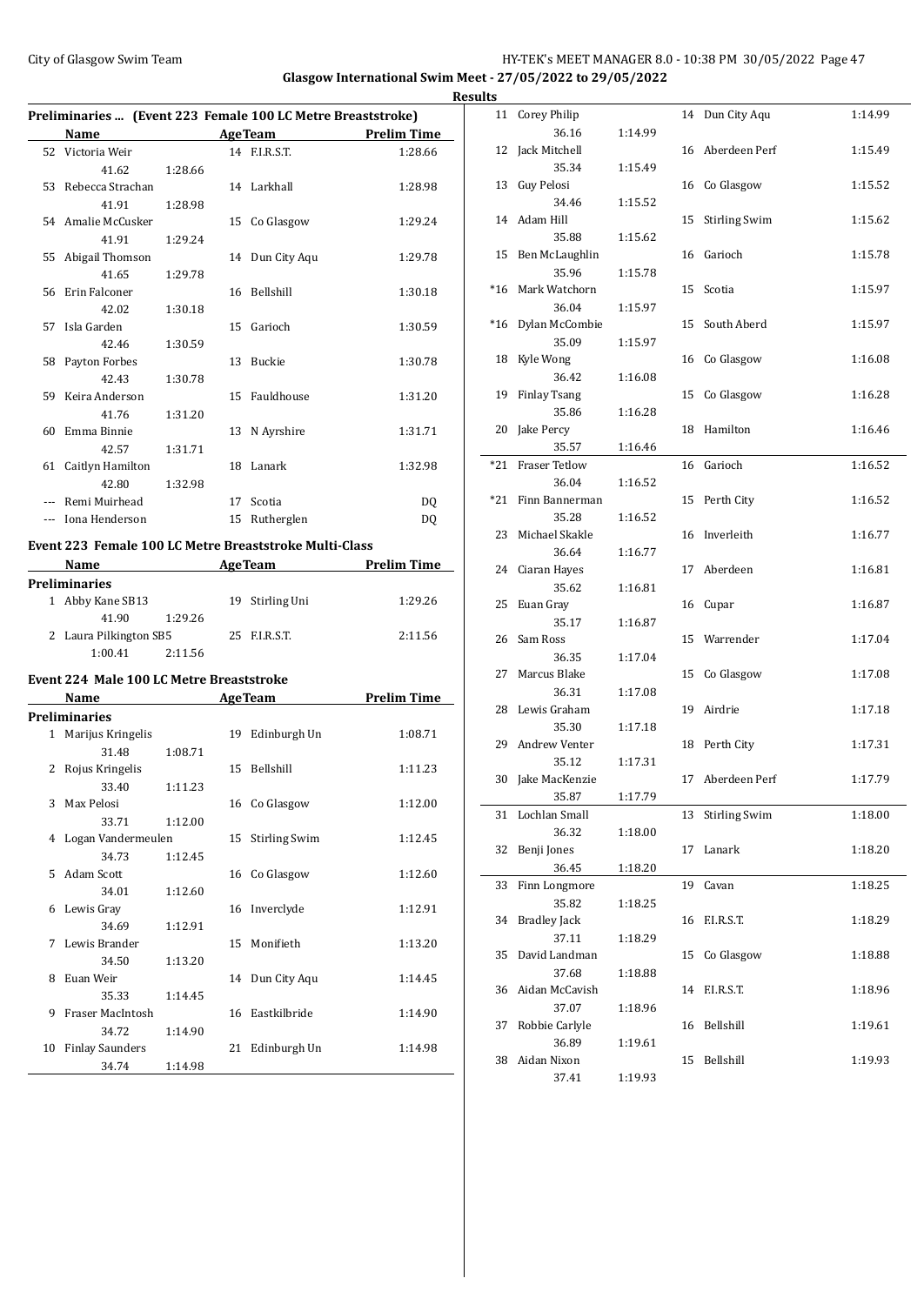#### City of Glasgow Swim Team HY-TEK's MEET MANAGER 8.0 - 10:38 PM 30/05/2022 Page 48 **Glasgow International Swim Meet - 27/05/2022 to 29/05/2022**

#### **Preliminaries ... (Event 224 Male 100 LC Metre Breaststroke) Name Age Team Prelim Time** 39 Lewis Moir 16 Eastkilbride 1:20.21 34.94 1:20.21 40 Alex Cumming 15 Bellshill 1:20.70 37.39 1:20.70 41 Fraser Vandermeulen 13 Stirling Swim 1:21.15 37.33 1:21.15 42 Finlay Bennett 13 Rutherglen 1:21.76 38.62 1:21.76 43 Kyle Mitchell 16 Garioch 1:21.99 38.22 1:21.99 44 Aran Machin 12 Co Glasgow 1:22.08 40.08 1:22.08 45 Gregor Skinner 16 F.I.R.S.T. 1:22.52 39.90 1:22.52 46 Kyle Connolly 13 Co Glasgow 1:24.05 39.56 1:24.05 47 Cole Morrison 16 Stirling Swim 1:24.14 39.29 1:24.14 48 Ross Hutchinson 14 Monifieth 1:24.53 39.35 1:24.53

#### **Event 224 Male 100 LC Metre Breaststroke Multi-Class**

| <b>Name</b>          |         | <b>AgeTeam</b>  | <b>Prelim Time</b> |  |
|----------------------|---------|-----------------|--------------------|--|
| <b>Preliminaries</b> |         |                 |                    |  |
| 1 Jack Milne SB14    |         | 21 Dun City Agu | 1:12.01            |  |
| 33.34                | 1:12.01 |                 |                    |  |

#### **Event 225 Female 200 LC Metre Butterfly**

|    | Name                 |         | <b>AgeTeam</b>     | <b>Prelim Time</b> |
|----|----------------------|---------|--------------------|--------------------|
|    | <b>Preliminaries</b> |         |                    |                    |
|    | 1 Layla Wedderspoon  |         | 14 Heart of Mid    | 2:37.96            |
|    | 34.44                | 1:16.21 | 1:58.72<br>2:37.96 |                    |
|    | 2 Alice Cumming      |         | 14 Co Glasgow      | 2:38.08            |
|    | 33.98                | 1:13.82 | 1:56.16<br>2:38.08 |                    |
| 3  | Evi Mackie           |         | 13 Lanark          | 2:40.90            |
|    | 34.08                | 1:14.64 | 1:58.24<br>2:40.90 |                    |
| 4  | <b>Emily Riach</b>   |         | 20 Aberdeen Perf   | 2:44.13            |
|    | 33.97                | 1:15.08 | 1:59.00<br>2:44.13 |                    |
| 5  | Maci Carty           |         | 14 Fauldhouse      | 2:46.56            |
|    | 35.35                | 1:17.74 | 2:02.93<br>2:46.56 |                    |
| 6  | Abbie Barnstaple     |         | 15 Lanark          | 2:49.61            |
|    | 33.75                | 1:15.56 | 2:01.02<br>2:49.61 |                    |
| 7  | Keira Greig          |         | 14 Fauldhouse      | 2:50.66            |
|    | 35.62                | 1:17.30 | 2:01.25<br>2:50.66 |                    |
| 8  | Alexandra Miller     |         | 15 Fauldhouse      | 2:50.89            |
|    | 36.10                | 1:18.89 | 2:05.25<br>2:50.89 |                    |
| 9  | Lucy Morgan          |         | 14 Aberdeen Perf   | 2:51.97            |
|    | 36.73                | 1:20.51 | 2:07.15<br>2:51.97 |                    |
| 10 | Thea Glen            |         | 15 Co Glasgow      | 2:56.74            |
|    | 37.02                | 1:22.12 | 2:08.77<br>2:56.74 |                    |
|    | 11 Ellie Tetlow      |         | 14 Garioch         | 2:57.32            |
|    | 39.25                | 1:24.08 | 2:12.08<br>2:57.32 |                    |
|    | 12 Isla Garden       |         | 15 Garioch         | 2:58.82            |
|    | 36.61                | 1:21.59 | 2:09.00<br>2:58.82 |                    |
| 13 | Caelin Chan          |         | 14 N Ayrshire      | 3:02.21            |
|    | 36.92                | 1:20.32 | 2:08.66<br>3:02.21 |                    |

| <b>Results</b> |                                                                     |         |                                       |         |         |
|----------------|---------------------------------------------------------------------|---------|---------------------------------------|---------|---------|
|                | 14 Jessie Norris                                                    |         | 15 Best                               |         | 3:03.51 |
|                | 37.01                                                               | 1:21.16 | 2:11.41                               | 3:03.51 |         |
|                | 15 Carolyn Rae                                                      |         | 18 Monifieth                          |         | 3:08.86 |
|                | 40.11                                                               | 1:29.52 | 2:20.20                               | 3:08.86 |         |
|                | Event 226 Male 200 LC Metre Butterfly                               |         |                                       |         |         |
|                | Name                                                                |         | <b>Example 2 Age Team</b> Prelim Time |         |         |
|                | <b>Preliminaries</b>                                                |         |                                       |         |         |
|                | 1 Peter Maloney                                                     |         | 15 Inverclyde                         |         | 2:29.25 |
|                | 31.60                                                               | 1:09.24 | 1:49.00                               | 2:29.25 |         |
|                | 2 Kayden McLaughlin                                                 |         | 15 Scotia                             |         | 2:36.79 |
|                | 33.82 1:14.62                                                       |         | 1:55.21                               | 2:36.79 |         |
|                | 3 Ethan Collins                                                     |         | 13 Bellshill                          |         | 2:45.87 |
|                | 35.12                                                               | 1:17.56 | 2:01.70                               | 2:45.87 |         |
|                |                                                                     |         |                                       |         |         |
|                | Event 227 Female 200 LC Metre Freestyle<br>Name AgeTeam Prelim Time |         |                                       |         |         |
|                | <b>Preliminaries</b>                                                |         |                                       |         |         |
|                | 1 Sofie Herche                                                      |         | 15 Denmark                            |         | 2:09.91 |
|                | 30.05                                                               | 1:02.81 | 1:36.07                               | 2:09.91 |         |
|                | 2 Katja Lilja Andrsysdottir                                         |         | 16 Iceland                            |         | 2:12.78 |
|                | 29.82                                                               | 1:03.24 | 1:37.98                               | 2:12.78 |         |
|                | 3 Cille Kirketerp                                                   |         | 17 Denmark                            |         | 2:13.38 |
|                | 30.10                                                               | 1:04.22 | 1:39.07                               | 2:13.38 |         |
|                | 4 Tegan Black                                                       |         | 15 East Lothian                       |         | 2:14.76 |
|                | 30.81                                                               | 1:05.57 | 1:40.42                               | 2:14.76 |         |
|                | 5 Coco Croxford                                                     |         | 14 SS Nat Jun                         |         | 2:15.68 |
|                | 32.58                                                               | 1:06.91 | 1:41.99                               | 2:15.68 |         |
|                | 6 Allana McDonald                                                   |         | 18 Bo Stockton                        |         | 2:15.90 |
|                | 30.52                                                               | 1:04.39 | 1:40.30                               | 2:15.90 |         |
|                | 7 Kiera Davidson                                                    |         | 17 Co Glasgow                         |         | 2:15.92 |
|                | 30.32                                                               | 1:04.15 | 1:39.73                               | 2:15.92 |         |
|                | 8 Grace Noonan                                                      |         |                                       |         | 2:16.41 |
|                | 31.56                                                               | 1:08.10 | 15 Milngavie &B<br>1:43.44            | 2:16.41 |         |
|                | 9 Sarah Stewart                                                     |         | 16 Milngavie &B                       |         | 2:16.55 |
|                | 31.81                                                               | 1:06.99 | 1:42.12                               | 2:16.55 |         |
|                | 10 Charlotte Hardy                                                  |         | 15 SS Nat Jun                         |         | 2:17.31 |
|                | 31.54                                                               | 1:06.59 | 1:42.93                               | 2:17.31 |         |
|                | *11 Zara Krawiec                                                    |         | 13 East Lothian                       |         | 2:17.41 |
|                | 32.80                                                               | 1:08.62 | 1:42.73 2:17.41                       |         |         |
|                | *11 Eleanor Ross                                                    |         | 16 Tain                               |         | 2:17.41 |
|                | 31.14                                                               | 1:06.03 | 1:42.40                               | 2:17.41 |         |
|                | 13 Zoe Crawford                                                     |         | 15 F.I.R.S.T.                         |         | 2:17.46 |
|                | 31.56                                                               | 1:06.63 | 1:42.14                               | 2:17.46 |         |
|                | 14 Victoria Niven                                                   |         | 16 Co Glasgow                         |         | 2:17.48 |
|                | 31.74                                                               | 1:06.75 | 1:42.39                               | 2:17.48 |         |
|                | 15 Louise Connell J                                                 |         | 15 Co Glasgow                         |         | 2:17.90 |
|                | 31.91                                                               | 1:07.14 | 1:42.87                               | 2:17.90 |         |
|                | 16 Talia Blackley                                                   |         | 15 Co Glasgow                         |         | 2:17.98 |
|                | 31.68                                                               | 1:06.52 | 1:41.84                               | 2:17.98 |         |
|                | 17 Carys Mooney                                                     |         | 15 Co Glasgow                         |         | 2:18.01 |
|                | 32.18                                                               | 1:07.75 | 1:43.63                               | 2:18.01 |         |
| 18             | Saphrina Machin                                                     |         | 15 Co Glasgow                         |         | 2:18.27 |
|                | 31.62                                                               | 1:06.67 | 1:42.87                               | 2:18.27 |         |
|                | 19 Alex Coy                                                         |         | 16 Warrender                          |         | 2:18.54 |
|                | 31.36                                                               |         | 1:43.51                               |         |         |
|                | 20 Nula Gow                                                         | 1:07.47 | 17 Garioch                            | 2:18.54 | 2:18.77 |
|                | 32.62                                                               |         |                                       |         |         |
|                |                                                                     | 1:08.06 | 1:44.22                               | 2:18.77 |         |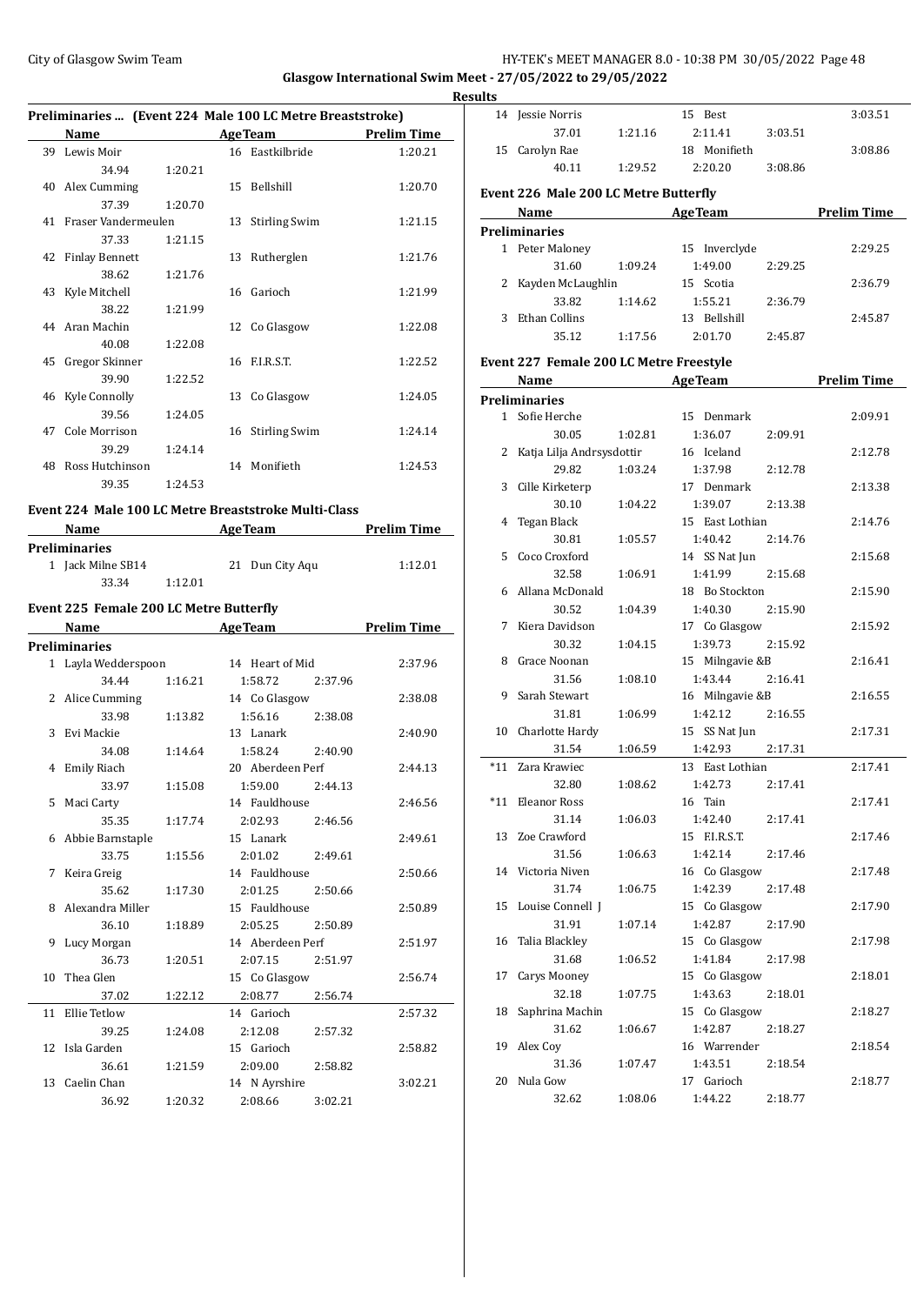## City of Glasgow Swim Team Team Frameters Music City of Glasgow Swim Team Frameters Music City of Glasgow Swim Team Frameters Music City of Glasgow Swim Team Frameters Music City of Glasgow Swim Team Frameters Music City of **Glasgow International Swim Meet - 27/05/2022 to 29/05/2022 Results**

| Preliminaries  (Event 227 Female 200 LC Metre Freestyle) |                       |         |                    |         |  |  |
|----------------------------------------------------------|-----------------------|---------|--------------------|---------|--|--|
|                                                          | Name                  |         | <b>AgeTeam</b>     |         |  |  |
| 21                                                       | Sophie Alison J       |         | 14 West Dunbart    | 2:18.95 |  |  |
|                                                          | 31.66                 | 1:07.15 | 1:43.54<br>2:18.95 |         |  |  |
| 22                                                       | Emma McGavin          |         | 15 Hamilton        | 2:19.24 |  |  |
|                                                          | 31.84                 | 1:06.93 | 1:43.86<br>2:19.24 |         |  |  |
| 23                                                       | Ellie Craik-Collins   |         | 15 Warrender       | 2:19.26 |  |  |
|                                                          | 30.75                 | 1:05.68 | 1:42.38<br>2:19.26 |         |  |  |
| 24                                                       | Maria Howe            |         | 15 Aberdeen Perf   | 2:19.27 |  |  |
|                                                          | 31.96                 | 1:07.13 | 1:42.96<br>2:19.27 |         |  |  |
| 25                                                       | India Marshall        |         | 17 East Lothian    | 2:19.49 |  |  |
|                                                          | 32.13                 | 1:07.38 | 1:44.29<br>2:19.49 |         |  |  |
| 26                                                       | Eilidh Robertson      |         | 15 Sth Ayrshire    | 2:19.79 |  |  |
|                                                          | 32.00                 | 1:07.44 | 1:43.28<br>2:19.79 |         |  |  |
| 27                                                       | Rosie Liston          |         | 15 Co Glasgow      | 2:20.27 |  |  |
|                                                          | 31.36                 | 1:07.08 | 1:43.16<br>2:20.27 |         |  |  |
| 28                                                       | Elle Sutherland       |         | 20 Co Glasgow      | 2:20.31 |  |  |
|                                                          | 30.78                 | 1:05.11 | 1:43.01<br>2:20.31 |         |  |  |
| 29                                                       | Melissa Mennie        |         | 14 Eastkilbride    | 2:20.53 |  |  |
|                                                          | 32.19                 | 1:08.10 | 1:44.86<br>2:20.53 |         |  |  |
| 30                                                       | <b>Addison Cole</b>   |         | 14 Hamilton        | 2:20.63 |  |  |
|                                                          | 33.15                 | 1:08.72 | 1:45.52<br>2:20.63 |         |  |  |
| 31                                                       | Naomi Wilson          |         | 15 Warrender       | 2:20.95 |  |  |
|                                                          | 32.38                 | 1:08.57 | 1:45.63<br>2:20.95 |         |  |  |
| 32                                                       | Millie McArthur       |         | 16 Lanark          | 2:21.11 |  |  |
|                                                          | 31.93                 | 1:08.13 | 1:45.17<br>2:21.11 |         |  |  |
| 33                                                       | Lauren Anderson       |         | 15 Fauldhouse      | 2:21.19 |  |  |
|                                                          | 31.78                 | 1:08.65 | 1:45.68<br>2:21.19 |         |  |  |
|                                                          | 34 Lucy Atherton      |         | 15 Heart of Mid    | 2:21.78 |  |  |
|                                                          | 31.39                 | 1:07.19 | 1:44.41<br>2:21.78 |         |  |  |
| 35                                                       | <b>Heather Stuart</b> |         | 16 N Ayrshire      | 2:22.22 |  |  |
|                                                          | 32.57                 | 1:08.23 | 1:45.56<br>2:22.22 |         |  |  |
| 36                                                       | Ellyn MacPhee         |         | 15 Fauldhouse      | 2:22.56 |  |  |
|                                                          | 32.71                 | 1:08.26 | 1:45.58<br>2:22.56 |         |  |  |
| 37                                                       | Lucy McDonald         |         | 18 Inverleith      | 2:23.28 |  |  |
|                                                          | 31.40                 | 1:08.53 | 1:47.10<br>2:23.28 |         |  |  |
| 38                                                       | Reilly McIntosh       |         | 13 Dun City Aqu    | 2:23.32 |  |  |
|                                                          | 31.76                 | 1:08.26 | 1:45.74<br>2:23.32 |         |  |  |
| 39                                                       | Gina Ren              |         | 13 Co Glasgow      | 2:23.70 |  |  |
|                                                          | 32.51                 | 1:08.83 | 1:47.01<br>2:23.70 |         |  |  |
|                                                          | 40 Ayla Cochrane      |         | 16 Co Glasgow      | 2:23.98 |  |  |
|                                                          | 33.33                 | 1:09.79 | 1:47.10<br>2:23.98 |         |  |  |
| 41                                                       | Ava Kirkham           |         | 16 F.I.R.S.T.      | 2:24.03 |  |  |
|                                                          | 33.10                 | 1:09.50 | 1:47.53<br>2:24.03 |         |  |  |
| 42                                                       | Tara Montgomery       |         | 16 Stirling Swim   | 2:24.24 |  |  |
|                                                          | 31.92                 | 1:07.37 | 1:46.76<br>2:24.24 |         |  |  |
| 43                                                       | Caitlin Frame         |         | 15 F.I.R.S.T.      | 2:24.33 |  |  |
|                                                          | 33.14                 | 1:10.35 | 1:48.96<br>2:24.33 |         |  |  |
|                                                          | 44 Ellie Kennedy      |         | 14 Co Glasgow      | 2:24.42 |  |  |
|                                                          | 33.46                 | 1:10.43 | 1:47.91<br>2:24.42 |         |  |  |
| 45                                                       | Ceri Sinnett          |         | 17 Bellshill       | 2:25.17 |  |  |
|                                                          | 33.06                 | 1:09.39 | 1:47.31<br>2:25.17 |         |  |  |
| 46                                                       | Phoebe Samson         |         | 14 Dun City Aqu    | 2:25.36 |  |  |
|                                                          | 32.34                 | 1:09.27 | 1:47.22<br>2:25.36 |         |  |  |
| 47                                                       | Eden Fraser           |         | 15 Aberdeen Perf   | 2:25.87 |  |  |
|                                                          | 33.27                 | 1:09.88 | 1:48.35<br>2:25.87 |         |  |  |

| ILS   |                                              |         |                    |                    |
|-------|----------------------------------------------|---------|--------------------|--------------------|
| $*48$ | Madisyn Stuart                               |         | 13 Aberdeen Perf   | 2:26.86            |
|       | 32.64                                        | 1:10.43 | 1:48.63<br>2:26.86 |                    |
| $*48$ | Keisha McCormack                             |         | 17 Scotia          | 2:26.86            |
|       | 32.07                                        | 1:08.19 | 1:46.40<br>2:26.86 |                    |
|       | 50 Lucy Nimmo                                |         | 15 Bellshill       | 2:27.42            |
|       | 33.02                                        | 1:10.20 | 1:49.22<br>2:27.42 |                    |
| 51    | Simone Finlayson                             |         | 15 Dun City Aqu    | 2:27.46            |
|       | 32.77                                        | 1:10.70 | 1:50.21<br>2:27.46 |                    |
| 52    | Abigail Crawford                             |         | 13 Co Glasgow      | 2:28.82            |
|       | 34.89                                        | 1:12.78 | 1:52.51<br>2:28.82 |                    |
|       | 53 Anna Easton                               |         | 15 Dun City Aqu    | 2:29.98            |
|       | 33.18                                        | 1:12.07 | 1:51.89<br>2:29.98 |                    |
|       | 54 Ellen Denny                               |         | 14 Garioch         | 2:30.02            |
|       | 34.49                                        | 1:12.10 | 1:51.49<br>2:30.02 |                    |
|       | 55 Anna Campbell                             |         | 13 Co Glasgow      | 2:30.65            |
|       | 32.68                                        | 1:10.84 | 1:50.85<br>2:30.65 |                    |
|       | 56 Isla Garden                               |         | 15 Garioch         | 2:31.23            |
|       | 34.00                                        | 1:11.47 | 1:51.87<br>2:31.23 |                    |
|       | 57 Caelin Chan                               |         | 14 N Ayrshire      | 2:31.77            |
|       | 34.82                                        | 1:14.61 | 1:54.74<br>2:31.77 |                    |
|       | 58 Alexandra Miller                          |         | 15 Fauldhouse      | 2:31.86            |
|       | 35.95                                        | 1:16.07 | 1:55.48<br>2:31.86 |                    |
|       | 59 Scarlett Wilson                           |         | 14 Co Glasgow      | 2:32.51            |
|       | 33.08                                        | 1:10.86 | 1:51.65<br>2:32.51 |                    |
| 60    | Daisy MacInnes                               |         | 13 Co Glasgow      | 2:32.75            |
|       | 33.70                                        | 1:12.25 | 1:53.47<br>2:32.75 |                    |
| 61    | <b>Emily Easton</b>                          |         | 14 Larkhall        | 2:34.40            |
|       | 33.56                                        | 1:12.34 | 1:53.62<br>2:34.40 |                    |
|       | --- Keira Stericker                          |         | 18 Sth Ayrshire    | DQ                 |
|       | <b>Event 228 Male 200 LC Metre Freestyle</b> |         |                    |                    |
|       | Name                                         |         | <b>AgeTeam</b>     | <b>Prelim Time</b> |
|       | <b>Preliminaries</b>                         |         |                    |                    |

|                      | Name                 |         | де геаш                    | rienni rime |  |  |  |  |  |
|----------------------|----------------------|---------|----------------------------|-------------|--|--|--|--|--|
| <b>Preliminaries</b> |                      |         |                            |             |  |  |  |  |  |
|                      | 1 Grier Vandermeulen |         | 17<br><b>Stirling Swim</b> | 2:02.86     |  |  |  |  |  |
|                      | 27.71                | 58.64   | 1:30.94<br>2:02.86         |             |  |  |  |  |  |
|                      | 2 Charlie Trotman    |         | 20 Edinburgh Un            | 2:03.76     |  |  |  |  |  |
|                      | 28.33                | 59.02   | 1:31.26<br>2:03.76         |             |  |  |  |  |  |
|                      | 3 Jack Murphy        |         | 18 Bellshill               | 2:04.36     |  |  |  |  |  |
|                      | 28.08                | 59.71   | 1:31.69<br>2:04.36         |             |  |  |  |  |  |
|                      | 4 Jonathan Venter    |         | 19 Perth City              | 2:04.79     |  |  |  |  |  |
|                      | 27.82                | 58.47   | 1:31.31<br>2:04.79         |             |  |  |  |  |  |
|                      | 5 Callum Melville    |         | 16 SS Nat Jun              | 2:05.33     |  |  |  |  |  |
|                      | 28.43                | 1:00.24 | 1:32.62<br>2:05.33         |             |  |  |  |  |  |
|                      | 6 Kai Connolly       |         | 15 SS Nat Jun              | 2:06.13     |  |  |  |  |  |
|                      | 29.01                | 1:01.55 | 1:33.96<br>2:06.13         |             |  |  |  |  |  |
| 7                    | Max Pelosi           |         | 16 Co Glasgow              | 2:06.63     |  |  |  |  |  |
|                      | 29.34                | 1:01.88 | 1:35.12<br>2:06.63         |             |  |  |  |  |  |
|                      | 8 Adam Ritchie       |         | 18 Warrender               | 2:06.95     |  |  |  |  |  |
|                      | 28.78                | 1:00.91 | 1:35.53<br>2:06.95         |             |  |  |  |  |  |
|                      | 9 Ben McLaughlin     |         | 16 Garioch                 | 2:07.07     |  |  |  |  |  |
|                      | 30.12                | 1:02.59 | 1:35.86<br>2:07.07         |             |  |  |  |  |  |
| 10                   | Greg Hall            |         | 15 Aberdeen Perf           | 2:07.59     |  |  |  |  |  |
|                      | 29.80                | 1:02.32 | 1:35.41<br>2:07.59         |             |  |  |  |  |  |
|                      | 11 Ben Haughton      |         | 17 Co Manch Aq             | 2:07.71     |  |  |  |  |  |
|                      | 28.28                | 1:00.89 | 1:34.31<br>2:07.71         |             |  |  |  |  |  |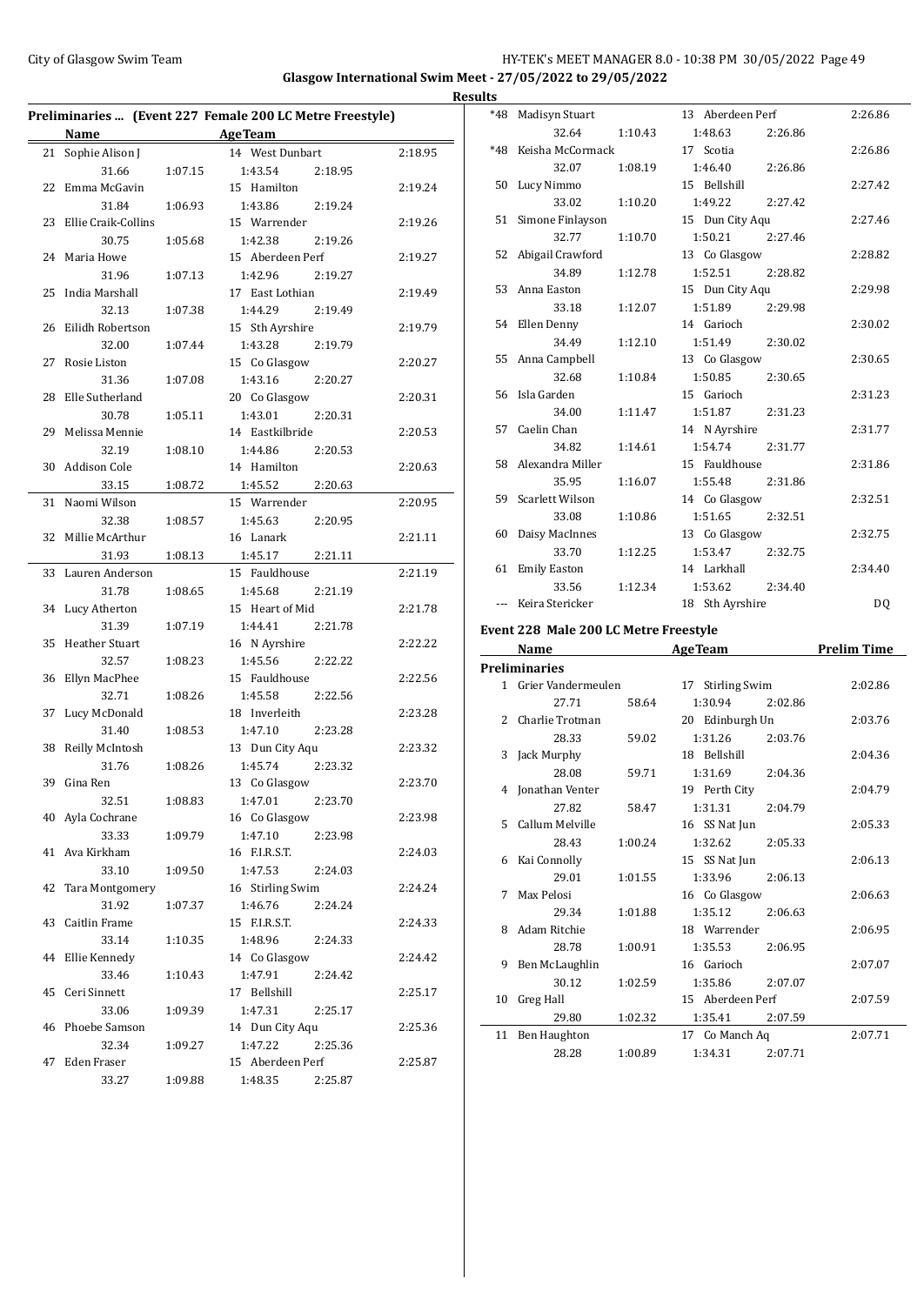## City of Glasgow Swim Team **HY-TEK's MEET MANAGER 8.0 - 10:38 PM 30/05/2022** Page 50 **Glasgow International Swim Meet - 27/05/2022 to 29/05/2022**

|    |                        |         | Preliminaries  (Event 228 Male 200 LC Metre Freestyle) |                    |
|----|------------------------|---------|--------------------------------------------------------|--------------------|
|    | Name                   |         | <b>AgeTeam</b>                                         | <b>Prelim Time</b> |
| 12 | Thomas Traynor         |         | 15 Eastkilbride                                        | 2:07.87            |
|    | 29.21                  | 1:01.29 | 1:35.36<br>2:07.87                                     |                    |
| 13 | Cain Buchanan          |         | 15 Dun City Aqu                                        | 2:08.15            |
|    | 28.92                  | 1:01.47 | 1:34.53<br>2:08.15                                     |                    |
|    | 14 Keane Smith         |         | 17 Airdrie                                             | 2:08.16            |
|    | 28.13                  | 1:00.63 | 2:08.16<br>1:34.71                                     |                    |
|    | 15 Lewis Gibson        |         | 14 N Ayrshire                                          | 2:08.57            |
|    | 29.29                  | 1:02.15 | 1:35.60<br>2:08.57                                     |                    |
|    | 16 Ben Montgomery      |         | 16 Stirling Swim                                       | 2:08.88            |
|    | 29.43                  | 1:02.78 | 1:36.15<br>2:08.88                                     |                    |
| 17 | Ben King               |         | 15 Milngavie &B                                        | 2:09.45            |
|    | 29.55                  | 1:02.47 | 1:36.85<br>2:09.45                                     |                    |
| 18 | Fraser Claxton         |         | 18 Heart of Mid                                        | 2:09.47            |
|    | 28.55                  | 1:01.44 | 1:35.36<br>2:09.47                                     |                    |
| 19 | Ally Jeffrey           |         | 17 Satellites                                          | 2:09.61            |
|    | 29.24                  | 1:01.56 | 1:36.29<br>2:09.61                                     |                    |
| 20 | Tom Armitage           |         | 15 Thurso                                              | 2:09.69            |
|    | 30.60                  | 1:04.36 | 1:39.02<br>2:09.69                                     |                    |
| 21 | Lukas Johnson          |         | 15 Aberdeen Perf                                       | 2:10.09            |
|    | 29.62                  |         | 1:37.48<br>2:10.09                                     |                    |
| 22 | Oscar Chirnside        | 1:02.72 | 14 Garioch                                             | 2:10.10            |
|    |                        |         | 1:37.56                                                |                    |
|    | 30.26                  | 1:04.06 | 2:10.10                                                |                    |
| 23 | Kyle Mitchell          |         | 16 Garioch                                             | 2:10.27            |
|    | 29.55                  | 1:02.76 | 1:36.80<br>2:10.27                                     |                    |
| 24 | Sam Currie             |         | 17 Perth City                                          | 2:11.07            |
|    | 28.74                  | 1:01.26 | 1:35.96<br>2:11.07                                     |                    |
| 25 | Guy Pelosi             |         | 16 Co Glasgow                                          | 2:11.36            |
|    | 30.21                  | 1:03.02 | 1:37.59<br>2:11.36                                     |                    |
| 26 | Gregor Skinner         |         | 16 F.I.R.S.T.                                          | 2:12.71            |
|    | 30.19                  | 1:04.10 | 1:38.88<br>2:12.71                                     |                    |
| 27 | Andrew Venter          |         | 18 Perth City                                          | 2:12.82            |
|    | 29.72                  | 1:04.15 | 1:40.14<br>2:12.82                                     |                    |
| 28 | Adam Scott             |         | 16 Co Glasgow                                          | 2:12.87            |
|    | 30.39                  | 1:03.95 | 1:39.35<br>2:12.87                                     |                    |
| 29 | <b>Connor Brierley</b> |         | 16 Dun City Aqu                                        | 2:13.39            |
|    | 29.43                  | 1:04.17 | 1:39.57<br>2:13.39                                     |                    |
| 30 | <b>Finlay Tsang</b>    |         | 15 Co Glasgow                                          | 2:13.79            |
|    | 30.52                  | 1:04.92 | 1:40.57<br>2:13.79                                     |                    |
|    | 31 Andrew Smitton      |         | 16 South Aberd                                         | 2:14.42            |
|    | 30.32                  | 1:04.35 | 1:40.02<br>2:14.42                                     |                    |
| 32 | <b>Fraser Tetlow</b>   |         | 16 Garioch                                             | 2:14.75            |
|    | 30.00                  | 1:04.85 | 1:39.80<br>2:14.75                                     |                    |
| 33 | Lochlan Small          |         | 13 Stirling Swim                                       | 2:16.56            |
|    | 31.23                  | 1:06.47 | 1:41.81<br>2:16.56                                     |                    |
| 34 | Charlie McLaren        |         | 17 South Aberd                                         | 2:16.82            |
|    | 29.55                  | 1:03.32 | 1:39.97<br>2:16.82                                     |                    |
| 35 | Jack Mitchell          |         | 16 Aberdeen Perf                                       | 2:18.71            |
|    | 30.76                  | 1:05.58 | 1:42.54<br>2:18.71                                     |                    |
| 36 | Blair McKean           |         | 17 Bellshill                                           | 2:19.55            |
|    | 29.32                  | 1:03.42 | 1:39.73<br>2:19.55                                     |                    |
| 37 | Aran Machin            |         | 12 Co Glasgow                                          | 2:21.51            |
|    | 32.82                  | 1:09.28 | 1:46.69<br>2:21.51                                     |                    |
|    | 38 Kyle Mossman        |         | 13 Co Glasgow                                          | 2:23.68            |
|    | 32.84                  | 1:10.85 | 1:48.40<br>2:23.68                                     |                    |

| <b>Results</b> |                                                   |         |    |                      |         |                    |
|----------------|---------------------------------------------------|---------|----|----------------------|---------|--------------------|
|                | 39 Jake MacKenzie                                 |         |    | 17 Aberdeen Perf     |         | 2:24.31            |
|                | 31.42                                             | 1:07.87 |    | 1:47.29              | 2:24.31 |                    |
|                | 40 Kyle Connolly                                  |         |    | 13 Co Glasgow        |         | 2:24.85            |
|                | 32.75                                             | 1:10.55 |    | 1:48.50              | 2:24.85 |                    |
|                | 41 Adam Kuhl                                      |         |    | 14 Co Glasgow        |         | 2:32.37            |
|                | 32.87                                             | 1:10.17 |    | 1:51.51              | 2:32.37 |                    |
|                | Event 228 Male 200 LC Metre Freestyle Multi-Class |         |    |                      |         |                    |
|                | Name                                              |         |    | <b>Age Team</b>      |         | <b>Prelim Time</b> |
|                | <b>Preliminaries</b>                              |         |    |                      |         |                    |
|                | 1 Jack Milne S14                                  |         |    | 21 Dun City Aqu      |         | 2:11.29            |
|                | 29.45                                             | 1:02.84 |    | 1:36.97              | 2:11.29 |                    |
|                | 2 Sam Downie S8                                   |         |    | 16 SS Nat Jun        |         | 2:25.14            |
|                | 33.38                                             | 1:11.10 |    | 1:48.57              | 2:25.14 |                    |
|                |                                                   |         |    |                      |         |                    |
|                | <b>Event 229 Female 50 LC Metre Backstroke</b>    |         |    |                      |         |                    |
|                | Name AgeTeam                                      |         |    |                      |         | <b>Prelim Time</b> |
|                | <b>Preliminaries</b>                              |         |    |                      |         |                    |
|                | 1 Emma Leggate                                    |         |    | 16 Hamilton          |         | 32.40              |
|                | 2 Bronwen Payne                                   |         |    | 15 Rest              |         | 32.71              |
|                | 3 Rosie Forster                                   |         |    | 15 Warrender         |         | 32.89              |
|                | 4 Grace Noonan                                    |         |    | 15 Milngavie &B      |         | 33.04              |
|                | 5 Chloe Mclean                                    |         |    | 15 Dun City Aqu      |         | 33.19              |
|                | 6 Remi Muirhead                                   |         |    | 17 Scotia            |         | 33.24              |
|                | *7 Saphrina Machin                                |         |    | 15 Co Glasgow        |         | 33.29              |
|                | *7 Madison Coull                                  |         |    | 14 Buckie            |         | 33.29              |
|                | 9 Zuzia Smith                                     |         |    | 15 F.I.R.S.T.        |         | 33.53              |
|                | 10 Iona Henderson                                 |         |    | 15 Rutherglen        |         | 33.63              |
|                | 11 Jocelyn McKenzie                               |         |    | 17 Milngavie &B      |         | 33.67              |
|                | 12 Rosie Liston                                   |         |    | 15 Co Glasgow        |         | 33.68              |
|                | 13 Alex Coy                                       |         |    | 16 Warrender         |         | 33.70              |
|                | 14 Grace Courtney                                 |         |    | 16 East Lothian      |         | 33.74              |
|                | 15 Ashleigh Drake                                 |         |    | 15 Warrender         |         | 33.76              |
|                | 16 Perrie Scobbie                                 |         |    | 15 Stirling Swim     |         | 33.77              |
|                | 17 Millie McArthur                                |         |    | 16 Lanark            |         | 33.93              |
|                | *18 Isla Gilmurray                                |         |    | 14 Dun City Aqu      |         | 33.95              |
|                | *18 Rebecca Cole                                  |         |    | 15 Hamilton          |         | 33.95              |
|                | 20 Zahara Smith                                   |         |    | 15 Warrender         |         | 33.96              |
|                | 21 Emma Silcock                                   |         |    | 14 F.I.R.S.T.        |         | 34.04              |
| 22             | Kaysey Dickson                                    |         |    | 12 Rutherglen        |         | 34.14              |
|                | *23 Rose McLean                                   |         | 17 | Perth City           |         | 34.18              |
|                | *23 Talia Blackley                                |         | 15 | Co Glasgow           |         | 34.18              |
|                | 25 Amelia Campbell                                |         | 15 | <b>Stirling Swim</b> |         | 34.23              |
|                | 26 Simone Finlayson                               |         | 15 | Dun City Aqu         |         | 34.26              |
| 27             | Nula Gow                                          |         | 17 | Garioch              |         | 34.31              |
|                | 28 Lucy D'Agrosa                                  |         |    | 16 Best              |         | 34.51              |
|                | 29 Wiktoria Grabowska                             |         | 15 | <b>West Dunbart</b>  |         | 34.52              |
| 30             | Hannah Anderson                                   |         | 15 | Hamilton             |         | 34.55              |
|                | 31 Caitlyn Hamilton                               |         | 18 | Lanark               |         | 34.56              |
|                | 32 Emily Riach                                    |         | 20 | Aberdeen Perf        |         | 34.58              |
| 33             | Alexandra Miller                                  |         |    | 15 Fauldhouse        |         | 34.62              |
|                | 34 Lauren Anderson                                |         | 15 | Fauldhouse           |         | 34.63              |
| 35             | Jessie Norris                                     |         | 15 | Best                 |         | 34.69              |
|                | 36 Jessica Kirkwood                               |         | 13 | Aberdeen Perf        |         | 34.70              |
| 37             | <b>Caitlin Peebles</b>                            |         | 15 | East Lothian         |         | 34.75              |
| 38             | Addison Cole                                      |         | 14 | Hamilton             |         | 34.78              |
| 39             | Sarah Stewart                                     |         | 16 | Milngavie &B         |         | 34.80              |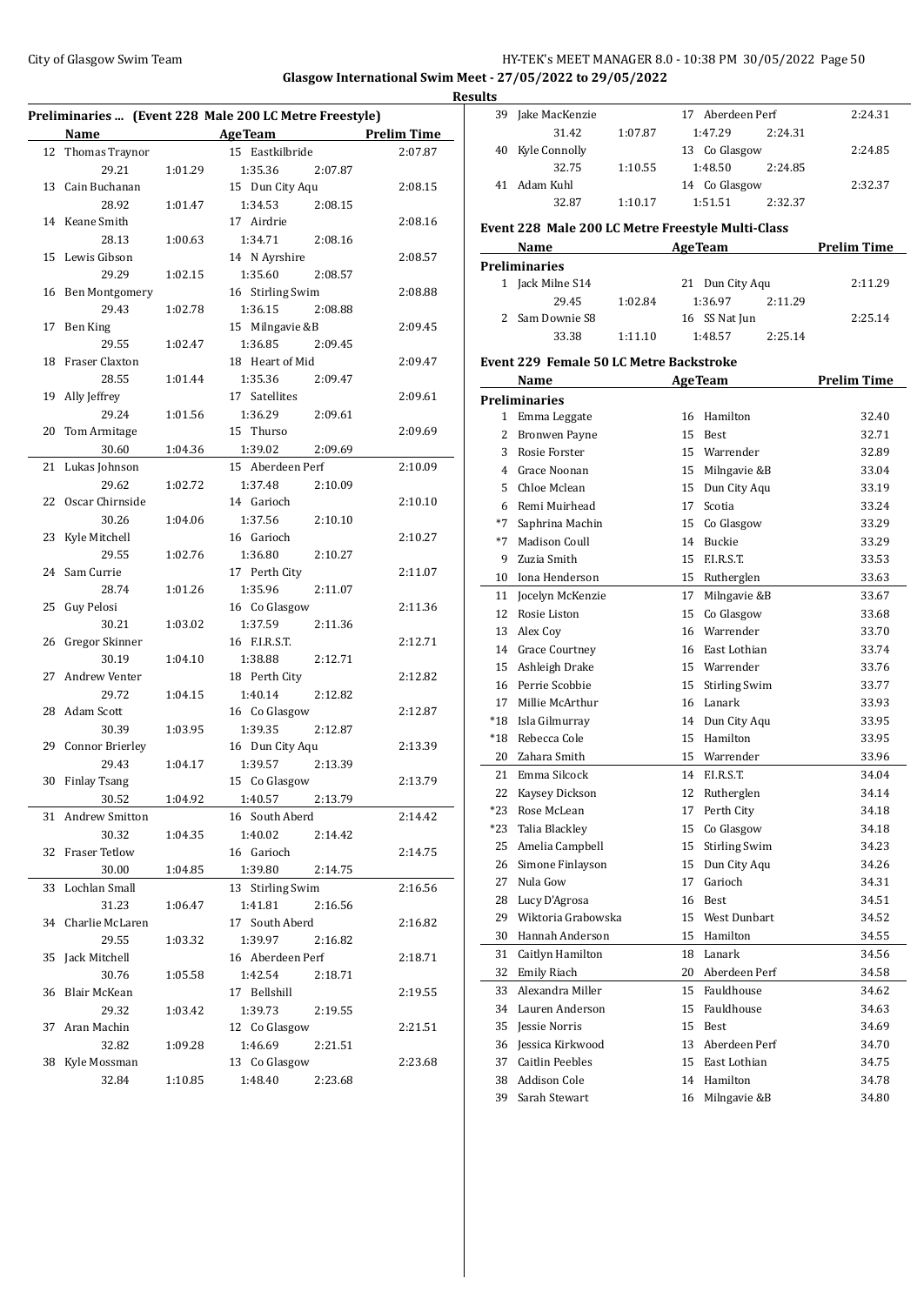## City of Glasgow Swim Team **HY-TEK's MEET MANAGER 8.0 - 10:38 PM 30/05/2022** Page 51 **Glasgow International Swim Meet - 27/05/2022 to 29/05/2022**

| Preliminaries  (Event 229 Female 50 LC Metre Backstroke) |                       |    |                      |                    |  |  |  |
|----------------------------------------------------------|-----------------------|----|----------------------|--------------------|--|--|--|
|                                                          | Name                  |    | <b>AgeTeam</b>       | <b>Prelim Time</b> |  |  |  |
| 40                                                       | Anna Harkness         | 15 | Best                 | 34.84              |  |  |  |
| 41                                                       | Natalie Cooper        |    | 16 Warrender         | 34.86              |  |  |  |
| 42                                                       | Eilidh McNair         | 15 | Milngavie &B         | 34.93              |  |  |  |
| 43                                                       | Naomi Wilson          | 15 | Warrender            | 34.97              |  |  |  |
| 44                                                       | Erin Coulter          |    | 14 Hamilton          | 35.12              |  |  |  |
| 45                                                       | Isabelle Kendall      |    | 16 Stirling Swim     | 35.15              |  |  |  |
| 46                                                       | Abigail Hill          |    | 15 Milngavie &B      | 35.20              |  |  |  |
| 47                                                       | Lucy McLeod           |    | 15 F.I.R.S.T.        | 35.23              |  |  |  |
| $*48$                                                    | Abigail Crawford      |    | 13 Co Glasgow        | 35.27              |  |  |  |
| $*48$                                                    | Erica Watt            | 16 | Heart of Mid         | 35.27              |  |  |  |
| 50                                                       | <b>Heather Stuart</b> |    | 16 N Ayrshire        | 35.39              |  |  |  |
| 51                                                       | Neve Duncan           |    | 14 Kirkintilloc      | 35.50              |  |  |  |
| $*52$                                                    | <b>Katie Towers</b>   | 14 | Lanark               | 35.52              |  |  |  |
| $*52$                                                    | Melana Louw           | 17 | South Aberd          | 35.52              |  |  |  |
| 54                                                       | Ella McGeorge         |    | 16 Cupar             | 35.61              |  |  |  |
| 55                                                       | Kiera Hart            | 16 | Scotia               | 35.66              |  |  |  |
| 56                                                       | Tara Montgomery       | 16 | <b>Stirling Swim</b> | 35.69              |  |  |  |
| 57                                                       | Anjali Pavri          |    | 15 Co Glasgow        | 35.70              |  |  |  |
| 58                                                       | Phoebe Samson         |    | 14 Dun City Aqu      | 35.78              |  |  |  |
| 59                                                       | Libby Coull           | 15 | St Thomas            | 35.87              |  |  |  |
| 60                                                       | <b>Emily Dawson</b>   |    | 13 Milngavie &B      | 36.10              |  |  |  |
| 61                                                       | <b>Emily McGhee</b>   | 19 | Carnoustie           | 36.20              |  |  |  |
| 62                                                       | Eva Martin            | 15 | Scotia               | 36.24              |  |  |  |
| 63                                                       | Amy Owenson           | 15 | Best                 | 36.32              |  |  |  |
| $*64$                                                    | Isla Garden           | 15 | Garioch              | 36.38              |  |  |  |
| $*64$                                                    | Tessa Boyd            | 15 | Garioch              | 36.38              |  |  |  |
| 66                                                       | Milly Donnachie       | 17 | Eastkilbride         | 36.45              |  |  |  |
| 67                                                       | <b>Emily Easton</b>   |    | 14 Larkhall          | 36.46              |  |  |  |
| $*68$                                                    | Rachel McGavin        |    | 14 Hamilton          | 36.51              |  |  |  |
| $*68$                                                    | Anna Campbell         | 13 | Co Glasgow           | 36.51              |  |  |  |
| 70                                                       | Eva Gordon            | 11 | Co Glasgow           | 36.63              |  |  |  |
| 71                                                       | Keira Anderson        | 15 | Fauldhouse           | 36.66              |  |  |  |
| 72                                                       | Caitlin Frame         | 15 | F.I.R.S.T.           | 36.77              |  |  |  |
| 73                                                       | Zara Denson           |    | 16 Monifieth         | 36.80              |  |  |  |
| 74                                                       | Rose McDermott        | 14 | Milngavie &B         | 37.00              |  |  |  |
| $*75$                                                    | Ceri Sinnett          | 17 | Bellshill            | 37.02              |  |  |  |
| $*75$                                                    | Madisyn Stuart        | 13 | Aberdeen Perf        | 37.02              |  |  |  |
| 77                                                       | <b>Emily Chong</b>    |    | 14 Co Glasgow        | 37.35              |  |  |  |
| 78                                                       | Zara Dunn             |    | 14 Co Glasgow        | 37.52              |  |  |  |
| 79                                                       | Payton Forbes         | 13 | Buckie               | 37.67              |  |  |  |
| 80                                                       | Amalie McCusker       | 15 | Co Glasgow           | 37.88              |  |  |  |
| 81                                                       | Scarlett Wilson       | 14 | Co Glasgow           | 38.65              |  |  |  |

## **Event 229 Female 50 LC Metre Backstroke Multi-Class**

|                                              | Name                  |     | <b>AgeTeam</b>  | Prelim Time |  |  |  |
|----------------------------------------------|-----------------------|-----|-----------------|-------------|--|--|--|
| Preliminaries                                |                       |     |                 |             |  |  |  |
| 1                                            | Abby Kane S13         | 19  | Stirling Uni    | 34.02       |  |  |  |
| <b>Event 230 Male 50 LC Metre Backstroke</b> |                       |     |                 |             |  |  |  |
|                                              | Name                  |     | <b>AgeTeam</b>  | Prelim Time |  |  |  |
| Preliminaries                                |                       |     |                 |             |  |  |  |
|                                              | Jack Docherty-Simpson | 15. | Scotia          | 30.04       |  |  |  |
|                                              | Lars Riisgaard-Jensen |     | 18 Denmark      | 30.13       |  |  |  |
| 3                                            | Robson Miles          | 17  | Co Glasgow      | 30.29       |  |  |  |
| 4                                            | Kyle Muirhead         |     | 15 West Lothian | 30.33       |  |  |  |
| 5.                                           | Charlie McLaren       | 17  | South Aberd     | 30.60       |  |  |  |
|                                              |                       |     |                 |             |  |  |  |

| <b>Results</b> |                                        |          |                                  |                |
|----------------|----------------------------------------|----------|----------------------------------|----------------|
|                | 6 Oliver Tykesson                      |          | 22 Stirling Uni                  | 30.62          |
| 7              | Robbie Carlyle                         |          | 16 Bellshill                     | 30.81          |
|                | 8 Lukas Johnson                        |          | 15 Aberdeen Perf                 | 30.88          |
| 9              | <b>Andrew Smitton</b>                  |          | 16 South Aberd                   | 31.09          |
| 10             | Manow Drysdale                         |          | 15 Warrender                     | 31.10          |
| 11             | Sam Moore                              |          | 18 Sth Ayrshire                  | 31.13          |
| 12             | Sam Currie                             | 17       | Perth City                       | 31.21          |
| 13             | Jack Simpson                           |          | 16 Eastkilbride                  | 31.22          |
| 14             | Kyle Wong                              |          | 16 Co Glasgow                    | 31.23          |
| 15             | Oscar Longmore                         |          | 16 Cavan                         | 31.28          |
|                | 16 Ross Anderton                       |          | 14 East Lothian                  | 31.34          |
|                | *17 Matthew Heasley                    |          | 17 Co Glasgow                    | 31.44          |
|                | *17 Adam Scott                         |          | 16 Co Glasgow                    | 31.44          |
| 19             | Fraser Baird                           | 17       | Scotia                           | 31.45          |
| 20             | David Landman                          | 15       | Co Glasgow                       | 31.58          |
| 21             | <b>Fraser Tetlow</b>                   |          | 16 Garioch                       | 31.62          |
| 22             | Marcus Blake                           |          | 15 Co Glasgow                    | 31.64          |
| 23             | Cole Morrison                          |          | 16 Stirling Swim                 | 31.78          |
| 24             | Aaron McDowell                         | 17       | Swim IT                          | 31.84          |
| 25             | Rory Webster                           |          | 15 Monifieth                     | 31.88          |
|                | 26 Kai Connolly                        |          | 15 SS Nat Jun                    | 31.93          |
| 27             | Jake Holmes                            |          | 16 Co Glasgow                    | 31.98          |
|                | 28 Fraser Claxton                      |          | 18 Heart of Mid                  | 32.05          |
| 29             | Logan Scally                           |          | 15 Aberdeen Perf                 | 32.06          |
| 30             | Michael Skakle                         |          | 16 Inverleith                    | 32.09          |
| 31             | Gregor Ross                            |          | 14 Co Glasgow                    | 32.22          |
|                | 32 Finn Longmore                       |          | 19 Cavan                         | 32.24          |
| 33             | Connor Brierley                        |          | 16 Dun City Aqu                  | 32.25          |
|                | 34 Connor Mitchell                     |          | 15 Warrender                     | 32.42          |
|                | 35 Lewis Moir                          |          | 16 Eastkilbride                  | 32.64          |
|                | 36 Oliver Cartwright                   |          | 17 Co Glasgow                    | 32.71          |
| 37             | Euan McLeod                            |          | 17 Lanark                        | 32.75          |
| $*38$          | <b>Jake MacKenzie</b>                  | 17       | Aberdeen Perf                    | 32.88          |
|                | *38 Jamie Gilchrist                    |          | 16 Eastkilbride                  | 32.88          |
|                | 40 Nathan Lilly                        | 17       | Bellshill                        | 32.92          |
|                | 41 Dean Barghati                       |          | 14 Hamilton                      | 33.01          |
| 42             | Euan Gray                              | 16       | Cupar                            | 33.09          |
| 43             | Ben McLaughlin                         |          | 16 Garioch                       | 33.13          |
| 44             | Keir Samson                            | 15       | Scotia                           | 33.14          |
| *45            | Lewis Hussen                           | 15       | <b>Stirling Swim</b>             | 33.30          |
|                | *45 Liam Black                         | 16       | Cupar                            | 33.30          |
| 47             | <b>Andrew Venter</b>                   |          | 18 Perth City                    | 33.34          |
|                | 48 Adam Hill                           | 15       | <b>Stirling Swim</b>             | 33.45          |
| 49<br>50       | Louis di Mascio<br><b>Matthew Lees</b> | 15<br>15 | <b>Stirling Swim</b><br>Hamilton | 33.48          |
| 51             | <b>Steven Laws</b>                     | 14       | Cupar                            | 33.53<br>33.72 |
| 52             | Alex Cumming                           | 15       | Bellshill                        | 33.77          |
| 53             | Campbell McLean                        | 15       | Co Glasgow                       | 34.22          |
| 54             | Arran Dunn                             | 16       | Co Glasgow                       | 34.38          |
| 55             | Oscar Chirnside                        |          | 14 Garioch                       | 34.40          |
|                | 56 Aidan Thomson                       | 15       | Kingston                         | 34.44          |
| 57             | Martyn Brown                           |          | 15 Aberdeen Perf                 | 34.78          |
|                | 58 Ethan Collins                       |          | 13 Bellshill                     | 35.86          |
|                | 59 Adam Kuhl                           |          | 14 Co Glasgow                    | 37.99          |
| ---            | Cole Murphy                            | 13       | Co Glasgow                       | DQ             |
|                |                                        |          |                                  |                |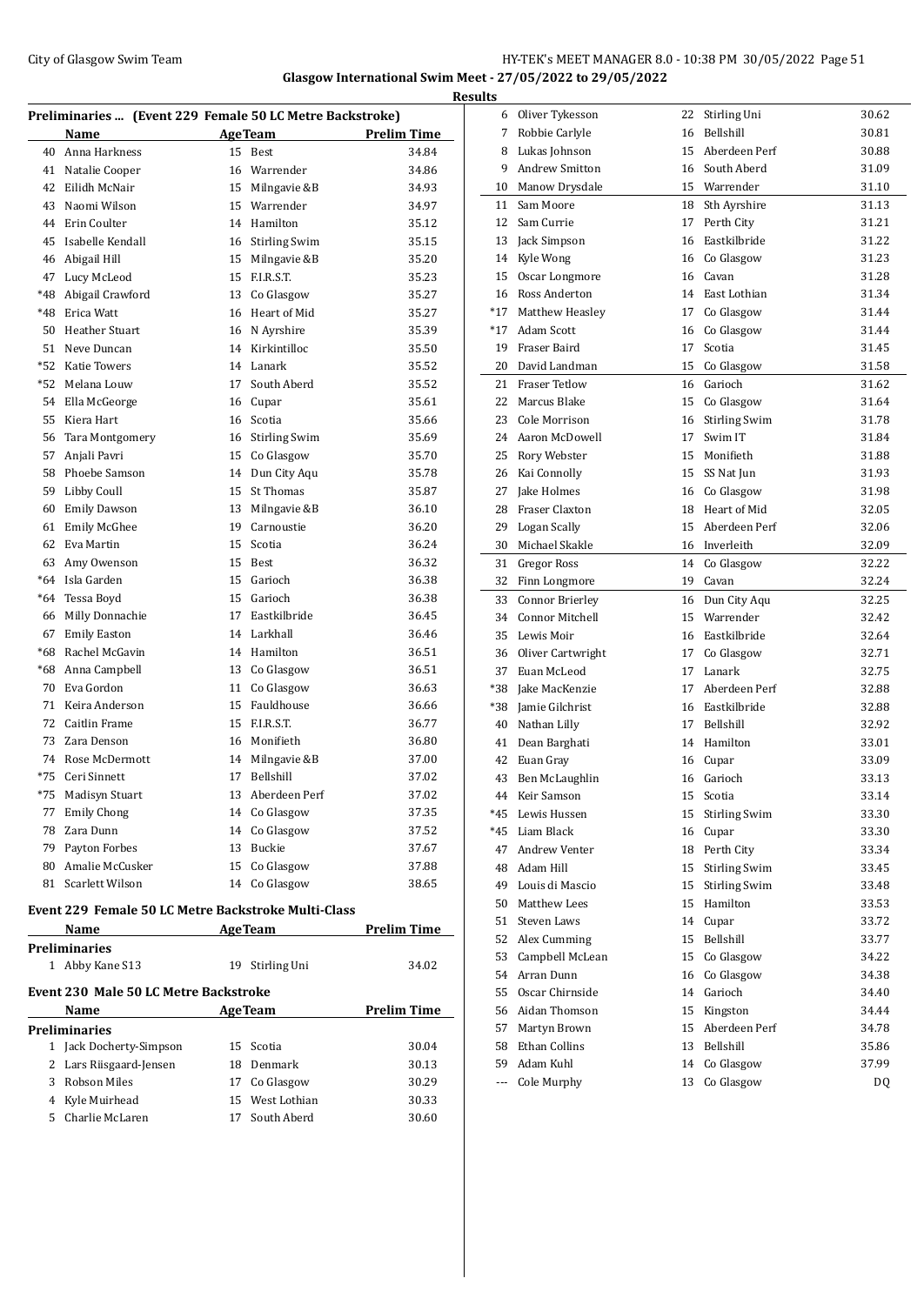### City of Glasgow Swim Team HY-TEK's MEET MANAGER 8.0 - 10:38 PM 30/05/2022 Page 52 **Glasgow International Swim Meet - 27/05/2022 to 29/05/2022**

**Results Event 230 Male 50 LC Metre Backstroke Multi-Class Name Age Team Prelim Time Preliminaries** 1 Sam Downie S8 16 SS Nat Jun 35.90 **Event 231 Female 800 LC Metre Freestyle Name Age Team Finals Time** 1 Leah Crisp 21 Bath NC 8:47.44 29.89 1:02.35 1:34.80 2:07.74 2:40.38 3:13.51 3:46.50 4:20.05 4:52.80 5:26.13 5:59.35 6:33.14 7:06.78 7:41.12 8:14.39 8:47.44 2 Michaella Glenister 20 Stirling Uni 8:53.01 30.10 1:02.43 1:34.72 2:07.66 2:40.39 3:13.82 3:46.80 4:20.55 4:53.71 5:28.06 6:01.88 6:36.54 7:10.35 7:45.04 8:19.05 8:53.01 3 Mairi Craig 18 Stirling Swim 9:09.38 31.61 1:05.22 1:39.50 2:13.99 2:48.40 3:23.33 3:57.80 4:32.84 5:07.90 5:42.84 6:17.62 6:52.89 7:27.39 8:01.99 8:35.95 9:09.38 4 Freyja Birkisdottir 16 Iceland 9:17.19 31.18 1:05.17 1:39.56 2:14.32 2:49.33 3:24.71 4:00.11 4:35.75 5:11.47 5:46.65 6:21.54 6:56.90 7:32.53 8:08.09 8:43.58 9:17.19 5 Katja Lilja Andrsysdottir 16 Iceland 9:20.43 31.52 1:06.44 1:41.73 2:17.40 2:52.40 3:28.37 4:04.11 4:39.70 5:15.40 5:51.30 6:26.91 7:02.51 7:37.17 8:11.63 8:46.51 9:20.43 6 Phoebe Arbuckle 14 SS Nat Jun 9:28.02 31.93 1:07.04 1:42.75 2:18.75 2:54.40 3:30.26 4:06.19 4:41.95 5:17.75 5:53.94 6:29.45 7:05.60 7:41.65 8:17.39 8:53.24 9:28.02 7 Suzie McNair 15 F.I.R.S.T. 9:30.40 32.81 1:08.35 1:44.40 2:20.44 2:56.69 3:32.80 4:08.96 4:45.22 5:21.64 5:58.06 6:34.30 7:10.66 7:46.02 8:21.57 8:56.97 9:30.40 8 Sunneva Berg Asbjornsdottir 15 Iceland 9:37.94 32.07 1:08.20 1:44.50 2:21.23 2:58.11 3:35.28 4:12.06 4:49.30 5:25.81 6:02.53 6:38.91 7:15.37 7:51.45 8:27.32 9:02.89 9:37.94 9 Katherine Renfrew 15 Perth City 9:41.45 32.76 1:08.38 1:45.07 2:22.06 2:58.92 3:35.87 4:13.07 4:49.99 5:27.21 6:04.39 6:41.29 7:17.30 7:54.56 8:31.09 9:06.68 9:41.45 10 Stella McCardie 16 Co Glasgow 9:41.75 31.93 1:07.73 1:44.89 2:21.98 2:59.14 3:35.75 4:13.03 4:50.24 5:27.19 6:04.04 6:41.48 7:18.45 7:54.98 8:31.56 9:07.30 9:41.75

| 11 | Tegan Black                |         | 15 East Lothian            |          | 9:46.59  |
|----|----------------------------|---------|----------------------------|----------|----------|
|    | 31.71                      | 1:07.35 | 1:44.09                    | 2:20.60  |          |
|    | 2:57.89                    | 3:34.69 | 4:11.99                    | 4:49.56  |          |
|    | 5:27.23                    | 6:04.81 | 6:42.48                    | 7:19.97  |          |
|    | 7:57.45                    | 8:34.38 | 9:10.33                    | 9:46.59  |          |
| 12 | Katla Maŕa Brynjarsdoottir |         | 15 Iceland                 |          | 9:48.94  |
|    | 32.60                      | 1:08.89 | 1:45.53                    | 2:23.06  |          |
|    | 3:00.06                    | 3:37.58 | 4:14.74                    | 4:52.42  |          |
|    | 5:29.55                    | 6:07.04 | 6:44.20                    | 7:21.63  |          |
|    | 7:58.92                    | 8:36.01 | 9:12.97                    | 9:48.94  |          |
| 13 | Isabelle Wood              |         | <b>Stirling Swim</b><br>17 |          | 9:50.60  |
|    | 32.16                      | 1:07.76 | 1:44.78                    | 2:21.89  |          |
|    | 2:59.16                    | 3:36.37 | 4:13.78                    | 4:51.22  |          |
|    | 5:28.53                    | 6:05.79 | 6:43.58                    | 7:20.71  |          |
|    | 7:58.91                    | 8:36.43 | 9:14.16                    | 9:50.60  |          |
| 14 | Victoria Niven             |         | 16 Co Glasgow              |          | 9:50.88  |
|    | 32.77                      | 1:08.73 | 1:45.29                    | 2:22.15  |          |
|    | 2:58.64                    | 3:36.16 | 4:13.49                    | 4:50.99  |          |
|    | 5:28.70                    | 6:07.05 | 6:44.92                    | 7:22.85  |          |
|    | 8:00.32                    | 8:38.16 | 9:15.09                    | 9:50.88  |          |
| 15 | Abby Davis                 |         | 19 East Lothian            |          | 9:50.92  |
|    | 32.38                      | 1:08.70 | 1:45.67                    | 2:23.10  |          |
|    | 3:00.60                    | 3:38.97 | 4:16.73                    | 4:55.04  |          |
|    | 5:32.30                    | 6:10.75 | 6:47.60                    | 7:25.53  |          |
|    | 8:02.81                    | 8:40.34 | 9:16.22                    | 9:50.92  |          |
| 16 | Freya Beaton               |         | Co Glasgow<br>14           |          | 9:55.70  |
|    | 34.49                      | 1:10.92 | 1:48.05                    | 2:25.19  |          |
|    | 3:02.58                    | 3:39.68 | 4:17.63                    | 4:55.14  |          |
|    | 5:32.22                    | 6:10.15 | 6:48.47                    | 7:26.68  |          |
|    | 8:03.93                    | 8:42.68 | 9:19.55                    | 9:55.70  |          |
| 17 | Carys Mooney               |         | Co Glasgow<br>15           |          | 10:02.03 |
|    | 33.56                      | 1:10.28 | 1:48.07                    | 2:25.42  |          |
|    | 3:03.48                    | 3:41.56 | 4:20.15                    | 4:57.94  |          |
|    | 5:36.84                    | 6:14.78 | 6:54.25                    | 7:32.61  |          |
|    | 8:11.34                    | 8:49.22 | 9:27.73                    | 10:02.03 |          |
| 18 | Orla MacInnes              |         | 15 Heart of Mid            |          | 10:09.98 |
|    | 33.10                      | 1:10.28 | 1:48.81                    | 2:27.40  |          |
|    | 3:06.32                    | 3:44.86 | 4:23.82                    | 5:02.61  |          |
|    | 5:41.55                    | 6:20.86 | 7:00.84                    | 7:39.13  |          |
|    | 8:18.33                    | 8:56.57 | 9:34.29                    | 10:09.98 |          |
| 19 | Laura Frizzel              |         | 18 Heart of Mid            |          | 10:10.82 |
|    | 33.94                      | 1:12.14 | 1:49.60                    | 2:28.48  |          |
|    | 3:06.22                    | 3:45.21 | 4:23.57                    | 5:02.61  |          |
|    | 5:40.70                    | 6:19.95 | 6:58.48                    | 7:38.75  |          |
|    | 8:17.04                    | 8:56.12 | 9:34.18                    | 10:10.82 |          |
| 20 | Saphrina Machin            |         | 15 Co Glasgow              |          | 10:17.38 |
|    | 33.99                      | 1:12.12 | 1:50.29                    | 2:28.84  |          |
|    | 3:07.02                    | 3:45.97 | 4:24.88                    | 5:04.30  |          |
|    | 5:43.48                    | 6:22.79 | 7:01.76                    | 7:41.62  |          |
|    | 8:20.73                    | 9:00.45 | 9:38.99                    | 10:17.38 |          |
| 21 | India Marshall             |         | East Lothian<br>17         |          | 10:26.99 |
|    | 33.25                      | 1:10.39 | 1:48.47                    | 2:27.60  |          |
|    | 3:06.62                    | 3:45.79 | 4:25.20                    | 5:04.68  |          |
|    | 5:44.63                    | 6:24.94 | 7:05.54                    | 7:45.81  |          |
|    | 8:26.40                    | 9:06.47 | 9:47.05                    | 10:26.99 |          |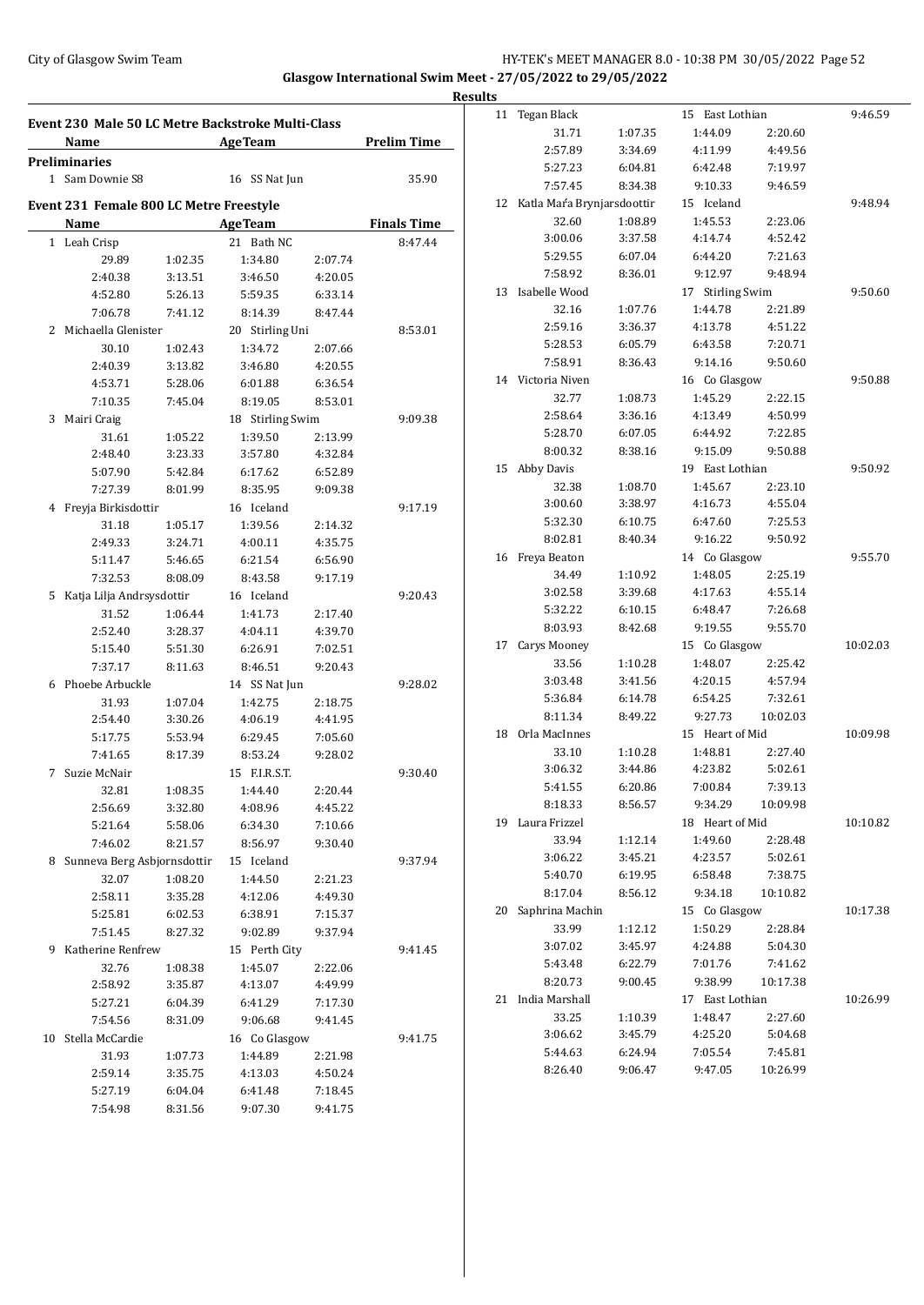## City of Glasgow Swim Team HY-TEK's MEET MANAGER 8.0 - 10:38 PM 30/05/2022 Page 53 **Glasgow International Swim Meet - 27/05/2022 to 29/05/2022**

**Event 301 Female 50 LC Metre Butterfly Name Age Team Finals Time Open Final** Keanna MacInnes 21 Stirling Uni 27.09 Yasmin Perry 21 Aberdeen Perf 27.76 Lucy Grieve 18 Sth Ayrshire 27.80 Sofie Herche 15 Denmark 27.93 Louise Thisted 17 Denmark 27.94 Martine Damborg 15 Denmark 28.10 Johanna Elin Gudmundsdottir 21 Iceland 28.15 8 Kaitlyn Mc Caw 26 Ulster 28.35 Imara-Bella Thorpe 21 Edinburgh Un 28.46 Maisie Elliot 19 Loughboro Un 28.72 **B - Final** Drew McKenzie 17 SS Nat Jun 28.44 Amanda Madsen 17 Denmark 28.73 Schastine Tabor 17 Denmark 28.78 Katie Goodburn 19 Edinburgh Un 28.97 Helen Stoddart 15 East Lothian 29.00 Anya Slessor 18 Aberdeen Perf 29.03 Vicky Russell 22 Stirling Uni 29.11 Cecile Helmark 17 Denmark 29.15 Emmie Hutchison 23 Co Glasgow 29.32 Kianna Coertze 14 SS Nat Jun 29.75 **Junior Final** Ida Skov Kragh 16 Denmark 29.12 Eilidh Robertson 15 Sth Ayrshire 29.39 23 Suzie McNair 15 F.I.R.S.T. 29.76 Zoe Crawford 15 F.I.R.S.T. 30.12 25 Coco Croxford 14 SS Nat Jun 30.57 26 Orla MacInnes 15 Heart of Mid 30.70 Ashleigh Drake 15 Warrender 30.73 28 Charlotte Hardy 15 SS Nat Jun 30.78 29 Madison Coull 14 Buckie 30.82 Katie Rose 16 Warrender 30.89 **Event 301 Female 50 LC Metre Butterfly Name Age Team Prelim Time Preliminaries** Keanna MacInnes 21 Stirling Uni 27.31 2 Lucy Grieve 18 Sth Ayrshire 27.91 Yasmin Perry 21 Aberdeen Perf 28.07 Sofie Herche 15 Denmark 28.15 Martine Damborg 15 Denmark 28.31 Louise Thisted 17 Denmark 28.38 Kaitlyn Mc Caw 26 Ulster 28.40 Imara-Bella Thorpe 21 Edinburgh Un 28.43 9 Maisie Elliot 19 Loughboro Un 28.50 Johanna Elin Gudmundsdottir 21 Iceland 28.53 11 Drew McKenzie 17 SS Nat Jun 28.73 12 Schastine Tabor 17 Denmark 28.85 Amanda Madsen 17 Denmark 28.93 Emmie Hutchison 23 Co Glasgow 29.07 Katie Goodburn 19 Edinburgh Un 29.09 Anya Slessor 18 Aberdeen Perf 29.13

Cecile Helmark 17 Denmark 29.14

| <b>Results</b> |                                 |          |                           |                |
|----------------|---------------------------------|----------|---------------------------|----------------|
|                | 18 Georgina Dennis              |          | 20 Loughboro Un           | 29.20          |
| 19             | Helen Stoddart                  | 15       | East Lothian              | 29.21          |
| 20             | Fenja Romanski                  | 17       | Denmark                   | 29.22          |
| 21             | Vicky Russell                   | 22       | Stirling Uni              | 29.23          |
| 22             | Kianna Coertze                  | 14       | SS Nat Jun                | 29.26          |
| 23             | Mhairi Swanson                  |          | 23 Aberdeen Perf          | 29.45          |
|                | 24 Lauren Paterson              |          | 19 Edinburgh Un           | 29.47          |
| 25             | Abigail Stemp                   | 19       | Edinburgh Un              | 29.48          |
|                | 26 Ida Skov Kragh               | 16       | Denmark                   | 29.53          |
|                | 27 Aimee Watson                 |          | 18 Inverclyde             | 29.54          |
| 28             | Eilidh Robertson                | 15       | Sth Ayrshire              | 29.59          |
| 29             | Hannah Willis                   | 17       | SS Nat Jun                | 29.78          |
|                | 30 Eve Mair                     | 18       | Sth Ayrshire              | 29.92          |
| 31             | Kirstin Lawrie                  | 21       | Edinburgh Un              | 29.97          |
|                | 32 Jennifer King                | 24       | Stirling Uni              | 30.01          |
|                | 33 Suzie McNair                 | 15       | F.I.R.S.T.                | 30.02          |
|                | 34 Jori Horn                    | 17       | Co Glasgow                | 30.11          |
| 35             | Gudbjorgrg Bja Gudmundsdo       | 17       | Iceland                   | 30.14          |
| *36            | Amber Stevenson                 | 17       | Sth Ayrshire              | 30.23          |
| *36            | Isabelle Wood                   | 17       | Stirling Swim             | 30.23          |
|                | 38 Orla MacInnes                | 15       | Heart of Mid              | 30.43          |
| 39             | Sophie Hoole                    |          | 18 Warrender              | 30.44          |
|                | 40 Zoe Crawford                 | 15       | F.I.R.S.T.                | 30.45          |
|                | 41 Abbie Winstanley             |          | 20 Co Manch Aq            | 30.59          |
|                | 42 Katie Rose                   |          | 16 Warrender              | 30.62          |
|                | 43 Nula Gow                     | 17       | Garioch                   | 30.70          |
|                | *44 Grace Courtney              |          | 16 East Lothian           | 30.73          |
|                | *44 Charlotte Hardy             |          | 15 SS Nat Jun             | 30.73          |
|                | 46 Emily Riach                  |          | 20 Aberdeen Perf          | 30.81          |
|                | 47 Coco Croxford                | 14       | SS Nat Jun                | 30.86          |
|                | 48 Madison Coull                |          | 14 Buckie                 | 30.92          |
| 49             | Ashleigh Drake                  | 15       | Warrender<br>17 Warrender | 30.95          |
| *50            | Milly Milne<br>*50 Chloe Mclean |          | Dun City Aqu              | 31.05          |
|                | *52 Emma Leggate                | 15<br>16 | Hamilton                  | 31.05<br>31.22 |
|                | *52 Alexandra Miller            | 15       | Fauldhouse                | 31.22          |
| 54             | Madison Gallacher               | 15       | F.I.R.S.T.                | 31.34          |
| 55             | Lauren Anderson                 | 15       | Fauldhouse                | 31.35          |
| 56             | Perrie Scobbie                  | 15       | <b>Stirling Swim</b>      | 31.43          |
| 57             | Gina Ren                        | 13       | Co Glasgow                | 31.51          |
| *58            | Rosie Liston                    | 15       | Co Glasgow                | 31.52          |
| *58            | Cille Kirketerp                 | 17       | Denmark                   | 31.52          |
| 60             | Layla Wedderspoon               | 14       | Heart of Mid              | 31.55          |
| 61             | Megan Ruddy                     | 19       | Hamilton                  | 31.56          |
| 62             | Evi Mackie                      | 13       | Lanark                    | 31.58          |
| 63             | Alice Cumming                   | 14       | Co Glasgow                | 31.60          |
| 64             | Saphrina Machin                 | 15       | Co Glasgow                | 31.61          |
| 65             | Elle Sutherland                 | 20       | Co Glasgow                | 31.65          |
| 66             | Anna Harkness                   | 15       | Best                      | 31.78          |
| 67             | Ellen Denny                     | 14       | Garioch                   | 31.85          |
|                | 68 Adrienne Keuck               | 19       | Cavan                     | 31.88          |
|                | 69 Emma Finlay                  | 17       | East Lothian              | 31.94          |
|                | 70 Melana Louw                  | 17       | South Aberd               | 31.97          |
|                | 71 Abbie Barnstaple             | 15       | Lanark                    | 31.99          |
|                | 72 Lexine McCappin              | 16       | F.I.R.S.T.                | 32.01          |
|                | *73 Holly Lumsden               |          | 17 Heart of Mid           | 32.04          |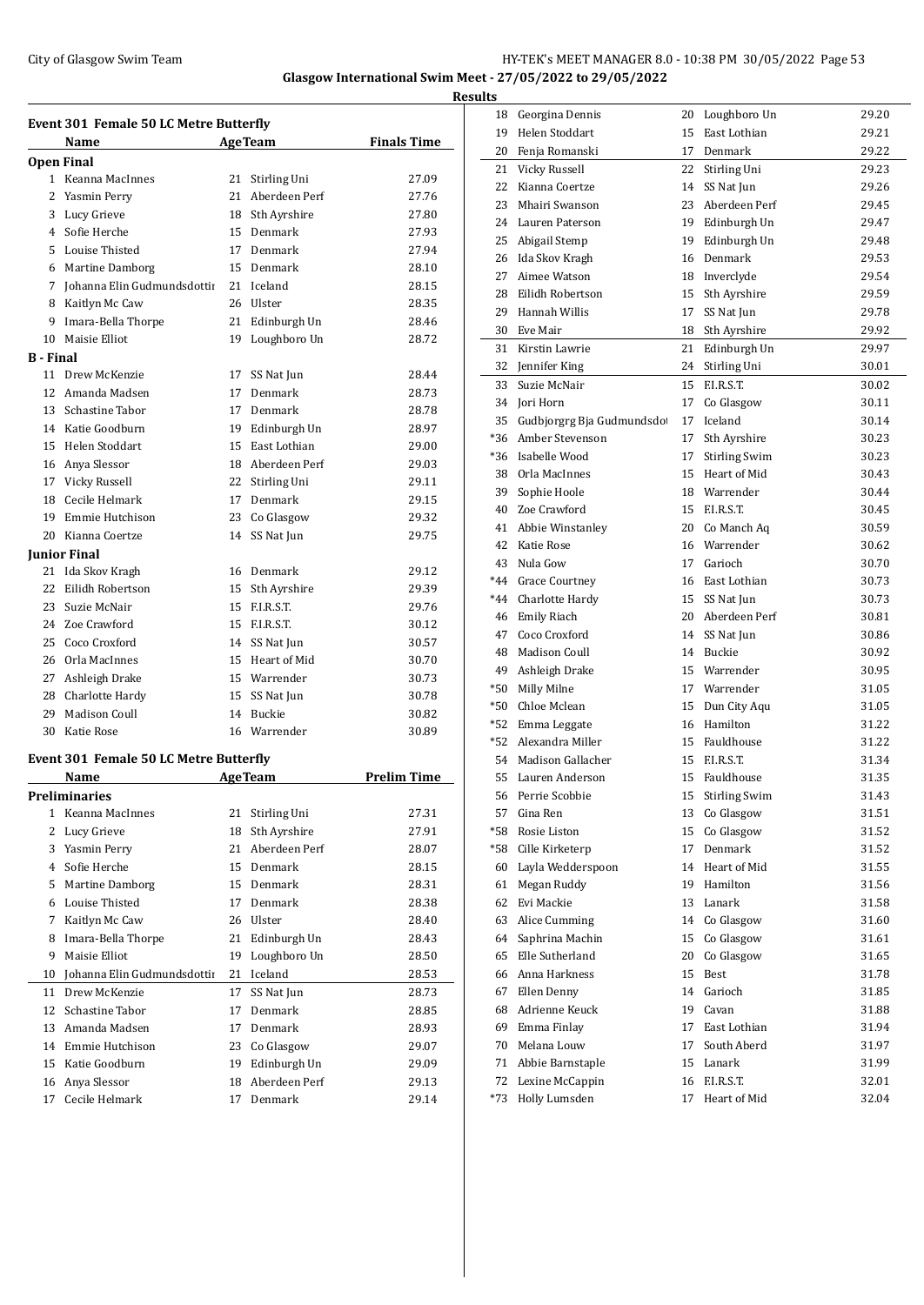#### City of Glasgow Swim Team HY-TEK's MEET MANAGER 8.0 - 10:38 PM 30/05/2022 Page 54 **Glasgow International Swim Meet - 27/05/2022 to 29/05/2022**

**Preliminaries ... (Event 301 Female 50 LC Metre Butterfly) Name Age Team Prelim Time** \*73 Madisyn Stuart 13 Aberdeen Perf 32.04 Ellie Kennedy 14 Co Glasgow 32.20 \*76 Georgia Reid 16 Co Glasgow 32.35 \*76 Milly Donnachie 17 Eastkilbride 32.35 Emily McGhee 19 Carnoustie 32.42 Lucia Bivar Segurado 18 East Lothian 32.43 Loren Stewart 15 Stirling Swim 32.44 Maria Howe 15 Aberdeen Perf 32.49 Sofia Fallone 14 Monifieth 32.52 Melissa Mennie 14 Eastkilbride 32.56 84 Taylor Smith 15 St Thomas 32.57 Emily Dickens 15 Co Glasgow 32.60 86 Abigail Crawford 13 Co Glasgow 32.70 Isla Gilmurray 14 Dun City Aqu 32.73 Caitlyn Hamilton 18 Lanark 32.78 89 Caera Baillie 15 Cupar 15 22.82 Sky Buchanan 14 Co Glasgow 32.95 91 Erica Watt 16 Heart of Mid 32.97 \*92 Eva Gordon 15 Stirling Swim 33.07 \*92 Mia MacLeod 15 Swim IT 33.07 Eva Smith 13 Aberdeen Perf 33.10 Ceri Sinnett 17 Bellshill 33.14 Katie Brennan 17 Bellshill 33.19 Zuzia Smith 15 F.I.R.S.T. 33.24 Caitlin Frame 15 F.I.R.S.T. 33.27 \*99 Ava Kirkham 16 F.I.R.S.T. 33.28 \*99 Maci Carty 14 Fauldhouse 33.28 Katie Towers 14 Lanark 33.29 Ksenia Mann 12 Dun City Aqu 33.38 Rebekah Cent 16 Kingston 33.48 \*104 Gabriella Winton 17 St Thomas 33.50 \*104 Dobrawa Tomasek 15 St Thomas 33.50 106 Emily Dawson 13 Milngavie &B 33.53 Heather Stuart 16 N Ayrshire 33.69 108 Caelin Chan 14 N Ayrshire 33.71 Remi Muirhead 17 Scotia 33.92 Ava McDermott 17 Milngavie &B 33.93 111 Anna Campbell 13 Co Glasgow 33.96 Morgan Higgins 14 Aberdeen Perf 33.99 Ella McGeorge 16 Cupar 34.04 \*114 Lucy Morgan 14 Aberdeen Perf 34.40 \*114 Millie Barton 14 Bellshill 34.40 Isla Garden 15 Garioch 34.57 117 Ami Rowell 12 Co Glasgow 34.70 118 Simone Finlayson 15 Dun City Aqu 34.81 119 Calli Abel 14 Co Glasgow 34.83 Isla Petrie 13 Monifieth 34.84 Kiera Finlayson 13 Co Glasgow 36.35 --- Maisie Pollock 18 Kingston DQ **Event 302 Male 50 LC Metre Butterfly**

## **Name Age Team Finals Time**

 $\overline{\phantom{a}}$ 

| Open Final |                   |    |                 |       |  |  |
|------------|-------------------|----|-----------------|-------|--|--|
|            | 1 Gregor Swinney  |    | 25 Co Glasgow   | 24.27 |  |  |
|            | 2 Casper Puggaard | 17 | Denmark         | 24.38 |  |  |
|            | 3 Ben Carr        |    | 23 Edinburgh Un | 24.92 |  |  |

| <b>Results</b>   |                           |    |                      |       |
|------------------|---------------------------|----|----------------------|-------|
| 4                | Jamie Robertson           | 22 | Stirling Uni         | 24.95 |
| 5                | Salvador Gordo            | 19 | Stirling Uni         | 25.21 |
| 6                | Lars Riisgaard-Jensen     | 18 | Denmark              | 25.38 |
| 7                | Stefan Krawiec            | 16 | SS Nat Jun           | 25.52 |
| 8                | Fannar Snaevar Hauksson   | 18 | Iceland              | 25.58 |
| 9                | Elias Elsgaard            | 18 | Denmark              | 25.59 |
| 10               | Birnir Freyr Halfdanarson | 16 | Iceland              | 26.05 |
| <b>B</b> - Final |                           |    |                      |       |
|                  | 11 Luke Shaw              | 20 | Edinburgh Un         | 25.33 |
| 12               | Ruairi McKinnon           | 18 | SS Nat Jun           | 25.62 |
| 13               | Jonas Gaur                | 17 | Denmark              | 25.70 |
|                  | 14 Peter Allen            | 21 | Stirling Uni         | 25.73 |
|                  | 16 Marc Elrick            | 23 | Co Glasgow           | 25.96 |
| 17               | Shakil Giordani           | 20 | Co Manch Aq          | 26.18 |
| 18               | Mark Innes                | 20 | Edinburgh Un         | 26.21 |
|                  | <b>Junior Final</b>       |    |                      |       |
| 21               | Snorri Dagur Einarsson    | 17 | Iceland              | 26.75 |
| 22               | Ben Kelly                 | 16 | Warrender            | 26.98 |
| 23               | <b>Robson Miles</b>       | 17 | Co Glasgow           | 27.22 |
| 24               | Sidar Gullen              | 16 | Warrender            | 27.42 |
| 25               | Lewis Gray                | 16 | Inverclyde           | 27.55 |
| 26               | Johann Behme              | 17 | Cavan                | 27.65 |
| 27               | Cameron Bruce             | 17 | Lanark               | 27.71 |
| 28               | Grier Vandermeulen        | 17 | <b>Stirling Swim</b> | 27.83 |
| 29               | <b>Connor Stewart</b>     | 17 | <b>Stirling Swim</b> | 27.91 |
| 30               | Charlie McLaren           | 17 | South Aberd          | 28.01 |
|                  |                           |    |                      |       |

#### **Event 302 Male 50 LC Metre Butterfly**

|                | <b>Name</b>               |    | <b>AgeTeam</b> | <b>Prelim Time</b> |
|----------------|---------------------------|----|----------------|--------------------|
|                | <b>Preliminaries</b>      |    |                |                    |
| 1              | Casper Puggaard           | 17 | Denmark        | 24.32              |
| $\overline{2}$ | <b>Gregor Swinney</b>     | 25 | Co Glasgow     | 24.51              |
| 3              | Jamie Robertson           | 22 | Stirling Uni   | 24.99              |
| 4              | Ben Carr                  | 23 | Edinburgh Un   | 25.03              |
| 5              | Fannar Snaevar Hauksson   | 18 | Iceland        | 25.44              |
| 6              | <b>Eduard Rednic</b>      | 26 | Stirling Uni   | 25.48              |
| 7              | Salvador Gordo            | 19 | Stirling Uni   | 25.49              |
| 8              | Chris Muir                | 24 | Stirling Uni   | 25.51              |
| 9              | Lars Riisgaard-Jensen     | 18 | Denmark        | 25.54              |
| 10             | Elias Elsgaard            | 18 | Denmark        | 25.58              |
| 11             | Birnir Freyr Halfdanarson | 16 | Iceland        | 25.71              |
| 12             | Stefan Krawiec            | 16 | SS Nat Jun     | 25.76              |
| 13             | Ruairi McKinnon           | 18 | SS Nat Jun     | 25.89              |
| 14             | Peter Allen               | 21 | Stirling Uni   | 25.90              |
| 15             | Mark Innes                | 20 | Edinburgh Un   | 26.01              |
| 16             | Marc Elrick               | 23 | Co Glasgow     | 26.04              |
| 17             | Luke Shaw                 | 20 | Edinburgh Un   | 26.08              |
| 18             | Cole Hewitt               | 20 | Swansea Uni    | 26.14              |
| 19             | Jonas Gaur                | 17 | Denmark        | 26.16              |
| 20             | Shakil Giordani           | 20 | Co Manch Aq    | 26.18              |
| $*21$          | Myles Lapsley             | 19 | Edinburgh Un   | 26.21              |
| $*21$          | Lewis Birrell             | 21 | Aberdeen Perf  | 26.21              |
| 23             | Joshua Mitchell           | 20 | Edinburgh Un   | 26.39              |
| 24             | Ryan Ferguson             | 21 | Edinburgh Un   | 26.50              |
| 25             | William Ellington         | 19 | Stirling Uni   | 26.63              |
| 26             | Jamie Ferguson            | 19 | Aberdeen Perf  | 26.67              |
| 27             | Ross Noble                | 18 | SS Nat Jun     | 26.68              |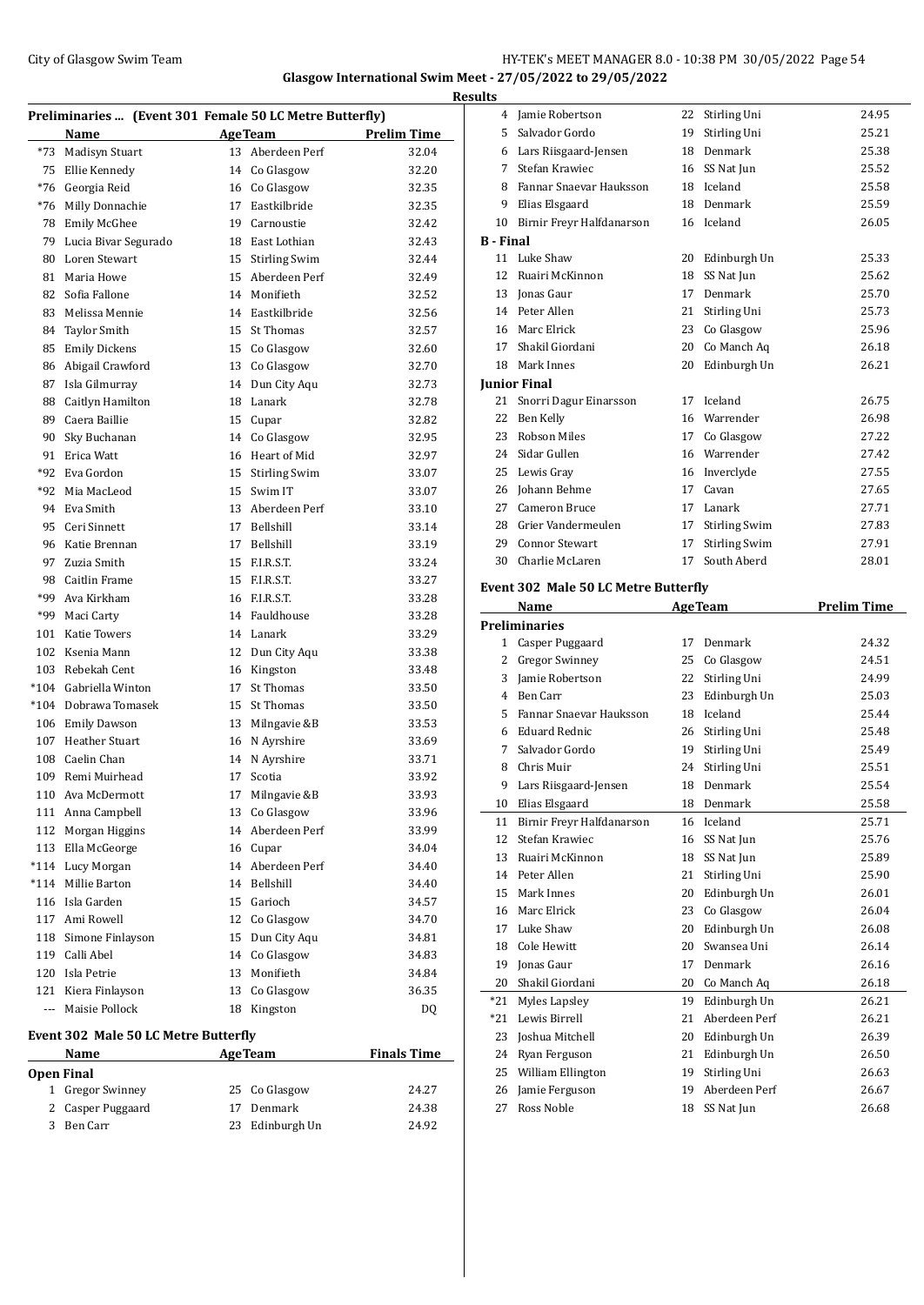## City of Glasgow Swim Team Team Frameters Music City of Glasgow Swim Team Frameters Superson City of Glasgow Swim Team Frameters Superson City of Glasgow Swim Team Frameters Superson City of Glasgow Swim Team Frameters Supe **Glasgow International Swim Meet - 27/05/2022 to 29/05/2022**

|          | Preliminaries  (Event 302 Male 50 LC Metre Butterfly) |                  |                                  |                    |  |  |
|----------|-------------------------------------------------------|------------------|----------------------------------|--------------------|--|--|
|          | Name                                                  |                  | <b>AgeTeam</b>                   | <b>Prelim Time</b> |  |  |
| 28       | Benjamin Chooyin                                      |                  | 20 Edinburgh Un                  | 26.71              |  |  |
| *29      | Murray Pritchard                                      | 18               | Perth City                       | 26.75              |  |  |
| *29      | Snorri Dagur Einarsson                                | 17               | Iceland                          | 26.75              |  |  |
| 31       | Albert Bangun                                         | 19               | Stirling Uni                     | 26.78              |  |  |
| 32       | Ben Kelly                                             |                  | 16 Warrender                     | 26.87              |  |  |
| 33       | <b>Youssef Betout</b>                                 | 22               | Co Glasgow                       | 27.14              |  |  |
| 34       | Kian Hampson Bahia                                    | 17               | Warrender                        | 27.24              |  |  |
| 35       | <b>Matthew Brown</b>                                  | 19               | Aberdeen Perf                    | 27.33              |  |  |
| 36       | Andrew Arthur                                         | 20               | Stirling Uni                     | 27.35              |  |  |
| 37       | Jack Murphy                                           | 18               | Bellshill                        | 27.40              |  |  |
| 38       | Johann Behme                                          | 17               | Cavan                            | 27.42              |  |  |
| *39      | Sidar Gullen                                          |                  | 16 Warrender                     | 27.46              |  |  |
| *39      | Lewis Gray                                            | 16               | Inverclyde                       | 27.46              |  |  |
| 41       | Kari Snaer Halldorsson                                | 18               | Iceland                          | 27.54              |  |  |
| $*42$    | Rory Young                                            |                  | 20 Co Glasgow                    | 27.55              |  |  |
| *42      | <b>Robson Miles</b>                                   |                  | 17 Co Glasgow                    | 27.55              |  |  |
| 44       | Michael Flynn                                         | 19               | Co Glasgow                       | 27.56              |  |  |
| 45       | Ethan Horn                                            | 20               | Co Glasgow                       | 27.62              |  |  |
| 46       | Grier Vandermeulen                                    | 17               | <b>Stirling Swim</b>             | 27.72              |  |  |
| 47       | Cameron Bruce                                         | 17               | Lanark                           | 27.76              |  |  |
| 48       | James Burnett                                         | 15 <sup>15</sup> | Warrender                        | 27.86              |  |  |
| 49       | Guy Semple                                            |                  | 18 Warrender                     | 27.87              |  |  |
| 50       | <b>Connor Stewart</b>                                 | 17               | <b>Stirling Swim</b>             | 27.88              |  |  |
| 51       | Charlie McLaren                                       | 17               | South Aberd                      | 27.92              |  |  |
| 52       | Swaleh Talib                                          |                  | 22 Stirling Uni                  | 27.93              |  |  |
| 53       | Lukas Johnson                                         |                  | 15 Aberdeen Perf                 | 28.15              |  |  |
| 54       | Ben Haughton                                          |                  | 17 Co Manch Aq                   | 28.16              |  |  |
| 55       | <b>Fraser Wilson</b>                                  | 20               | Aberdeen Perf                    | 28.20              |  |  |
| 56       | Fraser Baird                                          | 17               | Scotia                           | 28.23              |  |  |
| 57       | Ronan Payne                                           | 27               | Co Glasgow                       | 28.27              |  |  |
| 58       | David Landman                                         | 15               | Co Glasgow                       | 28.39              |  |  |
| 59       | Callum Sinclair                                       | 15               | West Lothian                     | 28.40              |  |  |
| 60       | Dylan Cashmore                                        | 17               | Sth Ayrshire                     | 28.44<br>28.48     |  |  |
| 61<br>62 | Ross Anderton<br>Cameron Gill                         |                  | 14 East Lothian<br>15 F.I.R.S.T. |                    |  |  |
| 63       | David Blair                                           | 19               | Co Glasgow                       | 28.50<br>28.52     |  |  |
| 64       | Euan McLeod                                           | 17               | Lanark                           | 28.67              |  |  |
| 65       | Ben King                                              | 15               | Milngavie &B                     | 28.73              |  |  |
| 66       | Adam Scott                                            |                  | 16 Co Glasgow                    | 28.75              |  |  |
| 67       | Matthew McMillan                                      |                  | 16 SS Nat Jun                    | 28.94              |  |  |
| 68       | Ben Montgomery                                        | 16               | <b>Stirling Swim</b>             | 29.03              |  |  |
| 69       | Kai Connolly                                          | 15               | SS Nat Jun                       | 29.04              |  |  |
| 70       | Dylan McCombie                                        | 15               | South Aberd                      | 29.07              |  |  |
| 71       | John MacKay                                           | 17               | Perth City                       | 29.18              |  |  |
| 72       | Kyle Mitchell                                         | 16               | Garioch                          | 29.36              |  |  |
| 73       | Jake MacKenzie                                        | 17               | Aberdeen Perf                    | 29.46              |  |  |
| 74       | Tom Armitage                                          | 15               | Thurso                           | 29.52              |  |  |
| 75       | Dean Barghati                                         | 14               | Hamilton                         | 29.53              |  |  |
| 76       | Dan Hall                                              |                  | 15 Aberdeen Perf                 | 29.61              |  |  |
| 77       | Andrew Venter                                         |                  | 18 Perth City                    | 29.78              |  |  |
| 78       | <b>Adam Phillips</b>                                  | 18               | Dun City Aqu                     | 29.79              |  |  |
| 79       | <b>Bradley Jack</b>                                   | 16               | F.I.R.S.T.                       | 29.84              |  |  |
| 80       | Guy Pelosi                                            | 16               | Co Glasgow                       | 29.85              |  |  |
| 81       | Cole Morrison                                         | 16               | <b>Stirling Swim</b>             | 29.86              |  |  |
| 82       | Lewis Brander                                         | 15               | Monifieth                        | 29.92              |  |  |
|          |                                                       |                  |                                  |                    |  |  |

|  | <b>Results</b> |                    |    |                  |                |  |  |
|--|----------------|--------------------|----|------------------|----------------|--|--|
|  | 83             | Fraser Cowie       |    | 14 N Avrshire    | 30.04          |  |  |
|  |                | 84 Andrew Smitton  |    | 16 South Aberd   | 30.06          |  |  |
|  |                | 85 Alex Cumming    | 15 | Bellshill        | 30.13          |  |  |
|  |                | 86 Martyn Brown    |    | 15 Aberdeen Perf | 30.27          |  |  |
|  |                | 87 Connor Brierley |    | 16 Dun City Agu  | 30.34          |  |  |
|  | 88             | Nathan Lilly       | 17 | Bellshill        | 30.46          |  |  |
|  | 89.            | Nathan Geddie      |    | 15 Garioch       | 30.52          |  |  |
|  | 90             | Daniel Hendry      | 13 | Co Glasgow       | 32.02          |  |  |
|  |                | Kayden McLaughlin  |    | 15 Scotia        | D <sub>0</sub> |  |  |
|  |                |                    |    |                  |                |  |  |

#### **Event 302 Male 50 LC Metre Butterfly Multi-Class**

| Name                 | <b>AgeTeam</b>  | <b>Finals Time</b> |
|----------------------|-----------------|--------------------|
| B - Final            |                 |                    |
| 15 Stephen Clegg S12 | 27 Edinburgh Un | 25.80              |

#### **Event 302 Male 50 LC Metre Butterfly Multi-Class**

| Name |                      | <b>AgeTeam</b>  | <b>Prelim Time</b> |
|------|----------------------|-----------------|--------------------|
|      | <b>Preliminaries</b> |                 |                    |
|      | 1 Stephen Clegg S12  | 27 Edinburgh Un | 25.83              |
|      | 2 Louis Lawlor S14   | 20 Co Glasgow   | 27.14              |
| 3    | Jack Milne S14       | 21 Dun City Agu | 28.02              |

#### **Event 303 Female 400 LC Metre Freestyle**

|    | Name                  |         | <b>AgeTeam</b>   |         | <b>Finals Time</b> |
|----|-----------------------|---------|------------------|---------|--------------------|
|    | <b>Open Final</b>     |         |                  |         |                    |
|    | 1 Leah Crisp          |         | 21 Bath NC       |         | 4:14.84            |
|    | 29.57                 | 1:01.71 | 1:33.90          | 2:06.81 |                    |
|    | 2:39.04               | 3:11.42 | 3:43.06          | 4:14.84 |                    |
| 2  | <b>Marion Hanquet</b> |         | 21 Loughboro Un  |         | 4:17.26            |
|    | 29.64                 | 1:01.93 | 1:33.90          | 2:06.77 |                    |
|    | 2:39.12               | 3:11.90 | 3:44.58          | 4:17.26 |                    |
| 3  | Michaella Glenister   |         | 20 Stirling Uni  |         | 4:21.47            |
|    | 29.67                 | 1:02.39 | 1:34.87          | 2:08.25 |                    |
|    | 2:41.13               | 3:14.93 | 3:48.32          | 4:21.47 |                    |
|    | 4 Katherine Bailey    |         | 18 SS Nat Jun    |         | 4:26.24            |
|    | 30.31                 | 1:02.57 | 1:35.62          | 2:08.97 |                    |
|    | 2:42.85               | 3:17.34 | 3:52.05          | 4:26.24 |                    |
| 5  | Mairi Craig           |         | 18 Stirling Swim |         | 4:27.42            |
|    | 30.85                 | 1:03.58 | 1:36.85          | 2:10.49 |                    |
|    | 2:44.64               | 3:18.88 | 3:53.29          | 4:27.42 |                    |
| 6  | Grace Davison         |         | 15 Ireland       |         | 4:29.30            |
|    | 29.81                 | 1:02.88 | 1:36.78          | 2:11.01 |                    |
|    | 2:45.70               | 3:20.61 | 3:55.77          | 4:29.30 |                    |
| 7  | Natasha Simson        |         | 17 SS Nat Jun    |         | 4:30.00            |
|    | 30.55                 | 1:03.27 | 1:37.10          | 2:10.84 |                    |
|    | 2:45.60               | 3:20.53 | 3:56.09          | 4:30.00 |                    |
| 8  | Ailsa McDonald        |         | 21 Edinburgh Un  |         | 4:30.64            |
|    | 31.29                 | 1:04.78 | 1:39.29          | 2:13.50 |                    |
|    | 2:48.08               | 3:22.26 | 3:57.07          | 4:30.64 |                    |
| 9  | Mollie Mc Alorum      |         | 17 Ulster        |         | 4:30.96            |
|    | 31.03                 | 1:04.60 | 1:38.62          | 2:13.32 |                    |
|    | 2:48.03               | 3:22.64 | 3:57.39          | 4:30.96 |                    |
| 10 | Kailyn Hall           |         | 18 Aberdeen Perf |         | 4:34.40            |
|    | 31.44                 | 1:05.15 | 1:39.57          | 2:14.74 |                    |
|    | 2:50.08               | 3:25.53 | 4:00.64          | 4:34.40 |                    |
|    |                       |         |                  |         |                    |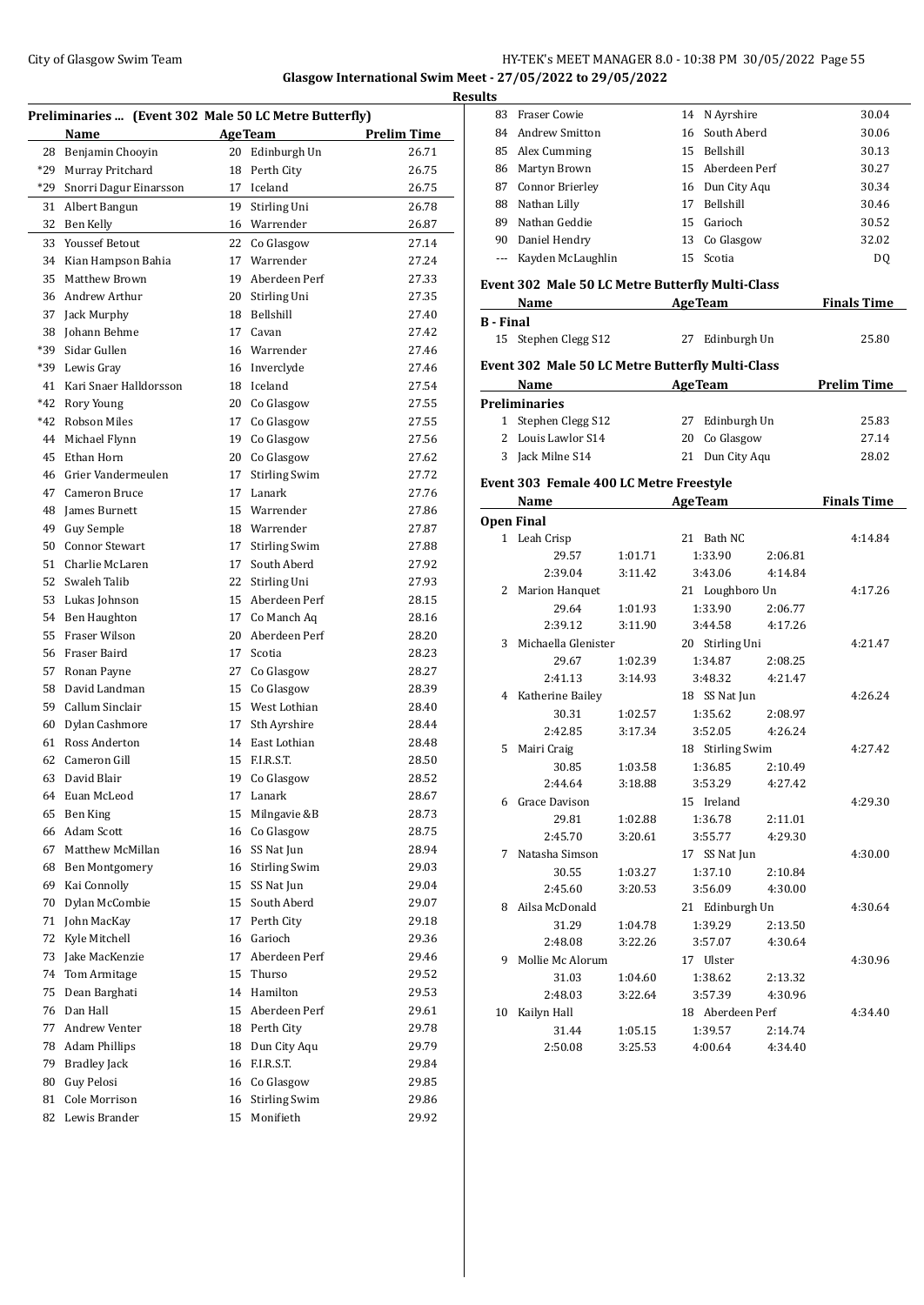## City of Glasgow Swim Team Team Feam Fermic Management of the HY-TEK's MEET MANAGER 8.0 - 10:38 PM 30/05/2022 Page 56 **Glasgow International Swim Meet - 27/05/2022 to 29/05/2022**

| 15 Co Glasgow<br>29 Carys Mooney<br>B - Final  (Event 303 Female 400 LC Metre Freestyle)<br>1:08.91<br>1:45.85<br>2:23.65<br><b>Finals Time</b><br>32.56<br><b>AgeTeam</b><br>Name<br>3:00.96<br>3:38.97<br>4:16.84<br>4:53.09<br><b>B</b> - Final<br>30 Louise Connell J<br>15 Co Glasgow<br>11 Scarlett Orchard<br>19 Loughboro Un<br>4:29.36<br>1:09.35<br>2:24.20<br>32.73<br>1:46.54<br>30.38<br>1:03.73<br>1:37.36<br>2:11.63<br>3:01.80<br>3:39.84<br>4:17.68<br>4:53.30<br>2:45.69<br>3:55.50<br>3:20.73<br>4:29.36<br>12 Anne Thastrup-Hansen<br>16 Denmark<br>4:30.07<br>Event 303 Female 400 LC Metre Freestyle<br>32.03<br>1:07.04<br>1:41.16<br>2:15.40<br><b>AgeTeam</b><br>Name<br>2:48.94<br>3:23.37<br>3:57.11<br>4:30.07<br><b>Preliminaries</b><br>4:31.32<br>13 Freyja Birkisdottir<br>16 Iceland<br>1 Leah Crisp<br>21 Bath NC<br>31.01<br>1:04.95<br>1:39.28<br>2:14.09<br>2:10.30<br>30.03<br>1:03.11<br>1:36.41<br>2:48.57<br>3:58.27<br>4:31.32<br>3:23.54<br>2:43.35<br>3:17.03<br>3:50.25<br>4:23.19<br>14 Rebecca Reid<br>20 Aberdeen<br>4:31.67<br>2 Marion Hanquet<br>21 Loughboro Un<br>1:38.82<br>2:13.80<br>30.64<br>1:04.57<br>30.26<br>1:03.13<br>1:36.27<br>2:09.79<br>2:47.96<br>3:22.90<br>3:57.16<br>4:31.67<br>2:43.37<br>3:16.99<br>3:50.85<br>4:23.47<br>15 Jennifer Murray<br>19 Edinburgh Un<br>4:35.18<br>3 Katherine Bailey<br>18 SS Nat Jun<br>30.29<br>1:03.83<br>1:37.82<br>2:12.74<br>30.67<br>1:03.71<br>1:36.98<br>2:10.75<br>2:47.84<br>3:23.67<br>4:00.21<br>4:35.18<br>3:51.53<br>2:44.31<br>3:18.49<br>4:24.60<br>16 Katja Lilja Andrsysdottir<br>16 Iceland<br>4:38.50<br>4 Michaella Glenister<br>20 Stirling Uni<br>30.88<br>1:05.27<br>1:41.27<br>2:17.25<br>30.14<br>1:03.37<br>1:36.84<br>2:11.06<br>2:53.23<br>3:28.82<br>4:04.62<br>4:38.50<br>4:25.30<br>2:44.42<br>3:18.90<br>3:52.58<br>17 Sunneva Berg Asbjornsdottir<br>15 Iceland<br>4:38.77<br>5 Mairi Craig<br>18 Stirling Swim | 4:53.09            |
|---------------------------------------------------------------------------------------------------------------------------------------------------------------------------------------------------------------------------------------------------------------------------------------------------------------------------------------------------------------------------------------------------------------------------------------------------------------------------------------------------------------------------------------------------------------------------------------------------------------------------------------------------------------------------------------------------------------------------------------------------------------------------------------------------------------------------------------------------------------------------------------------------------------------------------------------------------------------------------------------------------------------------------------------------------------------------------------------------------------------------------------------------------------------------------------------------------------------------------------------------------------------------------------------------------------------------------------------------------------------------------------------------------------------------------------------------------------------------------------------------------------------------------------------------------------------------------------------------------------------------------------------------------------------------------------------------------------------------------------------------------------------------------------------------------------------------------------------------------------------------------------------------------------------------------------------------------|--------------------|
|                                                                                                                                                                                                                                                                                                                                                                                                                                                                                                                                                                                                                                                                                                                                                                                                                                                                                                                                                                                                                                                                                                                                                                                                                                                                                                                                                                                                                                                                                                                                                                                                                                                                                                                                                                                                                                                                                                                                                         |                    |
|                                                                                                                                                                                                                                                                                                                                                                                                                                                                                                                                                                                                                                                                                                                                                                                                                                                                                                                                                                                                                                                                                                                                                                                                                                                                                                                                                                                                                                                                                                                                                                                                                                                                                                                                                                                                                                                                                                                                                         |                    |
|                                                                                                                                                                                                                                                                                                                                                                                                                                                                                                                                                                                                                                                                                                                                                                                                                                                                                                                                                                                                                                                                                                                                                                                                                                                                                                                                                                                                                                                                                                                                                                                                                                                                                                                                                                                                                                                                                                                                                         |                    |
|                                                                                                                                                                                                                                                                                                                                                                                                                                                                                                                                                                                                                                                                                                                                                                                                                                                                                                                                                                                                                                                                                                                                                                                                                                                                                                                                                                                                                                                                                                                                                                                                                                                                                                                                                                                                                                                                                                                                                         | 4:53.30            |
|                                                                                                                                                                                                                                                                                                                                                                                                                                                                                                                                                                                                                                                                                                                                                                                                                                                                                                                                                                                                                                                                                                                                                                                                                                                                                                                                                                                                                                                                                                                                                                                                                                                                                                                                                                                                                                                                                                                                                         |                    |
|                                                                                                                                                                                                                                                                                                                                                                                                                                                                                                                                                                                                                                                                                                                                                                                                                                                                                                                                                                                                                                                                                                                                                                                                                                                                                                                                                                                                                                                                                                                                                                                                                                                                                                                                                                                                                                                                                                                                                         |                    |
|                                                                                                                                                                                                                                                                                                                                                                                                                                                                                                                                                                                                                                                                                                                                                                                                                                                                                                                                                                                                                                                                                                                                                                                                                                                                                                                                                                                                                                                                                                                                                                                                                                                                                                                                                                                                                                                                                                                                                         |                    |
|                                                                                                                                                                                                                                                                                                                                                                                                                                                                                                                                                                                                                                                                                                                                                                                                                                                                                                                                                                                                                                                                                                                                                                                                                                                                                                                                                                                                                                                                                                                                                                                                                                                                                                                                                                                                                                                                                                                                                         | <b>Prelim Time</b> |
|                                                                                                                                                                                                                                                                                                                                                                                                                                                                                                                                                                                                                                                                                                                                                                                                                                                                                                                                                                                                                                                                                                                                                                                                                                                                                                                                                                                                                                                                                                                                                                                                                                                                                                                                                                                                                                                                                                                                                         |                    |
|                                                                                                                                                                                                                                                                                                                                                                                                                                                                                                                                                                                                                                                                                                                                                                                                                                                                                                                                                                                                                                                                                                                                                                                                                                                                                                                                                                                                                                                                                                                                                                                                                                                                                                                                                                                                                                                                                                                                                         | 4:23.19            |
|                                                                                                                                                                                                                                                                                                                                                                                                                                                                                                                                                                                                                                                                                                                                                                                                                                                                                                                                                                                                                                                                                                                                                                                                                                                                                                                                                                                                                                                                                                                                                                                                                                                                                                                                                                                                                                                                                                                                                         |                    |
|                                                                                                                                                                                                                                                                                                                                                                                                                                                                                                                                                                                                                                                                                                                                                                                                                                                                                                                                                                                                                                                                                                                                                                                                                                                                                                                                                                                                                                                                                                                                                                                                                                                                                                                                                                                                                                                                                                                                                         |                    |
|                                                                                                                                                                                                                                                                                                                                                                                                                                                                                                                                                                                                                                                                                                                                                                                                                                                                                                                                                                                                                                                                                                                                                                                                                                                                                                                                                                                                                                                                                                                                                                                                                                                                                                                                                                                                                                                                                                                                                         | 4:23.47            |
|                                                                                                                                                                                                                                                                                                                                                                                                                                                                                                                                                                                                                                                                                                                                                                                                                                                                                                                                                                                                                                                                                                                                                                                                                                                                                                                                                                                                                                                                                                                                                                                                                                                                                                                                                                                                                                                                                                                                                         |                    |
|                                                                                                                                                                                                                                                                                                                                                                                                                                                                                                                                                                                                                                                                                                                                                                                                                                                                                                                                                                                                                                                                                                                                                                                                                                                                                                                                                                                                                                                                                                                                                                                                                                                                                                                                                                                                                                                                                                                                                         |                    |
|                                                                                                                                                                                                                                                                                                                                                                                                                                                                                                                                                                                                                                                                                                                                                                                                                                                                                                                                                                                                                                                                                                                                                                                                                                                                                                                                                                                                                                                                                                                                                                                                                                                                                                                                                                                                                                                                                                                                                         | 4:24.60            |
|                                                                                                                                                                                                                                                                                                                                                                                                                                                                                                                                                                                                                                                                                                                                                                                                                                                                                                                                                                                                                                                                                                                                                                                                                                                                                                                                                                                                                                                                                                                                                                                                                                                                                                                                                                                                                                                                                                                                                         |                    |
|                                                                                                                                                                                                                                                                                                                                                                                                                                                                                                                                                                                                                                                                                                                                                                                                                                                                                                                                                                                                                                                                                                                                                                                                                                                                                                                                                                                                                                                                                                                                                                                                                                                                                                                                                                                                                                                                                                                                                         |                    |
|                                                                                                                                                                                                                                                                                                                                                                                                                                                                                                                                                                                                                                                                                                                                                                                                                                                                                                                                                                                                                                                                                                                                                                                                                                                                                                                                                                                                                                                                                                                                                                                                                                                                                                                                                                                                                                                                                                                                                         | 4:25.30            |
|                                                                                                                                                                                                                                                                                                                                                                                                                                                                                                                                                                                                                                                                                                                                                                                                                                                                                                                                                                                                                                                                                                                                                                                                                                                                                                                                                                                                                                                                                                                                                                                                                                                                                                                                                                                                                                                                                                                                                         |                    |
|                                                                                                                                                                                                                                                                                                                                                                                                                                                                                                                                                                                                                                                                                                                                                                                                                                                                                                                                                                                                                                                                                                                                                                                                                                                                                                                                                                                                                                                                                                                                                                                                                                                                                                                                                                                                                                                                                                                                                         |                    |
|                                                                                                                                                                                                                                                                                                                                                                                                                                                                                                                                                                                                                                                                                                                                                                                                                                                                                                                                                                                                                                                                                                                                                                                                                                                                                                                                                                                                                                                                                                                                                                                                                                                                                                                                                                                                                                                                                                                                                         | 4:29.91            |
| 31.79<br>1:42.31<br>2:17.96<br>1:06.31<br>1:04.07<br>1:37.94<br>2:12.20<br>30.65                                                                                                                                                                                                                                                                                                                                                                                                                                                                                                                                                                                                                                                                                                                                                                                                                                                                                                                                                                                                                                                                                                                                                                                                                                                                                                                                                                                                                                                                                                                                                                                                                                                                                                                                                                                                                                                                        |                    |
| 2:53.88<br>3:29.44<br>4:05.28<br>4:38.77<br>2:47.04<br>3:22.05<br>3:56.78<br>4:29.91                                                                                                                                                                                                                                                                                                                                                                                                                                                                                                                                                                                                                                                                                                                                                                                                                                                                                                                                                                                                                                                                                                                                                                                                                                                                                                                                                                                                                                                                                                                                                                                                                                                                                                                                                                                                                                                                    |                    |
| 18 Katherine Renfrew<br>15 Perth City<br>4:39.45<br>6 Kailyn Hall<br>18 Aberdeen Perf                                                                                                                                                                                                                                                                                                                                                                                                                                                                                                                                                                                                                                                                                                                                                                                                                                                                                                                                                                                                                                                                                                                                                                                                                                                                                                                                                                                                                                                                                                                                                                                                                                                                                                                                                                                                                                                                   | 4:30.18            |
| 32.08<br>1:06.64<br>1:42.79<br>2:18.80<br>1:37.90<br>2:12.33<br>30.22<br>1:04.06                                                                                                                                                                                                                                                                                                                                                                                                                                                                                                                                                                                                                                                                                                                                                                                                                                                                                                                                                                                                                                                                                                                                                                                                                                                                                                                                                                                                                                                                                                                                                                                                                                                                                                                                                                                                                                                                        |                    |
| 2:54.44<br>3:30.42<br>4:05.47<br>4:39.45<br>2:47.10<br>3:22.06<br>4:30.18<br>3:56.50                                                                                                                                                                                                                                                                                                                                                                                                                                                                                                                                                                                                                                                                                                                                                                                                                                                                                                                                                                                                                                                                                                                                                                                                                                                                                                                                                                                                                                                                                                                                                                                                                                                                                                                                                                                                                                                                    |                    |
| 19 Phoebe Arbuckle<br>14 SS Nat Jun<br>4:41.65<br>7 Natasha Simson<br>17 SS Nat Jun                                                                                                                                                                                                                                                                                                                                                                                                                                                                                                                                                                                                                                                                                                                                                                                                                                                                                                                                                                                                                                                                                                                                                                                                                                                                                                                                                                                                                                                                                                                                                                                                                                                                                                                                                                                                                                                                     | 4:31.38            |
| 32.19<br>1:07.46<br>1:43.30<br>2:18.98<br>30.95<br>1:04.37<br>1:38.50<br>2:12.99                                                                                                                                                                                                                                                                                                                                                                                                                                                                                                                                                                                                                                                                                                                                                                                                                                                                                                                                                                                                                                                                                                                                                                                                                                                                                                                                                                                                                                                                                                                                                                                                                                                                                                                                                                                                                                                                        |                    |
| 2:54.85<br>3:30.82<br>4:06.56<br>4:41.65<br>2:47.24<br>3:57.00<br>3:22.16<br>4:31.38                                                                                                                                                                                                                                                                                                                                                                                                                                                                                                                                                                                                                                                                                                                                                                                                                                                                                                                                                                                                                                                                                                                                                                                                                                                                                                                                                                                                                                                                                                                                                                                                                                                                                                                                                                                                                                                                    |                    |
| <b>Junior Final</b><br>8 Mollie Mc Alorum<br>17 Ulster                                                                                                                                                                                                                                                                                                                                                                                                                                                                                                                                                                                                                                                                                                                                                                                                                                                                                                                                                                                                                                                                                                                                                                                                                                                                                                                                                                                                                                                                                                                                                                                                                                                                                                                                                                                                                                                                                                  | 4:31.74            |
| 21 Suzie McNair<br>15 F.I.R.S.T.<br>4:39.69<br>31.30<br>1:05.32<br>1:39.71<br>2:14.46                                                                                                                                                                                                                                                                                                                                                                                                                                                                                                                                                                                                                                                                                                                                                                                                                                                                                                                                                                                                                                                                                                                                                                                                                                                                                                                                                                                                                                                                                                                                                                                                                                                                                                                                                                                                                                                                   |                    |
| 1:07.56<br>1:43.14<br>31.95<br>2:19.60<br>2:49.34<br>3:23.95<br>3:58.46<br>4:31.74                                                                                                                                                                                                                                                                                                                                                                                                                                                                                                                                                                                                                                                                                                                                                                                                                                                                                                                                                                                                                                                                                                                                                                                                                                                                                                                                                                                                                                                                                                                                                                                                                                                                                                                                                                                                                                                                      |                    |
| 2:55.53<br>4:39.69<br>3:31.28<br>4:06.11<br>9 Grace Davison<br>15 Ireland                                                                                                                                                                                                                                                                                                                                                                                                                                                                                                                                                                                                                                                                                                                                                                                                                                                                                                                                                                                                                                                                                                                                                                                                                                                                                                                                                                                                                                                                                                                                                                                                                                                                                                                                                                                                                                                                               | 4:32.57            |
| 22 Eleanor Ross<br>16 Tain<br>4:44.62<br>1:04.81<br>1:39.47<br>2:14.35<br>30.78                                                                                                                                                                                                                                                                                                                                                                                                                                                                                                                                                                                                                                                                                                                                                                                                                                                                                                                                                                                                                                                                                                                                                                                                                                                                                                                                                                                                                                                                                                                                                                                                                                                                                                                                                                                                                                                                         |                    |
| 31.89<br>1:43.72<br>2:20.53<br>1:07.87<br>3:59.50<br>2:49.37<br>3:24.58<br>4:32.57                                                                                                                                                                                                                                                                                                                                                                                                                                                                                                                                                                                                                                                                                                                                                                                                                                                                                                                                                                                                                                                                                                                                                                                                                                                                                                                                                                                                                                                                                                                                                                                                                                                                                                                                                                                                                                                                      |                    |
| 3:33.61<br>4:10.07<br>2:56.61<br>4:44.62<br>10 Ailsa McDonald<br>21 Edinburgh Un                                                                                                                                                                                                                                                                                                                                                                                                                                                                                                                                                                                                                                                                                                                                                                                                                                                                                                                                                                                                                                                                                                                                                                                                                                                                                                                                                                                                                                                                                                                                                                                                                                                                                                                                                                                                                                                                        | 4:33.12            |
| 23 Katla Maŕa Brynjarsdoottir<br>15 Iceland<br>4:45.60<br>1:05.13<br>2:13.86<br>31.38<br>1:39.27                                                                                                                                                                                                                                                                                                                                                                                                                                                                                                                                                                                                                                                                                                                                                                                                                                                                                                                                                                                                                                                                                                                                                                                                                                                                                                                                                                                                                                                                                                                                                                                                                                                                                                                                                                                                                                                        |                    |
| 2:20.45<br>32.19<br>1:07.74<br>1:43.66<br>3:23.58<br>3:58.78<br>4:33.12<br>2:48.48                                                                                                                                                                                                                                                                                                                                                                                                                                                                                                                                                                                                                                                                                                                                                                                                                                                                                                                                                                                                                                                                                                                                                                                                                                                                                                                                                                                                                                                                                                                                                                                                                                                                                                                                                                                                                                                                      |                    |
| 2:56.68<br>3:33.65<br>4:10.03<br>4:45.60<br>11 Scarlett Orchard<br>19 Loughboro Un                                                                                                                                                                                                                                                                                                                                                                                                                                                                                                                                                                                                                                                                                                                                                                                                                                                                                                                                                                                                                                                                                                                                                                                                                                                                                                                                                                                                                                                                                                                                                                                                                                                                                                                                                                                                                                                                      | 4:33.60            |
| 24 Victoria Niven<br>16 Co Glasgow<br>4:46.99<br>30.63<br>1:03.89<br>1:37.97<br>2:12.61                                                                                                                                                                                                                                                                                                                                                                                                                                                                                                                                                                                                                                                                                                                                                                                                                                                                                                                                                                                                                                                                                                                                                                                                                                                                                                                                                                                                                                                                                                                                                                                                                                                                                                                                                                                                                                                                 |                    |
| 33.09<br>1:09.29<br>1:46.05<br>2:22.41<br>2:47.75<br>3:23.03<br>3:58.61<br>4:33.60                                                                                                                                                                                                                                                                                                                                                                                                                                                                                                                                                                                                                                                                                                                                                                                                                                                                                                                                                                                                                                                                                                                                                                                                                                                                                                                                                                                                                                                                                                                                                                                                                                                                                                                                                                                                                                                                      |                    |
| 2:59.39<br>3:35.86<br>4:12.68<br>4:46.99<br>12 Rebecca Reid<br>20 Aberdeen                                                                                                                                                                                                                                                                                                                                                                                                                                                                                                                                                                                                                                                                                                                                                                                                                                                                                                                                                                                                                                                                                                                                                                                                                                                                                                                                                                                                                                                                                                                                                                                                                                                                                                                                                                                                                                                                              | 4:34.14            |
| 15 Heart of Mid<br>4:47.05<br>25 Orla MacInnes<br>1:05.33<br>1:40.19<br>2:15.14<br>31.09                                                                                                                                                                                                                                                                                                                                                                                                                                                                                                                                                                                                                                                                                                                                                                                                                                                                                                                                                                                                                                                                                                                                                                                                                                                                                                                                                                                                                                                                                                                                                                                                                                                                                                                                                                                                                                                                |                    |
| 32.55<br>1:46.10<br>2:23.91<br>1:09.69<br>4:00.30<br>2:50.20<br>3:25.19<br>4:34.14                                                                                                                                                                                                                                                                                                                                                                                                                                                                                                                                                                                                                                                                                                                                                                                                                                                                                                                                                                                                                                                                                                                                                                                                                                                                                                                                                                                                                                                                                                                                                                                                                                                                                                                                                                                                                                                                      |                    |
| 3:00.33<br>3:37.96<br>4:14.04<br>4:47.05<br>20 Edinburgh Un<br>13 Abbie Holl                                                                                                                                                                                                                                                                                                                                                                                                                                                                                                                                                                                                                                                                                                                                                                                                                                                                                                                                                                                                                                                                                                                                                                                                                                                                                                                                                                                                                                                                                                                                                                                                                                                                                                                                                                                                                                                                            | 4:35.96            |
| 26 Freya Beaton<br>14 Co Glasgow<br>4:47.06<br>1:04.34<br>1:38.42<br>2:13.21<br>30.65                                                                                                                                                                                                                                                                                                                                                                                                                                                                                                                                                                                                                                                                                                                                                                                                                                                                                                                                                                                                                                                                                                                                                                                                                                                                                                                                                                                                                                                                                                                                                                                                                                                                                                                                                                                                                                                                   |                    |
| 33.52<br>1:10.53<br>1:47.85<br>2:24.01<br>4:00.26<br>2:48.38<br>3:24.17<br>4:35.96                                                                                                                                                                                                                                                                                                                                                                                                                                                                                                                                                                                                                                                                                                                                                                                                                                                                                                                                                                                                                                                                                                                                                                                                                                                                                                                                                                                                                                                                                                                                                                                                                                                                                                                                                                                                                                                                      |                    |
| 2:58.91<br>4:11.91<br>3:35.83<br>4:47.06<br>14 Anne Thastrup-Hansen<br>16 Denmark                                                                                                                                                                                                                                                                                                                                                                                                                                                                                                                                                                                                                                                                                                                                                                                                                                                                                                                                                                                                                                                                                                                                                                                                                                                                                                                                                                                                                                                                                                                                                                                                                                                                                                                                                                                                                                                                       | 4:35.98            |
| 27 Grace Noonan<br>15 Milngavie &B<br>4:52.94<br>1:38.92<br>31.15<br>1:04.52<br>2:14.03                                                                                                                                                                                                                                                                                                                                                                                                                                                                                                                                                                                                                                                                                                                                                                                                                                                                                                                                                                                                                                                                                                                                                                                                                                                                                                                                                                                                                                                                                                                                                                                                                                                                                                                                                                                                                                                                 |                    |
| 32.44<br>1:10.51<br>1:49.22<br>2:27.38<br>2:49.65<br>4:01.22<br>3:25.65<br>4:35.98                                                                                                                                                                                                                                                                                                                                                                                                                                                                                                                                                                                                                                                                                                                                                                                                                                                                                                                                                                                                                                                                                                                                                                                                                                                                                                                                                                                                                                                                                                                                                                                                                                                                                                                                                                                                                                                                      |                    |
| 3:04.92<br>3:42.85<br>4:19.22<br>4:52.94<br>15 Jennifer Murray<br>19 Edinburgh Un                                                                                                                                                                                                                                                                                                                                                                                                                                                                                                                                                                                                                                                                                                                                                                                                                                                                                                                                                                                                                                                                                                                                                                                                                                                                                                                                                                                                                                                                                                                                                                                                                                                                                                                                                                                                                                                                       | 4:35.99            |
| 28 Sarah Stewart<br>16 Milngavie &B<br>4:53.06<br>31.09                                                                                                                                                                                                                                                                                                                                                                                                                                                                                                                                                                                                                                                                                                                                                                                                                                                                                                                                                                                                                                                                                                                                                                                                                                                                                                                                                                                                                                                                                                                                                                                                                                                                                                                                                                                                                                                                                                 |                    |
| 1:04.99<br>1:40.02<br>2:15.47<br>33.12<br>1:09.68<br>1:47.62<br>2:25.65<br>2:50.63<br>3:26.56<br>4:35.99<br>4:01.43                                                                                                                                                                                                                                                                                                                                                                                                                                                                                                                                                                                                                                                                                                                                                                                                                                                                                                                                                                                                                                                                                                                                                                                                                                                                                                                                                                                                                                                                                                                                                                                                                                                                                                                                                                                                                                     |                    |
| 3:03.95<br>4:18.87<br>4:53.06<br>3:41.83                                                                                                                                                                                                                                                                                                                                                                                                                                                                                                                                                                                                                                                                                                                                                                                                                                                                                                                                                                                                                                                                                                                                                                                                                                                                                                                                                                                                                                                                                                                                                                                                                                                                                                                                                                                                                                                                                                                |                    |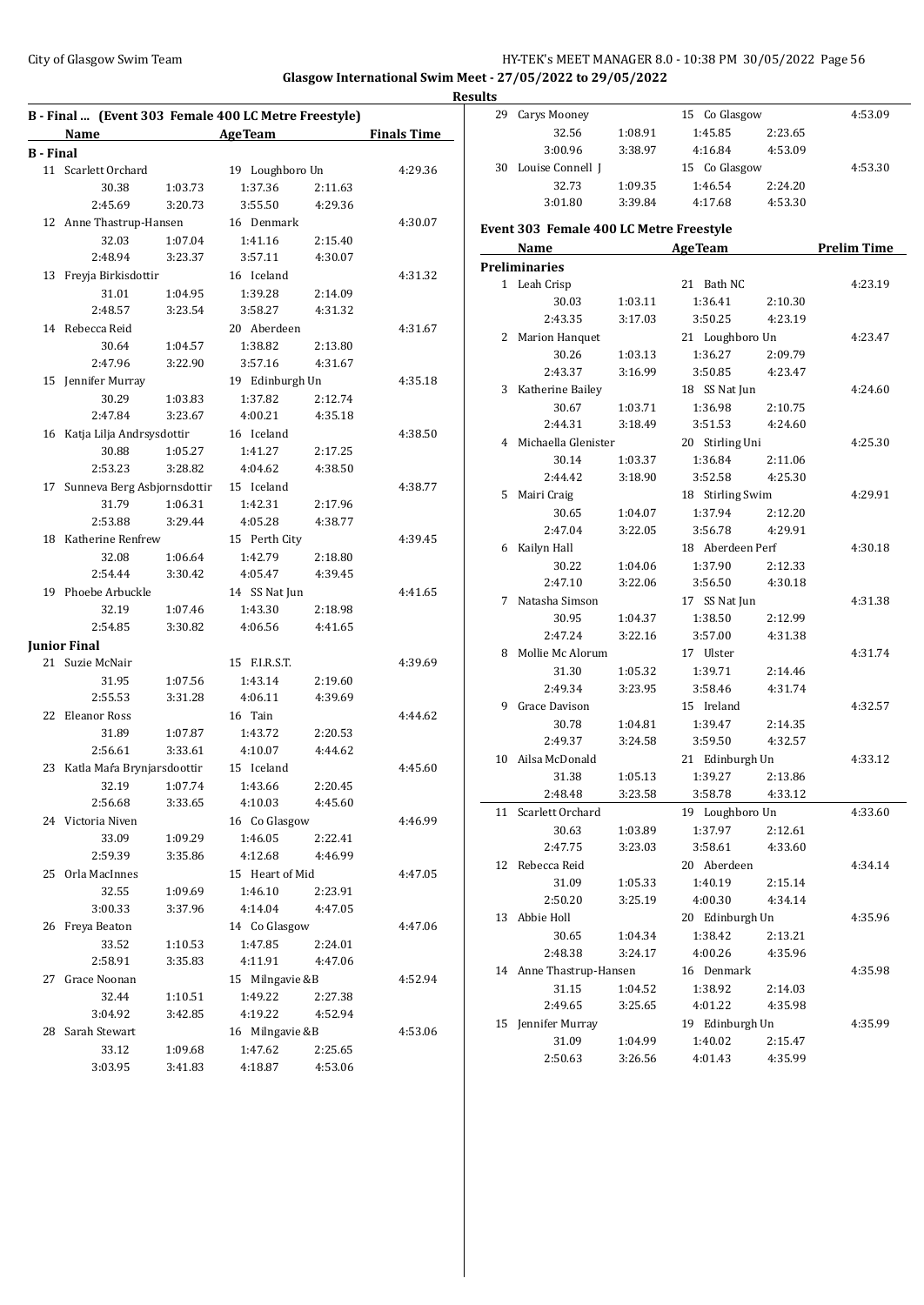## City of Glasgow Swim Team **HY-TEK's MEET MANAGER 8.0 - 10:38 PM 30/05/2022** Page 57 **Glasgow International Swim Meet - 27/05/2022 to 29/05/2022**

|    | Preliminaries  (Event 303 Female 400 LC Metre Freestyle) |                    |                                      |                    |         |
|----|----------------------------------------------------------|--------------------|--------------------------------------|--------------------|---------|
|    | <b>Name</b>                                              |                    | <b>Example 2 AgeTeam</b> Prelim Time |                    |         |
|    | 16 Freyja Birkisdottir                                   |                    | 16 Iceland                           |                    | 4:36.18 |
|    | 31.36                                                    | 1:05.73            | 1:40.78                              | 2:16.24            |         |
|    | 2:52.25                                                  | 3:28.41            | 4:03.74                              | 4:36.18            |         |
| 17 | Katja Lilja Andrsysdottir                                |                    | 16 Iceland                           |                    | 4:38.49 |
|    | 31.13                                                    | 1:05.74            | 1:41.27                              | 2:16.93            |         |
|    | 2:52.60                                                  | 3:28.55            | 4:04.04                              | 4:38.49            |         |
|    | 18 Phoebe Arbuckle                                       |                    | 14 SS Nat Jun                        |                    | 4:38.83 |
|    | 31.77                                                    | 1:06.94            | 1:42.35                              | 2:18.90            |         |
|    | 2:54.35                                                  | 3:29.90            | 4:05.11                              | 4:38.83            |         |
|    | 19 Sunneva Berg Asbjornsdottir                           |                    | 15 Iceland                           |                    | 4:38.98 |
|    | 31.72                                                    | 1:06.83            | 1:42.26                              | 2:18.30            |         |
|    | 2:53.97                                                  | 3:30.07            | 4:05.55                              | 4:38.98            |         |
|    | 20 Katherine Renfrew                                     |                    | 15 Perth City                        |                    | 4:39.25 |
|    | 31.60                                                    | 1:06.00            | 1:41.76                              | 2:18.05            |         |
|    | 2:54.07                                                  | 3:30.78            | 4:05.76                              | 4:39.25            |         |
|    | 21 Jori Horn                                             |                    | 17 Co Glasgow                        |                    | 4:39.58 |
|    | 31.27                                                    | 1:05.80            | 1:41.38                              | 2:17.48            |         |
|    | 2:53.47                                                  | 3:29.94            | 4:05.39                              | 4:39.58            |         |
|    | 22 Suzie McNair                                          |                    | 15 F.I.R.S.T.                        |                    | 4:44.05 |
|    | 32.18                                                    | 1:07.53            | 1:44.15                              | 2:20.29            |         |
|    | 2:56.36                                                  | 3:32.47            | 4:08.55                              | 4:44.05            |         |
|    | 23 Kianna Coertze                                        |                    | 14 SS Nat Jun                        |                    | 4:44.75 |
|    | 31.14<br>2:58.67                                         | 1:07.74<br>3:35.30 | 1:44.34<br>4:09.91                   | 2:21.92<br>4:44.75 |         |
|    | 24 Carys Mooney                                          |                    | 15 Co Glasgow                        |                    | 4:45.20 |
|    | 31.96                                                    | 1:07.33            | 1:43.27                              | 2:20.46            |         |
|    | 2:57.04                                                  | 3:34.20            | 4:10.53                              | 4:45.20            |         |
|    | 25 Eleanor Ross                                          |                    | 16 Tain                              |                    | 4:45.26 |
|    | 30.58                                                    | 1:06.26            | 1:42.95                              | 2:20.47            |         |
|    | 2:57.32                                                  | 3:34.97            | 4:11.22                              | 4:45.26            |         |
|    | 26 Amelia Moule                                          |                    | 19 Loughboro Un                      |                    | 4:46.66 |
|    | 31.24                                                    | 1:05.91            | 1:41.75                              | 2:17.92            |         |
|    | 2:54.90                                                  | 3:32.27            | 4:10.19                              | 4:46.66            |         |
|    | 27 Orla MacInnes                                         |                    | 15 Heart of Mid                      |                    | 4:47.84 |
|    | 31.74                                                    | 1:07.73            | 1:43.94                              | 2:21.23            |         |
|    | 2:58.64                                                  | 3:36.27            | 4:13.31                              | 4:47.84            |         |
|    | 28 Katla Maŕa Brynjarsdoottir                            |                    | 15 Iceland                           |                    | 4:48.17 |
|    | 32.67                                                    | 1:08.12            | 1:44.56                              | 2:21.31            |         |
|    | 2:58.46                                                  | 3:35.63            | 4:12.51                              | 4:48.17            |         |
|    | 29 Abby Davis                                            |                    | 19 East Lothian                      |                    | 4:48.53 |
|    | 32.11                                                    | 1:08.08            | 1:44.32                              | 2:21.59            |         |
|    | 2:58.01                                                  | 3:35.84            | 4:12.95                              | 4:48.53            |         |
| 30 | Freya Beaton                                             |                    | 14 Co Glasgow                        |                    | 4:49.04 |
|    | 32.48                                                    | 1:06.23            | 1:41.42                              | 2:18.15            |         |
|    | 2:55.36                                                  | 3:33.58            | 4:11.43                              | 4:49.04            |         |
| 31 | Victoria Niven                                           |                    | 16 Co Glasgow                        |                    | 4:49.10 |
|    | 32.63                                                    | 1:08.75            | 1:45.18                              | 2:22.05            |         |
|    | 2:59.03                                                  | 3:35.97            | 4:12.98                              | 4:49.10            |         |
|    | 32 Hannah Edmiston                                       |                    | 17 Co Glasgow                        |                    | 4:50.13 |
|    | 31.72                                                    | 1:07.76            | 1:44.07                              | 2:21.66            |         |
|    | 2:58.82                                                  | 3:37.10            | 4:14.03                              | 4:50.13            |         |
| 33 | Libby Doubleday                                          |                    | 17 Co Glasgow                        |                    | 4:52.58 |
|    |                                                          |                    |                                      |                    |         |
|    | 34.48                                                    | 1:10.85            | 1:47.71                              | 2:25.00            |         |

| 34 | Grace Noonan     |         | Milngavie &B<br>15 |         | 4:52.80 |
|----|------------------|---------|--------------------|---------|---------|
|    | 33.23            | 1:10.64 | 1:48.89            | 2:26.13 |         |
|    | 3:04.20          | 3:42.00 | 4:18.48            | 4:52.80 |         |
|    |                  |         |                    |         | 4:52.83 |
| 35 | Louise Connell J |         | 15 Co Glasgow      |         |         |
|    | 32.12            | 1:08.69 | 1:45.78            | 2:23.72 |         |
|    | 3:01.20          | 3:39.31 | 4:17.05            | 4:52.83 |         |
| 36 | Sarah Stewart    |         | 16 Milngavie &B    |         | 4:55.24 |
|    | 33.21            | 1:10.57 | 1:48.60            | 2:27.13 |         |
|    | 3:05.15          | 3:43.24 | 4:19.80            | 4:55.24 |         |
| 37 | Mia MacLeod      |         | 15 Swim IT         |         | 4:56.37 |
|    | 32.19            | 1:08.89 | 1:46.35            | 2:24.60 |         |
|    | 3:02.60          | 3:41.53 | 4:19.48            | 4:56.37 |         |
| 38 | Talia Blackley   |         | 15 Co Glasgow      |         | 4:56.48 |
|    | 33.27            | 1:09.19 | 1:45.80            | 2:23.60 |         |
|    | 3:01.50          | 3:40.06 | 4:18.68            | 4:56.48 |         |
| 39 | Ellyn MacPhee    |         | 15 Fauldhouse      |         | 4:57.67 |
|    | 33.34            | 1:09.67 | 1:47.46            | 2:25.33 |         |
|    | 3:03.78          | 3:42.28 | 4:21.35            | 4:57.67 |         |
|    | 40 Ayla Cochrane |         | 16 Co Glasgow      |         | 5:00.95 |
|    | 33.99            | 1:10.44 | 1:48.43            | 2:27.08 |         |
|    | 3:06.15          | 3:44.77 | 4:24.03            | 5:00.95 |         |
| 41 | Thea Glen        |         | 15 Co Glasgow      |         | 5:01.43 |
|    | 34.34            | 1:11.08 | 1:49.29            | 2:27.60 |         |
|    | 3:06.42          | 3:45.38 | 4:24.41            | 5:01.43 |         |
| 42 | Lucy Atherton    |         | 15 Heart of Mid    |         | 5:03.12 |
|    | 33.12            | 1:10.90 | 1:49.50            | 2:28.90 |         |
|    | 3:08.21          | 3:47.29 | 4:26.41            | 5:03.12 |         |
| 43 | Melana Louw      |         | 17 South Aberd     |         | 5:05.19 |
|    | 33.60            | 1:12.65 | 1:52.41            | 2:32.11 |         |
|    | 3:10.96          | 3:50.30 | 4:28.30            | 5:05.19 |         |
|    | 44 Georgia Reid  |         | 16 Co Glasgow      |         | 5:05.29 |
|    | 35.11            | 1:12.64 | 1:51.24            | 2:29.88 |         |
|    | 3:09.20          | 3:48.91 | 4:28.10            | 5:05.29 |         |
| 45 | Ellen Denny      |         | 14 Garioch         |         | 5:07.50 |
|    | 34.18            | 1:13.10 | 1:52.33            | 2:32.69 |         |
|    | 3:11.92          | 3:51.74 | 4:30.13            | 5:07.50 |         |
| 46 | Eden Fraser      |         | 15 Aberdeen Perf   |         | 5:07.72 |
|    | 34.30            | 1:12.01 | 1:51.13            | 2:30.40 |         |
|    | 3:10.42          | 3:49.61 | 4:29.63            | 5:07.72 |         |
| 47 | Maci Carty       |         | 14 Fauldhouse      |         | 5:14.68 |
|    | 33.90            | 1:12.13 | 1:51.70            | 2:32.48 |         |
|    | 3:13.34          | 3:54.25 | 4:35.83            | 5:14.68 |         |
| 48 | Jessica Kirkwood |         | 13 Aberdeen Perf   |         | 5:29.04 |
|    | 34.85            | 1:14.95 | 1:55.72            | 2:37.47 |         |
|    | 3:19.76          | 4:03.37 | 4:45.95            | 5:29.04 |         |
|    |                  |         |                    |         |         |

## **Event 304 Male 400 LC Metre Freestyle**

|   | Name              |         | <b>AgeTeam</b>     |         |         |  |  |
|---|-------------------|---------|--------------------|---------|---------|--|--|
|   | Open Final        |         |                    |         |         |  |  |
|   | Stephen Milne     |         | Stirling Uni<br>28 |         | 3:54.22 |  |  |
|   | 26.71             | 56.31   | 1:26.33            | 1:56.52 |         |  |  |
|   | 2:26.71           | 2:57.10 | 3:26.61            | 3:54.22 |         |  |  |
|   | Jakob Goodman     |         | 22 Loughboro Un    |         | 3:55.37 |  |  |
|   | 26.64             | 56.34   | 1:26.34            | 1:56.85 |         |  |  |
|   | 2:26.57           | 2:56.75 | 3:26.18            | 3:55.37 |         |  |  |
| 3 | Charlie Hutchison |         | Loughboro Un<br>20 |         | 3:58.54 |  |  |
|   | 27.18             | 56.98   | 1:26.91            | 1:57.48 |         |  |  |
|   | 2:26.85           | 2:56.95 | 3:27.49            | 3:58.54 |         |  |  |
|   |                   |         |                    |         |         |  |  |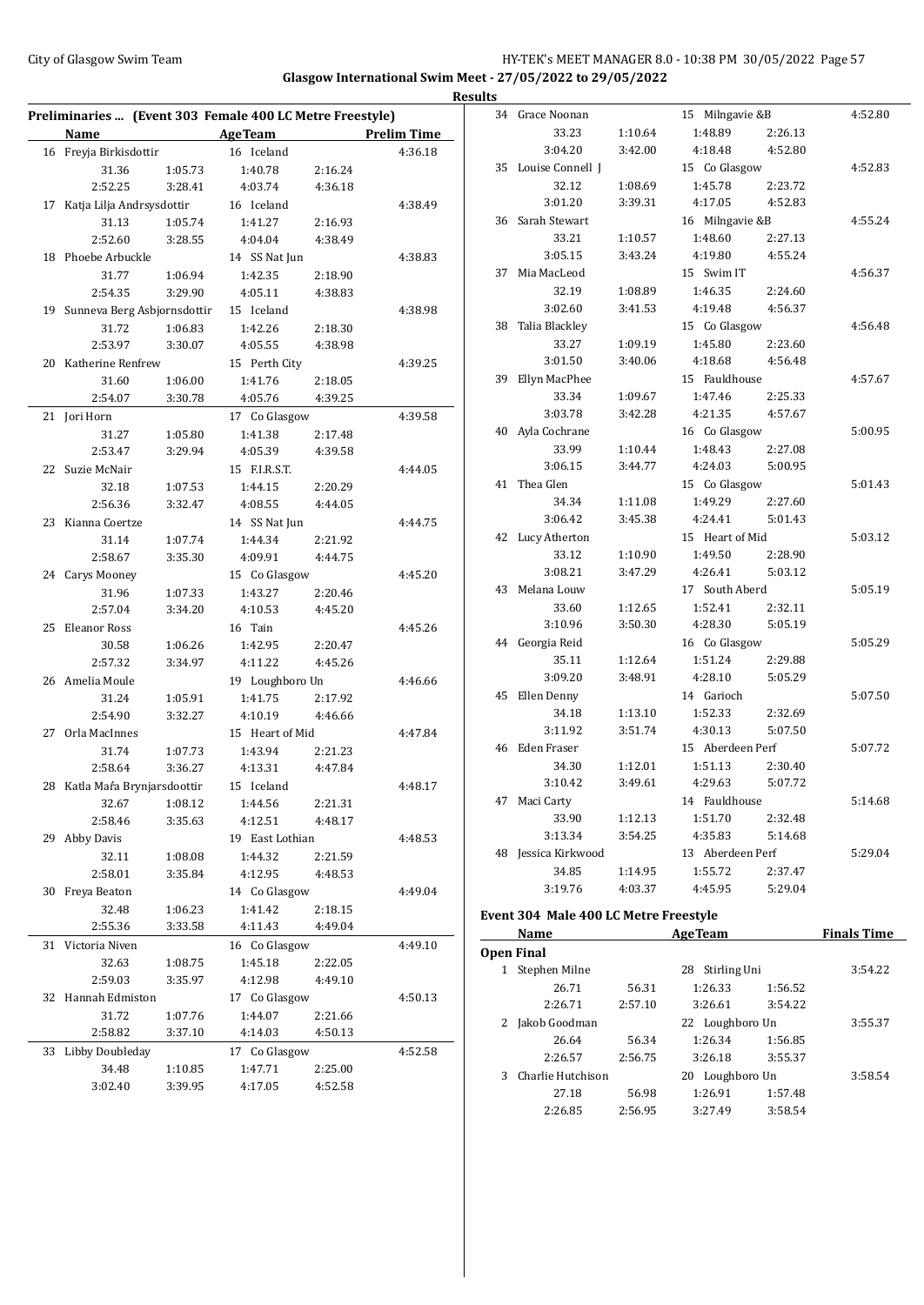## City of Glasgow Swim Team **HY-TEK's MEET MANAGER 8.0 - 10:38 PM 30/05/2022** Page 58 **Glasgow International Swim Meet - 27/05/2022 to 29/05/2022**

|                  | Open Final  (Event 304 Male 400 LC Metre Freestyle) |         |                    |                    |                              | Jun            |
|------------------|-----------------------------------------------------|---------|--------------------|--------------------|------------------------------|----------------|
|                  | Name AgeTeam                                        |         |                    |                    | <b>Example 3 Finals Time</b> | 2              |
|                  | 4 Jack Muncey                                       |         | 19 Stirling Uni    |                    | 4:05.76                      |                |
|                  | 28.02                                               | 57.85   | 1:28.57            | 1:59.55            |                              |                |
|                  | 2:31.23                                             | 3:03.28 | 3:35.01            | 4:05.76            |                              | 2              |
|                  | 5 Evan Bailey                                       |         | 17 Ireland         |                    | 4:09.18                      |                |
|                  | 28.25                                               | 59.27   | 1:30.83            | 2:02.82            |                              |                |
|                  | 2:34.63                                             | 3:06.99 | 3:38.74            | 4:09.18            |                              | 2              |
|                  | 6 Charlie Poole                                     |         | 21 Stirling Uni    |                    | 4:09.27                      |                |
|                  | 27.02                                               | 57.38   | 1:27.78            | 1:59.23            |                              |                |
|                  | 2:30.99                                             | 3:04.05 | 3:37.23            | 4:09.27            |                              | 2              |
|                  | 7 Luke Hornsey                                      |         | 16 SS Nat Jun      |                    | 4:09.99                      |                |
|                  | 28.28                                               | 59.18   | 1:31.22            | 2:03.38            |                              |                |
|                  | 2:35.97                                             | 3:08.42 | 3:40.35            | 4:09.99            |                              | 2              |
|                  | 8 Veigar Hrafn Sigborsson                           |         | 17 Iceland         |                    | 4:10.03                      |                |
|                  | 28.09                                               | 58.78   | 1:30.50            | 2:02.36            |                              |                |
|                  | 2:34.36                                             | 3:06.20 | 3:38.49            | 4:10.03            |                              | 2              |
|                  | 9 Jack Rudd                                         |         | 18 Maidenhead      |                    | 4:10.72                      |                |
|                  | 28.88                                               | 1:00.09 | 1:32.01            | 2:04.29            |                              |                |
|                  | 2:36.10                                             | 3:07.92 | 3:39.46            | 4:10.72            |                              | $\overline{2}$ |
|                  | 10 Cameron Travis                                   |         | 18 SS Nat Jun      |                    | 4:12.15                      |                |
|                  | 28.35                                               | 1:00.36 | 1:32.00            | 2:04.31            |                              |                |
|                  | 2:36.16                                             | 3:09.13 | 3:41.43            | 4:12.15            |                              | 2              |
| <b>B</b> - Final |                                                     |         |                    |                    |                              |                |
|                  | 11 Jude Liddiard                                    |         | 21 Edinburgh Un    |                    | 4:11.85                      |                |
|                  | 28.08                                               | 59.05   | 1:30.47            | 2:03.07            |                              |                |
|                  | 2:35.37                                             | 3:08.06 | 3:40.30            | 4:11.85            |                              | Eve            |
|                  | 12 Scott Fleming                                    |         | 16 Eastkilbride    |                    | 4:14.41                      |                |
|                  | 28.44                                               | 59.72   | 1:31.49            | 2:04.52            |                              | Pre            |
|                  | 2:36.75                                             | 3:10.22 | 3:42.95            | 4:14.41            |                              |                |
|                  | 13 Ryan Coulthard                                   |         | 19 Co Manch Aq     |                    | 4:16.14                      |                |
|                  | 28.60                                               | 1:00.44 | 1:33.67            | 2:06.67            |                              |                |
|                  | 2:39.71                                             | 3:12.57 | 3:44.83            | 4:16.14            |                              |                |
|                  | 14 Jack Simpson                                     |         | 16 Eastkilbride    |                    | 4:22.00                      |                |
|                  | 29.12                                               | 1:01.19 | 1:34.18            | 2:07.51            |                              |                |
|                  | 2:41.32                                             | 3:15.06 | 3:49.26            | 4:22.00            |                              |                |
|                  |                                                     |         | 16 Garioch         |                    | 4:22.78                      |                |
|                  | 15 Ben McLaughlin                                   |         |                    |                    |                              |                |
|                  | 29.90                                               | 1:03.10 | 1:36.59<br>3:52.02 | 2:10.92<br>4:22.78 |                              |                |
|                  | 2:44.69                                             | 3:19.18 |                    |                    |                              |                |
|                  | 16 Kai Connolly                                     |         | 15 SS Nat Jun      |                    | 4:22.97                      |                |
|                  | 29.11                                               | 1:01.91 | 1:34.39            | 2:08.34            |                              |                |
|                  | 2:41.93                                             | 3:16.28 | 3:49.99            | 4:22.97            |                              |                |
| 17               | <b>Robert Burgess</b>                               |         | 17 Co Glasgow      |                    | 4:25.07                      |                |
|                  | 29.75                                               | 1:01.94 | 1:34.97            | 2:08.64            |                              |                |
|                  | 2:42.63                                             | 3:17.02 | 3:51.70            | 4:25.07            |                              |                |
|                  | 18 Owen Williamson                                  |         | 17 East Lothian    |                    | 4:26.84                      |                |
|                  | 29.86                                               | 1:02.98 | 1:37.03            | 2:11.01            |                              |                |
|                  | 2:45.44                                             | 3:19.85 | 3:54.07            | 4:26.84            |                              |                |
|                  | 19 Kyle Mitchell                                    |         | 16 Garioch         |                    | 4:30.39                      |                |
|                  | 30.02                                               | 1:03.33 | 1:38.34            | 2:14.23            |                              |                |
|                  | 2:48.66                                             | 3:23.75 | 3:57.59            | 4:30.39            |                              |                |
| 20               | Thomas Traynor                                      |         | 15 Eastkilbride    |                    | 4:31.14                      |                |
|                  | 30.36                                               | 1:03.70 | 1:38.32            | 2:12.55            |                              |                |
|                  | 2:47.42                                             | 3:22.14 | 3:57.30            | 4:31.14            |                              |                |

|    | <b>Junior Final</b>                   |         |                  |         |                    |
|----|---------------------------------------|---------|------------------|---------|--------------------|
|    | 21 Keane Smith                        |         | 17 Airdrie       |         | 4:28.52            |
|    | 28.76                                 | 1:01.95 | 1:36.36          | 2:11.16 |                    |
|    | 2:46.26                               | 3:21.01 | 3:55.36          | 4:28.52 |                    |
|    | 22 Greg Hall                          |         | 15 Aberdeen Perf |         | 4:28.64            |
|    | 30.14                                 | 1:03.44 | 1:37.91          | 2:12.94 |                    |
|    | 2:48.00                               | 3:22.98 | 3:56.95          | 4:28.64 |                    |
| 23 | <b>Connor Stewart</b>                 |         | 17 Stirling Swim |         | 4:28.90            |
|    | 29.92                                 | 1:03.57 | 1:36.47          | 2:10.58 |                    |
|    | 2:44.97                               | 3:20.36 | 3:55.45          | 4:28.90 |                    |
|    | 24 Euan Jones                         |         | 16 West Lothian  |         | 4:29.88            |
|    | 30.50                                 | 1:04.25 | 1:38.39          | 2:13.10 |                    |
|    | 2:47.82                               | 3:22.54 | 3:56.74          | 4:29.88 |                    |
|    | 25 Gregor Skinner                     |         | 16 F.I.R.S.T.    |         | 4:30.52            |
|    | 30.69                                 | 1:04.66 | 1:38.98          | 2:13.53 |                    |
|    | 2:48.78                               | 3:23.78 | 3:58.63          | 4:30.52 |                    |
|    | 26 Lewis Gibson                       |         | 14 N Ayrshire    |         | 4:32.84            |
|    | 30.30                                 | 1:04.40 | 1:38.96          | 2:14.42 |                    |
|    | 2:48.75                               | 3:24.28 | 3:58.73          | 4:32.84 |                    |
| 27 | Euan Mitchell                         |         | 15 Eastkilbride  |         | 4:35.41            |
|    | 30.37                                 | 1:03.95 | 1:38.61          | 2:13.94 |                    |
|    | 2:49.98                               | 3:25.57 | 4:01.63          | 4:35.41 |                    |
|    | 28 Oscar Chirnside                    |         | 14 Garioch       |         | 4:35.78            |
|    | 30.48                                 | 1:04.93 | 1:39.31          | 2:15.11 |                    |
|    | 2:49.98                               | 3:25.91 | 4:01.40          | 4:35.78 |                    |
|    |                                       |         |                  |         |                    |
|    | Event 304 Male 400 LC Metre Freestyle |         |                  |         |                    |
|    | Name                                  |         | <b>AgeTeam</b>   |         | <b>Prelim Time</b> |
|    |                                       |         |                  |         |                    |
|    | <b>Preliminaries</b>                  |         |                  |         |                    |
|    | 1 Charlie Hutchison                   |         | 20 Loughboro Un  |         | 4:04.37            |
|    | 28.40                                 | 59.73   | 1:31.30          | 2:02.90 |                    |
|    | 2:33.88                               | 3:05.10 | 3:35.90          | 4:04.37 |                    |
|    | 2 Jakob Goodman                       |         | 22 Loughboro Un  |         | 4:04.64            |
|    | 28.21                                 | 59.43   | 1:30.97          | 2:02.62 |                    |
|    | 2:34.13                               | 3:05.37 | 3:36.22          | 4:04.64 |                    |
| 3  | Stephen Milne                         |         | 28 Stirling Uni  |         | 4:05.02            |
|    | 27.77                                 | 58.97   | 1:30.05          | 2:01.40 |                    |
|    | 2:32.44                               | 3:03.59 | 3:34.48          | 4:05.02 |                    |
| 4  | Charlie Poole                         |         | 21 Stirling Uni  |         | 4:09.86            |
|    | 28.50                                 | 59.70   | 1:31.32          | 2:03.19 |                    |
|    | 2:35.05                               | 3:06.66 | 3:38.73          | 4:09.86 |                    |
|    | 5 Jack Rudd                           |         | 18 Maidenhead    |         | 4:10.70            |
|    | 28.95                                 | 1:00.47 | 1:32.16          | 2:04.24 |                    |
|    | 2:35.77                               | 3:07.62 | 3:39.00          | 4:10.70 |                    |
| 6  | Evan Bailey                           |         | 17 Ireland       |         | 4:10.85            |
|    | 28.51                                 | 59.97   | 1:31.67          | 2:04.28 |                    |
|    | 2:36.19                               | 3:08.65 | 3:40.07          | 4:10.85 |                    |
| 7  | Luke Hornsey                          |         | 16 SS Nat Jun    |         | 4:11.44            |
|    | 28.76                                 | 1:00.47 | 1:32.61          | 2:05.13 |                    |
|    | 2:37.22                               | 3:09.77 | 3:41.77          | 4:11.44 |                    |
| 8  | Oscar Isberg                          |         | 18 Denmark       |         | 4:11.49            |
|    | 27.42                                 | 58.45   | 1:30.02          | 2:02.24 |                    |
|    | 2:33.76                               | 3:06.68 | 3:39.28          | 4:11.49 |                    |
| 9  | Jack Muncey                           |         | 19 Stirling Uni  |         | 4:12.26            |
|    | 28.05                                 | 59.54   | 1:31.53          | 2:03.81 |                    |
|    | 2:35.61                               | 3:08.11 | 3:40.51          | 4:12.26 |                    |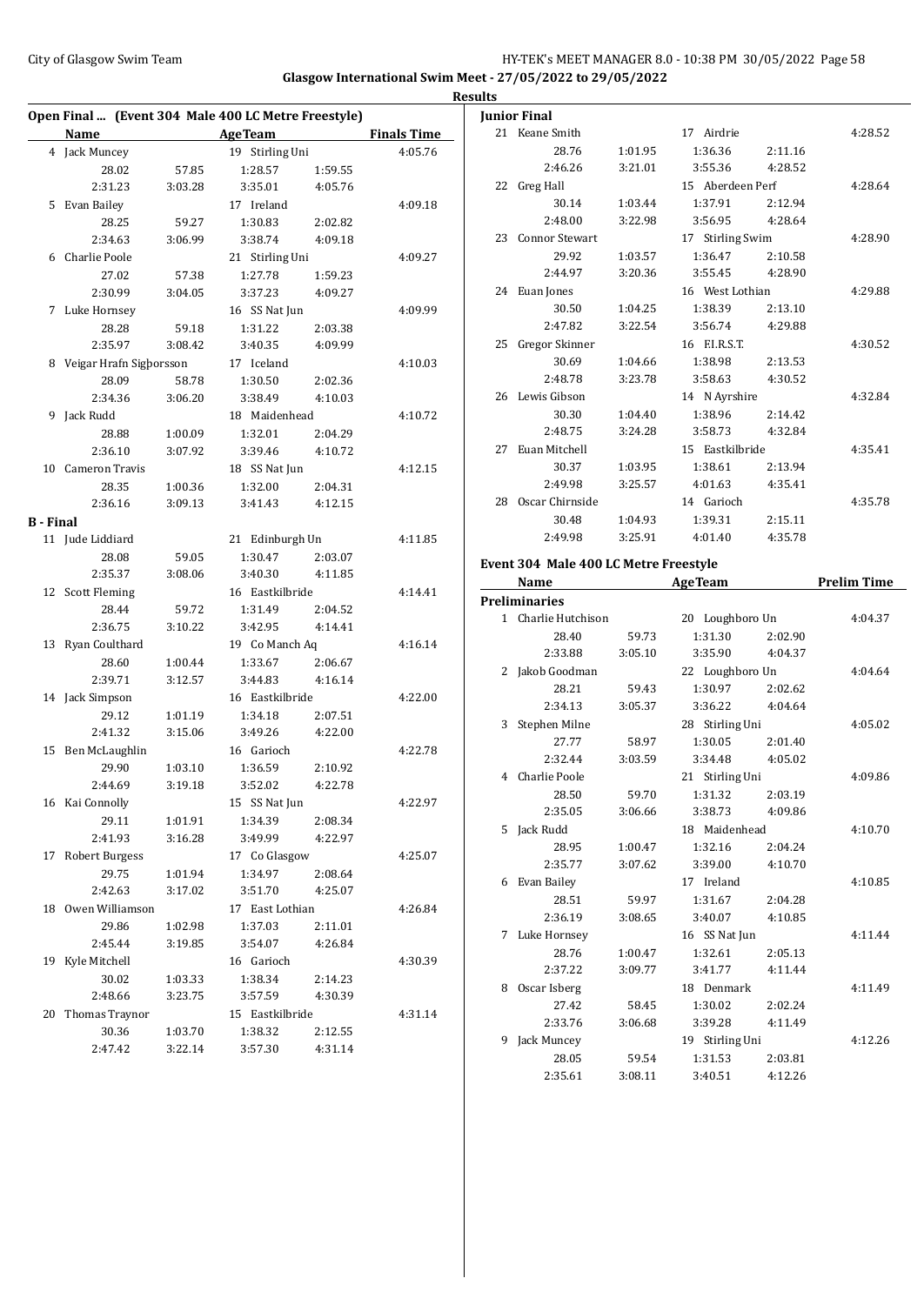## City of Glasgow Swim Team Team Team Fermic Management of the HY-TEK's MEET MANAGER 8.0 - 10:38 PM 30/05/2022 Page 59 **Glasgow International Swim Meet - 27/05/2022 to 29/05/2022**

| Preliminaries  (Event 304 Male 400 LC Metre Freestyle) |                         |                    |                  |                    |                    |  |  |  |
|--------------------------------------------------------|-------------------------|--------------------|------------------|--------------------|--------------------|--|--|--|
|                                                        | Name                    |                    | <b>AgeTeam</b>   |                    | <b>Prelim Time</b> |  |  |  |
|                                                        | 10 Cameron Travis       |                    | 18 SS Nat Jun    |                    | 4:12.92            |  |  |  |
|                                                        | 29.03                   | 1:01.75            | 1:34.09          | 2:06.75            |                    |  |  |  |
|                                                        | 2:37.93                 | 3:10.43            | 3:42.43          | 4:12.92            |                    |  |  |  |
| 11                                                     | Veigar Hrafn Sigborsson |                    | 17 Iceland       |                    | 4:15.23            |  |  |  |
|                                                        | 28.92                   | 1:00.96            | 1:33.89          | 2:06.53            |                    |  |  |  |
|                                                        | 2:39.36                 | 3:11.76            | 3:43.72          | 4:15.23            |                    |  |  |  |
|                                                        | 12 Jude Liddiard        |                    | 21 Edinburgh Un  |                    | 4:15.68            |  |  |  |
|                                                        | 28.14                   | 1:00.15            | 1:32.19          | 2:05.10            |                    |  |  |  |
|                                                        | 2:37.02                 | 3:10.01            | 3:43.08          | 4:15.68            |                    |  |  |  |
|                                                        | 13 Liam McLaughlin      |                    | 20 Edinburgh Un  |                    | 4:16.64            |  |  |  |
|                                                        | 28.39                   | 59.50              | 1:31.06          | 2:03.27            |                    |  |  |  |
|                                                        | 2:35.71                 | 3:08.85            | 3:43.12          | 4:16.64            |                    |  |  |  |
|                                                        | 14 Scott Fleming        |                    | 16 Eastkilbride  |                    | 4:19.02            |  |  |  |
|                                                        | 29.74                   | 1:01.99            | 1:34.59          | 2:07.79            |                    |  |  |  |
|                                                        | 2:40.44                 | 3:13.75            | 3:46.73          | 4:19.02            |                    |  |  |  |
|                                                        | 15 Ryan Coulthard       |                    | 19 Co Manch Aq   |                    | 4:19.15            |  |  |  |
|                                                        | 28.79                   | 1:00.40            | 1:33.38          | 2:06.23            |                    |  |  |  |
|                                                        | 2:39.71                 | 3:13.24            | 3:46.85          | 4:19.15            |                    |  |  |  |
|                                                        | 16 Kai Connolly         |                    | 15 SS Nat Jun    |                    | 4:25.44            |  |  |  |
|                                                        | 28.77                   | 1:01.31            | 1:35.26          | 2:09.77            |                    |  |  |  |
|                                                        | 2:43.92                 | 3:18.47            | 3:52.49          | 4:25.44            |                    |  |  |  |
|                                                        | 17 Jack Simpson         |                    | 16 Eastkilbride  |                    | 4:25.81            |  |  |  |
|                                                        | 29.25                   | 1:01.60            | 1:34.48          | 2:07.75            |                    |  |  |  |
|                                                        | 2:42.17                 | 3:17.35            | 3:52.50          | 4:25.81            |                    |  |  |  |
|                                                        | 18 Ben McLaughlin       |                    | 16 Garioch       |                    | 4:26.16            |  |  |  |
|                                                        | 31.34                   | 1:04.83            | 1:38.74          | 2:12.71            |                    |  |  |  |
|                                                        | 2:46.95                 | 3:21.01            | 3:54.65          | 4:26.16            |                    |  |  |  |
| 19                                                     | Kyle Mitchell           |                    | 16 Garioch       |                    | 4:28.07            |  |  |  |
|                                                        | 29.78                   | 1:03.15            | 1:37.60          | 2:12.35            |                    |  |  |  |
|                                                        | 2:46.73                 | 3:22.44            | 3:55.66          | 4:28.07            |                    |  |  |  |
| 20                                                     | <b>Robert Burgess</b>   |                    | 17 Co Glasgow    |                    | 4:28.15            |  |  |  |
|                                                        | 30.94                   | 1:04.53            | 1:38.61          | 2:12.60            |                    |  |  |  |
|                                                        | 2:46.65                 | 3:20.44            | 3:55.10          | 4:28.15            |                    |  |  |  |
| 21                                                     | Thomas Traynor          |                    | 15 Eastkilbride  |                    | 4:30.18            |  |  |  |
|                                                        | 29.18                   | 1:02.39            | 1:36.30          | 2:11.28            |                    |  |  |  |
|                                                        | 2:46.07                 | 3:21.47            | 3:56.38          | 4:30.18            |                    |  |  |  |
|                                                        | 22 Owen Williamson      |                    | 17 East Lothian  |                    | 4:30.41            |  |  |  |
|                                                        | 29.47                   | 1:02.64            | 1:37.00          | 2:11.41            |                    |  |  |  |
|                                                        | 2:46.01                 | 3:21.14            | 3:56.08          | 4:30.41            |                    |  |  |  |
|                                                        | 23 Lewis Gibson         |                    | 14 N Ayrshire    |                    | 4:30.64            |  |  |  |
|                                                        | 29.73                   |                    | 1:37.67          |                    |                    |  |  |  |
|                                                        |                         | 1:03.30<br>3:23.51 |                  | 2:13.12<br>4:30.64 |                    |  |  |  |
|                                                        | 2:47.82                 |                    | 3:58.09          |                    |                    |  |  |  |
|                                                        | 24 Oscar Chirnside      |                    | 14 Garioch       |                    | 4:31.08            |  |  |  |
|                                                        | 29.81                   | 1:03.35            | 1:37.70          | 2:12.33            |                    |  |  |  |
|                                                        | 2:47.67                 | 3:23.24            | 3:57.91          | 4:31.08            |                    |  |  |  |
|                                                        | 25 Greg Hall            |                    | 15 Aberdeen Perf |                    | 4:31.69            |  |  |  |
|                                                        | 30.02                   | 1:03.57            | 1:38.00          | 2:13.45            |                    |  |  |  |
|                                                        | 2:48.72                 | 3:24.39            | 3:58.54          | 4:31.69            |                    |  |  |  |
|                                                        | 26 Ally Jeffrey         |                    | 17 Satellites    |                    | 4:31.86            |  |  |  |
|                                                        | 29.74                   | 1:03.02            | 1:37.83          | 2:12.95            |                    |  |  |  |
|                                                        | 2:48.18                 | 3:23.87            | 3:58.30          | 4:31.86            |                    |  |  |  |
|                                                        | 27 Connor Stewart       |                    | 17 Stirling Swim |                    | 4:32.34            |  |  |  |
|                                                        | 29.54                   | 1:03.52            | 1:38.71          | 2:13.76            |                    |  |  |  |
|                                                        | 2:48.51                 | 3:23.79            | 3:59.72          | 4:32.34            |                    |  |  |  |

| <b>Results</b> |                      |         |                 |         |         |
|----------------|----------------------|---------|-----------------|---------|---------|
|                | 28 Keane Smith       |         | 17 Airdrie      |         | 4:32.44 |
|                | 28.51                | 1:01.80 | 1:36.21         | 2:11.76 |         |
|                | 2:48.23              | 3:23.58 | 3:58.31         | 4:32.44 |         |
|                | 29 Gregor Skinner    |         | 16 F.I.R.S.T.   |         | 4:32.72 |
|                | 30.04                | 1:04.03 | 1:39.12         | 2:14.80 |         |
|                | 2:50.24              | 3:25.78 | 4:00.90         | 4:32.72 |         |
| 30             | Euan Jones           |         | 16 West Lothian |         | 4:32.87 |
|                | 30.76                | 1:04.74 | 1:39.60         | 2:14.74 |         |
|                | 2:49.65              | 3:24.81 | 3:59.52         | 4:32.87 |         |
|                | 31 Zach Slater       |         | 15 East Lothian |         | 4:34.68 |
|                | 27.71                | 59.99   | 1:35.39         | 2:10.88 |         |
|                | 2:46.11              | 3:22.60 | 3:57.75         | 4:34.68 |         |
| 32             | Euan Mitchell        |         | 15 Eastkilbride |         | 4:34.94 |
|                | 29.95                | 1:03.61 | 1:38.07         | 2:13.14 |         |
|                | 2:48.33              | 3:24.07 | 3:59.86         | 4:34.94 |         |
|                | 33 Oliver Cartwright |         | 17 Co Glasgow   |         | 4:35.57 |
|                | 30.32                | 1:03.98 | 1:39.04         | 2:14.47 |         |
|                | 2:49.58              | 3:25.03 | 4:00.64         | 4:35.57 |         |
|                | 34 Cain Buchanan     |         | 15 Dun City Aqu |         | 4:36.25 |
|                | 28.77                |         | 1:37.35         |         |         |
|                | 2:48.75              |         | 4:00.02         | 4:36.25 |         |
| 35             | Guy Pelosi           |         | 16 Co Glasgow   |         | 4:37.71 |
|                | 30.26                | 1:03.70 | 1:39.08         | 2:15.46 |         |
|                | 2:52.10              | 3:27.94 | 4:03.78         | 4:37.71 |         |
|                | 36 Jamie Gilchrist   |         | 16 Eastkilbride |         | 4:39.59 |
|                | 31.56                | 1:06.96 | 1:42.53         | 2:17.84 |         |
|                | 2:53.07              | 3:29.08 | 4:04.74         | 4:39.59 |         |
| 37             | <b>Fraser Tetlow</b> |         | 16 Garioch      |         | 4:41.60 |
|                | 30.46                | 1:05.63 | 1:41.75         | 2:17.22 |         |
|                | 2:53.55              | 3:29.68 | 4:06.18         | 4:41.60 |         |
|                | 38 Arran Dunn        |         | 16 Co Glasgow   |         | 4:58.58 |
|                | 31.88                | 1:07.84 | 1:45.20         | 2:24.08 |         |
|                | 3:03.28              | 3:42.31 | 4:21.54         | 4:58.58 |         |

#### **Event 304 Male 400 LC Metre Freestyle Multi-Class**

| Name                 |         | <b>Prelim Time</b> |         |         |
|----------------------|---------|--------------------|---------|---------|
| Preliminaries        |         |                    |         |         |
| 1 Sam Downie S8      |         | 16 SS Nat Jun      |         | 4:59.26 |
| 33.11                | 1:09.98 | 1:48.32            | 2:27.12 |         |
| 3:06.06              | 3:44.40 | 4:23.55            | 4:59.26 |         |
| --- Michael Jones S7 |         | Co Manch Ag<br>28  |         | D0      |

#### **Event 305 Female 100 LC Metre Backstroke**

|    | Name                   |         |    | <b>AgeTeam</b> | <b>Finals Time</b> |
|----|------------------------|---------|----|----------------|--------------------|
|    | <b>Open Final</b>      |         |    |                |                    |
|    | Cassie Wild            |         | 22 | Stirling Uni   | 1:01.66            |
|    | 29.98                  | 1:01.66 |    |                |                    |
| 2. | Rachel Anderson        |         | 20 | Loughboro Un   | 1:02.98            |
|    | 30.54                  | 1:02.98 |    |                |                    |
| 3  | Honey Osrin            |         | 19 | Loughboro Un   | 1:02.99            |
|    | 31.13                  | 1:02.99 |    |                |                    |
|    | Anna Green             |         | 17 | SS Nat Jun     | 1:04.03            |
|    | 31.16                  | 1:04.03 |    |                |                    |
| 5. | Kristine Nilsson Norby |         | 17 | Denmark        | 1:04.33            |
|    | 31.67                  | 1:04.33 |    |                |                    |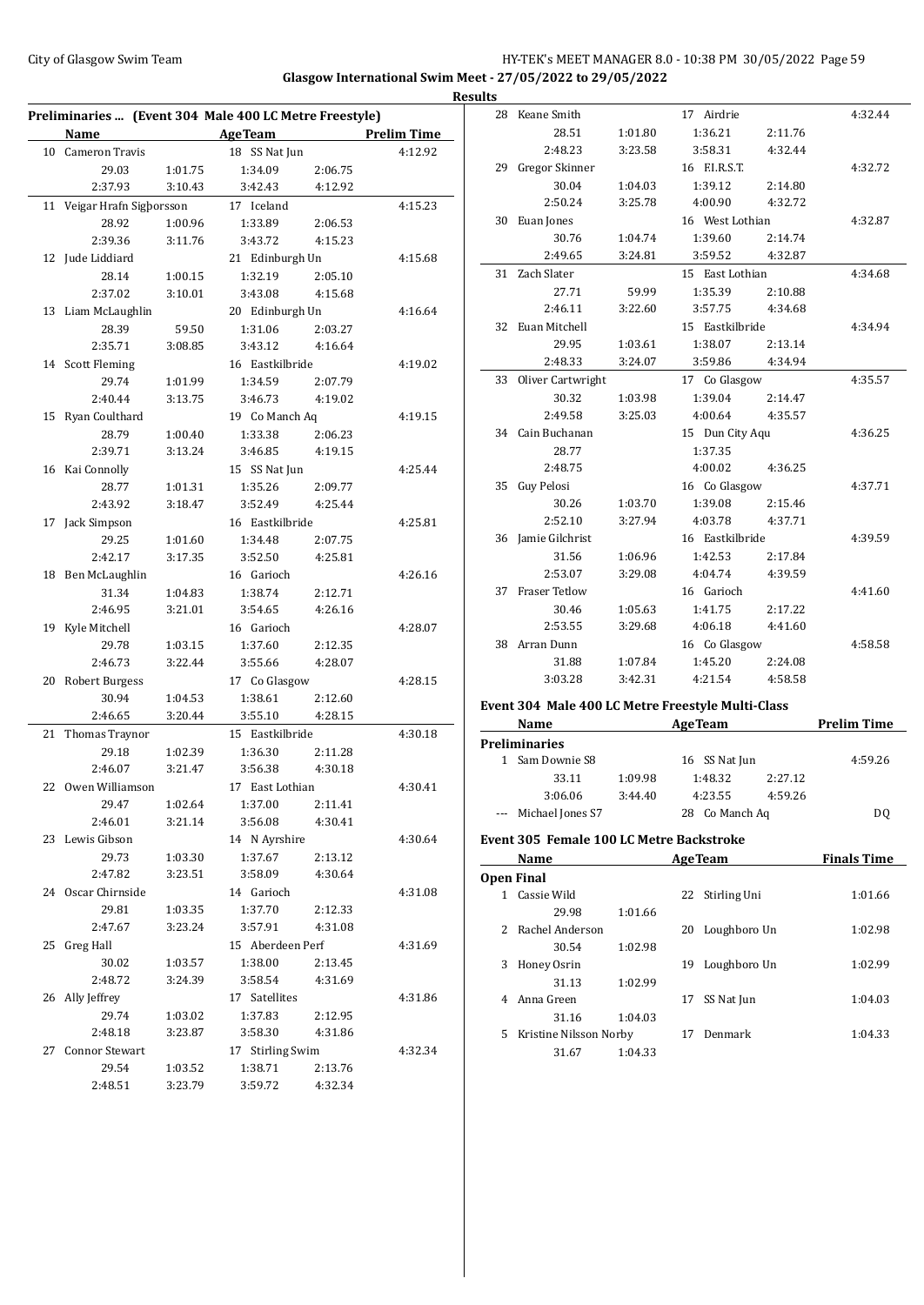## City of Glasgow Swim Team Team Team Fermic Management of the HY-TEK's MEET MANAGER 8.0 - 10:38 PM 30/05/2022 Page 60 **Glasgow International Swim Meet - 27/05/2022 to 29/05/2022**

**Results**

|                  | Open Final  (Event 305 Female 100 LC Metre Backstroke) |         |                  |                    | Event 305 Female 100 LC Metre Backstroke |         |                  |                    |
|------------------|--------------------------------------------------------|---------|------------------|--------------------|------------------------------------------|---------|------------------|--------------------|
|                  | Name                                                   |         | <b>AgeTeam</b>   | <b>Finals Time</b> | Name                                     |         | <b>AgeTeam</b>   | <b>Prelim Time</b> |
|                  | 6 Olivia Butler                                        |         | 19 Edinburgh Un  | 1:04.36            | <b>Preliminaries</b>                     |         |                  |                    |
|                  | 30.96                                                  | 1:04.36 |                  |                    | 1 Cassie Wild                            |         | 22 Stirling Uni  | 1:02.71            |
|                  | 7 Holly McGill                                         |         | 17 SS Nat Jun    | 1:04.56            | 29.86                                    | 1:02.71 |                  |                    |
|                  | 31.26                                                  | 1:04.56 |                  |                    | 2 Rachel Anderson                        |         | 20 Loughboro Un  | 1:03.43            |
|                  | 8 Emily Grant                                          |         | 25 Aberdeen Perf | 1:04.76            | 30.67                                    | 1:03.43 |                  |                    |
|                  | 31.22                                                  | 1:04.76 |                  |                    | 3 Anna Green                             |         | 17 SS Nat Jun    | 1:03.93            |
|                  | 9 Charley Jones                                        |         | 20 Loughboro Un  | 1:04.94            | 30.77                                    | 1:03.93 |                  |                    |
|                  | 31.83                                                  | 1:04.94 |                  |                    | 4 Olivia Butler                          |         | 19 Edinburgh Un  | 1:04.31            |
|                  | 10 Tatiana Tostevin                                    |         | 19 Loughboro Un  | 1:06.15            | 31.09                                    | 1:04.31 |                  |                    |
|                  | 31.56                                                  | 1:06.15 |                  |                    | 5 Honey Osrin                            |         | 19 Loughboro Un  | 1:04.41            |
| <b>B</b> - Final |                                                        |         |                  |                    | 31.35                                    | 1:04.41 |                  |                    |
|                  | *11 Natasha Whittall                                   |         | 19 Loughboro Un  | 1:04.88            | 6 Holly McGill                           |         | 17 SS Nat Jun    | 1:04.57            |
|                  | 31.20                                                  | 1:04.88 |                  |                    | 31.47                                    | 1:04.57 |                  |                    |
|                  | *11 Yasmine Hamerlaine                                 |         | 19 Millfield     | 1:04.88            | 7 Kristine Nilsson Norby                 |         | 17 Denmark       | 1:04.61            |
|                  | 31.37                                                  | 1:04.88 |                  |                    | 31.46                                    | 1:04.61 |                  |                    |
|                  | 13 Martine Damborg                                     |         | 15 Denmark       | 1:06.14            | 8 Emily Grant                            |         | 25 Aberdeen Perf | 1:04.84            |
|                  | 31.93                                                  | 1:06.14 |                  |                    | 31.11                                    | 1:04.84 |                  |                    |
|                  | 14 Ellie Turner                                        |         | 19 Stirling Uni  | 1:06.19            | 9 Charley Jones                          |         | 20 Loughboro Un  | 1:04.96            |
|                  | 32.31                                                  | 1:06.19 |                  |                    | 31.77                                    | 1:04.96 |                  |                    |
|                  | 15 Hannah Willis                                       |         | 17 SS Nat Jun    | 1:06.23            | 10 Tatiana Tostevin                      |         | 19 Loughboro Un  | 1:05.29            |
|                  | 32.34                                                  | 1:06.23 |                  |                    | 31.19                                    | 1:05.29 |                  |                    |
|                  | 16 Frida Knudsen                                       |         | 15 Denmark       | 1:06.50            | 11 Yasmine Hamerlaine                    |         | 19 Millfield     | 1:05.57            |
|                  | 32.25                                                  | 1:06.50 |                  |                    | 31.28                                    | 1:05.57 |                  |                    |
|                  | 17 Kianna Coertze                                      |         | 14 SS Nat Jun    | 1:06.69            | 12 Ellis Shiels                          |         | 20 Edinburgh Un  | 1:05.62            |
|                  | 32.24                                                  | 1:06.69 |                  |                    | 32.09                                    | 1:05.62 |                  |                    |
|                  | 18 Amy Shiels                                          |         | 17 Co Glasgow    | 1:06.80            | 13 Natasha Whittall                      |         | 19 Loughboro Un  | 1:06.00            |
|                  | 32.60                                                  | 1:06.80 |                  |                    | 32.07                                    | 1:06.00 |                  |                    |
|                  | 19 Keira Stericker                                     |         | 18 Sth Ayrshire  | 1:08.24            |                                          |         |                  |                    |
|                  | 32.55                                                  | 1:08.24 |                  |                    | 14 Martine Damborg                       |         | 15 Denmark       | 1:06.02            |
|                  | <b>Junior Final</b>                                    |         |                  |                    | 32.08                                    | 1:06.02 |                  |                    |
|                  | 21 Maria Howe                                          |         | 15 Aberdeen Perf | 1:07.85            | 15 Kianna Coertze                        |         | 14 SS Nat Jun    | 1:06.07            |
|                  | 32.60                                                  | 1:07.85 |                  |                    | 32.71                                    | 1:06.07 |                  |                    |
|                  | 22 Katherine Renfrew                                   |         | 15 Perth City    | 1:09.43            | *16 Ellie Turner                         |         | 19 Stirling Uni  | 1:06.33            |
|                  | 33.54                                                  | 1:09.43 |                  |                    | 32.19                                    | 1:06.33 |                  |                    |
|                  | 23 Zoe Crawford                                        |         | 15 F.I.R.S.T.    | 1:10.07            | *16 Jennifer King                        |         | 24 Stirling Uni  | 1:06.33            |
|                  | 33.92                                                  | 1:10.07 |                  |                    | 31.95                                    | 1:06.33 |                  |                    |
|                  | 24 Amelia Campbell                                     |         | 15 Stirling Swim | 1:10.27            | 18 Frida Knudsen                         |         | 15 Denmark       | 1:06.55            |
|                  | 34.49                                                  | 1:10.27 |                  |                    | 32.24                                    | 1:06.55 |                  |                    |
|                  | 25 Rosie Forster                                       |         | 15 Warrender     | 1:10.34            | 19 Keira Stericker                       |         | 18 Sth Ayrshire  | 1:06.82            |
|                  | 34.27                                                  | 1:10.34 |                  |                    | 32.57                                    | 1:06.82 |                  |                    |
|                  | 26 Katie Rose                                          |         | 16 Warrender     | 1:10.53            | 20 Hannah Willis                         |         | 17 SS Nat Jun    | 1:07.17            |
|                  | 34.33                                                  | 1:10.53 |                  |                    | 32.58                                    | 1:07.17 |                  |                    |
|                  | 27 Saphrina Machin                                     |         | 15 Co Glasgow    | 1:10.66            | 21 Rachel Saunders                       |         | 17 SS Nat Jun    | 1:07.25            |
|                  | 34.51                                                  | 1:10.66 |                  |                    | 32.25                                    | 1:07.25 |                  |                    |
|                  | 28 Stella McCardie                                     |         | 16 Co Glasgow    | 1:11.36            | 22 Amy Shiels                            |         | 17 Co Glasgow    | 1:07.39            |
|                  | 34.49                                                  | 1:11.36 |                  |                    | 32.33                                    | 1:07.39 |                  |                    |
|                  | 29 Melissa Mennie                                      |         | 14 Eastkilbride  | 1:13.27            | 23 Lucy Lucas                            |         | 19 Edinburgh Un  | 1:07.97            |
|                  | 35.49                                                  | 1:13.27 |                  |                    | 32.52                                    | 1:07.97 |                  |                    |
|                  | 30 Zara Krawiec                                        |         | 13 East Lothian  | 1:13.34            | 24 Kiana Belotti                         |         | 19 Edinburgh Un  | 1:07.98            |
|                  | 35.83                                                  | 1:13.34 |                  |                    | 32.94                                    | 1:07.98 |                  |                    |
|                  |                                                        |         |                  |                    | 25 Ella Stevenson                        |         | 17 Bellshill     | 1:08.00            |
|                  |                                                        |         |                  |                    | 32.94                                    | 1:08.00 |                  |                    |
|                  |                                                        |         |                  |                    | 26 Ava Simpson                           |         | 19 Edinburgh Un  | 1:08.10            |
|                  |                                                        |         |                  |                    | 32.69                                    | 1:08.10 |                  |                    |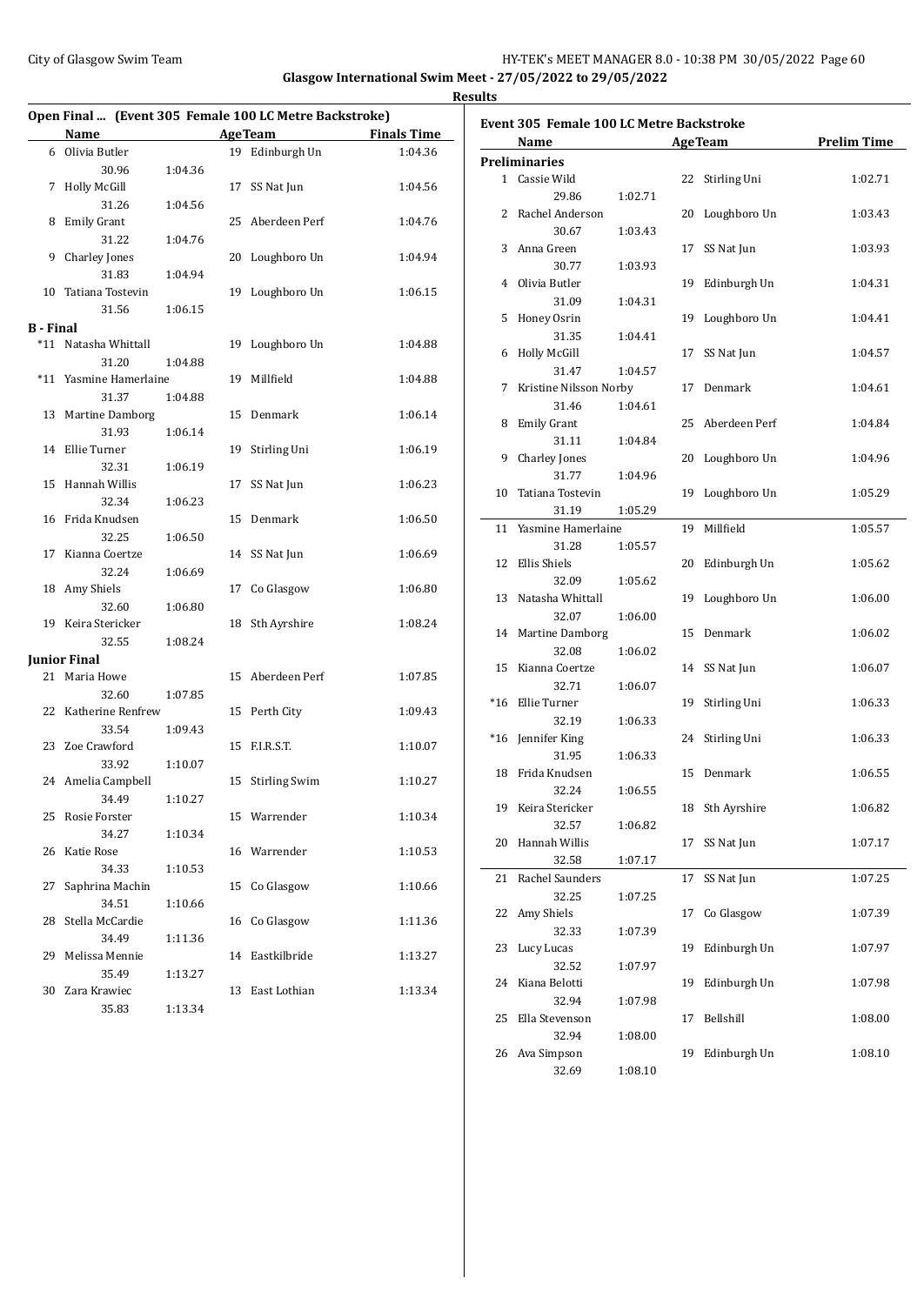## City of Glasgow Swim Team Team Team Fermic Management of the HY-TEK's MEET MANAGER 8.0 - 10:38 PM 30/05/2022 Page 61 **Glasgow International Swim Meet - 27/05/2022 to 29/05/2022**

|       | Preliminaries  (Event 305 Female 100 LC Metre Backstroke) |         |                |                      |                    |
|-------|-----------------------------------------------------------|---------|----------------|----------------------|--------------------|
|       | Name                                                      |         | <b>AgeTeam</b> |                      | <b>Prelim Time</b> |
| 27    | Maria Howe                                                |         |                | 15 Aberdeen Perf     | 1:08.38            |
|       | 33.57                                                     | 1:08.38 |                |                      |                    |
| 28    | Mollie Mc Alorum                                          |         | 17             | Ulster               | 1:08.51            |
|       | 33.41                                                     | 1:08.51 |                |                      |                    |
|       | 29 Fearne Crighton                                        |         | 17             | Perth City           | 1:08.64            |
|       | 32.44                                                     | 1:08.64 |                |                      |                    |
| 30    | Imara-Bella Thorpe                                        |         | 21             | Edinburgh Un         | 1:09.30            |
|       | 33.56                                                     | 1:09.30 |                |                      |                    |
| 31    | Katherine Renfrew                                         |         | 15             | Perth City           | 1:09.45            |
|       | 34.19                                                     | 1:09.45 |                |                      |                    |
| *32   | Libby Doubleday                                           |         | 17             | Co Glasgow           | 1:09.58            |
|       |                                                           |         |                |                      |                    |
|       | 34.00                                                     | 1:09.58 |                |                      |                    |
| *32   | Zoe Crawford                                              |         | 15             | F.I.R.S.T.           | 1:09.58            |
|       | 34.33                                                     | 1:09.58 |                |                      |                    |
|       | <u>Swim-Off Required</u>                                  |         |                |                      |                    |
| 34    | Zara Krawiec                                              |         | 13             | East Lothian         | 1:09.85            |
|       | 34.56                                                     | 1:09.85 |                |                      |                    |
| 35    | Isabelle Wood                                             |         | 17             | <b>Stirling Swim</b> | 1:10.02            |
|       | 34.06                                                     | 1:10.02 |                |                      |                    |
| 36    | Rebecca Reid                                              |         | 20             | Aberdeen             | 1:10.19            |
|       | 33.61                                                     | 1:10.19 |                |                      |                    |
| $*37$ | Katie Rose                                                |         |                | 16 Warrender         | 1:10.36            |
|       | 34.14                                                     | 1:10.36 |                |                      |                    |
| $*37$ | Rosie Forster                                             |         |                | 15 Warrender         | 1:10.36            |
|       | 34.23                                                     | 1:10.36 |                |                      |                    |
| 39    | Amber Stevenson                                           |         | 17             | Sth Ayrshire         | 1:10.64            |
|       | 33.59                                                     | 1:10.64 |                |                      |                    |
|       |                                                           |         |                |                      |                    |
| 40    | Amelia Campbell                                           |         | 15             | <b>Stirling Swim</b> | 1:11.00            |
|       | 34.42                                                     | 1:11.00 |                |                      |                    |
| 41    | Stella McCardie                                           |         | 16             | Co Glasgow           | 1:11.46            |
|       | 33.86                                                     | 1:11.46 |                |                      |                    |
| 42    | Melissa Mennie                                            |         | 14             | Eastkilbride         | 1:11.57            |
|       | 34.91                                                     | 1:11.57 |                |                      |                    |
| 43    | Ceri Gillespie                                            |         | 17             | Aberdeen Perf        | 1:11.61            |
|       | 34.39                                                     | 1:11.61 |                |                      |                    |
| 44    | Saphrina Machin                                           |         | 15             | Co Glasgow           | 1:11.64            |
|       | 34.39                                                     | 1:11.64 |                |                      |                    |
|       | 45 Chloe Mclean                                           |         | 15             | Dun City Aqu         | 1:11.94            |
|       | 34.06                                                     | 1:11.94 |                |                      |                    |
| 46    | Lucy Atherton                                             |         | 15             | Heart of Mid         | 1:11.95            |
|       | 34.55                                                     | 1:11.95 |                |                      |                    |
| 47    | Mei Rogers                                                |         | 15             | Warrender            | 1:11.97            |
|       | 34.83                                                     | 1:11.97 |                |                      |                    |
| 48    | Isla Gilmurray                                            |         | 14             | Dun City Aqu         | 1:12.21            |
|       | 34.39                                                     | 1:12.21 |                |                      |                    |
| 49    | Nula Gow                                                  |         | 17             | Garioch              | 1:12.44            |
|       | 36.11                                                     | 1:12.44 |                |                      |                    |
| 50    | Amelia Moule                                              |         | 19             | Loughboro Un         | 1:12.62            |
|       | 34.62                                                     | 1:12.62 |                |                      |                    |
| 51    | Lucy D'Agrosa                                             |         | 16             | Best                 | 1:12.71            |
|       |                                                           |         |                |                      |                    |
|       | 34.99                                                     | 1:12.71 |                |                      |                    |
| 52    | Talia Blackley                                            |         | 15             | Co Glasgow           | 1:12.86            |
|       | 34.67                                                     | 1:12.86 |                |                      |                    |
| 53    | Millie McArthur                                           |         | 16             | Lanark               | 1:12.92            |
|       | 34.72                                                     | 1:12.92 |                |                      |                    |

| <b>Results</b> |                            |         |    |                  |         |
|----------------|----------------------------|---------|----|------------------|---------|
|                | 54 Bronwen Payne           |         |    | 15 Best          | 1:12.95 |
|                | 34.35                      | 1:12.95 |    |                  |         |
|                | 55 Zuzia Smith             |         |    | 15 F.I.R.S.T.    | 1:12.97 |
|                | 35.13                      | 1:12.97 |    | Dun City Aqu     | 1:13.03 |
|                | *56 Anna Easton<br>34.64   | 1:13.03 | 15 |                  |         |
|                | *56 Rosie Liston           |         |    | 15 Co Glasgow    | 1:13.03 |
|                | 34.95                      | 1:13.03 |    |                  |         |
|                | 58 Emma Finlay             |         |    | 17 East Lothian  | 1:13.37 |
|                | 34.67                      | 1:13.37 |    |                  |         |
|                | 59 Naomi Wilson            |         |    | 15 Warrender     | 1:13.54 |
|                | 35.48                      | 1:13.54 |    |                  |         |
|                | 60 Alex Coy<br>34.32       | 1:13.58 |    | 16 Warrender     | 1:13.58 |
|                | 61 Madison Coull           |         |    | 14 Buckie        | 1:13.61 |
|                | 34.97                      | 1:13.61 |    |                  |         |
|                | 62 Lauren Anderson         |         |    | 15 Fauldhouse    | 1:13.64 |
|                | 34.74                      | 1:13.64 |    |                  |         |
|                | 63 Iona Henderson          |         |    | 15 Rutherglen    | 1:13.65 |
|                | 37.18                      | 1:13.65 |    |                  |         |
|                | 64 Grace Courtney<br>35.42 | 1:13.92 |    | 16 East Lothian  | 1:13.92 |
|                | 65 Simone Finlayson        |         |    | 15 Dun City Aqu  | 1:13.97 |
|                | 35.87                      | 1:13.97 |    |                  |         |
|                | 66 Holly Lumsden           |         |    | 17 Heart of Mid  | 1:14.27 |
|                | 36.28                      | 1:14.27 |    |                  |         |
|                | 67 Jocelyn McKenzie        |         |    | 17 Milngavie &B  | 1:14.41 |
|                | 36.17                      | 1:14.41 |    | 16 Warrender     | 1:14.47 |
|                | 68 Natalie Cooper<br>35.29 | 1:14.47 |    |                  |         |
|                | 69 Erin Coulter            |         |    | 14 Hamilton      | 1:14.51 |
|                | 35.85                      | 1:14.51 |    |                  |         |
|                | 70 Helen Stoddart          |         |    | 15 East Lothian  | 1:14.54 |
|                | 35.71                      | 1:14.54 |    |                  |         |
|                | 71 Remi Muirhead           |         |    | 17 Scotia        | 1:14.68 |
|                | 35.82<br>72 Kaysey Dickson | 1:14.68 |    | 12 Rutherglen    | 1:15.05 |
|                | 36.82                      | 1:15.05 |    |                  |         |
| 73             | Rose McLean                |         |    | 17 Perth City    | 1:15.08 |
|                | 35.53                      | 1:15.08 |    |                  |         |
|                | 74 Abigail Hill            |         |    | 15 Milngavie &B  | 1:15.18 |
|                | 36.47                      | 1:15.18 |    |                  |         |
|                | 75 Lisa McNair<br>37.38    | 1:15.40 |    | 13 F.I.R.S.T.    | 1:15.40 |
|                | 76 Eva Smith               |         |    | 13 Aberdeen Perf | 1:15.66 |
|                | 36.75                      | 1:15.66 |    |                  |         |
| 77             | <b>Emily Riach</b>         |         |    | 20 Aberdeen Perf | 1:15.73 |
|                | 35.57                      | 1:15.73 |    |                  |         |
|                | 78 Abigail Crawford        |         |    | 13 Co Glasgow    | 1:15.76 |
|                | 37.88<br>79 Heather Stuart | 1:15.76 |    | 16 N Ayrshire    | 1:15.86 |
|                | 36.78                      | 1:15.86 |    |                  |         |
|                | 80 Alexandra Miller        |         | 15 | Fauldhouse       | 1:16.00 |
|                | 36.79                      | 1:16.00 |    |                  |         |
|                | 81 Hannah Anderson         |         |    | 15 Hamilton      | 1:16.08 |
|                | 37.10                      | 1:16.08 |    |                  |         |
|                | 82 Caitlin Frame           |         |    | 15 F.I.R.S.T.    | 1:16.60 |
|                | 38.20                      | 1:16.60 |    |                  |         |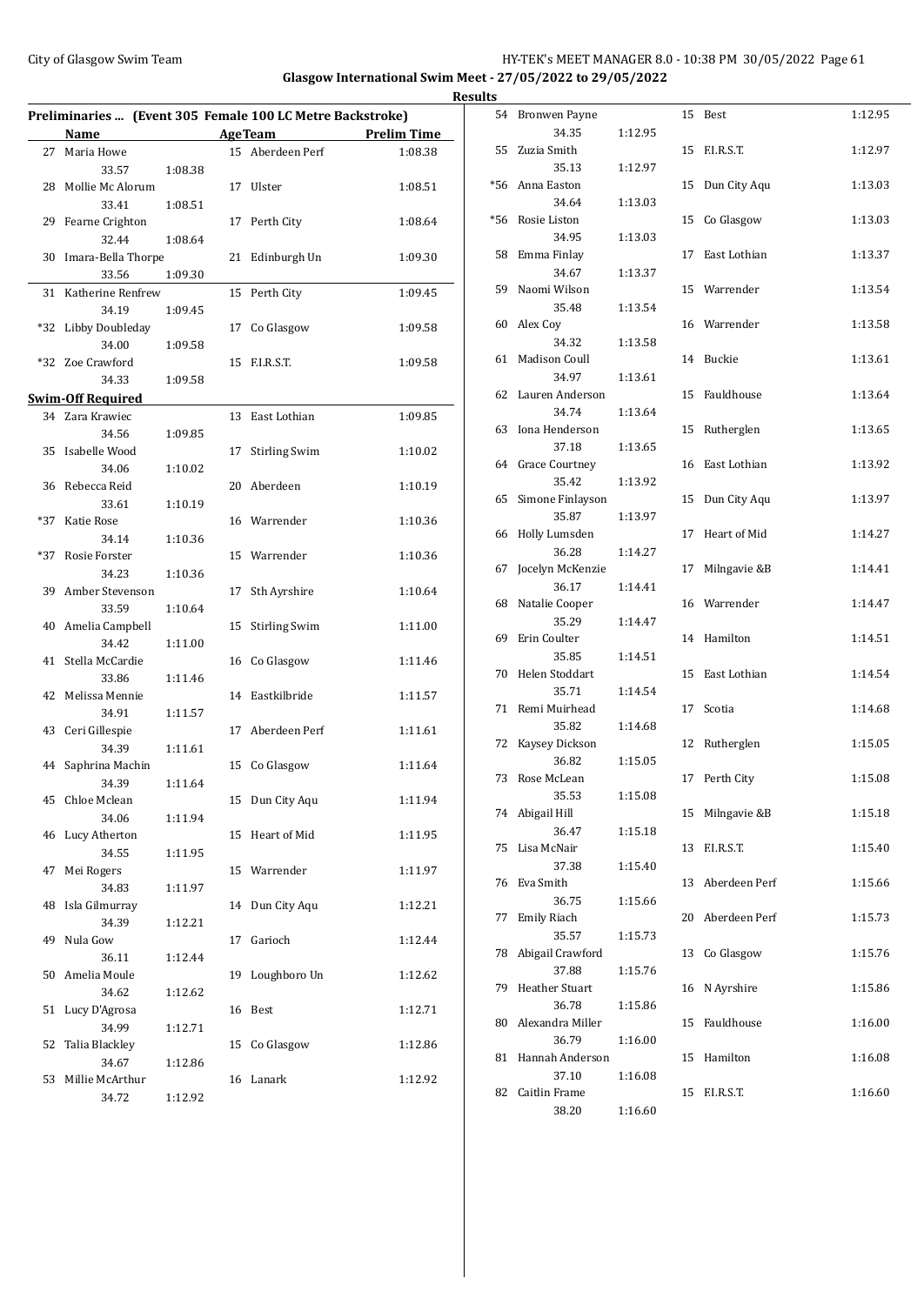## HY-TEK's MEET MANAGER 8.0 - 10:38 PM 30/05/2022 Page 62 **Glasgow International Swim Meet - 27/05/2022 to 29/05/2022**

**Results**

|                         | City of Glasgow Swim Team                                 |         |    |                 | <b>Glasgow International Swim Me</b><br><b>Res</b> |
|-------------------------|-----------------------------------------------------------|---------|----|-----------------|----------------------------------------------------|
|                         | Preliminaries  (Event 305 Female 100 LC Metre Backstroke) |         |    |                 |                                                    |
|                         |                                                           |         |    |                 | Name AgeTeam Prelim Time                           |
|                         | 83 Thea Glen                                              |         |    | 15 Co Glasgow   | 1:16.69                                            |
|                         | 37.41                                                     | 1:16.69 |    |                 |                                                    |
|                         | 84 Isla Garden                                            |         |    | 15 Garioch      | 1:16.89                                            |
|                         | 36.88                                                     | 1:16.89 |    |                 |                                                    |
|                         | 85 Phoebe Samson                                          |         |    | 14 Dun City Aqu | 1:17.01                                            |
|                         | 36.38                                                     | 1:17.01 |    |                 |                                                    |
|                         | 86 Abbi Morton                                            |         |    | 15 Swim IT      | 1:17.20                                            |
|                         | 37.67                                                     | 1:17.20 |    |                 |                                                    |
|                         | 87 Zara Denson                                            |         |    | 16 Monifieth    | 1:17.81                                            |
|                         | 38.02                                                     | 1:17.81 |    |                 |                                                    |
|                         | 88 Emily Easton                                           |         |    | 14 Larkhall     | 1:19.69                                            |
|                         | 38.56                                                     | 1:19.69 |    |                 |                                                    |
|                         | 89 Ellen Denny                                            |         |    | 14 Garioch      | 1:20.37                                            |
|                         | 38.98                                                     | 1:20.37 |    |                 |                                                    |
|                         | 90 Anna Campbell                                          |         |    | 13 Co Glasgow   | 1:20.87                                            |
|                         | 39.11                                                     | 1:20.87 |    |                 |                                                    |
|                         | 91 Zara Dunn                                              |         |    | 14 Co Glasgow   | 1:21.15                                            |
|                         | 38.64                                                     | 1:21.15 |    |                 |                                                    |
|                         |                                                           |         |    |                 |                                                    |
|                         | Event 305 Female 100 LC Metre Backstroke Multi-Class      |         |    |                 |                                                    |
|                         |                                                           |         |    |                 | Name AgeTeam Prelim Time                           |
|                         | <b>Preliminaries</b>                                      |         |    |                 |                                                    |
|                         | 1 Abby Kane S13                                           |         |    | 19 Stirling Uni | 1:15.38                                            |
|                         | 36.09                                                     | 1:15.38 |    |                 |                                                    |
|                         | Event 306 Male 100 LC Metre Backstroke                    |         |    |                 |                                                    |
|                         |                                                           |         |    |                 |                                                    |
|                         |                                                           |         |    |                 | <b>Name</b> AgeTeam Finals Time                    |
|                         | <b>Open Final</b>                                         |         |    |                 |                                                    |
|                         | 1 Jonathan Adam                                           |         |    | 20 Bath NC      | 54.65                                              |
|                         | 26.22                                                     | 54.65   |    |                 |                                                    |
|                         | 2 Elliot Clogg                                            |         |    | 23 Loughboro Un | 55.44                                              |
|                         | 26.88                                                     | 55.44   |    |                 |                                                    |
|                         | 3 Craig McNally                                           |         |    | 30 Stirling Uni | 55.63                                              |
|                         | 27.23                                                     | 55.63   |    |                 |                                                    |
| $\overline{\mathbf{4}}$ | Cameron Brooker                                           |         |    | 20 Bath NC      | 56.01                                              |
|                         | 26.46                                                     | 56.01   |    |                 |                                                    |
| 5                       | Martyn Walton                                             |         | 25 | Stirling Uni    | 56.12                                              |
|                         | 26.87                                                     | 56.12   |    |                 |                                                    |
| 6                       | Matthew Ward                                              |         | 17 | SS Nat Jun      | 56.37                                              |
|                         | 27.32                                                     | 56.37   |    |                 |                                                    |
| 7                       | Zach Speakman                                             |         | 20 | Stirling Uni    | 56.64                                              |
|                         | 27.30                                                     | 56.64   |    |                 |                                                    |
|                         | Charlie Brown                                             |         | 21 | Loughboro Un    | 56.97                                              |
| 8                       |                                                           |         |    |                 |                                                    |
|                         | 27.34                                                     | 56.97   |    |                 |                                                    |
| 9                       | Scott Gibson                                              |         | 22 | Edinburgh Un    | 57.55                                              |

10 Sam Pease 23 Stirling Uni 58.28

11 Jamie Robertson 22 Stirling Uni 57.43

12 Jamie Ferguson 19 Aberdeen Perf 57.79

13 Mark Ford 19 Co Glasgow 57.82

28.08 58.28

27.69 57.43

28.20 57.79

27.36 57.82

**B - Final**

| ults |                                        |         |    |                      |                    |
|------|----------------------------------------|---------|----|----------------------|--------------------|
|      | 14 Casper Puggaard                     |         |    | 17 Denmark           | 58.89              |
|      | 27.96                                  | 58.89   |    |                      |                    |
| 15   | Alexander Harris                       |         | 20 | <b>Stirling Swim</b> | 59.67              |
|      | 28.83                                  | 59.67   |    |                      |                    |
| 16   | Ross Noble                             |         | 18 | SS Nat Jun           | 59.92              |
|      | 29.11                                  | 59.92   |    |                      |                    |
| 17   | Lucas Brown                            |         |    | 16 SS Nat Jun        | 1:00.18            |
|      | 28.69                                  | 1:00.18 |    |                      |                    |
|      | 18 Shakil Giordani                     |         | 20 | Co Manch Aq          | 1:00.83            |
|      | 28.97                                  | 1:00.83 |    |                      |                    |
|      | <b>Junior Final</b>                    |         |    |                      |                    |
|      | 21 Mads Moller                         |         | 17 | Denmark              | 1:00.22            |
|      | 29.12                                  | 1:00.22 |    |                      |                    |
| 22   | Robert Burgess                         |         | 17 | Co Glasgow           | 1:00.86            |
|      | 29.59                                  | 1:00.86 |    |                      |                    |
| 23   | Owen Williamson                        |         | 17 | East Lothian         | 1:02.33            |
|      | 30.26                                  | 1:02.33 |    |                      |                    |
|      | 24 Grier Vandermeulen                  |         | 17 | <b>Stirling Swim</b> | 1:02.77            |
|      | 30.16                                  | 1:02.77 |    |                      |                    |
| 25   | Bergur Fafnir Bjarnason                |         |    | 16 Iceland           | 1:03.02            |
|      | 30.56                                  | 1:03.02 |    |                      |                    |
| 26   | Murray Dickson                         |         | 16 | <b>Stirling Swim</b> | 1:03.05            |
|      | 30.31                                  | 1:03.05 |    |                      |                    |
| 27   | Cameron Doran                          |         | 17 | Bellshill            | 1:03.14            |
|      | 30.31                                  | 1:03.14 |    |                      |                    |
|      | 28 Travis Davey                        |         | 17 | Dun City Aqu         | 1:03.26            |
|      | 30.16                                  | 1:03.26 |    |                      |                    |
|      | 29 Robbie Boyd                         |         |    | 15 Warrender         | 1:04.06            |
|      | 30.57                                  | 1:04.06 |    |                      |                    |
| 30   | Owen Carroll                           |         | 17 | Perth City           | 1:06.83            |
|      | 32.58                                  | 1:06.83 |    |                      |                    |
|      | Event 306 Male 100 LC Metre Backstroke |         |    |                      |                    |
|      | Name                                   |         |    | <b>AgeTeam</b>       | <b>Prelim Time</b> |
|      | <b>Preliminaries</b>                   |         |    |                      |                    |
| 1    | Jonathan Adam                          |         | 20 | Bath NC              | 54.58              |
|      |                                        |         |    |                      |                    |

|    | Prenminaries      |       |    |                 |       |
|----|-------------------|-------|----|-----------------|-------|
|    | 1 Jonathan Adam   |       |    | 20 Bath NC      | 54.58 |
|    | 25.79             | 54.58 |    |                 |       |
| 2  | Elliot Clogg      |       |    | 23 Loughboro Un | 55.77 |
|    | 27.12             | 55.77 |    |                 |       |
| 3  | Craig McNally     |       |    | 30 Stirling Uni | 55.87 |
|    | 27.28             | 55.87 |    |                 |       |
|    | 4 Cameron Brooker |       | 20 | Bath NC         | 56.25 |
|    | 27.13             | 56.25 |    |                 |       |
|    | 5 Matthew Ward    |       | 17 | SS Nat Jun      | 56.35 |
|    | 27.50             | 56.35 |    |                 |       |
| 6  | Zach Speakman     |       |    | 20 Stirling Uni | 56.62 |
|    | 27.28             | 56.62 |    |                 |       |
| 7  | Charlie Brown     |       |    | 21 Loughboro Un | 56.63 |
|    | 27.36             | 56.63 |    |                 |       |
| 8  | Martyn Walton     |       | 25 | Stirling Uni    | 56.76 |
|    | 27.61             | 56.76 |    |                 |       |
| 9  | Scott Gibson      |       |    | 22 Edinburgh Un | 56.85 |
|    | 26.59             | 56.85 |    |                 |       |
| 10 | Sam Pease         |       | 23 | Stirling Uni    | 58.28 |
|    | 27.65             | 58.28 |    |                 |       |
| 11 | Mark Ford         |       | 19 | Co Glasgow      | 58.40 |
|    | 27.47             | 58.40 |    |                 |       |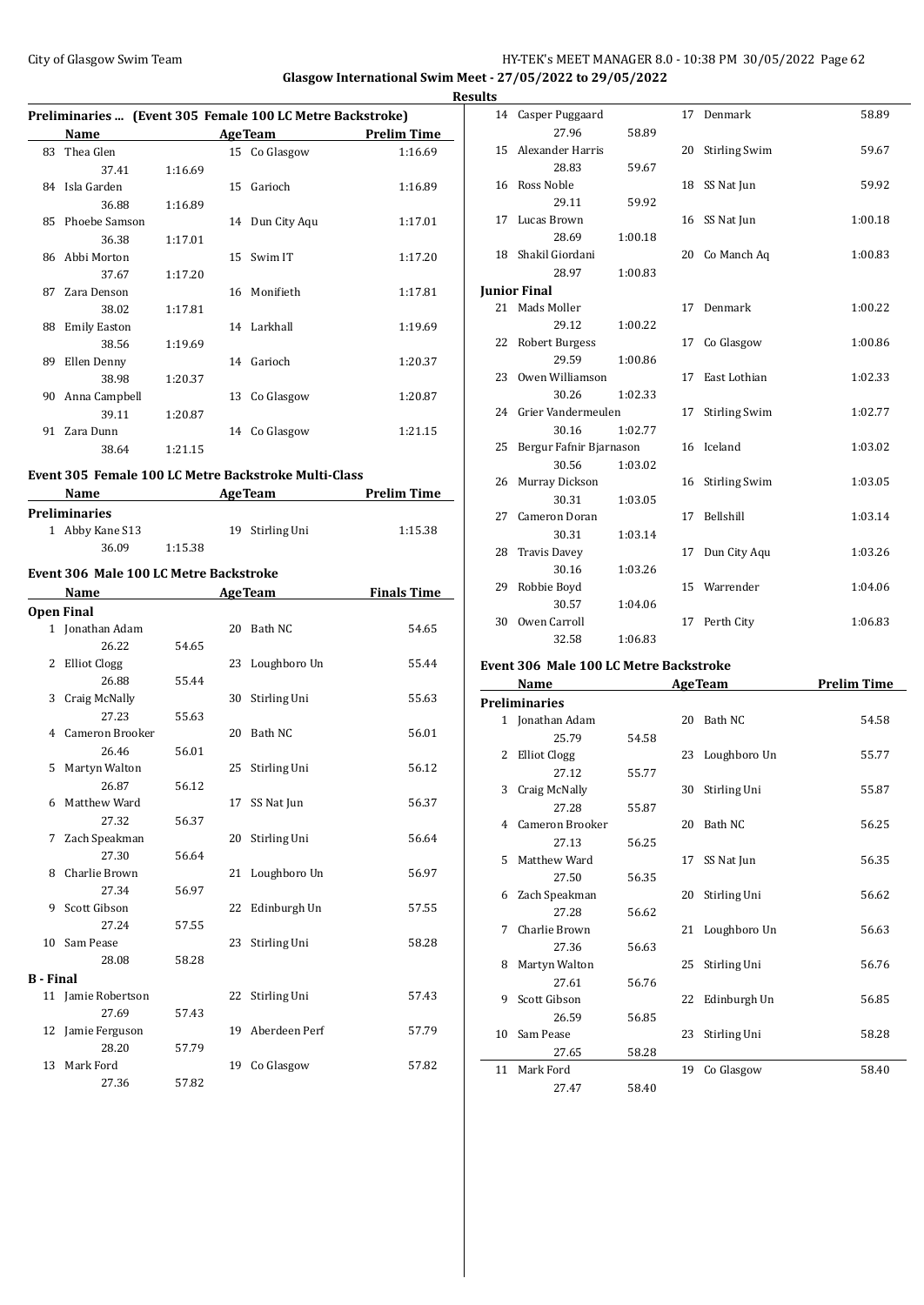## City of Glasgow Swim Team Team Team Fermic Management of the HY-TEK's MEET MANAGER 8.0 - 10:38 PM 30/05/2022 Page 63 **Glasgow International Swim Meet - 27/05/2022 to 29/05/2022**

|    |                                                         |         |    |                      |                    | <b>Results</b> |
|----|---------------------------------------------------------|---------|----|----------------------|--------------------|----------------|
|    | Preliminaries  (Event 306 Male 100 LC Metre Backstroke) |         |    |                      |                    |                |
|    | <b>Name</b>                                             |         |    | AgeTeam              | <b>Prelim Time</b> |                |
|    | 12 Jamie Ferguson                                       |         |    | 19 Aberdeen Perf     | 58.67              |                |
|    | 28.41                                                   | 58.67   |    | 22 Stirling Uni      |                    |                |
|    | 13 Jamie Robertson<br>27.67                             | 58.73   |    |                      | 58.73              |                |
|    | 14 Casper Puggaard                                      |         |    | 17 Denmark           | 59.94              |                |
|    | 28.60                                                   | 59.94   |    |                      |                    |                |
|    | 15 Brogan Hyde                                          |         | 19 | Stirling Uni         | 1:00.07            |                |
|    | 28.95                                                   | 1:00.07 |    |                      |                    |                |
|    | 16 Ross Noble                                           |         | 18 | SS Nat Jun           | 1:00.28            |                |
|    | 29.72                                                   | 1:00.28 |    |                      |                    |                |
| 17 | Shakil Giordani                                         |         |    | 20 Co Manch Aq       | 1:00.84            |                |
|    | 28.78                                                   | 1:00.84 |    |                      |                    |                |
|    | 18 Alexander Harris                                     |         | 20 | <b>Stirling Swim</b> | 1:00.93            |                |
|    | 29.25                                                   | 1:00.93 |    |                      |                    |                |
|    | 19 Lucas Brown                                          |         |    | 16 SS Nat Jun        | 1:01.00            |                |
|    | 29.01                                                   | 1:01.00 |    |                      |                    |                |
|    | 20 Pierce Greening                                      |         | 19 | Stirling Uni         | 1:01.17            |                |
|    | 29.28                                                   | 1:01.17 |    |                      |                    |                |
| 21 | Mads Moller                                             |         |    | 17 Denmark           | 1:01.24            |                |
|    | 29.80                                                   | 1:01.24 |    |                      |                    |                |
|    | 22 Robert Burgess                                       |         | 17 | Co Glasgow           | 1:01.81            |                |
|    | 30.02                                                   | 1:01.81 |    |                      |                    |                |
|    | 23 Grier Vandermeulen                                   |         | 17 | <b>Stirling Swim</b> | 1:02.14            |                |
|    | 29.71                                                   | 1:02.14 |    |                      |                    |                |
|    | 24 Luke Hornsey                                         |         |    | 16 SS Nat Jun        | 1:02.66            |                |
|    | 30.11                                                   | 1:02.66 |    |                      |                    |                |
|    | 25 Murray Dickson                                       |         |    | 16 Stirling Swim     | 1:03.06            |                |
|    | 30.30                                                   | 1:03.06 |    |                      |                    |                |
|    | 26 Matthew Brown                                        |         | 19 | Aberdeen Perf        | 1:03.15            |                |
|    | 30.59                                                   | 1:03.15 |    |                      |                    |                |
|    | 27 Owen Williamson                                      |         |    | 17 East Lothian      | 1:03.24            |                |
|    | 31.17                                                   | 1:03.24 |    |                      |                    |                |
|    | 28 Travis Davey                                         |         |    | 17 Dun City Aqu      | 1:03.31            |                |
|    | 30.32                                                   | 1:03.31 |    |                      |                    |                |
|    | 29 Michael Flynn                                        |         |    | 19 Co Glasgow        | 1:03.42            |                |
|    | 30.73                                                   | 1:03.42 |    |                      |                    |                |
|    | 30 Cameron Doran                                        |         |    | 17 Bellshill         | 1:03.46            |                |
|    | 30.77                                                   | 1:03.46 |    |                      |                    |                |
|    | 31 Bergur Fafnir Bjarnason                              |         |    | 16 Iceland           | 1:03.50            |                |
|    | 30.16                                                   | 1:03.50 |    |                      |                    |                |
| 32 | Robbie Boyd<br>29.56                                    |         |    | 15 Warrender         | 1:03.56            |                |
| 33 | Owen Carroll                                            | 1:03.56 |    |                      |                    |                |
|    | 30.53                                                   |         |    | 17 Perth City        | 1:03.68            |                |
|    | 34 Ethan Stewart                                        | 1:03.68 |    | 16 Hamilton          | 1:03.78            |                |
|    | 30.66                                                   | 1:03.78 |    |                      |                    |                |
|    | 35 Keane Smith                                          |         |    | 17 Airdrie           | 1:03.93            |                |
|    | 30.47                                                   | 1:03.93 |    |                      |                    |                |
|    | 36 Jack Docherty-Simpson                                |         |    | 15 Scotia            | 1:04.26            |                |
|    | 31.42                                                   | 1:04.26 |    |                      |                    |                |
| 37 | Matthew McMillan                                        |         | 16 | SS Nat Jun           | 1:04.32            |                |
|    | 31.15                                                   | 1:04.32 |    |                      |                    |                |
|    | 38 Luke Porteous                                        |         |    | 18 East Lothian      | 1:04.79            |                |
|    | 31.72                                                   | 1:04.79 |    |                      |                    |                |
|    |                                                         |         |    |                      |                    |                |

| 39 | <b>Finlay Saunders</b>        |         | 21 | Edinburgh Un         | 1:05.08 |
|----|-------------------------------|---------|----|----------------------|---------|
| 40 | 30.55<br>Logan Vandermeulen   | 1:05.08 | 15 | <b>Stirling Swim</b> | 1:05.11 |
|    | 31.77                         | 1:05.11 |    |                      |         |
| 41 | Fraser Wilson                 |         | 20 | Aberdeen Perf        | 1:05.12 |
|    | 31.05                         | 1:05.12 |    |                      |         |
| 42 | Calum Peebles<br>30.87        | 1:05.18 | 16 | SS Nat Jun           | 1:05.18 |
| 43 | Ewan Batey                    |         | 17 | Warrender            | 1:05.24 |
|    | 31.20                         | 1:05.24 |    |                      |         |
| 44 | Adam Ritchie                  |         | 18 | Warrender            | 1:05.59 |
|    | 31.90                         | 1:05.59 |    |                      |         |
| 45 | Kyle Mitchell                 |         | 16 | Garioch              | 1:05.98 |
|    | 31.34                         | 1:05.98 |    |                      |         |
| 46 | Tom Armitage                  |         | 15 | Thurso               | 1:06.01 |
|    | 31.73                         | 1:06.01 |    |                      |         |
| 47 | Corey Philip                  |         | 14 | Dun City Aqu         | 1:06.10 |
|    | 32.54                         | 1:06.10 |    |                      |         |
| 48 | Oliver Tykesson               |         | 22 | Stirling Uni         | 1:06.19 |
|    | 31.03                         | 1:06.19 |    |                      |         |
| 49 | Sam Currie                    |         | 17 | Perth City           | 1:06.27 |
|    | 32.11                         | 1:06.27 |    |                      |         |
| 50 | Lex Garrett<br>31.74          |         | 17 | Sth Ayrshire         | 1:06.37 |
| 51 | Lukas Johnson                 | 1:06.37 | 15 | Aberdeen Perf        | 1:06.44 |
|    | 33.06                         | 1:06.44 |    |                      |         |
| 52 | Robbie Carlyle                |         | 16 | Bellshill            | 1:06.75 |
|    | 32.19                         | 1:06.75 |    |                      |         |
| 53 | Jonathan Venter               |         | 19 | Perth City           | 1:06.92 |
|    | 32.14                         | 1:06.92 |    |                      |         |
| 54 | Manow Drysdale                |         | 15 | Warrender            | 1:07.05 |
|    | 32.56                         | 1:07.05 |    |                      |         |
| 55 | John MacKay                   |         | 17 | Perth City           | 1:07.08 |
|    | 32.76                         | 1:07.08 |    |                      |         |
| 56 | Alex Thomson                  |         | 18 | Warrender            | 1:07.43 |
|    | 31.99                         | 1:07.43 |    |                      |         |
| 57 | Dylan Cashmore<br>32.46       |         | 17 | Sth Ayrshire         | 1:07.59 |
| 58 | Sam Moore                     | 1:07.59 | 18 | Sth Ayrshire         | 1:07.66 |
|    | 32.49                         | 1:07.66 |    |                      |         |
| 59 | Euan Weir                     |         | 14 | Dun City Aqu         | 1:07.87 |
|    | 33.40                         | 1:07.87 |    |                      |         |
| 60 | <b>Andrew Smitton</b>         |         | 16 | South Aberd          | 1:07.99 |
|    | 32.90                         | 1:07.99 |    |                      |         |
| 61 | Richard Laws                  |         | 15 | Cupar                | 1:08.06 |
|    | 32.50                         | 1:08.06 |    |                      |         |
| 62 | Gregor Ross                   |         | 14 | Co Glasgow           | 1:08.14 |
|    | 32.86                         | 1:08.14 |    |                      |         |
| 63 | Charlie McLaren               |         | 17 | South Aberd          | 1:08.28 |
|    | 32.63                         | 1:08.28 |    |                      |         |
| 64 | David Landman                 |         | 15 | Co Glasgow           | 1:08.36 |
| 65 | 32.88<br><b>Fraser Tetlow</b> | 1:08.36 | 16 | Garioch              | 1:08.72 |
|    | 33.71                         | 1:08.72 |    |                      |         |
| 66 | Lewis Moir                    |         | 16 | Eastkilbride         | 1:08.83 |
|    | 33.13                         | 1:08.83 |    |                      |         |
| 67 | Connor Brierley               |         | 16 | Dun City Aqu         | 1:10.38 |
|    | 33.56                         | 1:10.38 |    |                      |         |
|    |                               |         |    |                      |         |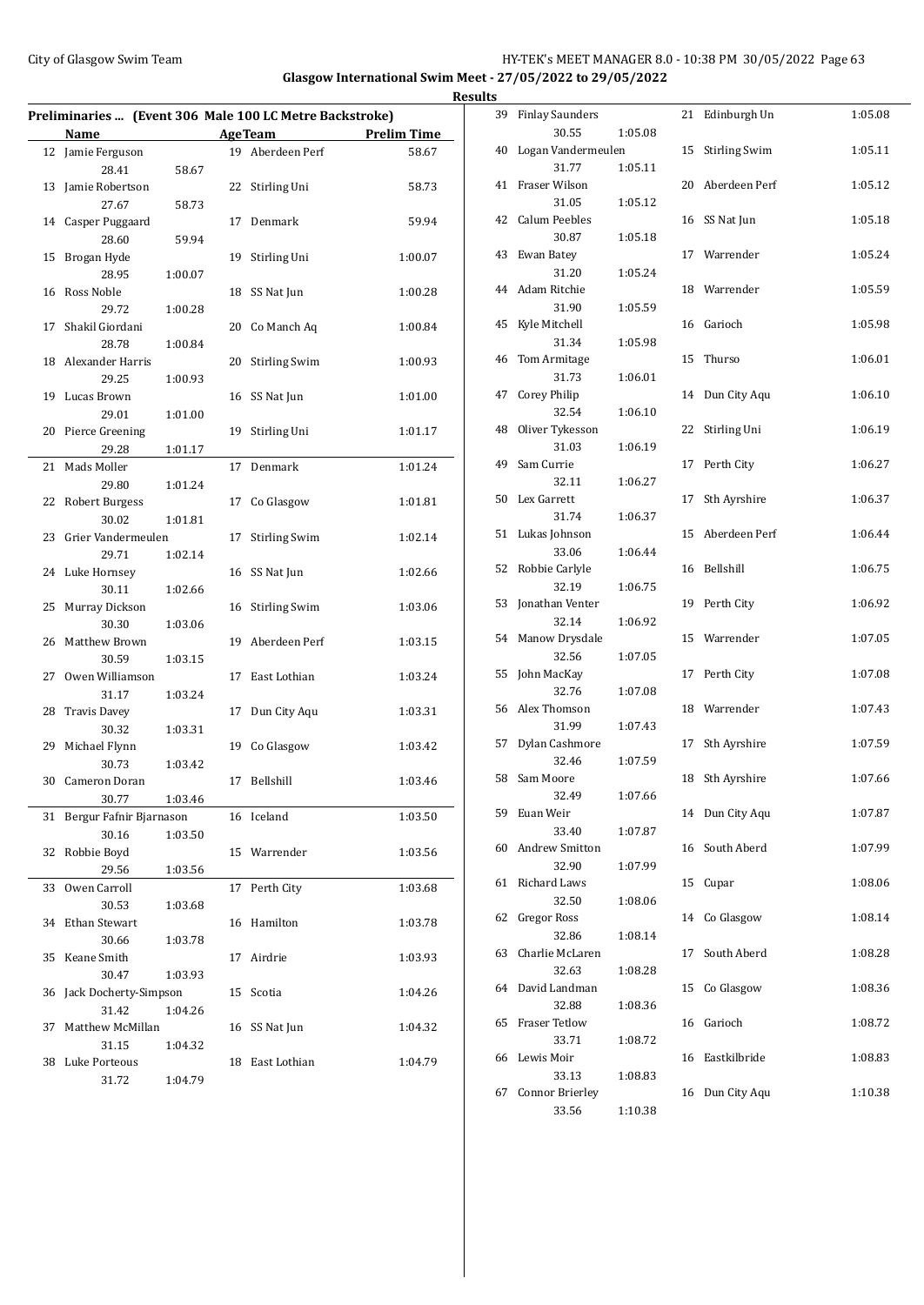#### City of Glasgow Swim Team HY-TEK's MEET MANAGER 8.0 - 10:38 PM 30/05/2022 Page 64 **Glasgow International Swim Meet - 27/05/2022 to 29/05/2022**

**Results Preliminaries ... (Event 306 Male 100 LC Metre Backstroke) Name Age Team Prelim Time** 68 Ross Anderton 14 East Lothian 1:10.40 33.97 1:10.40 69 Dan Hall 15 Aberdeen Perf 1:10.44 34.12 1:10.44 70 Euan McLeod 17 Lanark 1:10.53 33.37 1:10.53 71 Fraser Cowie 14 N Ayrshire 1:10.61 34.12 1:10.61 72 Jamie Gilchrist 16 Eastkilbride 1:10.76 34.73 1:10.76 73 Cole Morrison 16 Stirling Swim 1:11.03 33.89 1:11.03 74 Adam Phillips 18 Dun City Aqu 1:11.12 33.51 1:11.12 75 Ben McLaughlin 16 Garioch 1:11.31 35.32 1:11.31 76 Euan Gray 16 Cupar 1:11.54 34.20 1:11.54 77 Oscar Chirnside 14 Garioch 1:11.76 34.95 1:11.76 78 Dylan McCombie 15 South Aberd 1:12.13 33.71 1:12.13 79 Nathan Lilly 17 Bellshill 1:12.71 35.22 1:12.71 80 Luke Garrity 15 Inverclyde 1:12.77 35.78 1:12.77 81 Ethan Collins 13 Bellshill 1:14.24 35.14 1:14.24 82 Daniel Hendry 13 Co Glasgow 1:14.69 34.93 1:14.69 83 Louis di Mascio 15 Stirling Swim 1:15.22 34.40 1:15.22 84 Kyle Mossman 13 Co Glasgow 1:15.83 36.55 1:15.83

#### **Event 306 Male 100 LC Metre Backstroke Multi-Class**

| <b>Name</b>      |         | <b>AgeTeam</b> | <b>Prelim Time</b> |  |
|------------------|---------|----------------|--------------------|--|
| Preliminaries    |         |                |                    |  |
| Louis Lawlor S14 |         | 20 Co Glasgow  | 1:04.90            |  |
| 30.08            | 1:04.90 |                |                    |  |
| 2 Sam Downie S8  |         | 16 SS Nat Jun  | 1:14.46            |  |
| 35.59            | 1:14.46 |                |                    |  |

#### **Event 307 Female 200 LC Metre Breaststroke**

|    | Name               |         | <b>AgeTeam</b>   |         | <b>Finals Time</b> |
|----|--------------------|---------|------------------|---------|--------------------|
|    | Open Final         |         |                  |         |                    |
|    | Lily Booker        |         | 21 Loughboro Un  |         | 2:28.44            |
|    | 34.18              | 1:12.29 | 1:50.31          | 2:28.44 |                    |
| 2. | Kara Hanlon        |         | 25 Edinburgh Un  |         | 2:29.55            |
|    | 34.86              | 1:13.67 | 1:51.49          | 2:29.55 |                    |
| 3. | Yvonne Brown       |         | 20 Aberdeen Perf |         | 2:35.20            |
|    | 35.12              | 1:14.72 | 1:54.64          | 2:35.20 |                    |
| 4  | Nula Gow           |         | Garioch<br>17    |         | 2:37.86            |
|    | 35.96              | 1:16.83 | 1:57.67          | 2:37.86 |                    |
| 5. | Karoline Kjelstrup |         | 16 Denmark       |         | 2:38.88            |
|    | 36.65              | 1:17.66 | 1:58.67          | 2:38.88 |                    |
|    |                    |         |                  |         |                    |

|                  | 6 Maia Hall              |         | 20 Bo Stockton     | 2:39.15 |
|------------------|--------------------------|---------|--------------------|---------|
|                  | 36.51                    | 1:16.43 | 1:58.20<br>2:39.15 |         |
| 7                | Bridget Lemasurier       |         | 20 Edinburgh Un    | 2:39.84 |
|                  | 36.22                    | 1:15.85 | 1:57.53<br>2:39.84 |         |
|                  | 8 Anna Morgan            |         | 19 Edinburgh Un    | 2:39.87 |
|                  | 35.32                    | 1:15.26 | 1:57.23<br>2:39.87 |         |
|                  | 9 Eva Margret Falsdottir |         | 17 Iceland         | 2:43.08 |
|                  | 36.59                    | 1:17.76 | 2:00.43<br>2:43.08 |         |
| <b>B</b> - Final |                          |         |                    |         |
|                  | 11 Kiera Davidson        |         | 17 Co Glasgow      | 2:42.46 |
|                  | 36.52                    | 1:18.11 | 2:00.20<br>2:42.46 |         |
|                  | 12 Aoife Marley          |         | 20 Witham          | 2:42.78 |
|                  | 37.06                    | 1:19.01 | 2:01.18<br>2:42.78 |         |
| 13               | Lucy Stoves              |         | 16 Dun City Aqu    | 2:43.11 |
|                  | 35.88                    | 1:17.38 | 1:59.50<br>2:43.11 |         |
| 14               | <b>Emily McGhee</b>      |         | 19 Carnoustie      | 2:45.73 |
|                  | 36.04                    | 1:18.40 | 2:02.34<br>2:45.73 |         |
| 15               | Aimee Watson             |         | 18 Inverclyde      | 2:45.74 |
|                  | 37.02                    | 1:19.81 | 2:03.96<br>2:45.74 |         |
| 16               | Charlotte Hardy          |         | 15 SS Nat Jun      | 2:47.48 |
|                  | 36.96                    | 1:19.60 | 2:04.10<br>2:47.48 |         |
| 17               | Milly Donnachie          |         | 17 Eastkilbride    | 2:51.11 |
|                  | 38.77                    | 1:22.24 | 2:06.91<br>2:51.11 |         |
| 18               | Mairi Craig              |         | 18 Stirling Swim   | 2:51.12 |
|                  | 39.75                    | 1:22.84 | 2:07.45<br>2:51.12 |         |
|                  | 19 Evi Mackie            |         | 13 Lanark          | 2:53.45 |
|                  | 39.34                    | 1:22.46 | 2:08.46<br>2:53.45 |         |
|                  | <b>Junior Final</b>      |         |                    |         |
|                  | 21 Perrie Scobbie        |         | 15 Stirling Swim   | 2:48.05 |
|                  | 37.68                    | 1:21.00 | 2:04.16<br>2:48.05 |         |
|                  | 22 Mei Rogers            |         | 15 Warrender       | 2:50.58 |
|                  | 37.98                    | 1:21.61 | 2:06.10<br>2:50.58 |         |
| 23               | Leah Bulloch             |         | 16 Eastkilbride    | 2:51.69 |
|                  | 38.38                    | 1:21.77 | 2:07.15<br>2:51.69 |         |
|                  | 24 Lucy Nimmo            |         | 15 Bellshill       | 2:52.66 |
|                  | 37.46                    | 1:21.63 | 2:07.01<br>2:52.66 |         |
| 25               | Eilidh Stewart           |         | 16 Warrender       | 2:55.39 |
|                  | 38.36                    | 1:23.92 | 2:10.68<br>2:55.39 |         |
|                  | 26 Madeleine Paterson    |         | 14 Co Glasgow      | 2:55.50 |
|                  | 38.70                    | 1:23.00 | 2:09.11<br>2:55.50 |         |
| 27               | Ellyn MacPhee            |         | 15 Fauldhouse      | 2:58.54 |
|                  | 41.76                    | 1:26.18 | 2:13.29<br>2:58.54 |         |
| 28               | Eilidh McNair            |         | 15 Milngavie &B    | 3:00.94 |
|                  | 39.09                    | 1:24.45 | 2:13.72<br>3:00.94 |         |

## **Event 307 Female 200 LC Metre Breaststroke**

|   | Name                 |         | <b>AgeTeam</b>     |         | <b>Prelim Time</b> |
|---|----------------------|---------|--------------------|---------|--------------------|
|   | <b>Preliminaries</b> |         |                    |         |                    |
| 1 | Lily Booker          |         | Loughboro Un<br>21 |         | 2:31.44            |
|   | 34.19                | 1:13.02 | 1:51.91            | 2:31.44 |                    |
|   | 2 Yvonne Brown       |         | 20 Aberdeen Perf   |         | 2:34.40            |
|   | 35.24                | 1:14.79 | 1:54.29            | 2:34.40 |                    |
| 3 | Kara Hanlon          |         | 25 Edinburgh Un    |         | 2:34.46            |
|   | 36.91                | 1:16.83 | 1:57.87            | 2:34.46 |                    |
| 4 | Nula Gow             |         | Garioch<br>17      |         | 2:38.73            |
|   | 37.30                | 1:17.72 | 1:59.01            | 2:38.73 |                    |
|   |                      |         |                    |         |                    |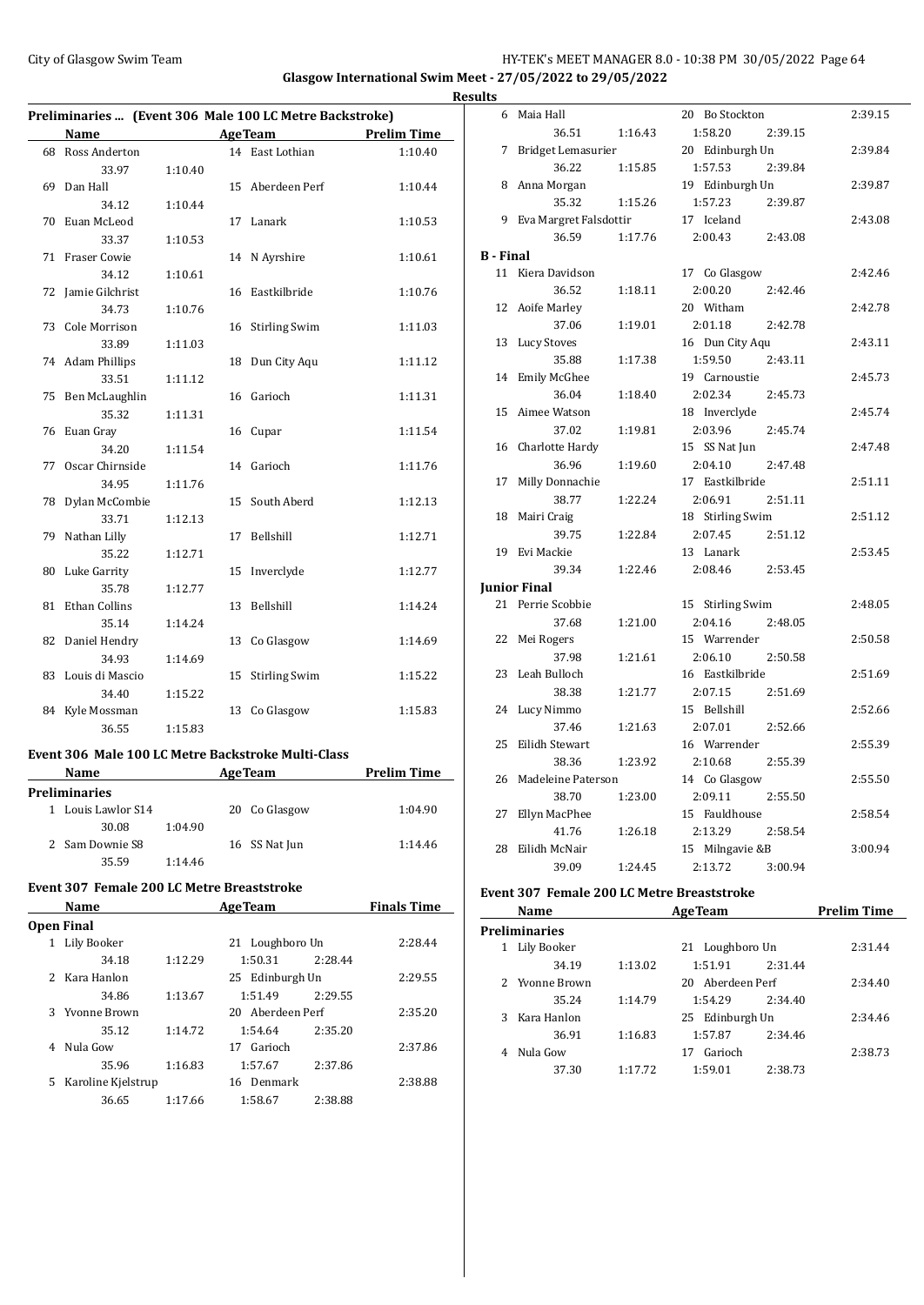## City of Glasgow Swim Team Team Feam Fermic Management of the HY-TEK's MEET MANAGER 8.0 - 10:38 PM 30/05/2022 Page 65 **Glasgow International Swim Meet - 27/05/2022 to 29/05/2022**

| Preliminaries  (Event 307 Female 200 LC Metre Breaststroke) |                        |         |                    |                    |  |  |
|-------------------------------------------------------------|------------------------|---------|--------------------|--------------------|--|--|
|                                                             | <b>Name</b>            |         | <b>AgeTeam</b>     | <b>Prelim Time</b> |  |  |
| 5                                                           | Anna Morgan            |         | 19 Edinburgh Un    | 2:39.88            |  |  |
|                                                             | 36.65                  | 1:17.81 | 1:58.56<br>2:39.88 |                    |  |  |
| 6                                                           | Maia Hall              |         | 20 Bo Stockton     | 2:40.20            |  |  |
|                                                             | 35.73                  | 1:17.23 | 1:59.51<br>2:40.20 |                    |  |  |
| 7                                                           | Olwyn Cooke            |         | 19 Edinburgh Un    | 2:40.21            |  |  |
|                                                             | 36.41                  | 1:18.08 | 1:58.98<br>2:40.21 |                    |  |  |
| 8                                                           | Karoline Kjelstrup     |         | 16 Denmark         | 2:40.80            |  |  |
|                                                             | 36.56                  | 1:17.08 | 1:58.86<br>2:40.80 |                    |  |  |
| 9                                                           | Bridget Lemasurier     |         | 20 Edinburgh Un    | 2:43.03            |  |  |
|                                                             | 36.05                  | 1:18.43 | 2:00.04<br>2:43.03 |                    |  |  |
| 10                                                          | Eva Margret Falsdottir |         | 17 Iceland         | 2:43.47            |  |  |
|                                                             | 36.56                  | 1:17.95 | 2:00.12<br>2:43.47 |                    |  |  |
| 11                                                          | Aoife Marley           |         | 20 Witham          | 2:44.41            |  |  |
|                                                             | 38.20                  | 1:19.55 | 2:01.97<br>2:44.41 |                    |  |  |
| 12                                                          | <b>Lucy Stoves</b>     |         | 16 Dun City Aqu    | 2:44.47            |  |  |
|                                                             | 36.10                  | 1:16.98 | 2:00.25<br>2:44.47 |                    |  |  |
| 13                                                          | Charlotte Hardy        |         | 15 SS Nat Jun      | 2:45.13            |  |  |
|                                                             | 36.85                  | 1:19.91 | 2:02.73<br>2:45.13 |                    |  |  |
| 14                                                          | Kiera Davidson         |         | 17 Co Glasgow      | 2:46.10            |  |  |
|                                                             | 37.04                  | 1:18.95 | 2:02.71<br>2:46.10 |                    |  |  |
| 15                                                          | Emily McGhee           |         | 19 Carnoustie      | 2:46.74            |  |  |
|                                                             | 37.54                  | 1:19.52 | 2:03.82<br>2:46.74 |                    |  |  |
| 16                                                          | Aimee Watson           |         | 18 Inverclyde      | 2:47.24            |  |  |
|                                                             | 38.04                  | 1:21.43 | 2:06.26<br>2:47.24 |                    |  |  |
| 17                                                          | Zara Krawiec           |         | 13 East Lothian    | 2:51.39            |  |  |
|                                                             | 38.98                  | 1:23.97 | 2:08.61<br>2:51.39 |                    |  |  |
| 18                                                          | Milly Donnachie        |         | 17 Eastkilbride    | 2:52.35            |  |  |
|                                                             | 38.79                  | 1:22.50 | 2:07.67<br>2:52.35 |                    |  |  |
| 19                                                          | Evi Mackie             |         | 13 Lanark          | 2:52.58            |  |  |
|                                                             | 38.45                  | 1:22.49 | 2:06.95<br>2:52.58 |                    |  |  |
| 20                                                          | Mairi Craig            |         | 18 Stirling Swim   | 2:52.59            |  |  |
|                                                             | 39.68                  | 1:23.95 | 2:08.54<br>2:52.59 |                    |  |  |
| 21                                                          | Mei Rogers             |         | 15 Warrender       | 2:52.63            |  |  |
|                                                             | 38.66                  | 1:23.50 | 2:08.58<br>2:52.63 |                    |  |  |
| 22                                                          | Lucy Nimmo             |         | 15 Bellshill       | 2:53.04            |  |  |
|                                                             | 38.28                  | 1:21.57 | 2:07.56<br>2:53.04 |                    |  |  |
| 23                                                          | Leah Bulloch           |         | 16 Eastkilbride    | 2:53.38            |  |  |
|                                                             | 38.82                  | 1:23.74 | 2:08.20<br>2:53.38 |                    |  |  |
|                                                             | 24 Abigail Thomson     |         | 18 Kingston        | 2:53.53            |  |  |
|                                                             | 40.12                  | 1:25.16 | 2:10.61<br>2:53.53 |                    |  |  |
| 25                                                          | Perrie Scobbie         |         | 15 Stirling Swim   | 2:53.62            |  |  |
|                                                             | 39.48                  | 1:23.03 | 2:08.62<br>2:53.62 |                    |  |  |
| 26                                                          | Eilidh Robertson       |         | 15 Sth Ayrshire    | 2:53.66            |  |  |
|                                                             | 38.96                  | 1:23.32 | 2:08.89<br>2:53.66 |                    |  |  |
| 27                                                          | Carys Mooney           |         | 15 Co Glasgow      | 2:55.08            |  |  |
|                                                             | 39.48                  | 1:24.65 | 2:10.60<br>2:55.08 |                    |  |  |
| 28                                                          | Madeleine Paterson     |         | 14 Co Glasgow      | 2:56.17            |  |  |
|                                                             | 40.21                  | 1:25.33 | 2:11.34<br>2:56.17 |                    |  |  |
| 29                                                          | Eilidh McNair          |         | 15 Milngavie &B    | 2:56.92            |  |  |
|                                                             | 38.75                  | 1:23.52 | 2:08.98<br>2:56.92 |                    |  |  |
| 30                                                          | Eilidh Stewart         |         | 16 Warrender       | 2:57.22            |  |  |
|                                                             | 37.74                  | 1:22.28 | 2:09.83<br>2:57.22 |                    |  |  |
| 31                                                          | Ellyn MacPhee          |         | 15 Fauldhouse      | 2:57.25            |  |  |
|                                                             | 40.05                  | 1:24.80 | 2:11.37<br>2:57.25 |                    |  |  |

| <b>Results</b> |                      |         |                  |         |         |
|----------------|----------------------|---------|------------------|---------|---------|
|                | 32 Lexine McCappin   |         | 16 F.I.R.S.T.    |         | 2:57.27 |
|                | 40.15                | 1:25.49 | 2:11.00          | 2:57.27 |         |
|                | 33 Jessica Kirkwood  |         | 13 Aberdeen Perf |         | 2:57.89 |
|                | 40.14                | 1:27.23 | 2:12.23          | 2:57.89 |         |
|                | 34 Ella McGeorge     |         | 16 Cupar         |         | 2:57.91 |
|                | 38.76                | 1:25.08 | 2:12.07          | 2:57.91 |         |
|                | 35 Ellie Kennedy     |         | 14 Co Glasgow    |         | 2:58.13 |
|                | 40.80                | 1:26.15 | 2:13.00          | 2:58.13 |         |
|                | 36 Ava Kirkham       |         | 16 F.I.R.S.T.    |         | 2:58.17 |
|                | 39.07                | 1:24.95 | 2:10.81          | 2:58.17 |         |
| 37             | Megan Ruddy          |         | 19 Hamilton      |         | 2:58.35 |
|                | 38.90                | 1:23.87 | 2:11.60          | 2:58.35 |         |
| 38             | Erica Watt           |         | 16 Heart of Mid  |         | 2:58.40 |
|                | 40.22                | 1:26.97 | 2:12.79          | 2:58.40 |         |
|                | 39 Madison Gallacher |         | 15 F.I.R.S.T.    |         | 2:58.98 |
|                | 40.13                | 1:26.15 | 2:12.76          | 2:58.98 |         |
|                | 40 Cassie Wyper      |         | 15 Co Glasgow    |         | 2:59.08 |
|                | 39.77                | 1:25.23 | 2:13.03          | 2:59.08 |         |
| 41             | Lucia Bivar Segurado |         | 18 East Lothian  |         | 2:59.48 |
|                | 40.95                | 1:26.77 | 2:13.76          | 2:59.48 |         |
|                | 42 Iona Wilson       |         | 18 East Lothian  |         | 2:59.73 |
|                | 40.64                | 1:26.89 | 2:13.97          | 2:59.73 |         |
|                | 43 Taylor Smith      |         | 15 St Thomas     |         | 3:00.01 |
|                | 39.60                | 1:25.51 | 2:12.71          | 3:00.01 |         |
| 44             | <b>Bronwen Payne</b> |         | 15 Best          |         | 3:00.14 |
|                | 39.90                | 1:26.21 | 2:13.49          | 3:00.14 |         |
| 45             | Kiera Hart           |         | 16 Scotia        |         | 3:01.64 |
|                | 41.88                | 1:27.62 | 2:14.56          | 3:01.64 |         |
| 46             | Helen Black          |         | 17 Cupar         |         | 3:02.54 |
|                | 41.51                | 1:28.41 | 2:15.81          | 3:02.54 |         |
| 47             | Amy Owenson          |         | 15 Best          |         | 3:02.66 |
|                | 40.70                | 1:29.48 | 2:16.81          | 3:02.66 |         |
| 48             | Katie Towers         |         | 14 Lanark        |         | 3:02.95 |
|                | 40.80                | 1:28.61 | 2:16.38          | 3:02.95 |         |
|                | 49 Kristin Mackay    |         | 14 Warrender     |         | 3:02.96 |
|                | 40.90                | 1:27.04 | 2:14.90          | 3:02.96 |         |
|                | 50 Alice Cumming     |         | 14 Co Glasgow    |         | 3:03.04 |
|                | 41.71                | 1:28.61 | 2:16.20          | 3:03.04 |         |
| 51             | Eden Fraser          |         | 15 Aberdeen Perf |         | 3:03.21 |
|                | 41.89                | 1:27.66 | 2:15.90          | 3:03.21 |         |
|                | 52 Millie Barton     |         | 14 Bellshill     |         | 3:03.43 |
|                | 41.79                | 1:28.30 | 2:15.81          | 3:03.43 |         |
|                | 53 Lauren Anderson   |         | 15 Fauldhouse    |         | 3:03.46 |
|                | 40.13                | 1:27.04 | 2:15.07          | 3:03.46 |         |
|                | 54 Grace Prain       |         | 15 Dun City Aqu  |         | 3:04.13 |
|                | 41.24                | 1:27.96 | 2:16.26          | 3:04.13 |         |
|                | 55 Gabriella Winton  |         | 17 St Thomas     |         | 3:04.21 |
|                | 40.96                | 1:27.02 | 2:15.28          | 3:04.21 |         |
|                | 56 Tara Montgomery   |         | 16 Stirling Swim |         | 3:04.33 |
|                | 41.37                | 1:27.06 | 2:16.49          | 3:04.33 |         |
| 57             | Daisy MacInnes       |         | 13 Co Glasgow    |         | 3:04.55 |
|                | 41.76                | 1:28.61 | 2:16.93          | 3:04.55 |         |
|                | 58 Gina Ren          |         | 13 Co Glasgow    |         | 3:05.14 |
|                | 42.00                | 1:29.62 | 2:17.58          | 3:05.14 |         |
|                | 59 Natalie Cooper    |         | 16 Warrender     |         | 3:05.30 |
|                | 41.87                | 1:29.17 | 2:17.32          | 3:05.30 |         |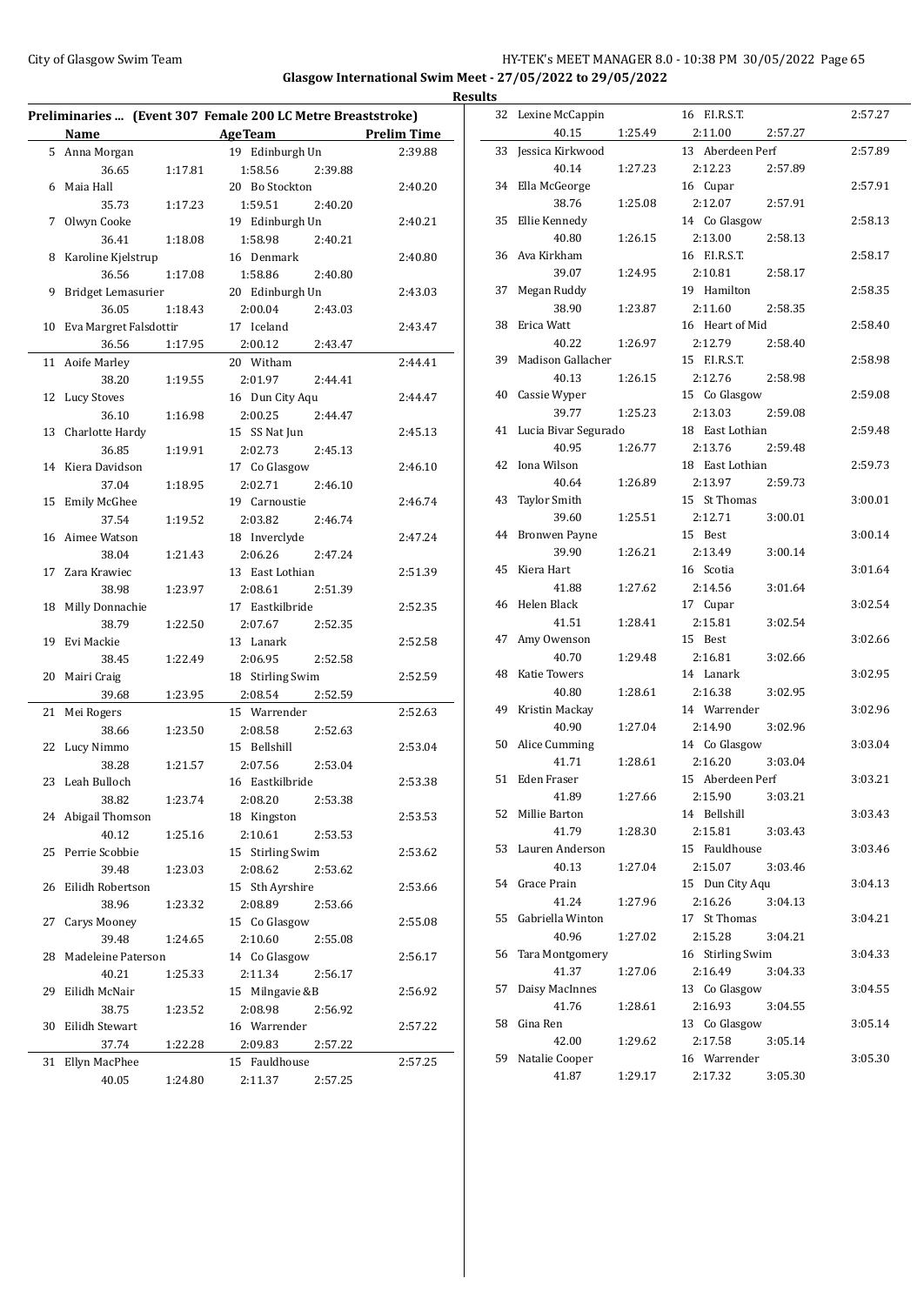## City of Glasgow Swim Team Team Feam Fermic Management of the HY-TEK's MEET MANAGER 8.0 - 10:38 PM 30/05/2022 Page 66 **Glasgow International Swim Meet - 27/05/2022 to 29/05/2022 Results**

|    |                             |         | Preliminaries  (Event 307 Female 200 LC Metre Breaststroke) |         |                    |
|----|-----------------------------|---------|-------------------------------------------------------------|---------|--------------------|
|    | Name                        |         | <b>AgeTeam</b>                                              |         | <b>Prelim Time</b> |
| 60 | Ellie Craik-Collins         |         | 15 Warrender                                                |         | 3:05.64            |
|    | 38.76                       | 1:24.47 | 2:12.95                                                     | 3:05.64 |                    |
| 61 | Zara Denson                 |         | 16 Monifieth                                                |         | 3:05.83            |
|    | 41.84                       | 1:29.93 | 2:17.31                                                     | 3:05.83 |                    |
| 62 | Coco Croxford               |         | 14 SS Nat Jun                                               |         | 3:06.28            |
|    | 43.03                       | 1:29.90 | 2:19.23                                                     | 3:06.28 |                    |
| 63 | Caelin Chan                 |         | 14 N Ayrshire                                               |         | 3:06.50            |
|    | 40.60                       | 1:28.06 | 2:16.96                                                     | 3:06.50 |                    |
| 64 | Carolyn Rae                 |         | 18 Monifieth                                                |         | 3:06.78            |
|    | 42.82                       | 1:33.13 | 2:20.98                                                     | 3:06.78 |                    |
| 65 | Maci Carty                  |         | 14 Fauldhouse                                               |         | 3:06.91            |
|    | 42.72                       | 1:29.71 | 2:19.26                                                     | 3:06.91 |                    |
| 66 | Ava Ross                    |         | 13 Co Glasgow                                               |         | 3:06.93            |
|    | 42.37                       | 1:29.62 | 2:19.79                                                     | 3:06.93 |                    |
| 67 | Zuzia Smith                 |         | 15 F.I.R.S.T.                                               |         | 3:07.48            |
|    | 43.43                       | 1:30.18 | 2:19.19                                                     | 3:07.48 |                    |
| 68 | Wiktoria Grabowska          |         | 15 West Dunbart                                             |         | 3:07.72            |
|    | 40.32                       | 1:26.59 | 2:16.41                                                     | 3:07.72 |                    |
| 69 | Ellen Denny                 |         | 14 Garioch                                                  |         | 3:09.17            |
|    | 43.22                       | 1:30.90 | 2:20.57                                                     | 3:09.17 |                    |
| 70 | Allanah Wilson              |         | 14 Bellshill                                                |         | 3:09.26            |
|    | 41.00                       | 1:30.55 | 2:19.71                                                     | 3:09.26 |                    |
| 71 | Sarah Kay                   |         | 17 South Aberd                                              |         | 3:09.70            |
|    | 42.17                       | 1:29.94 | 2:20.38                                                     | 3:09.70 |                    |
| 72 | Emma Binnie                 |         | 13 N Ayrshire                                               |         | 3:09.89            |
|    | 43.22                       | 1:31.28 | 2:21.47                                                     | 3:09.89 |                    |
| 73 | Keziah McCappin             |         | 14 F.I.R.S.T.                                               |         | 3:09.94            |
|    | 41.04                       | 1:29.57 | 2:19.32                                                     | 3:09.94 |                    |
| 74 | Ayla Cochrane               |         | 16 Co Glasgow                                               |         | 3:10.32            |
|    | 42.55                       | 1:31.34 | 2:21.54                                                     | 3:10.32 |                    |
| 75 | Rebecca Strachan            |         | 14 Larkhall                                                 |         | 3:10.40            |
|    | 43.35                       | 1:32.10 | 2:22.22                                                     | 3:10.40 |                    |
| 76 | Payton Forbes               |         | 13 Buckie                                                   |         | 3:12.13            |
|    | 42.62                       | 1:31.25 | 2:24.20                                                     | 3:12.13 |                    |
| 77 | Lucy McLeod                 |         | 15 F.I.R.S.T.                                               |         | 3:12.53            |
|    | 44.49                       | 1:34.84 | 2:25.13                                                     | 3:12.53 |                    |
| 78 | Ksenia Mann                 |         | 12 Dun City Aqu                                             |         | 3:12.57            |
|    |                             | 1:34.64 |                                                             | 3:12.57 |                    |
|    | 44.44<br>79 Amalie McCusker |         | 2:26.80<br>15 Co Glasgow                                    |         | 3:12.76            |
|    | 42.66                       | 1:32.81 | 2:23.22                                                     |         |                    |
| 80 | Lizzie Whike                |         | 17 Heart of Mid                                             | 3:12.76 | 3:13.28            |
|    | 43.70                       |         | 2:23.43                                                     |         |                    |
|    | Lisa McNair                 | 1:33.47 | 13 F.I.R.S.T.                                               | 3:13.28 |                    |
| 81 |                             |         |                                                             |         | 3:13.35            |
|    | 45.84                       | 1:36.23 | 2:24.93                                                     | 3:13.35 |                    |
| 82 | Jessie Norris               |         | 15 Best<br>2:22.24                                          |         | 3:13.38            |
|    | 42.69                       | 1:31.82 |                                                             | 3:13.38 |                    |
| 83 | Iona Henderson              |         | 15 Rutherglen                                               |         | 3:14.06            |
|    | 42.95                       | 1:32.58 | 2:23.50                                                     | 3:14.06 |                    |
| 84 | Ellie Hardie                |         | 18 East Lothian                                             |         | 3:14.71            |
|    | 41.56                       | 1:32.56 | 2:22.46                                                     | 3:14.71 |                    |
| 85 | Erin Falconer               |         | 16 Bellshill                                                |         | 3:14.80            |
|    | 43.73                       | 1:34.35 | 2:24.34                                                     | 3:14.80 |                    |
| 86 | Abigail Thomson             |         | 14 Dun City Aqu                                             |         | 3:15.25            |
|    | 43.24                       | 1:32.55 | 2:24.88                                                     | 3:15.25 |                    |
| 87 | Tilly Lakie                 |         | 16 Best                                                     |         | 3:15.75            |
|    | 43.00                       | 1:34.09 | 2:24.38                                                     | 3:15.75 |                    |

| <u>ulus</u>      |                                                        |         |                  |         |                    |
|------------------|--------------------------------------------------------|---------|------------------|---------|--------------------|
|                  | 88 Morgan Higgins                                      |         | 14 Aberdeen Perf |         | 3:16.01            |
|                  | 43.97                                                  | 1:34.50 | 2:25.24          | 3:16.01 |                    |
|                  | 89 Hannah Lindsay                                      |         | 14 Hamilton      |         | 3:17.00            |
|                  | 44.16                                                  | 1:34.62 | 2:26.77          | 3:17.00 |                    |
|                  | 90 Isla Garden                                         |         | 15 Garioch       |         | 3:19.56            |
|                  | 44.51                                                  | 1:34.77 | 2:28.44          | 3:19.56 |                    |
|                  |                                                        |         |                  |         |                    |
|                  | Event 307 Female 200 LC Metre Breaststroke Multi-Class |         |                  |         |                    |
|                  | Name<br>the control of the control of the control of   |         | <b>AgeTeam</b>   |         | <b>Prelim Time</b> |
|                  | <b>Preliminaries</b>                                   |         |                  |         |                    |
|                  | 1 Laura Pilkington SB5                                 |         | 25 F.I.R.S.T.    |         | 4:34.26            |
|                  | 1:00.39                                                | 2:10.15 | 3:21.17          | 4:34.26 |                    |
|                  | <b>Event 308 Male 200 LC Metre Breaststroke</b>        |         |                  |         |                    |
|                  |                                                        |         | Name AgeTeam     |         | <b>Finals Time</b> |
|                  | <b>Open Final</b>                                      |         |                  |         |                    |
|                  | 1 Uiseann Cooke                                        |         | 21 Edinburgh Un  |         | 2:16.17            |
|                  | 30.85                                                  | 1:05.30 | 1:40.44          | 2:16.17 |                    |
|                  | 2 George Smith                                         |         | 18 Leamington    |         | 2:16.37            |
|                  | 31.11                                                  | 1:06.57 | 1:41.54          | 2:16.37 |                    |
|                  | 3 Mathias Christensen                                  |         | 18 Denmark       |         | 2:19.45            |
|                  | 31.65                                                  | 1:07.12 | 1:43.23          | 2:19.45 |                    |
|                  | 4 Callum Melville                                      |         | 16 SS Nat Jun    |         | 2:20.75            |
|                  | 31.99                                                  | 1:07.96 | 1:44.31          | 2:20.75 |                    |
|                  | 5 Aron Þor Jonsson                                     |         | 20 Iceland       |         | 2:21.21            |
|                  | 32.02                                                  | 1:07.49 | 1:44.33          | 2:21.21 |                    |
|                  | 6 William Ellington                                    |         | 19 Stirling Uni  |         | 2:21.76            |
|                  | 31.53                                                  | 1:07.63 | 1:44.25          | 2:21.76 |                    |
| 7                | Liam Davis                                             |         | 22 Edinburgh Un  |         | 2:22.68            |
|                  | 32.36                                                  | 1:08.41 | 1:45.57          | 2:22.68 |                    |
|                  | 8 Don Bisset                                           |         | 21 Stirling Uni  |         | 2:23.66            |
|                  | 32.21                                                  | 1:08.44 | 1:46.05          | 2:23.66 |                    |
|                  | 9 Angus Allison                                        |         | 19 Stirling Uni  |         | 2:23.68            |
|                  | 33.55                                                  | 1:09.59 | 1:46.64          | 2:23.68 |                    |
|                  | 10 Greg Fairbairn                                      |         | 20 Stirling Uni  |         | 2:26.31            |
|                  | 32.96                                                  | 1:09.86 | 1:47.91          | 2:26.31 |                    |
| <b>B</b> - Final |                                                        |         |                  |         |                    |
|                  | 11 Joshua Mitchell                                     |         | 20 Edinburgh Un  |         | 2:24.16            |
|                  | 32.29                                                  | 1:08.82 | 1:46.34          | 2:24.16 |                    |
|                  | 12 Einar Margeir Agustsson                             |         | 17 Iceland       |         | 2:24.23            |
|                  | 32.53                                                  | 1:09.51 | 1:48.12          | 2:24.23 |                    |
|                  | 13 Harper Whitehead                                    |         | 21 Stirling Uni  |         | 2:26.17            |
|                  | 33.15                                                  | 1:10.26 | 1:48.11          | 2:26.17 |                    |
|                  | 14 Emil Morawski                                       |         | 18 Warrender     |         | 2:27.02            |
|                  | 32.82                                                  | 1:09.55 | 1:47.23          | 2:27.02 |                    |
|                  | 15 Charlie Trotman                                     |         | 20 Edinburgh Un  |         | 2:29.08            |
|                  | 32.19                                                  | 1:09.68 | 1:48.71          | 2:29.08 |                    |
|                  | 16 Tom Robinson                                        |         | 22 Aberdeen Perf |         | 2:29.19            |
|                  | 33.78                                                  | 1:13.30 | 1:51.76          | 2:29.19 |                    |
| 17               | George Booth Rudd                                      |         | 20 Maidenhead    |         | 2:29.71            |
|                  | 33.63                                                  |         | 1:50.18          | 2:29.71 |                    |
|                  | 18 Andrew Arthur                                       |         | 20 Stirling Uni  |         | 2:31.97            |
|                  | 33.11                                                  | 1:11.68 | 1:51.86          | 2:31.97 |                    |
|                  | 19 Robert Pederson                                     |         | 17 Denmark       |         | 2:32.70            |
|                  | 33.64                                                  | 1:12.27 | 1:52.35          | 2:32.70 |                    |
|                  | 20 Alex Meijer                                         |         | 20 Stirling Uni  |         | 2:38.34            |
|                  | 33.34                                                  | 1:13.24 | 1:55.44          | 2:38.34 |                    |
|                  |                                                        |         |                  |         |                    |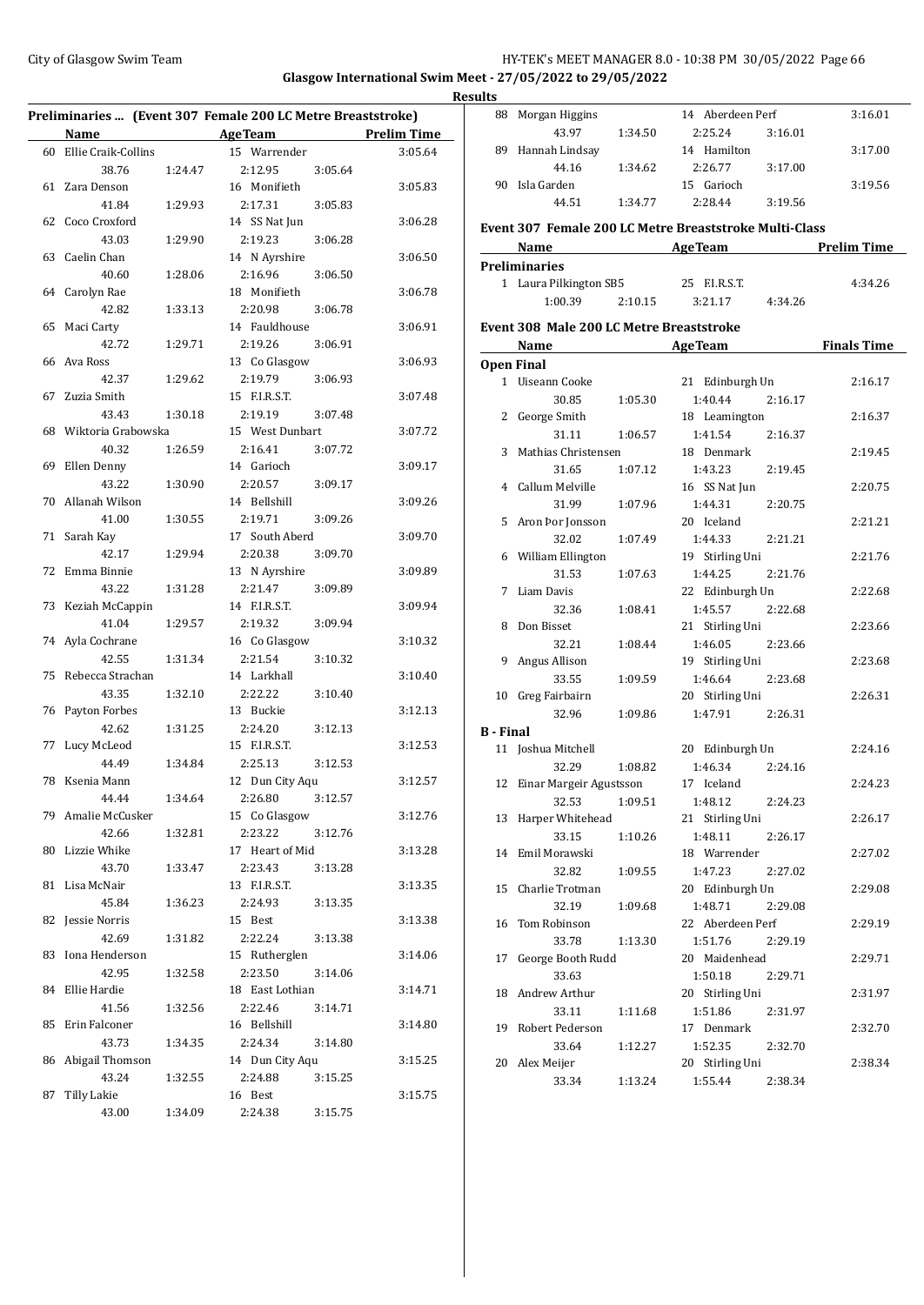## City of Glasgow Swim Team Team Team Fermic Management of the HY-TEK's MEET MANAGER 8.0 - 10:38 PM 30/05/2022 Page 67 **Glasgow International Swim Meet - 27/05/2022 to 29/05/2022**

|    |                       |         | Junior Final  (Event 308 Male 200 LC Metre Breaststroke) |                    |
|----|-----------------------|---------|----------------------------------------------------------|--------------------|
|    | Name                  |         | <b>AgeTeam</b>                                           | <b>Finals Time</b> |
|    | Junior Final          |         |                                                          |                    |
|    | 21 Jake Holmes        |         | 16 Co Glasgow                                            | 2:35.83            |
|    | 34.22                 | 1:14.00 | 1:54.98<br>2:35.83                                       |                    |
|    | 22 Rojus Kringelis    |         | 15 Bellshill                                             | 2:36.91            |
|    | 35.59                 | 1:15.52 | 1:56.55<br>2:36.91                                       |                    |
|    | 23 Connor Mitchell    |         | 15 Warrender                                             | 2:39.24            |
|    | 34.86                 | 1:15.81 | 1:57.65<br>2:39.24                                       |                    |
|    | 24 Fraser MacIntosh   |         | 16 Eastkilbride                                          | 2:39.57            |
|    | 36.55                 | 1:18.14 | 1:58.37<br>2:39.57                                       |                    |
|    | 25 Adam Scott         |         | 16 Co Glasgow                                            | 2:40.06            |
|    | 36.04                 | 1:17.37 | 1:59.86 2:40.06                                          |                    |
|    | 26 Max Pelosi         |         | 16 Co Glasgow                                            | 2:40.12            |
|    | 36.19                 | 1:16.19 | 1:58.48<br>2:40.12                                       |                    |
|    | 27 Logan Vandermeulen |         | 15 Stirling Swim                                         | 2:40.52            |
|    | 36.40                 | 1:17.87 | 2:00.33<br>2:40.52                                       |                    |
| 28 | Owen Carroll          |         | 17 Perth City                                            | 2:40.63            |
|    | 35.01                 | 1:16.13 | 1:58.41<br>2:40.63                                       |                    |
|    | 29 Kai Connolly       |         | 15 SS Nat Jun                                            | 2:41.02            |
|    | 36.15                 | 1:16.64 | 1:58.90<br>2:41.02                                       |                    |
|    | 30 Lewis Gray         |         | 16 Inverclyde                                            | 2:44.84            |
|    | 36.47                 | 1:18.77 | 2:01.65<br>2:44.84                                       |                    |

# **Event 308 Male 200 LC Metre Breaststroke**

 $\overline{a}$ 

|                | Name                 |         | <b>AgeTeam</b>     | <b>Prelim Time</b> |
|----------------|----------------------|---------|--------------------|--------------------|
|                | <b>Preliminaries</b> |         |                    |                    |
|                | 1 Uiseann Cooke      |         | 21 Edinburgh Un    | 2:17.63            |
|                | 30.35                | 1:04.89 | 1:40.81<br>2:17.63 |                    |
| $\overline{2}$ | George Smith         |         | 18 Leamington      | 2:19.71            |
|                | 32.05                | 1:08.07 | 1:44.11<br>2:19.71 |                    |
| 3              | Mathias Christensen  |         | 18 Denmark         | 2:20.76            |
|                | 31.26                | 1:07.11 | 1:43.50<br>2:20.76 |                    |
|                | 4 Callum Melville    |         | 16 SS Nat Jun      | 2:21.39            |
|                | 33.43                | 1:09.41 | 1:45.59<br>2:21.39 |                    |
| 5.             | Aron Þor Jonsson     |         | 20 Iceland         | 2:22.81            |
|                | 33.03                | 1:09.48 | 1:46.73<br>2:22.81 |                    |
| 6              | William Ellington    |         | 19 Stirling Uni    | 2:23.68            |
|                | 32.61                | 1:09.04 | 1:45.33<br>2:23.68 |                    |
| 7              | Liam Davis           |         | 22 Edinburgh Un    | 2:24.50            |
|                | 32.56                | 1:08.89 | 1:46.25<br>2:24.50 |                    |
| 8              | Don Bisset           |         | 21 Stirling Uni    | 2:24.59            |
|                | 32.04                | 1:09.20 | 1:46.37<br>2:24.59 |                    |
| 9              | Angus Allison        |         | 19 Stirling Uni    | 2:24.82            |
|                | 33.96                | 1:11.79 | 1:48.27<br>2:24.82 |                    |
| 10             | Greg Fairbairn       |         | 20 Stirling Uni    | 2:25.99            |
|                | 32.63                | 1:09.80 | 1:47.09<br>2:25.99 |                    |
| 11             | Emil Morawski        |         | 18 Warrender       | 2:27.49            |
|                | 33.06                | 1:09.58 | 1:48.16<br>2:27.49 |                    |
| 12             | Joshua Mitchell      |         | 20 Edinburgh Un    | 2:28.28            |
|                | 32.96                | 1:10.42 | 1:49.12<br>2:28.28 |                    |
| 13             | Rory Dickson         |         | 20 Stirling Uni    | 2:28.29            |
|                | 34.25                | 1:12.60 | 1:51.55<br>2:28.29 |                    |
| 14             | Harper Whitehead     |         | 21 Stirling Uni    | 2:28.40            |
|                | 33.44                | 1:12.24 | 1:50.52<br>2:28.40 |                    |
|                | 15 Alex Meijer       |         | 20 Stirling Uni    | 2:30.77            |
|                | 34.10                | 1:13.69 | 1:53.60<br>2:30.77 |                    |

| <b>Results</b> |                         |         |                  |         |         |
|----------------|-------------------------|---------|------------------|---------|---------|
|                | 16 George Booth Rudd    |         | 20 Maidenhead    |         | 2:31.73 |
|                | 34.20                   | 1:13.26 | 1:52.02          | 2:31.73 |         |
| 17             | Charlie Trotman         |         | 20 Edinburgh Un  |         | 2:31.88 |
|                | 33.79                   | 1:11.32 | 1:51.39          | 2:31.88 |         |
| 18             | Robert Pederson         |         | 17 Denmark       |         | 2:32.08 |
|                | 33.50                   | 1:11.82 | 1:51.37          | 2:32.08 |         |
| 19             | Tom Robinson            |         | 22 Aberdeen Perf |         | 2:32.12 |
|                | 34.31                   | 1:13.50 | 1:53.53          | 2:32.12 |         |
| 20             | Einar Margeir Agustsson |         | 17 Iceland       |         | 2:32.43 |
|                | 32.74                   | 1:11.91 | 1:51.69          | 2:32.43 |         |
| 21             | Andrew Arthur           |         | 20 Stirling Uni  |         | 2:32.50 |
|                | 33.56                   | 1:10.60 | 1:52.10          | 2:32.50 |         |
|                | 22 Jake Holmes          |         | 16 Co Glasgow    |         | 2:36.35 |
|                | 34.82                   | 1:14.45 | 1:56.14          | 2:36.35 |         |
| 23             | Sam Harrison            |         | 18 Perth City    |         | 2:36.66 |
|                | 34.51                   | 1:14.71 | 1:56.06          | 2:36.66 |         |
|                | 24 Owen Carroll         |         | 17 Perth City    |         | 2:37.40 |
|                | 34.48                   | 1:14.24 | 1:57.00          | 2:37.40 |         |
| 25             | Conner Morrison         |         | 25 Aberdeen Perf |         | 2:37.43 |
|                | 35.26                   | 1:14.23 | 1:55.95          | 2:37.43 |         |
|                | 26 Rojus Kringelis      |         | 15 Bellshill     |         | 2:38.47 |
|                | 35.69                   | 1:16.66 | 1:57.57          | 2:38.47 |         |
| 27             | <b>Connor Mitchell</b>  |         | 15 Warrender     |         | 2:38.61 |
|                | 33.85                   | 1:13.98 | 1:56.55          | 2:38.61 |         |
| 28             | Finn Bremner            |         | 18 Warrender     |         | 2:39.79 |
|                | 36.72                   | 1:19.31 | 1:59.99          | 2:39.79 |         |
|                | 29 Kai Connolly         |         | 15 SS Nat Jun    |         | 2:40.80 |
|                | 36.41                   | 1:17.05 | 1:58.98          | 2:40.80 |         |
|                | 30 Lewis Gray           |         | 16 Inverclyde    |         | 2:40.84 |
|                | 35.86                   | 1:17.35 | 1:58.70          | 2:40.84 |         |
| 31             | Logan Vandermeulen      |         | 15 Stirling Swim |         | 2:41.09 |
|                | 36.24                   | 1:17.82 | 1:59.50          | 2:41.09 |         |
| 32             | Fraser MacIntosh        |         | 16 Eastkilbride  |         | 2:41.48 |
|                | 36.55                   | 1:18.06 | 2:00.16          | 2:41.48 |         |
| 33             | Max Pelosi              |         | 16 Co Glasgow    |         | 2:41.95 |
|                | 37.22                   | 1:19.35 | 2:00.85          | 2:41.95 |         |
|                | 34 David Blair          |         | 19 Co Glasgow    |         | 2:42.00 |
|                | 37.37                   | 1:18.49 | 2:00.76          | 2:42.00 |         |
|                | 35 Adam Scott           |         | 16 Co Glasgow    |         | 2:42.60 |
|                | 35.90                   | 1:18.56 | 2:01.75          | 2:42.60 |         |
|                | 36 Lewis Brander        |         | 15 Monifieth     |         | 2:42.72 |
|                | 37.29                   | 1:20.62 | 2:02.63          | 2:42.72 |         |
| 37             | Guy Semple              |         | 18 Warrender     |         | 2:42.80 |
|                | 35.79                   | 1:18.40 | 2:00.78          | 2:42.80 |         |
| 38             | Kyle Wong               |         | 16 Co Glasgow    |         | 2:43.03 |
|                | 36.74                   | 1:19.10 | 2:01.53          | 2:43.03 |         |
| 39             | Robson Miles            |         | 17 Co Glasgow    |         | 2:43.30 |
|                | 35.96                   | 1:18.09 | 2:02.69          | 2:43.30 |         |
| 40             | Ben McLaughlin          |         | 16 Garioch       |         | 2:45.05 |
|                | 36.65                   | 1:19.30 | 2:02.62          | 2:45.05 |         |
| 41             | Ciaran Hayes            |         | 17 Aberdeen      |         | 2:45.37 |
|                | 37.51                   | 1:20.04 | 2:03.37          | 2:45.37 |         |
| 42             | Luke Garrity            |         | 15 Inverclyde    |         | 2:45.41 |
|                | 37.14                   | 1:19.23 | 2:02.83          | 2:45.41 |         |
| 43             | Thomas Traynor          |         | 15 Eastkilbride  |         | 2:46.21 |
|                | 36.86                   | 1:18.87 | 2:02.52          | 2:46.21 |         |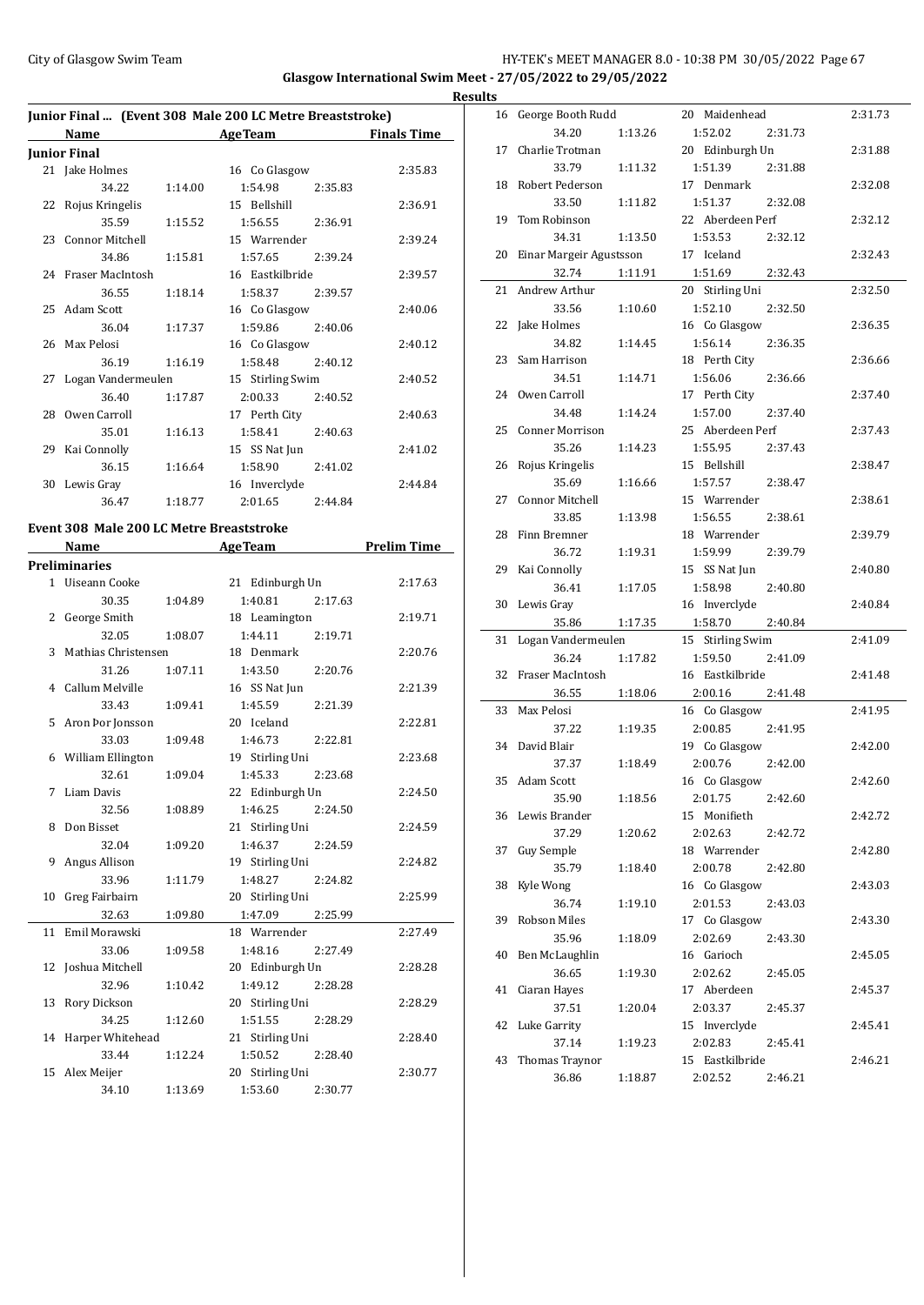## City of Glasgow Swim Team Team Feam Fermic Management of the HY-TEK's MEET MANAGER 8.0 - 10:38 PM 30/05/2022 Page 68

**Glasgow International Swim Meet - 27/05/2022 to 29/05/2022**

|                   |                                         |                                              | Preliminaries  (Event 308 Male 200 LC Metre Breaststroke) |         |                    |
|-------------------|-----------------------------------------|----------------------------------------------|-----------------------------------------------------------|---------|--------------------|
|                   | <b>Name</b>                             |                                              | AgeTeam Prelim Time                                       |         |                    |
|                   | 44 Jake Percy                           |                                              | 18 Hamilton                                               |         | 2:46.33            |
|                   | 37.17                                   | 1:19.84                                      | 2:03.10                                                   | 2:46.33 |                    |
| 45                | <b>Finlay Tsang</b>                     |                                              | 15 Co Glasgow                                             |         | 2:48.99            |
|                   | 35.97                                   | 1:20.02                                      | 2:04.27                                                   | 2:48.99 |                    |
| 46                | <b>Fraser Tetlow</b>                    |                                              | 16 Garioch                                                |         | 2:49.49            |
|                   | 38.34                                   | 1:21.81                                      | 2:06.12                                                   | 2:49.49 |                    |
| 47                | Adam Hill                               |                                              | 15 Stirling Swim                                          |         | 2:50.50            |
|                   | 38.57                                   | 1:22.40                                      | 2:07.23                                                   | 2:50.50 |                    |
| 48                | <b>Greg Hall</b>                        |                                              | 15 Aberdeen Perf                                          |         | 2:51.03            |
|                   | 38.93                                   | 1:21.62                                      | 2:06.69                                                   | 2:51.03 |                    |
| 49                | Aidan McCavish                          |                                              | 14 F.I.R.S.T.                                             |         | 2:51.49            |
|                   | 39.28                                   | 1:23.64                                      | 2:08.64                                                   | 2:51.49 |                    |
| 50                | Marcus Blake                            |                                              | 15 Co Glasgow                                             |         | 2:51.60            |
|                   | 39.68                                   | 1:24.79                                      | 2:09.32                                                   | 2:51.60 |                    |
| 51                | Benji Jones                             |                                              | 17 Lanark                                                 |         | 2:52.63            |
|                   | 37.03                                   | 1:20.56                                      | 2:05.20                                                   | 2:52.63 |                    |
| 52                | Jake MacKenzie                          |                                              | 17 Aberdeen Perf                                          |         | 2:54.26            |
|                   | 37.49                                   | 1:22.28                                      | 2:07.71                                                   | 2:54.26 |                    |
| 53                | Aidan Nixon                             |                                              | 15 Bellshill                                              |         | 2:55.69            |
|                   | 39.92                                   | 1:26.55                                      | 2:11.24                                                   | 2:55.69 |                    |
| 54                | <b>Bradley Jack</b>                     |                                              | 16 F.I.R.S.T.                                             |         | 2:55.91            |
|                   | 39.55                                   | 1:24.71                                      | 2:10.55                                                   | 2:55.91 |                    |
| 55                | Dylan McCombie                          |                                              | 15 South Aberd                                            |         | 2:57.44            |
|                   | 38.23                                   | 1:24.27                                      | 2:09.91                                                   | 2:57.44 |                    |
| 56                | Liam Black                              |                                              | 16 Cupar                                                  |         | 2:57.58            |
|                   | 40.23                                   | 1:26.03                                      | 2:12.61                                                   | 2:57.58 |                    |
| 57                | Oscar Chirnside                         |                                              | 14 Garioch                                                |         | 2:57.71            |
|                   | 41.04                                   | 1:27.21                                      | 2:12.83                                                   | 2:57.71 |                    |
| 58                | <b>Finlay Bennett</b>                   |                                              | 13 Rutherglen                                             |         | 2:59.54            |
|                   | 40.14                                   | 1:27.49                                      | 2:14.61                                                   | 2:59.54 |                    |
| 59                | Alex Playfair                           |                                              | 16 Best                                                   |         | 2:59.92            |
|                   | 37.90                                   | 1:23.55                                      | 2:09.65                                                   | 2:59.92 |                    |
| 60                | Kyle Mitchell                           |                                              | 16 Garioch                                                |         | 3:01.34            |
|                   | 40.58                                   | 1:27.33                                      | 2:15.18                                                   | 3:01.34 |                    |
| 61                | Aran Machin                             |                                              | 12 Co Glasgow                                             |         | 3:01.41            |
|                   | 41.76                                   | 1:28.46                                      | 2:15.20                                                   | 3:01.41 |                    |
| 62                | Oscar Moogan-Sharratt                   |                                              | 16 Co Glasgow                                             |         | 3:06.40            |
|                   | 40.51                                   | 1:28.65                                      | 2:17.77                                                   | 3:06.40 |                    |
|                   | --- Lewis Graham                        |                                              | 19 Airdrie                                                |         | DQ                 |
|                   |                                         |                                              |                                                           |         |                    |
|                   |                                         |                                              | Event 308 Male 200 LC Metre Breaststroke Multi-Class      |         |                    |
|                   | Name                                    | the control of the control of the control of | <b>AgeTeam</b>                                            |         | <b>Prelim Time</b> |
|                   | Preliminaries                           |                                              |                                                           |         |                    |
|                   | 1 Jack Milne SB14                       |                                              | 21 Dun City Aqu                                           |         | 2:40.00            |
|                   | 36.92                                   | 1:18.38                                      | 2:00.39                                                   | 2:40.00 |                    |
|                   | 2 Gavin Roberts SB14                    |                                              | 23 Co Glasgow                                             |         | 2:44.32            |
|                   | 36.04                                   | 1:17.46                                      | 1:59.17                                                   | 2:44.32 |                    |
|                   | Event 309 Female 100 LC Metre Freestyle |                                              |                                                           |         |                    |
|                   |                                         |                                              |                                                           |         |                    |
|                   | Name                                    |                                              | <b>AgeTeam</b>                                            |         | <b>Finals Time</b> |
| <b>Open Final</b> |                                         |                                              |                                                           |         |                    |
|                   | 1 Lucy Hope                             |                                              | 25 Stirling Uni                                           |         | 55.80              |
|                   | 26.83                                   | 55.80                                        |                                                           |         |                    |
|                   | 2 Evelyn Davis                          |                                              | 18 Bromley                                                |         | 56.02              |
|                   | 27.30                                   | 56.02                                        |                                                           |         |                    |

|                | <b>Results</b>   |                                |         |    |                 |         |
|----------------|------------------|--------------------------------|---------|----|-----------------|---------|
|                |                  | 3 Tain Bruce                   |         |    | 24 Edinburgh Un | 56.07   |
| $\overline{a}$ |                  | 27.10                          | 56.07   |    |                 |         |
|                |                  | 4 Johanna Elin Gudmundsdottii  |         |    | 21 Iceland      | 57.21   |
|                |                  | 27.54                          | 57.21   |    |                 |         |
|                |                  | 5 Katie Robertson              |         |    | 21 Edinburgh Un | 57.23   |
|                |                  | 27.64                          | 57.23   |    |                 |         |
|                |                  | 6 Anne Thastrup-Hansen         |         |    | 16 Denmark      | 57.85   |
|                |                  | 27.82                          | 57.85   |    |                 |         |
|                | 7                | Drew McKenzie                  |         | 17 | SS Nat Jun      | 57.92   |
|                |                  | 27.90                          | 57.92   |    |                 |         |
|                |                  | 8 Schastine Tabor              |         |    | 17 Denmark      | 58.12   |
|                |                  | 28.75                          | 58.12   |    |                 |         |
|                |                  | 9 Anna Ronn                    |         |    | 17 Denmark      | 58.40   |
|                |                  | 28.93                          | 58.40   |    |                 |         |
|                |                  | 10 Kristin Helga Hakonardottir |         |    | 18 Iceland      | 58.75   |
|                |                  | 28.08                          | 58.75   |    |                 |         |
|                | <b>B</b> - Final |                                |         |    |                 |         |
|                |                  | 11 Grace Davison               |         |    | 15 Ireland      | 57.59   |
|                |                  | 27.73                          | 57.59   |    |                 |         |
|                |                  | 12 Katie Goodburn              |         |    | 19 Edinburgh Un | 58.08   |
|                |                  | 27.87                          | 58.08   |    |                 |         |
|                |                  | *13 Mollie Mc Alorum           |         |    | 17 Ulster       | 58.31   |
|                |                  | 28.37                          | 58.31   |    |                 |         |
|                |                  | *13 Lucy Grieve                |         |    | 18 Sth Ayrshire | 58.31   |
|                |                  | 28.30                          | 58.31   |    |                 |         |
|                | 15               | Georgina Dennis                |         |    | 20 Loughboro Un | 58.59   |
|                |                  | 28.71                          | 58.59   |    |                 |         |
|                |                  | 16 Fenja Romanski              |         |    | 17 Denmark      | 58.81   |
|                |                  | 28.26                          | 58.81   |    |                 |         |
|                | 17               | Kaitlyn Mc Caw                 |         |    | 26 Ulster       | 59.41   |
|                |                  | 28.28                          | 59.41   |    |                 |         |
|                |                  | 18 Steingerdur Hauksdottir     |         |    | 26 Iceland      | 59.48   |
|                |                  | 28.15                          | 59.48   |    |                 |         |
|                |                  | 19 Cille Kirketerp             |         |    | 17 Denmark      | 59.67   |
|                |                  | 28.58                          | 59.67   |    |                 |         |
|                |                  | 20 Ida Skov Kragh              |         |    | 16 Denmark      | 59.83   |
|                |                  | 28.68                          | 59.83   |    |                 |         |
|                |                  | <b>Iunior Final</b>            |         |    |                 |         |
|                |                  | 21 Sofie Herche                |         |    | 15 Denmark      | 59.56   |
|                |                  | 29.14                          | 59.56   |    |                 |         |
|                | 22               | Frida Knudsen                  |         |    | 15 Denmark      | 1:00.01 |
|                |                  | 28.88                          | 1:00.01 |    |                 |         |
|                | 23               | Suzie McNair                   |         | 15 | F.I.R.S.T.      | 1:00.80 |
|                |                  | 29.85                          | 1:00.80 |    |                 |         |
|                | 24               | Nadja Djurovic                 |         | 15 | Iceland         | 1:01.65 |
|                |                  | 29.73                          | 1:01.65 |    |                 |         |
|                | 25               | Ashleigh Drake                 |         | 15 | Warrender       | 1:02.04 |
|                |                  | 29.68                          | 1:02.04 |    |                 |         |
|                | 26               | Mia MacLeod                    |         | 15 | Swim IT         | 1:02.48 |
|                |                  | 30.46                          | 1:02.48 |    |                 |         |
|                | 27               | Zoe Crawford                   |         | 15 | F.I.R.S.T.      | 1:04.55 |
|                |                  | 30.52                          | 1:04.55 |    |                 |         |
|                | 28               | Phoebe Arbuckle                |         | 14 | SS Nat Jun      | 1:06.02 |
|                |                  | 31.71                          | 1:06.02 |    |                 |         |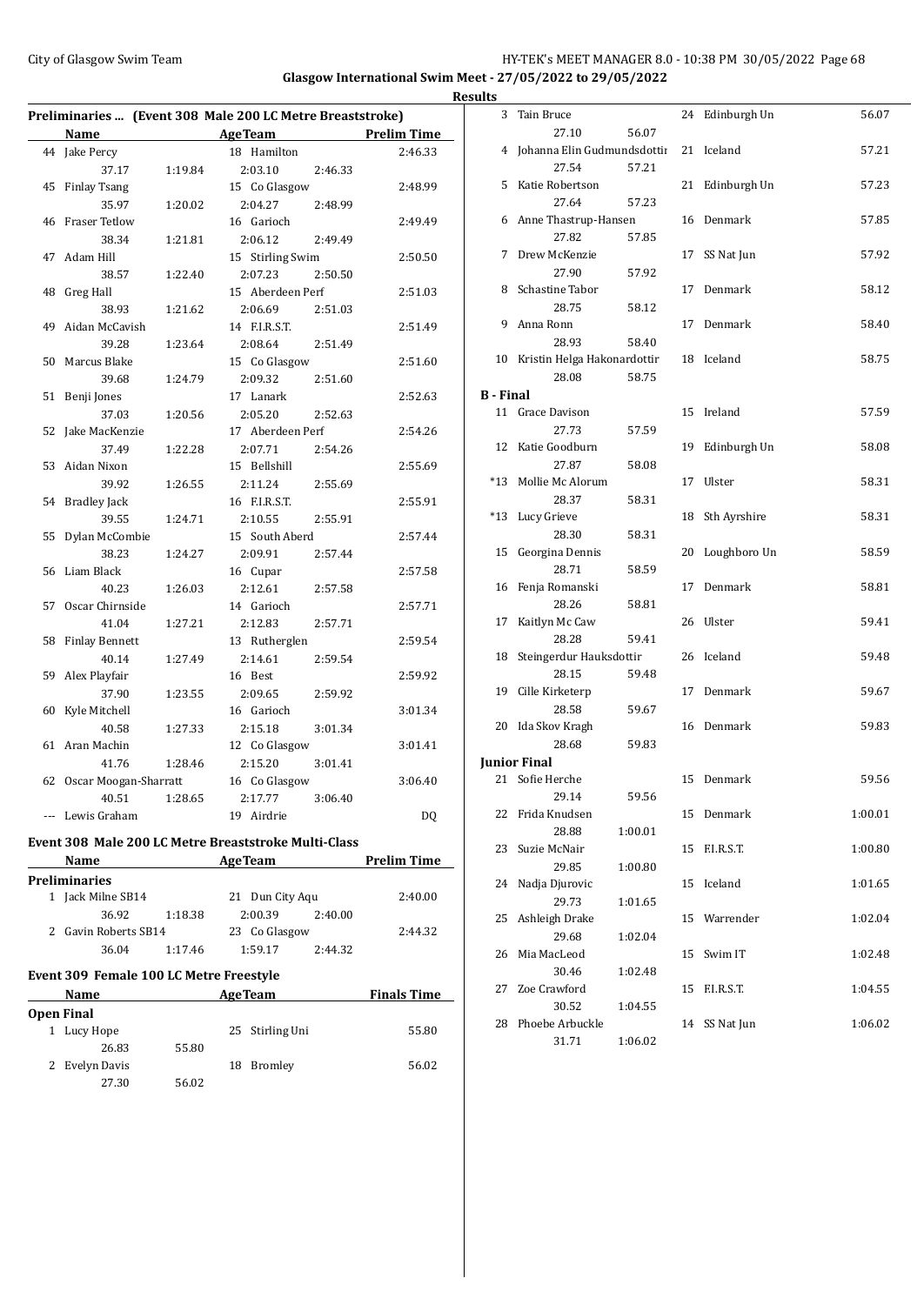## City of Glasgow Swim Team Team Frameters Music City of Glasgow Swim Team Frameters Music City of Glasgow Swim Team Frameters Music City of Glasgow Swim Team Frameters Music City of Glasgow Swim Team Frameters Music City of **Glasgow International Swim Meet - 27/05/2022 to 29/05/2022**

**Results**

|                                              | <b>Event 309 Female 100 LC Metre Freestyle</b> |         |    |                 |         |  |  |  |
|----------------------------------------------|------------------------------------------------|---------|----|-----------------|---------|--|--|--|
| <b>AgeTeam</b><br><b>Prelim Time</b><br>Name |                                                |         |    |                 |         |  |  |  |
|                                              | Preliminaries                                  |         |    |                 |         |  |  |  |
|                                              | 1 Lucy Hope                                    |         |    | 25 Stirling Uni | 55.74   |  |  |  |
|                                              | 26.83                                          | 55.74   |    |                 |         |  |  |  |
| 2                                            | Evelyn Davis                                   |         |    | 18 Bromley      | 56.35   |  |  |  |
|                                              | 27.47                                          | 56.35   |    |                 |         |  |  |  |
| 3                                            | Tain Bruce                                     |         | 24 | Edinburgh Un    | 56.56   |  |  |  |
|                                              | 27.96                                          | 56.56   |    |                 |         |  |  |  |
| 4                                            | Johanna Elin Gudmundsdottii                    |         | 21 | Iceland         | 57.43   |  |  |  |
|                                              | 27.67                                          | 57.43   |    |                 |         |  |  |  |
| 5                                            | Katie Robertson                                |         | 21 | Edinburgh Un    | 57.75   |  |  |  |
|                                              | 27.41                                          | 57.75   |    |                 |         |  |  |  |
|                                              | 6 Anne Thastrup-Hansen                         |         |    | 16 Denmark      | 58.03   |  |  |  |
|                                              | 28.58                                          | 58.03   |    |                 |         |  |  |  |
| 7                                            | Anna Ronn                                      |         | 17 | Denmark         | 58.10   |  |  |  |
|                                              | 28.01                                          | 58.10   |    |                 |         |  |  |  |
| 8                                            | Drew McKenzie                                  |         | 17 | SS Nat Jun      | 58.16   |  |  |  |
|                                              | 27.89                                          | 58.16   |    |                 |         |  |  |  |
| 9                                            | Schastine Tabor                                |         | 17 | Denmark         | 58.27   |  |  |  |
|                                              | 27.99                                          | 58.27   |    |                 |         |  |  |  |
|                                              | 10 Kristin Helga Hakonardottir                 |         |    | 18 Iceland      | 58.36   |  |  |  |
|                                              | 28.10                                          | 58.36   |    |                 |         |  |  |  |
| 11                                           | Fenja Romanski                                 |         | 17 | Denmark         | 58.37   |  |  |  |
|                                              | 27.63                                          | 58.37   |    |                 |         |  |  |  |
| 12                                           | Grace Davison                                  |         |    | 15 Ireland      | 58.49   |  |  |  |
|                                              | 28.23                                          | 58.49   |    |                 |         |  |  |  |
|                                              | 13 Mollie Mc Alorum                            |         | 17 | Ulster          | 58.66   |  |  |  |
|                                              | 28.50                                          | 58.66   |    |                 |         |  |  |  |
|                                              | *14 Katie Goodburn                             |         | 19 | Edinburgh Un    | 58.70   |  |  |  |
|                                              | 27.99                                          | 58.70   |    |                 |         |  |  |  |
|                                              | *14 Kaitlyn Mc Caw                             |         | 26 | Ulster          | 58.70   |  |  |  |
|                                              | 28.46                                          | 58.70   |    |                 |         |  |  |  |
| 16                                           | Steingerdur Hauksdottir                        |         |    | 26 Iceland      | 58.85   |  |  |  |
|                                              | 27.93                                          | 58.85   |    |                 |         |  |  |  |
| 17                                           | Cille Kirketerp                                |         | 17 | Denmark         | 58.88   |  |  |  |
|                                              | 28.48                                          | 58.88   |    |                 |         |  |  |  |
| 18                                           | Lucy Grieve                                    |         | 18 | Sth Ayrshire    | 58.91   |  |  |  |
|                                              | 28.72                                          | 58.91   |    |                 |         |  |  |  |
| 19                                           | Georgina Dennis                                |         | 20 | Loughboro Un    | 59.23   |  |  |  |
|                                              | 28.46                                          | 59.23   |    |                 |         |  |  |  |
| 20                                           | Ida Skov Kragh                                 |         | 16 | Denmark         | 59.35   |  |  |  |
|                                              | 28.32                                          | 59.35   |    |                 |         |  |  |  |
| 21                                           | Sofie Herche                                   |         | 15 | Denmark         | 59.44   |  |  |  |
|                                              | 28.58                                          | 59.44   |    |                 |         |  |  |  |
| 22                                           | Maisie Elliot                                  |         | 19 | Loughboro Un    | 59.79   |  |  |  |
|                                              | 29.13                                          | 59.79   |    |                 |         |  |  |  |
| 23                                           | Yasmin Perry                                   |         | 21 | Aberdeen Perf   | 1:00.06 |  |  |  |
|                                              | 29.29                                          | 1:00.06 |    |                 |         |  |  |  |
| 24                                           | Kristine Nilsson Norby                         |         | 17 | Denmark         | 1:00.19 |  |  |  |
|                                              | 29.27                                          | 1:00.19 |    |                 |         |  |  |  |
| 25                                           | Abigail Stemp                                  |         | 19 | Edinburgh Un    | 1:00.44 |  |  |  |
|                                              | 28.89                                          |         |    |                 |         |  |  |  |
| 26                                           | Scarlett Orchard                               | 1:00.44 | 19 | Loughboro Un    | 1:00.49 |  |  |  |
|                                              | 29.64                                          | 1:00.49 |    |                 |         |  |  |  |
|                                              |                                                |         |    |                 |         |  |  |  |

| 27    | Eve Mair                    |         | 18 | Sth Ayrshire         | 1:00.50 |
|-------|-----------------------------|---------|----|----------------------|---------|
|       | 29.24                       | 1:00.50 |    |                      |         |
| *28   | Cecile Helmark              |         | 17 | Denmark              | 1:00.51 |
|       | 29.24                       | 1:00.51 |    |                      |         |
| *28   | Yasmine Hamerlaine<br>28.54 | 1:00.51 | 19 | Millfield            | 1:00.51 |
| 30    | Tatiana Tostevin            |         | 19 | Loughboro Un         | 1:00.52 |
|       | 29.23                       | 1:00.52 |    |                      |         |
| 31    | Ava Simpson                 |         | 19 | Edinburgh Un         | 1:00.68 |
|       | 29.12                       | 1:00.68 |    |                      |         |
| 32    | Natasha Whittall            |         | 19 | Loughboro Un         | 1:00.70 |
|       | 29.33                       | 1:00.70 |    |                      |         |
| 33    | Jennifer Murray             |         | 19 | Edinburgh Un         | 1:00.74 |
|       | 29.13                       | 1:00.74 |    |                      |         |
| 34    | Lauren Paterson             |         | 19 | Edinburgh Un         | 1:00.76 |
|       | 29.22                       | 1:00.76 |    |                      |         |
| 35    | Emmie Hutchison<br>29.12    | 1:00.80 | 23 | Co Glasgow           | 1:00.80 |
| 36    | Mairi Craig                 |         | 18 | Stirling Swim        | 1:00.85 |
|       | 29.97                       | 1:00.85 |    |                      |         |
| 37    | Imara-Bella Thorpe          |         | 21 | Edinburgh Un         | 1:00.86 |
|       | 29.19                       | 1:00.86 |    |                      |         |
| 38    | Kirstin Lawrie              |         | 21 | Edinburgh Un         | 1:01.10 |
|       | 29.69                       | 1:01.10 |    |                      |         |
| *39   | <b>Florence Tinsley</b>     |         | 20 | Stirling Uni         | 1:01.12 |
|       | 29.16                       | 1:01.12 |    |                      |         |
| *39   | Frida Knudsen               |         | 15 | Denmark              | 1:01.12 |
|       | 29.33<br>Rebecca Reid       | 1:01.12 |    | Aberdeen             |         |
| 41    | 29.49                       | 1:01.16 | 20 |                      | 1:01.16 |
| 42    | Mhairi Swanson              |         | 23 | Aberdeen Perf        | 1:01.18 |
|       | 29.31                       | 1:01.18 |    |                      |         |
| 43    | Gudbjorgrg Bja Gudmundsdo   |         | 17 | Iceland              | 1:01.26 |
|       | 29.88                       | 1:01.26 |    |                      |         |
| 44    | Milly Milne                 |         | 17 | Warrender            | 1:01.28 |
|       | 29.88                       | 1:01.28 |    |                      |         |
| 45    | Amber Stevenson             |         | 17 | Sth Ayrshire         | 1:01.30 |
|       | 29.23                       | 1:01.30 |    |                      |         |
| $*46$ | Isabelle Wood               |         | 17 | <b>Stirling Swim</b> | 1:01.31 |
| $*46$ | 29.57<br>Natasha Simson     | 1:01.31 | 17 | SS Nat Jun           | 1:01.31 |
|       | 29.63                       | 1:01.31 |    |                      |         |
| 48    | Ella Stevenson              |         | 17 | Bellshill            | 1:01.38 |
|       | 29.92                       | 1:01.38 |    |                      |         |
| 49    | Ashleigh Drake              |         | 15 | Warrender            | 1:01.46 |
|       | 29.93                       | 1:01.46 |    |                      |         |
| 50    | Nadja Djurovic              |         | 15 | Iceland              | 1:01.54 |
|       | 29.60                       | 1:01.54 |    |                      |         |
| 51    | Mia MacLeod                 |         | 15 | Swim IT              | 1:01.72 |
|       | 29.85                       | 1:01.72 |    |                      |         |
| 52    | Zoe Crawford<br>29.70       | 1:01.94 | 15 | F.I.R.S.T.           | 1:01.94 |
| 53    | Hannah Willis               |         | 17 | SS Nat Jun           | 1:02.00 |
|       | 29.36                       | 1:02.00 |    |                      |         |
| 54    | Helen Stoddart              |         | 15 | East Lothian         | 1:02.07 |
|       | 29.56                       | 1:02.07 |    |                      |         |
|       |                             |         |    |                      |         |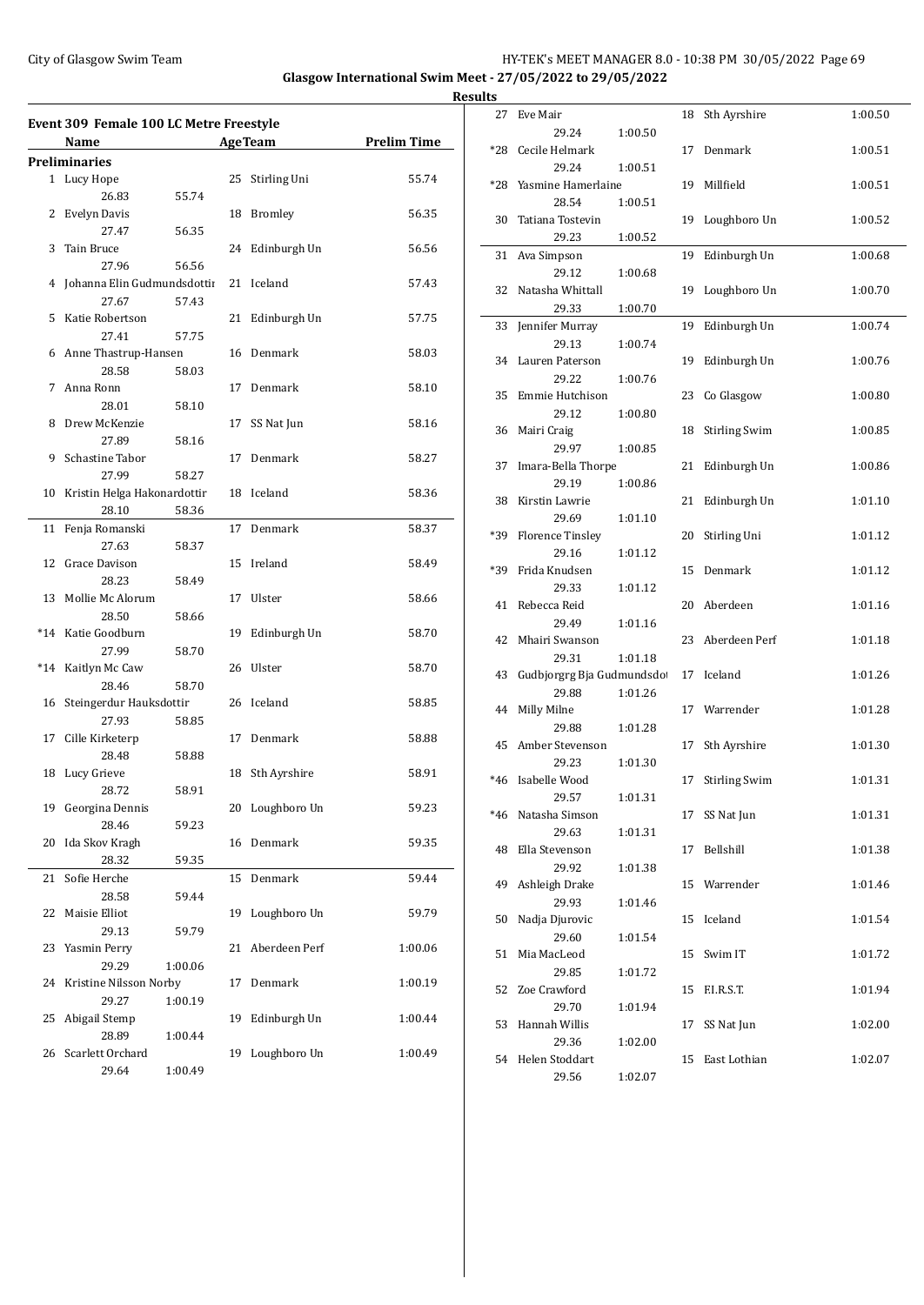## City of Glasgow Swim Team Team Frameters Music City of Glasgow Swim Team Frameters Music City of Glasgow Swim Team Frameters Music City of Glasgow Swim Team Frameters Music City of Glasgow Swim Team Frameters Music City of **Glasgow International Swim Meet - 27/05/2022 to 29/05/2022**

|                                                          |         |                |                  |                    | <b>Results</b> |                               |         |                  |         |
|----------------------------------------------------------|---------|----------------|------------------|--------------------|----------------|-------------------------------|---------|------------------|---------|
| Preliminaries  (Event 309 Female 100 LC Metre Freestyle) |         |                |                  |                    |                | 83 Saphrina Machin            |         | 15 Co Glasgow    | 1:04.49 |
| Name                                                     |         | <b>AgeTeam</b> |                  | <b>Prelim Time</b> |                | 31.39                         | 1:04.49 |                  |         |
| 55 Suzie McNair<br>30.25                                 | 1:02.09 |                | 15 F.I.R.S.T.    | 1:02.09            |                | 84 Coco Croxford<br>30.98     | 1:04.53 | 14 SS Nat Jun    | 1:04.53 |
| 56 Elle Sutherland<br>29.60                              | 1:02.24 |                | 20 Co Glasgow    | 1:02.24            |                | 85 Julie Dunn<br>31.09        | 1:04.55 | 16 Sth Ayrshire  | 1:04.55 |
| 57 Abbie Winstanley                                      |         |                | 20 Co Manch Aq   | 1:02.29            |                | 86 Nula Gow<br>31.71          | 1:04.66 | 17 Garioch       | 1:04.66 |
| 29.08<br>58 Sophie Hoole                                 | 1:02.29 |                | 18 Warrender     | 1:02.51            |                | 87 Keisha McCormack           |         | 17 Scotia        | 1:04.97 |
| 29.74<br>59 Anya Slessor                                 | 1:02.51 |                | 18 Aberdeen Perf | 1:02.59            |                | 30.65<br>88 Louise Connell J  | 1:04.97 | 15 Co Glasgow    | 1:05.03 |
| 30.30<br>60 Olwyn Cooke                                  | 1:02.59 |                | 19 Edinburgh Un  | 1:02.61            |                | 31.51<br>89 Hannah Edmiston   | 1:05.03 | 17 Co Glasgow    | 1:05.31 |
| 30.38<br>61 Ceri Gillespie                               | 1:02.61 |                | 17 Aberdeen Perf | 1:02.86            |                | 31.12<br>90 Reilly McIntosh   | 1:05.31 | 13 Dun City Aqu  | 1:05.42 |
| 29.56<br>62 Phoebe Arbuckle                              | 1:02.86 |                | 14 SS Nat Jun    | 1:02.87            |                | 31.49<br>91 Emily Fawkes      | 1:05.42 | 15 F.I.R.S.T.    | 1:05.51 |
| 30.50<br>63 Abby Davis                                   | 1:02.87 |                | 19 East Lothian  | 1:02.93            |                | 31.19<br>92 Dobrawa Tomasek   | 1:05.51 | 15 St Thomas     | 1:05.56 |
| 30.47<br>64 Orla MacInnes                                | 1:02.93 |                | 15 Heart of Mid  | 1:03.11            |                | 30.80<br>93 Abbi Morton       | 1:05.56 | 15 Swim IT       | 1:05.60 |
| 30.28<br>65 Katie Rose                                   | 1:03.11 |                | 16 Warrender     | 1:03.15            |                | 30.90<br>94 Sofia Fallone     | 1:05.60 | 14 Monifieth     | 1:05.61 |
| 31.02<br>66 Layla Wedderspoon                            | 1:03.15 |                | 14 Heart of Mid  | 1:03.24            |                | 31.57<br>95 Madison Gallacher | 1:05.61 | 15 F.I.R.S.T.    | 1:05.64 |
| 30.57<br>*67 Iona Wilson                                 | 1:03.24 |                | 18 East Lothian  | 1:03.41            |                | 31.43<br>96 Joanna Calder     | 1:05.64 | 14 Milngavie &B  | 1:05.82 |
| 30.19<br>*67 Kiera Davidson                              | 1:03.41 |                | 17 Co Glasgow    | 1:03.41            |                | 31.89<br>97 Victoria Niven    | 1:05.82 | 16 Co Glasgow    | 1:06.09 |
| 30.48<br>69 Lucy Lucas                                   | 1:03.41 |                | 19 Edinburgh Un  | 1:03.45            |                | 31.67<br>98 Madisyn Stuart    | 1:06.09 | 13 Aberdeen Perf | 1:06.12 |
| 30.70<br>*70 Sarah Stewart                               | 1:03.45 |                | 16 Milngavie &B  | 1:03.56            |                | 31.27<br>99 Ceri Sinnett      | 1:06.12 | 17 Bellshill     | 1:06.13 |
| 30.62                                                    | 1:03.56 |                |                  |                    |                | 32.24<br>100 Phoebe Samson    | 1:06.13 | 14 Dun City Aqu  | 1:06.16 |
| *70 Grace Noonan<br>31.01                                | 1:03.56 |                | 15 Milngavie &B  | 1:03.56            |                | 31.33                         | 1:06.16 |                  |         |
| 72 Madison Coull<br>30.02                                | 1:03.63 |                | 14 Buckie        | 1:03.63            |                | 101 Caitlin Frame<br>32.06    | 1:06.31 | 15 F.I.R.S.T.    | 1:06.31 |
| 73 Amy Shiels<br>30.60                                   | 1:03.64 |                | 17 Co Glasgow    | 1:03.64            |                | 102 Tara Montgomery<br>31.29  | 1:06.67 | 16 Stirling Swim | 1:06.67 |
| 74 Millie McArthur<br>30.27                              | 1:03.67 |                | 16 Lanark        | 1:03.67            |                | 103 Tilly Lakie<br>32.23      | 1:06.72 | 16 Best          | 1:06.72 |
| 75 Stella McCardie<br>30.83                              | 1:03.87 |                | 16 Co Glasgow    | 1:03.87            |                | 104 Eva Gordon<br>32.04       | 1:06.90 | 15 Stirling Swim | 1:06.90 |
| 76 Lauren Anderson<br>31.12                              | 1:03.92 |                | 15 Fauldhouse    | 1:03.92            |                | 105 Anna Easton<br>31.39      | 1:07.04 | 15 Dun City Aqu  | 1:07.04 |
| 77 Freya Beaton<br>31.28                                 | 1:04.00 |                | 14 Co Glasgow    | 1:04.00            |                | 106 Maci Carty<br>31.55       | 1:07.34 | 14 Fauldhouse    | 1:07.34 |
| 78 Alex Coy<br>30.96                                     | 1:04.01 |                | 16 Warrender     | 1:04.01            |                | 107 Alexandra Miller<br>33.17 | 1:07.41 | 15 Fauldhouse    | 1:07.41 |
| 79 Isla Gilmurray<br>30.88                               | 1:04.21 |                | 14 Dun City Aqu  | 1:04.21            |                | 108 Amy Owenson<br>32.90      | 1:07.42 | 15 Best          | 1:07.42 |
| 80 Ellie Craik-Collins<br>30.56                          | 1:04.31 |                | 15 Warrender     | 1:04.31            |                | 109 Isla Garden<br>32.54      | 1:07.44 | 15 Garioch       | 1:07.44 |
| 81 Emma Leggate<br>30.80                                 | 1:04.34 |                | 16 Hamilton      | 1:04.34            |                | 110 Melana Louw<br>31.82      | 1:07.52 | 17 South Aberd   | 1:07.52 |
| 82 Katie Brennan<br>30.60                                | 1:04.46 |                | 17 Bellshill     | 1:04.46            |                | 111 Thea Glen<br>32.51        | 1:07.65 | 15 Co Glasgow    | 1:07.65 |
|                                                          |         |                |                  |                    |                |                               |         |                  |         |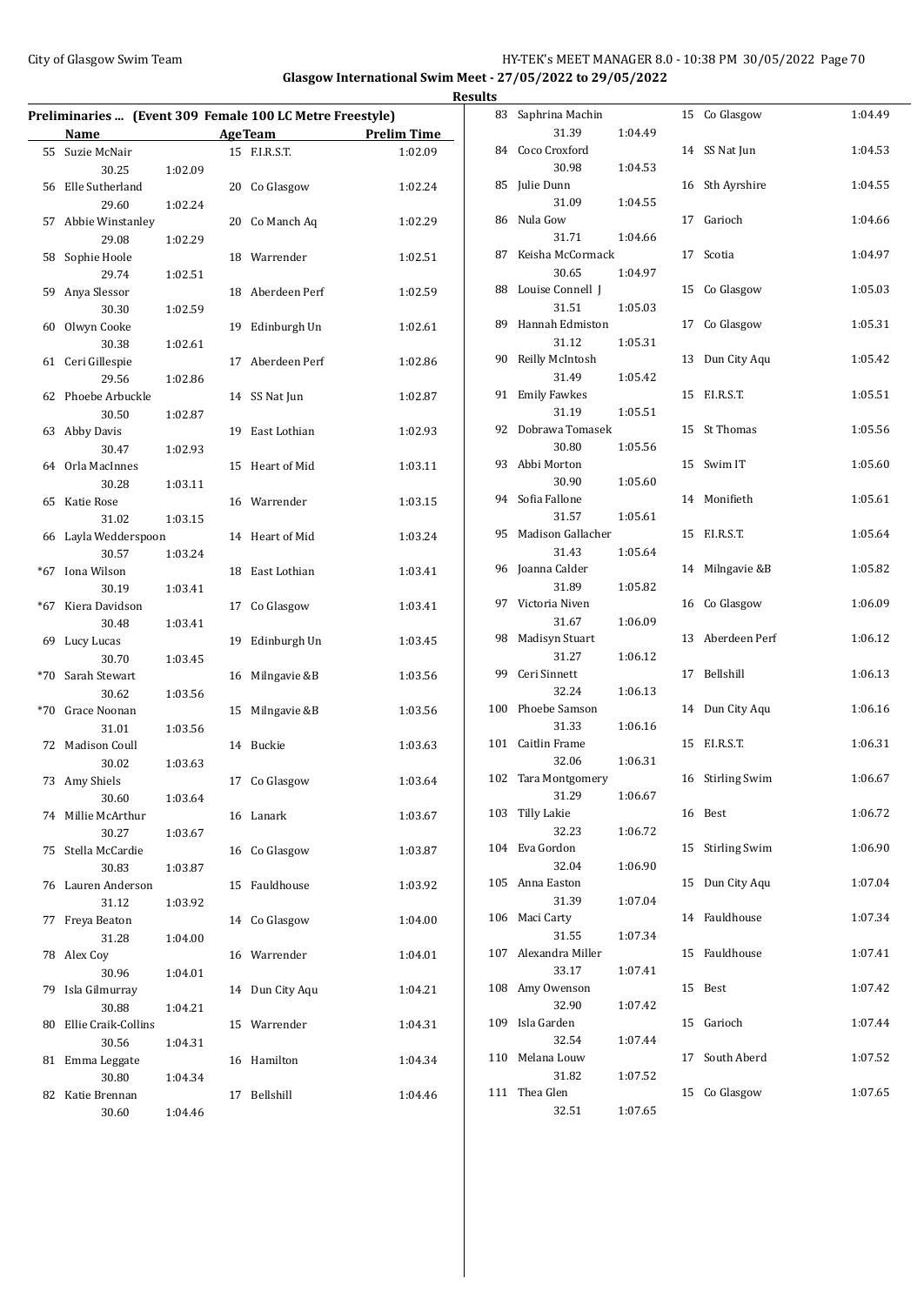## City of Glasgow Swim Team **HY-TEK's MEET MANAGER 8.0 - 10:38 PM 30/05/2022** Page 71 **Glasgow International Swim Meet - 27/05/2022 to 29/05/2022**

|                  |                                       |         |    | Preliminaries  (Event 309 Female 100 LC Metre Freestyle) |                    |
|------------------|---------------------------------------|---------|----|----------------------------------------------------------|--------------------|
|                  | Name                                  |         |    | <b>AgeTeam</b>                                           | <b>Prelim Time</b> |
|                  | 112 Caelin Chan                       |         |    | 14 N Ayrshire                                            | 1:08.02            |
|                  | 32.01                                 | 1:08.02 |    |                                                          |                    |
|                  | 113 Daisy MacInnes                    |         |    | 13 Co Glasgow                                            | 1:09.73            |
|                  | 32.79                                 | 1:09.73 |    |                                                          |                    |
|                  | 114 Anna Campbell                     |         |    | 13 Co Glasgow                                            | 1:09.94            |
|                  | 32.47                                 | 1:09.94 |    |                                                          |                    |
|                  | 115 Scarlett Wilson                   |         |    | 14 Co Glasgow                                            | 1:10.27            |
|                  | 31.79                                 | 1:10.27 |    |                                                          |                    |
|                  | --- Daisy Gildea                      |         |    | 12 Co Glasgow                                            | DQ                 |
|                  |                                       |         |    | Event 309 Female 100 LC Metre Freestyle Multi-Class      |                    |
|                  | Name                                  |         |    | <b>AgeTeam</b>                                           | <b>Prelim Time</b> |
|                  | <b>Preliminaries</b>                  |         |    |                                                          |                    |
|                  | 1 Toni Shaw S9                        |         |    | 19 Stirling Uni                                          | 1:04.72            |
|                  | 31.07                                 | 1:04.72 |    |                                                          |                    |
|                  | 2 Abby Kane S13                       |         | 19 | Stirling Uni                                             | 1:07.75            |
|                  | 32.99                                 | 1:07.75 |    |                                                          |                    |
|                  | 3 Laura Pilkington S6                 |         |    | 25 F.I.R.S.T.                                            | 1:46.53            |
|                  | 53.31                                 | 1:46.53 |    |                                                          |                    |
|                  |                                       |         |    |                                                          |                    |
|                  | Event 310 Male 100 LC Metre Freestyle |         |    |                                                          |                    |
|                  | Name                                  |         |    | AgeTeam                                                  | <b>Finals Time</b> |
|                  | <b>Open Final</b>                     |         |    |                                                          |                    |
|                  | 1 Nicholas Castella                   |         |    | 15 Denmark                                               | 51.59              |
|                  | 25.26                                 | 51.59   |    |                                                          |                    |
|                  | 2 Archie Goodburn                     |         |    | 21 Edinburgh Un                                          | 51.76              |
|                  | 25.23                                 | 51.76   |    |                                                          |                    |
| 3                | Rory Dickson                          |         |    | 20 Stirling Uni                                          | 52.14              |
|                  | 25.35                                 | 52.14   |    |                                                          |                    |
|                  | 4 Stefan Krawiec                      |         |    | 16 SS Nat Jun                                            | 52.33              |
|                  | 25.46                                 | 52.33   |    |                                                          |                    |
|                  | 5 Oscar Isberg                        |         |    | 18 Denmark                                               | 52.46              |
|                  | 25.64                                 | 52.46   |    |                                                          |                    |
|                  | 6 Charlie Poole                       |         |    | 21 Stirling Uni                                          | 52.57              |
|                  | 25.47                                 | 52.57   |    |                                                          |                    |
| 7                | Ruairi McKinnon                       |         |    | 18 SS Nat Jun                                            | 52.67              |
|                  | 24.88                                 | 52.67   |    |                                                          | 52.69              |
| 8                | Henry Baker                           |         |    | 19 Stirling Uni                                          |                    |
|                  | 25.32<br>9 George Smith               | 52.69   | 18 | Leamington                                               | 52.83              |
|                  | 25.59                                 |         |    |                                                          |                    |
| 10               | Evan Bailey                           | 52.83   | 17 | Ireland                                                  | 53.02              |
|                  | 25.55                                 | 53.02   |    |                                                          |                    |
| <b>B</b> - Final |                                       |         |    |                                                          |                    |
| 11               | Chris Muir                            |         | 24 | Stirling Uni                                             | 52.90              |
|                  | 25.41                                 | 52.90   |    |                                                          |                    |
| 12               | Liam McLaughlin                       |         | 20 | Edinburgh Un                                             | 53.32              |
|                  | 25.95                                 | 53.32   |    |                                                          |                    |
| 13               | Pierce Greening                       |         | 19 | Stirling Uni                                             | 53.35              |
|                  | 26.08                                 | 53.35   |    |                                                          |                    |
| 14               | Peter Allen                           |         | 21 | Stirling Uni                                             | 53.61              |
|                  | 25.91                                 | 53.61   |    |                                                          |                    |
| 15               | Myles Lapsley                         |         | 19 | Edinburgh Un                                             | 53.66              |
|                  | 25.79                                 | 53.66   |    |                                                          |                    |
|                  |                                       |         |    |                                                          |                    |

| <b>Results</b> |                                |       |    |                      |       |
|----------------|--------------------------------|-------|----|----------------------|-------|
|                | 16 Jonas Gaur                  |       |    | 17 Denmark           | 53.97 |
|                | 26.39                          | 53.97 |    |                      |       |
|                | *17 Murray Pritchard           |       |    | 18 Perth City        | 54.06 |
|                | 26.27                          | 54.06 |    |                      |       |
|                | *17 William Strachan           |       |    | 22 Glasgow Uni       | 54.06 |
|                | 25.72                          | 54.06 |    |                      |       |
|                | 19 Jamie Ferguson              |       |    | 19 Aberdeen Perf     | 54.45 |
|                | 26.58                          | 54.45 |    |                      |       |
|                | <b>Junior Final</b>            |       |    |                      |       |
|                | 21 Birnir Freyr Halfdanarson   |       |    | 16 Iceland           | 54.17 |
|                | 25.64                          | 54.17 |    |                      |       |
|                | 22 Luke Hornsey                |       |    | 16 SS Nat Jun        | 54.33 |
|                | 26.07                          | 54.33 |    |                      |       |
|                | 23 Calum Peebles               |       |    | 16 SS Nat Jun        | 55.06 |
|                | 26.34                          | 55.06 |    |                      |       |
|                | 24 Lucas Brown                 |       |    | 16 SS Nat Jun        | 55.32 |
|                | 26.69                          | 55.32 |    |                      |       |
|                | 25 Mads Moller                 |       |    | 17 Denmark           | 55.35 |
|                | 26.95                          | 55.35 |    |                      |       |
|                | 26 Ben Kelly                   |       |    | 16 Warrender         | 55.65 |
|                | 26.63                          | 55.65 |    |                      |       |
|                | 27 Travis Davey                |       |    | 17 Dun City Aqu      | 55.77 |
|                | 26.86                          | 55.77 |    |                      |       |
|                | 28 Max Pelosi<br>27.20         | 55.99 |    | 16 Co Glasgow        | 55.99 |
|                |                                |       |    | 17 Iceland           | 56.15 |
|                | 29 Kristjan Magnusson<br>26.94 | 56.15 |    |                      |       |
|                | 30 Grier Vandermeulen          |       | 17 | <b>Stirling Swim</b> | 57.79 |
|                | 27.46                          | 57.79 |    |                      |       |
|                |                                |       |    |                      |       |

#### **Event 310 Male 100 LC Metre Freestyle**

|                      | Name                |       |    | <b>AgeTeam</b>  | <b>Prelim Time</b> |  |  |  |
|----------------------|---------------------|-------|----|-----------------|--------------------|--|--|--|
| <b>Preliminaries</b> |                     |       |    |                 |                    |  |  |  |
|                      | 1 Nicholas Castella |       |    | 15 Denmark      | 51.63              |  |  |  |
|                      | 25.13               | 51.63 |    |                 |                    |  |  |  |
|                      | 2 Archie Goodburn   |       |    | 21 Edinburgh Un | 51.77              |  |  |  |
|                      | 25.02               | 51.77 |    |                 |                    |  |  |  |
| 3                    | George Smith        |       |    | 18 Leamington   | 52.24              |  |  |  |
|                      | 25.29               | 52.24 |    |                 |                    |  |  |  |
|                      | 4 Ruairi McKinnon   |       |    | 18 SS Nat Jun   | 52.33              |  |  |  |
|                      | 25.06               | 52.33 |    |                 |                    |  |  |  |
|                      | 5 Oscar Isberg      |       |    | 18 Denmark      | 52.55              |  |  |  |
|                      | 25.61               | 52.55 |    |                 |                    |  |  |  |
| 6                    | Henry Baker         |       |    | 19 Stirling Uni | 52.56              |  |  |  |
|                      | 25.32               | 52.56 |    |                 |                    |  |  |  |
| 7                    | Stefan Krawiec      |       |    | 16 SS Nat Jun   | 52.64              |  |  |  |
|                      | 25.36               | 52.64 |    |                 |                    |  |  |  |
| 8                    | Evan Bailey         |       |    | 17 Ireland      | 52.67              |  |  |  |
|                      | 25.57               | 52.67 |    |                 |                    |  |  |  |
| 9                    | Charlie Poole       |       |    | 21 Stirling Uni | 52.87              |  |  |  |
|                      | 25.45               | 52.87 |    |                 |                    |  |  |  |
| 10                   | Rory Dickson        |       | 20 | Stirling Uni    | 52.93              |  |  |  |
|                      | 26.08               | 52.93 |    |                 |                    |  |  |  |
|                      | 11 Chris Muir       |       |    | 24 Stirling Uni | 53.09              |  |  |  |
|                      | 24.89               | 53.09 |    |                 |                    |  |  |  |
| 12                   | Myles Lapsley       |       | 19 | Edinburgh Un    | 53.67              |  |  |  |
|                      | 25.43               | 53.67 |    |                 |                    |  |  |  |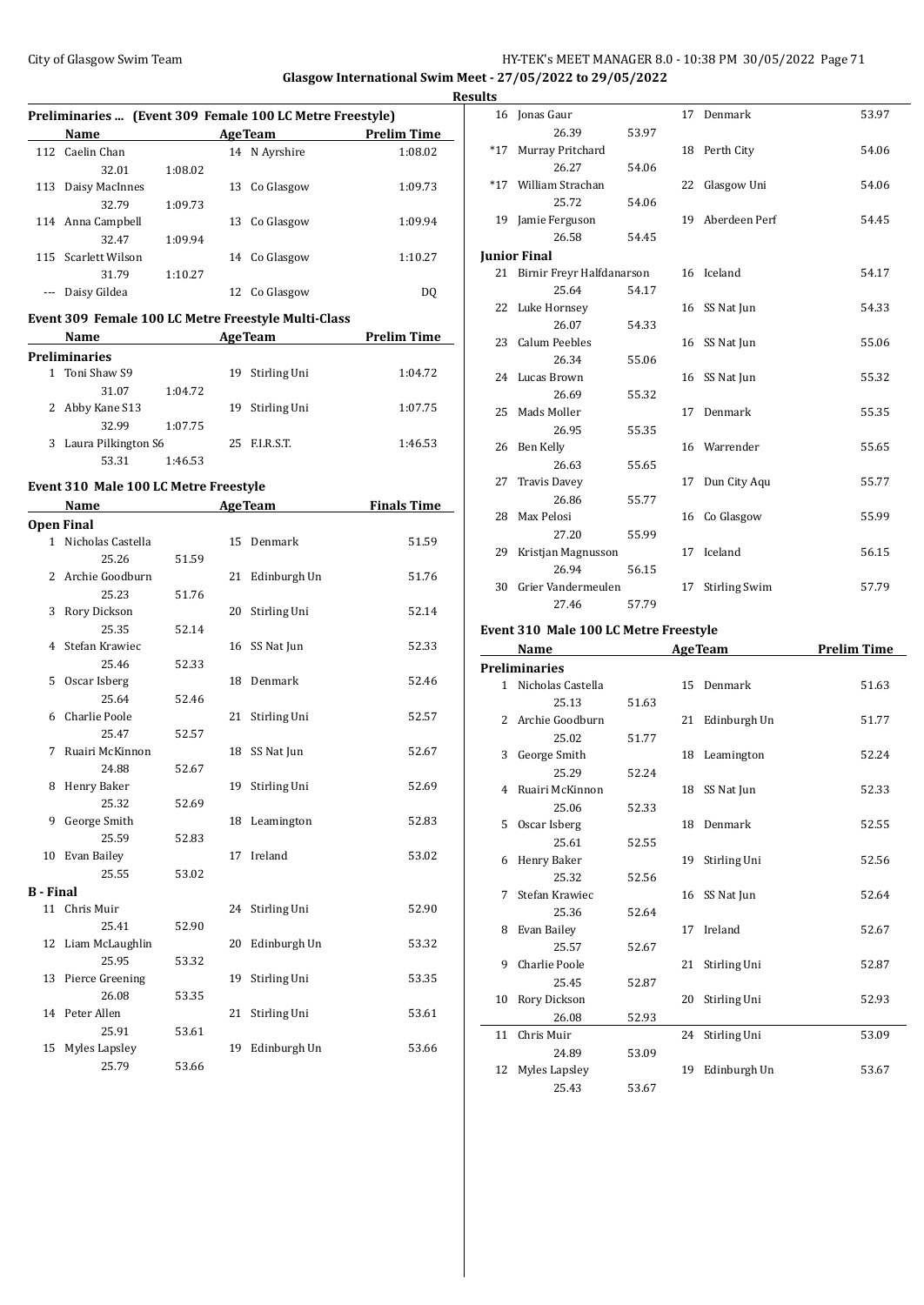## City of Glasgow Swim Team **HY-TEK's MEET MANAGER 8.0 - 10:38 PM 30/05/2022** Page 72 **Glasgow International Swim Meet - 27/05/2022 to 29/05/2022 Results**

|       |                           |       |    | Preliminaries  (Event 310 Male 100 LC Metre Freestyle) |                    |
|-------|---------------------------|-------|----|--------------------------------------------------------|--------------------|
|       | Name                      |       |    | <b>AgeTeam</b>                                         | <b>Prelim Time</b> |
| 13    | Liam McLaughlin           |       |    | 20 Edinburgh Un                                        | 53.81              |
|       | 25.54                     | 53.81 |    |                                                        |                    |
| 14    | Peter Allen               |       | 21 | Stirling Uni                                           | 53.83              |
|       | 26.37                     | 53.83 |    |                                                        |                    |
| 15    | Lewis Birrell             |       |    | 21 Aberdeen Perf                                       | 53.84              |
|       | 25.38                     | 53.84 |    |                                                        |                    |
|       | 16 William Strachan       |       | 22 | Glasgow Uni                                            | 53.99              |
|       | 25.35                     | 53.99 |    |                                                        |                    |
| $*17$ | Jamie Ferguson            |       | 19 | Aberdeen Perf                                          | 54.07              |
|       | 26.20                     | 54.07 |    |                                                        |                    |
| $*17$ | Murray Pritchard          |       |    | 18 Perth City                                          | 54.07              |
|       | 26.08                     | 54.07 |    |                                                        |                    |
| 19    | Pierce Greening           |       | 19 | Stirling Uni                                           | 54.09              |
|       | 26.46                     | 54.09 |    |                                                        |                    |
| 20    | Jonas Gaur                |       | 17 | Denmark                                                | 54.19              |
|       | 26.04                     | 54.19 |    |                                                        |                    |
| 21    | Jack Muncey               |       | 19 | Stirling Uni                                           | 54.27              |
|       | 26.57                     | 54.27 |    |                                                        |                    |
| 22    | Birnir Freyr Halfdanarson |       |    | 16 Iceland                                             | 54.33              |
|       | 25.87                     | 54.33 |    |                                                        |                    |
| 23    | Mark Ford                 |       |    | 19 Co Glasgow                                          | 54.41              |
|       | 26.11                     | 54.41 |    |                                                        |                    |
| 24    | Luke Shaw                 |       | 20 | Edinburgh Un                                           | 54.46              |
|       | 26.53                     | 54.46 |    |                                                        |                    |
| 25    | <b>Gregor Swinney</b>     |       |    | 25 Co Glasgow                                          | 54.54              |
|       | 26.30                     | 54.54 |    |                                                        |                    |
| 26    | Luke Hornsey              |       |    | 16 SS Nat Jun                                          | 54.62              |
|       | 25.88                     | 54.62 |    |                                                        |                    |
| 27    | Finn Bremner              |       |    | 18 Warrender                                           | 54.66              |
|       | 26.88                     | 54.66 |    |                                                        |                    |
| 28    | Ryan Ferguson             |       |    | 21 Edinburgh Un                                        | 54.90              |
|       | 26.22                     | 54.90 |    |                                                        |                    |
| 29    | Mads Moller               |       | 17 | Denmark                                                | 54.92              |
|       | 26.52                     | 54.92 |    |                                                        |                    |
| 30    | Shakil Giordani           |       | 20 | Co Manch Aq                                            | 55.10              |
|       | 26.01                     | 55.10 |    |                                                        |                    |
| $*31$ | Ben Kelly                 |       |    | 16 Warrender                                           | 55.13              |
|       | 26.31                     | 55.13 |    |                                                        |                    |
|       | *31 Jack Murphy           |       |    | 18 Bellshill                                           | 55.13              |
|       | 26.67                     | 55.13 |    |                                                        |                    |
|       | <b>Swim-Off Required</b>  |       |    |                                                        |                    |
| 33    | <b>Travis Davey</b>       |       | 17 | Dun City Aqu                                           | 55.20              |
|       | 26.42                     | 55.20 |    |                                                        |                    |
| 34    | Matthew Brown             |       | 19 | Aberdeen Perf                                          | 55.44              |
|       | 26.82                     | 55.44 |    |                                                        |                    |
| 35    | Angus Allison             |       | 19 | Stirling Uni                                           | 55.57              |
|       | 27.56                     | 55.57 |    |                                                        |                    |
| 36    | Kristjan Magnusson        |       | 17 | Iceland                                                | 55.58              |
|       | 26.42                     | 55.58 |    |                                                        |                    |
| 37    | Ross Noble                |       | 18 | SS Nat Jun                                             | 55.60              |
|       | 27.32                     | 55.60 |    |                                                        |                    |
| 38    | Lucas Brown               |       | 16 | SS Nat Jun                                             | 55.71              |
|       | 26.46                     | 55.71 |    |                                                        |                    |
| 39    | Adam Ritchie              |       |    | 18 Warrender                                           | 55.81              |
|       | 26.97                     | 55.81 |    |                                                        |                    |
|       |                           |       |    |                                                        |                    |

| S     |                         |       |    |                      |       |
|-------|-------------------------|-------|----|----------------------|-------|
| 40    | Max Pelosi              |       |    | 16 Co Glasgow        | 55.89 |
|       | 26.93                   | 55.89 |    |                      |       |
| 41    | <b>Calum Peebles</b>    |       | 16 | SS Nat Jun           | 55.95 |
| 42    | 26.69<br>Luke Porteous  | 55.95 | 18 | East Lothian         | 56.31 |
|       | 26.63                   | 56.31 |    |                      |       |
| 43    | Grier Vandermeulen      |       | 17 | Stirling Swim        | 56.38 |
|       | 26.86                   | 56.38 |    |                      |       |
| 44    | <b>Finlay Saunders</b>  |       | 21 | Edinburgh Un         | 56.48 |
|       | 26.88                   | 56.48 |    |                      |       |
| *45   | Callum Sinclair         |       | 15 | West Lothian         | 56.58 |
| *45   | 27.56<br>Murray Dickson | 56.58 | 16 | <b>Stirling Swim</b> | 56.58 |
|       | 27.63                   | 56.58 |    |                      |       |
| 47    | Michael Flynn           |       | 19 | Co Glasgow           | 56.59 |
|       | 27.33                   | 56.59 |    |                      |       |
| 48    | Alex Thomson            |       | 18 | Warrender            | 56.63 |
|       | 27.39                   | 56.63 |    |                      |       |
| 49    | Sam Moore               |       | 18 | Sth Ayrshire         | 56.77 |
|       | 27.56                   | 56.77 |    |                      |       |
| 50    | Mark Innes              |       | 20 | Edinburgh Un         | 56.80 |
| 51    | 26.90<br>Ben Haughton   | 56.80 | 17 | Co Manch Aq          | 56.85 |
|       | 26.79                   | 56.85 |    |                      |       |
| 52    | Johann Behme            |       | 17 | Cavan                | 56.92 |
|       | 26.74                   | 56.92 |    |                      |       |
| 53    | Kian Hampson Bahia      |       | 17 | Warrender            | 56.96 |
|       | 27.81                   | 56.96 |    |                      |       |
| 54    | Cain Buchanan           |       | 15 | Dun City Aqu         | 57.09 |
|       | 27.48                   | 57.09 |    |                      |       |
| 55    | Sidar Gullen            |       | 16 | Warrender            | 57.20 |
| 56    | 27.13<br>Ben King       | 57.20 | 15 | Milngavie &B         | 57.25 |
|       | 27.60                   | 57.25 |    |                      |       |
| 57    | Jonathan Venter         |       | 19 | Perth City           | 57.30 |
|       | 27.86                   | 57.30 |    |                      |       |
| 58    | Fraser Baird            |       | 17 | Scotia               | 57.52 |
|       | 27.85                   | 57.52 |    |                      |       |
| 59    | <b>Robson Miles</b>     |       | 17 | Co Glasgow           | 57.65 |
|       | 27.31                   | 57.65 |    |                      |       |
| *60   | Euan McLeod<br>28.52    | 57.86 | 17 | Lanark               | 57.86 |
| *60   | Lewis Condy             |       | 23 | Stirling Uni         | 57.86 |
|       | 27.30                   | 57.86 |    |                      |       |
| 62    | <b>Corey Philip</b>     |       | 14 | Dun City Aqu         | 57.88 |
|       | 28.45                   | 57.88 |    |                      |       |
| *63   | Marcus Blake            |       | 15 | Co Glasgow           | 57.92 |
|       | 28.55                   | 57.92 |    |                      |       |
| $*63$ | Keane Smith             |       | 17 | Airdrie              | 57.92 |
|       | 27.90<br>Richard Laws   | 57.92 |    |                      |       |
| 65    | 28.10                   | 57.96 | 15 | Cupar                | 57.96 |
| 66    | Ewan Batey              |       | 17 | Warrender            | 58.17 |
|       | 27.69                   | 58.17 |    |                      |       |
| 67    | Jake Holmes             |       | 16 | Co Glasgow           | 58.18 |
|       | 27.97                   | 58.18 |    |                      |       |
| 68    | Guy Semple              |       | 18 | Warrender            | 58.23 |
|       | 27.92                   | 58.23 |    |                      |       |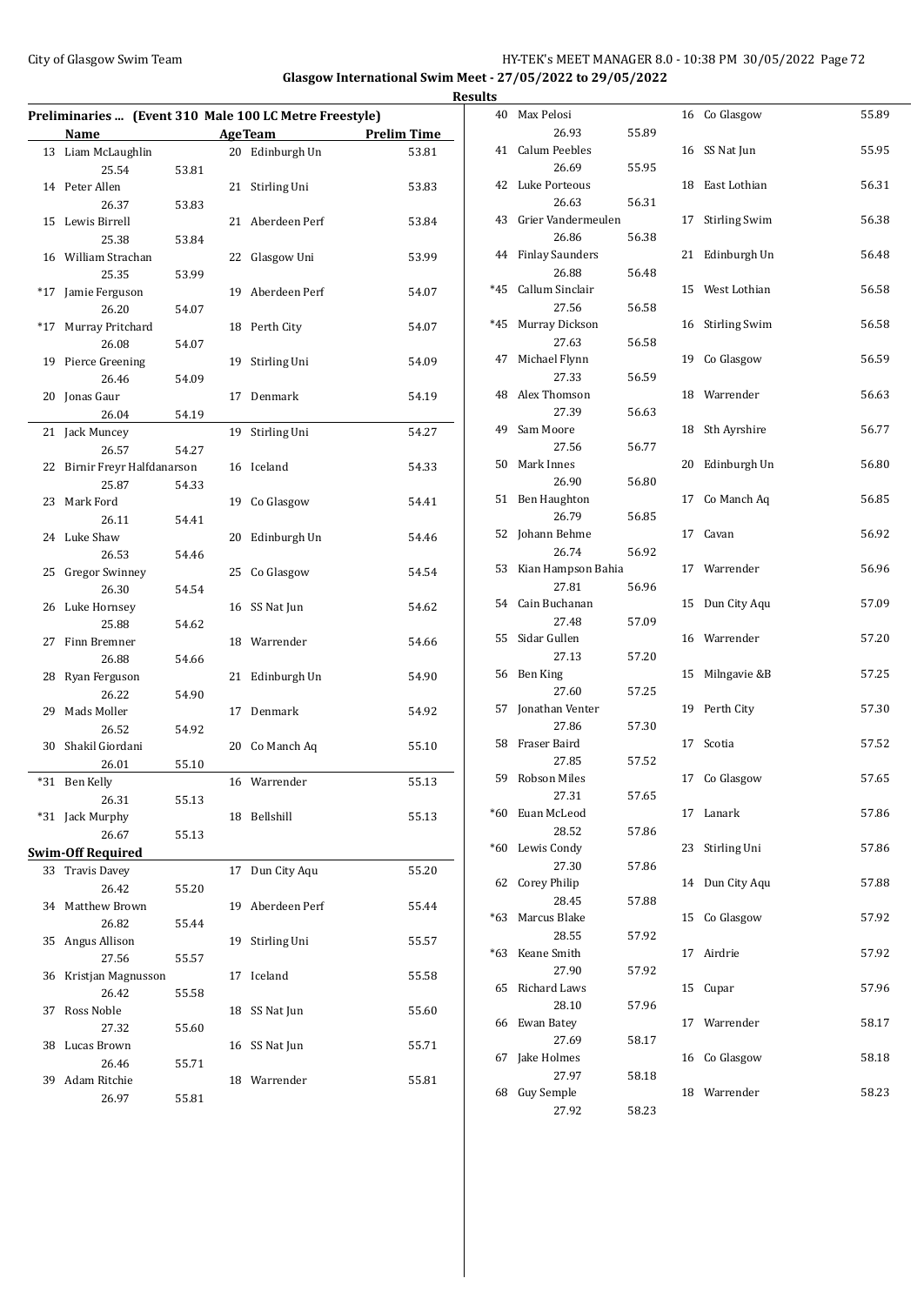#### City of Glasgow Swim Team **HY-TEK's MEET MANAGER 8.0 - 10:38 PM 30/05/2022** Page 73 **Glasgow International Swim Meet - 27/05/2022 to 29/05/2022 Results**

| Preliminaries  (Event 310 Male 100 LC Metre Freestyle) |                        |         |    |                      |                    |
|--------------------------------------------------------|------------------------|---------|----|----------------------|--------------------|
|                                                        | Name                   |         |    | <b>AgeTeam</b>       | <b>Prelim Time</b> |
| 69                                                     | Sam Currie             |         |    | 17 Perth City        | 58.26              |
|                                                        | 27.79                  | 58.26   |    |                      |                    |
| 70                                                     | Matthew McMillan       |         | 16 | SS Nat Jun           | 58.34              |
|                                                        | 28.03                  | 58.34   |    |                      |                    |
| 71                                                     | Jack Simpson           |         |    | 16 Eastkilbride      | 58.40              |
|                                                        | 27.79                  | 58.40   |    |                      |                    |
| 72                                                     | Calum Dunn             |         | 18 | Sth Ayrshire         | 58.52              |
|                                                        | 27.98                  | 58.52   |    |                      |                    |
| 73                                                     | <b>Ben Montgomery</b>  |         | 16 | <b>Stirling Swim</b> | 58.61              |
|                                                        | 27.83                  | 58.61   |    |                      |                    |
| 74                                                     | Lewis Gray             |         |    | 16 Inverclyde        | 58.64              |
|                                                        | 27.72                  | 58.64   |    |                      |                    |
| 75                                                     | Gregor Skinner         |         |    | 16 F.I.R.S.T.        | 58.71              |
|                                                        | 28.69                  | 58.71   |    |                      |                    |
| 76                                                     | Cameron Bruce          |         | 17 | Lanark               | 58.72              |
|                                                        | 27.72                  | 58.72   |    |                      |                    |
| 77                                                     | Lukas Johnson          |         | 15 | Aberdeen Perf        | 58.75              |
|                                                        | 28.15                  | 58.75   |    |                      |                    |
| 78                                                     | Ethan Stewart          |         |    | 16 Hamilton          | 58.79              |
|                                                        | 28.35                  | 58.79   |    |                      |                    |
| 79                                                     | Oliver Tykesson        |         | 22 | Stirling Uni         | 59.01              |
|                                                        | 28.21                  | 59.01   |    |                      |                    |
| 80                                                     | Lewis Gibson           |         | 14 | N Ayrshire           | 59.06              |
|                                                        | 27.88                  | 59.06   |    |                      |                    |
| 81                                                     | <b>Finlay Tsang</b>    |         | 15 | Co Glasgow           | 59.11              |
|                                                        | 28.56                  | 59.11   |    |                      |                    |
| 82                                                     | Connor Mitchell        |         |    | 15 Warrender         | 59.19              |
|                                                        | 28.03                  | 59.19   |    |                      |                    |
| 83                                                     | <b>Adam Phillips</b>   |         | 18 | Dun City Aqu         | 59.23              |
|                                                        | 27.88                  | 59.23   |    |                      |                    |
| 84                                                     | Euan Weir              |         | 14 | Dun City Aqu         | 59.29              |
|                                                        | 28.95                  | 59.29   |    |                      |                    |
| 85                                                     | Lewis Moir             |         |    | 16 Eastkilbride      | 59.47              |
|                                                        | 28.10                  | 59.47   |    |                      |                    |
| 86                                                     | Guy Pelosi             |         |    | 16 Co Glasgow        | 59.49              |
|                                                        | 29.02                  | 59.49   |    |                      |                    |
| 87                                                     | Cameron Gill           |         |    | 15 F.I.R.S.T.        | 59.65              |
|                                                        | 28.84                  | 59.65   |    |                      |                    |
| 88                                                     | Lewis Hussen           |         | 15 | <b>Stirling Swim</b> | 1:00.05            |
|                                                        | 28.30                  | 1:00.05 |    |                      |                    |
| 89                                                     | Liam Johnstone         |         | 17 | Best                 | 1:00.06            |
|                                                        | 28.46                  | 1:00.06 |    |                      |                    |
| 90                                                     | <b>Connor Brierley</b> |         | 16 | Dun City Aqu         | 1:00.13            |
|                                                        | 28.77                  | 1:00.13 |    |                      |                    |
| 91                                                     | <b>Andrew Smitton</b>  |         | 16 | South Aberd          | 1:00.49            |
|                                                        | 29.13                  | 1:00.49 |    |                      |                    |
| 92                                                     | Gregor Ross            |         | 14 | Co Glasgow           | 1:00.62            |
|                                                        | 28.77                  | 1:00.62 |    |                      |                    |
| 93                                                     | Kyle Mitchell          |         | 16 | Garioch              | 1:00.66            |
|                                                        | 28.82                  | 1:00.66 |    |                      |                    |
| 94                                                     | Euan Gray              |         | 16 | Cupar                | 1:00.80            |
|                                                        | 29.10                  | 1:00.80 |    |                      |                    |
| 95                                                     | Fraser Cowie           |         | 14 | N Ayrshire           | 1:01.08            |
|                                                        | 29.20                  | 1:01.08 |    |                      |                    |
| 96                                                     | Cole Morrison          |         | 16 | Stirling Swim        | 1:01.15            |
|                                                        | 29.26                  | 1:01.15 |    |                      |                    |

|       | 29.03                                             | 1:01.27 |    |                  |                    |
|-------|---------------------------------------------------|---------|----|------------------|--------------------|
|       | 98 John MacKay                                    |         |    | 17 Perth City    | 1:01.28            |
|       | 29.21                                             | 1:01.28 |    |                  |                    |
|       | 99 Charlie McLaren                                |         |    | 17 South Aberd   | 1:01.56            |
|       | 29.55                                             | 1:01.56 |    |                  |                    |
| 100   | Michael Winship                                   |         |    | 15 Co Glasgow    | 1:02.16            |
|       | 29.16                                             | 1:02.16 |    |                  |                    |
|       | 101 Nathan Lilly                                  |         | 17 | Bellshill        | 1:02.61            |
|       | 29.45                                             | 1:02.61 |    |                  |                    |
|       | 102 Bradley Jack                                  |         |    | 16 F.I.R.S.T.    | 1:02.94            |
|       | 30.50                                             | 1:02.94 |    |                  |                    |
| 103   | Fraser Tetlow                                     |         |    | 16 Garioch       |                    |
|       |                                                   |         |    |                  | 1:03.23            |
|       | 29.67                                             | 1:03.23 |    |                  |                    |
|       | 104 Ben McLaughlin                                |         |    | 16 Garioch       | 1:03.41            |
|       | 105 Kyle Mossman                                  |         |    | 13 Co Glasgow    | 1:04.12            |
|       | 30.67                                             | 1:04.12 |    |                  |                    |
|       | 106 Kyle Connolly                                 |         |    | 13 Co Glasgow    | 1:04.29            |
|       | 31.02                                             | 1:04.29 |    |                  |                    |
|       | --- Lewis McKean                                  |         | 20 | Stirling Uni     | DQ                 |
|       | Event 310 Male 100 LC Metre Freestyle Multi-Class |         |    |                  |                    |
|       |                                                   |         |    |                  |                    |
|       | Name                                              |         |    | <b>AgeTeam</b>   | <b>Prelim Time</b> |
|       | <b>Preliminaries</b>                              |         |    |                  |                    |
|       | 1 Stephen Clegg S12                               |         | 27 | Edinburgh Un     | 54.55              |
|       | 26.42                                             | 54.55   |    |                  |                    |
|       | 2 Louis Lawlor S14                                |         |    | 20 Co Glasgow    | 55.51              |
|       | 26.47                                             | 55.51   |    |                  |                    |
|       | 3 Ollie Carter S10                                |         |    | 22 Stirling Uni  | 57.01              |
|       | 27.40                                             | 57.01   |    |                  |                    |
|       |                                                   |         |    |                  |                    |
|       | 4 Sam Downie S8                                   |         |    | 16 SS Nat Jun    | 1:09.73            |
|       | 32.98                                             | 1:09.73 |    |                  |                    |
|       |                                                   |         |    |                  |                    |
|       | <b>Event 321 Female 50 LC Metre Butterfly</b>     |         |    |                  |                    |
|       | Name                                              |         |    | AgeTeam          | <b>Prelim Time</b> |
|       | <b>Preliminaries</b>                              |         |    |                  |                    |
|       | 1 Ida Skov Kragh                                  |         |    | 16 Denmark       | 29.53              |
|       | 2 Emily Riach                                     |         |    | 20 Aberdeen Perf | 30.81              |
|       | *3 Emma Leggate                                   |         |    | 16 Hamilton      | 31.22              |
|       | *3 Alexandra Miller                               |         |    | 15 Fauldhouse    | 31.22              |
|       | 5 Lauren Anderson                                 |         |    | 15 Fauldhouse    | 31.35              |
|       | 6 Perrie Scobbie                                  |         |    | 15 Stirling Swim | 31.43              |
| 7     | Gina Ren                                          |         |    | 13 Co Glasgow    | 31.51              |
| 8     |                                                   |         | 17 | Denmark          | 31.52              |
| 9     | Cille Kirketerp                                   |         |    |                  |                    |
|       | Evi Mackie                                        |         | 13 | Lanark           | 31.58              |
|       | 10 Alice Cumming                                  |         | 14 | Co Glasgow       | 31.60              |
| 11    | Saphrina Machin                                   |         | 15 | Co Glasgow       | 31.61              |
| 12    | Anna Harkness                                     |         | 15 | Best             | 31.78              |
|       | 13 Ellen Denny                                    |         | 14 | Garioch          | 31.85              |
|       | 14 Adrienne Keuck                                 |         | 19 | Cavan            | 31.88              |
|       | 15 Emma Finlay                                    |         | 17 | East Lothian     | 31.94              |
|       | 16 Abbie Barnstaple                               |         | 15 | Lanark           | 31.99              |
|       | 17 Lexine McCappin                                |         |    | 16 F.I.R.S.T.    | 32.01              |
|       | 18 Madisyn Stuart                                 |         |    | 13 Aberdeen Perf | 32.04              |
|       | 19 Ellie Kennedy                                  |         |    | 14 Co Glasgow    | 32.20              |
| $*20$ | Milly Donnachie                                   |         | 17 | Eastkilbride     | 32.35              |
| *20   | Georgia Reid                                      |         | 16 | Co Glasgow       | 32.35              |

97 Tom Armitage 15 Thurso 1:01.27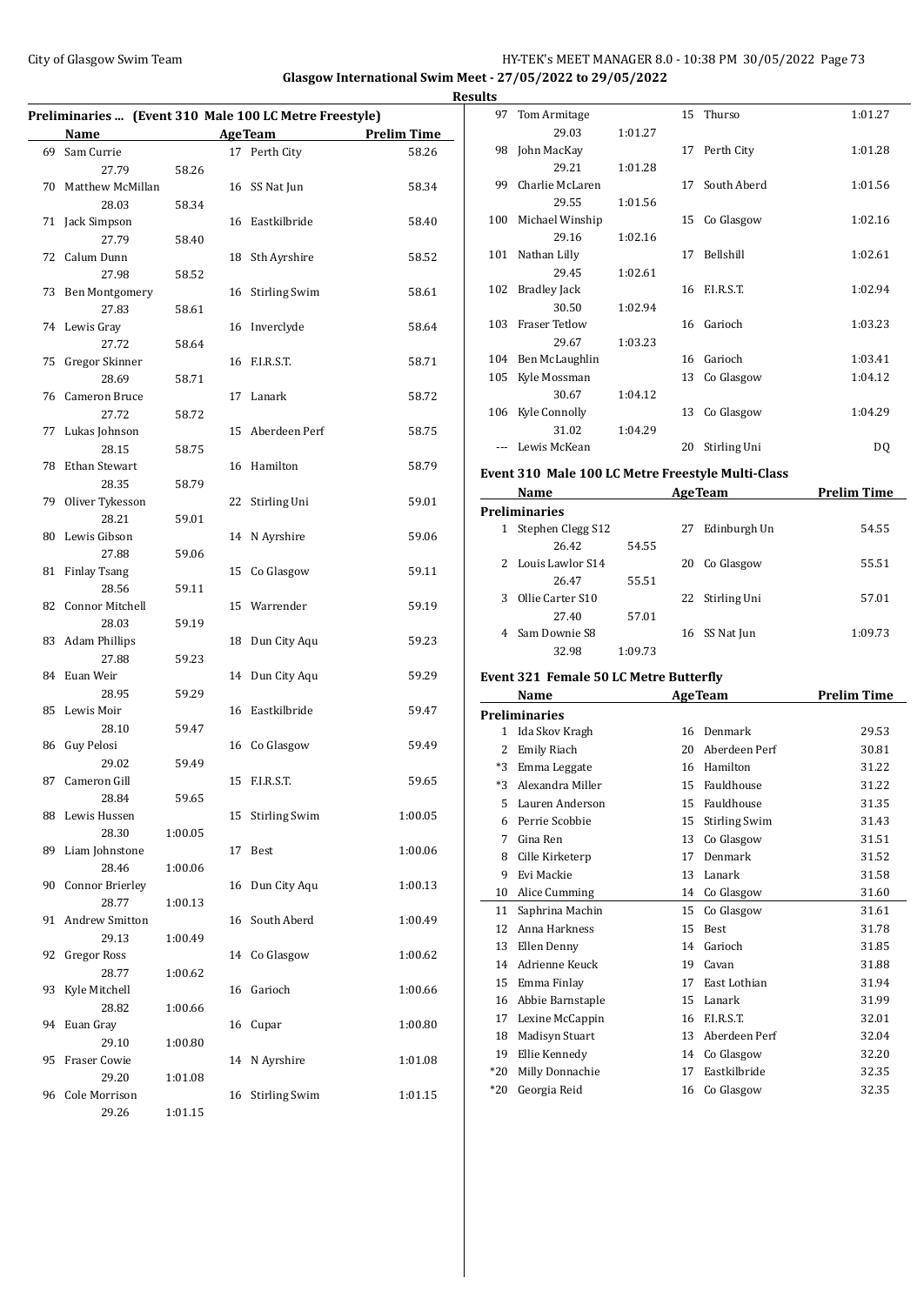#### City of Glasgow Swim Team HY-TEK's MEET MANAGER 8.0 - 10:38 PM 30/05/2022 Page 74 **Glasgow International Swim Meet - 27/05/2022 to 29/05/2022 Results**

|       | Preliminaries  (Event 321 Female 50 LC Metre Butterfly) |    |                      |       |
|-------|---------------------------------------------------------|----|----------------------|-------|
|       | Name<br><b>Example 2</b> Age Team                       |    |                      |       |
|       | <b>Swim-Off Required</b>                                |    |                      |       |
| 22    | Emily McGhee                                            | 19 | Carnoustie           | 32.42 |
| 23    | Lucia Bivar Segurado                                    |    | 18 East Lothian      | 32.43 |
| 24    | Loren Stewart                                           |    | 15 Stirling Swim     | 32.44 |
| 25    | Maria Howe                                              |    | 15 Aberdeen Perf     | 32.49 |
| 26    | Sofia Fallone                                           |    | 14 Monifieth         | 32.52 |
| 27    | Melissa Mennie                                          |    | 14 Eastkilbride      | 32.56 |
| 28    | <b>Taylor Smith</b>                                     |    | 15 St Thomas         | 32.57 |
| 29    | <b>Emily Dickens</b>                                    |    | 15 Co Glasgow        | 32.60 |
| 30    | Abigail Crawford                                        |    | 13 Co Glasgow        | 32.70 |
| 31    | Isla Gilmurray                                          | 14 | Dun City Aqu         | 32.73 |
| 32    | Caitlyn Hamilton                                        | 18 | Lanark               | 32.78 |
| 33    | Caera Baillie                                           |    | 15 Cupar             | 32.82 |
| 34    | Sky Buchanan                                            | 14 | Co Glasgow           | 32.95 |
| 35    | Erica Watt                                              |    | 16 Heart of Mid      | 32.97 |
| 36    | Eva Gordon                                              | 15 | <b>Stirling Swim</b> | 33.07 |
| 37    | Eva Smith                                               |    | 13 Aberdeen Perf     | 33.10 |
| 38    | Ceri Sinnett                                            |    | 17 Bellshill         | 33.14 |
| 39    | Katie Brennan                                           | 17 | Bellshill            | 33.19 |
| 40    | Zuzia Smith                                             | 15 | F.I.R.S.T.           | 33.24 |
| 41    | Caitlin Frame                                           |    | 15 F.I.R.S.T.        | 33.27 |
| $*42$ | Maci Carty                                              |    | 14 Fauldhouse        | 33.28 |
| $*42$ | Ava Kirkham                                             |    | 16 F.I.R.S.T.        | 33.28 |
| 44    | <b>Katie Towers</b>                                     |    | 14 Lanark            | 33.29 |
| 45    | Ksenia Mann                                             |    | 12 Dun City Aqu      | 33.38 |
| 46    | Rebekah Cent                                            | 16 | Kingston             | 33.48 |
| $*47$ | Dobrawa Tomasek                                         | 15 | St Thomas            | 33.50 |
| $*47$ | Gabriella Winton                                        | 17 | St Thomas            | 33.50 |
| 49    | <b>Emily Dawson</b>                                     |    | 13 Milngavie &B      | 33.53 |
| 50    | <b>Heather Stuart</b>                                   |    | 16 N Ayrshire        | 33.69 |
| 51    | Caelin Chan                                             | 14 | N Ayrshire           | 33.71 |
| $*52$ | Remi Muirhead                                           | 17 | Scotia               | 33.92 |
| $*52$ | Ava McDermott                                           | 17 | Milngavie &B         | 33.92 |
| 54    | Anna Campbell                                           |    | 13 Co Glasgow        | 33.96 |
| 55    | Morgan Higgins                                          | 14 | Aberdeen Perf        | 33.99 |
| 56    | Ella McGeorge                                           | 16 | Cupar                | 34.04 |
| $*57$ | Millie Barton                                           | 14 | Bellshill            | 34.40 |
| *57   | Lucy Morgan                                             | 14 | Aberdeen Perf        | 34.40 |
| 59    | Isla Garden                                             | 15 | Garioch              | 34.57 |
| 60    | Ami Rowell                                              | 12 | Co Glasgow           | 34.70 |
| 61    | Simone Finlayson                                        | 15 | Dun City Aqu         | 34.81 |
| 62    | Calli Abel                                              | 14 | Co Glasgow           | 34.83 |
| 63    | Isla Petrie                                             | 13 | Monifieth            | 34.84 |
| 64    | Kiera Finlayson                                         | 13 | Co Glasgow           | 36.35 |
| ---   | Maisie Pollock                                          | 18 | Kingston             | DQ    |
|       |                                                         |    |                      |       |

# **Event 322 Male 50 LC Metre Butterfly**

| Name                 |                      |    | <b>AgeTeam</b>   | <b>Prelim Time</b> |  |  |  |  |
|----------------------|----------------------|----|------------------|--------------------|--|--|--|--|
| <b>Preliminaries</b> |                      |    |                  |                    |  |  |  |  |
|                      | 1 Jamie Ferguson     |    | 19 Aberdeen Perf | 26.67              |  |  |  |  |
|                      | 2 Kian Hampson Bahia | 17 | Warrender        | 27.24              |  |  |  |  |
|                      | 3 Guy Semple         | 18 | Warrender        | 27.87              |  |  |  |  |
|                      | 4 Connor Stewart     |    | 17 Stirling Swim | 27.88              |  |  |  |  |
|                      | 5 Charlie McLaren    |    | 17 South Aberd   | 27.92              |  |  |  |  |
| 6                    | Lukas Johnson        |    | 15 Aberdeen Perf | 28.15              |  |  |  |  |

| ults |     |                        |                 |                      |       |
|------|-----|------------------------|-----------------|----------------------|-------|
|      | 7   | Fraser Baird           | 17              | Scotia               | 28.23 |
|      | 8   | Ronan Payne            | 27              | Co Glasgow           | 28.27 |
|      | 9   | David Landman          | 15              | Co Glasgow           | 28.39 |
|      | 10  | Callum Sinclair        | 15 <sup>7</sup> | West Lothian         | 28.40 |
|      | 11  | Ross Anderton          | 14              | East Lothian         | 28.48 |
|      | 12  | Cameron Gill           | 15              | F.I.R.S.T.           | 28.50 |
|      | 13  | David Blair            | 19              | Co Glasgow           | 28.52 |
|      | 14  | Euan McLeod            | 17              | Lanark               | 28.67 |
|      | 15  | Ben King               | 15              | Milngavie &B         | 28.73 |
|      | 16  | <b>Adam Scott</b>      | 16              | Co Glasgow           | 28.75 |
|      | 17  | Ben Montgomery         |                 | 16 Stirling Swim     | 29.03 |
|      | 18  | Kai Connolly           | 15              | SS Nat Jun           | 29.04 |
|      | 19  | Dylan McCombie         | 15 <sup>7</sup> | South Aberd          | 29.07 |
|      | 20  | John MacKay            | 17              | Perth City           | 29.18 |
|      | 21  | Kyle Mitchell          | 16              | Garioch              | 29.36 |
|      | 22  | Jake MacKenzie         | 17              | Aberdeen Perf        | 29.46 |
|      | 23  | Tom Armitage           | 15              | Thurso               | 29.52 |
|      | 24  | Dean Barghati          |                 | 14 Hamilton          | 29.53 |
|      | 25  | Dan Hall               |                 | 15 Aberdeen Perf     | 29.61 |
|      | 26  | <b>Andrew Venter</b>   |                 | 18 Perth City        | 29.78 |
|      | 27  | <b>Adam Phillips</b>   | 18              | Dun City Aqu         | 29.79 |
|      | 28  | <b>Bradley Jack</b>    | 16              | ELR.S.T.             | 29.84 |
|      | 29  | Guy Pelosi             | 16              | Co Glasgow           | 29.85 |
|      | 30  | Cole Morrison          | 16              | <b>Stirling Swim</b> | 29.86 |
|      | 31  | Lewis Brander          | 15              | Monifieth            | 29.92 |
|      | 32  | Fraser Cowie           | 14              | N Ayrshire           | 30.04 |
|      | 33  | Andrew Smitton         | 16              | South Aberd          | 30.06 |
|      | 34  | Alex Cumming           | 15              | <b>Bellshill</b>     | 30.13 |
|      | 35  | Martyn Brown           | 15              | Aberdeen Perf        | 30.27 |
|      | 36  | <b>Connor Brierley</b> | 16              | Dun City Aqu         | 30.34 |
|      | 37  | Nathan Lilly           | 17              | <b>Bellshill</b>     | 30.46 |
|      | 38  | Nathan Geddie          | 15              | Garioch              | 30.52 |
|      | 39  | Daniel Hendry          | 13              | Co Glasgow           | 32.02 |
|      | --- | Kayden McLaughlin      | 15              | Scotia               | DQ    |
|      |     |                        |                 |                      |       |

#### **Event 322 Male 50 LC Metre Butterfly Multi-Class**

|   | Name                                           | <b>AgeTeam</b> |                    |         | <b>Prelim Time</b> |  |  |  |
|---|------------------------------------------------|----------------|--------------------|---------|--------------------|--|--|--|
|   | Preliminaries                                  |                |                    |         |                    |  |  |  |
| 1 | Jack Milne S14                                 |                | Dun City Aqu<br>21 |         | 28.02              |  |  |  |
|   | <b>Event 323 Female 400 LC Metre Freestyle</b> |                |                    |         |                    |  |  |  |
|   | Name                                           |                | <b>AgeTeam</b>     |         | <b>Prelim Time</b> |  |  |  |
|   | Preliminaries                                  |                |                    |         |                    |  |  |  |
| 1 | Kianna Coertze                                 |                | 14 SS Nat Jun      |         | 4:44.75            |  |  |  |
|   | 31.14                                          | 1:07.74        | 1:44.34            | 2:21.92 |                    |  |  |  |
|   | 2:58.67                                        | 3:35.30        | 4:09.91            | 4:44.75 |                    |  |  |  |
| 2 | Carys Mooney                                   |                | 15 Co Glasgow      |         | 4:45.20            |  |  |  |
|   | 31.96                                          | 1:07.33        | 1:43.27            | 2:20.46 |                    |  |  |  |
|   | 2:57.04                                        | 3:34.20        | 4:10.53            | 4:45.20 |                    |  |  |  |
| 3 | Eleanor Ross                                   |                | 16 Tain            |         | 4:45.26            |  |  |  |
|   | 30.58                                          | 1:06.26        | 1:42.95            | 2:20.47 |                    |  |  |  |
|   | 2:57.32                                        | 3:34.97        | 4:11.22            | 4:45.26 |                    |  |  |  |
| 4 | Freya Beaton                                   |                | 14 Co Glasgow      |         | 4:49.04            |  |  |  |
|   | 32.48                                          | 1:06.23        | 1:41.42            | 2:18.15 |                    |  |  |  |
|   | 2:55.36                                        | 3:33.58        | 4:11.43            | 4:49.04 |                    |  |  |  |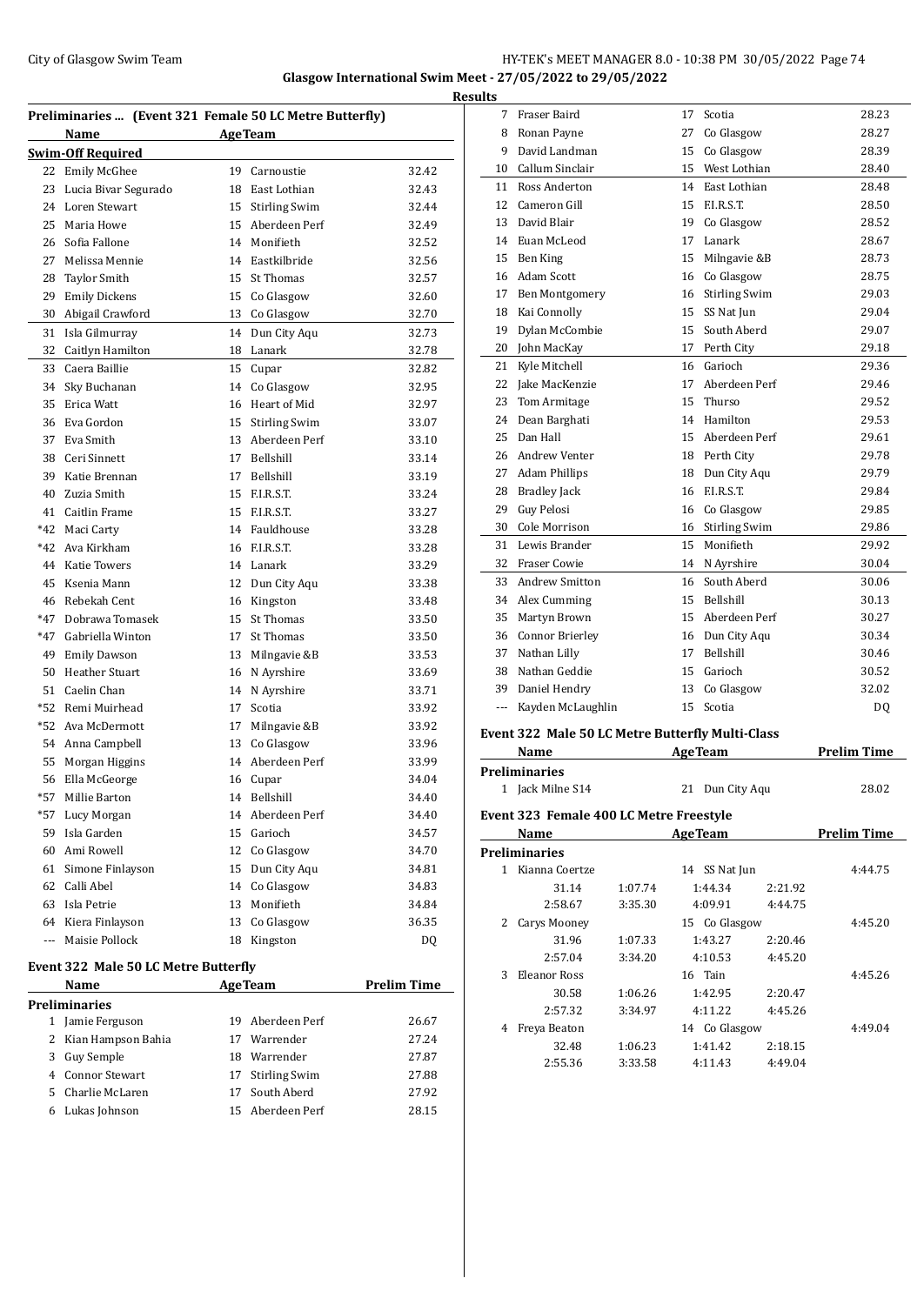#### City of Glasgow Swim Team **HY-TEK's MEET MANAGER 8.0 - 10:38 PM 30/05/2022** Page 75 **Glasgow International Swim Meet - 27/05/2022 to 29/05/2022**

| Preliminaries  (Event 323 Female 400 LC Metre Freestyle) |                    |         |                  |         |                    |  |
|----------------------------------------------------------|--------------------|---------|------------------|---------|--------------------|--|
|                                                          | <b>Name</b>        |         | <b>AgeTeam</b>   |         | <b>Prelim Time</b> |  |
|                                                          | 5 Victoria Niven   |         | 16 Co Glasgow    |         | 4:49.10            |  |
|                                                          | 32.63              | 1:08.75 | 1:45.18          | 2:22.05 |                    |  |
|                                                          | 2:59.03            | 3:35.97 | 4:12.98          | 4:49.10 |                    |  |
|                                                          | 6 Hannah Edmiston  |         | 17 Co Glasgow    |         | 4:50.13            |  |
|                                                          | 31.72              | 1:07.76 | 1:44.07          | 2:21.66 |                    |  |
|                                                          | 2:58.82            | 3:37.10 | 4:14.03          | 4:50.13 |                    |  |
| 7                                                        | Libby Doubleday    |         | 17 Co Glasgow    |         | 4:52.58            |  |
|                                                          | 34.48              | 1:10.85 | 1:47.71          | 2:25.00 |                    |  |
|                                                          | 3:02.40            | 3:39.95 | 4:17.05          | 4:52.58 |                    |  |
|                                                          | 8 Grace Noonan     |         | 15 Milngavie &B  |         | 4:52.80            |  |
|                                                          | 33.23              | 1:10.64 | 1:48.89          | 2:26.13 |                    |  |
|                                                          | 3:04.20            | 3:42.00 | 4:18.48          | 4:52.80 |                    |  |
|                                                          | 9 Louise Connell J |         | 15 Co Glasgow    |         | 4:52.83            |  |
|                                                          | 32.12              | 1:08.69 | 1:45.78          | 2:23.72 |                    |  |
|                                                          | 3:01.20            | 3:39.31 | 4:17.05          | 4:52.83 |                    |  |
|                                                          | 10 Sarah Stewart   |         | 16 Milngavie &B  |         | 4:55.24            |  |
|                                                          | 33.21              | 1:10.57 | 1:48.60          | 2:27.13 |                    |  |
|                                                          | 3:05.15            | 3:43.24 | 4:19.80          | 4:55.24 |                    |  |
|                                                          | 11 Talia Blackley  |         | 15 Co Glasgow    |         | 4:56.48            |  |
|                                                          | 33.27              | 1:09.19 | 1:45.80          | 2:23.60 |                    |  |
|                                                          | 3:01.50            | 3:40.06 | 4:18.68          | 4:56.48 |                    |  |
|                                                          | 12 Ellyn MacPhee   |         | 15 Fauldhouse    |         | 4:57.67            |  |
|                                                          | 33.34              | 1:09.67 | 1:47.46          | 2:25.33 |                    |  |
|                                                          | 3:03.78            | 3:42.28 | 4:21.35          | 4:57.67 |                    |  |
|                                                          | 13 Ayla Cochrane   |         | 16 Co Glasgow    |         | 5:00.95            |  |
|                                                          | 33.99              | 1:10.44 | 1:48.43          | 2:27.08 |                    |  |
|                                                          | 3:06.15            | 3:44.77 | 4:24.03          | 5:00.95 |                    |  |
|                                                          | 14 Thea Glen       |         | 15 Co Glasgow    |         | 5:01.43            |  |
|                                                          | 34.34              | 1:11.08 | 1:49.29          | 2:27.60 |                    |  |
|                                                          | 3:06.42            | 3:45.38 | 4:24.41          | 5:01.43 |                    |  |
|                                                          |                    |         |                  |         |                    |  |
|                                                          | 15 Lucy Atherton   |         | 15 Heart of Mid  |         | 5:03.12            |  |
|                                                          | 33.12              | 1:10.90 | 1:49.50          | 2:28.90 |                    |  |
|                                                          | 3:08.21            | 3:47.29 | 4:26.41          | 5:03.12 |                    |  |
|                                                          | 16 Melana Louw     |         | 17 South Aberd   |         | 5:05.19            |  |
|                                                          | 33.60              | 1:12.65 | 1:52.41          | 2:32.11 |                    |  |
|                                                          | 3:10.96            | 3:50.30 | 4:28.30          | 5:05.19 |                    |  |
|                                                          | 17 Georgia Reid    |         | 16 Co Glasgow    |         | 5:05.29            |  |
|                                                          | 35.11              | 1:12.64 | 1:51.24          | 2:29.88 |                    |  |
|                                                          | 3:09.20            | 3:48.91 | 4:28.10          | 5:05.29 |                    |  |
|                                                          | 18 Ellen Denny     |         | 14 Garioch       |         | 5:07.50            |  |
|                                                          | 34.18              | 1:13.10 | 1:52.33          | 2:32.69 |                    |  |
|                                                          | 3:11.92            | 3:51.74 | 4:30.13          | 5:07.50 |                    |  |
|                                                          | 19 Eden Fraser     |         | 15 Aberdeen Perf |         | 5:07.72            |  |
|                                                          | 34.30              | 1:12.01 | 1:51.13          | 2:30.40 |                    |  |
|                                                          | 3:10.42            | 3:49.61 | 4:29.63          | 5:07.72 |                    |  |
|                                                          | 20 Maci Carty      |         | 14 Fauldhouse    |         | 5:14.68            |  |
|                                                          | 33.90              | 1:12.13 | 1:51.70          | 2:32.48 |                    |  |
|                                                          | 3:13.34            | 3:54.25 | 4:35.83          | 5:14.68 |                    |  |
|                                                          |                    |         | 13 Aberdeen Perf |         | 5:29.04            |  |
| 21                                                       | Jessica Kirkwood   |         |                  |         |                    |  |
|                                                          | 34.85              | 1:14.95 | 1:55.72          | 2:37.47 |                    |  |

|    | Event 324 Male 400 LC Metre Freestyle |         |                    |                    |
|----|---------------------------------------|---------|--------------------|--------------------|
|    | Name                                  |         | <b>AgeTeam</b>     | <b>Prelim Time</b> |
|    | <b>Preliminaries</b>                  |         |                    |                    |
|    | 1 Kyle Mitchell                       |         | 16 Garioch         | 4:28.07            |
|    | 29.78                                 | 1:03.15 | 1:37.60<br>2:12.35 |                    |
|    | 2:46.73                               | 3:22.44 | 3:55.66<br>4:28.07 |                    |
| 2  | Lewis Gibson                          |         | 14 N Ayrshire      | 4:30.64            |
|    | 29.73                                 | 1:03.30 | 1:37.67<br>2:13.12 |                    |
|    | 2:47.82                               | 3:23.51 | 3:58.09<br>4:30.64 |                    |
| 3  | Oscar Chirnside                       |         | 14 Garioch         | 4:31.08            |
|    | 29.81                                 | 1:03.35 | 1:37.70<br>2:12.33 |                    |
|    | 2:47.67                               | 3:23.24 | 3:57.91<br>4:31.08 |                    |
| 4  | Keane Smith                           |         | 17 Airdrie         | 4:32.44            |
|    | 28.51                                 | 1:01.80 | 1:36.21<br>2:11.76 |                    |
|    | 2:48.23                               | 3:23.58 | 3:58.31<br>4:32.44 |                    |
| 5  | Gregor Skinner                        |         | 16 F.I.R.S.T.      | 4:32.72            |
|    | 30.04                                 | 1:04.03 | 1:39.12<br>2:14.80 |                    |
|    | 2:50.24                               | 3:25.78 | 4:00.90<br>4:32.72 |                    |
| 6  | Euan Mitchell                         |         | 15 Eastkilbride    | 4:34.94            |
|    | 29.95                                 | 1:03.61 | 1:38.07<br>2:13.14 |                    |
|    | 2:48.33                               | 3:24.07 | 3:59.86<br>4:34.94 |                    |
| 7  | Oliver Cartwright                     |         | 17 Co Glasgow      | 4:35.57            |
|    | 30.32                                 | 1:03.98 | 1:39.04<br>2:14.47 |                    |
|    | 2:49.58                               | 3:25.03 | 4:00.64<br>4:35.57 |                    |
| 8  | Cain Buchanan                         |         | 15 Dun City Aqu    | 4:36.25            |
|    | 28.77                                 |         | 1:37.35            |                    |
|    | 2:48.75                               |         | 4:36.25<br>4:00.02 |                    |
| 9  | Guy Pelosi                            |         | 16 Co Glasgow      | 4:37.71            |
|    | 30.26                                 | 1:03.70 | 1:39.08<br>2:15.46 |                    |
|    | 2:52.10                               | 3:27.94 | 4:37.71<br>4:03.78 |                    |
| 10 | Jamie Gilchrist                       |         | 16 Eastkilbride    | 4:39.59            |
|    | 31.56                                 | 1:06.96 | 1:42.53<br>2:17.84 |                    |
|    | 2:53.07                               | 3:29.08 | 4:04.74<br>4:39.59 |                    |
| 11 | Arran Dunn                            |         | 16 Co Glasgow      | 4:58.58            |
|    | 31.88                                 | 1:07.84 | 1:45.20<br>2:24.08 |                    |
|    | 3:03.28                               | 3:42.31 | 4:21.54<br>4:58.58 |                    |
|    |                                       |         |                    |                    |

#### **Event 324 Male 400 LC Metre Freestyle Multi-Class**

| Name |                      |         | <b>AgeTeam</b>     | <b>Prelim Time</b> |         |
|------|----------------------|---------|--------------------|--------------------|---------|
|      | Preliminaries        |         |                    |                    |         |
|      | Sam Downie S8        |         | 16 SS Nat Jun      |                    | 4:59.26 |
|      | 33.11                | 1:09.98 | 1:48.32            | 2:27.12            |         |
|      | 3:06.06              | 3:44.40 | 4:23.55            | 4:59.26            |         |
|      | --- Michael Jones S7 |         | Co Manch Ag<br>28. | DO                 |         |

#### **Event 325 Female 100 LC Metre Backstroke**

|                      | <b>Name</b>     | <b>AgeTeam</b> |     |              | <b>Prelim Time</b> |  |  |  |
|----------------------|-----------------|----------------|-----|--------------|--------------------|--|--|--|
| <b>Preliminaries</b> |                 |                |     |              |                    |  |  |  |
| 1                    | Libby Doubleday |                | 17  | Co Glasgow   | 1:09.58            |  |  |  |
|                      | 34.00           | 1:09.58        |     |              |                    |  |  |  |
|                      | 2 Zara Krawiec  |                | 13. | East Lothian | 1:09.85            |  |  |  |
|                      | 34.56           | 1:09.85        |     |              |                    |  |  |  |
| 3                    | Rosie Forster   |                | 15. | Warrender    | 1:10.36            |  |  |  |
|                      | 34.23           | 1:10.36        |     |              |                    |  |  |  |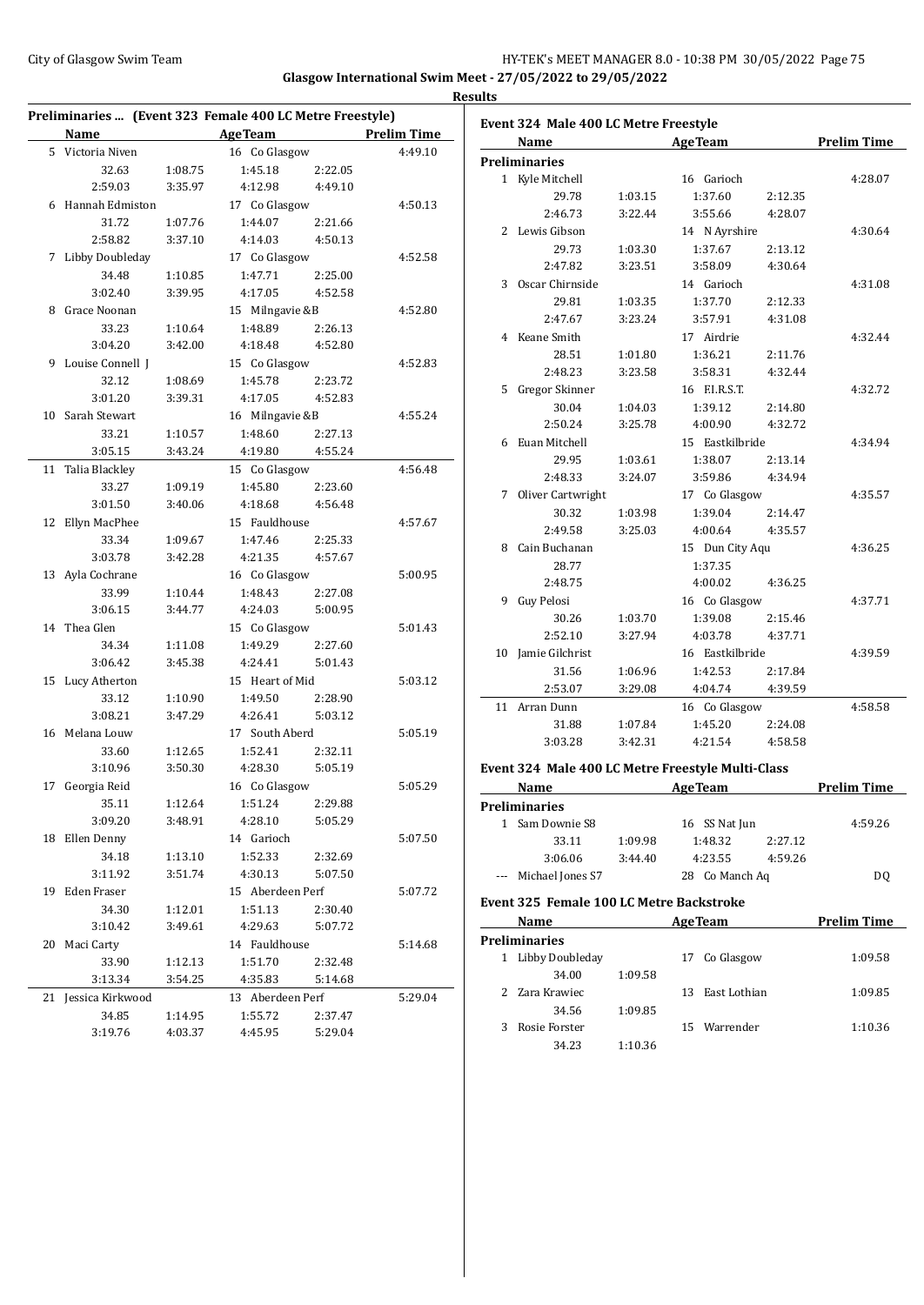#### City of Glasgow Swim Team Team Feam Fermi States of Glasgow Swim Team Feam Fermi States of Glasgow Swim Team Fermi States of Glasgow Swim Team Fermi States of Glasgow Swim Team Fermi States of Glasgow Swim Team Fermi State **Glasgow International Swim Meet - 27/05/2022 to 29/05/2022 Results**

| Preliminaries  (Event 325 Female 100 LC Metre Backstroke) |                      |         |    |                      |                    |
|-----------------------------------------------------------|----------------------|---------|----|----------------------|--------------------|
|                                                           | Name                 |         |    | <b>AgeTeam</b>       | <b>Prelim Time</b> |
|                                                           | 4 Amelia Campbell    |         | 15 | <b>Stirling Swim</b> | 1:11.00            |
|                                                           | 34.42                | 1:11.00 |    |                      |                    |
| 5                                                         | Saphrina Machin      |         | 15 | Co Glasgow           | 1:11.64            |
|                                                           | 34.39                | 1:11.64 |    |                      |                    |
| 6                                                         | Chloe Mclean         |         | 15 | Dun City Aqu         | 1:11.94            |
|                                                           | 34.06                | 1:11.94 |    |                      |                    |
| 7                                                         | Lucy Atherton        |         | 15 | Heart of Mid         | 1:11.95            |
|                                                           | 34.55                | 1:11.95 |    |                      |                    |
| 8                                                         | Mei Rogers           |         |    | 15 Warrender         | 1:11.97            |
|                                                           | 34.83                | 1:11.97 |    |                      |                    |
| 9                                                         | Isla Gilmurray       |         | 14 | Dun City Aqu         | 1:12.21            |
|                                                           | 34.39                | 1:12.21 |    |                      |                    |
| 10                                                        | Lucy D'Agrosa        |         |    | 16 Best              | 1:12.71            |
|                                                           | 34.99                | 1:12.71 |    |                      |                    |
| 11                                                        | Talia Blackley       |         | 15 | Co Glasgow           | 1:12.86            |
|                                                           | 34.67                | 1:12.86 |    |                      |                    |
| 12                                                        | Millie McArthur      |         | 16 | Lanark               | 1:12.92            |
|                                                           | 34.72                | 1:12.92 |    |                      |                    |
| 13                                                        | <b>Bronwen Payne</b> |         | 15 | Best                 | 1:12.95            |
|                                                           | 34.35<br>Zuzia Smith | 1:12.95 |    | F.I.R.S.T.           |                    |
| 14                                                        |                      |         | 15 |                      | 1:12.97            |
| 15                                                        | 35.13<br>Anna Easton | 1:12.97 | 15 | Dun City Aqu         | 1:13.03            |
|                                                           | 34.64                | 1:13.03 |    |                      |                    |
| 16                                                        | Naomi Wilson         |         |    | 15 Warrender         | 1:13.54            |
|                                                           | 35.48                | 1:13.54 |    |                      |                    |
| 17                                                        | Alex Coy             |         |    | 16 Warrender         | 1:13.58            |
|                                                           | 34.32                | 1:13.58 |    |                      |                    |
| 18                                                        | Madison Coull        |         | 14 | Buckie               | 1:13.61            |
|                                                           | 34.97                | 1:13.61 |    |                      |                    |
| 19                                                        | Lauren Anderson      |         | 15 | Fauldhouse           | 1:13.64            |
|                                                           | 34.74                | 1:13.64 |    |                      |                    |
| 20                                                        | Iona Henderson       |         | 15 | Rutherglen           | 1:13.65            |
|                                                           | 37.18                | 1:13.65 |    |                      |                    |
| 21                                                        | Simone Finlayson     |         | 15 | Dun City Aqu         | 1:13.97            |
|                                                           | 35.87                | 1:13.97 |    |                      |                    |
| 22                                                        | Jocelyn McKenzie     |         | 17 | Milngavie &B         | 1:14.41            |
|                                                           | 36.17                | 1:14.41 |    |                      |                    |
|                                                           | 23 Natalie Cooper    |         |    | 16 Warrender         | 1:14.47            |
|                                                           | 35.29                | 1:14.47 |    |                      |                    |
| 24                                                        | Erin Coulter         |         |    | 14 Hamilton          | 1:14.51            |
|                                                           | 35.85                | 1:14.51 |    |                      |                    |
| 25                                                        | Helen Stoddart       |         | 15 | East Lothian         | 1:14.54            |
|                                                           | 35.71                | 1:14.54 |    |                      |                    |
| 26                                                        | Remi Muirhead        |         | 17 | Scotia               | 1:14.68            |
|                                                           | 35.82                | 1:14.68 |    |                      |                    |
| 27                                                        | Kaysey Dickson       |         | 12 | Rutherglen           | 1:15.05            |
|                                                           | 36.82                | 1:15.05 |    |                      |                    |
| 28                                                        | Rose McLean          |         | 17 | Perth City           | 1:15.08            |
|                                                           | 35.53                | 1:15.08 |    |                      |                    |
| 29                                                        | Abigail Hill         |         | 15 | Milngavie &B         | 1:15.18            |
|                                                           | 36.47                | 1:15.18 |    |                      |                    |
| 30                                                        | Lisa McNair          |         | 13 | F.I.R.S.T.           | 1:15.40            |
|                                                           | 37.38                | 1:15.40 |    |                      |                    |

| IUS |                         |         |    |                                                |         |
|-----|-------------------------|---------|----|------------------------------------------------|---------|
|     | 31 Eva Smith            |         |    | 13 Aberdeen Perf                               | 1:15.66 |
|     | 36.75                   | 1:15.66 |    |                                                |         |
| 32  | <b>Emily Riach</b>      |         |    | 20 Aberdeen Perf                               | 1:15.73 |
|     | 35.57                   | 1:15.73 |    |                                                |         |
| 33  | Abigail Crawford        |         | 13 | Co Glasgow                                     | 1:15.76 |
|     | 37.88                   | 1:15.76 |    |                                                |         |
|     | 34 Heather Stuart       |         | 16 | N Ayrshire                                     | 1:15.86 |
|     | 36.78                   | 1:15.86 |    |                                                |         |
| 35  | Alexandra Miller        |         | 15 | Fauldhouse                                     | 1:16.00 |
|     | 36.79                   | 1:16.00 |    |                                                |         |
|     | 36 Hannah Anderson      |         | 15 | Hamilton                                       | 1:16.08 |
|     | 37.10                   | 1:16.08 |    |                                                |         |
|     | 37 Caitlin Frame        |         |    | 15 F.I.R.S.T.                                  | 1:16.60 |
|     | 38.20                   | 1:16.60 |    |                                                |         |
|     | 38 Thea Glen            |         |    | 15 Co Glasgow                                  | 1:16.69 |
|     | 37.41                   | 1:16.69 |    |                                                |         |
|     | 39 Isla Garden          |         | 15 | Garioch                                        | 1:16.90 |
|     | 36.88                   | 1:16.90 |    |                                                |         |
| 40  | Phoebe Samson           |         |    | 14 Dun City Aqu                                | 1:17.01 |
|     | 36.38                   | 1:17.01 |    |                                                |         |
|     | 41 Abbi Morton          |         |    | 15 Swim IT                                     | 1:17.20 |
|     | 37.67                   | 1:17.20 |    |                                                |         |
|     | 42 Zara Denson          |         |    | 16 Monifieth                                   | 1:17.81 |
|     | 38.02                   | 1:17.81 |    |                                                |         |
|     | 43 Emily Easton         |         |    | 14 Larkhall                                    | 1:19.69 |
|     | 38.56                   | 1:19.69 |    | 14 Garioch                                     |         |
|     | 44 Ellen Denny<br>38.98 | 1:20.37 |    |                                                | 1:20.37 |
|     | 45 Anna Campbell        |         |    | 13 Co Glasgow                                  | 1:20.87 |
|     | 39.11                   |         |    |                                                |         |
|     | 46 Zara Dunn            | 1:20.87 |    | 14 Co Glasgow                                  | 1:21.15 |
|     | 38.64                   | 1:21.15 |    |                                                |         |
|     |                         |         |    |                                                |         |
|     |                         |         |    | 225 Ecosela 100 LC Matus Daalastuslas Multi Cl |         |

#### **Event 325 Female 100 LC Metre Backstroke Multi-Class**

| Name                 |         | <b>AgeTeam</b>  | <b>Prelim Time</b> |
|----------------------|---------|-----------------|--------------------|
| <b>Preliminaries</b> |         |                 |                    |
| 1 Abby Kane S13      |         | 19 Stirling Uni | 1:15.38            |
| 36.09                | 1:15.38 |                 |                    |

#### **Event 326 Male 100 LC Metre Backstroke**

|              | Name                    |         |    | <b>AgeTeam</b>       | <b>Prelim Time</b> |
|--------------|-------------------------|---------|----|----------------------|--------------------|
|              | <b>Preliminaries</b>    |         |    |                      |                    |
| $\mathbf{1}$ | Robbie Boyd             |         |    | 15 Warrender         | 1:03.56            |
|              | 29.56                   | 1:03.56 |    |                      |                    |
|              | 2 Jack Docherty-Simpson |         |    | 15 Scotia            | 1:04.26            |
|              | 31.42                   | 1:04.26 |    |                      |                    |
| 3            | Matthew McMillan        |         |    | 16 SS Nat Jun        | 1:04.32            |
|              | 31.15                   | 1:04.32 |    |                      |                    |
| 4            | <b>Finlay Saunders</b>  |         | 21 | Edinburgh Un         | 1:05.08            |
|              | 30.55                   | 1:05.08 |    |                      |                    |
| 5.           | Logan Vandermeulen      |         | 15 | <b>Stirling Swim</b> | 1:05.11            |
|              | 31.77                   | 1:05.11 |    |                      |                    |
| 6            | Adam Ritchie            |         | 18 | Warrender            | 1:05.59            |
|              | 31.90                   | 1:05.59 |    |                      |                    |
| 7            | Tom Armitage            |         | 15 | Thurso               | 1:06.01            |
|              | 31.73                   | 1:06.01 |    |                      |                    |
| 8            | Corey Philip            |         | 14 | Dun City Aqu         | 1:06.10            |
|              | 32.54                   | 1:06.10 |    |                      |                    |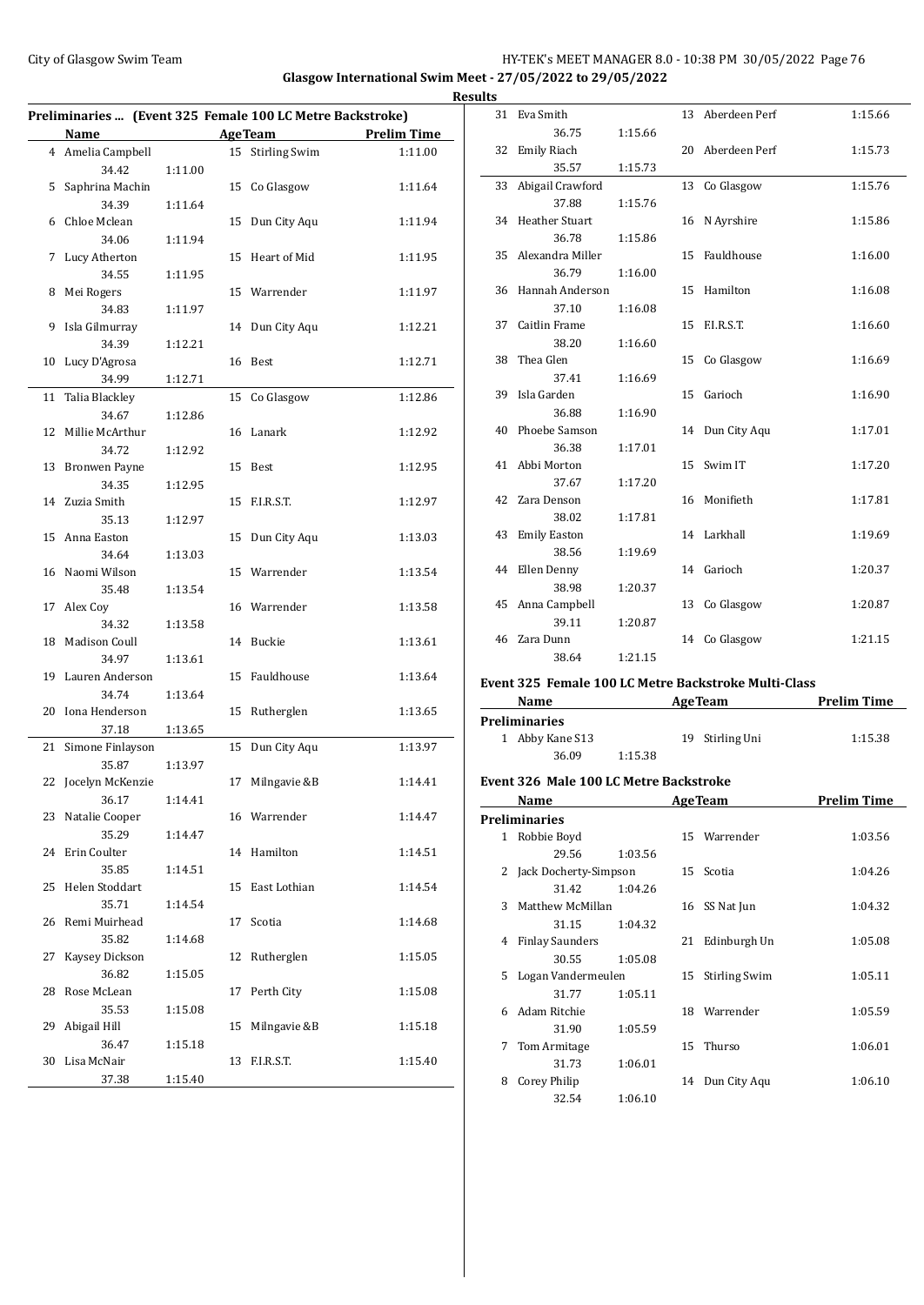#### City of Glasgow Swim Team HY-TEK's MEET MANAGER 8.0 - 10:38 PM 30/05/2022 Page 77 **Glasgow International Swim Meet - 27/05/2022 to 29/05/2022 Results**

| Name<br><b>AgeTeam</b><br><b>Prelim Time</b><br>Stirling Uni<br>1:06.19<br>9<br>Oliver Tykesson<br>22<br>31.03<br>1:06.19<br>Sam Currie<br>Perth City<br>10<br>17<br>1:06.27<br>32.11<br>1:06.27<br>Lex Garrett<br>Sth Ayrshire<br>11<br>17<br>1:06.37<br>31.74<br>1:06.37<br>Aberdeen Perf<br>12<br>Lukas Johnson<br>15<br>1:06.44<br>33.06<br>1:06.44<br>13<br>Robbie Carlyle<br>Bellshill<br>1:06.75<br>16<br>32.19<br>1:06.75<br>Jonathan Venter<br>Perth City<br>1:06.92<br>14<br>19<br>32.14<br>1:06.92<br>15<br>Manow Drysdale<br>15<br>Warrender<br>1:07.05<br>32.56<br>1:07.05<br>John MacKay<br>Perth City<br>16<br>17<br>1:07.08<br>32.76<br>1:07.08<br>Euan Weir<br>Dun City Aqu<br>17<br>14<br>1:07.87<br>33.40<br>1:07.87<br><b>Andrew Smitton</b><br>South Aberd<br>18<br>16<br>1:07.99<br>32.90<br>1:07.99<br>19<br><b>Richard Laws</b><br>15<br>Cupar<br>1:08.06<br>32.50<br>1:08.06<br><b>Gregor Ross</b><br>20<br>Co Glasgow<br>1:08.14<br>14<br>32.86<br>1:08.14<br>Charlie McLaren<br>South Aberd<br>21<br>17<br>1:08.28<br>32.63<br>1:08.28<br>22<br>David Landman<br>Co Glasgow<br>1:08.36<br>15<br>32.88<br>1:08.36<br><b>Fraser Tetlow</b><br>23<br>Garioch<br>16<br>1:08.72<br>33.71<br>1:08.72<br>24<br>Lewis Moir<br>Eastkilbride<br>16<br>1:08.83<br>33.13<br>1:08.83<br><b>Connor Brierley</b><br>Dun City Aqu<br>25<br>16<br>1:10.38<br>33.56<br>1:10.38<br>Ross Anderton<br>East Lothian<br>26<br>14<br>1:10.40<br>33.97<br>1:10.40<br>27<br>Dan Hall<br>15<br>Aberdeen Perf<br>1:10.44<br>34.12<br>1:10.44<br>17 Lanark<br>28 Euan McLeod<br>1:10.53<br>33.37<br>1:10.53<br>Fraser Cowie<br>N Ayrshire<br>29<br>1:10.61<br>14<br>34.12<br>1:10.61<br>Eastkilbride<br>30<br>Jamie Gilchrist<br>16<br>1:10.76<br>34.73<br>1:10.76<br>Cole Morrison<br><b>Stirling Swim</b><br>16<br>1:11.03<br>31<br>33.89<br>1:11.03<br><b>Adam Phillips</b><br>Dun City Aqu<br>1:11.12<br>32<br>18<br>33.51<br>1:11.12<br>Ben McLaughlin<br>16<br>Garioch<br>1:11.31<br>33<br>35.32<br>1:11.31<br>34<br>Euan Gray<br>Cupar<br>1:11.54<br>16<br>34.20<br>1:11.54<br>35<br>Oscar Chirnside<br>Garioch<br>1:11.76<br>14<br>34.95<br>1:11.76 | Preliminaries  (Event 326 Male 100 LC Metre Backstroke) |  |  |  |  |  |  |
|-----------------------------------------------------------------------------------------------------------------------------------------------------------------------------------------------------------------------------------------------------------------------------------------------------------------------------------------------------------------------------------------------------------------------------------------------------------------------------------------------------------------------------------------------------------------------------------------------------------------------------------------------------------------------------------------------------------------------------------------------------------------------------------------------------------------------------------------------------------------------------------------------------------------------------------------------------------------------------------------------------------------------------------------------------------------------------------------------------------------------------------------------------------------------------------------------------------------------------------------------------------------------------------------------------------------------------------------------------------------------------------------------------------------------------------------------------------------------------------------------------------------------------------------------------------------------------------------------------------------------------------------------------------------------------------------------------------------------------------------------------------------------------------------------------------------------------------------------------------------------------------------------------------------------------------------------------------------------------------------------------------------------------------------------------------------------------------------------------------------------------------------------------------|---------------------------------------------------------|--|--|--|--|--|--|
|                                                                                                                                                                                                                                                                                                                                                                                                                                                                                                                                                                                                                                                                                                                                                                                                                                                                                                                                                                                                                                                                                                                                                                                                                                                                                                                                                                                                                                                                                                                                                                                                                                                                                                                                                                                                                                                                                                                                                                                                                                                                                                                                                           |                                                         |  |  |  |  |  |  |
|                                                                                                                                                                                                                                                                                                                                                                                                                                                                                                                                                                                                                                                                                                                                                                                                                                                                                                                                                                                                                                                                                                                                                                                                                                                                                                                                                                                                                                                                                                                                                                                                                                                                                                                                                                                                                                                                                                                                                                                                                                                                                                                                                           |                                                         |  |  |  |  |  |  |
|                                                                                                                                                                                                                                                                                                                                                                                                                                                                                                                                                                                                                                                                                                                                                                                                                                                                                                                                                                                                                                                                                                                                                                                                                                                                                                                                                                                                                                                                                                                                                                                                                                                                                                                                                                                                                                                                                                                                                                                                                                                                                                                                                           |                                                         |  |  |  |  |  |  |
|                                                                                                                                                                                                                                                                                                                                                                                                                                                                                                                                                                                                                                                                                                                                                                                                                                                                                                                                                                                                                                                                                                                                                                                                                                                                                                                                                                                                                                                                                                                                                                                                                                                                                                                                                                                                                                                                                                                                                                                                                                                                                                                                                           |                                                         |  |  |  |  |  |  |
|                                                                                                                                                                                                                                                                                                                                                                                                                                                                                                                                                                                                                                                                                                                                                                                                                                                                                                                                                                                                                                                                                                                                                                                                                                                                                                                                                                                                                                                                                                                                                                                                                                                                                                                                                                                                                                                                                                                                                                                                                                                                                                                                                           |                                                         |  |  |  |  |  |  |
|                                                                                                                                                                                                                                                                                                                                                                                                                                                                                                                                                                                                                                                                                                                                                                                                                                                                                                                                                                                                                                                                                                                                                                                                                                                                                                                                                                                                                                                                                                                                                                                                                                                                                                                                                                                                                                                                                                                                                                                                                                                                                                                                                           |                                                         |  |  |  |  |  |  |
|                                                                                                                                                                                                                                                                                                                                                                                                                                                                                                                                                                                                                                                                                                                                                                                                                                                                                                                                                                                                                                                                                                                                                                                                                                                                                                                                                                                                                                                                                                                                                                                                                                                                                                                                                                                                                                                                                                                                                                                                                                                                                                                                                           |                                                         |  |  |  |  |  |  |
|                                                                                                                                                                                                                                                                                                                                                                                                                                                                                                                                                                                                                                                                                                                                                                                                                                                                                                                                                                                                                                                                                                                                                                                                                                                                                                                                                                                                                                                                                                                                                                                                                                                                                                                                                                                                                                                                                                                                                                                                                                                                                                                                                           |                                                         |  |  |  |  |  |  |
|                                                                                                                                                                                                                                                                                                                                                                                                                                                                                                                                                                                                                                                                                                                                                                                                                                                                                                                                                                                                                                                                                                                                                                                                                                                                                                                                                                                                                                                                                                                                                                                                                                                                                                                                                                                                                                                                                                                                                                                                                                                                                                                                                           |                                                         |  |  |  |  |  |  |
|                                                                                                                                                                                                                                                                                                                                                                                                                                                                                                                                                                                                                                                                                                                                                                                                                                                                                                                                                                                                                                                                                                                                                                                                                                                                                                                                                                                                                                                                                                                                                                                                                                                                                                                                                                                                                                                                                                                                                                                                                                                                                                                                                           |                                                         |  |  |  |  |  |  |
|                                                                                                                                                                                                                                                                                                                                                                                                                                                                                                                                                                                                                                                                                                                                                                                                                                                                                                                                                                                                                                                                                                                                                                                                                                                                                                                                                                                                                                                                                                                                                                                                                                                                                                                                                                                                                                                                                                                                                                                                                                                                                                                                                           |                                                         |  |  |  |  |  |  |
|                                                                                                                                                                                                                                                                                                                                                                                                                                                                                                                                                                                                                                                                                                                                                                                                                                                                                                                                                                                                                                                                                                                                                                                                                                                                                                                                                                                                                                                                                                                                                                                                                                                                                                                                                                                                                                                                                                                                                                                                                                                                                                                                                           |                                                         |  |  |  |  |  |  |
|                                                                                                                                                                                                                                                                                                                                                                                                                                                                                                                                                                                                                                                                                                                                                                                                                                                                                                                                                                                                                                                                                                                                                                                                                                                                                                                                                                                                                                                                                                                                                                                                                                                                                                                                                                                                                                                                                                                                                                                                                                                                                                                                                           |                                                         |  |  |  |  |  |  |
|                                                                                                                                                                                                                                                                                                                                                                                                                                                                                                                                                                                                                                                                                                                                                                                                                                                                                                                                                                                                                                                                                                                                                                                                                                                                                                                                                                                                                                                                                                                                                                                                                                                                                                                                                                                                                                                                                                                                                                                                                                                                                                                                                           |                                                         |  |  |  |  |  |  |
|                                                                                                                                                                                                                                                                                                                                                                                                                                                                                                                                                                                                                                                                                                                                                                                                                                                                                                                                                                                                                                                                                                                                                                                                                                                                                                                                                                                                                                                                                                                                                                                                                                                                                                                                                                                                                                                                                                                                                                                                                                                                                                                                                           |                                                         |  |  |  |  |  |  |
|                                                                                                                                                                                                                                                                                                                                                                                                                                                                                                                                                                                                                                                                                                                                                                                                                                                                                                                                                                                                                                                                                                                                                                                                                                                                                                                                                                                                                                                                                                                                                                                                                                                                                                                                                                                                                                                                                                                                                                                                                                                                                                                                                           |                                                         |  |  |  |  |  |  |
|                                                                                                                                                                                                                                                                                                                                                                                                                                                                                                                                                                                                                                                                                                                                                                                                                                                                                                                                                                                                                                                                                                                                                                                                                                                                                                                                                                                                                                                                                                                                                                                                                                                                                                                                                                                                                                                                                                                                                                                                                                                                                                                                                           |                                                         |  |  |  |  |  |  |
|                                                                                                                                                                                                                                                                                                                                                                                                                                                                                                                                                                                                                                                                                                                                                                                                                                                                                                                                                                                                                                                                                                                                                                                                                                                                                                                                                                                                                                                                                                                                                                                                                                                                                                                                                                                                                                                                                                                                                                                                                                                                                                                                                           |                                                         |  |  |  |  |  |  |
|                                                                                                                                                                                                                                                                                                                                                                                                                                                                                                                                                                                                                                                                                                                                                                                                                                                                                                                                                                                                                                                                                                                                                                                                                                                                                                                                                                                                                                                                                                                                                                                                                                                                                                                                                                                                                                                                                                                                                                                                                                                                                                                                                           |                                                         |  |  |  |  |  |  |
|                                                                                                                                                                                                                                                                                                                                                                                                                                                                                                                                                                                                                                                                                                                                                                                                                                                                                                                                                                                                                                                                                                                                                                                                                                                                                                                                                                                                                                                                                                                                                                                                                                                                                                                                                                                                                                                                                                                                                                                                                                                                                                                                                           |                                                         |  |  |  |  |  |  |
|                                                                                                                                                                                                                                                                                                                                                                                                                                                                                                                                                                                                                                                                                                                                                                                                                                                                                                                                                                                                                                                                                                                                                                                                                                                                                                                                                                                                                                                                                                                                                                                                                                                                                                                                                                                                                                                                                                                                                                                                                                                                                                                                                           |                                                         |  |  |  |  |  |  |
|                                                                                                                                                                                                                                                                                                                                                                                                                                                                                                                                                                                                                                                                                                                                                                                                                                                                                                                                                                                                                                                                                                                                                                                                                                                                                                                                                                                                                                                                                                                                                                                                                                                                                                                                                                                                                                                                                                                                                                                                                                                                                                                                                           |                                                         |  |  |  |  |  |  |
|                                                                                                                                                                                                                                                                                                                                                                                                                                                                                                                                                                                                                                                                                                                                                                                                                                                                                                                                                                                                                                                                                                                                                                                                                                                                                                                                                                                                                                                                                                                                                                                                                                                                                                                                                                                                                                                                                                                                                                                                                                                                                                                                                           |                                                         |  |  |  |  |  |  |
|                                                                                                                                                                                                                                                                                                                                                                                                                                                                                                                                                                                                                                                                                                                                                                                                                                                                                                                                                                                                                                                                                                                                                                                                                                                                                                                                                                                                                                                                                                                                                                                                                                                                                                                                                                                                                                                                                                                                                                                                                                                                                                                                                           |                                                         |  |  |  |  |  |  |
|                                                                                                                                                                                                                                                                                                                                                                                                                                                                                                                                                                                                                                                                                                                                                                                                                                                                                                                                                                                                                                                                                                                                                                                                                                                                                                                                                                                                                                                                                                                                                                                                                                                                                                                                                                                                                                                                                                                                                                                                                                                                                                                                                           |                                                         |  |  |  |  |  |  |
|                                                                                                                                                                                                                                                                                                                                                                                                                                                                                                                                                                                                                                                                                                                                                                                                                                                                                                                                                                                                                                                                                                                                                                                                                                                                                                                                                                                                                                                                                                                                                                                                                                                                                                                                                                                                                                                                                                                                                                                                                                                                                                                                                           |                                                         |  |  |  |  |  |  |
|                                                                                                                                                                                                                                                                                                                                                                                                                                                                                                                                                                                                                                                                                                                                                                                                                                                                                                                                                                                                                                                                                                                                                                                                                                                                                                                                                                                                                                                                                                                                                                                                                                                                                                                                                                                                                                                                                                                                                                                                                                                                                                                                                           |                                                         |  |  |  |  |  |  |
|                                                                                                                                                                                                                                                                                                                                                                                                                                                                                                                                                                                                                                                                                                                                                                                                                                                                                                                                                                                                                                                                                                                                                                                                                                                                                                                                                                                                                                                                                                                                                                                                                                                                                                                                                                                                                                                                                                                                                                                                                                                                                                                                                           |                                                         |  |  |  |  |  |  |
|                                                                                                                                                                                                                                                                                                                                                                                                                                                                                                                                                                                                                                                                                                                                                                                                                                                                                                                                                                                                                                                                                                                                                                                                                                                                                                                                                                                                                                                                                                                                                                                                                                                                                                                                                                                                                                                                                                                                                                                                                                                                                                                                                           |                                                         |  |  |  |  |  |  |
|                                                                                                                                                                                                                                                                                                                                                                                                                                                                                                                                                                                                                                                                                                                                                                                                                                                                                                                                                                                                                                                                                                                                                                                                                                                                                                                                                                                                                                                                                                                                                                                                                                                                                                                                                                                                                                                                                                                                                                                                                                                                                                                                                           |                                                         |  |  |  |  |  |  |
|                                                                                                                                                                                                                                                                                                                                                                                                                                                                                                                                                                                                                                                                                                                                                                                                                                                                                                                                                                                                                                                                                                                                                                                                                                                                                                                                                                                                                                                                                                                                                                                                                                                                                                                                                                                                                                                                                                                                                                                                                                                                                                                                                           |                                                         |  |  |  |  |  |  |
|                                                                                                                                                                                                                                                                                                                                                                                                                                                                                                                                                                                                                                                                                                                                                                                                                                                                                                                                                                                                                                                                                                                                                                                                                                                                                                                                                                                                                                                                                                                                                                                                                                                                                                                                                                                                                                                                                                                                                                                                                                                                                                                                                           |                                                         |  |  |  |  |  |  |
|                                                                                                                                                                                                                                                                                                                                                                                                                                                                                                                                                                                                                                                                                                                                                                                                                                                                                                                                                                                                                                                                                                                                                                                                                                                                                                                                                                                                                                                                                                                                                                                                                                                                                                                                                                                                                                                                                                                                                                                                                                                                                                                                                           |                                                         |  |  |  |  |  |  |
|                                                                                                                                                                                                                                                                                                                                                                                                                                                                                                                                                                                                                                                                                                                                                                                                                                                                                                                                                                                                                                                                                                                                                                                                                                                                                                                                                                                                                                                                                                                                                                                                                                                                                                                                                                                                                                                                                                                                                                                                                                                                                                                                                           |                                                         |  |  |  |  |  |  |
|                                                                                                                                                                                                                                                                                                                                                                                                                                                                                                                                                                                                                                                                                                                                                                                                                                                                                                                                                                                                                                                                                                                                                                                                                                                                                                                                                                                                                                                                                                                                                                                                                                                                                                                                                                                                                                                                                                                                                                                                                                                                                                                                                           |                                                         |  |  |  |  |  |  |
|                                                                                                                                                                                                                                                                                                                                                                                                                                                                                                                                                                                                                                                                                                                                                                                                                                                                                                                                                                                                                                                                                                                                                                                                                                                                                                                                                                                                                                                                                                                                                                                                                                                                                                                                                                                                                                                                                                                                                                                                                                                                                                                                                           |                                                         |  |  |  |  |  |  |
|                                                                                                                                                                                                                                                                                                                                                                                                                                                                                                                                                                                                                                                                                                                                                                                                                                                                                                                                                                                                                                                                                                                                                                                                                                                                                                                                                                                                                                                                                                                                                                                                                                                                                                                                                                                                                                                                                                                                                                                                                                                                                                                                                           |                                                         |  |  |  |  |  |  |
|                                                                                                                                                                                                                                                                                                                                                                                                                                                                                                                                                                                                                                                                                                                                                                                                                                                                                                                                                                                                                                                                                                                                                                                                                                                                                                                                                                                                                                                                                                                                                                                                                                                                                                                                                                                                                                                                                                                                                                                                                                                                                                                                                           |                                                         |  |  |  |  |  |  |
|                                                                                                                                                                                                                                                                                                                                                                                                                                                                                                                                                                                                                                                                                                                                                                                                                                                                                                                                                                                                                                                                                                                                                                                                                                                                                                                                                                                                                                                                                                                                                                                                                                                                                                                                                                                                                                                                                                                                                                                                                                                                                                                                                           |                                                         |  |  |  |  |  |  |
|                                                                                                                                                                                                                                                                                                                                                                                                                                                                                                                                                                                                                                                                                                                                                                                                                                                                                                                                                                                                                                                                                                                                                                                                                                                                                                                                                                                                                                                                                                                                                                                                                                                                                                                                                                                                                                                                                                                                                                                                                                                                                                                                                           |                                                         |  |  |  |  |  |  |
|                                                                                                                                                                                                                                                                                                                                                                                                                                                                                                                                                                                                                                                                                                                                                                                                                                                                                                                                                                                                                                                                                                                                                                                                                                                                                                                                                                                                                                                                                                                                                                                                                                                                                                                                                                                                                                                                                                                                                                                                                                                                                                                                                           |                                                         |  |  |  |  |  |  |
|                                                                                                                                                                                                                                                                                                                                                                                                                                                                                                                                                                                                                                                                                                                                                                                                                                                                                                                                                                                                                                                                                                                                                                                                                                                                                                                                                                                                                                                                                                                                                                                                                                                                                                                                                                                                                                                                                                                                                                                                                                                                                                                                                           |                                                         |  |  |  |  |  |  |
|                                                                                                                                                                                                                                                                                                                                                                                                                                                                                                                                                                                                                                                                                                                                                                                                                                                                                                                                                                                                                                                                                                                                                                                                                                                                                                                                                                                                                                                                                                                                                                                                                                                                                                                                                                                                                                                                                                                                                                                                                                                                                                                                                           |                                                         |  |  |  |  |  |  |
|                                                                                                                                                                                                                                                                                                                                                                                                                                                                                                                                                                                                                                                                                                                                                                                                                                                                                                                                                                                                                                                                                                                                                                                                                                                                                                                                                                                                                                                                                                                                                                                                                                                                                                                                                                                                                                                                                                                                                                                                                                                                                                                                                           |                                                         |  |  |  |  |  |  |
|                                                                                                                                                                                                                                                                                                                                                                                                                                                                                                                                                                                                                                                                                                                                                                                                                                                                                                                                                                                                                                                                                                                                                                                                                                                                                                                                                                                                                                                                                                                                                                                                                                                                                                                                                                                                                                                                                                                                                                                                                                                                                                                                                           |                                                         |  |  |  |  |  |  |
|                                                                                                                                                                                                                                                                                                                                                                                                                                                                                                                                                                                                                                                                                                                                                                                                                                                                                                                                                                                                                                                                                                                                                                                                                                                                                                                                                                                                                                                                                                                                                                                                                                                                                                                                                                                                                                                                                                                                                                                                                                                                                                                                                           |                                                         |  |  |  |  |  |  |
|                                                                                                                                                                                                                                                                                                                                                                                                                                                                                                                                                                                                                                                                                                                                                                                                                                                                                                                                                                                                                                                                                                                                                                                                                                                                                                                                                                                                                                                                                                                                                                                                                                                                                                                                                                                                                                                                                                                                                                                                                                                                                                                                                           |                                                         |  |  |  |  |  |  |
|                                                                                                                                                                                                                                                                                                                                                                                                                                                                                                                                                                                                                                                                                                                                                                                                                                                                                                                                                                                                                                                                                                                                                                                                                                                                                                                                                                                                                                                                                                                                                                                                                                                                                                                                                                                                                                                                                                                                                                                                                                                                                                                                                           |                                                         |  |  |  |  |  |  |
|                                                                                                                                                                                                                                                                                                                                                                                                                                                                                                                                                                                                                                                                                                                                                                                                                                                                                                                                                                                                                                                                                                                                                                                                                                                                                                                                                                                                                                                                                                                                                                                                                                                                                                                                                                                                                                                                                                                                                                                                                                                                                                                                                           |                                                         |  |  |  |  |  |  |
|                                                                                                                                                                                                                                                                                                                                                                                                                                                                                                                                                                                                                                                                                                                                                                                                                                                                                                                                                                                                                                                                                                                                                                                                                                                                                                                                                                                                                                                                                                                                                                                                                                                                                                                                                                                                                                                                                                                                                                                                                                                                                                                                                           |                                                         |  |  |  |  |  |  |
|                                                                                                                                                                                                                                                                                                                                                                                                                                                                                                                                                                                                                                                                                                                                                                                                                                                                                                                                                                                                                                                                                                                                                                                                                                                                                                                                                                                                                                                                                                                                                                                                                                                                                                                                                                                                                                                                                                                                                                                                                                                                                                                                                           |                                                         |  |  |  |  |  |  |
|                                                                                                                                                                                                                                                                                                                                                                                                                                                                                                                                                                                                                                                                                                                                                                                                                                                                                                                                                                                                                                                                                                                                                                                                                                                                                                                                                                                                                                                                                                                                                                                                                                                                                                                                                                                                                                                                                                                                                                                                                                                                                                                                                           |                                                         |  |  |  |  |  |  |
|                                                                                                                                                                                                                                                                                                                                                                                                                                                                                                                                                                                                                                                                                                                                                                                                                                                                                                                                                                                                                                                                                                                                                                                                                                                                                                                                                                                                                                                                                                                                                                                                                                                                                                                                                                                                                                                                                                                                                                                                                                                                                                                                                           |                                                         |  |  |  |  |  |  |
|                                                                                                                                                                                                                                                                                                                                                                                                                                                                                                                                                                                                                                                                                                                                                                                                                                                                                                                                                                                                                                                                                                                                                                                                                                                                                                                                                                                                                                                                                                                                                                                                                                                                                                                                                                                                                                                                                                                                                                                                                                                                                                                                                           |                                                         |  |  |  |  |  |  |

|    | 36 Dylan McCombie                          |         | 15 South Aberd                                     | 1:12.13 |
|----|--------------------------------------------|---------|----------------------------------------------------|---------|
|    | 33.71                                      | 1:12.13 |                                                    |         |
|    | 37 Nathan Lilly                            |         | 17 Bellshill                                       | 1:12.71 |
|    | 35.22                                      | 1:12.71 |                                                    |         |
|    | 38 Luke Garrity                            |         | 15 Inverclyde                                      | 1:12.77 |
|    | 35.78                                      | 1:12.77 |                                                    |         |
|    | 39 Ethan Collins                           |         | 13 Bellshill                                       | 1:14.24 |
|    | 35.14                                      | 1:14.24 |                                                    |         |
|    | 40 Daniel Hendry                           |         | 13 Co Glasgow                                      | 1:14.69 |
|    | 34.93                                      | 1:14.69 |                                                    |         |
|    | 41 Louis di Mascio                         |         | 15<br><b>Stirling Swim</b>                         | 1:15.22 |
|    | 34.40                                      | 1:15.22 |                                                    |         |
|    | 42 Kyle Mossman                            |         | Co Glasgow<br>13                                   | 1:15.83 |
|    | 36.55                                      | 1:15.83 |                                                    |         |
|    |                                            |         | Event 326 Male 100 LC Metre Backstroke Multi-Class |         |
|    | Name                                       |         | <b>Example 2 Second Age Team Prelim Time</b>       |         |
|    | Preliminaries                              |         |                                                    |         |
|    | 1 Sam Downie S8                            |         | 16 SS Nat Jun                                      | 1:14.46 |
|    | 35.59                                      | 1:14.46 |                                                    |         |
|    |                                            |         |                                                    |         |
|    | Event 327 Female 200 LC Metre Breaststroke |         |                                                    |         |
|    |                                            |         | Name AgeTeam Prelim Time                           |         |
|    | <b>Preliminaries</b>                       |         |                                                    |         |
|    | 1 Evi Mackie<br>38.45                      |         | 13 Lanark                                          | 2:52.58 |
|    |                                            | 1:22.49 | 2:06.95<br>2:52.58                                 |         |
|    | 2 Eilidh McNair                            |         | 15 Milngavie &B                                    | 2:56.92 |
|    | 38.75                                      | 1:23.52 | 2:08.98<br>2:56.92                                 |         |
|    | 3 Madison Gallacher                        |         | 15 F.I.R.S.T.                                      | 2:58.98 |
|    | 40.13                                      | 1:26.15 | 2:12.76<br>2:58.98                                 |         |
|    | 4 Bronwen Payne                            |         | 15 Best                                            | 3:00.14 |
|    | 39.90                                      | 1:26.21 | 2:13.49<br>3:00.14                                 |         |
|    | 5 Kiera Hart                               |         | 16 Scotia                                          | 3:01.64 |
|    | 41.88<br>6 Helen Black                     | 1:27.62 | 2:14.56<br>3:01.64                                 |         |
|    | 41.51                                      |         | 17 Cupar                                           | 3:02.54 |
|    |                                            | 1:28.41 | 2:15.81<br>3:02.54<br>15 Best                      | 3:02.66 |
| 7  | Amy Owenson<br>40.70                       | 1:29.48 | 2:16.81<br>3:02.66                                 |         |
|    | 8 Katie Towers                             |         | 14 Lanark                                          | 3:02.95 |
|    | 40.80                                      | 1:28.61 | 2:16.38<br>3:02.95                                 |         |
| 9  | Kristin Mackay                             |         | 14 Warrender                                       | 3:02.96 |
|    | 40.90                                      | 1:27.04 | 2:14.90<br>3:02.96                                 |         |
| 10 | Eden Fraser                                |         | 15 Aberdeen Perf                                   | 3:03.21 |
|    | 41.89                                      | 1:27.66 | 2:15.90<br>3:03.21                                 |         |
| 11 | Millie Barton                              |         | 14 Bellshill                                       | 3:03.43 |
|    | 41.79                                      | 1:28.30 | 2:15.81<br>3:03.43                                 |         |
| 12 | Grace Prain                                |         | 15 Dun City Aqu                                    | 3:04.13 |
|    | 41.24                                      | 1:27.96 | 2:16.26<br>3:04.13                                 |         |
| 13 | Tara Montgomery                            |         | 16 Stirling Swim                                   | 3:04.33 |
|    | 41.37                                      | 1:27.06 | 2:16.49<br>3:04.33                                 |         |
| 14 | Daisy MacInnes                             |         | 13 Co Glasgow                                      | 3:04.55 |
|    | 41.76                                      | 1:28.61 | 2:16.93<br>3:04.55                                 |         |
| 15 | Gina Ren                                   |         | 13 Co Glasgow                                      | 3:05.14 |
|    | 42.00                                      | 1:29.62 | 2:17.58<br>3:05.14                                 |         |
|    | 16 Ellie Craik-Collins                     |         | 15 Warrender                                       | 3:05.64 |
|    | 38.76                                      | 1:24.47 | 2:12.95<br>3:05.64                                 |         |
|    | 17 Zara Denson                             |         | 16 Monifieth                                       | 3:05.83 |
|    | 41.84                                      | 1:29.93 | 2:17.31<br>3:05.83                                 |         |
|    |                                            |         |                                                    |         |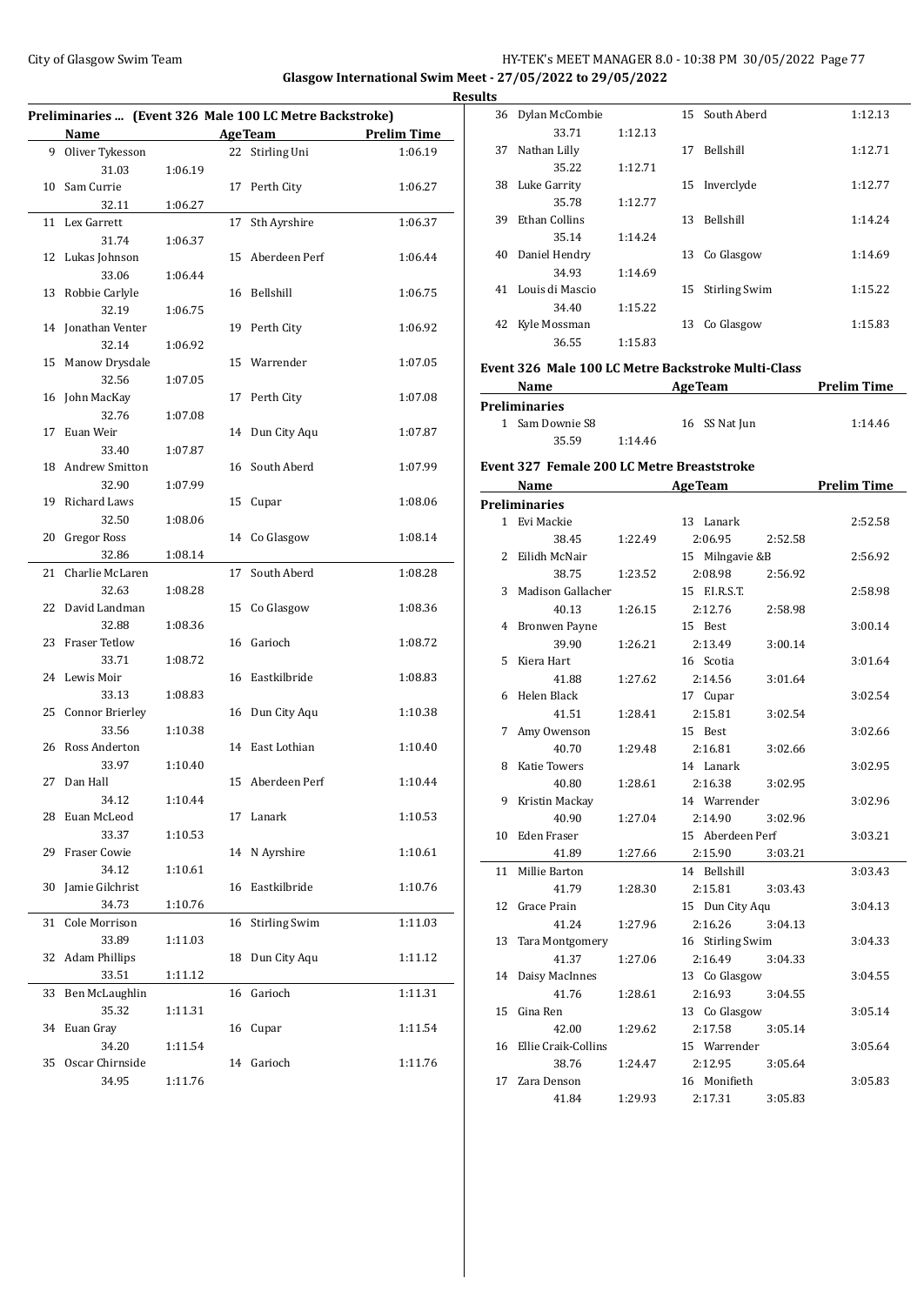## City of Glasgow Swim Team Team Frameters Music City of Glasgow Swim Team Frameters 10:38 PM 30/05/2022 Page 78 **Glasgow International Swim Meet - 27/05/2022 to 29/05/2022**

| Preliminaries  (Event 327 Female 200 LC Metre Breaststroke) |                       |         |                  |         |                    |  |  |  |
|-------------------------------------------------------------|-----------------------|---------|------------------|---------|--------------------|--|--|--|
|                                                             | Name                  |         | <b>AgeTeam</b>   |         | <b>Prelim Time</b> |  |  |  |
| 18                                                          | Coco Croxford         |         | 14 SS Nat Jun    |         | 3:06.28            |  |  |  |
|                                                             | 43.03                 | 1:29.90 | 2:19.23          | 3:06.28 |                    |  |  |  |
| 19                                                          | Caelin Chan           |         | 14 N Ayrshire    |         | 3:06.50            |  |  |  |
|                                                             | 40.60                 | 1:28.06 | 2:16.96          | 3:06.50 |                    |  |  |  |
| 20                                                          | Carolyn Rae           |         | 18 Monifieth     |         | 3:06.78            |  |  |  |
|                                                             | 42.82                 | 1:33.13 | 2:20.98          | 3:06.78 |                    |  |  |  |
| 21                                                          | Maci Carty            |         | 14 Fauldhouse    |         | 3:06.91            |  |  |  |
|                                                             | 42.72                 | 1:29.71 | 2:19.26          | 3:06.91 |                    |  |  |  |
| 22                                                          | Ava Ross              |         | 13 Co Glasgow    |         | 3:06.93            |  |  |  |
|                                                             | 42.37                 | 1:29.62 | 2:19.79          | 3:06.93 |                    |  |  |  |
| 23                                                          | Zuzia Smith           |         | 15 F.I.R.S.T.    |         | 3:07.48            |  |  |  |
|                                                             | 43.43                 | 1:30.18 | 2:19.19          | 3:07.48 |                    |  |  |  |
|                                                             | 24 Wiktoria Grabowska |         | 15 West Dunbart  |         | 3:07.72            |  |  |  |
|                                                             | 40.32                 | 1:26.59 | 2:16.41          | 3:07.72 |                    |  |  |  |
| 25                                                          | Ellen Denny           |         | 14 Garioch       |         | 3:09.17            |  |  |  |
|                                                             | 43.22                 | 1:30.90 | 2:20.57          | 3:09.17 |                    |  |  |  |
| 26                                                          | Allanah Wilson        |         | 14 Bellshill     |         | 3:09.26            |  |  |  |
|                                                             | 41.00                 | 1:30.55 | 2:19.71          | 3:09.26 |                    |  |  |  |
| 27                                                          | Sarah Kay             |         | 17 South Aberd   |         | 3:09.70            |  |  |  |
|                                                             | 42.17                 | 1:29.94 | 2:20.38          | 3:09.70 |                    |  |  |  |
| 28                                                          | Emma Binnie           |         | 13 N Ayrshire    |         | 3:09.89            |  |  |  |
|                                                             | 43.22                 | 1:31.28 | 2:21.47          | 3:09.89 |                    |  |  |  |
| 29                                                          | Keziah McCappin       |         | 14 F.I.R.S.T.    |         | 3:09.94            |  |  |  |
|                                                             | 41.04                 | 1:29.57 | 2:19.32          | 3:09.94 |                    |  |  |  |
| 30                                                          | Ayla Cochrane         |         | 16 Co Glasgow    |         | 3:10.32            |  |  |  |
|                                                             | 42.55                 | 1:31.34 | 2:21.54          | 3:10.32 |                    |  |  |  |
| 31                                                          | Rebecca Strachan      |         | 14 Larkhall      |         | 3:10.40            |  |  |  |
|                                                             | 43.35                 | 1:32.10 | 2:22.22          | 3:10.40 |                    |  |  |  |
| 32                                                          | Payton Forbes         |         | 13 Buckie        |         | 3:12.13            |  |  |  |
|                                                             | 42.62                 | 1:31.25 | 2:24.20          | 3:12.13 |                    |  |  |  |
| 33                                                          | Lucy McLeod           |         | 15 F.I.R.S.T.    |         | 3:12.53            |  |  |  |
|                                                             | 44.49                 | 1:34.84 | 2:25.13          | 3:12.53 |                    |  |  |  |
|                                                             | 34 Ksenia Mann        |         | 12 Dun City Aqu  |         | 3:12.57            |  |  |  |
|                                                             | 44.44                 | 1:34.64 | 2:26.80          | 3:12.57 |                    |  |  |  |
| 35                                                          | Amalie McCusker       |         | 15 Co Glasgow    |         | 3:12.76            |  |  |  |
|                                                             | 42.66                 | 1:32.81 | 2:23.22          | 3:12.76 |                    |  |  |  |
|                                                             | 36 Lizzie Whike       |         | 17 Heart of Mid  |         | 3:13.28            |  |  |  |
|                                                             | 43.70                 | 1:33.47 | 2:23.43          | 3:13.28 |                    |  |  |  |
|                                                             | 37 Lisa McNair        |         | 13 F.I.R.S.T.    |         | 3:13.35            |  |  |  |
|                                                             | 45.84                 | 1:36.23 | 2:24.93          | 3:13.35 |                    |  |  |  |
| 38                                                          | Jessie Norris         |         | 15 Best          |         | 3:13.38            |  |  |  |
|                                                             | 42.69                 | 1:31.82 | 2:22.24          | 3:13.38 |                    |  |  |  |
| 39                                                          | Iona Henderson        |         | 15 Rutherglen    |         | 3:14.06            |  |  |  |
|                                                             | 42.95                 | 1:32.58 | 2:23.50          | 3:14.06 |                    |  |  |  |
| 40                                                          | Ellie Hardie          |         | 18 East Lothian  |         | 3:14.71            |  |  |  |
|                                                             | 41.56                 | 1:32.56 | 2:22.46          | 3:14.71 |                    |  |  |  |
| 41                                                          | Erin Falconer         |         | 16 Bellshill     |         | 3:14.80            |  |  |  |
|                                                             | 43.73                 | 1:34.35 | 2:24.34          | 3:14.80 |                    |  |  |  |
| 42                                                          | Abigail Thomson       |         | 14 Dun City Aqu  |         | 3:15.25            |  |  |  |
|                                                             | 43.24                 | 1:32.55 | 2:24.88          | 3:15.25 |                    |  |  |  |
| 43                                                          | <b>Tilly Lakie</b>    |         | 16 Best          |         | 3:15.75            |  |  |  |
|                                                             | 43.00                 | 1:34.09 | 2:24.38          | 3:15.75 |                    |  |  |  |
| 44                                                          | Morgan Higgins        |         | 14 Aberdeen Perf |         | 3:16.01            |  |  |  |
|                                                             | 43.97                 | 1:34.50 | 2:25.24          | 3:16.01 |                    |  |  |  |
|                                                             |                       |         |                  |         |                    |  |  |  |

| <b>Results</b> |                                                                |         |                                                 |         |         |
|----------------|----------------------------------------------------------------|---------|-------------------------------------------------|---------|---------|
|                | 45 Hannah Lindsay                                              |         | 14 Hamilton                                     |         | 3:17.00 |
|                | 44.16                                                          | 1:34.62 | 2:26.77                                         | 3:17.00 |         |
|                | 46 Isla Garden                                                 |         | 15 Garioch                                      |         | 3:19.56 |
|                | 44.51                                                          | 1:34.77 | 2:28.44                                         | 3:19.56 |         |
|                |                                                                |         |                                                 |         |         |
|                | Event 327 Female 200 LC Metre Breaststroke Multi-Class<br>Name |         | <b>Example 2018</b> AgeTeam <b>Prelim Time</b>  |         |         |
|                | <b>Preliminaries</b>                                           |         |                                                 |         |         |
|                | 1 Laura Pilkington SB5                                         |         | 25 F.I.R.S.T.                                   |         | 4:34.26 |
|                | 1:00.39                                                        |         | $2:10.15$ $3:21.17$                             | 4:34.26 |         |
|                |                                                                |         |                                                 |         |         |
|                | Event 328 Male 200 LC Metre Breaststroke                       |         |                                                 |         |         |
|                | Name                                                           |         | <b>Example 2018</b> Age Team <b>Prelim Time</b> |         |         |
|                | <b>Preliminaries</b>                                           |         |                                                 |         |         |
|                | 1 Owen Carroll                                                 |         | 17 Perth City                                   |         | 2:37.40 |
|                | 34.48                                                          | 1:14.24 | 1:57.00                                         | 2:37.40 |         |
|                | 2 Lewis Brander                                                |         | 15 Monifieth                                    |         | 2:42.72 |
|                | 37.29                                                          | 1:20.62 | 2:02.63                                         | 2:42.72 |         |
|                | 3 Ben McLaughlin                                               |         | 16 Garioch                                      |         | 2:45.05 |
|                | 36.65                                                          | 1:19.30 | 2:02.62                                         | 2:45.05 |         |
|                | 4 Ciaran Hayes                                                 |         | 17 Aberdeen                                     |         | 2:45.37 |
|                | 37.51                                                          | 1:20.04 | 2:03.37                                         | 2:45.37 |         |
|                | 5 Luke Garrity                                                 |         | 15 Inverclyde                                   |         | 2:45.41 |
|                | 37.14                                                          | 1:19.23 | 2:02.83                                         | 2:45.41 |         |
|                | 6 Jake Percy                                                   |         | 18 Hamilton                                     |         | 2:46.33 |
|                | 37.17                                                          | 1:19.84 | 2:03.10                                         | 2:46.33 |         |
|                | 7 Finlay Tsang                                                 |         | 15 Co Glasgow                                   |         | 2:48.99 |
|                | 35.97                                                          | 1:20.02 | 2:04.27 2:48.99                                 |         |         |
|                | 8 Adam Hill                                                    |         | 15 Stirling Swim                                |         | 2:50.50 |
|                | 38.57                                                          | 1:22.40 | 2:07.23                                         | 2:50.50 |         |
|                | 9 Aidan McCavish                                               |         | 14 F.I.R.S.T.                                   |         | 2:51.49 |
|                | 39.28                                                          | 1:23.64 | 2:08.64                                         | 2:51.49 |         |
|                | 10 Marcus Blake                                                |         | 15 Co Glasgow                                   |         | 2:51.60 |
|                | 39.68                                                          | 1:24.79 | 2:09.32                                         | 2:51.60 |         |
|                | 11 Benji Jones                                                 |         | 17 Lanark                                       |         | 2:52.63 |
|                | 37.03                                                          | 1:20.56 | 2:05.20                                         | 2:52.63 |         |
|                | 12 Jake MacKenzie                                              |         | 17 Aberdeen Perf                                |         | 2:54.26 |
|                | 37.49                                                          | 1:22.28 | 2:07.71                                         | 2:54.26 |         |
|                | 13 Aidan Nixon                                                 |         | 15 Bellshill                                    |         | 2:55.69 |
|                | 39.92                                                          | 1:26.55 | 2:11.24                                         | 2:55.69 |         |
|                | 14 Bradley Jack                                                |         | 16 F.I.R.S.T.                                   |         | 2:55.91 |
|                | 39.55                                                          | 1:24.71 | 2:10.55                                         | 2:55.91 |         |
| 15             | Dylan McCombie                                                 |         | 15 South Aberd                                  |         | 2:57.44 |
|                | 38.23                                                          | 1:24.27 | 2:09.91                                         | 2:57.44 |         |
| 16             | Liam Black                                                     |         | 16 Cupar                                        |         | 2:57.58 |
|                | 40.23                                                          | 1:26.03 | 2:12.61                                         | 2:57.58 |         |
| 17             | Oscar Chirnside                                                |         | 14 Garioch                                      |         | 2:57.71 |
|                | 41.04                                                          | 1:27.21 | 2:12.83                                         | 2:57.71 |         |
| 18             | <b>Finlay Bennett</b>                                          |         | 13 Rutherglen                                   |         | 2:59.54 |
|                | 40.14                                                          | 1:27.49 | 2:14.61                                         | 2:59.54 |         |
| 19             | Alex Playfair                                                  |         | 16 Best                                         |         | 2:59.92 |
|                | 37.90                                                          | 1:23.55 | 2:09.65                                         | 2:59.92 |         |
| 20             | Kyle Mitchell                                                  |         | 16 Garioch                                      |         | 3:01.34 |
|                | 40.58                                                          | 1:27.33 | 2:15.18                                         | 3:01.34 |         |
| 21             | Aran Machin                                                    |         | 12 Co Glasgow                                   |         | 3:01.41 |
|                | 41.76                                                          | 1:28.46 | 2:15.20                                         | 3:01.41 |         |
|                |                                                                |         |                                                 |         |         |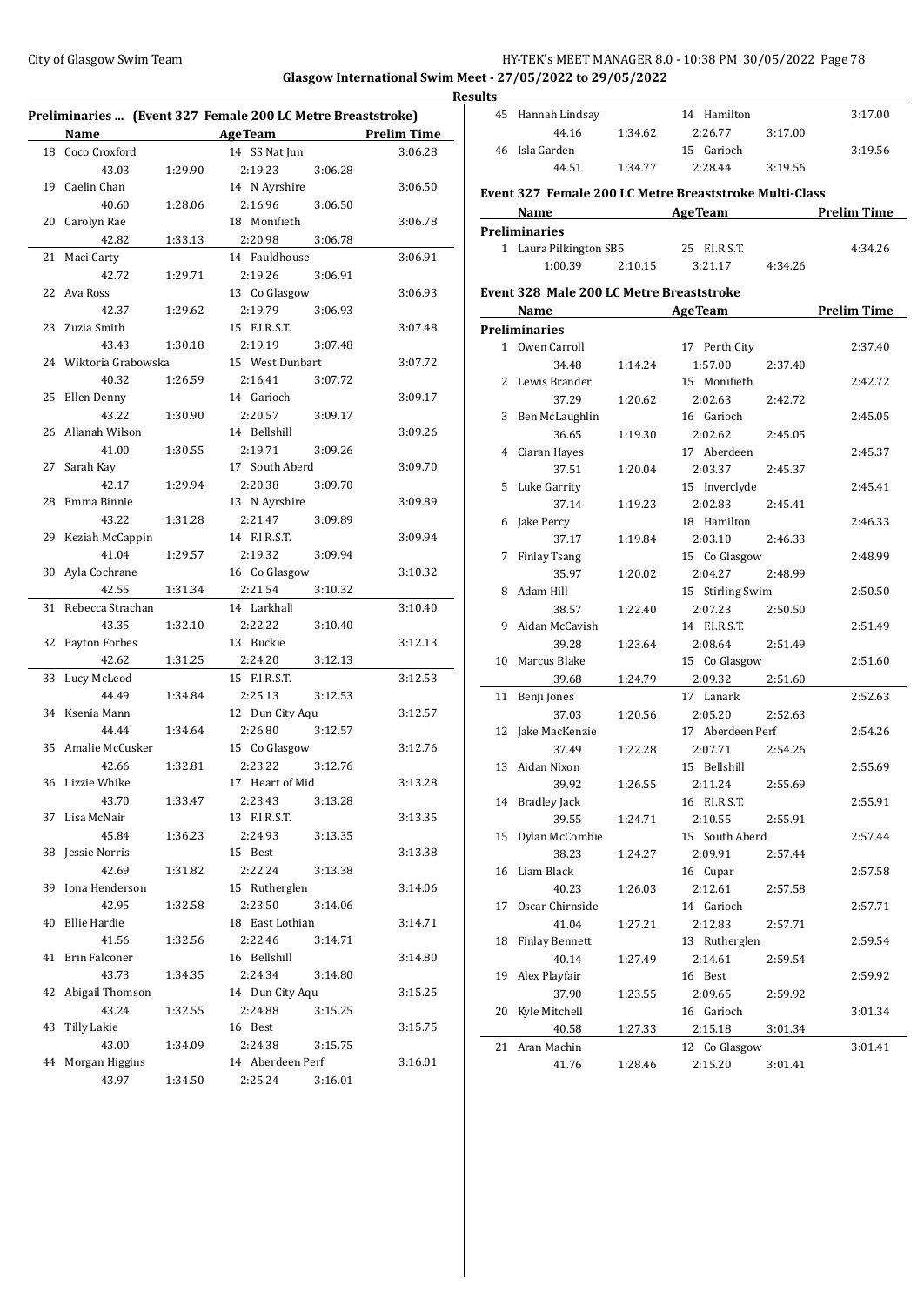## City of Glasgow Swim Team HY-TEK's MEET MANAGER 8.0 - 10:38 PM 30/05/2022 Page 79 **Glasgow International Swim Meet - 27/05/2022 to 29/05/2022**

| Preliminaries  (Event 328 Male 200 LC Metre Breaststroke)<br><b>Example 2018 Age Team</b><br><b>Prelim Time</b><br>Name |                                                |         |                |                      |                    |  |  |  |
|-------------------------------------------------------------------------------------------------------------------------|------------------------------------------------|---------|----------------|----------------------|--------------------|--|--|--|
|                                                                                                                         | 22 Oscar Moogan-Sharratt                       |         |                | 16 Co Glasgow        | 3:06.40            |  |  |  |
|                                                                                                                         | 40.51                                          | 1:28.65 |                | 2:17.78<br>3:06.40   |                    |  |  |  |
|                                                                                                                         | --- Lewis Graham                               |         |                | 19 Airdrie           | DQ                 |  |  |  |
|                                                                                                                         | <b>Event 329 Female 100 LC Metre Freestyle</b> |         |                |                      |                    |  |  |  |
|                                                                                                                         | Name                                           |         | <b>AgeTeam</b> |                      | <b>Prelim Time</b> |  |  |  |
|                                                                                                                         | <b>Preliminaries</b>                           |         |                |                      |                    |  |  |  |
|                                                                                                                         | 1 Ida Skov Kragh<br>28.32                      | 59.35   |                | 16 Denmark           | 59.35              |  |  |  |
|                                                                                                                         | 2 Abigail Stemp<br>28.89                       | 1:00.44 | 19             | Edinburgh Un         | 1:00.44            |  |  |  |
| 3                                                                                                                       | Eve Mair                                       |         | 18             | Sth Ayrshire         | 1:00.50            |  |  |  |
|                                                                                                                         | 29.24                                          | 1:00.50 |                |                      |                    |  |  |  |
| 4                                                                                                                       | Lauren Paterson<br>29.22                       | 1:00.76 | 19             | Edinburgh Un         | 1:00.76            |  |  |  |
| 5                                                                                                                       | Emmie Hutchison                                |         |                | 23 Co Glasgow        | 1:00.80            |  |  |  |
|                                                                                                                         | 29.12                                          | 1:00.80 |                |                      |                    |  |  |  |
|                                                                                                                         |                                                |         |                |                      |                    |  |  |  |
| 6                                                                                                                       | Imara-Bella Thorpe<br>29.19                    |         | 21             | Edinburgh Un         | 1:00.86            |  |  |  |
| 7                                                                                                                       |                                                | 1:00.86 |                |                      |                    |  |  |  |
|                                                                                                                         | Isabelle Wood                                  |         | 17             | <b>Stirling Swim</b> | 1:01.31            |  |  |  |
|                                                                                                                         | 29.57                                          | 1:01.31 |                |                      |                    |  |  |  |
| 8                                                                                                                       | Ella Stevenson                                 |         | 17             | Bellshill            | 1:01.38            |  |  |  |
|                                                                                                                         | 29.92                                          | 1:01.38 |                |                      |                    |  |  |  |
| 9                                                                                                                       | Zoe Crawford                                   |         | 15             | F.I.R.S.T.           | 1:01.94            |  |  |  |
|                                                                                                                         | 29.70                                          | 1:01.94 |                |                      |                    |  |  |  |
| 10                                                                                                                      | Hannah Willis                                  |         | 17             | SS Nat Jun           | 1:02.00            |  |  |  |
|                                                                                                                         | 29.36                                          | 1:02.00 |                |                      |                    |  |  |  |
| 11                                                                                                                      | Helen Stoddart                                 |         |                | 15 East Lothian      | 1:02.07            |  |  |  |
|                                                                                                                         | 29.56                                          | 1:02.07 |                |                      |                    |  |  |  |
| 12                                                                                                                      | Elle Sutherland                                |         | 20             | Co Glasgow           | 1:02.24            |  |  |  |
|                                                                                                                         | 29.60                                          | 1:02.24 |                |                      |                    |  |  |  |
| 13                                                                                                                      | Sophie Hoole                                   |         |                | 18 Warrender         | 1:02.51            |  |  |  |
|                                                                                                                         | 29.74                                          | 1:02.51 |                |                      |                    |  |  |  |
| 14                                                                                                                      | Anya Slessor                                   |         | 18             | Aberdeen Perf        | 1:02.59            |  |  |  |
|                                                                                                                         | 30.30                                          | 1:02.59 |                |                      |                    |  |  |  |
|                                                                                                                         | 15 Ceri Gillespie                              |         | 17             | Aberdeen Perf        | 1:02.86            |  |  |  |
|                                                                                                                         | 29.56                                          | 1:02.86 |                |                      |                    |  |  |  |
|                                                                                                                         | 16 Phoebe Arbuckle                             |         |                | 14 SS Nat Jun        | 1:02.87            |  |  |  |
|                                                                                                                         | 30.50                                          | 1:02.87 |                |                      |                    |  |  |  |
| 17                                                                                                                      | Abby Davis                                     |         | 19             | East Lothian         | 1:02.93            |  |  |  |
|                                                                                                                         | 30.47                                          | 1:02.93 |                |                      |                    |  |  |  |
| 18                                                                                                                      | Orla MacInnes                                  |         | 15             | Heart of Mid         | 1:03.11            |  |  |  |
|                                                                                                                         | 30.28                                          | 1:03.11 |                |                      |                    |  |  |  |
| 19                                                                                                                      | Katie Rose                                     |         | 16             | Warrender            | 1:03.15            |  |  |  |
|                                                                                                                         | 31.02                                          | 1:03.15 |                |                      |                    |  |  |  |
| 20                                                                                                                      | Layla Wedderspoon                              |         | 14             | Heart of Mid         | 1:03.24            |  |  |  |
|                                                                                                                         | 30.57                                          | 1:03.24 |                |                      |                    |  |  |  |
| $*21$                                                                                                                   | Kiera Davidson                                 |         | 17             | Co Glasgow           | 1:03.41            |  |  |  |
|                                                                                                                         | 30.48                                          | 1:03.41 |                |                      |                    |  |  |  |
| *21                                                                                                                     | Iona Wilson                                    |         | 18             | East Lothian         | 1:03.41            |  |  |  |
|                                                                                                                         | 30.19                                          | 1:03.41 |                |                      |                    |  |  |  |
| 23                                                                                                                      | Lucy Lucas                                     |         | 19             | Edinburgh Un         | 1:03.45            |  |  |  |
|                                                                                                                         | 30.70                                          | 1:03.45 |                |                      |                    |  |  |  |

| <b>Results</b> |                          |         |    |                 |         |
|----------------|--------------------------|---------|----|-----------------|---------|
|                | *24 Grace Noonan         |         | 15 | Milngavie &B    | 1:03.56 |
|                | 31.01                    | 1:03.56 |    |                 |         |
|                | *24 Sarah Stewart        |         |    | 16 Milngavie &B | 1:03.56 |
|                | 30.62                    | 1:03.56 |    |                 |         |
|                | 26 Madison Coull         |         |    | 14 Buckie       | 1:03.63 |
|                | 30.02                    | 1:03.63 |    |                 |         |
|                | 27 Amy Shiels            |         | 17 | Co Glasgow      | 1:03.64 |
|                | 30.60                    | 1:03.64 |    |                 |         |
| 28             | Millie McArthur          |         | 16 | Lanark          | 1:03.67 |
|                | 30.27                    | 1:03.67 |    |                 |         |
| 29             | Stella McCardie          |         |    | 16 Co Glasgow   | 1:03.87 |
|                | 30.83                    | 1:03.87 |    |                 |         |
|                | 30 Lauren Anderson       |         | 15 | Fauldhouse      | 1:03.92 |
|                | 31.12                    | 1:03.92 |    |                 |         |
| 31             | Freya Beaton             |         | 14 | Co Glasgow      | 1:04.00 |
|                | 31.28                    | 1:04.00 |    |                 |         |
|                | 32 Alex Coy              |         |    | 16 Warrender    | 1:04.01 |
|                | 30.96                    | 1:04.01 |    |                 |         |
| 33             | Isla Gilmurray           |         | 14 | Dun City Aqu    | 1:04.21 |
|                | 30.88                    | 1:04.21 |    |                 |         |
| 34             | Ellie Craik-Collins      |         |    | 15 Warrender    | 1:04.31 |
|                | 30.56                    | 1:04.31 |    |                 |         |
|                | 35 Emma Leggate<br>30.80 |         | 16 | Hamilton        | 1:04.34 |
| 36             | Katie Brennan            | 1:04.34 | 17 | Bellshill       | 1:04.46 |
|                | 30.60                    | 1:04.46 |    |                 |         |
| 37             | Saphrina Machin          |         |    | 15 Co Glasgow   | 1:04.49 |
|                | 31.39                    | 1:04.49 |    |                 |         |
| 38             | Coco Croxford            |         | 14 | SS Nat Jun      | 1:04.53 |
|                | 30.98                    | 1:04.53 |    |                 |         |
| 39             | Julie Dunn               |         | 16 | Sth Ayrshire    | 1:04.55 |
|                | 31.09                    | 1:04.55 |    |                 |         |
| 40             | Nula Gow                 |         | 17 | Garioch         | 1:04.66 |
|                | 31.71                    | 1:04.66 |    |                 |         |
|                | 41 Keisha McCormack      |         | 17 | Scotia          | 1:04.97 |
|                | 30.65                    | 1:04.97 |    |                 |         |
|                | 42 Louise Connell J      |         |    | 15 Co Glasgow   | 1:05.03 |
|                | 31.51                    | 1:05.03 |    |                 |         |
|                | 43 Hannah Edmiston       |         |    | 17 Co Glasgow   | 1:05.31 |
|                | 31.12                    | 1:05.31 |    |                 |         |
|                | 44 Reilly McIntosh       |         |    | 13 Dun City Aqu | 1:05.42 |
|                | 31.49                    | 1:05.42 |    |                 |         |
| 45             | <b>Emily Fawkes</b>      |         | 15 | F.I.R.S.T.      | 1:05.51 |
|                | 31.19                    | 1:05.51 |    |                 |         |
| 46             | Dobrawa Tomasek          | 1:05.56 | 15 | St Thomas       | 1:05.56 |
| 47             | 30.80<br>Sofia Fallone   |         | 14 | Monifieth       | 1:05.61 |
|                | 31.57                    | 1:05.61 |    |                 |         |
| 48             | Madison Gallacher        |         | 15 | F.I.R.S.T.      | 1:05.64 |
|                | 31.43                    | 1:05.64 |    |                 |         |
| 49             | Joanna Calder            |         | 14 | Milngavie &B    | 1:05.82 |
|                | 31.89                    | 1:05.82 |    |                 |         |
| 50             | Victoria Niven           |         | 16 | Co Glasgow      | 1:06.09 |
|                | 31.67                    | 1:06.09 |    |                 |         |
| 51             | Madisyn Stuart           |         | 13 | Aberdeen Perf   | 1:06.12 |
|                | 31.27                    | 1:06.12 |    |                 |         |
|                |                          |         |    |                 |         |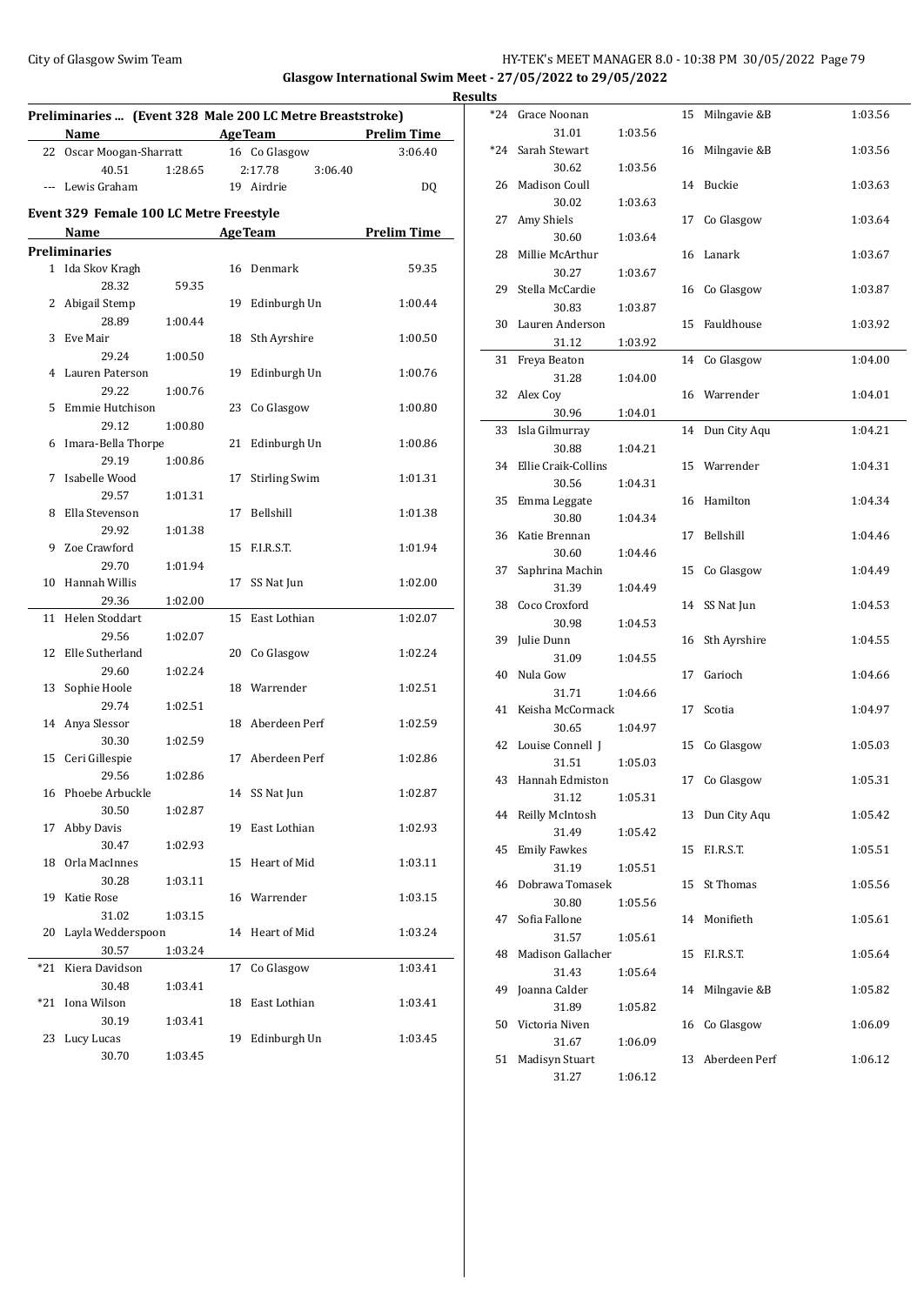## City of Glasgow Swim Team Team Team Fermic Management of the HY-TEK's MEET MANAGER 8.0 - 10:38 PM 30/05/2022 Page 80 **Glasgow International Swim Meet - 27/05/2022 to 29/05/2022**

|              | Preliminaries  (Event 329 Female 100 LC Metre Freestyle) |         |         |                      |                    |
|--------------|----------------------------------------------------------|---------|---------|----------------------|--------------------|
|              | Name                                                     |         |         | <b>AgeTeam</b>       | <b>Prelim Time</b> |
| 52           | Ceri Sinnett                                             |         | 17      | Bellshill            | 1:06.13            |
|              | 32.24                                                    | 1:06.13 |         |                      |                    |
| 53           | Phoebe Samson                                            |         | 14      | Dun City Aqu         | 1:06.16            |
|              | 31.33                                                    | 1:06.16 |         |                      |                    |
|              | 54 Caitlin Frame                                         |         | 15      | F.I.R.S.T.           | 1:06.31            |
|              | 32.06                                                    | 1:06.31 |         |                      |                    |
| 55           | Tara Montgomery                                          |         | 16      | <b>Stirling Swim</b> | 1:06.67            |
|              | 31.29                                                    | 1:06.67 |         |                      |                    |
| 56           | Tilly Lakie                                              |         | 16      | Best                 | 1:06.72            |
|              | 32.23                                                    | 1:06.72 |         |                      |                    |
| 57           | Eva Gordon                                               |         | 15      | <b>Stirling Swim</b> | 1:06.90            |
|              | 32.04                                                    | 1:06.90 |         |                      |                    |
| 58           | Anna Easton                                              |         | 15      | Dun City Aqu         | 1:07.04            |
|              | 31.39                                                    | 1:07.04 |         |                      |                    |
| 59           | Maci Carty                                               |         | 14      | Fauldhouse           | 1:07.34            |
|              | 31.55                                                    | 1:07.34 |         |                      |                    |
| 60           | Alexandra Miller                                         |         | 15      | Fauldhouse           | 1:07.41            |
|              | 33.17                                                    | 1:07.41 |         |                      |                    |
| 61           | Amy Owenson                                              |         | 15      | Best                 | 1:07.42            |
|              | 32.90                                                    | 1:07.42 |         |                      |                    |
| 62           | Isla Garden                                              |         | 15      | Garioch              | 1:07.44            |
|              | 32.54                                                    | 1:07.44 |         |                      |                    |
| 63           | Melana Louw                                              |         | 17      | South Aberd          | 1:07.52            |
|              | 31.82                                                    | 1:07.52 |         |                      |                    |
| 64           | Thea Glen<br>32.51                                       |         | 15      | Co Glasgow           | 1:07.65            |
| 65           | Caelin Chan                                              | 1:07.65 | 14      | N Ayrshire           |                    |
|              | 32.01                                                    | 1:08.02 |         |                      | 1:08.02            |
| 66           | Daisy MacInnes                                           |         | 13      | Co Glasgow           | 1:09.73            |
|              | 32.79                                                    | 1:09.73 |         |                      |                    |
| 67           | Anna Campbell                                            |         | 13      | Co Glasgow           | 1:09.94            |
|              | 32.47                                                    | 1:09.94 |         |                      |                    |
| 68           | <b>Scarlett Wilson</b>                                   |         | 14      | Co Glasgow           | 1:10.27            |
|              | 31.79                                                    | 1:10.27 |         |                      |                    |
| ---          | Daisy Gildea                                             |         | 12      | Co Glasgow           | DQ                 |
|              |                                                          |         |         |                      |                    |
|              | Event 329 Female 100 LC Metre Freestyle Multi-Class      |         |         |                      |                    |
|              | <b>Name</b>                                              |         | AgeTeam |                      | <b>Prelim Time</b> |
|              | Preliminaries                                            |         |         |                      |                    |
| $\mathbf{1}$ | Toni Shaw S9                                             |         |         | 19 Stirling Uni      | 1:04.72            |
|              | 31.07                                                    | 1:04.72 |         |                      |                    |
| 2            | Abby Kane S13                                            |         | 19      | Stirling Uni         | 1:07.75            |
|              | 32.99                                                    | 1:07.75 |         |                      |                    |
|              | 3 Laura Pilkington S6                                    |         |         | 25 F.I.R.S.T.        | 1:46.53            |
|              | 53.31                                                    | 1:46.53 |         |                      |                    |
|              | Event 330 Male 100 LC Metre Freestyle                    |         |         |                      |                    |
|              | <b>Name</b>                                              |         |         | <b>AgeTeam</b>       | <b>Prelim Time</b> |
|              | Preliminaries                                            |         |         |                      |                    |
|              | 1 Jamie Ferguson                                         |         |         | 19 Aberdeen Perf     | 54.07              |
|              | 26.20                                                    | 54.07   |         |                      |                    |
| 2            | Travis Davey                                             |         | 17      | Dun City Aqu         | 55.20              |
|              | 26.42                                                    | 55.20   |         |                      |                    |
| 3            | Matthew Brown                                            |         | 19      | Aberdeen Perf        | 55.44              |
|              | 26.82                                                    | 55.44   |         |                      |                    |

| <b>Results</b> |                       |       |    |                      |       |
|----------------|-----------------------|-------|----|----------------------|-------|
|                | 4 Ross Noble          |       |    | 18 SS Nat Jun        | 55.60 |
|                | 27.32                 | 55.60 |    |                      |       |
|                | 5 Adam Ritchie        |       |    | 18 Warrender         | 55.81 |
|                | 26.97                 | 55.81 |    |                      |       |
|                | 6 Max Pelosi          |       |    | 16 Co Glasgow        | 55.89 |
|                | 26.93                 | 55.89 |    |                      |       |
| 7              | Luke Porteous         |       |    | 18 East Lothian      | 56.31 |
|                | 26.63                 | 56.31 |    |                      |       |
|                | 8 Grier Vandermeulen  |       | 17 | <b>Stirling Swim</b> | 56.38 |
|                | 26.86                 | 56.38 |    |                      |       |
|                | *9 Callum Sinclair    |       |    | 15 West Lothian      | 56.58 |
|                | 27.56                 |       |    |                      |       |
| *9             | Murray Dickson        | 56.58 |    |                      | 56.58 |
|                |                       |       |    | 16 Stirling Swim     |       |
|                | 27.63                 | 56.58 |    |                      |       |
|                | 11 Alex Thomson       |       |    | 18 Warrender         | 56.63 |
|                | 27.39                 | 56.63 |    |                      |       |
|                | 12 Sam Moore          |       |    | 18 Sth Ayrshire      | 56.77 |
|                | 27.56                 | 56.77 |    |                      |       |
|                | 13 Mark Innes         |       |    | 20 Edinburgh Un      | 56.80 |
|                | 26.90                 | 56.80 |    |                      |       |
|                | 14 Johann Behme       |       |    | 17 Cavan             | 56.92 |
|                | 26.74                 | 56.92 |    |                      |       |
|                | 15 Kian Hampson Bahia |       |    | 17 Warrender         | 56.96 |
|                | 27.81                 | 56.96 |    |                      |       |
|                | 16 Cain Buchanan      |       |    | 15 Dun City Aqu      | 57.09 |
|                | 27.48                 | 57.09 |    |                      |       |
|                | 17 Sidar Gullen       |       |    | 16 Warrender         | 57.20 |
|                | 27.13                 | 57.20 |    |                      |       |
|                | 18 Ben King           |       | 15 | Milngavie &B         | 57.25 |
|                | 27.60                 | 57.25 |    |                      |       |
|                | 19 Jonathan Venter    |       |    | 19 Perth City        | 57.30 |
|                | 27.86                 | 57.30 |    |                      |       |
|                | 20 Fraser Baird       |       | 17 | Scotia               | 57.52 |
|                | 27.85                 | 57.52 |    |                      |       |
|                | 21 Robson Miles       |       | 17 | Co Glasgow           | 57.65 |
|                | 27.31                 | 57.65 |    |                      |       |
|                | *22 Euan McLeod       |       |    | 17 Lanark            | 57.86 |
|                | 28.52                 | 57.86 |    |                      |       |
|                | *22 Lewis Condy       |       |    | 23 Stirling Uni      | 57.86 |
|                | 27.30                 | 57.86 |    |                      |       |
|                | 24 Corey Philip       |       |    | 14 Dun City Aqu      | 57.88 |
|                | 28.45                 | 57.88 |    |                      |       |
| *25            | Marcus Blake          |       | 15 | Co Glasgow           | 57.92 |
|                | 28.55                 | 57.92 |    |                      |       |
| *25            | Keane Smith           |       | 17 | Airdrie              | 57.92 |
|                | 27.90                 | 57.92 |    |                      |       |
| 27             | Richard Laws          |       | 15 | Cupar                | 57.96 |
|                | 28.10                 | 57.96 |    |                      |       |
| 28             | Ewan Batey            |       | 17 | Warrender            | 58.17 |
|                | 27.69                 | 58.17 |    |                      |       |
| 29             | Jake Holmes           |       | 16 | Co Glasgow           | 58.18 |
|                | 27.97                 | 58.18 |    |                      |       |
| 30             | Guy Semple            |       | 18 | Warrender            | 58.23 |
|                | 27.92                 | 58.23 |    |                      |       |
| 31             | Sam Currie            |       | 17 | Perth City           | 58.26 |
|                | 27.79                 |       |    |                      |       |
|                |                       | 58.26 |    |                      |       |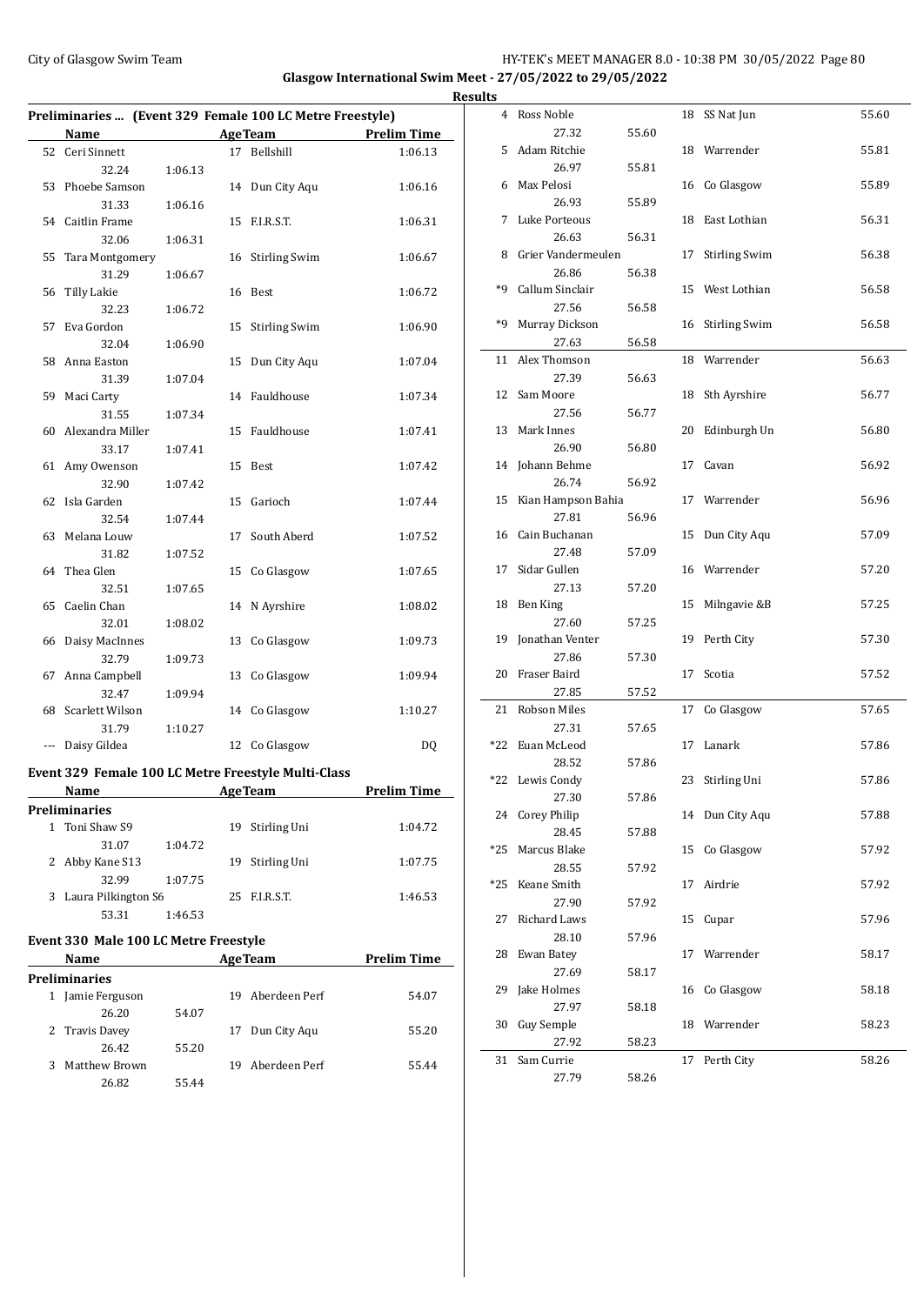#### City of Glasgow Swim Team HY-TEK's MEET MANAGER 8.0 - 10:38 PM 30/05/2022 Page 81 **Glasgow International Swim Meet - 27/05/2022 to 29/05/2022**

**Preliminaries ... (Event 330 Male 100 LC Metre Freestyle) Name Age Team Prelim Time** 32 Matthew McMillan 16 SS Nat Jun 58.34 28.03 58.34 33 Jack Simpson 16 Eastkilbride 58.40 27.79 58.40 34 Calum Dunn 18 Sth Ayrshire 58.52 27.98 58.52 35 Ben Montgomery 16 Stirling Swim 58.61 27.83 58.61 36 Lewis Gray 16 Inverclyde 58.64 27.72 58.64 37 Gregor Skinner 16 F.I.R.S.T. 58.71 28.69 58.71 38 Cameron Bruce 17 Lanark 58.72 27.72 58.72 39 Lukas Johnson 15 Aberdeen Perf 58.75 28.15 58.75 40 Ethan Stewart 16 Hamilton 58.79 28.35 58.79 41 Oliver Tykesson 22 Stirling Uni 59.01 28.21 59.01 42 Lewis Gibson 14 N Ayrshire 59.06 27.88 59.06 43 Finlay Tsang 15 Co Glasgow 59.11 28.56 59.11 44 Connor Mitchell 15 Warrender 59.19 28.03 59.19 45 Adam Phillips 18 Dun City Aqu 59.23 27.88 59.23 46 Euan Weir 14 Dun City Aqu 59.29 28.95 59.29 47 Lewis Moir 16 Eastkilbride 59.47 28.10 59.47 48 Guy Pelosi 16 Co Glasgow 59.49 29.02 59.49 49 Cameron Gill 15 F.I.R.S.T. 59.65 28.84 59.65 50 Lewis Hussen 15 Stirling Swim 1:00.05 28.30 1:00.05 51 Liam Johnstone 17 Best 1:00.06 28.46 1:00.06 52 Connor Brierley 16 Dun City Aqu 1:00.13 28.77 1:00.13 53 Andrew Smitton 16 South Aberd 1:00.49 29.13 1:00.49 54 Gregor Ross 14 Co Glasgow 1:00.62 28.77 1:00.62 55 Kyle Mitchell 16 Garioch 1:00.66 28.82 1:00.66 56 Euan Gray 16 Cupar 1:00.80 29.10 1:00.80 57 Fraser Cowie 14 N Ayrshire 1:01.08 29.20 1:01.08 58 Cole Morrison 16 Stirling Swim 1:01.15 29.26 1:01.15

|   | <b>Results</b> |                    |         |    |               |         |
|---|----------------|--------------------|---------|----|---------------|---------|
|   | 59             | Tom Armitage       |         |    | 15 Thurso     | 1:01.27 |
| - |                | 29.03              | 1:01.27 |    |               |         |
|   | 60             | John MacKay        |         |    | 17 Perth City | 1:01.28 |
|   |                | 29.21              | 1:01.28 |    |               |         |
| ۰ |                | 61 Charlie McLaren |         | 17 | South Aberd   | 1:01.56 |
|   |                | 29.55              | 1:01.56 |    |               |         |
|   |                | 62 Michael Winship |         |    | 15 Co Glasgow | 1:02.16 |
|   |                | 29.16              | 1:02.16 |    |               |         |
|   |                | 63 Nathan Lilly    |         | 17 | Bellshill     | 1:02.61 |
|   |                | 29.45              | 1:02.61 |    |               |         |
|   |                | 64 Bradley Jack    |         |    | 16 F.I.R.S.T. | 1:02.94 |
|   |                | 30.50              | 1:02.94 |    |               |         |
|   | 65             | Fraser Tetlow      |         | 16 | Garioch       | 1:03.23 |
|   |                | 29.67              | 1:03.23 |    |               |         |
|   | 66             | Ben McLaughlin     |         | 16 | Garioch       | 1:03.41 |
|   | 67             | Kyle Mossman       |         | 13 | Co Glasgow    | 1:04.12 |
|   |                | 30.67              | 1:04.12 |    |               |         |
|   | 68             | Kyle Connolly      |         | 13 | Co Glasgow    | 1:04.29 |
|   |                | 31.02              | 1:04.29 |    |               |         |
|   |                | Lewis McKean       |         | 20 | Stirling Uni  | DQ      |

#### **Event 330 Male 100 LC Metre Freestyle Multi-Class**

| Name |                      |         | <b>AgeTeam</b>  | <b>Prelim Time</b> |  |
|------|----------------------|---------|-----------------|--------------------|--|
|      | <b>Preliminaries</b> |         |                 |                    |  |
|      | Ollie Carter S10     |         | 22 Stirling Uni | 57.01              |  |
|      | 27.40                | 57.01   |                 |                    |  |
|      | 2 Sam Downie S8      |         | 16 SS Nat Jun   | 1:09.73            |  |
|      | 32.98                | 1:09.73 |                 |                    |  |

#### **Event 331 Female 1500 LC Metre Freestyle**

 $\overline{a}$ 

| Name             |                     | <b>AgeTeam</b> |          | <b>Finals Time</b> |
|------------------|---------------------|----------------|----------|--------------------|
| Kailyn Hall<br>1 | Aberdeen Perf<br>18 |                |          | 17:46.98           |
| 30.23            | 1:03.96             | 1:38.61        | 2:13.78  |                    |
| 2:49.40          | 3:26.09             | 4:01.29        | 4:37.30  |                    |
| 5:13.31          | 5:49.73             | 6:25.20        | 7:02.16  |                    |
| 7:37.79          | 8:14.19             | 8:49.20        | 9:25.01  |                    |
| 10:00.14         | 10:36.66            | 11:12.17       | 11:48.25 |                    |
| 12:23.26         | 13:00.15            | 13:35.94       | 14:12.21 |                    |
| 14:47.99         | 15:25.14            | 16:01.70       | 16:38.38 |                    |
| 17:12.23         | 17:46.98            |                |          |                    |
| Jori Horn<br>2   | Co Glasgow<br>17    |                |          | 18:18.96           |
| 32.56            | 1:09.33             | 1:45.83        | 2:23.23  |                    |
| 2:59.86          | 3:37.60             | 4:13.88        | 4:51.64  |                    |
| 5:28.32          | 6:05.80             | 6:42.08        | 7:19.89  |                    |
| 7:56.21          | 8:34.56             | 9:10.75        | 9:48.01  |                    |
| 10:24.81         | 11:02.16            | 11:39.14       | 12:16.73 |                    |
| 12:53.39         | 13:30.85            | 14:07.64       | 14:44.92 |                    |
| 15:21.49         | 15:58.58            | 16:35.06       | 17:12.49 |                    |
| 17:47.15         | 18:18.96            |                |          |                    |
|                  |                     |                |          |                    |